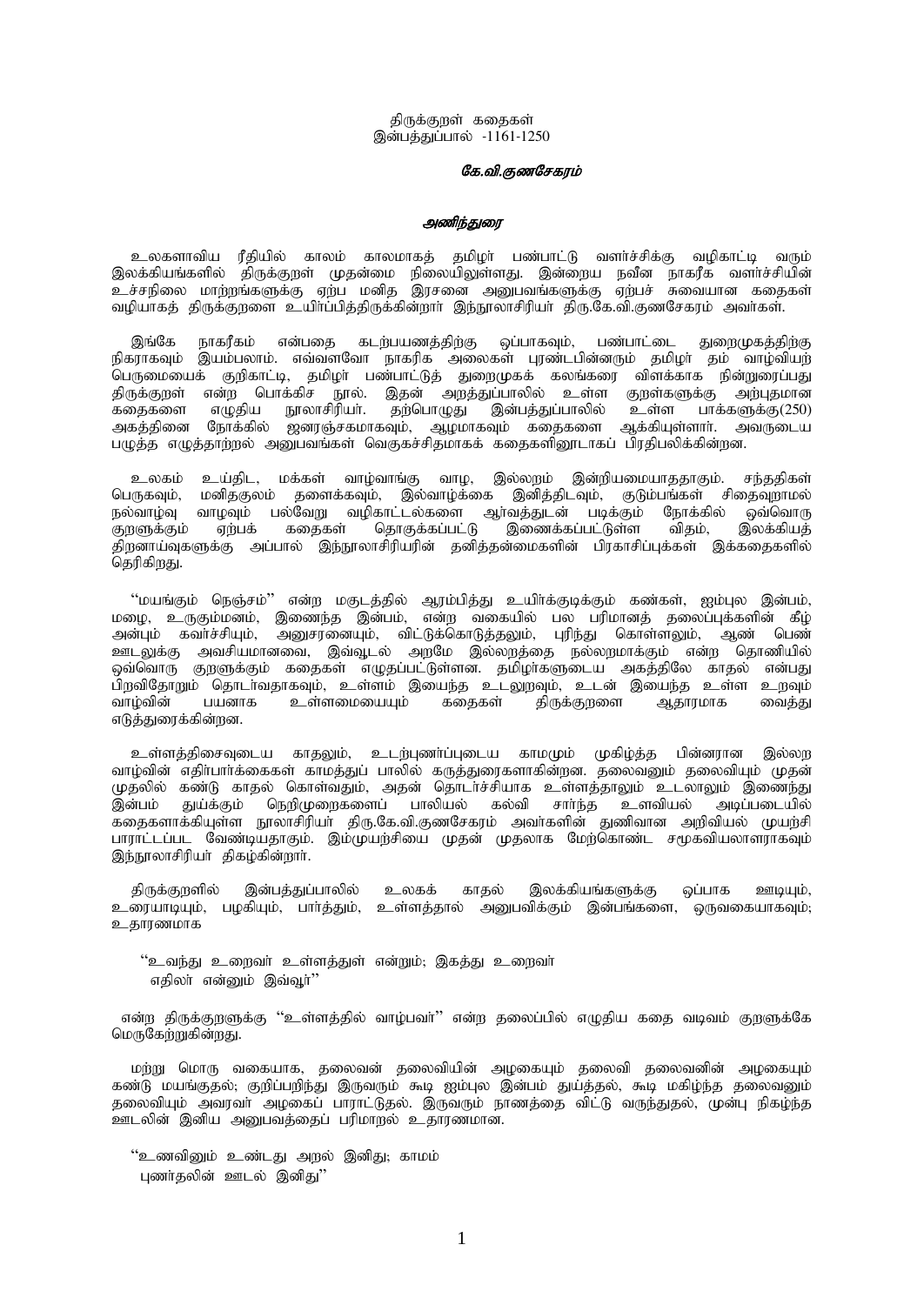என்ற குறளுக்கு ''மிகுதியான இன்பம்'' என்ற கதை வடிவம் நூலாசிரியரின் எழுத்தாற்றலைப் பறை சாற்றுகின்றது.

இந்நூல், ஒருநாவல் வடிவின் குறள்கதைகளின் தொகுப்பாக, திருக்குறளை ஆதாரமாக வைத்து எமுதப்பட்டுள்ள விதம் மேலும் இலக்கியரசனையை ஏற்படுத்துகின்றது. சமூக இயக்கக்கில் மனிததத்துவ அக வாழ்வியலை ஒரு பருவத்தோடு நிறுத்தாமல் அப்பருவ மகிழ்வின் காதல், கூடல், பாலுணர்ச்சி, அன்பின் உயிர்ப்பாய், நேசமாய், பாசமாய், பரிவாய், அருளாய், பரவி விரியும் பண்பாட்டியலை அழகிய நூலாக எழுதி எமக்கெல்லாம் நல்வழிகாட்டும் இந்த நூலாசிரியா் பணியும், அற்பணிப்பும், ஈடுபாடும் உயாந்து நோக்கப்பாலது. அர்த்தமுடைய அவரது வாழ்வியல் எழுத்துப்பணிக்கு இந் நூல் ஓர் எடுத்துக்காட்டு.

இன்றைய நவீன சமுதாய மாற்றங்களினூடகப் புதிய ஜனரஞ்சக இலக்கியச் சூழல்; அக நிலை சார்ந்த காய இரசனையாகவோ. அன்றேல் பகவரை. பொழிப்புரை, கதைக்குறிப்பு, விளக்கம் முதலியவை போகுனையாகவோ இல்லாமல் சார்ந்த மட்டும் வாம்வியலோடு அமைந்த .<br>செயன்முறையாகவும் நோக்கப்படுகின்றன. இந்நோக்கிற்கு இயைபான ஒரு புத்தகமாகவும் இந்நூல் படைக்கப்பட்டுள்ளது. திரு.கே.வி.குணசேகரம் அவர்கள் எனக்கு அணிந்துரை எழுதித் தருமாறு வினவி, ஒரு நவீன இலக்கியத்திரனாய்வு நோக்கில் அதை ஆக்க வேண்டும் என விரும்பினாா்.

அவ்வகையில் புது இலக்கியத்திரனாய்வானது இலக்கியப்படைப்பை முற்றிலும் தன்னிறைவான ஒரு மொழிசாா கட்டமைப்பாகக் கொண்டு, படைப்பாளியின் நோக்கம் மற்றும் வாழ்வியல் அனுபவங்கள் உணர்வு நிகழக்கூடிய நிலைத்தாக்கங்கள் நிலைகளினூடான வாசகனிடத்தில் ஆகிய சார்பு .<br>இலக்கியப்படைப்பு தரிசனங்களை மறுத்து, அடிப்படையாக தன்னளவில் வாசகன் தன்னியக்க முள்ளவகையில் இரசனையுடன் பயன்படுத்தும் ஆற்றலுக்கான வழிகளைக் கண்டரிகல் என்ற வகையில் விரித்து சொல்கின்றது.

இவ்விரிவானது இன்றைய இலக்கியத்திரனாய்வில் பின் நவீனக்குவ வெகுசனகலாச்சார நோக்கப்படுகின்றன. நவீனத்துவம்(Post Modernism) கல்வி, பரிமானங்களினூடாக பின் கலை இலக்கியம்,பண்பாடு என்ற சகல துறைகளிலும் சுதந்திரத்தின் எல்லைகளை சுயமாக விரிக்க .<br>கொள்கைகள் மரணித்துவிட்டன. பகுதியாக வேண்டும். தமுவிய பல்வேறு  $(\mathsf{L}\mathsf{D}(\mathsf{L}\mathsf{D})$ உலகு (Frasmantation) செயற்படும் இயக்கங்கள் தம் உள்ளியல்பு துலங்கற் இயங்குவதற்கு வழி விடப்பட வேண்டும். இலக்கிய ஆக்கத்தின் ஒவ்வொரு உயிரையும், ஒவ்வொன்றின் ஆக்கங்களையும், ஒவ்வொரு பாத்திரத்தையும் அவற்றின் இயல்பு நிலையிலிருந்தே வளர்க்க வேண்டும் என்கிறது.

அவை தம் இயல்பினூடாக முகிழ்க்க வேண்டும். மேலும் வித்தியாசங்கள் என்ற கருத்தியல் இங்கு முக்கியப்படுத்தப்படுகின்றது. இவ்வாறான பின் நவீனத்துவ சிந்தனைகளின் பல பிரதிபலிப்புக்களை .<br>நவீன கதை இலக்கிய வடிவில் நுட்பமான பாத்திரப்படைப்புக்கள் மூலம் வெகுசன ஜனரஞ்சக .<br>இலக்கிய ஆக்கமாக நூலாசிரியா் இந்நூலை எழுதியிருக்கின்றாா்.

ஒரு வாசகன் என்ற நிலையிலிருந்து இந்நூலை நோக்குகின்ற போது; வாழ்வியலின் மகிழ்ச்சியான மாற்றத்தை உள் வாங்குதல் (Absorbing Change), ஒரே வகையான வாழ்வை தொடாந்து<br>அனுபவிக்கும் வேளை ஏற்படும் சோாவும், சலிப்பும் மாறுதலை நோக்கிய சிந்தனையை மனிதனிடம் ஏற்படுத்துகின்றது. எனவே வாழ்க்கையின் எல்லாப்பகுதிகளிலும் இந்த மாற்றத்தை ஒவ்வொரு மனிதனும் எதிர்பார்க்கின்றான். இவ் எதிர்பார்ப்புக்களுக்கு; நாளைக்கும் இன்றைக்கும் சேர்த்து நேற்றே .<br>சிந்தித்த திருக்குறளின் இன்பத்துப்பாலின் குறள்களுக்கு மாற்றத்துடன் கூடிய புத்தாக்கச் சிந்தனைகள் கதையோட்டங்களினூடாக ஆசிரியரால் பின்னப்பட்ட விதம் புதிய அனுபவத்தை ஏற்படுத்துகின்றது.

தமிழை உலகிற்கும், உலகைத் தமிழுக்கும் அர்ப்பணித்த மதம் கடந்த மானுட தர்மத்தை இயம்பி நிற்கின்ற திருக்குறளுக்கு கதை வடிவத்தை இயம்பி நிற்கும் நூலாசிரியா பின் நவீனத்துவ உலகம்<br>தழுவிய இலக்கிய விமாசனப் பாாவையில் பண்பாட்டுத் தாக்கங்களையும் இவ் ஆக்கம் மூலம் எடுத்துக்காட்டுகின்றார். மேற்கு நாகரிக மனிதன் ஒழுக்கப்பரிமானத்தை ( Moral Evolution) வலியுறுத்தி ஈற்றில் மனிதனை ஒரு நிர்வாணப் பொருளாக ஆக்கியுள்ள நிலையில், ''எதனையும் தாண்டிச் செல்வதே சுவாராஷ்யமானதும், புதுமையானதும் என்ற வகையில் நிரந்தர ஒழுக்க கோவைகள் என எதுவுமே கிடையாது என்பதான கருத்துத்தையும் இக்கதை வடிவத்தின் பல சம்பவங்கள் நிராகரிக்கின்றன. இயற்கையுடன் இணைந்த காதல் வாழ்வியலின் மானுடகா்மம் இங்கே வலியுறுத்தப்படுகின்றது.

இவ்வகையில் பின்நவீனத்துவ கருத்தியல் தொடர்பான மற்றொருவகை விமர்சனப் பாங்கிற்கான ஆதாரங்களையும் நூலாசிரியா் கதைச் சம்பவங்களினூடாக எளிமையான வாசகனைக் கவரும் சொல்லாடல்கள் மூலம் எடுத்துக் காட்டுகின்றார். உயர் இரசணைத்தன்மையும் சிறந்த மனப்பாங்கு உள்ளவாகளே புத்தாக்கத்திறன் உடையவாகளாக மிளிாவாாகள். தம்மிடமுள்ள எண்ணக்கருக்களைக் கொண்டு, தனது உள்ளத்தைக் கொள்ளை கொண்ட வாழ்க்கை அனுபவங்களை தான் அடைந்த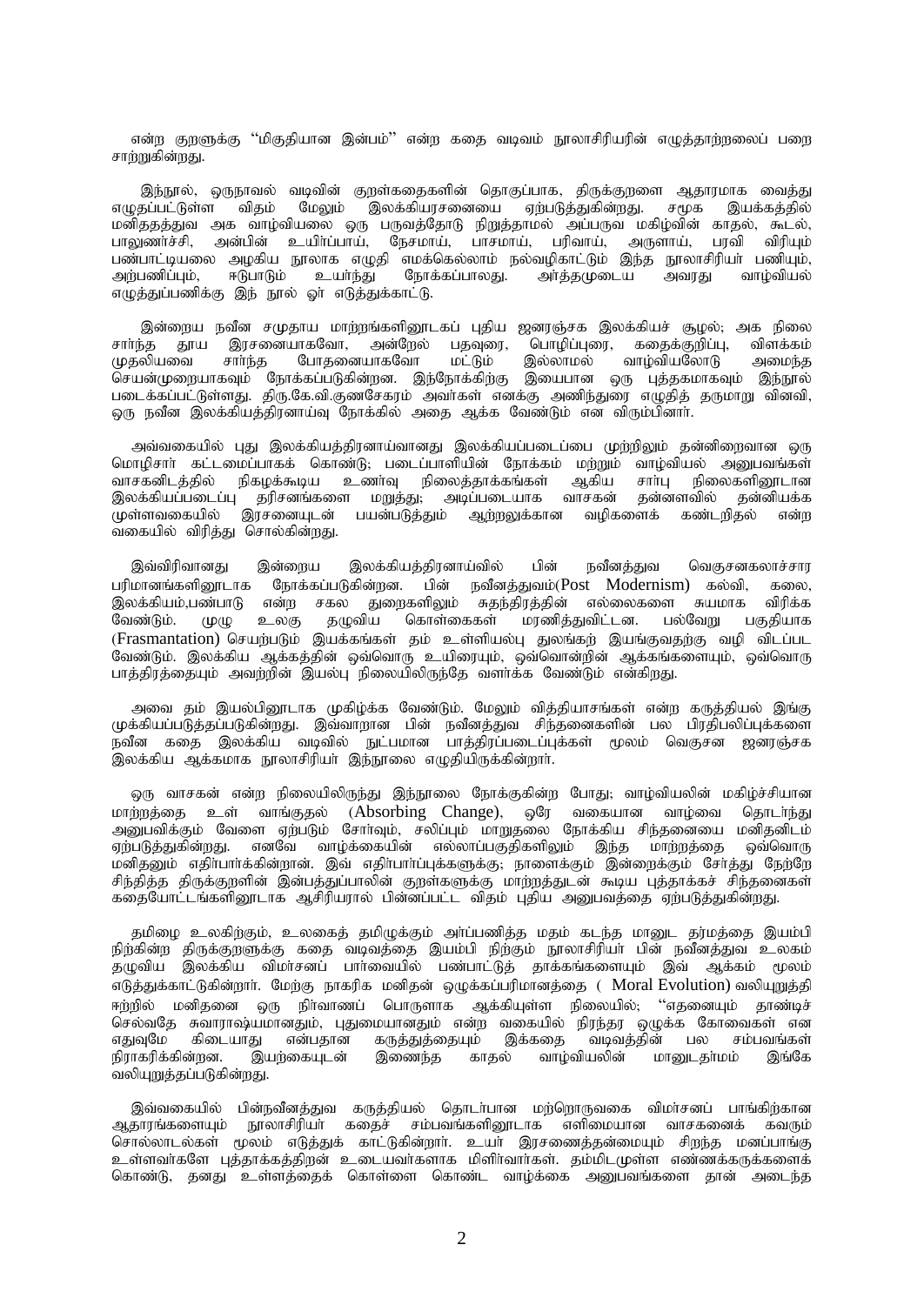இரசனை அனுபவங்களை வாசகர்களின் உள்ளத்தில் தோற்றுவிக்க இந்நூலாசிரியா் பலவித ஊடகங்களையும், நுட்பங்களையும் பயன்படுத்தி எடுத்த பிரயத்தனங்கள் இக்கதையாக்கக் களங்களில் பிாகிபலிக்கின்றன.

அனுபவம், இரசிப்பு, அவதானிப்பு, வாய்ப்புப்பார்த்தலும் பிரயோகமும் புத்தாற்க்கத்திறனின் அடிப்படைகளாகும். இது சமுதாயம் நோக்கிய அதன் மெய்மை குன்றாத வகையில் உண்மை, அழகு, நன்மை, அறம், உணர்ச்சி ஆகிய கூறுகளுடன் சமுதாயத்தை அதன் முழு நிலையில் தரிசிக்க .<br>வைப்பதாகவும் இலக்கியங்கள் அமைய வேண்டும். இப்பாாவையிலிருந்து இக்கதையாக்கக்கை நோக்குகின்ற போது பல விதமான ஆர்வங்கள் எழுகின்றன. ஒரு படைப்பை அதன் பயன்பாடு கருதி ்திறனாய்வு செய்யப்படுதலை பயன்வழிக் கொள்கையாகின்றது. இதில் அழகியற் கூறுகளை விட .<br>படைப்பினால் வாசகன், கலைஞன் எய்தும் பயன் உளத்திருப்தி முதனிலைப்படுகின்றது.

இந்நிலையிலிருந்து நோக்குகின்ற போது சமுதாயத்தை அதன் இயல்பு நிலையிலிருந்து நோக்கி ஆண், பெண் உறவு நிலைப் பிரதிபலிப்புக்கள், நடைமுறை வாழ்வியல் உண்மைகள், அறிவுசாா்<br>கற்பனைகளின் தளத்தில் இன்பியலை மையமாக வைத்து நூலாசிரியா் தொகுத்துள்ள கற்பனைகளின் தளத்தில் இன்பியலை மையமாக வைத்து நூலாசிரியா் தொகுத்துள்ள கதைவடிவங்கள் சமூக அசைவியல் உணர்வோட்டங்களுக்கான தெளிவுகளை இயம்பி நிற்கின்றன. கதை நடைபெறுகின்ற களம், சூழல், பண்பாட்டு செயலாற்றுகைகள் வாசகனின் இரசனையையும் இரச்சித்தல் உணர்வையும் அதிகரிக்கச் செய்கின்றது.

இங்கு இரசித்தல் என்பது ஒரு மானசீகமான செயற்பாடாகவே நோக்கப்படுகின்றது. அதனைச் சொற்களால் விளங்குவதென்பது கடினமாகவுள்ளது. கதையை வாசிக்கும் போது ஏற்படும் அனுபவமாக அது பரிணமிக்கும் மனிதன் யாதேனும் ஒரு நிகழ்வுப் புலன்களை வருடுவதால், ஒருவருக்குள் மானசீகமாக ஏற்படும் திருப்தி இரசித்தல் என்ற வகையில் திருக்குறளில் காமத்துப்பால் குறள்களின் பிழிவை தனது கதையாக்கத்தினூடாக எடுத்தியம்பியிருக்கும் நூலாசிரியா திரு.கே.வி.குணசேகரம்<br>அவாகளின் ஆக்கத்திறன், பன்முகப்பாங்கான எழுத்தாற்றல் போற்றுதலுக்குரியது. மேலும் பல ஆக்கத்திறன், பன்முகப்பாங்கான எழுத்தாற்றல் புத்தாக்கங்களைத் தமிழுக்குத் தரும் ஆற்றல்களையும், ஆளுமைகளையும் உடைய அவா் பணி நொடர இறையருள் துணைநிற்பதாக.

> பாலசுப்பிரமணியம் தனபாலன் BA(Cey), DipinEd, M.phil in Education, உபபீடாதிபதி(கல்வியும் தரமேம்பாடும்), தேசிய கல்வியல் கல்லூரி,  $\mathcal{C}_{\text{faffi} \text{in} \text{in}}$ யாம்ப்பாணம்.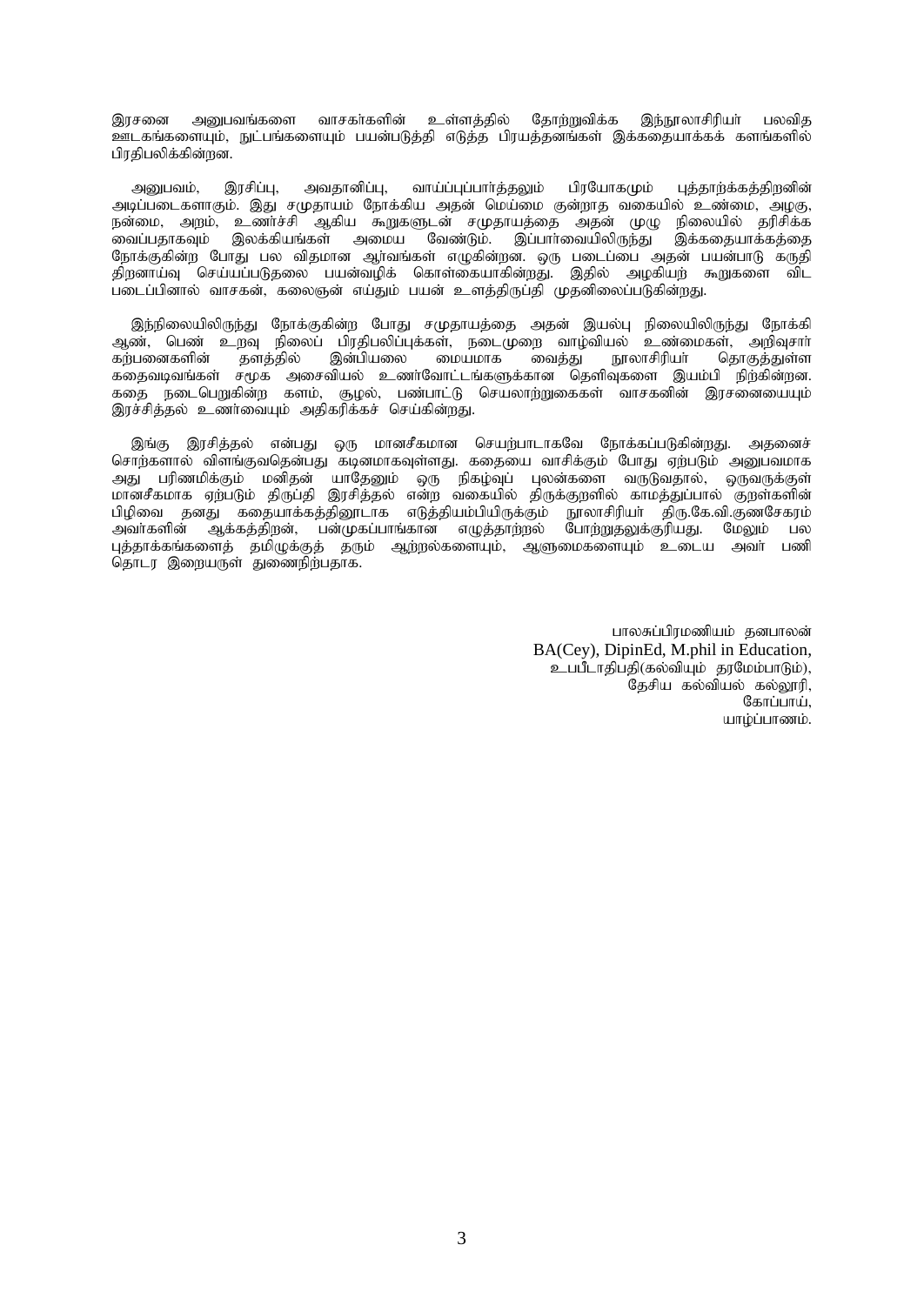# அணிந்துரை

தமிழின் சுவையிலும் தமிழா நலத்திலும் தளராத பற்றுக் கொண்ட பாரதிதாசன்

 $\lq\lq$ துன்பநேர்கையில் யாழெடுத்து நீ இன்பம் சேர்க்கமாட்டாயா $\lq\lq\lq$ 

என்றுதான் பாடினான். பழந்தமிழரின் பண்பாட்டு விழுமியங்கள் வாழ்வியல் மரபுகள் சீரழிந்து செல்லும் இக்காலத்தில், இச்சீரழிவை நிவாத்தி செய்யும் நோக்குடன் ஒரு தலைவனும் தலைவியும் எவ்வாறு இன்பம் சேர்க்க வேண்டும் என்று இன்பத்துப்பால் அதிகாரத்தில் வள்ளுவன் அன்று கூறினானோ? அதை தனது கதை மூலம் இன்று மீட்டெடுத்திருக்கின்றார் இந்நூலாசிரியா் கே.வீ.குணசேகரம்.

தமிழரது வாழ்க்கை முறைமைகள் மீட்டெடுக்கும் நோக்கில் வாசகா் அனைவா்க்கும் குன்பம் சேர்ந்துள்ள இந்நாட்களில் இன்பம் சேர்ந்திருக்கிறார் நாலாசிரியர்.

இவா் எழுதிய பல கதைகளில், நாவல்களில் சமூக சீரழிவைச் சாடி அவர்றை செப்பனிடும் நோக்கிலேயே அவரது அக்கதாபாத்திரங்களின் அசைவுகள் தென்பட்டன. ஆனால் இந்நூலில் இவரது பாத்திரங்களின் அசைவுகள் தென்பட்டன. ஆனால் இந்நூலில் இவரது கதை எழுதும் பாணி இன்பத்துப்பாலில் ஒவ்வொரு குறளிலிலுமுள்ள தேனை வாசகாகள் ஒரு துளியும் சிந்தாமல் நுகரும்படி செய்ததன் மூலம் தலைவனும் தலைவியும் எவ்வரையறைக்குள் இன்பம் சேர்க்கலாம் என்பதையும் இக்கதை மூலம் கூறியிருக்கின்றார்.

இன்பத்துப்பால் வாழ்வியலுக்கு எத்துணை முக்கியமானது என்று வள்ளுவன் எதை நினைத்து இயற்றினானோ, அதை அப்படியே இங்கு வரைந்துள்ளமை இவர் வள்ளுவனின் மனோநிலையை முற்றாக உணர்ந்ததன் இலட்சினை ஆகும்.

தலைவனும் தலைவியும் சேரும் போது அவ்விருவர் மட்டுமே இன்பம் நுகர்கின்றனர். ஆனால் இந்நூலாசிரியா் தனது பேனா முனையால் ஒரே நேரத்தில் பல்லாயிரக் கணக்கான வாசகா்களை இன்பம் நுகரவைத்துள்ளார். ஒரு கதாசிரியரிர் தான் கதை புனையும் நோக்கில் சுதந்திரமாகக் கதா ு<br>பாத்திரங்களை நகர்த்திச் செல்லலாம். ஆனால் இந்நூலாசிரியரின் இந்நூல் தொடர்பான பங்குபணி கம்பி ஒன்றில் ஏறி நின்று சமநிலையில் நடக்கும் ஒருவரின் சபதம் போன்றது. குறள் சொல்லும் வரையறைக்குள் மட்டுமே கதாபாத்திரங்களை நகர்த்திச் செல்வது என்பது அவ்வகையான சிக்கல் நிறைந்ததே.

வள்ளுவரது கருத்துக்களைச் சிதைவுறாமல் அகத்திணை மரபுகள் தனிமணம் கமழும் விதமாக அக்காலத்து நிகழ்வுகளை இக்காலத்தோடு பொருத்தித் திறம்பட கதையூடாக எடுத்தியம்பும் திறனை இங்கு காண்கிறேன்.

கவிஞன் சுதந்திரம் உள்ளவன் சுதந்திரமாகச் செயற்படுவானாகில், தான் கண்டதைத் தன் கருத்தில் அமைத்துப் பாடுவது அவனுக்கு எளிது. ஆனால் இங்கு குணசேகரம் அவாகள் வள்ளுவரது கருத்துச் சிதைவுபடாமல் காலத்தின் தேவைக்கேற்ப மிகமிக நுணுக்கமாகவே செயற்பட வேண்டிய நிலையில் தான் இதனைச் செய்திருக்க வேண்டும் என்று நம்புகிறேன்.

காட்சி, ஐயம், தெளிவு, தேறல், பகற்குறி, இராக்குறி என்ற அகத்திணைப் பண்புகளையும் இங்கு காணக்கூடியதாக இருக்கின்றது. அவற்றை அடிப்படையாகக் கொண்டு கதையை அழகு தமிழில் நகர்த்தி இருக்கிறார். வள்ளுவன் இருந்தால் எப்படி இதற்குப் பாத்திர வடிவமைப்புக் கொடுப்பாரோ .<br>அதோ போன்று உயிா துடிப்பாக அமைக்கப்பட்டிருக்கின்றது.

தகையணங்கு உறுத்துவதற்கு வள்ளுவர் எப்படிக் கற்பனை கண்டாரோ அதனை அப்படியே கருத்துக் களிப்பாக அமையாமல் ஐம்புலனுா்க்கும் விருந்தான சொல்லோவியமாகத் தந்திருக்கிறாா். ஒவ்வொரு குறளமுதத்துக்கும் ஏற்ற பாத்திர வடிவமைப்பைச் சிருஷ்டித்து தந்துள்ளாா். சில .<br>இடங்களில் நாமே நேரில் சென்று அக்காட்சியை நம் இரு கண்களாலும் நுகாந்தது போன்ற பெருமையை அடைகிறோம்.

இப்படியான இலக்கிய கர்த்தாவான கே.வி.குணசேகரம் அவர்களை நான் சிறுவயதில் இருந்தே அறீவேன். அவர் இலக்கிய ஆர்வம் கொண்டவர். பல பத்திரிகைகளிலும் அவரது கதைகள் வெளி வந்து பாராட்டைப் பெற்றன. நான் அவரது படைப்புக்களைப் படிப்பதில் தனிஈடுபாடு உள்ளவன்.

காலக்கின் கேவை கருகிச் சமுதாயக்கைச் சென்றடையக் கூடிய விகக்கில் கனது இலக்கியக்கை தகாத்திச் செல்பவனே சிறந்த இலக்கிய காத்தா ஆகிறான். அவனது படைப்பாற்றல்கள் சகல மக்களையும் சென்றடைந்தால் தான் கதாசிரியன் வெற்றி பெற்றவனாகக் கருதப்படுகிறான். இந்த வகையில் எனது நண்பன் கே.வி.குணசேகரம் ஒரு சிறந்த எழுத்தாளன் என்ற பெருமையை விட சிறந்த இலக்கிய கா்த்தா என்று கூறிக் கொள்வதையே நான் விரும்புகிறேன்.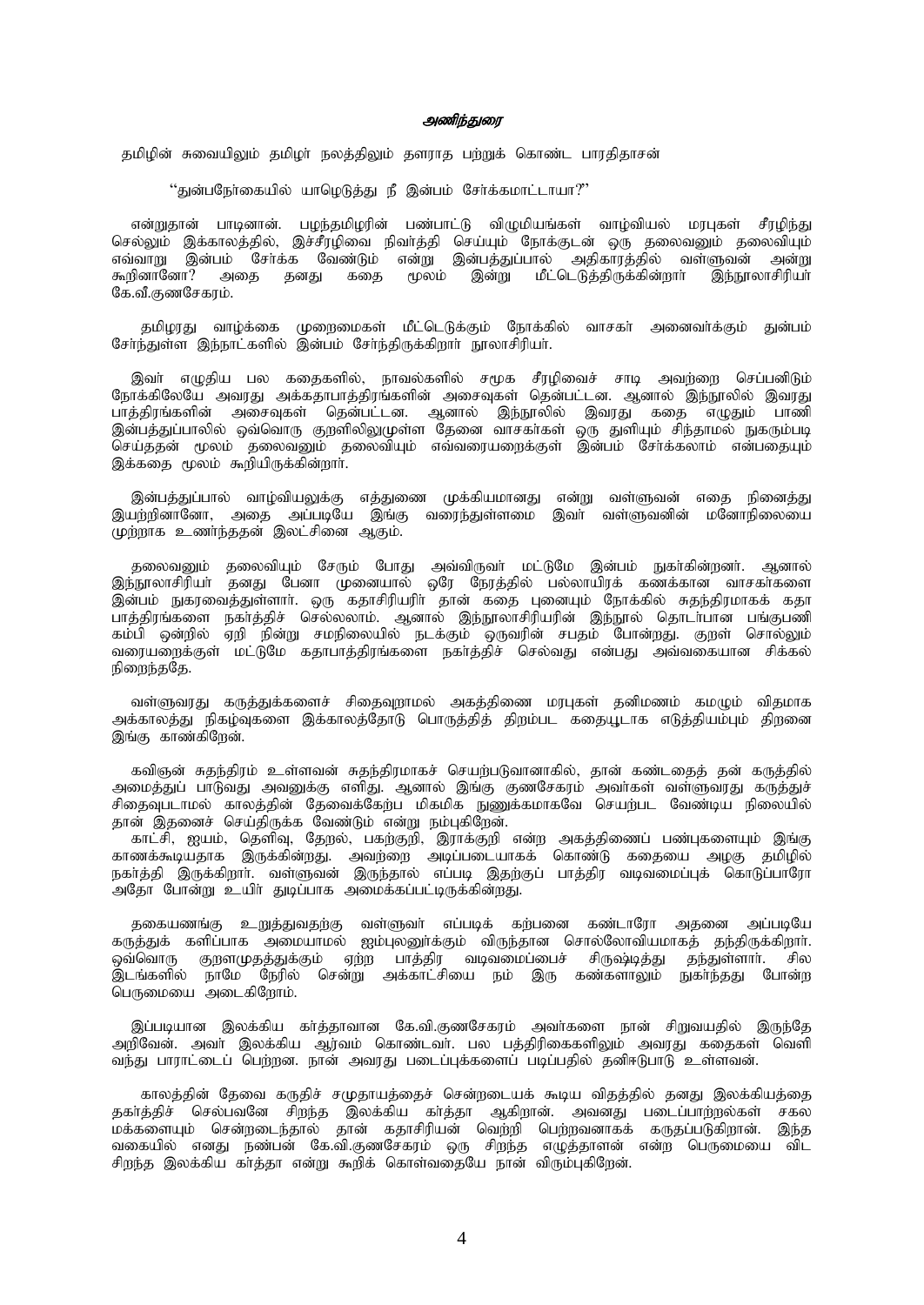காலத்தால் அழியாமல் என்றும் நிலைத்திருக்கும் திருக்குறளுக்குப் பலா் பல காலப்பகுதிகளில் பல மொழிகளிலும் மொழி பெயாத்துள்ளனா். வேறு பலா் அதற்கு தம்மால் இயன்ற அளவு உரைகளையும் ஆக்கினர். ஆனால் எனது நண்பன் தான் படித்துச் சுவைத்த பொய்யா மொழியை சகல மக்களும் நயந்து இன்புற வேண்டும் என்பதற்கு அமைவாக கதைக்களஞ்சியமாகத் தந்துள்ளாா். வள்ளுவனது ்வாக்கில் அட்சரம் பிழையாமல் அவா தம் கருத்தை கதைக் களஞ்சியமாகத் தந்த எனது நண்பனைத் தமிழ் நல்லுலகம் என்றும் மறவாது. முதலில் அறத்துப்பால், பொருட்பால் ஆகிய இரண்டுக்கும் தக்க ்வகையில் கதை ஆக்கினார். அதனை யாவரும் படித்து இன்புற்றனர். பலரது பாராட்டுக்களையும் <u>பெற்ற</u> குணசேகரத்தைக் காமத்துப்பாலைக் கதையாக எழுத வேண்டும் என நான் உட்பட பல நண்பாகள் வேண்டியதற்கு அமைய இதனை அவா ஆக்கினார்.

காமத்துப்பாலில் அகத்திணை மரபுகள் செப்பப்படுகின்றன. அகத்திணை மரபானது தலைவனும், தலைவியும் தம்முள் கூடிய கூட்டத்தினை பிறருக்கு உரைக்க முடியாமல் தம்முள் தாமே மயங்கி இன்புறுவது ஆகும். இதனை வாசகர்கள் படித்து இன்புறும் வகையில் உணர்வுகளை வெளிக்காட்டியுள்ளாா் குணசேகரம் அவா்கள். இது அவரது படைப்பாற்றலையே பறைசாற்றுகிறது. ஓா் இலக்கியம் எக்காலத்தில் எழுந்ததோ அக்காலத்தின் தன்மைகளைப் படம் பிடித்துக் காட்டும் காலக் கண்ணாடியாகவே அது அமையும்.

இவரது படைப்புக்கள் அக்காலத்தை இக்காலத்துக்கு செந்தமிழில் தருவனவாகவே அமைகின்றன என்பதில் ஐயம் இல்லை. இவரது பணி மேன் மேலும் தொடர் வேண்டும் என்று இறைவனைப் பிரார்த்திக்கின்றேன்.

> எஸ். மகேஸ்வரதாசன், (ழதல்வர், அச்சுவேலி சரஸ்வதி வித்தியாலயம்,  $\mu$ ரீலங்கா.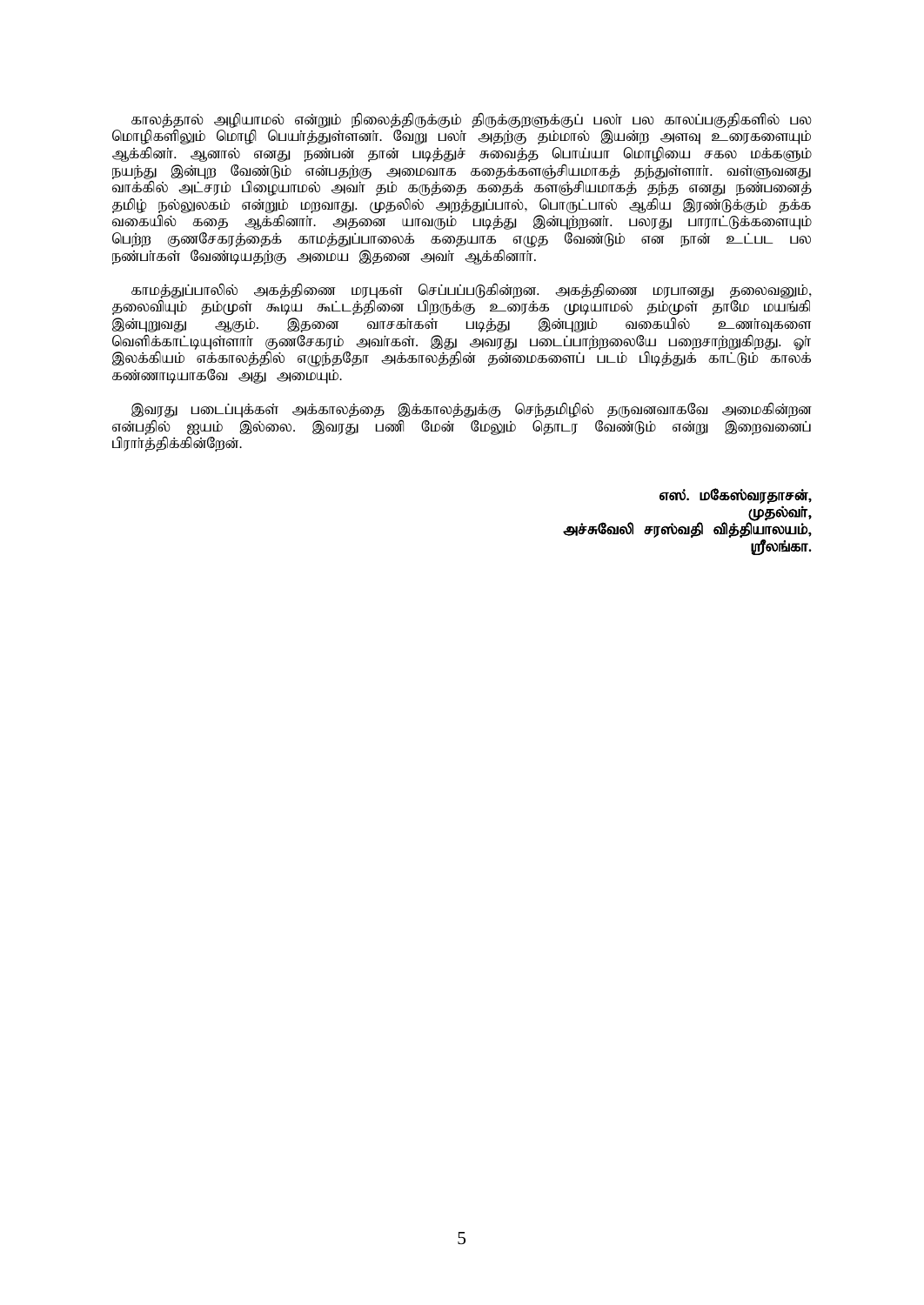#### என் உரை

இன்பத்துப் பால் 81 ஆம் குறள்பாவில் இருந்து 250 ஆம் குறள்பாவரையான கதைகள் தற்பொழுது மணிமேகலைப் பிரசுர நிறுவனத்தினரால் வெளியிடப்படுகின்றது. இதற்கு முன்பு 460 குறள் பாக்களுக்கான ககைகள் வெளி வந்து விட்டன. முன்னைய நூல்களுக்குக் கந்த வரவேற்பை வாசகர்கள் இதற்கும் தரவேண்டும்.

தற்பொழுது பொருட்பால் குறள்பாக்களுக்குக் கதை எழுதி வருகிறேன். முதலாவது குறளில் இருந்து 1330 வரையான குறள் பாக்களுக்கும் தொடர் கதையாகவே இக்கதைகளை எழுதி வருகிறேன். குறள் பல வடிவங்களை இது வரை பெற்றுள்ளது. இது புதிய வடிவம். ஒரு மனிதன் அற நெறியில் நின்று பொருள் சோத்து இன்பமாக வாழ வேண்டும் என்ற வள்ளுவனின் கருத்தை ்.<br>ஆதாரமாக வைத்து எமது மக்களின் பல்வேறுபட்ட குணாதிசயங்களைக் கதைகளாக எழுதியுள்ளேன். ு.<br>வேத உபநிடத சாரத்தை விளக்கப் புராணக் கதைகள் எழுதப்பட்டதைப் போல, திருக்குறளின் அறக் கருத்துக்களை மக்களின் அன்றாட வாழ்வுடன் பின்னிப் பிணைத்து அவர்களுக்கு விளங்கும்படி கதைகளாக எழுதியுள்ளேன். அறத்துப் பாலில், பொருட்பாலில் கூறப்பட்ட அற ஒழுக்க சிந்தனைகளுக் கேற்ப இன்பத்துப் பாலில் நாயகனும் நாயகியும் வாழ்கின்றனா்.

காதல் அசிங்கமானது, அருவருக்கத்தக்கது என்ற நிலையை நீக்கி அத்தியாவசியமானது,<br>ரிதமானது என்ற நிலையை மக்களுக்குத் தெரியப்படுத்துவதே எனது நோக்கம். காதல் புனிதமானது என்ற நிலையை மக்களுக்குத் தெரியப்படுத்துவதே எனது நோக்கம். காதல் இல்லாவிட்டால் உலகம் இல்லை என்ற கருத்துடையது திருக்குறள். காதலால் தான் உலகம் சமநிலைப்படுகிறது, நிலைத்திருக்கிறது என்ற கருத்தை வலியுறுத்துவதற்காகவே வள்ளுவா் இன்பத்துப் பாலை திருக்குறளுக்குள் சேர்த்திருக்கிறார். அறம், பொருள், இன்பம், வீடு என்ற நான்கு புருஷாத்தங்களை இந்து மதம் வற்புறுத்துகிறது. ஆனால் வள்ளுவர் அறம், பொருள், இன்பம் என்ற மூன்று பால்களுக்குள் வீட்டின்பத்தை அடக்கியுள்ளாா். வீடு, பூமியிலே உள்ளது. ஒழுக்கமான ் வாழ்க்கை வாழ்வதன் மூலம் ஒவ்வொருவரும் தத்தமது வீட்டிலேயே மோட்ச இன்பத்தை அடையலாம் என்கிறார் வள்ளுவர். இன்று உலகம் வீட்டுக்குள்ளேயே இருக்கிறது. ஒரு மனிதன் தனது சகல தேவைகளையும் தனது வீட்டிலிருந்தே நிறைவேற்றும் காலம் இது. 2000 வருடங்களுக்கு முன் வள்ளுவா் இதையே நுட்பமாகத் தனது 1330 பாக்கள் மூலம் கூறியுள்ளாா்.

இந்நூல் பல அறிவியல், உளவியல் நூல்களைப் படித்து எழுதப்பட்டது. கதை விளக்கம், குறள்,<br>ரை யாவும் ஒன்றாகத் தொகுக்கப்பட்டுள்ளது. மிகவும் அழகான முறையில் மணிமேகலைப் உரை யாவும் ஒன்றாகத் தொகுக்கப்பட்டுள்ளது. மிகவும் பிரசுரத்தினா எனது குறள் கதைகளை வெளியிட்டு வருகிறாாகள். இதை நான் தாயகத்தில் வெளியிடுவது எனது அன்புக்குரிய தமிழக அறிஞாகள் இதைப் பற்றிய கருத்தைக் கூற வேண்டும் என்பதற்காகவே.

மிகவும் அழகாகவும், அருமையாகவும் கணனியில் புதிய முறையில் பதித்துத் தந்த செல்வி க.சுகந்தினிக்கும், மணிமேகலைப் பிரசுர முகாமைப் பணிப்பாளர் திரு.ரவிதமிழ்வாணணுக்கும் நன்றி கூறிக் கொள்கிறேன். மீண்டும் பொருட்பால் கதைகளோடு சந்திப்பேன்.

வணக்கம்

கே.வி.குணசேகரம், அதிபர், கோப்பாய் நாவலா் தமிழ் வித்தியாலயம், மரீலங்கா.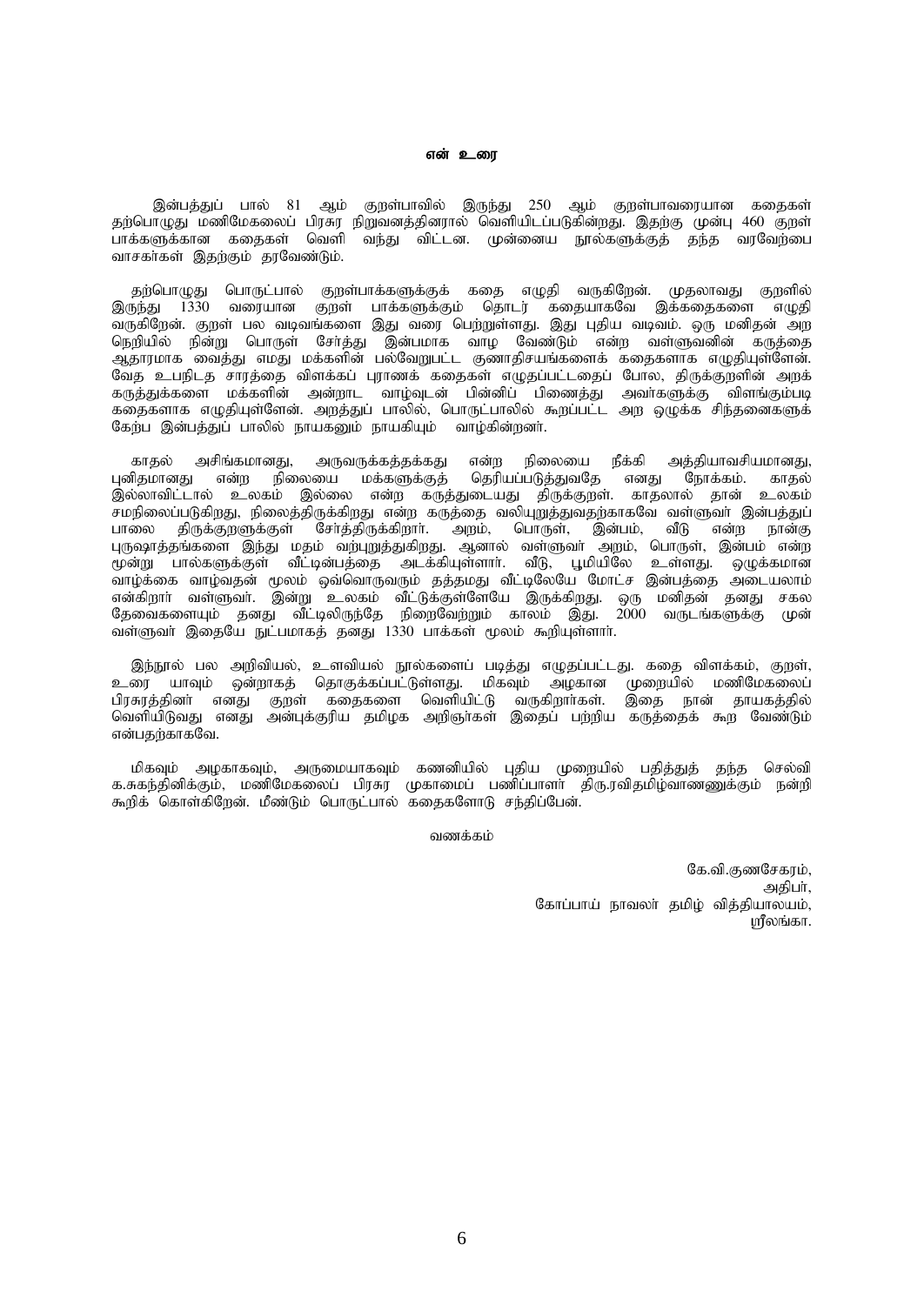### ஊற்று நீர்

**"**வித்தி எனக்கும் பயமாக இருக்கடீ. நான் தனிமையில் இருக்கும் போது யோசித்துக் கொண்டிருப்பேன். சில சமயம் என்னையும் அறியாமல் கதைப்பேன், சிரிப்பேன். ஆனால் இதெல்லாம் எனக்குத் தெரியாது. நேற்றுக் காலை உணவை அம்மா எடுத்துத் தட்டில் வைத்திருக்கிறாா். மூன்று நான்கு தினங்கள் அவரை நான் சந்திக்காததால் இரவு முழுவதும் நித்திரை கொள்ளவில்லை. இரவு .<br>முழுவதும் அவா் என்னை நித்திரை கொள்ள விடவில்லை. நாம் சந்திக்கும் போது தூர இருந்தே ்ததைப்போம். கடற்கரையிலும் பூங்காக்களிலும் தெருக்களிலும் சனசந்தடி அதிகமாக இருப்பதால் நெருங்கியிருந்து கதைக்கப் பயம். அத்துடன் அதிக நேரம் கதைக்க முடியாது. ஆனால் கனவில் ்படுது<br>வந்து அவர் தட்டி எழுப்பி என்னுடன் உறவாடுகிறார். நெருக்கமாக இல்லை. மிகமிக நெருக்கமாக அவர் எனக்கருகில் இருந்து என்ன என்ன வெல்லாமோ சொன்னார். நான் கூச்சமிகுதியால் அவதிப்பட்டேன். கனவில் வந்தாலும் மிகவும் பொல்லாதவரடி அவர். கதைக்கக் கூடாதவற்றை பெல்லாம் கதைக்கிறாா். இதனால் அடிக்கடி எனது உறக்கம் கெட்டு விடுகிறது. இதனால் அன்று எழ நேரமாகி விட்டது. அம்மா சுடுநீரப் போத்தலில் ஊற்றி வைத்த தேநீரையும் குடிக்க மறந்து விட்டேன். சாப்பிட மறந்த போதும் எனக்குப் பசி எடுக்கவில்லை. அவரை நினைத்தால் எனக்கு நேரம் போவது தெரிவதில்லை. அது பரவாயில்லை. எனது மனம் மட்டுமல்ல வயிறும் உணவை மறந்து விடுகிறது''. என்று அர்ச்சகா கதைத்துக் கொண்டிருக்கும் போது வித்தியா குறுக்கிட்டுச் சொன்னாள். ''நான் சரியாகச் சாப்பிட்டு எத்தனை நாளாகிறது. தெரியுமா.? அவரை நினைத்தால் பசிக்காது; தூக்கம் ு, காக்சி சாக்கட்டு எத்தவை நாளாகந்து. நெருடிகாட் அதனை நினைத்தான் காக்காது, தூக்கம்<br>வராது: எந்தக் காரியமும் செய்ய முடியாது: உடல் மாத்து விளைத்து விட்ட நிலையே ஏற்படும். எத்தனையோ நாட்கள் நினைக்ககூடாதென்று கட்டுப்பாடாக இருந்தாலும் ஓரிரு நிமிடங்களில் மனம்<br>துடிதுடித்து அவரிடம் சென்றுவிடுகிறது. அகனால் கான் எனக்கு இவ்வளவ கல்பம்?' என்றாள் துடிதுடித்து அவரிடம் சென்றுவிடுகிறது. அதனால் தான் எனக்கு இவ்வளவு கஷ்டம்'' வித்தியா.

"உன்னுடைய பிரச்சினை வெளிப்பட்டு விட்டது. ஆனால் எனது நிலை அப்படியானதல்ல. இன்று காலை அம்மா மேசையில் மூடப்பட்டிருந்த உணவைத் திறந்து பார்த்து விட்டுக் கேட்டா;''ஏன் பிள்ளை<br>சாப்பிடவில்லை'' என்று நான் தடுமாறினாலும் சமாளித்துக் கொண்டு: ''பிந்தி எமுந்ததால் என்று நான் தடுமாறினாலும் சமாளித்துக் கொண்டு; ''பிந்தி எழுந்ததால் பசிக்கவில்லை. கொஞ்சம் பொறுத்துச் சாப்பிடுகிறேன்'' என்றேன். அம்மா நம்பி விட்டா''.

"இன்னொரு நாள் அவரின் படத்தைப் பார்த்துக் கொண்டிருந்தேன். படங்கள் சேமித்து வைத்திருக்கும் சாதனத்துள் பாடசாலையில் பிடித்த எனது படம் ஒன்றிற்குக் கீழ் நகுலனின் படத்தை ஒளித்து வைத்துப் பாா்ப்பேன். அம்மா அதை அவதானித்து விட்டுக் கேட்டா; ''எந்த நேரமும் படங்களைப் பார்த்துக் கொண்டிருக்கிறாய். யாருடைய படம்'' என்றவாறு எனக்கு அருகில் வந்தா. நான் தடுமாறிப்போனேன். எனினும் அதை வெளிக்காட்டிக் கொள்ளாது அவரின் படத்தை உள்ளே தள்ளி .<br>விட்டு காட்டினேன். அம்மா வாங்கிப் பாா்த்துவிட்டு; ''பாடசாலை வாழ்வை உன்னால் மறக்க முடியவில்லை'' என்று கூறி விட்டுச் சென்றா. இப்படி எத்தனையோ முறை நான் அகப்படாமல் தப்பியுள்ளேன். அவர் மீது எனக்கிருக்கும் காதல் என்ற நோயை பிறா அறியாமல் என்னால் மறைக்க .<br>முடியும். ஆனால் இந்நோயானது இறைக்க இறைக்கச் சுரக்கும் கிணற்று நீா போல் இதயத்துள் சுரந்து பெருகிக் கொண்டே இருக்கிறது. எந்த வகையாலும் இதை என்னால் தடுக்க முடியவில்லை. என்ன செய்வது" பெருமூச்சு விட்டாள் அர்ச்சகா.

"உனது நிலை இத்தகையது ஆனால் எனது நிலை எப்படி இருக்கும். என்று நினைத்துப் பார்த்தாயா? காதல் இனிமையானது ஆனால் பிரிவு கொடுமையானது'' என்று அழுதாள் வித்தியா.

# $1161.$  மறைப்பேன்மன் யான்இ. கோ நோயை: இறைப்பவர்க்கு ஊற்று நீர் போல மிகும்.

இக்காம நோயைப் பிறர் அறியாமல் நான் மறைப்பேன். ஆனால் இறைக்க இறைக்க ஊறும் <u>ஊற்று</u> நீரைப் போல இது மேலும் மேலும் பெருகிக் கொண்டிருக்கிறது.

# (முடியவில்லை

பல நாட்களாக வித்தியாவைக் காணாமையால், வித்தியாவைத் தேடி வந்தாள் வளா்மதி. வளாமகி வித்தியாவின் உயிா்த் தோமி. ஆரம்ப வகுப்பில் இருந்து பல்கலைக்கழகம் வரை ஒன்றாகப் படித்தவள். வித்தியா கஜேந்திரனைப் பற்றிக் கூறுவாள். வளர்மதி தனது காதலனான ஆதவனைப் பற்றிக் கூறுவாள். இருவரும் தமக்குள்ள இன்ப துன்பங்களைப் பகிா்ந்து இன்பமடைவாா்கள்.

வளர்மதிக்கு ஆதவனின் மேல் தீவிரமான காதல் ஏற்பட்டது. ஆனால் ஆதவன் ஆரம்பத்தில் அவளை விரும்பவில்லை. தானுண்டு தனது படிப்புண்டு என்று இருந்தான். அத்துடன் அவனுக்குப்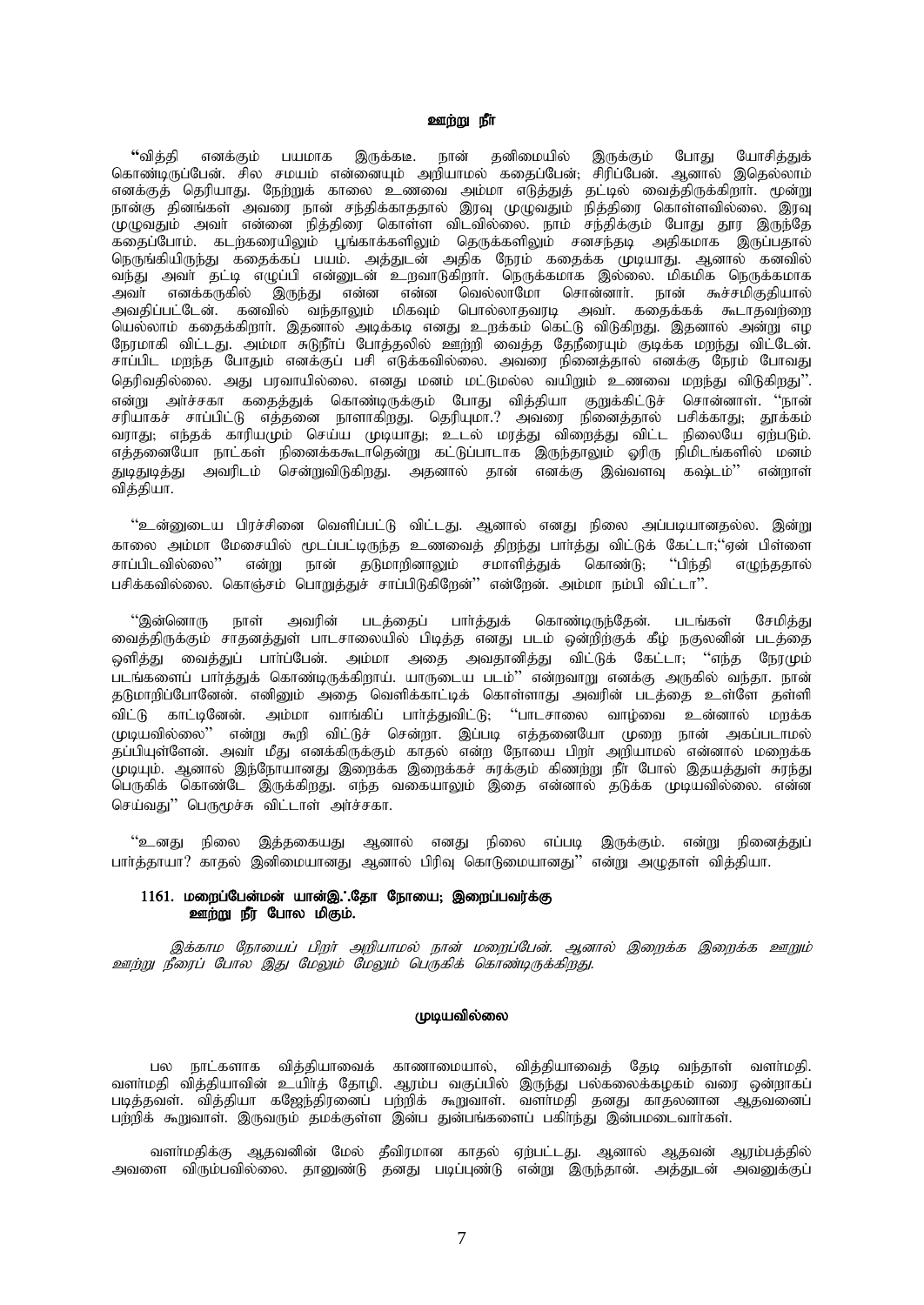பெண்களைக் கண்டால் அளவுக்கதிகமான பயம், வெட்கம், நாணம் யாராவது பெண்கள் வலியச் சென்று கதைத்தாலும் கதைக்கமாட்டான். தலையைக் குனிந்து கொண்டு செல்வான்.

"உனது கையைப் பிடித்து யாராவது ஒரு பெண் இழுத்தாலும் நீ முனிவன் மாதிரித்தான் இருப்பாய்'' என்று கஜேந்திரன் அடிக்கடி அவனைக் கேலி செய்வான். வளர்மதியின் பெரு முயற்சியின் பயனாக ஆதவன் அவளோடு தலை குனிந்தபடி நின்று இரண்டொரு வார்த்தைகள் பேசுவான். அதற்குள் அவனது உடல் வியர்வையால் நனைந்து விடும். வளர்மதி ஒவ்வொரு நாளும் என்னென்ன கதைக்க வேண்டு மென்று திட்டமிட்டு வந்து கதைப்பாள். அவள் கதைக்கும் கதைகளை நடுங்கியபடி கேட்பான் ஆதவன். அவள் கேட்கும் கேள்விகளுக்கு ''ம்'' ''சரி'' என்று மட்டும் சொல்வான். அதனால் வளர்மதிக்கு ஏமாற்றம் தான் கிடைக்கும். எனினும் அவனின் மேலுள்ள மோகத்தால் அவள் அவனைச் சுற்றிச் சுற்றி வருவாள் வாயோயாமல் கதைப்பாள். ஆனால் ஆதவன் திகைத்துப் போய் நிற்பான். இருவரும் கதைப்பதை யாராவது கண்டு விட்டு வீட்டாருக்குச் சொன்னால் பெற்றோர் கண்டிப்பார்கள். என்ற பயம் அவனது நெஞ்சை வாட்டும். காதலிப்பது கேவலமானது; பெற்றோரின் மனதைப் புண்படுத்துவது; பெற்றோரின் விருப்பத்திற்கிணங்க அவர்கள் தீா்மானிக்கும் பெண்ணைத் திருமணஞ் செய்தால் தான் வாழ்வு சிறக்கும் என்று நினைப்பவன் ஆதவன். வளர்மதி முழுமூச்சுடன் விடாப்பிடியாக அவனைச் சுற்றிச் சுற்றி வந்ததாள் ஒருவாறு மெல்ல அவன் வளா்மதியுடன் சிரிக்கத் கொடங்கினான். பின் மெதுமெதுவாக இரண்டொரு வார்க்கைகள் ககைக்க போதும் இன்னும் சரியான நிலைக்கு அவன் வாவில்லை.

வித்தியாவின் வீட்டுக்கு வந்த வளா்மதி நெடுநேரமாக வித்தியாவைப் பாா்த்துக் கொண்டு நின்றாள். அர்ச்சகா அங்கு நின்றமையால் அவளால் விக்கியாவுடன் ககைக்க முடியவில்லை. ''யார் இவள் இங்கு ஏன் நிற்கிறாள். வந்தால் வந்த விஷயத்தை முடித்துக் கொண்டு போக வேண்டியது தானே'' என்று நினைத்தாள். வெகு நேரமாக வளர்மதி பேசாததால் வித்தியா சொன்னாள்; ''அவள் எனது இனத்தவள். இவ்வளவு காலமும் கொழும்பில் இவர்களது குடும்பம் இருந்தது. ஒரு வாரத்திற்கு முன் தான் இங்கு வந்தனர். அந்த ஒரு வாரத்துக்குள் நகுலனை வளைச்சுப் பிடித்து விட்டாள். எத்தனை பெட்டையள் நகுலனில் ஆசைப்பட்டவையென்று உனக்குத்தெரியும் தானே இவள் அதிட்டக்காரி. நம்பிக்கைக்குரியவள் அத்துடன் ஆதவனைப் பற்றி இவளுக்குச் சொல்லிச் சிரிக்கிறனான். நீ சொல்ல வேண்டியதைச் சொல்லு. இப்ப இவள் தான் எனக்கு உதவி" விரத்தியுடன் சிரித்தாள் வித்தியா.

"கஜேந்திரனை நேற்றுக் கண்டனான். எல்லாம் சொன்னவர். நல்லாய் மெலிஞ்சிட்டார். தாடியும் ஆளும் பார்க்கச் சகிக்கவில்லை'' என்ற வளர்மதி சிறிது நேரம் மௌனமாக இருந்து விட்டுச் ு<br>சொன்னாள்; '' எனது காதல் நோயை பிறா் அறியாமல் என்னால் மறைக்க முடியவில்லை. எனது .<br>இனத்தவன் ஒருவன் தன்னைத் திருமணம் செய்யச் சொல்லி வ<u>ற்புறுத்து</u>கிறான். வீட்டாருக்கும் விருப்பம். என்னுடைய நடத்தையைப் பாா்த்து வீட்டாா் சந்தேகிக்கிகிறாா்கள். எப்படி இதை மறைக்கிறது. அத்துடன் இந்நோயை எனக்குத் தந்த என்னுடைய அவருக்கு எப்படிச் சொல்வது. சொல்ல நாணமாக இருக்கிறது'' என்று சிணுங்கினாள் வளர்மதி.

# 1162. கரத்தலும் ஆற்றேன்இந் நோயைநோய் செய்தார்க்கு உரைத்தலும் நாணுத் தரும்.

இக்காம நோயை பிறர் அறிந்து கொள்ளாமல் மறைக்கவும் முடியவில்லை; இந் நோயை எனக்குக் கந்த காதலருக்குச் சொல்லவும் நாணமாக இருக்கிறது.

## காவடித்தண்டு

"ம்'' காதலித்தால் கவலைதான். எமது பிரதேசப் பெற்றோரில் பெரும்பாண்மையானவர்கள் காதலிப்பது தவறு என்று நினைக்கிறார்கள். ஒரு பெண் காதலிக்கும் ஆண், பெரிய பணக்காரனாகவும் உயா்ந்த உத்தியோகத்தனாகவும் இருந்தாலும் கூடத் தமது கௌரவத்திற்காக அக்காதலை பெற்றோரும் உறவினா்களும் எதிா்கிறாா்கள். அதே போல் ஓா் ஆண் உயா்ந்த குடும்பத்திலுள்ள பெண்ணை விரும்பினாலும் கூட ஆரம்பத்தில் எதிர்க்கிறார்கள். ஆனால் ஒரு ஆணோ பெண்ணோ தகுதியில்லாதவா்களை விரும்பி உடன் சென்றால் பின் ஏற்றுக் கொள்கிறாா்கள். இது ஏன்''? என்று .<br>கேட்டாள் அர்ச்சகா.

வித்தியா சிரித்தாள். பின்பு ''அப்போ என்னைக் கஜேந்திரனுடன் செல்லச் சொல்கிறாய்'' என்றாள்.

"விளங்கிக் கொண்டால் சரி. எந்தப் பெற்றோரும் காதலை மகிழ்வுடன் வாழ்த்தி வரவேற்றதாக நான் அறியவில்லை. காதலிப்பது குற்ற மென்றும், அது குடும்பக் கௌரவத்தைப் பாதிக்கு மென்றும் தான் பலர் நினைக்கிறார்கள்'' என்றாள் அர்ச்சகா.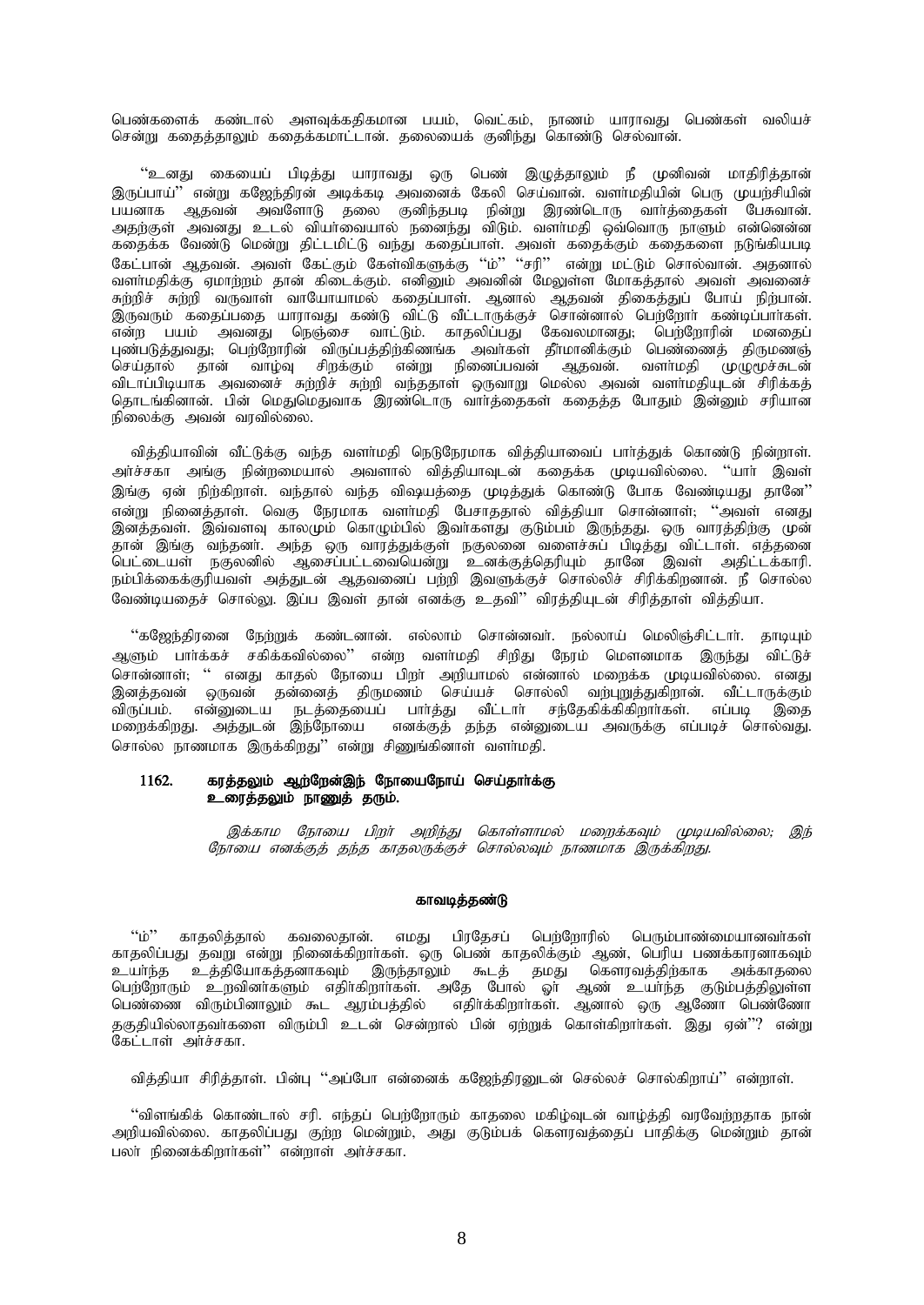''இப்ப நீ இப்படிச் சொல்லுவாய். நகுலனைத் திருமணம் செய்து பிள்ளை குட்டிகள் பிறந்த பிறகு . ஆட்ட ந துப்படிச் என்னதுவாய். நகுணைத் தருமணம் மையமை போனை படத்தி திருமணம் வெற்றோர்தான்<br>நீயும் அப்படித்தான் சொல்லுவாய். ஏனென்றால் காதலித்துத் திருமணம் செய்யிற பெற்றோர்தான் காதலை முழு மூச்சுடன் எதிாக்கிறவை'' என்றாள் வித்தியா.

''நான் எதிர்க்க மாட்டன்'' நாணிக் கோணினாள் அர்ச்சகா.

"நாங்கள் இருவரும் வந்தவளைக் கவனிக்காமல் கதைக்கிறம். நீ சொல்லு மதி'' என்றாள் விக்கியா.

ஆதவளோடு கலகலப்பாக ஐந்து நிமிடங்கள் கதைக்க முடியாமல் இருக்குதடி. என்னைக்<br>கண்டால் பேயைக் கண்ட மாதிரி வெருளுறார். போனவாரம் யாழ்ப்பாணத்திலுள்ள கடையொன்றுக்குள் கண்டால் பேல்வே கண்ட மாதிரி வேருளுநாட் போன்வாரம் பாழ்ப்பாணத்தினுள் கலட்டியானதுக்குள்<br>கண்டேன். அவர் என்னைத் தெரிந்தமாதிரிக் காட்டிக் கொள்ளவில்லை. நான் அவரின் அருகில்<br>சென்றேன். அவரின் உடல் நடுங்குவது எனக்குத் தெரிந்தது. அவர் விட்டாா். நான் அவரைப் பின் தொடா்ந்து சென்று மெல்ல அவரின் பெயரைச் சொல்லி அழைத்தேன். . பெய்வது திரும்பிப் பார்த்தார். அருகில் சென்று, "ஏன் பயப்படுகிறீர்கள் என்று கேட்டேன்" அவர்<br>அவசரமாகப் போகவேண்டு மென்றார். எனக்கு கோபமும் அழுகையும் வந்தது. கண்கள் கலங்கிவிட்டன. ''வேறு எதுவும் சொல்ல வேண்டாம். நான் உங்களைக் காதலிக்கிறேன். உங்களுக்கு என்னைப் பிடித்திருக்கா.'' என்று கேட்டேன். 'பிடித்திருக்கு' என்று கூறி விட்டுச் சென்று விட்டார்'' என்றாள் மகி.

''கஜேந்திரனாக இருந்தால் வித்தியாவைக் கண்டவுடன் பெருமகிழ்வடைந்து அவளுக்கு ஏதாவது ஒரு பொருள் வாங்கிக் கொடுத்திருப்பாா். அத்துடன் குளிா்பானக் கடைக்கு அழைத்துச் சென்று குளிா்பானமும் வாங்கிக் கொடுத்திருப்பாா். இவ்வளவுக்குமிடையில் பத்துத்தர மென்றாலும் அவளைத் கொட்டிருப்பார்" என்றாள் அர்ச்சகா.

பெருந்துயரத்தின் மத்தியிலும் வித்தியாவுக்குச் சிரிப்பு வந்தது; ''அவள் தன்னுடைய அனுபவத்தைச் சொல்கிறாள். கஜேந்திரன் கண்ணியமானவா். என்னைத் தொட மாட்டாா். நகுலன் தான் தொட்டுப் பாாத்திருக்கிறான்'' என்றாள் வித்தியா.

''என்னால் அவரைப் பார்க்காமல் இருக்க முடியவில்லை. அவரைத் தேடி அவர் செல்லும் இடங்களுக்குச் செல்வேன். அவர் என்னுடன் கலகலப்பாகக் கதைக்காததால் அவருடன் கதைக்க நாணமாக உள்ளது. அவரின் நிலையால் வாடி மெலிந்த உடம்பில் என் உயிரைக் காவடித்தண்டாய்க் கொண்டு காதல் நோய் ஒரு பக்கமாகவும் நாணம் மற்றொரு பக்கமாகவும் தொங்கிச் சித்திரவதை செய்கிறது'' என்றாள் வளா்மதி.

#### 1163. காமமும் நாணும் உயிர்காவாத் தூங்கும்என் நோனா உடம்பின் அகத்து.

காம நோயால் வாடி மெலிந்த என் உடம்பில் எனது உயிரைக் காவடித் தண்டமாகக் கொண்டு காம நோயும் நாணமும் இரு பக்கமும் தொங்குகின்றன.

# தோணி இல்லை

''அழகான பெண்களைக் கண்டால் அசடு வழிய அலட்டுற இக் காலத்து ஆண்களுள் ஆதவன் வித்தியாசமானவராக இருக்கிறாா். இப்படியும் ஓா் ஆண்மகன் இருப்பானா…? ஓா் ஆண் நான்கு நாட்கள் பின்னால் திரிந்தால் மயங்கும் பெண்கள் இருக்கும் இக்காலத்தில் பல மாதங்கள் பின்னால் திரிந்தும் பயப்படும் ஆண்கள் இருக்கிறார்களா? எனக்கு ஆச்சரியமாக இருக்கிறது'' என்றாள் அர்ச்சகா.

''நல்லூர்த் திருவிழாவில் நான்கு நாட்கள் நகுலன் உன் பின்னால் திரிய, நீ மயங்கி விட்டாய். ஆனால் ஆதவன் அப்படியில்லை. ஆண்மையுள்ளவன் கற்பு நெறி தவறாதவன்'' என்றாள் வித்தியா. அர்ச்சகா பலமாகச் சிரித்தாள்.

எவ்வளவு தான் முயற்சி செய்தாலும் அவருடன் கதைக்க முடியவில்லை. காயத்திரி ஆதவனின் தங்கையின் சிநேகிதி. அடிக்கடி ஆதவனின் வீட்டுக்குச் செல்பவள். பல நாட்களுக்குப் பின்பு தான் .<br>காயத்திரி ஆதவனின் தங்கை கவிதாவுடன் நெருங்கிய நட்புப் பூண்ட விஷயம் எனக்குத் தெரிய வந்தது. காயத்திரிக்கு எனது காதல் விஷயங்களைக் கூறி உதவி செய்யும்படி கேட்டேன். அவள்<br>தன்னுடன் ஆதவனின் வீட்டுக்கு வரும்படி சொன்னாள். ஒரு நாள் நான் அவளுடன் ஆதவனின் ு.<br>வீட்டுக்குச் சென்றேன். அப்பொழுது தான் ஆதவன் குளித்து விட்டு ஈரம் துவட்டியபடி முற்றத்தில்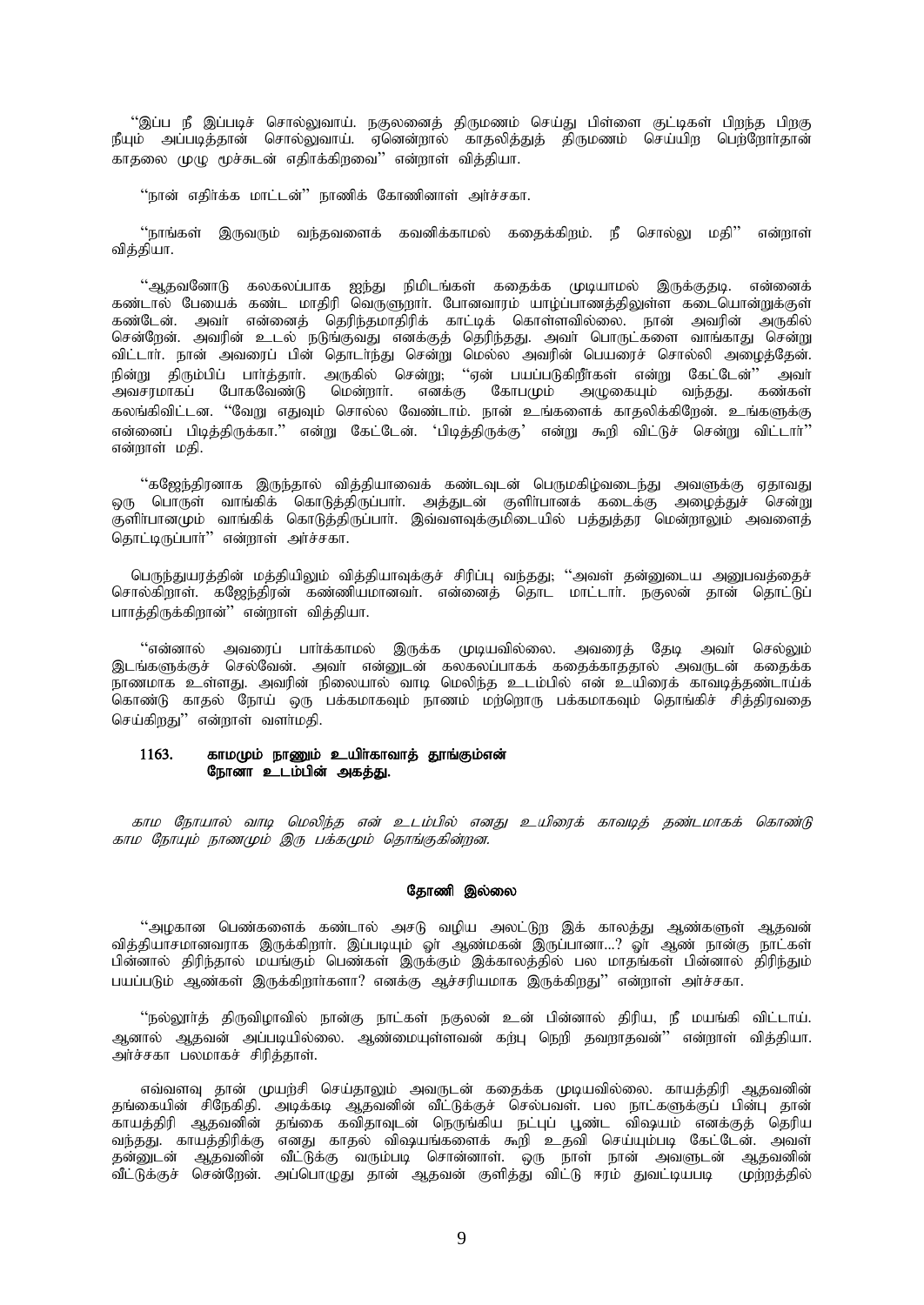நின்றார். எங்களைக் கண்டதும் விரைவாக உள்ளே சென்று விட்டார். நல்ல உறுதியான உடல், உரமான தோள்கள், சிவந்த நெஞ்சில் இருந்த கருமையான முடி என்னைச் சற்றுக்கிறங்கச் செய்தது. அந்த ஒரு கணக்காட்சியை இப்போ நான் கனவில் தான் காண்கிறேன்....'' நிறுத்தினாள் வளாமதி. அவளது விழித்திரைக்குள் ஆதவன் மேற் சட்டை இல்லாமல் தோன்றினான்.

அர்ச்சகா அவளைப் பார்த்தாள். அவளது சிவந்த கன்னங்கள் மேலும் சிவந்து கொண்டிருந்தன.; '' உன்னைக் கண்டு விட்டு அவர் ஓடி ஒளித்தாரா...? நீ அவருடன் கதைக்கவில்லையா?'' என்று கேட்டாள் அர்ச்சகா.

''வீதியில் கண்டாலே சிரிக்கமாட்டார். காணாதது போலச் சென்று விடுவார். அப்படியானவர் வீட்டில் ககைப்பாரா.....? காயக்கிரி, அவா் வெளியே வாட்டும். என்று பல மணி நேரம் காக்கிருந்தாள். ஆனால் அவா் வாவில்லை. ஆனால் கவிகாவக்கு என்னைப் பிடிக்கு விட்டது. கலகலப்பாக ககைக்காள். அவளுக்குப் பூக்களின் மீது கொள்ளை ஆசை என்பதைத் தெரிந்து கொண்டேன். அவாகளின் வீட்டு முற்றத்தில் விதம் விதமான பூங்கன்றுகள் பூத்துச் சிலிர்த்திருந்தன. அவளிடம் இல்லாத சில பக்கன்றுகள் என்னிடம் இருப்பகாகச் சொன்னேன். உடனேயே அவள் என்னுடன் வரப் பறப்பட்டாள். காயத்திரி. இப்பொழுது நாங்கள் வேறு ஓா இடம் செல்கிறோம். நாளைக்கு உன்னை வந்து அழைத்துச் செல்கிறோம்'' என்றாள். கவிதா எனது வீட்டு விலாசத்தைக் கேட்டாள். நான் கொடுத்தேன். அன்று மாலை அவள் வீட்டுக்கு வரு முன் நான் பூத்தடிகளை வெட்டிக் கொண்டு அவளின் வீட்டுக்குச் சென்றேன். வாசலில் ஆதவன் இருந்தார். என்னைக் கண்டதும் பயந்து விட்டார். ''கவிதா எங்கே? அவளிடம் வந்தேன்'' என்றேன். அவர் பதில் எதுவும் கூறவில்லலை. உள்ளே சென்றார். அது எனக்கு .<br>மிகுந்த வேதனையைக் கொடுத்தது. சிலகணங்களில் கவிதா மகிழ்வுடன் வந்து பூத்தடிகளைப்<br>பெற்றுக் கொண்டு நன்றி தெரிவித்தாள். தேநீரும் தந்தாள். ஏமாற்றமாக இருந்தாலும் அவரை ஒரு . பான் கண்டது இன்பத்தைத் தந்தது. என் நெஞ்சில் காதல் நோயாகிய பெருங்கடல் இருக்கிறது.<br>ஆனால் அதை நீந்திக் கடப்பதற்கு தோணி இல்லையே. தோணியாக இருக்க வேண்டியவர் மண்குதிராக இருக்கிறார்'' என்று பெரு மூச்சு விட்டாள் வளர்மதி.

#### காமக் கடல்மன்னும் உண்டே அதுநீந்தும் 1164. ஏமப் புணைமன்னும் இல்.

காமநோயாகிய பெருங்கடல் இருக்கிறது. ஆனால் அதைக் கடப்பதற்குரிய தோணி இல்லை.

# என்ன செய்வார்?

வித்தியாவும் அர்ச்சகாவும் வளர்மதியும் நாவலர் ஸ்ரீ வித்தியா மகா கணபதி ஆலயத்திற்கு வந்தனர். அன்று ஆவணிச் சதுர்த்தி. நாவலா ஸ்ரீ வித்தியா மகா கணபதி ஆலய ஆவணிச் சதுர்த்தித் திருவிழாவை வித்தியாவின் குடும்பமே செய்து வந்தது. அது கஜேந்திரனுக்குத் தெரியும். இரண்டு .<br>வருடங்களாக கஜேந்திரன் ஆவணிச் சதுாத்திக்கு நாவலா ஸ்ரீவித்தியா மகா கணபதி ஆலயத்திற்கு வந்திருக்கிறான். அவன் வந்தால் அவனுக்கெனப் பிரத்தியேகமாகப் பிரசாதத்தை வாமையிலையில் வைக்கு விக்கியா கொடுப்பாள். அவ் வேளையில் பிரசாகம் வாங்கும் சாட்டாகக் கஜேந்கிரன் அவளது கையையும் சேர்த்துப் பிடிப்பான். சனக்கூட்டத்திற்கு மத்தியில் வாமையிலையோடு சேர்த்துப் பிடித்தமையை விலக்க முடியாது. அவதிப்படுவாள் வித்தியா. அப்போது அவளுக்குக் கடும் கோபம் வரும். எனினும் எதுவும் செய்ய முடியாது தவிப்பாள். மறு நாள் அவனைத் தனிமையில் சந்திக்கும் போது காரசாரமாயத் திட்டுவாள்; ''பகிடி சேட்டைகளுக்கும் ஓா் அளவு இருக்க வேண்டும். நேற்றுக் கோயிலில் இரண்டு நிமிடம் வரை வாழையிலையோடு சேர்த்துக் கையைப் பிடித்தீர்கள். எவ்வளவு சனம் கூடி நின்றதுகள். யாராவது கண்டால் நான் அம்மாவுக்கு என்ன சொல்ல முடியும்?. மறு நாள் கொழும்புக்கு அனுப்பி விடுவா. போன வரிசமும் இப்படித்தான் செய்தனீங்கள். உங்களுக்கு மனச்சாட்சி என்று ஒன்று இல்லையா.? தனிமையில் நாம் சந்திக்கும் போது சேட்டை சரசம் விட்டால் பரவாயில்லை. ஆட்களுக்கு முன்னால் எனக்கு வாறு கோபத்திற்குச் செருப்புத்தான் கமற்ற வேண்டும்.''

''மனிசீன்ரை தாமரைப்பூப் போன்ற கால்களில் அணியப்பட்ட செருப்பு எனது கன்னங்களில் பட்டால் எவ்வளவு இன்பம் தெரியுமா?" என்று சிரிப்பான்.

''உங்களுக்குக் கோபமே வராதா....? இப்படி ஏன் அசடு வழியுறியள்'' சீறினாள் வித்தியா.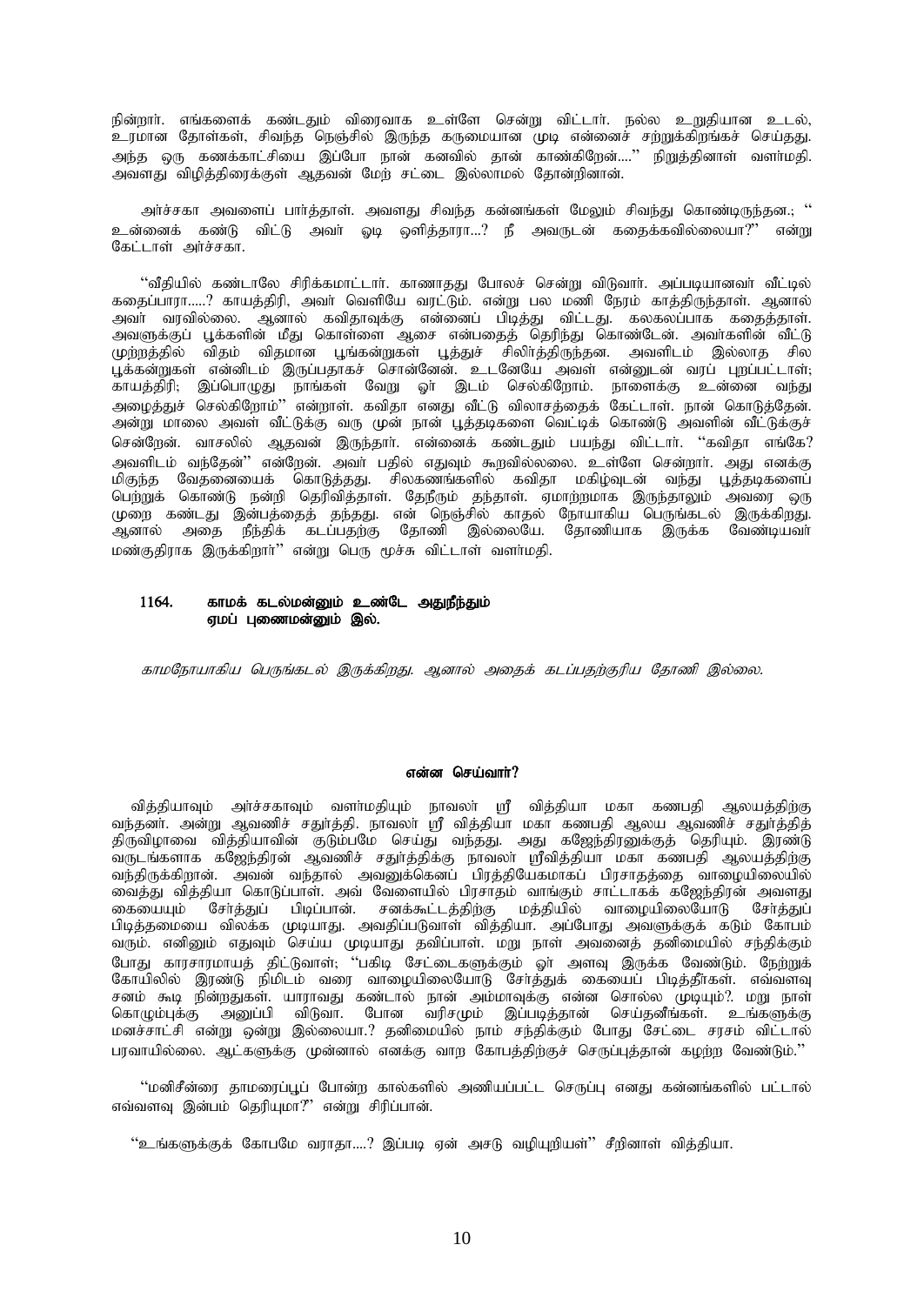''கோபம் வரும் வேளையில் உமது வனப்புக் கூடுகிறது. அழகான சிவந்த கன்னங்கள் மேலும் சிவக்க, சிவந்த உதடுகள் துடித்து விளையாட, கண்கள் நளின பாவங்களுடன் அசைய எவ்வளவு அழகாக இருக்கிறது தெரியுமா..? அந்த அழகான அந்த கன்னத்தில் ....'' முடிக்காமல் சிரித்தான் கஜேந்திரன்.

''உங்களுக்கு எந்த நேரமும் அந்தத் தியானம் தான்.  $\cdot$ g' நீங்கள் ஆண்மையுள்ள ெர் அம்பிளையா….?"

''நீா எதையும் சொல்லலாம்'' சிரிப்பான் கஜேந்திரன். கோயிலுக்கு வந்த வித்தியா சுற்றி வரப்<br>பாா்த்தாள். கஜேந்திரனைக் காணவில்லை. முன்னைய வருடங்களிலென்றால் அவள் வருவதற்கு முன்பே வந்து விடுவான். அவளுக்கு ஏமாற்றமாக இருந்தது. மனதுள் பொங்கிப் பெருகிய துயர்க்கைக் .<br>கட்டுப்படுத்த அவளால் முடியவில்லை. பூசை முடிந்த பின்பு குருக்கள் வீபூதி கொடுத்தார். மகா<br>கணபதிக்கு நிவேதிக்கப்பட்ட பண்டங்கள் தாம்பாளத் தட்டில் கிடந்தன. வித்தியா ஒரு தலை வாழை இலையை எடுத்து இரண்டு மோதகங்களையும், மூன்று வடைகளையும் பொங்கலையும் எடுத்து அதில் வைக்கு மடிக்கு அர்ச்சகாவிடம் கொடுக்கு விட்டு மெகுவாகச் சொன்னாள். ''கஜேந்திரன் வந்திருப்பார். பார்க்குக் கொடு".

அர்ச்சகா அதைப் பெற்றுக் கொண்டாள். அன்று கஜந்திரன் கோயிலுக்கு வரவில்லை. கோயிலில் இருந்து புறப்படும் போது நகுலன் அங்கு வந்து ஒரு கடிதத்தை அர்ச்சகாவிடம் கொடுத்தான்.

வீட்டுக்கு வந்த வித்தியா கடிதத்தை யாரும் காணதபடி பிரித்துப் பார்த்தாள்; ''என் அன்பே! என் உயிரே! நான் கோயிலுக்கு வந்து உமக்குத் துன்பத்தைத் தர விரும்பவில்லை....'' மேலே வாசிக்க .<br>தடுமாறினாள் வித்தியா; "அர்ச்சகா, இன்பமான நட்பின் போகே (முடியாகு) பிரிந்திருந்து பெருந்துன்பத்தை எனக்குத் தரும் எனது காதலா தாங்க முடியாத துன்பத்தைத் தரும் பகை ஏற்பாட்டால் எனக்கு எத்தகைய பெரும் துன்பத்தைத் தருவாரோ'' கலங்கினாள் வித்தியா.

#### 1165. துப்பின் எவன்ஆவா் மன்கொல் துயா்வரவு நட்பினுள் ஆற்று பவர்.

இன்பமான நட்பின் போதே பிரிவால் பெருந் துன்பத்தை உண்டாக்கும் காதலர் துன்பம் கரும் பகையின் போது என்ன செய்வாரோ.

# கடலிலும் பெரியது

சிறிது நேரம் மௌனமாக இருந்து விட்டுக் கடிதத்தை ஆரம்பத்தில் இருந்து வாசித்தாள் வித்தியா; என் அன்பே! என் உயிரே! வாசித்து விட்டுக் கண்களை முடினாள். வித்தியா. அவளது முடிய கண்களுக்குள் அவ்வூர்க் கடற்கரை தோன்றியது. கடற்கரையை அண்டிய தென்னஞ் சோலை, அந்தக் ஒய்யாரமாகச் சாய்ந்து அமாந்திருந்த அவன் முன்பை விட மிகவும் அழகாகத் தோன்றினான். முதன் முதலாக அன்று அவன் அணிந்திருந்த மூக்குக் கண்ணாடி அவனின் அழகை மிகைப்படுத்திக் காட்டியது.

''வித்தி'' மெதுவாக அழைத்தான் கஜேந்திரன் அவனது வெப்பமான மூச்சுக்காற்று வித்தியாவின் கன்னங்களை தழுவிக் கடற்காற்றோடு கலந்தது; ''உம்மைப் பார்த்துக் கொண்டு எவ்வளவு நேரமும் இருக்கலாம். நீா தான் அம்மாவுக்குப் பயந்து ஐந்து பத்து நிமிடங்களில் ஓடி விடுகிறீா. நீா சென்ற . இருக்கணக்கு நான் அடிகாவுக்கும் எதேது மூத்து முத்து நிகைகளை சூடி கருக்குமான நான் அதி<br>பின்பும் நான் இவ்விடத்தில் அமாந்திருப்பேன். இந்த வள்ளத்தில் சாய்ந்திருந்தால் உமது முதுகில்<br>சாய்ந்திருப்பதைப் போன்ற பிரேமை எனக்கு ஏற்படு வளர்த்தது. இந்த வள்ளத்திற்குப் பேசும் சக்தியிருந்தால் நாம் கதைப்பதையெல்லாம் மற்றவர்களுக்குச் சொல்லிச் சிரிக்கும். நான் கதைக்கும் கதைகள்...'' கஜேந்திரன் சிரித்தான்.

அவனது வெண்நிறப்பற்கள் மின்னலைப் போலப் பளீச்சிட்டன. உதடுகள் பிரிந்து நெடுந்தூரம் சென்றதால் இரு கன்னங்களிலும் குழி விழுந்தன. அவன் சிரிக்கும் போது குழிவிழும் கன்னங்களின் வனப்பில் மயங்கி அவனையே பார்த்துக் கொண்டு நிற்பாள் வித்தியா.

''இன்று நீா மிகவும் அழகாக இருக்கிறீா. தலை சீவிய முறையும் இன்று கொள்ளை அழகாயிருக்கு. எனக்கு வேலை கிடைத்திருந்தால் கட்டிப்பிடித்துத் தூக்கிக் கொண்டு வீட்டை போயிடுவன்'' பெருமூச்சு விட்டான் கஜேந்திரன்.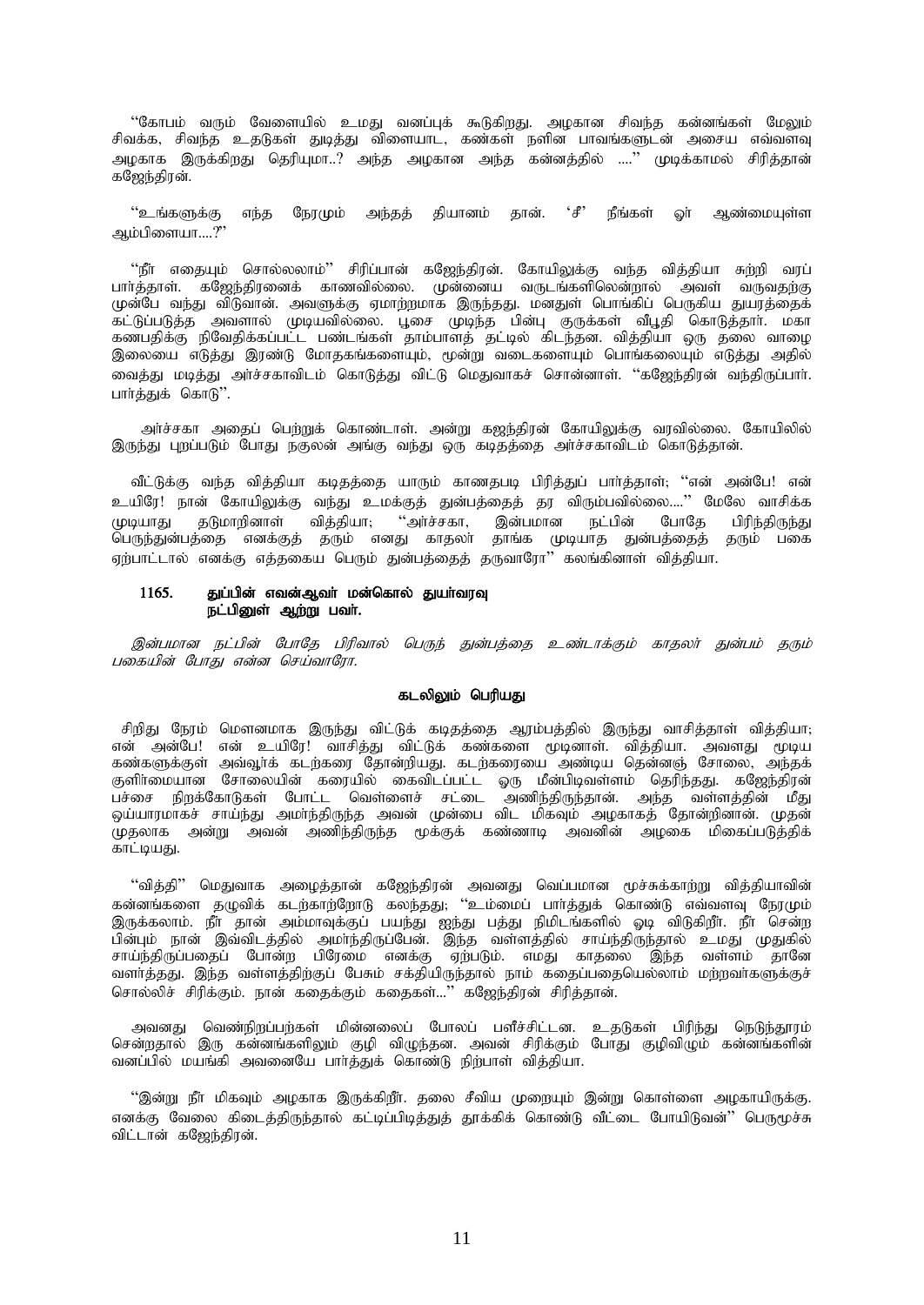"வேலை இல்லாதவா்கள் சீவிக்கவில்லையா? எங்களது வீட்டுக்குப் பக்கத்தில் குடும்பம் ஒன்று புதிதாக வந்து குடியேறியிருக்கு. இருவரும் காதலித்திருக்கிறார்கள். இரண்டு வீட்டுப் பெற்றோருக்கும் அது விருப்பமில்லை. அதனால் இருவரும் புறப்பட்டு வந்து திருமணப்பதிவைச் செய்து விட்டுத் தனியாக வாழ்கிறார்கள். பையன் ஒரு வைத்தியரின் மகன். பட்டதாரி ஆனால் வேலை இல்லை. கச்சான் கடலை விற்கிறார்கள். நான் அவர்களுடன் கதைப்பேன். மிகவும் அன்பாக வாழ்கிறார்கள். .<br>''காதல் தான் வாழ்வு. என்னால் இவளைப் பிரிந்து வாழ முடியாது. எனது பெற்றோர் பெருஞ்சீதனத்துடன் எனக்குப் பெண் பார்த்தனர். எனக்குப் பெற்றோரை விட இவள் தான் முக்கியம். அதனால் அழைத்து வந்து விட்டேன். இரண்டொரு தினங்கள் பணமில்லாததால் கஷ்டப்பட்டோம். நான் இவளுக்காக எதையும் செய்வேன். பொய் சொல்லாது களவெடுக்காது வாழ்வது தான் முக்கியமே தவிர எந்தத் தொழிலையும் செய்யலாம்'' என்றான். அதே போல என்னைக் கூட்டிக் கொண்டு போங்கோ, எனக்காக உங்களால் கடலை விற்க முடியாகா...?"

 $\lq\lq$ என்னடீ கடிதத்தை வாசிக்காமல் முகட்டைப் பார்த்துக் கொண்டு முணுமுணுத்துச் சிரிக்கிறாய் $\lq\lq$ என்றவாறு வித்தியாவின் தோளைப் பற்றினாள் அர்ச்சகா. வித்தியா திடுக்கிட்டுப் போனாள். சற்றுத் து.<br>துபோரியபடி "என்ன?" என்று கேட்டாள். அர்ச்சகா சிரிக்காள். "என்ன முணைமணுக்கிறாய்" என்றாள்.

"நான் அவருடன் கூடி இருக்கும் போது கடலளவு இன்பத்தை அனுபவிப்பேன். அவரைப் பிரிந்தால் கடலை விடப் பெருந்துன்பம் என்னை வருத்துகிறது. அவரது கடிதத்தை வாசித்த போது பழைய சம்பவமொன்று நினைவில் வந்து இனித்தது $"$  என்றாள் வித்தியா.

# $1166.$  இன்பம் கடல்மற்றுக் காமம்; அ $\cdot$ .துஅடும்கால் துன்பம் அதனின் பெரிது.

காமம் இன்பம் தரும்போது அதன் மூலம் வரும் இன்பம் கடலைப் போன்றது; அது வருத்துகின்ற பொழுது அதன் துன்பம் கடலை விடப் பெரியது.

# பெரு வெள்ளம்

வித்தியாவின் முகத்தைப் பார்த்தாள் அர்ச்சகா. அவளின் முகத்தில் முன்பு தென்பட்ட துன்பத்தின் Rtl;ilf; fhztpy;iy. Kfk; gpufhrkhf ,Ue;jJ. mtspd; fz;fspy; vd;Wkpy;yhj xU மருட்சி. நினைவுகளுக்கே இவ்வளவு மாற்றமென்றால் நேரில் கண்டால் எப்படி இருக்கும். நினைக்க அர்ச்சகாவுக்கு மனம் இனித்தது. முன்று தினங்களுக்கு முன்பு அர்ச்சகா நகுலனைச் சந்தித்தாள். அந்தச் சந்திப்பு அவளின் மனத்திரையில் அசைந்தது.

"வித்தியா பாவம். அவளை அவளது தாயும் மாமனும் கொடுமைப் படுத்துகின்றனா். அவளை அழைத்துச் செல்லத் துணிவில்லாத கஜேந்திரனுக்கு ஏன் காதல். வித்தியாவைத் தான் மறந்து விட்டதாகவும், அங்கஜனை திருமணம் செய்யுமாறு கூறும் ஒரு கடிதம் கஜேந்திரனிடம் வாங்கி வந்து தாருங்கோ. வித்தியாவை நான் சமாளிக்கிறேன். அவள் படும் வேதனையை என்னால் தாங்க முடியவில்லை''. ஆத்திரத்துடன் கூறினாள் அர்ச்சகா.

நகுலன் அமகாகச் சிரிக்கான்; ''உமக்கு யாரோ படும் வேகனையைப் பார்க்க முடியவில்லை. அனால் நான்படும் வேதனையை தாங்க முடிகிறது இரண்டுகிழமை நான் உம்மைச் சந்திக்கவில்லை. நான் படும் வேதனை உமக்குப் புரியுதா. ஒரு கணம் கூடப் பிரியாது உம்மோடு நான் இருக்க வேண்டும். உம்மோடு இருக்கும் வேளையில் தான் நான் உயிரோடு இருக்கிறேன். மற்றும் நேரங்களில் காய்ந்த மரக்கட்டை போலத் தான் இருக்கிறேன்... நகுலன் பேசிக் கொண்டிருக்கும் போது அர்ச்சகா கோபத்துடன் குறுக்கிட்டாள்; ''ஒர் உயிர் நண்பனும் அவனது காதலியும் சித்திரைவதைப்படுகிறார்கள். எதைச் சொல்லியும் உங்களுக்குப் புரியுதில்லை'' கோபத்துடன் கூறினாள் அர்ச்சகா.

"தனக்குப் பின் தான் தானம் என்பார்கள். நான் படும் சித்திரவதையை முதலில் நீக்கும். பிறகு நண்பனைப் பற்றியோசிப்போம்'' என்றான் நகுலன்.

"நட்பு, காதல் எல்லாம் சுயநலம். நாளைக்கு உங்களுக்கும் இப்படி ஒரு நிலை வந்தால் யாா் உதவி செய்யப் போகிறார்கள்" .

"அப்படி ஒரு நிலை எனக்கு வராது.?" என்று நகுலன் கூறிக் கொண்டிருக்கும் போது அர்ச்சகா கோபத்துடன் குறுக்கிட்டாள்''. நீங்கள் பெரிய இவர் இவருக்கு, வராதாம்..''

"நான் பெரிய இவர் தான். உமக்கு எந்தத் துன்பமும் வர நான் விடமாட்டன். உமக்குப் பூவால் எறிந்தால் கூட எனக்கு வலிக்கும். கஜேந்திரன் முமு மடையன் வடிகட்டிய முட்டாள். உமக்கு இப்படி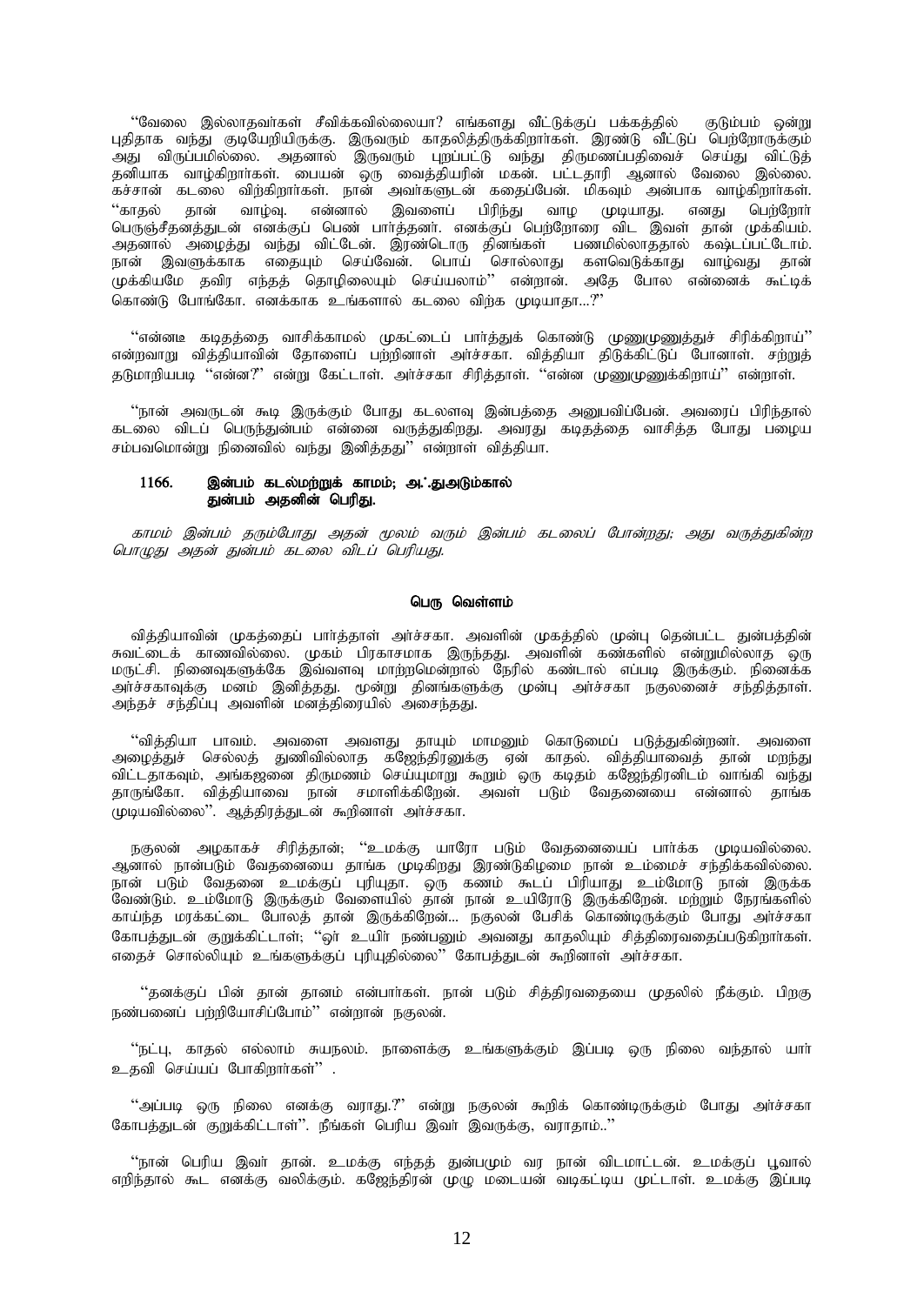ஒரு நிலை ஏற்பட்டால் முகடு பிரித்தாவது உமது வீட்டுக்குள் நுழைந்து உம்மைத் தூக்கிக் கொண்டு வந்து விடுவன். உமக்கு அதில் சந்தேகமிருந்தால் இப்பவே என்னுடன் வீட்டை வாரும். தொழில் இல்லை என்பதெல்லாம் ஒரு சாட்டு. உலகத்தில் எத்தனையாயிரம் தொழில்கள் இருக்கு. அதில் ஒன்றைச் செய்து வித்தியாவைக் காப்பாற்ற முடியாதோ'' சற்று உணர்ச்சி வசப்பட்டான் நகுலன்.

அர்ச்சகா பூரித்துப் போனாள். இவ்வளவு தீவிரமாக என்னை அவர் நேசிக்கிறாரா?'' என நினைத்துக் கொண்டு; ''என்ன தொழில் உங்களுக்கத் தெரியும்'' என்றாள்.

''கூலி வேலை செய்வன். விறகு கொத்துவன். இன்னும் பல இருக்கு. நான் விறகு கொத்துவது உமக்கு வெட்கமாக இருக்கும் என்று நினைக்கிறீரா..?

''இல்லை இல்லை...'' அவசரமாக மறுத்தாள். ''உங்களைத்தான் நான் விரும்புறன். உங்களது தொழிலை அல்ல'' அர்ச்சகாவின் உதடுகள் அசைந்தன.

''என்னடி நீயும் முணுமுணுக்கிறாய். என்னைப் பகிடி பண்ணி விட்டு நீ....'' சிரித்தாள் வித்தியா.

காதலால் வந்த பெரு வெள்ளத்தைப் போன்ற நோயை என்னால் நீந்திக் கடக்க முடியாததால் நான் நடு இரவிலும் உறக்கம் வராமல் தவிக்கிறேன். அவரின் நினைவுகள் என்னைத் தூங்க விடுவதில்லை'' என்றாள் அர்ச்சகா.

#### 1167. காமக் கடும்புனல் நீந்திக் கரைகாணேன் யாமத்தும் யானே உளேன்.

காமம் என்னும் பெரு வெள்ளத்தை நீந்திய போதும் அதன் கரையை நான் காணவில்லை; நள்ளிரவிலும் நான் தனியே இருக்கிறேன்.

#### துணை

''கண்களை மூடினால் கண்களுக்குள் நின்று சிரிக்கிறார். கண்களைத் திறந்தால் மனதுக்குள் இருந்து இனிக்கிறார். இதனால் என்னால் உறங்கவும் முடியவில்லை, விழித்திருக்கவும் முடியவில்லை. சற்றுக்கண்ணயாந்தால் எவ்வளவு சேட்டை சரசம் விடுகிறார் தெரியுமா? அவரது இந்தச் செயல்களால் ்.<br>`கூடக் கண்ணயர முடியவில்லை. தினமும் சந்தித்துக் கதைத்தாலும் சிறிகுட நோம் இாவில் கண்களுக்குள் வந்து விடுகிறார். பல நாட்களுக்கொருமுறை சந்திக்கத் தீாமானித்தாலும் இருபத்து மணிநேரமும் கண்களுக்குள்ளும் மனதுக்குள்ளும் வந்தமாந்து ஓயாமல் தொந்தரவுகள் நான்கு செய்கிறார். என்னால் நிம்மதியாக இருக்க முடியவில்லை'' என்றாள் அர்ச்சகா.

''உன்னோடு அவா் கதைத்துச் சிரிப்பதால் தான் உனக்கு இந்த நிலை. வந்ததாக கூறுகிறாய். என்னைக் கண்டதும் வெருண்டோடும் ஆதவன் இரவில் எனது கனவில் வந்து உனக்கு நகுலன் செய்யும் தொந்தரவை விடக் கூடுதலான தொந்தாவகளைச் செய்கிறார். நேரில் என்னைக் கண்டதும் வெட்கப்பட்டு தலை குனிந்து வேர்த்து விறுவிறுத்து நிற்கும் அவர் கனவில் வந்து செய்யும் .<br>அட்டகாசங்களைச் சொல்லி முடிக்க முடியாது. எந்நேரமும் தூக்கமின்றி அவா நினைவாகவே<br>இருக்கும் நான் நேற்று மாலை சற்றுக் கண்ணயாந்து விட்டேன். எப்பொமுது நான் கண்ணயாவேன் அமைக்துச் சென்று விட்டார்.'' கண்களை மூடினாள் வளர்மதி.

் நான் உம்மைக் கண்டதும் தலையைக் குனிந்தபடி விலகிச் செல்வதாக நீா நினைக்கலாம்.<br>அப்படியல்ல, நீா என்னைப் பார்க்கட்டும். என்பதற்காகவே அப்படிச் செல்வேன். நீா வீட்டுக்கு வரும் வேளையில் நான் மறைந்திருந்து உம்மைப் பாா்ப்பேன். முன்பே எனக்கு உம்மீது கொள்ளை ஆசை. கூச்ச சுபாவமுடைய நான் எப்படி உமக்கு எனது விருப்பத்தைத் தெரிவிப்பது என்று யோசித்துக் கவலைப்பட்டுக் கொண்டிருக்கும் போது கஜேந்திரன் வந்து நீா என்னைக் காதலிக்கும் விஷயத்தைச் சொன்னான். அது எனக்கு மிகுந்த மகிழ்ச்சியைக் கொடுத்த போதும் உம்மைத் தவிக்க வைத்துப் பார்க்க வேண்டுமென்ற ஆசை எனது மனதில் துளிர்த்தது. அதனால் தான் உம்மைக் கண்டதும் தலையைக் குனிந்தேன், உம்மைப் பாராது சென்றேன். அப்பொழுது நீா படும் வேதனையைப் பார்க்க எனக்கு மகிழ்ச்சியாக இருந்தது''

''போங்கோ.... சரியான கள்ளன்'' என்றாள் வளா்மதி.''ஆரடி கள்ளன்'' என்றவாறு வளா்மதியின்<br>கன்னத்தில் செல்லமாகத் தட்டினாள் அா்ச்சகா. திடுக்கிட்டு மிரண்ட வளா்மதி தன்னைச் சுதாகரித்துக்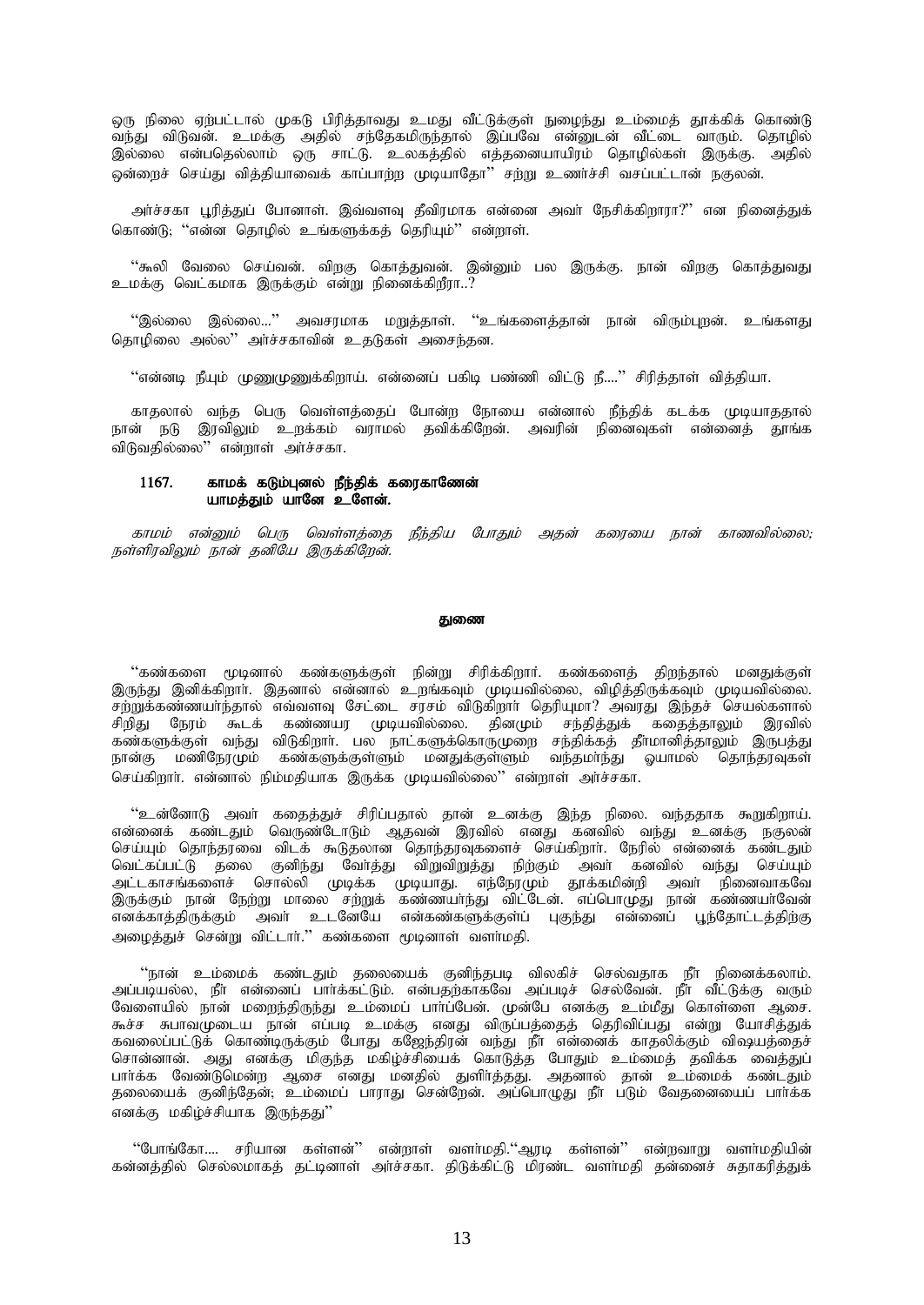கொண்டு; '' நான் சொன்னதை நீ நம்பவில்லை. இரவு முழுவதும் தூக்கமில்லாததால் சற்றுக் கண்ணயா்ந்து விட்டேன். அதற்குள் அவா் வந்து தன்னைப் பற்றிப் பல விஷயங்களைக் கூறி விட்டாா்'' என்றாள் வளர்மதி.

வித்தியாவும் அர்ச்சகாவும் சிரித்தனர். ''காதல் வந்தால் இப்படிப் பல கனவுகள் வரும். அதை நிஜம் என்று நம்பினால் பைத்தியம் பிடித்து விடும் கவனம்'' என்றாள் அர்ச்சகா.

''அனுபவம் பேசுகிறது'' என்று சிரித்த வளா்மதி சொன்னாள்; ''உலகத்தில் வாழும் எல்லா<br>யிா்களையும் உறங்கச் செய்யும் இரவு பாவம். அதற்கு என்னை விட்டால் வேறு கதியில்லை. caphicalisac comparisor controlled in the second international controller in the second in the second in the s<br>"Pappy" of the second in the second in the second in the second in the second in the second in the second in t அதனால் தனக்குத் துணையாக என்னை விழித்திருக்கச் செய்கிறது'' என்றாள் வளர்மதி.

வித்தியாவும் அர்ச்சகாவும் சிரித்தனர்.

## 1168. மன்னுயி ரெல்லாம் துயிற்றி அளித்துஇரா என் அல்லது இல்லை துணை.

இந்த இராக்காலம் இரங்கத்தக்கது; எல்லா உயிர்களையும் உறங்கச் செய்து விட்டு என்னைத் தனக்குத் துணையாக வைத்துள்ளது.

## இரவின் கொடுமை

"காதலர்களைக் கொடுமைப்படுத்தவென்று பலா் இருக்கிறாா்கள். பெற்றோரை விடச் சமூகமே காதலரைக் கொடுமைப்படுத்துகிறது. நான் சில தினங்களுக்கு முன்பு ஆதவனைத் தெருவில் கண்டேன். என்னைக் கண்டதும் அவர் வெருண்டு விரைவாகச் செல்ல முயற்சித்தார். நான் அவரைக் காணாதவள் போல் வீதியின் குறுக்கே சென்றேன். அவர் அதை எதிர்பார்க்கவில்லை. அதனால் தடுமாறியபடி துவிச்சக்கர வண்டியால் விழுந்து விட்டார். வீதியின் குறுக்கே கிடந்த துவிச்சக்கர .<br>வண்டியைத் தூக்கி நிறுத்தி விட்டு அவரைப் பாா்த்தேன். முகம் வியா்த்திருந்தது. அவா் அணிந்திருந்த சட்டையில் புழுதி படிந்திருந்தது. முழங்கையில் கல்லொன்று தேய்த்ததனால் இரத்தம் கசிந்தது. எனக்குப் பயமாகவும் வேதனையாகவும் இருந்தது. எனது செயலால் தானே அவா் விழுந்து காயப்பட்டாா் என்பதை நினைக்க அழுகை வந்தது. எனினும் தடுமாறியபடி முழங்கையால் இரத்தம் கசிவதைப் பார்த்துக் கொண்டிருந்த ஆதவனைப் பார்க்கப் பரிதாபமாக இருந்தது. நான் கொண்டு சென்ற கைப்பையைத் திறந்து உள்ளே இருந்த கைக்குட்டையை எடுத்து இரத்தத்தைத் துடையுங்கள் என்று நீட்டினேன். அவா் தடுமாறினாா். தலையைக் குனிந்தபடி நின்ற அவரைப் பாா்த்ததும் எனக்குத் துணிவு வந்து விட்டது. உடனே அவரின் அருகிற் சென்று காயப்பட்ட கையைப் பிடித்து அதில் வழிந்த இரத்தத்தைத் துடைத்தேன். இதை அவர் எதிர்பாராததால் கையை உதறினார். அவரது கை எனது கன்னத்தில் மெதுவாகப்பட்டது. இதை நான் எதிா்பாா்க்கவில்லை. அவ்விடத்தில் சனங்கள் கூடி நின்று வேடிக்கை பார்த்தனா். சிறிது நேரத்தில் அவா் சென்று விட்டாா். அவ்விடத்தில் நின்ற ஒரு பெண் சொன்னாள்; ''இப்ப பெண் பிள்ளைகள் கெட்டுப் போனார்கள். சிறியதொரு காயத்திற்கு இவளே கட்டுப் போட வேணும்'' என்றாள். நான் பகில் எதுவும் கூறாமற் சென்று விட்டேன். மறு நாள் ஊரில் உள்ளவாகள் அச்சம்பவத்தை மிகைப்படுத்திக் கதைத்தாாகள். அம்மாவிற்கு அச் செய்தி எட்டி விட்டது. அம்மா கேட்டா நான் உண்மையை மறைத்து ''ஒருவா் வீதியில் விழுந்தால் உதவி செய்யக் கூடாதா? என்று கேட்டேன். அது அம்மாவிற்குச் சரியாகப் பட்டது.; '' வீதியால் செல்பவர்கள் விபத்துக்குள்ளானால் உதவி செய்வது மனிதாபிமானம். உடையவாகளின் கடமை. நீயும் கொப்பரைப் போல ஊருக்கு உதவி செய்பவளாக வந்து விட்டாய்'' என்றார். எனக்கு மகிழ்ச்சியாக இருந்தது'' என்றாள் வளர்மதி.

''நீ பொல்லாத ஆள், உன்னை நம்பி நாங்கள் சேர்ந்தால் ஆபத்து'' என்றாள் அர்ச்சகா.

"சேர வேண்டாம். உங்களை நான் கெடுத்துப் போடுவன்" என்றாள் வளர்மதி.

"நீ சொல்ல வந்த கதையை விட்டுட்டாய். காதலிப்போர்க்கு சமூகத்தைத் தவிர வேறு யார் யார் எதிரி" என்று கேட்டாள் வித்தியா.

''பொதுவாய் எல்லோரும் எதிரிதான். காதலிக்கிறது பெருங்குற்றமென்று பெற்றோா் எதிா்த்துத் துன்பத்தைத் தருகிறாா்கள். நன்றாகப் பழகிய நண்பா்கள் காதலிப்பது மகா பாவம் என்றெண்ணி எம்மை விட்டுப் பிரிகிறார்கள். எனது தோழி ஒருத்தி என்னைக் காதலிக்க வேண்டாமென்று கூறினாள். நான் காதலித்தால் என்னுடன் கூடத்திரியும் தனக்கு அவமானமாம். இப்ப அவள் என்னுடன்<br>கதைப்பதில்லை. அது வேதனையாய் இருக்கு. இதை விட இயற்கையும் எம்மை கதைப்பதில்லை. அது வேதனைப்படுத்துகிறது. காதலரின் பிரிவைப் பொறுத்துக் கொள்ள முடியாது துன்புற்று வருந்தும்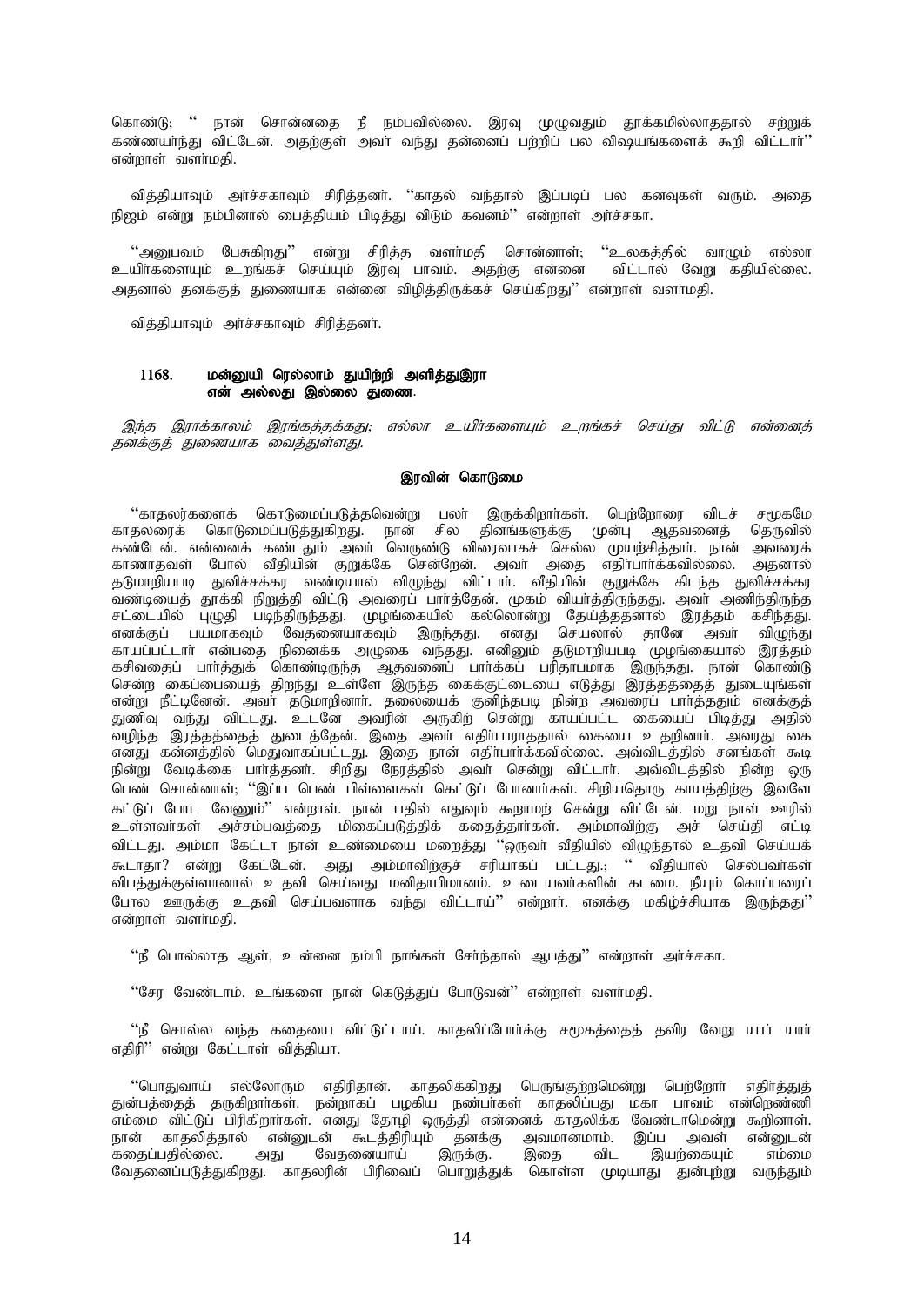எனக்கு, தூங்காமல் விழித்துக் கொண்டிருக்கும் நீண்ட இரவு சித்திரவதை செய்கிறது. அந்தக் கொடுமை பிரிவுத்துயரை விட மோசமானது. பெற்றோர், உறவினர், அயலவர்கள், நண்பாகள் தரும் .<br>துன்பங்களை விடப் பலமடங்கு அதிகமானது.'' என்று அழுதாள் வளாமதி.

#### கொடியாா் கொடுமையின் தாம்கொடிய இந்நாள் 1169. நெடிய கழியும் இரா.

காதலரின் பிரிவைத் தாங்கிக் கொள்ள முடியாமல் வருந்தும் எனக்கு, நீண்ட இரவு நேரம் பிரிவுத் துயரை விட அதிக கொடுமையைத் தருகிறது.

# மனம் செல்லும்

''வித்தியா உன்னை நினைக்க எனக்குக் கவலையாக உள்ளது. உனது நிலை வேறு யாருக்கும் ஏற்படக் கூடாது. தற்செயலாக எனக்கு இந்த நிலை ஏற்பட்டால் நான் துடிதுடித்து இறந்து விடுவேன். ு.<br>உறுதியான மனமும், தளாவில்லாத நம்பிக்கையும் பெற்ற உன்னை எவ்வளவு பாராட்டினாலும் தகும். ஒரு பெண்ணுக்கு வரக்கூடாத துன்பம் உனக்கு வந்துள்ளது. நாம் இங்கு வந்து எமது துயாகனைப் பகிர்ந்து கொண்டு செல்கிறோமே தவிர உனது துன்பத்தைப் பற்றிச் சிந்திக்கவில்லை. உனது துன்பத்தை யாராலும் போக்க முடியாது. போக்கக் கூடியவா வாழாதிருக்கிறாா். நான் இன்று சென்று .<br>அவரைச் சந்திக்கு உ னது நிலையைக் கூறுகிறேன்.'' என்றாள் வளர்மதி.

''அவருக்கு அர்ச்சகா யாவற்றையும் சொல்லியுள்ளாள். அத்துடன் எனது நிலையைப் பற்றித் தெளிவாகக் கடிதமும் எழுதியுள்ளேன். என்னைப் பிரிந்து அவரால் இருக்க முடியாது. எனவே அவா எனது துன்பத்தைப் போக்க நடவடிக்கை எடுப்பார்''. என்றாள் வித்தியா. அவளது கண்கள் கலங்கின.

''அழாதை வித்தி. நீ இப்போது இருக்கும் நிலைக்கு நீ தான் பொறுப்பாளி. நாம் எப்படி வாழவேண்டுமென்று விரும்புகிறோமோ அப்படி நம்மை அமைத்துக் கொள்ளும் தன்மை நம்மிடமே இருக்கின்றது. நீ கஜேந்திரனை விரும்பியது முன் வினைப்பயன் என்றால், கஜேந்திரனைத் திருமணம் செயல்களால் தான் செய்து முடிக்க முடியும். எனவே என்ன செய்ய வேண்டும் என்பதை நீ தீாமானி நான் வருகிறேன்'' என்று கூறிவிட்டுப் புறப்பட்டாள் வளர்மதி.

வளா்மதி கூறியதை நினைத்துப் பாா்த்தாள் வித்தியா. அவள் சொல்வது நூற்றுக்கு நூறுவீதம் .<br>சரியெனப்பட்டது. ''நான் உறுதியாக இருந்தால் எவராலும் எதுவும் செய்ய முடியாது. கூடுதலான பிரச்சினை ஏற்பட்டால் இரவோடு இரவாகப் புறப்பட்டு கஜேந்திரனது வீட்டுக்குச் செல்ல வேண்டும்.'' என்று தீாமானித்தாள் வித்தியா. அதன் பின் மனம் லேசாகி விட்டதைப் போல் இருந்தது. பல இரவுகள் கண் விழித்தமையால் கண்கள் எரிந்தன. இருந்த போதும் மனம் கஜேந்திரனை நினைத்தது.

கஜேந்திரன் விகடமாகப் பேசுவான். அதுவும் வித்தியாவைக் கண்டால் அவனுக்குக் குதூகலம்<br>மிகுந்து நிற்கும். அதை நினைத்துப் பார்த்தாள் வித்தியா. அன்றொரு நாள் துவிச்சக்கர வண்டியில் அவளை எற்றி வரும் போது கேட்டான். '' இன்று அம்மாவின் பிறந்த நாள். வீட்டை கூட்டிக் கொண்டு போரன். போய் அவாவை வாழ்த்தி ஆசி பெறும்."

''ஐயையோ நான் மாட்டன். ஆஸ்பத்திரியில் தங்கிச் சிகிச்சை பெறும் போதே அவாவிற்கு என் மீது சந்தேகம். இன்றைக்கும் போனால் கரைச்சல்". தடுமாறினாள் வித்தியா.

''இன்றைக்கு நான் கட்டாயம் வீட்டிற்குக் கூட்டிச் சென்று அம்மாவை அழைத்து மருமகள் என்று உம்மை அறிமுகம் செய்யப் போறன்'' அட்டகாசமாகச் சிரித்தான் கஜேந்திரன். வித்தியா பயந்து விடுங்கோ'' என்று கூறியபடி துவிச்சக்கர வண்டியால் குதித்து "என்னை இறக்கி விட்டாள்: இறங்கினாள். அவள் திடீரென இறங்கியதால் சமநிலையை இழந்த கஜேந்திரன் தடுமாறி நிலத்தில் விழுந்தான்.

"நான் விளையாட்டாகச் சொல்ல நீா நம்பீட்டீர்" என்றான் கஜேந்திரன்.

''இப்போது அவா் எப்படி இருப்பாா்'' என்று நினைத்தாள் வித்தியா. உச்சுவில் குளக்கரையில் தாடியோடு மூங்கில் மரப்பற்றைக்கு அருகில் இருந்து அக் குளத்தில் மலாந்துள்ள செந்தாமரைப் பூக்களைப் பார்த்துக் கொண்டிருப்பார்'' என்று நினைத்தாள். இந்த மனம் எவ்வளவு புதுமையானது. காதலா் செல்லும் இடத்திற்கெல்லாம் மனம் சென்று விடுகிறது. எனது மனம் போவது போல் என்னால் போக முடியவில்லையே. போக முடிந்தால் நான் அழ வேண்டிய தேவை இராது'' என்று நினைத்தாள் விக்கியா.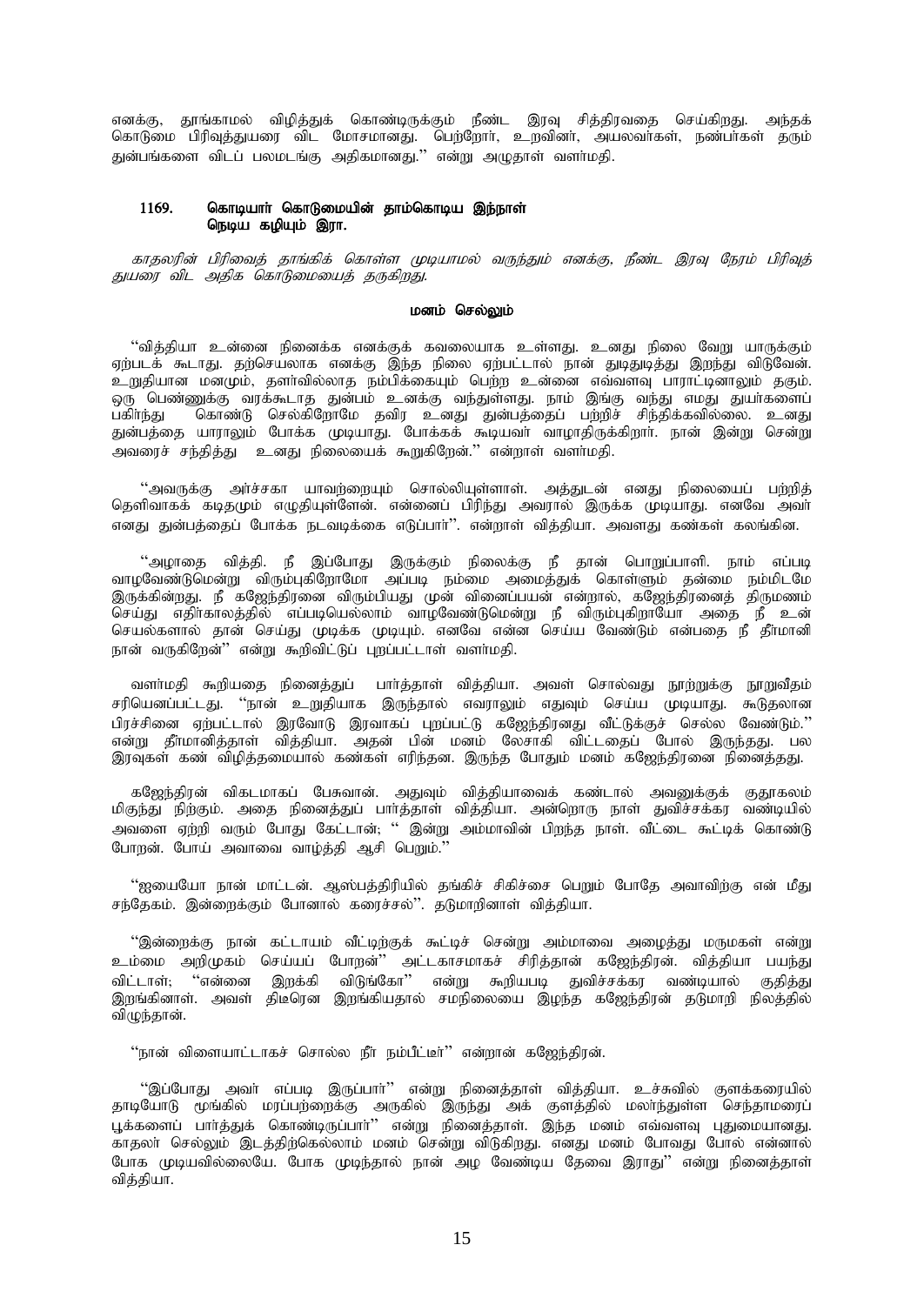# $1170.$  உள்ளம்போன்று உள்வழிச் செல்கிற்பின் வெள்ளநீா் நீந்தல் மன்னோஎன் கண்.

காதலர் உள்ள இடத்திற்கு என் மனத்தைப் போல நானும் செல்ல முடியுமானால், என் கண்கள்  $\bm{x}$ ண்ணீர் வெள்ளக்கால் நீந்த வேண்டியகில்லை.

#### காட்டிய கண்கள்

முதன் முதலாக கஜேந்திரனைக் கண்டதை நினைத்துப் பாா்த்தாள் வித்தியா. ஐந்து வருடங்களுக்கு முன்பு நல்லூர்த் தேர்த்திருவிழாவன்று தேரடியில் அர்ச்சனை செய்வதற்காக நீண்ட வரிசையில் காத்து நின்றாள் வித்தியா. அவளின் அருகே கஜேந்திரனின் தாயார் இலட்சுமி அர்ச்சனைத் தட்டுடன் நின்றாள். அவள் வைத்திருந்த அர்ச்சனைத் தட்டில் கற்பூரத்தைக் காணவில்லை. கற்பூரம் வழியில் எங்கோ தவறி விட்டது. அதனால் கஜேந்திரனின் தயாரான இலட்சுமி பரபரத்துக் கொண்டு நின்றாள்.; ''வருடத்திற்கு ஒரு முறை தான் நல்லூரானின் தேர்த்திருவிழா நடைபெறும் கற்பூரம் இல்லாமல் எப்படி அர்ச்சனை செய்வது. வரிசையை விட்டு விட்டுச் சென்றால் திரும்பவும் வந்து நிற்க முடியாது.'' என்று அடிக்கடி சொல்லிக் கொண்டிருந்தாள் இலட்சுமி. அதைப் .<br>பொறுக்க முடியாத வித்தியா; ''நான் கற்பூரம் வாங்கி வந்து தருகிறேன். நீங்கள் நில்லுங்கோ'' என்று  $\liminf$ ,  $\lim$ 

"காசைக் கொண்டு போ பிள்ளை" என்று இலட்சுமி சொல்லிக் கொண்டிருக்கும் போது வித்தியா அதைக் கேட்காதவள் போலச் சென்று கற்பூரத்தை வாங்கி வந்து கொடுத்தாள்.

 $\lq$ ிள்ளை, சுவாமி காரியம் கட்டாயம் நீ காசு வாங்க வேண்டும் $\lqq$  என்று கூறிப் பத்துரூபாத் தாள் ஒன்றை எடுத்து நீட்டினாள்.

"வேண்டாம் அம்மா…." என்றாள் வித்தியா.

"இல்லை பிடிபிள்ளை" என்றாள் இலட்சுமி.

 $\lq$ ் அர்ச்சனைப் பயன் எனக்கு வந்து விடுமென்று பயப்படுகிறீர்களோ $\dots$ ?" என்று சிரித்தாள். .<br>அப்போது கஜேந்திரன் அங்கு வந்தான், ''அம்மா, கற்பூரம் வாங்க மறந்து விட்டேன். இந்தாருங்கோ'' என்று கற்பூரத்தை நீட்டினான் கஜேந்திரன்.

"அவதானமில்லாத பிள்ளை. கற்பூரமில்லாததை நான் தேரடியிலைதான் கண்டனான். வாங்க முடியாமல் போயிற்றுது. இந்தப்பிள்ளை தான் வாங்கி வந்து தந்தது. நல்ல பிள்ளை. கற்பூரத்திற்கான காசை வேண்ட மறுக்குது'' என்றாள் இலட்சுமி. கஜேந்திரன் நிமிர்ந்து வித்தியாவைப் பார்த்தான். அவளின் அழகு அவனைப் பெரிதாகக் கவரவில்லை; ''அம்மாவுக்கு உதவி செய்ததற்கு நன்றி. உங்கள் நல்ல குணத்தைப் பாராட்டுறன். ஆனால் அம்மா ஒரு மாதிரியானவா. நான் கற்பூரம் வாங்காமல் விட்டது பெரிய விபரீதம் வருவதற்குக் காரணமாயிருக்கும் என்று நினைப்பா. காசை நீங்கள் வாங்கா விட்டால் வாழ்நாள் முழுவதும் தான் ஏதோ தவறு செய்து விட்டதாக நினைத்துக் கவலைப்படுவா. வாங்குங்கோ.'' என்றான். அப்படி இருந்தும் வித்தியா தயங்க; அவன் தாயின் கையில் இருந்த பத்துரூபாத்தாளை வாங்கி நீட்டினான். வித்தியா அதைப் பெறும்பொழுது அவனது விரல்கள் அவளது விரல்களைத் தொட்டன. அவன் அதைப் பெரிதாக எடுத்துக் கொள்ளவில்லை.

வித்தியா நிமிர்ந்து அவனைப் பார்த்தாள். மிகவும் அழகான முகம். கவர்ச்சியான சிரிப்பு, மேற்சட்டை அணியாததால் தெளிவாகத் தெரிந்த மாா்பின் உறுதி அவளைச் சற்றுத்தடுமாற வைத்தது. திரண்ட தோள்கள், உறுதியான மாா்பு, நெற்றியிலும் மாா்பிலும் கைகளிலும் முதுகிலும் திரிபுண்டரமாகத் தரிக்கப்பட்டிருந்த வீபூதிக்குறி அவளை மிகவும் கவா்ந்தது. அவன் சென்று ்விட்டான். அவளது கண்களுக்குள் பதிந்த அவ்வுருவம் நெஞ்சுக்குள்ளும் புகுந்தது.

"உங்கள் மகன் என்ன செய்கிறார் படிக்கிறாரா…" என்று கேட்டாள் வித்தியா.

്ஓம் பிள்ளை பல்கலைக்கழகத்தில் படிக்கிறான்'' என்றாள் இலட்சுமி. வித்தியாவின்<br>கண்களுக்குள் புகுந்த அவனை வெகு நாட்களாக அவளால் மறக்க முடியவில்லை. தான் கண்களுக்குள் புகுந்த அவனை வெகு நாட்களாக அவளால் மறக்க முடியவில்லை. தான்<br>இன்னொருவனுக்கு நிச்சயிக்கப்பட்டவள் என்பதையும் மறந்து விட்டாள். அதன் பின் நிச்சயிக்கப்பட்டவள் பல்கலைக்கழகத்திற்கு அவள் சென்ற போது தான் கஜேந்திரன் கண்டு விரும்பினான். அவளுக்கு விருப்பமிருந்த போதும் பயத்தினால் அவனை அலட்சியம் செய்தாள். ''எனது கண்கள் தான் எனக்குத்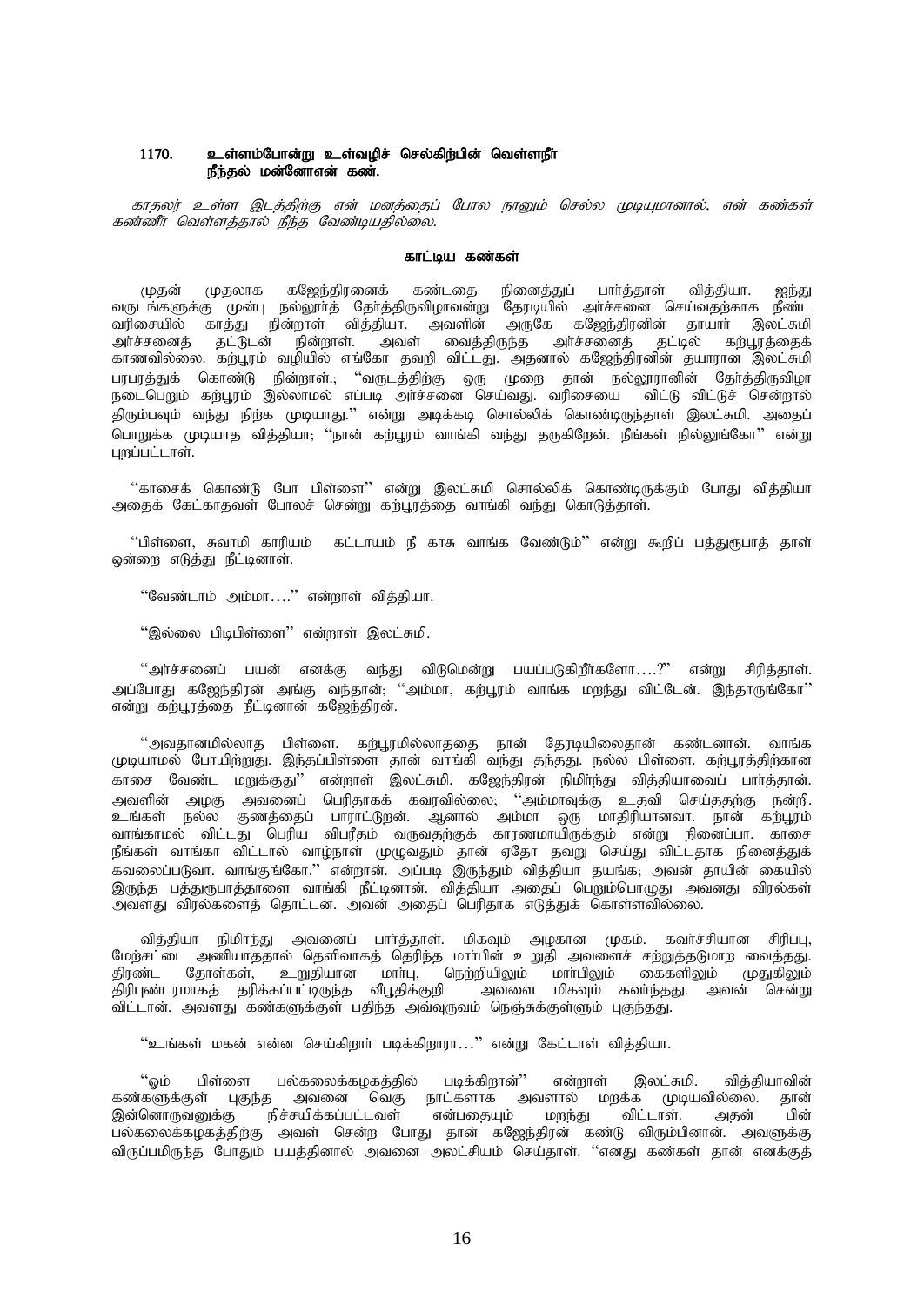துரோகம் செய்தன. அவை தான் அடிக்கடி அவரைக் காண விரும்பின. அதனால் தான் எனக்கு இவ்வளவு பெருந்துன்பம் வந்தது" என்று அழுதாள் வித்தியா.

# $1171.$  கண்தாம் கலுழ்வது எவன்கொலோ? தண்டாநோய் காம்காட்ட யாம்கண்டது.

தீராத இந்தக் காம நோயானது, என் கண்கள் அவரைக் காட்டியதால் தானே வந்தது. அவ்வாறிருக்க காட்டிய கண்கள் ஏன் அழ வேண்டும்.

### கலங்குவது ஏன்?

கேர்க்கிருவிமாவில் கஜேந்கிரனைக் கண்டு மயங்கிய கண்கள் அவனைக் கேடிக் கொண்டிருந்கன. அவள், தான் செல்லுமிடங்களிலெல்லாம் அவனைத் தேடினாள். தோ்திருவிழாவின் மறு நாள் தீா்த்தத் திருவிழாவுக்கு வந்த அவளின் கண்கள் சுழன்று சுழன்று நாலா திசையும் அவனைத் தேடின; "அவனது தாயாரிடம் பெயரைக் கேட்டிருக்கலாமென்று நினைத்தாள். பல்கலைக்கழகத்தில் ஆறாயிரம் ஏழாயிரம் மாணவாகள் கற்கிறாாகள். எப்படி அவனைத் தேடுவது. யாரையாவது விசாரிக்கலாமென்றால் ்பட்டி விசாரிப்பது. அவன் கற்கும் துறையைக் கேட்டாலாவது விசாரிக்கலாம்." என்று நினைத்தவாறு அவனைத் தேடிப் பார்த்தாள். பெரும் பக்திமானான அவன் அன்று எப்படியும் கோயிலுக்குள் வந்திருப்பான். என்று அவளது மனம் கூறியது. அதனால் கோயிலுக்குச் சென்றாள். சுவாமி வசந்த .<br>மண்டபத்தில் இருந்து உள்வீதி உலாவுக்காகப் புறப்பட்டுக் கொண்டிருந்தாா். மூச்சு விட முடியாதளவு சனக்கூட்டம் அவளை நெரித்தது. அவனைக் காணும் ஆவலில் மனம் பரபரத்ததால் சுவாமியின் பின்னாற் சென்றாள். உள்ளே நின்ற ஆண்கள் அனைவரும் மேற்சட்டை அணியாததால் அவளுக்கு அவனைத்தேடுவது சிரமமாக இருந்தது. சுவாமிக்குச் சிறிதுதூரத்தில் அவன் நிற்பது போலிருந்தது. அவளது கண்கள் ஆவலோடு அவனின் மீது மொய்த்தன. தலையின் மேல் கரம் குவித்தபடி நின்ற அவன் மறுபக்கம் திரும்பினான். வித்தியாவுக்கு கவலையாக இருந்தது. அவனது முதுகுப்பகுதியைப் பார்க்குக் கொண்டு நின்றாள். அவளது கண்கள் அவன் திரும்ப மாட்டானா என எங்கிக் கவிக்கன.

சுவாமி மெதுவாகச் சென்று கொண்டிருந்தார். சனங்களை விலத்திச் சென்று அவனைப் பார்க்கலாமென்றால் அசைய முடியவில்லை. மெதுவாக அவள் அசைந்து சென்றாள். கண்கள் அவனை நோக்கிக் கொண்டிருந்தன. சுவாமி, உள்வீதி உலாவை முடித்துக் கொண்டு வெளியே வந்தாா். வித்தியா சனங்களை விலத்திக் கொண்டு சிரமப்பட்டு முன்னேறி அவனின் அருகில் வந்தாள். நாணத்துடன் மெதுவாகக் கண்களை உயர்த்தினாள். அவனைப் பார்த்து ரசிக்க வேண்டும் போல் இருந்தது. நிமிர்ந்த வித்தியாவின் கண்கள் ஏமாற்றத்தால் சுருங்கின. அவன் யாரோ…..

வெளியே வந்த வித்தியா எங்கும் தேடிப் பாா்த்தாள், அவனைக் காணவில்லை. உடல் சலிப்படைந்த போதும் கண்களும் மனமும் இன்னும் தேடிப்பாா் என்றன. அதனால் அவள் மீண்டும் கான் சென்ற இடங்களெல்லாம் சென்று தேடிப் பார்த்தாள். அவனைக் காணவில்லை. ஏமாற்றத்தால் கண்கள் கசிய வீட்டுக்குச் சென்றாள். அன்று இரவு முழுவதும் அவளின் கண்களுக்குள் அவன் குடியிருந்தான். மறுநாள் பூங்காவனத் திருவிழா அன்றும் அவள் கோயில் முழுவதும் அவனைத்<br>தேடினாள். ஆனால் அவனைக் காணவில்லை. ஏமாற்றத்தை அவளால் தாங்கிக் கொள்ள தேடினாள். ஆனால் அவனைக் காணவில்லை. முடியவில்லை. கோயில் வாசலுக்கு வந்து முருகப் பெருமானை உள்ளமுருக வழிபட்டாள்.; ''எம் பெருமானே தேர்த்திருவிழாவன்று கண்டு என் மனதைக் கொள்ளை கொண்ட அவனை எனக்கொரு முறை காட்டு'' என்று கண்களை மூடி வணங்கினாள். அவளது கண்களுக்குள் அவன் வந்து நின்று சிரித்தான். ''வித்தியா'' என்று மெல்ல அழைத்தான். திடுக்கிட்டு திரும்பினாள் ''வித்தியா. சனங்கள் பெருவாரியாக நின்றாாகளே தவிர தெரிந்த எவரும் இல்லை.

அதன் பின் அவனைப் பாா்ப்பதற்காகப் பல முறை பல்கலைக்கழக வீதியால் சென்றாள். அவனைக் காணவில்லை. அவள் பல்கலைக்கழகத்திற்குத் தெரிவாகிச் சென்ற போது அவனைத்தான் அவனது கண்கள் தேடின. ''ஆராய்ந்து பின் விளைவுகளை உணராமல் ஆசைப்பட்ட கண்களின் மீது அவளுக்கு வெறுப்பாக இருந்தது. பின் அவன் அவளின் பின்னால் அலையும் போது மனம் பயம் காரணமாக வெறுத்ததே தவிர அவனைக் காணத்தானே விரும்பியது'' என்று விம்மினாள் வித்தியா.

# 1172. தெரிந்துஉணரா நோக்கிய உண்கண் பரிந்துஉணராப் பைதல் உழப்பது எவன்?.

ஆராய்ந்து அறியாமல் அன்று அவரைக் கண்டதும் காதல் கொண்ட என்கண்கள், இந்தத் துன்ப நிலைக்குக் காரணம் தாமே என்று அறியாமல் துன்பப்பட்டு வருந்துவது ஏன்?.

# நகைப்புக்குரியது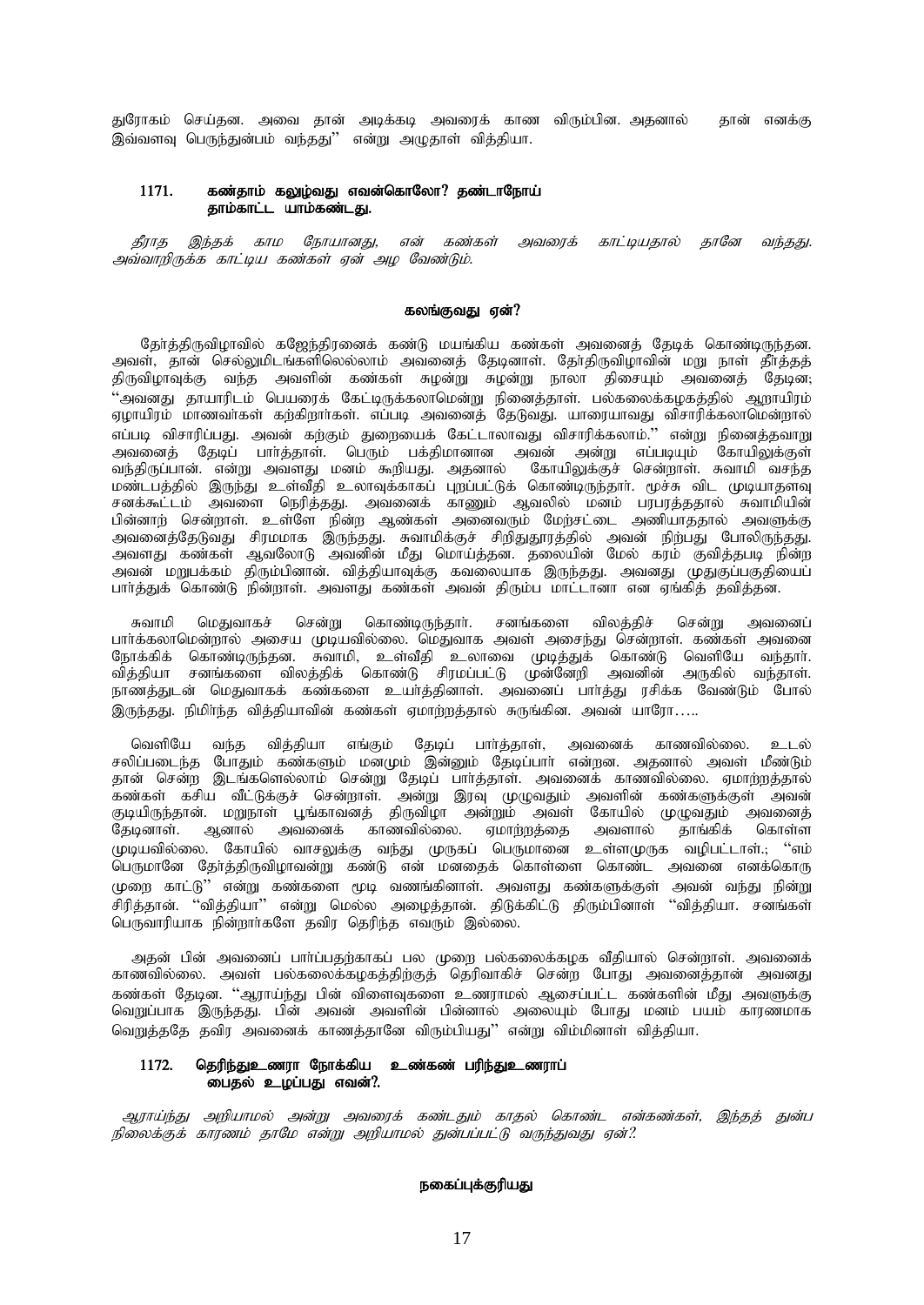''காதலா் கினக்கிலன்று நான் மனிசியைப் பாாக்க வேண்டும். உம்முடைய கன்னங்களைப் போல் சிவந்த மென்மையான ரோஜாப்பூக்களால் செண்டொன்றைப் பரிசாக உமக்குத் தர வேண்டும். .<br>மஞ்சள்நிற ரோஜாப்பூ ஒன்று கொண்டு வந்து உமது கூந்தலைப் பிரித்து அதில் அப்பூவை நான்<br>செருக வேண்டும். அதன் பின் பலமணி நேரம் உம்மைப் பாா்த்து இரசிக்க வேண்டும். மஞ்சள் நிற ு குட் போன்கும். அதன் மன் மாமணம் பத்தம் மாமாமம் மறைது. இதனை போன்கும் மஞ்சன் தந்த<br>ரோஜாமலரை சூடி தேவதை போலத் தோன்றும் உம்மைக் கண் இமைக்காது பார்த்து இரசிக்க லேண்டும். உமது அழகு தான் எனது கண்களுக்கு விருந்து படைப்பது. உமது அழகு. ஒரு முறை இருப்பது போல இன்னொரு முறை இருப்பதில்லை. எனது கண்களில் குறைபாடு உள்ளதோ அல்லது தினத்திலன்று பூரண அலங்காரத்துடன் வரும் உம்மைத் தரிசிக்க எனக்கு இன்னும் பல கண்கள் தேவை. அதற்காக கடவுளை நான் வேண்டப்போகிறேன்?" என்றான் கஜேந்திரன்.

"எனக்கும் அன்று உங்களைப் பார்க்க வேண்டும் போல் தோன்றுகிறது. உங்களைக் காணாவிட்டால் எனது கண்கள் தூங்க மறுக்கின்றன. நீங்கள் தந்த நிழற்படத்தைக் காட்டினாலும் எனது கண்கள் அதைப் பார்க்க மறுத்து நேரில் பார்க்க வேண்டுமென அடம் பிடிக்கின்றன. எனது கண்களுக்காக கட்டாயம் காதலா் தினத்தன்று வருவேன்'' என்றாள் வித்தியா.

காதலா் தினத்தன்று கஜேந்திரன் நான்கு மணிக்கு கடற்கரையில் அவளைச் சந்திப்பதாகக் தினத்தைக் கொண்டாடிக் கொண்டிருந்தன. அவளுக்கு மிக அருகில் இருந்த காதல் சோடியைப் தினத்தைக் வேள்ளைக்கும் கொண்டிருந்தன. அவளுக்கு மிக அருகில் திருந்த காதில் கோடிகைப்<br>பார்க்க அவளுக்கு வேதனையாக இருந்தது. அவள் அவனது சட்டைப் பைக்குள் சிவப்பு ரோஜா<br>வொன்றை வைத்தாள். அவன் மிகுந்த மகிழ்வுடன் அவளது கையைப் பிடிக்க அவளது கூந்தலில் செருகினான். வித்தியாவுக்குப் புல்லரித்தது. முன்று தினங்களுக்கு முன்பு கஜேந்திரன் கூறிய படி மஞ்சள் ரோஜா தனது கூந்தலில் ஆடுவது போலிருந்தது.

நான்கு மணியாகியும் கஜேந்திரன் வரவில்லை. அவளது அழகிய கண்கள் ஆவலுடன் அவன்<br>வரும் பாதையை நோக்கிச் சென்று தரித்து நின்றன. கண்ணுக்கெட்டிய தூரம் வரை கஜேந்திரனைக் களும் பாதைகை நோக்கை என்று தடுத்து நனநன. கண்ணுக்கைட்டிய தூரம் கதை கட்டுத்திரனைக்<br>காணவில்லை. நேரம் சென்று கொண்டிருந்ததே தவிர அவனைக் காணவில்லை. அவனைக்<br>காணாததால் அவளது கண்கள் சோர்ந்து கலங்கின. கண்களுள் தேங்கி நின்ற கண்ணீரை அர இருப்பவர்கள் அறியாதபடி மெல்லத் துடைத்தாள். எனினும் கண்கள் அவன் வராமையால் ஊற்று நீா 

''என்ன வித்தி கஜேந்திரனைக் காணவில்லை தனியே இருந்து என்ன செய்கிறாய்.'' என்று கேட்டவாறு அவளின் அருகில் அமா்ந்தாள் வளா்மதி.

''அவா் வாறதென்று சொன்னவா். வந்து விடுவாா்'' என்றாள் வித்தியா.

''என்ன தனியே இருக்கிறீர்கள். ஐயாவைக் காணவில்லை'' என்று கேட்டான் கடலை விற்பனை செய்யும் பையன்.; ''கஜேந்திரன் ஐயா வந்தால் இரண்டு சரை கடலை விற்கலாம்.'' என்று கூறி விட்டுச் சென்றான் அப்பையன்.

வித்தியா நேரத்தைப் பார்த்தாள். மாலை ஐந்து மணியாகியது. கடற்கரை எங்கும் ஓரே சனக்கூட்டம். வித்தியா அவன் வரும் பாதையைப் பார்த்துக் கொண்டு நின்றாள். ''இந்தக் கண்கள் தான் நான் இன்னொருவருக்கு நிச்சயிக்கப்பட்டவள் என்று தெரிந்தும் அதை அலட்சியம் செய்து .<br>அவரைப் பார்த்தன. இப்பொழுது கலங்குகின்றன.'' என்று நினைத்தாள் வித்தியா.

# 1173. கதுமெனத் தாம்நோக்கித் தாமே கலுழும் இதுநகத் தக்கது உடைத்து.

அன்று அவரைக் கண்கள் தானே எனது கட்டுப் பாட்டையும் மீறி தாமே விரைந்து சென்று பார்த்து மயங்கின. இன்று தாமே அழுகின்றன. இது சிரிப்புக்குரியது.

### தீராக நோய்

''நான்கு மணிக்கு வருவதாகக் கூறினாா். ஐந்து மணியாகியும் வரவில்லை. என்னில் முழுமையான அன்பு வைத்திருந்தால் அவா் இப்படிச் செய்வாரா. இப்பொழுது அவா் உள்ள நிலையில் என்னைப் பார்ப்பதைத் தவிர வேறு எந்த வேலையும் அவருக்கு இல்லை. நான்கு மணிக்கு வரச் சொன்னவர்,<br>ஆனால் எனது கண்கள் இரண்டு மணிக்கே அவரைப் பார்க்க வேண்டும் என்று பரபரத்தன. மனமும் நிலை கொள்ளாமல் தவித்ததால் அம்மாவுக்கு பரீட்சை இருக்கிறது என்று சொல்லி விட்டுப்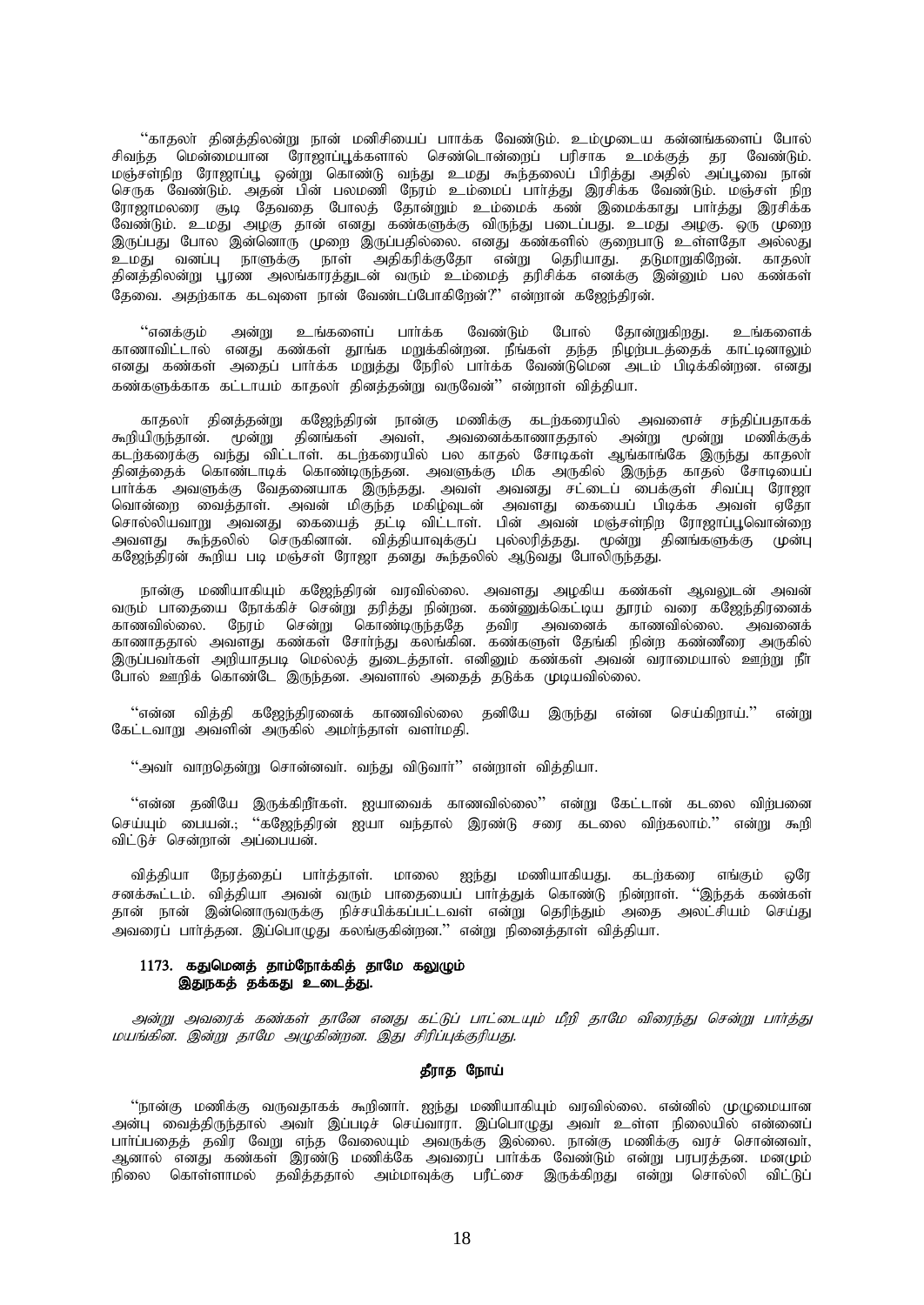புறப்பட்டேன். எனது நிலையை உணராத அம்மா மிகுந்த அக்கறையுடன் சமையல் செய்து தந்தா. என் மனதில் அவரின் நினைவுகள் நிரம்பியிருந்தமையால் என்னால் சாப்பிட முடியவில்லை. அதனால் எனக்குச் சாப்பாடு கட்டித் தந்தா. இஞ்சை பார்'' என்று கண்ணீர் மல்க ஓர் உணவுப் பொதியை எடுத்துக் காட்டினாள் வித்தியா. அதிலிருந்து வந்த வாசம் வளா்மதியின் முக்கை அரித்தது. அதனால் வளாமதிக்குப் பசிப்பது போல் இருந்தது.

"அம்மா அக்கறையாகச் சமைத்துக் கட்டித்தந்த போது எனக்கு மிகவும் மகிழ்ச்சியாக இருந்தது. காதலா தினமான இன்று அம்மா கட்டித் தந்த உணவை இருவரும் பகிா்ந்து உண்போம் என நினைத்தேன். அவா் வீட்டுக்கு வரும் போது நான் உணவு கொடுத்தால் அதைக் குழைத்துத் தரும்படி<br>கேட்பாா். நான் மறுக்கால் சாப்பிட மாட்டாா்: ''உமது அம்மாவின் சமையல் பிரமாதமான கேட்பார். நான் மறுத்தால் சாப்பிட மாட்டார்; .<br>சுவையுடையது. ஆனால் உம்முடைய கைபடவில்லை. எனக்குரியவள் என்று நான் நினைப்பவளின் கைபடாத அமிர்தம் கூட சுவையானதாக எனக்கு இருக்காது'' என்பார். பின் நான் குழைத்துக் கொடுத்தால்; "உமது கைபட்ட உணவு மிகவும் சுவையாக இருக்கிறது'' என்பாா். நான் விசா் ்கதையை விட்டு விட்டுச் சாப்பிடுங்கோ என்றால்; ''சுவையில்லை என்று நீா் நினைத்தால் சாப்பிட்டுப் கவைதயை வட்டு வட்டு சாப்படுக்கள் என்றால், எண்டிக்கை என்று நாட்டாத்த்து .<br>பாரும். என்று தானுண்ட உணவை எனது வாய்க்குள் வைப்பார். அப்படியானவரைக் காணாமல் எனது மனம் வாடுகிறது. என்னால் பொறுத்துக் கொள்ள முடியவில்லை'' என்று அழுதாள் வித்தியா.

வளர்மதிக்குத் தர்மசங்கடமாக இருந்தது. ''நான் எவ்வளவு முயன்றும் ஆதவன் ஒரு கதை கூடக் கதைக்கிறாரில்லை. தினமும் கதைத்துச் சிரிக்கும் கஜேந்திரன் வரச் சற்றுத் தாமதமாகி விட்டதால் இவள் அழுகிறாள். எவ்வளவு நேரமாக அழுகிறாள். இன்னும் இவளது கண்களுக்குள் கண்ணீா இருக்குமோ $"$ ? என்று நினைக்காள் வளர்மகி.

வித்தியா அவன் வரும் பாதையைப் பார்த்தபடியே இருந்தாள். அவளது கண்கள் கலங்கிய படி இருந்தன. கண்ணீர் கன்னங்களால் வழிய முன்பு கைக்குட்டையால் அவள் அடிக்கடி கண்களைத்<br>துடைத்துக் கொண்டிருந்தாள். காதலுக்குப் புலவர்கள் தாம் தாம் எண்ணியவற்றையே காதலுக்குப் புலவாகள் தாம் தாம் எண்ணியவற்றையே கவிகைகளாகவும் வரைவிலக்கணமாகவும் எழுதியுள்ளனா். ஆனால் எல்லோருடைய காதலைப் பற்றியும் அவர்களால் கூற முடியுமா..? வித்தியா இன்று கண்ணீர் விடும் நிலையைக் கண்டால் கவிஞன் என்ன கூறுவான். இரைக்க இறைக்க ஊறும் கிணறா இவளது கண்கள் என்று ஆச்சரியப்படுவானோ..."என்று  $\mathsf{r}$ ணெக்காள் வளர்மகி.

"என்னடி யோசிக்கிறாய்? என்னைப் போலப் பைத்தியம் உலகில் யாரும் இல்லை. என்று போசிக்கிறாயா…? இல்லை அவரைக் காணாவிட்டால் ஏன் கண்ணீர் விட்டு அழுகிறாள் அவர் சற்றுத் தமதமாகி வந்தாலும் வருவார். அதற்கேன் அழுகை என்று யோசிக்கிறாயா…?" என்று நிறுத்தியவள் சற்று நேரத்தின் பின் சொன்னாள்; '' அவா் கூறுவதைப் போல் எந்த ஒன்றையும் அவரின் கையால் பெற்று உண்பதுதான் பேரின்பத்தை எனக்குத் தரும். கடற்கரையில் விற்கப்படும் கச்சான் கடலையை ் வாங்கி அவர் உடைத்துத் தந்தால் எவ்வளவு சுவை தெரியுமா…? கடலை விர்பவன் பல முறை வந்து ஏமாந்து செல்கிறான். நான் வாங்கி, நானே உடைத்துச் சாப்பிடுவதில் எந்தச் சுவையும் இல்லை. அது வயிற்றை நிரப்புவதாகவே இருக்கும். என் கண்களுக்கு இன்பத்தைத் தந்து விட்டு இப்போது அவா் வராததால் அந்த இன்பம் துன்பமாக மாறி என் கண்களை வருத்துகிறது. இனி நான் அழுதாலும் கண்ணீர் வராது. கண்ணீர் முழுவதும் வர்றி விட்டது'' என்று விம்மினாள் வித்தியா.

# 1174. பெயல்ஆற்றா நீாஉலந்த உண்கண் உயல்ஆற்றா உய்வுஇல்நோய் என்கண் நிறுத்து.

எனது கண்கள் தப்பிப் பிழைக்க முடியாத தீராத காம நோயை உண்டாக்கி விட்டு, இப்பொழுது தாமும் அழ முடியாமல் நீர் வற்றிப் போய்த் துன்புறுகின்றன.

# பெரும் நோய்

மாலை மணி ஆறாகியும் கஜேந்திரன் வரவில்லை. வித்தியா ஏதோ கதைத்துக் கதைத்து ் விம்மினாளே தவிரக் கண்களால் கண்ணீர் வழியவில்லை. அடிக்கடி கைக்குட்டையால் கண்களைத் துடைத்தமையால் அவளது கண்கள் சிவந்திருந்தன.

வழமையாக அவா்களுக்குக் கடலை கொடுக்கும் பையன் பத்தாவது தடவை அவளிடம் வந்தான். வித்தியா அவனது நிலையைப் பார்த்து இரங்கி பத்து ரூபாத்தாள் ஒன்றை எடுத்துக் கொடுத்தாள். அவன் தயாராகக் கட்டி வைத்திருந்த கடலைச் சரை ஒன்றை எடுத்து நீட்டினான்; '' இன்று அவா் ் பயன் தயாராகை கட்டி கைத்துளுத்த கட்சுப்பட்ட பார்.<br>வரவில்லை. எனக்குக் கடலை வேண்டாம் கொண்டு போ" என்றாள் வித்தியா. கடலை விற்பவன் வித்தியாவை ஒரு மாதிரியாகச் சில கணங்கள் பார்த்து விட்டுச் சென்றான்.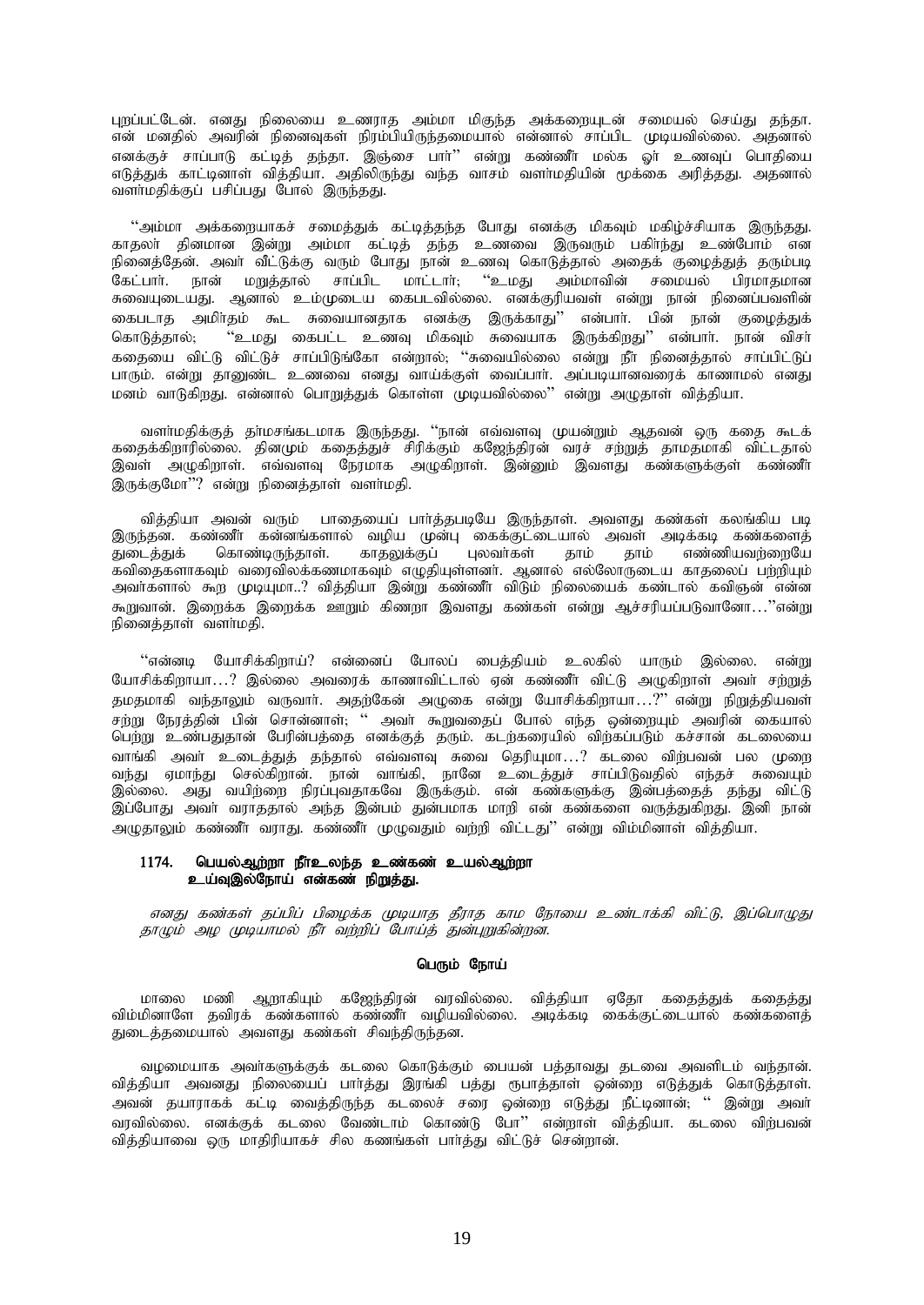''கடற்கரையில் இவ்வளவு நாளும் கடலை வாங்கி, அதை உடைத்து அவா் தந்தவா். இன்று என்னால் அவரில்லாமல் உண்ண முடியவில்லை.'' விம்மினாள் வித்தியா. வளர்மதி அவளைப் பார்த்துக் கொண்டிருந்தாள். அவள் விக்கி விக்கி அழுத போதும் கண்ணீர் வரவில்லை.

 $``$ ஆறரை மணியாச்சு. இனி அவா் வரமாட்டாா். வாபோவம் $"$  என்றாள் வளா்மதி.

 $\%$ ல்லை அவர் வருவர். இன்மை சிறிது நோம் காக்கிருப்போம் $^{\prime\prime}$  என்றாள் விக்கியா.

வளா்மதியின் நெஞ்சு 'திக் திக்' என்று அடித்தது. வளா்மதியின் அம்மா மிகவும் கண்டிப்பானவா். நேரம் பிந்திச் சென்றால் ஏசுவார். என்பதை நினைக்க வளர்மதிக்குப் பயமாக இருந்தது. ''வித்தி .<br>ஆறுமணிக்குப் பிறகு நான் போனால் அம்மா ஏசுவா. அவாக்கு எந்தச் சாட்டும் சொல்ல முடியாது. முன்பு ஒரு முறை நான் பாடசாலையால் பிந்திச் சென்ற போது அம்மாவுக்குச் சரியான கோபம் வந்து விட்டது. என்னை ஏசி விட்டு பாடசாலை அதிபரிடம் சென்று விசாரித்தார். அதன் பின்பு தாமதமாகி வீட்டுக்குச் செல்ல எனக்குப் பயம். நீ நின்று ஆறுதலாக வா" என்று கூறி விட்டு எமுந்தாள் வளா்மதி.

 $\lq\lq$ என்னடீ விம்மி அழுகிறாய். கண்களும் முகமும் வீங்கி இருக்கு. இரண்டு மூன்று தினங்களாய்த் தைரியமாக இருந்த உனக்கு இப்ப என்ன நடந்தது.'' பாசத்துடன் கேட்டாள் அர்ச்சகா.

கட்டிலால் எழுந்து அமா்ந்த வித்தியா சொன்னாள்; ''பழைய சம்பவமொன்றை நினைத்துப் பார்த்தேன். அழுகை வந்து விட்டது. காதலர் தினத்தன்று நான்கு மணிக்கு எனது கூந்தலில் மஞ்சள் ரோஜாப்பூ சூடுவேன் என்று கூறி விட்டுச் சென்ற அவர் வரவில்லை. அதனால் நான் மூன்று தினங்கள் சாப்பிடவில்லை. எனது நிலைமையைப் பற்றி வளா்மதி கூறியதால் துடிதுடித்துக் கொண்டு வந்தாா். அவரது தாயாா் அன்று காலை மயங்கி விட்டாராம். அதனால் தான் அவா் வரவில்லை. தாயாா் ஒரு ு<br>நோயாளி, இருந்தும் அவா் அன்று வராததை நினைக்க இப்பவும் எனக்குக் கவலையாக இருக்கு. அப்படிப்பட்ட நான் எப்படி அவரைப் பிரிந்திருக்கப் போகிறேன். ஒரு வார காலமாக அவரைக் காணாததால் உறங்க முடியாமல் தவிக்கிறேன். அவர் தந்த இந்தக் காதல் நோய் கடலை விடப் பெரிதாகி என்னை வருத்துகிறது. நீங்கள் யாராவது என்னுடன் இருந்தால் அவரை நினைத்தாலும் ்கலங்காகு இருக்கிறேன். நீங்கள் போய் விட்டால் நான் படும் துன்பம் கடலை விடப் பெரியகுட் என்றாள் வித்தியா.

"உனது அம்மா முன்பை விட இப்பொழுது மனம் குழம்பிக் காணப்படுகிறாா். மாமாவும் அவாவும் அடிக்கடி கவலையோடு கதைக்கிறத்தைப் பார்த்தால் வேறு ஏதோ ஒரு துக்கம் அவர்களை வாட்டுவது போலத் தெரிகிறது. கண்மணி மாமி நேற்று இரவு கஜேந்திரனைப் பற்றி என்னைக் கேட்டவா. நான் அவரைப் பற்றிச் சொன்னனான். அவா மௌனமாகக் கேட்டாவே தவிர ஒன்றும் சொல்லவில்லை''  $\sigma$ ண்றாள் அர்ச்சகா.

 $``$ அம்மாவும் மாமாவும் சேர்ந்து ஏதாவது சூழ்ச்சி செய்வார்கள். அம்மா அவரில் உள்ள அக்கறை காரணமாக விசாரித்து இருக்க மாட்டா. அவருக்கு அம்மா ஏதாவது தீங்கு செய்தால் நான் உயிரோடு இருக்க மாட்டேன். கடலை விடப் பெரிதான காதல் நோயால் என் கண்கள் பல நாட்களாக உறங்க rமுடியாது வருத்துகின்றன. இந்நிலையில் அவருக்கு ஏதாவது கெடுதி ஏற்பட்டால்'' விம்மினாள் வித்தியா.

# 1175. படல்ஆற்றா பைதல் உழக்கும் கடல்ஆற்றாக் காமநோய் செய்தஎன் கண்.

அன்று கடலை விடப் பெரிய நோயான காமநோயை உண்டாக்கிய எனது கண்கள், இன்று உறங்க முடியாமல் துன்பத்தால் கலங்கித் தவிக்கின்றன.

# கண்கள் தந்த நோய்

''அழாதை உனக்கு மகிழ்ச்சியை உண்டாக்கும் ஒரு விஷயம் சொல்லப் போகிறேன்'' என்ற அர்ச்சகா சுற்றி வர ஒரு முறை பார்த்து விட்டுத் தனது சட்டைக்குள் மறைத்து வைத்திருந்த கஜேந்திரனது கடிதத்தை எடுத்து நீட்டினாள். வெகு நேரமாக வித்தியா அக்கடிதத்தைப் பாா்த்துக் கொண்டு இருந்தாளே தவிர உற்சாகத்துடன் கையை நீட்டி அதைப் பெறவில்லை. அது அர்ச்சகாவுக்கு அதிர்ச்சியை கொடுத்தது. தற்செயலாக கண்மணி மாமி அறைக்குள் வந்தால் என்ன செய்வது?" என்று .<br>நினைத்துப் பயந்தான், ''என்னடி பேயறைந்தது மாதிரி இருக்கிறாய். உனக்காக நான் கஷ்டப்பட்டு .<br>நகுலனைச் சந்தித்துக் கஜேந்திரனிடமிருந்து கடிதத்தைப் பெற்றுக் கொண்டு வாறன். நீ அலட்சியமாக இருக்கிறாய்." என்றவாறு மேசையில் அக்கடிதத்தை வைத்தாள் அர்ச்சகா.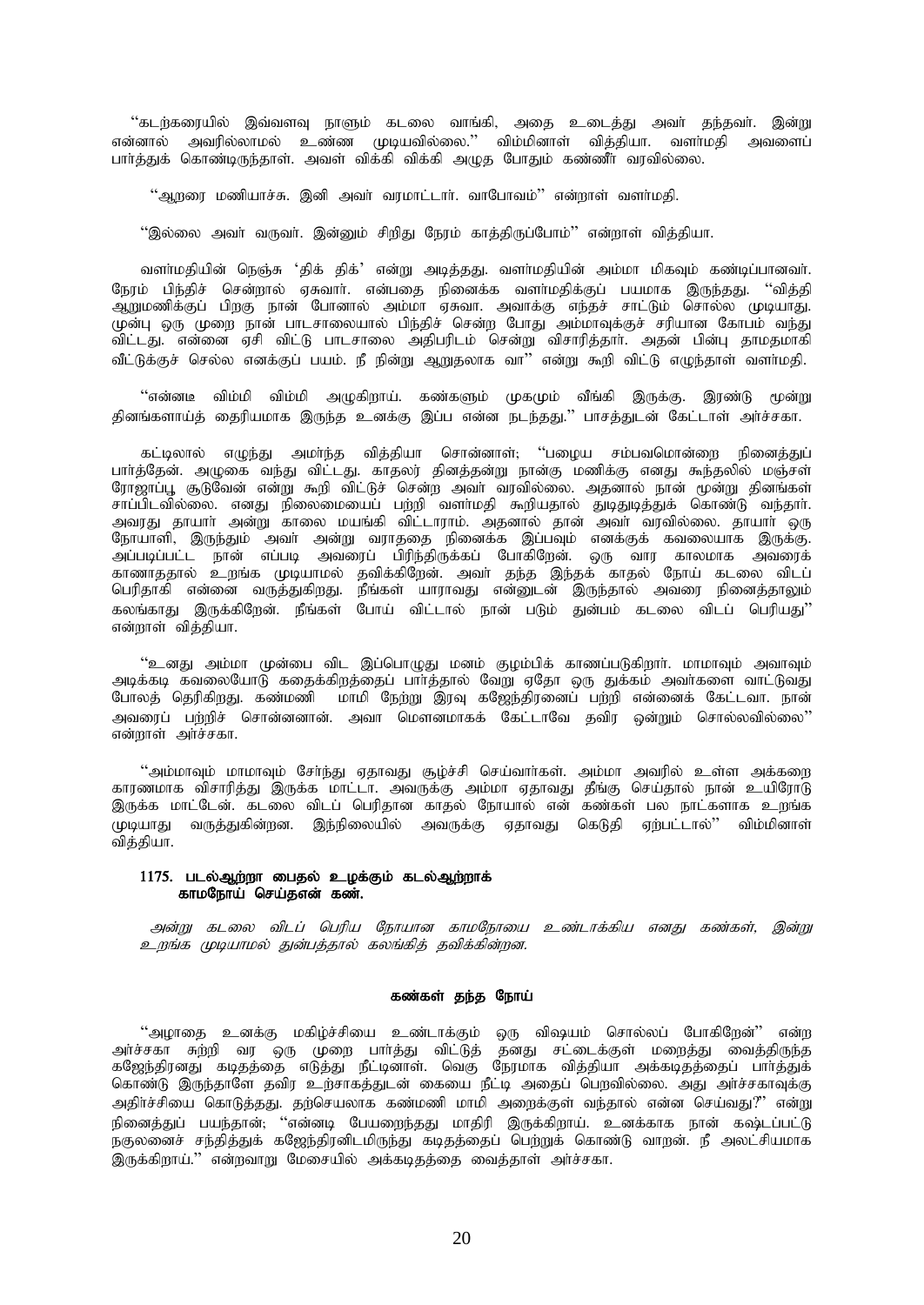மேசையில் இருந்த அக்கடிதம் காற்றில் படபடத்தது. அதை எடுக்காது அதையே பார்த்துக் கொண்டிருந்தாள் வித்தியா. அர்ச்சகாவுக்குப் பயமாக இருந்தது. மெல்லச் சென்று அக்கடிதத்தை எடுத்து அங்கிருந்த புத்தகமொன்றுக்குள் வைத்தாள் அர்ச்சகா. அவளுக்கு வித்தியாவின் மேல் கோபம் வந்தது.

"அர்ச்சகா, என்னால் இனியும் அவரைப் பார்க்காது இருக்க முடியாது. கடிதங்கள் இன்பத்தையோ ஆறுதலையோ தரமாட்டாது. தொலையாத துன்பத்தைத் தான் தரும். ஆயிரம் கடிதங்கள் வாசிப்பதை விட அவா அருகில் இருந்து ஒரு வாா்த்தை பேசினால் எவ்வளவு இன்பமாக இருக்கும் தெரியுமா? அத்துடன் நான் கடிதம் எழுதினால் அவருக்கு என்னைச் சந்திக்கும் எண்ணம் வராது. எனவே நான் இனிமேல் கடிதம் எழுத மாட்டேன். அத்துடன் அவர் எழுதும் கடிதத்தையும் வாசிக்க மாட்டேன். கடிதம் எழுதுவது ஆரம்பக் காதலர்களுக்கு இன்பமாக இருக்கும். அவர்கள் தமக்கு எழுதிய கடிதங்களை அடிக்கடி எடுத்து வாசித்து இன்பமடைவாா்கள். நாங்கள் காதலிப்பதைக் கடந்து விட்டோம். அவர் எனது நெஞ்சில் கருங்கல் சிற்பமாகப் பதிந்துள்ளார். அதே போல் நானும் அவரின் உள்ளத்தில் உறைந்துள்ளேன். இந்நிலையில் துன்பப்படும் எனக்கு அவர் நேரில் வந்து ஆறுதல் வார்த்தைகள் கூறினாலும் எனது மனம் ஏற்காது. அத்துடன் எனது கண்களும் அதை ஏற்காது வருந்தி அழும். இப்பொழுது அவா் வந்து அழைத்துச் சென்றாலே எனது துன்பம் மறையும். அதற்கான ஏற்பாட்டை செய்ய விரும்பினால் செய். இல்லா விட்டால் நான் துன்பப்படுவதைப் பார்த்துக் கொண்டிரு" என்றாள் வித்தியா.

அர்ச்சகாவால் பேச முடியவில்லை. அவள் அதிர்ச்சியால் சில கணங்கள் உறைந்து போனாள். வித்தியாவின் வார்த்தைகளில் அர்த்தமிருப்பதாகவே அவளுக்குத் தோன்றியது. ''வித்தியா பாவம். அவள் சொல்வதைப் போல் நாம் கஜேந்திரனைச் சந்தித்துக் கடிதங்கள் வாங்கி வருவதாலும், வித்தியாவைப் பற்றிய செய்திகளைச் சொல்வதாலும் தான் அவன் வாழாதிருக்கிறான். வித்தியாவைப் பற்றி செய்திகள் எதுவும் தெரியாவிட்டால் துடிதுடித்து அவளைச் சந்திக்க முயல்வான். அதை நான் கெடுக்கு விட்டேன்" என்று நினைக்காள் அர்ச்சகா.

"காதலிக்க துணிந்தவருக்கு எனது துயரத்தைப் போக்கவும் தெரிய வேண்டும். அழுது அழுது எனது கண்ணீர் வற்றி விட்டது. பல இரவுகள் உறங்காததால் எனது கண்கள் எரிகின்றன. கண்ணீரைத் துடைப்பதால் எனது கண்கள் சிவந்து வீங்கித் துன்பத்தைத் தருகின்றன. இனிமேலும் என்னால் துன்பத்தைத் தாங்க முடியாது. எதற்கும் ஓா் அளவு வேண்டும். அவா் எனது நிலையை உணராது ்தனது துன்பங்களைப் பற்றியே கடிதங்களில் எழுதுகிறாா். அவருக்கு எனது பிரிவால் மட்டுமே துன்பம் ்உண்டு எனக்கு எவ்வளவு கரைச்சல் என்று உனக்குத் தெரியும். அம்மா தினமும் பலமுறை என்னைத் கிட்டுகிறா. நான் யாரையோ கொலை செய்த மாகிரி மாமா என்னைப் பார்க்கிறார். இதிலிருந்து நான் விடுதலை அடைய வேண்டும் என்று அவருக்கு எடுத்துச் சொல்லு. இந்தத் துன்பங்கள் யாவும் அவா் அழைத்துச் சென்றால் தான் தீரும்'' என்று அழுதாள் வித்தியா.

# 1176. ஓஓ இனிதே எமக்குஇந்நோய் செய்தகண் தாஅம் இதற்பட்டது!

எனக்கு இக் கொடிய காம நோயை உண்டாக்கிய கண்கள், இன்று தாமும் பெருந்துன்பத்துள்ளாகி வருந்துவது மிகவும் நல்லதே.

### நெகிழ்ந்த கண்கள்

 $"$ அவா் உன்னை அழைத்துச் செல்ல மாட்டேன் என்று எப்போதாவது உனக்குக் கூறினாரா $?$ அப்படிக் கூறியிருந்தால் நீ சொல்கின்ற அனைத்துக் குற்றச் சாட்டுக்களையும் ஏற்றுக் கொள்ளலாம். அவா<sup>்</sup> என்னைச் சந்திக்கும் போதெல்லாம்; ''வித்தியாவை தாய் கொடுமைப்படுத்துவதை நினைக்க எனக்குத் தாங்க முடியாத வேதனையாக இருக்கிறது நான் அவளைக் கூட்டி வரப்போகிறேன். கடவுள், தான் படைத்த உயிர்களைக் காப்பாற்றாமல் விடமாட்டார். நான் விரும்பியவளை கௌரவமாகக் .<br>கூட்டிவர நினைக்கிறேன். தாங்கள் ஒரு வைத்தியனைத் தீாமானித்திருக்க அவள் யாரோ ஊா் போ் தெரியாத தொழிலில்லாதவனோடு சென்று விட்டாள் என்று அவளது இனத்தவாகள் குறை கூறக்கூடாது என்பதற்காகத் தான் பொறுத்திருக்கிறேன். வித்தியா படும் துன்பங்களைக் கடிதங்களில் எழுதுவதால், அதை வாசிக்கும் போது எனது கண்கள் இரத்தக் கண்ணீர் வடிக்கின்றன. அவள் ஒரு மாபெரும் புதையல். எனது சொர்க்கம் அப்படியானவள் வீட்டில் இருந்து துன்பப்படுவதை விட கௌரவக் குறைவான முறையில் கூட்டிவருவது நல்லது. நான் எனது அம்மாவுக்கு வித்தியாவின் காதல் விஷயத்தைப் பற்றிக் கூறி விட்டேன். என்னால் அவள் படும் துன்பத்தைப் பற்றியும் எடுத்துக் கூறி விட்டேன். அம்மா சுகவீனமுற்று வைத்தியசாலையில் தங்கிச் சிகிச்சை பெற்ற பொழுது வித்தியா அங்கு வந்து பராமரித்த போதே அம்மா சந்தேகப்பட்டாவாம். நல்ல பிள்ளை, குணவதி என்றா. அப்பா என்னில் மிகுந்த அன்பு வைக்குள்ளார். எனது காகலைப் பற்றி ஒன்றும் சொல்ல மாட்டார். கொழும்புக்கு வித்தியா செல்ல வேண்டிய நிலை ஏற்பட்டால் உடனே நான் அவளை அழைத்து வந்து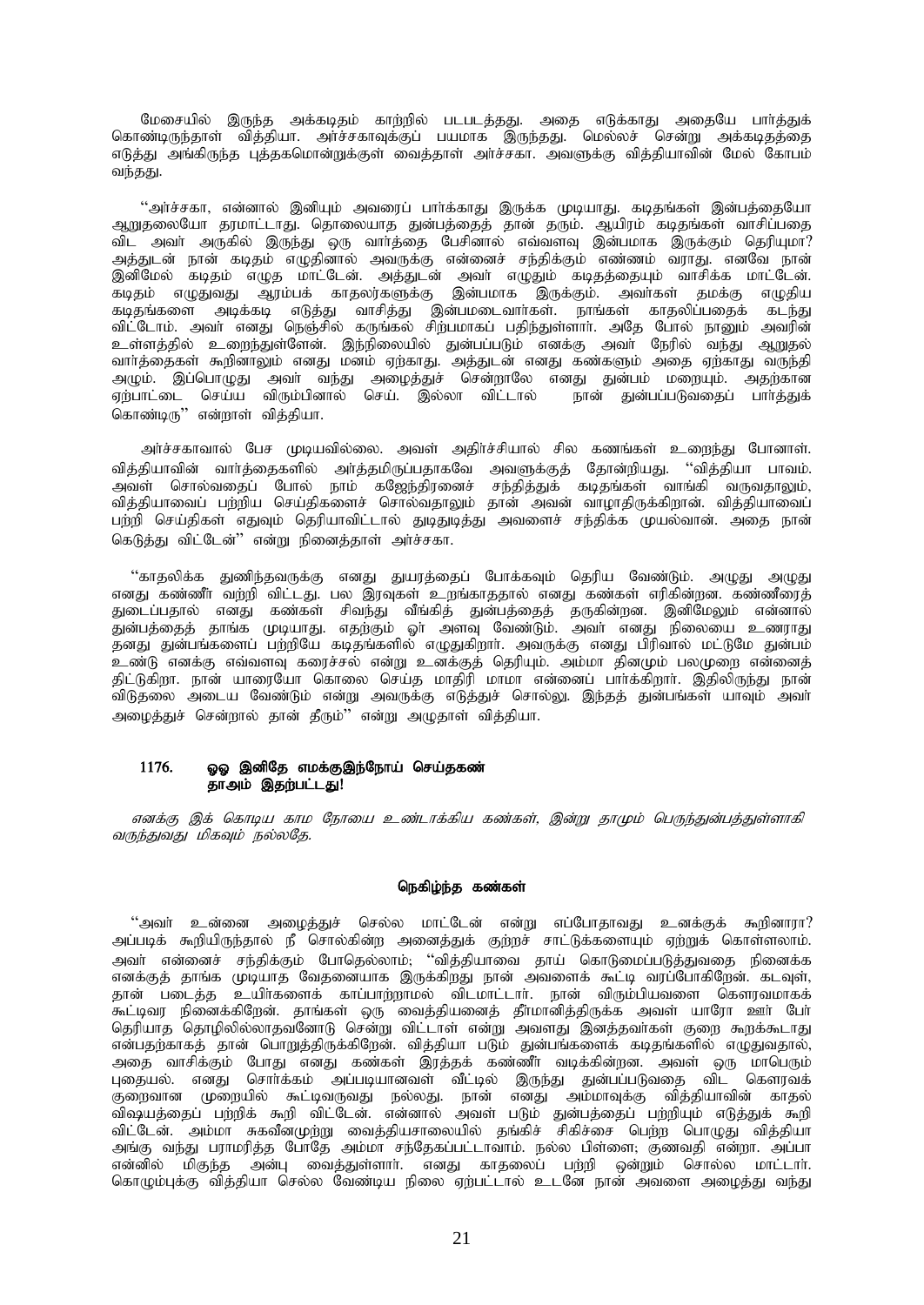விடுவேன்'' என்று கஜேந்திரன் கூறினவா். உனக்கு இங்கு இருக்கக் கஷ்டமென்றால் புறப்பட்டு வா. கூட்டிக் கொண்டு போய் விடுகிறேன் என்றாள் அர்ச்சகா.

அர்ச்சகா அப்படிச் சொல்வாள் என்று எதிர்பாராத வித்தியா சற்றுத் தடுமாறிப் போனாள்; ''இப்ப அம்மா கொழும்புக்குப் போறதைப் பற்றிக் கதைப்பதில்லை. காலையில் வந்து சொன்னா; ''வித்தி இனி ் நீ வீட்டை விட்டுச் செல்ல நான் அனுமதிக்க மாட்டன். அவசரமாக எங்காவது செல்வதானால் நானும் .<br>உன்னோடு வருவன்.'' என்றா. இதிலிருந்து இப்போதைக்குக் கொழும்புக்குப் போவதில்லை என்று தீர்மானித்திருக்கிறா போலத் தெரிகிறது. அம்மாவுக்கு இரத்த அழுத்த நோய் உள்ளது. நேற்றுச் .<br>சாப்பிடவில்லை தலையைச் சுற்றுகிறது என்று படுத்திருந்தா. மாமா வைத்தியரை அழைத்து வந்தாா்.<br>இரத்த அழுத்தம் கூடி இருப்பதாக வைத்தியா் சொன்னாா். அக்துடன் அதிகம் யோசிக்க அழுத்தம் கூடி இருப்பதாக வைத்தியா சொன்னாா். அத்துடன் அதிகம் யோசிக்க ு.<br>வேண்டாமென்றும் சொன்னாா். நான் அழுவதைப் பாா்க்க அவாவுக்கு வருத்தம் கூடி விடும். ்கற்செயலாக நான் வீட்டை விட்டுப் போனால் அகிர்ச்சியில் செக்குப் போவா. அது கான் கவலையாக இருக்கு. இவ்வளவு காலமும் அன்போடு எந்த விதமான குறைகளுமில்லாமல் என்னை வளா்த்த அம்மாவுக்குத் துரோகம் செய்வதை நினைக்க கவலையாக இருக்கு.'' என்று கூறி விட்டுச் சில நிமிடங்கள் விம்மினாள் வித்தியா.

நல்லூர்க் கந்த சுவாமி கோயிலில் அவரைக் கண்டு விட்டு நான் தான் ஆசைப்பட்டேன். பின் அவா் எனக்குப் பின்னால் திரிந்த போது அவரை வெறுத்து ஒதுக்க எனது கண்கள் விடவில்லை. அப்பொழுது வெறுத்திருந்தால் இன்று இந்த நிலை ஏற்பட்டிராது. அன்று அவரைக் கண்டதும் மகிழ்ந்து விரும்பிய எனது மனமும் அவரைக் கண்டவுடன் நெகிழ்ந்து வரவேற்று மகிழ்ந்த கண்களும் இன்று உறங்க முடியாமல் தவிக்கின்றன. என்னால் இப்பொழுது அழமுடியவில்லை. அழுதாலும் கண்ணீா வர்றியதால் கண்களால் கண்ணீர் வருவதில்லை'' என்றாள் வித்தியா. அர்ச்சகா எதுவும் பேசாமல்  $\overline{B}$ ன்றாள்.

# $1177.$  உழந்துஉழந்து உள்நீா அறுக விழைந்துஇழைந்து வேண்டி யவர்க்கண்டகண்!.

அன்று காதலரைக் கண்டு மயங்கி விரும்பிய கண்கள், இன்று உறக்கமில்லாது துன்பத்தால் வருந்தி வருந்தி அழுது கண்ணீரும் அற்றுப் போகட்டும்.

### கண்களின் துன்பம்

பல நாட்களாக வளா்மதி, ஆதவனைக் காணவில்லை. வழக்கமாக அவன் செல்லும் வீதியில் பலமுறை அவள் சென்ற போதும் அவனைக் காண முடியவில்லை. வளா்மதி வசதியான குடும்பத்தில் பிறந்தவள். அவளது தந்தை பெரிய விவசாயி. பெரும் வாத்தகாகள் சம்பாதிக்கும் பணத்தை விட கூடுதலான பணத்தை அவர் விவசாயம் செய்வதன் மூலம் பெற்றுக் கொள்வார். அத்துடன் வளாமதியின் மூன்று சகோதராகள் வெளிநாட்டில் இருந்து உழைத்துப் பெருந்தொகையான பணத்தை அனுப்பிக் கொண்டிருக்கிறார்கள். அதனால் அவளுக்குப் பணத்திற்கு ஒரு போதும் தட்டுப்பாடு ஏற்பட்டதில்லை. அவள் ஏதாவது ஒரு பொருளை விரும்பினால் அவளது தந்தை அதை வாங்கிக் கொடுத்து விடுவாா். அவா் வாங்கிக் கொடுக்கா விட்டால், அவள் அன்று தொலைபேசியில் தனது சகோதரா்களுக்கு சொல்வாள். உடனே அவா்கள் தமது தந்தையை ஏசி விட்டு அவள் கேட்ட பொருளை வாங்கிக் கொடுத்து விடுவாா்கள். அதனால் அவளது தகப்பனாா் அவள் கேட்கும் பொருட்கள் யாவற்றையும் வாங்கிக் கொடுத்து விடுவாா். அப்படிச் செல்லமாக வளா்ந்த வளா்மதிக்கு ஆதவன் அலட்சியம் செய்வது பெரும் வேதனையைக் கொடுத்தது. பொருட்கள் வாங்குவதைப் போல ு<br>அவனை வாங்க முடியவில்லையே என்று அவள் துக்கப்படுவாள்.

பல நாட்களாக ஆதவனைக் காணாததால் அவனது வீட்டுக்குச் செல்ல ஆயத்தமானாள் வளா்மதி. ஆதவனின் தங்கை நிர்மலா ஓர் அழகுப் பிரியை. அழகான எந்தப் பொருளைக் கண்டாலும் அதை வாங்க வேண்டுமென்று நினைப்பவள். அதனால் வளாமதி பூங்கன்றுகள் விற்பனை செய்யும் தோட்டத்திற்குச் சென்றாள். அங்கு மஞ்சள் நிறமும் சிவப்பு நிறமும் கலந்த ரோஜாச் செடி விற்பனைக்கிருப்பதாகத் தோட்டச் சொந்தக்காரன் அன்றைய தினசரிப் பத்திரிகையில் விளம்பரம் செய்திருந்தான். அதனால் அங்கு சென்ற வளர்மதி அந்த ரோஜாச் செடியை விலைக்குக் கேட்டாள். உரிமையாளன் அதற்கு ஐந்நூறு ரூபா சொன்னான். பணத்தைக் கொடுத்து அந்த ரோஜாச் செடியை வாங்கிய வளாமதி, அதைக் கொண்டு ஆதவனின் வீட்டுக்கு வந்தாள். அந்த ரோஜாச் செடியில் மலாந்திருந்த பூவைக் கண்டதும் நிர்மலா திகைத்து விட்டாள்.

"நிர்மலா, மிகவும் அபூர்வமான ரோஜாச் செடியொன்று எனக்குக் கிடைத்தது. ரோஜாப் பூக்களில் இரு நிறங்கள் கலப்பதில்லை. அபூர்வமாக இந்த ரோஜாச் செடியில் இரண்டு நிறங்கள் கலந்துள்ளன. .<br>உனக்குப் பூக்கள் என்றால் உயிர். அது தான் கொண்டு வந்தேன்'' என்றாள் வளர்மதி.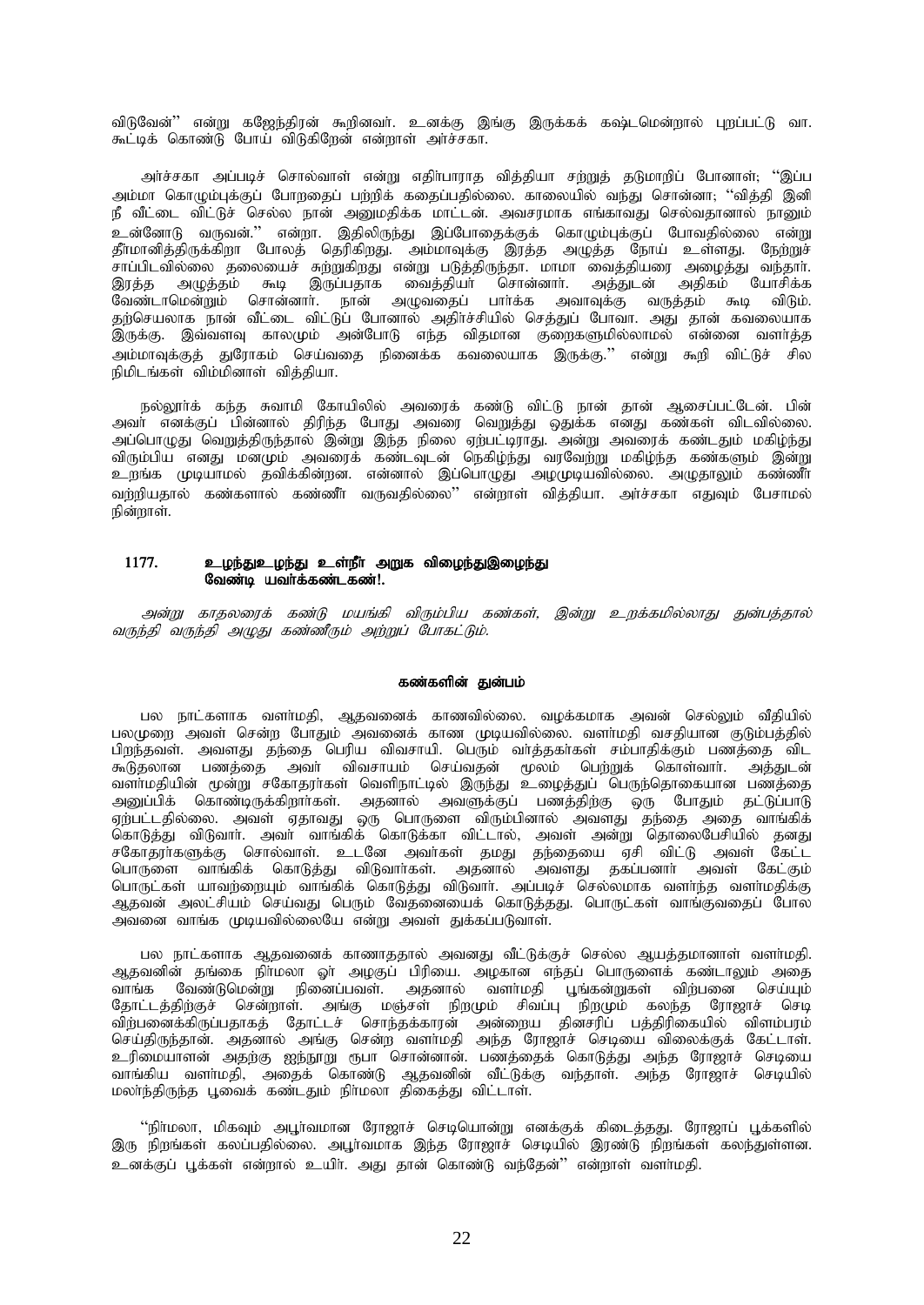செடியில் ''அண்ணா, அண்ணா ஓடி வாருங்கோ ரோஜாச் இரண்டு நிறங்களில் பூக்கள் மலாவதில்லை. இங்கே வந்து பாருங்கோ இரண்டு நிறத்தில் ரோஜாப்பூ உள்ளது'' என்று பலமாகக் கூறினாள் நிர்மலா.

ஆதவன் அவசரமாக அங்கே ஓடி வந்தான். அங்கு வளா்மதி நிற்பதைக் கண்டதும் அவனுக்கு வியா்த்துக் கொட்டியது. தடுமாற்றத்துடன் அப்பூவைச் சிறிது நேரம் பாா்த்த அவன்; ''நல்லாயிருக்குது இதுவரை நான் இப்படியான ஒரு புவைப் பார்க்கவில்லை'' என்று கூறி விட்டு உள்ளே சென்றான்.

வளா்மதிக்கு ஏமாற்றமாக இருந்தது. எனினும் சில நிமிடங்களாவது அவனைப் பாா்க்க முடிந்ததே என்று சந்தோசப்பட்டாள்; ''நான் எவ்வளவு தீவிரமாக அவரை நேசிக்கிறேன். ஆனால் அவர் என்னை .<br>ஏறெடுத்துப் பார்க்கிறாரில்லையே. நான் உங்களை விரும்புகிறேன். உங்களுக்கு என்மீது காதல் .<br>பேசவில்லை. அப்படியானவராக அவா் இருந்த போதும் எனது கண்கள் அவரைப் பாா்க்க வேண்டும்<br>என்று துடிக்கின்றன. அதனால் தான் இன்று ரோஜாச் செடியுடன் அவரைத் தேடி வந்தேன். அவா் என்னைக் கண்டும் காணாதது போல் இருக்கிறார்" என்று துக்கப்பட்டாள் வளர்மதி.

#### 1178. பேணாது பெட்டார் உளர்மன்னோ மற்றுஅவர்க் காணாது அமைவில கண்.

உள்ளத்தால் விரும்பாமல் சொல்லளவில் விரும்பிப் பழகியவரானாலும், அவரைக் காணாமல் கண்கள் அமைதியுறுவதில்லை.

#### இருவகைத்துன்பம்

அர்ச்சகாவின் தாயாரான கமலேஸ்வரியும் தந்தையாரான நவரத்தினமும் நயினாதீவு ஸ்ரீ<br>நாகபூஷனியம்மன் ஆலயத்திற்குச் செல்வதெனத் தீர்மானித்திருந்தனர். இருபது வருடங்களாக அவர்கள் கொழும்பில் இருந்தமையால் அக் கோயிலுக்கு அவர்கள் செல்லவில்லை. நவரத்தினத்தின் பெற்றோர் திருமணம் செய்து பல வருடகாலம் பிள்ளைகள் இல்லாதிருந்ததால் நாகபூஷனி அம்மனுக்கு நோத்தி வைத்து விரதமிருந்தனா் அதனால் தான் நவரத்தினம் பிறந்தாரென அவரது தாயாா் கூறுவாா். நவரத்தினம் கொழும்புக்குச் செல்லும் வரை வருடாந்த உற்சவ காலத்தில் அவா குடும்பத்துடன் .<br>சென்று வந்தார். ஊருக்கு வந்ததும் முதல் வேலையாக அவர் நாகபூஷனி அம்மன் கோயிலுக்குச் செல்ல வேண்டுமென்று நினைத்திருந்தார். இருந்த போதும் அவரால் உடனே புறப்பட முடியவில்லை.

தீபத்திருநாளுக்குச் கார்த்திகைத் செல்ல வேண்டுமென்று நினைத்து, கார்த்திகைத் கீபத்திருநாளன்று நவரத்தினமும் கமலேஸ்வரியும் புறப்பட்டனர். அர்ச்சகா சுகமில்லை என்று கூறி நின்று விட்டாள். ஒரு வாரத்திற்கு முன்பே அர்ச்சகா நகுலனைக் கண்டு தனது பெற்றோர் கார்த்திகைத் தீபத்திருநாளன்று நாகபூஷனியம்மன் கோயிலுக்குச் செல்வதால் அன்று அவனை வீட்டுக்கு வருமாறு கூறியிருந்தாள். அவன் முதன் முதலாக வீட்டுக்கு வரும் போது எப்படி அவனை வரவேற்பது என்று பல் நாட்களாக நினைத்துப் பார்த்தாள். இரவு முழுவதும் அவனது வருகையைப் பற்றி நினைத்துத் தூங்கவில்லை. காாத்திகைத் தீபத்திருநாளுக்கு முதல் நாள் இரவு அவள் விடியும் வரை தூங்கவில்லை. இன்று இரவு அவா வரமாட்டாா். அவரை எதிா்பாராது உறங்கு என்று சொன்னாலும் அவளது கண்கள் உறங்க மறுத்தன. இரவு முழுவதும் உறங்காது கட்டிலில் புரண்டு கொண்டிருந்தாள் அர்ச்சகா. அன்று இரவு மிகவும் நீண்டு விட்டதைப் போன்றதோர் உணர்வு அவளின் மனதில் எழுந்தது. அடிக்கடி மின் விளக்கைப் போட்டு நேரத்தைப் பார்த்தாள். மணிக் கூடு அசையாமல் நிற்பதைப் போல் இருந்தது. மனம் ஒரு நிலைப் படாது அவதிப்பட்டது.

காலை ஆறு மணிக்கு நவரத்தினமும் கமலேஸ்வரியும் அர்ச்சனைப் பொருட்களுடன் கோயிலுக்குப் புறப்பட்டனர். ''பிள்ளை, கவனமாக வீட்டைப் பூட்டிக் கொண்டு போய் வித்தியாவின் வீட்டில் இரு. அடிக்கடி வீட்டுக்கு வந்து கவனித்துக் கொள். இரவு காா்த்திகைத் தீபம் பாா்த்து விட்டு விடியத்தான் நாங்கள் வருவோம். இரவைக்கு விக்கியாவின் வீட்டை போய் நில்.'' என்றாள் கமலேஸ்வரி.

படுக்கிறேன். ஊரில் நடமாட்டம் ''இரவுக்கு வளர்மதியை கூட்டி வந்து வீட்டில் கிருடர் அதிகரித்திருப்பதால் இங்கு படுப்பது தான் நல்லது'' என்றாள் அர்ச்சகா.

''பயமில்லாவிட்டால் இரண்டு பேரும் படுங்கோ'' என்றாள் கமலேஸ்வரி அந்த வார்த்தைகள் அர்ச்சகாவுக்குத் தேனாக இனித்தன. அவர்கள் புறப்படும் போது வளர்மதி அங்கு வந்தாள்.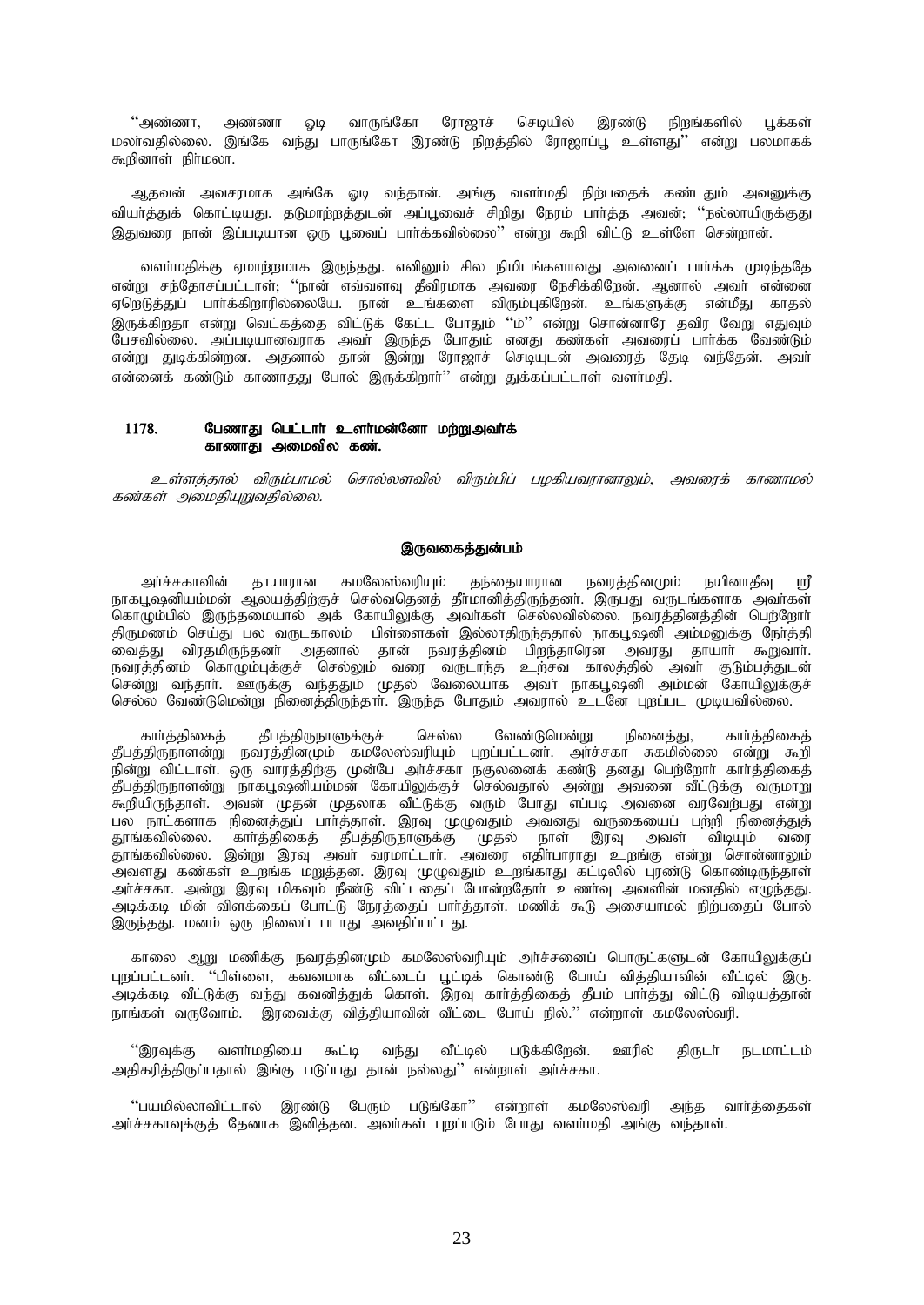''மதி, அர்ச்சகாவுடன் துணையாக இருந்து கொள். நாங்கள் விடிய வருகிறோம்.'' என்று கூறிவிட்டுச் சென்றாள் கமலேஸ்வரி. அவாகள் சென்ற சில நிமிடங்களில் நகுலன் அங்கு வந்தான். அவனைக் கண்டதும், ''நான் வித்தியாவின் வீட்டுக்குப் போயிட்டு வாறன்'' என்று புறப்பட்டாள் வளா்மதி.

நகுலனைக் கண்டதும் அர்ச்சகாவுக்கு நெஞ்சு படபடத்தது. அவன் அவளின் அருகில் வந்து<br>அமர்ந்தான். அர்ச்சகாவால் அவனோடு கதைக்க முடியவில்லை. இன்னும் சிறிது நேரத்தில் பிரிந்து சென்று விடுவார் என்று நினைத்தாள்.

''இப்படி ஒரு நாள் முழுவதும் உமக்கு அருகில் இருப்பேன் என நான் கனவு கூடக் காணவில்லை. மள்ளம் வேளைகளில் கலகலப்பாக ககைக்கும் நீா இன்று என் பேசாமல் இருக்கிறீர்'' என்று அவளின் கையைப் பிடித்தான் நகுலன்.

உங்களைக் கண்டாலும் எனக்குத் தூக்கம் வருவதில்லை. காணாவிட்டாலும் தூக்கம் வருவதில்லை. இப்பொமுது எனக்கருகில் இருக்கிறீர்கள். சிறிது நேரத்தில் என்னை விட்டுப் பிரிந்து சென்று விடுவீர்கள் என்று நினைக்க எனக்குக் கவலையாக உள்ளது. அகை நினைக்கால் எனக்குக் காக்கம் வர மாட்டாது. நீங்கள் என்னைச் சந்திக்க வந்தாலும் துக்கம் தான். சந்திக்க வராவிட்டாலும் துக்கம் கான்'' என்று விம்மினாள் அர்ச்சகா.

''அதிஷ்டவசமாய் உம்மைச் சந்திக்க எனக்கொரு வாய்ப்புக் கிடைத்திருக்கு. அதைச்சரிவரப் பயன்படுத்தாமல் அழுகிறீா்'' என்றான் நகுலன்.

''உங்களுக்கென்ன சொல்லுவியள் நான் உங்களால் இருவகையான துன்பத்தை அனுபவிக்கிறேன்'' என்றாள் அர்ச்சகா.

#### 1179. வாராக்கால் துஞ்சா; வரின்துஞ்சா; ஆயிடை ஆர்ஞர் உற்றன் கண்.

காதலர் வராவிட்டாலும் எனது கண்கள் தூங்குவதில்லை. அவர் வந்தாலும் தூங்குவதில்லை. இவ்வாறு எந்நேரமும் என் கண்கள் தூங்காமல் துன்பப்படுகின்றன.

### கொட்டும் மேளம்

அன்று இரவு எட்டுமணிக்கு நகுலன் அர்ச்சகாவின் வீட்டிலிருந்து புறப்பட்டான்; ''நான் அதிகாலையில் புறப்பட்டு வந்தால் காலை உணவையும் உண்ணவில்லை, உம்மோடு இருந்தால் மதிய உணவையும் .<br>அம்மாவிடம் உண்ணவில்லை. அம்மா காலையில் சாப்பிட்டிருப்பா. மத்தியானம் நான் சாப்பிடாமல் சாப்பிடமாட்டா'' என்று ஐந்தாவது தடவையாகக் கூறிவிட்டு எமுந்தான் நகுலன்.

"என்னை விட உங்களுடைய அம்மாவினுடைய சாப்பாடு முக்கியமென்று கருதும் உங்களை எனக்குப் பிடிக்கவில்லை. இன்னும் சிறிது நேரம் இருந்து விட்டுச் செல்லுங்கள்'' என்று சிணுங்கினாள் அர்ச்சகா

''மாலை ஆறுமணிக்கும் இதைத் தான் சொன்னனீா். இப்ப ஒன்பது மணி இப்பவும் அதைத்தான் சொல்கிறீா. இப்படியே சொல்லிக் கொண்டிருந்தால் விடிந்த பின்பும் நான் செல்ல முடியாது.'' என்றான் நகுலன்.

''இப்படி ஒரு சந்தாப்பம் இனிமேல் கிடைக்கமாட்டாது. விடிந்த பின்பு நீங்கள் செல்வதானாலும் எனக்குச் சந்தோஷம் தான்."

''இனியும் தாமதிக்க என்னால் முடியாது'' என்று எழுந்தான் நகுலன்.

அர்ச்சகா அவனது கையைப் பிடித்து இழுத்தாள்; ''எனது பள்ளித் தோழி மாதுமையும் அவளது .<br>தாயாரும் யாழ்ப்பாணத்தைப் பாா்ப்பதற்காக நாளைக்கு இங்கு வருகிறாா்கள். அவா்கள் செல்ல<br>இரண்டு வாரங்களாகும். அது வரையும் நான் உங்களைக் காண முடியாது. இன்னும் சிறிது நேரம் இருங்கோ" என்று கெஞ்சினாள் அர்ச்சகா.

''எனக்கு உம்மோடு இருக்க விருப்பமில்லையென்றா நீா நினைக்கிறீா். என்னுடைய நிலைமையை உம்மால் புரிந்து கொள்ள முடியவில்லையே நான் மாலை வேளைகளில் தாமதமாக வீட்டுக்குச் செல்ல நோந்தால், அம்மா விளக்குடன் ஒழுங்கையில் நிற்பா. ஊாழுழுக்க நான் நேரம் தமதமாகி வரும் செய்தி தெரிந்து விடும்'' என்று கூறி விட்டு அர்ச்சகாவின் பதிலை எதிர்பாராது நடந்தான் நகுலன்.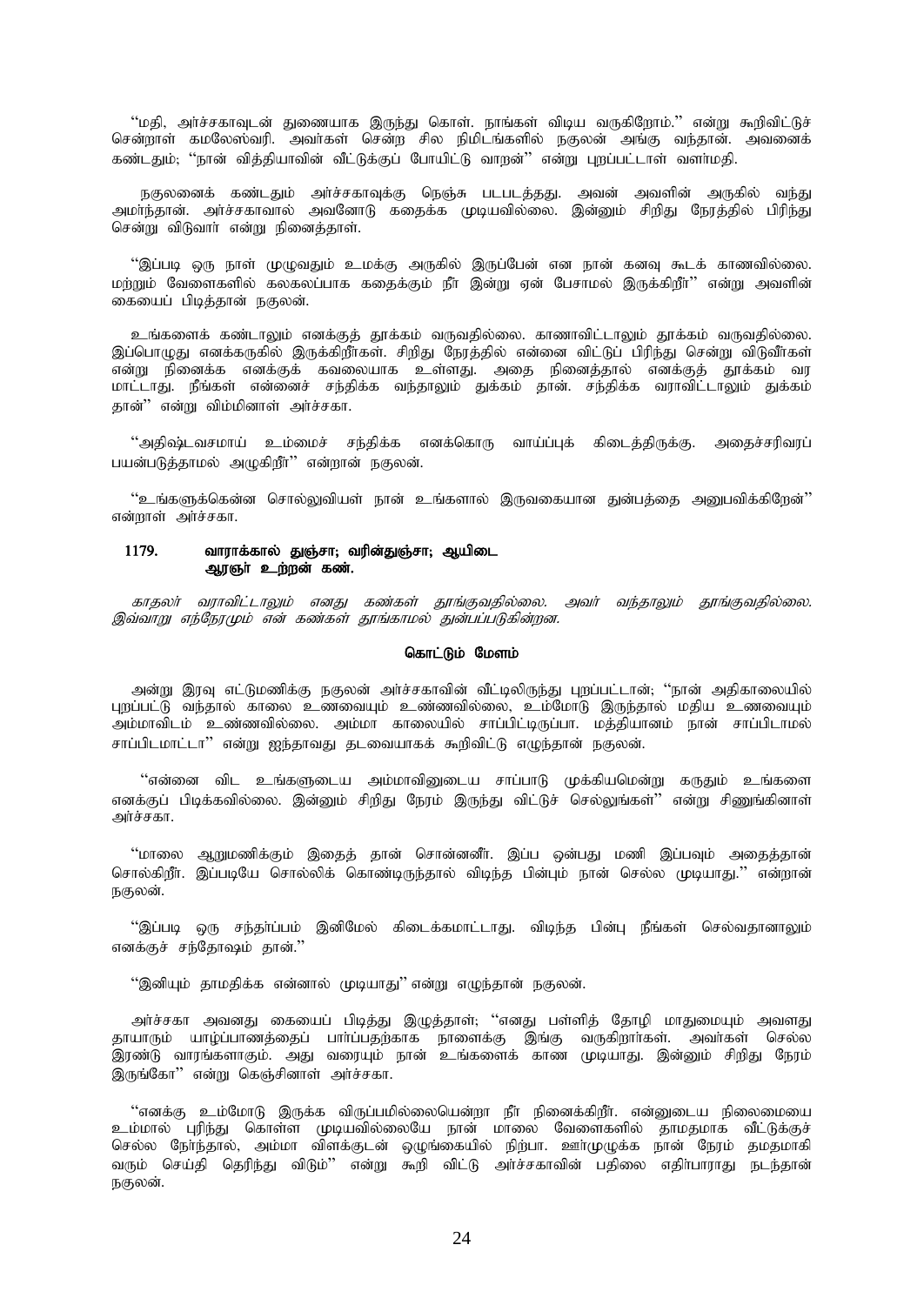அன்று இரவு முழுவதும் அர்ச்சகா தூங்கவில்லை. பகல் முழுவதும் நகுலன் அருகில் இருந்ததைப் போல் விடியும் வரை அவளின் நினைவில் அவன் இருந்தான். அவன் அங்கிருந்த போது நடந்த சம்பவங்கள், அவன் சென்ற பின்பும் நடப்பதைப் போல் இருந்தன. வளர்மதி நன்றாகக் குறட்டை விட்டுத் தூங்கிக் கொண்டிருந்தாள். விடியலை வரவேற்றுக் குருவிகள் இசைக்கும் இராகம் கேட்டுக் கொண்டிருந்தது. நித்திரை வராமையால் எழுந்த அர்ச்சகா குளித்து விட்டுச் சமைக்க ஆரம்பித்தாள்.

பத்துமணிக்கு மாதுமையும் அவளது தாயாா் புனிதவதியும் அா்ச்சகாவின் வீட்டுக்கு வந்தனா். அவாகள் வந்த போது நவரத்தினமும் கமலேஸ்வரியும் நாகபூஷனியம்மன் கோயிலால் வரவில்லை. மாதுமை குளித்து விட்டு வந்து சாப்பாட்டு மேசையில் அமாந்தாள். அர்ச்சகா அவளுக்கு உணவு பரிமாறினாள்.; ''யாழ்ப்பாணத்துத் தண்ணீா உன்னைக் கொழுக்க வைத்திருக்கு. இரண்டு மாதத்துள் ஆளே மாறிவிட்டாய். கொழும்பில் உனது முகத்தில் நரம்புகள் தெரிந்தன. இப்ப நல்லாய்க் ு<br>கொழுத்துச் சிவந்திட்டாய். முன்பை விட ஓா அபூா்வ அழகு உனது முகத்தில் தாண்டவமாடுகிறது'' என்ற மாதுமை அவளது கண்களை உற்றுப்பார்த்தாள் பின், ''ஆள் அழகாக இருந்தாலும் கண்களில் உள்ள மருட்சியும் துன்பமும் என்னைச் சந்தேகப்பட வைக்கின்றன. உண்மையைச் சொல்லு இல்லாவிட்டால் மாமியைக் கேட்பன்.'' என்றாள் மாதுமை.

உனக்கு எப்பவும் கேலியும் நக்கலும் கான். உன்னைப் போல என்னையும் நினைக்கிறாய்''  $\sigma$ ன்றாள் அர்ச்சகா.

"நீ உண்மையாகக் காதலிக்காது இருந்தால், காதலைப் பற்றி எப்படிக் கதைப்பாய். உனக்குள்ளே இருப்பது தான் உனது உடலிலும் இருக்கிறது. ஒருவரது கண்கள் அவரது முகத்தைக் காட்டும் கண்ணாடி என்று சொல்வார்கள். மனதின் உணர்வுகளை முகம் பிரதிபலிக்கும். நான் சொல்லும் வார்த்தைகளால் உனது கண்கள் துடிக்கின்றன. முகம் சிவந்து விட்டது. உனது கண்களில் காணப்படும் காதலரைப் பிரிந்த சோகம் அடிக்கப்படும் மேளத்தைப் போல உனது மனதில் உள்ள செய்தியைச் சொல்கிறது'' என்று கண்சிமிட்டினாள் மாதுமை.

### 1180. மறைபெறல் ஊரார்க்கு அரிதுஅன்றால் எம்போல் அறைபறை கண்ணா ரகத்து.

அறைந்து இரகசியத்தை வெளிப்படுத்தும் பறையைப் போல துன்பத்தை வெளிப்படுத்தும் கண்களை உடைய என்னைப் போன்றவரிடத்தில் இரகசியங்களை அறிந்து கொள்வது இந்த ஊரவருக்கு மிகவும் எளிதானது.

#### யாரிடம் சொல்வேன்

"காதல் என்பது அற்பமானதென்றா நீ கருதுகிறாய். உலகின் உயிர் மூச்சு காதல் தான். காதல் இல்லாவிட்டால் உலகம் அழிந்து விடும். உலகில் எந்த ஓா உயிரினமும் இருக்கமாட்டாது. காற்றும் ,...<br>இராது. நீரும் இராது. கடவுள் உலகத்தையும் காதலையும் ஒன்றாகத் தான் படைத்தார். காதல் ,<br>இல்லா விட்டால் உலகில் சுவைகள் கூட இருக்கமாட்டாது. விஞ்ஞானப்படி தாவரங்கள் கூடக் ்.<br>காதலிக்கின்றன. நீ காதலிப்பதைப் பற்றி நான் குறை சொல்ல வில்லை. காதலை மறைப்பதைத் தான் குறை சொல்லுறன். நீ உனது காதல் விஷயத்தைப் பற்றி எனக்குக் கடிதம் எழுதியிருக்கலாம் தானே. , என்னை நீ உண்மையாக நேசிக்கிருந்தால் மறைத்திருக்கமாட்டாய். காதலைப் பற்றி நண்பாகளுடன் பகிாந்து கொள்வது எவ்வளவு இன்பமானதென்று உனக்குத் தெரியுமா? காதலிப்பதை விடக் காதலிப்பவரைப் பற்றி அன்புள்ளம் கொண்டவர்களுடன் கதைப்பது பேரின்பத்தைத் தரும்'' என்றாள் மாதுமை.

"உனக்கு எனது காதலைப் பற்றி எழுத வேண்டும் என்று தான் நினைத்தனான். ஆனால் நேரங்கிடைக்கவில்லை. வீட்டைக் கழுவிச் சுத்தம் செய்து ஒழுங்குபடுத்த ஒரு மாதத்திற்கு மேல் எடுத்து விட்டது…'' என்று அர்ச்சகா சொல்லிக் கொண்டிருக்கும் போது மாதுமை குறுக்கிட்டாள்.; "சாட்டுச் சொல்லாதை நீ இரண்டு கடிதங்கள் எனக்கு எழுதினனீ ஒன்றிலென்றாலும், எழுதியிருக்கலாம்'' என்றாள் மாதுமை.

"பிமை தான், அவர் என்னைக் காதலிக்கிறாரோ என்று அந்த நேரம் என்னால் சரியாகத் தெரிந்து கொள்ள முடியவில்லை. சரியாகத் தெரியாமல் எழுதினால் நீ அங்குள்ள எல்லோருக்கும் சொல்லி விடுவாய். பிறகு வீணான தொந்தரவுகள் வந்துவிடும். எழுதாதது பிழை தான். இனி அப்படியான தவறு எதுவும் விட மாட்டன்" என்றாள் அர்ச்சகா.

"அவா் எப்படி வடிவானவரே? என்ன செய்கிறாா். எத்தனை நாட்கள் அவரைச் சந்தித்துக் கதைத்தனீ" என்று கேட்டாள் மாதுமை.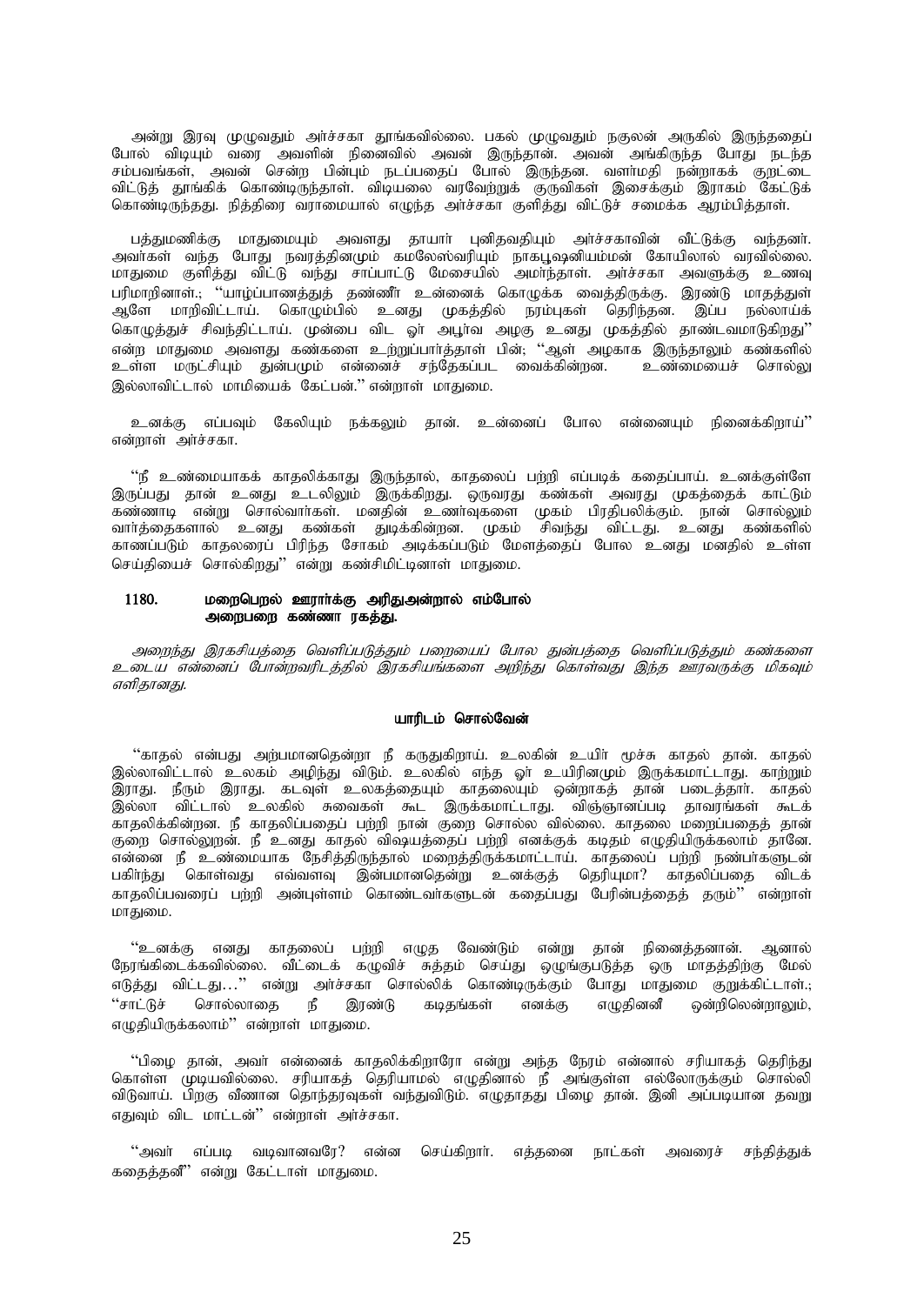''அவா் பல்கலைக்கழகத்தில் பட்டப்படிப்புப் படிக்கிறாா். மிகவும் நல்லவா். அழகானவா் பலமுறை சந்தித்துக் கதைத்தனான். அடுத்த முறை உன்னையும் அழைத்துச் செல்கிறேன்'' என்றாள் அர்ச்சகா.

'' உனது வார்த்தைகளை விட உனது அங்கங்கள் தான் அவரைப் பற்றிச் சொல்கின்றன. நீ பேசும் போது உனது கண்களும், உதடுகளும் அசையும் அசைவில் இருந்து அவா் மீது நீ கொண்டுள்ள காதலைப் பற்றி நான் தெரிந்து கொண்டேன். எவ்வளவு அழகாக இருந்த நீ இப்பொழுது பசலை நிறமாகியுள்ளாய். காதல் வசப்பட்ட ஒரு பெண் தனது காதலன் அருகில் இருந்தால் சிவந்து அமகு .<br>கூடிக்காணப்படுவாள். காதலனின் நெருக்கம் கூடக் கூட அவளின் உடல் சிவந்து பொன் போல்<br>ஒளிரும். ஆனால் காதலன் அப் பெண்ணை விட்டுப் பிரிந்தால் அவளது நாணமாகிய செந்நிறம் உடனே மாறி விடும். இதற்குக் காரணம் அவளின் உடலில் பசலை படர்வது தான்.'' என்ற மாதுமை சிறிது நேரம் பேசாமல் இருந்தாள். பின், ''எனது காதலரைப் பற்றி உனக்குத் தெரியும் தானே. ஒரு ுந்து தேர்ம் கேள்மன இருந்தாள். பண், எனது காதண்டை பத்த பொலத்தான் நானும் அவரை விட்டுப்<br>நிமிடம் கூட என்னை விட்டுப் பிரிந்திருக்க மாட்டாா். அதே போலத்தான் நானும் அவரை விட்டுப்<br>பிரிந்திருக்க மாட்டேன். தொழில் நிமித்தம் அவா் வெளி .<br>அதற்காக அவர் என்னை விட்டுப் பிரியவிரும்பினார். நான் அதற்குச் சம்மதித்து விடை கொடுத்தேன். ஏதாவது பிரயோசனம் ஏற்படுமா. என்ன....? அவர் எப்போகு வருவாரென நான் அவ**ே**லாடு காத்திருக்கிறேன். அவர் இல்லாததால் எனக்குப் பொழுது போகுதில்லை'' என்று விம்மினாள் மாதுமை.

அர்ச்சகா மாதுமையை உற்றுப் பார்த்தாள். அவளது உடல் வெளிறி பசலை படர்ந்திருந்தது.

#### நயந்தவா்க்கு நல்காமை தோ்ந்தேன் பசந்தஎன் 1181. பண்பியார்க்கு உரைக்கோ பிற?.

எனது காதலர் பிரிவை விரும்பிய போது அதற்கு உடன்பட்டேன்; பிரிந்த பின்பு பசலை உற்ற என் தன்மையை நான் வேறு யாரிடம் போய்ச் சொல்லுவேன்.

#### பெருமையுடன்

''அர்ச்சகா, உனக்கு அவரைத் தெரியும் தானே. அவர் என்மீது எவ்வளவு அன்பு வைத்திருந்தார். அத்துடன் அவர் எனது தந்தையாரின் உற்ற நண்பனின் மகன் என்பதால் எந்த நேரமும் அவர் எமது ு.<br>வீட்டுக்கு வருவார். இரு வீட்டாரும் எமக்கு திருமணம் செய்து வைப்பதாகத் தீாமானித்திருந்தமையால் வீட்டுக்கு வருமாறு அழைப்பு விடுவேன். உடனே வந்து விடுவார். அவருக்கு என்ன அவசர வேலை ுடனும் படுமாது எனக்காக ஒதுக்கி வைத்து விட்டு என்னைச் சந்திப்பதற்காக வந்து விடுவார்.<br>இருந்தாலும் அதை எனக்காக ஒதுக்கி வைத்து விட்டு என்னைச் சந்திப்பதற்காக வந்து விடுவார்.<br>அப்படித் தினமும் அவரைச் சந்தித்துக் கதைத்து மகிழ்ந்த .<br>அவரைச் சந்தித்துக் கதைக்க முடியாமல் இருக்கிறேன்'' அமுதாள் மாதுமை.

தொலைபேசியில் ''ஒவ்வொரு மூன்று மணித்தியாலங்கள் ககைக்கிறதாய் நாளும் நான் கேள்விப்பட்டன்" என்றாள் அர்ச்சகா.

விரக்தியாகச் சிரித்தாள் மாதுமை; ''நேரில் சந்தித்துக் கதைக்கும் இன்பத்தைப் போல ஒா் இன்பம் இவ்வுலகில் இல்லை என்று நினைக்கிறேன். அவரின் கருணையான விழிகளைப் பார்த்துக் கொண்டிருந்தால் எனக்குத் தூக்கமே வராது. அவா் கதைக்கும் போது, அவரின் உதடுகள் அசையும் நளினம் இருக்கே அதை வார்த்தைகளால் சொல்ல முடியாது. அவர் கதைப்பதைக் கேட்பதிலும் பார்க்கப் பார்ப்பது தான் எனக்கு இன்பத்தைத் தரும். அழகான கருமை மிக்க சுருண்ட அவரது தலை .<br>இல்லை அவரது உதடுகள் அசையும் நளினத்த அழகை நான் தொலைபேசியில் பார்க்க முடியுமா....?<br>இல்லை அவரது உதடுகள் அசையும் நளினத்தை நான் இரசிக்க முடியுமா..? குரலைத்தான் கேட்க .<br>முடிகிறது. அதுவும் அவா் என் அருகில் இருந்து பேசுவது போல வருமா...? அவா் எனக்கு அருகில் கொடுத்தால் என்னையும் குடிக்குமாறு வற்புறுத்துவார். நான் குடித்து விட்டுக் கொடுத்தால் தான் அவர் குடிப்பார். அதற்காக நான் தேநீர் குடிக்காமல் அவர் வரும்வரை காத்திருப்பேன். அந்த இன்பத்தைப் பற்றி உனக்குத் தெரியாது'' சொல்லிக் கொண்டிருந்தாள் மாதுமை.

அதைக் கேட்க அர்ச்சகாவுக்குச் சிரிப்பாக இருந்தது. ''நகுலன் செய்யாத ஒன்றையா இவளது காதலன் செய்கிறாா். கையை அசைக்கும் போது தற்செயலாக தொடுவதைப் போல் அவா்<br>எங்கெல்லாம் தொட்டிருக்கிறாா் என்று இவளுக்கு எங்கே புரியப் போகிறது. கடற்கரையில் குளிா்பானம்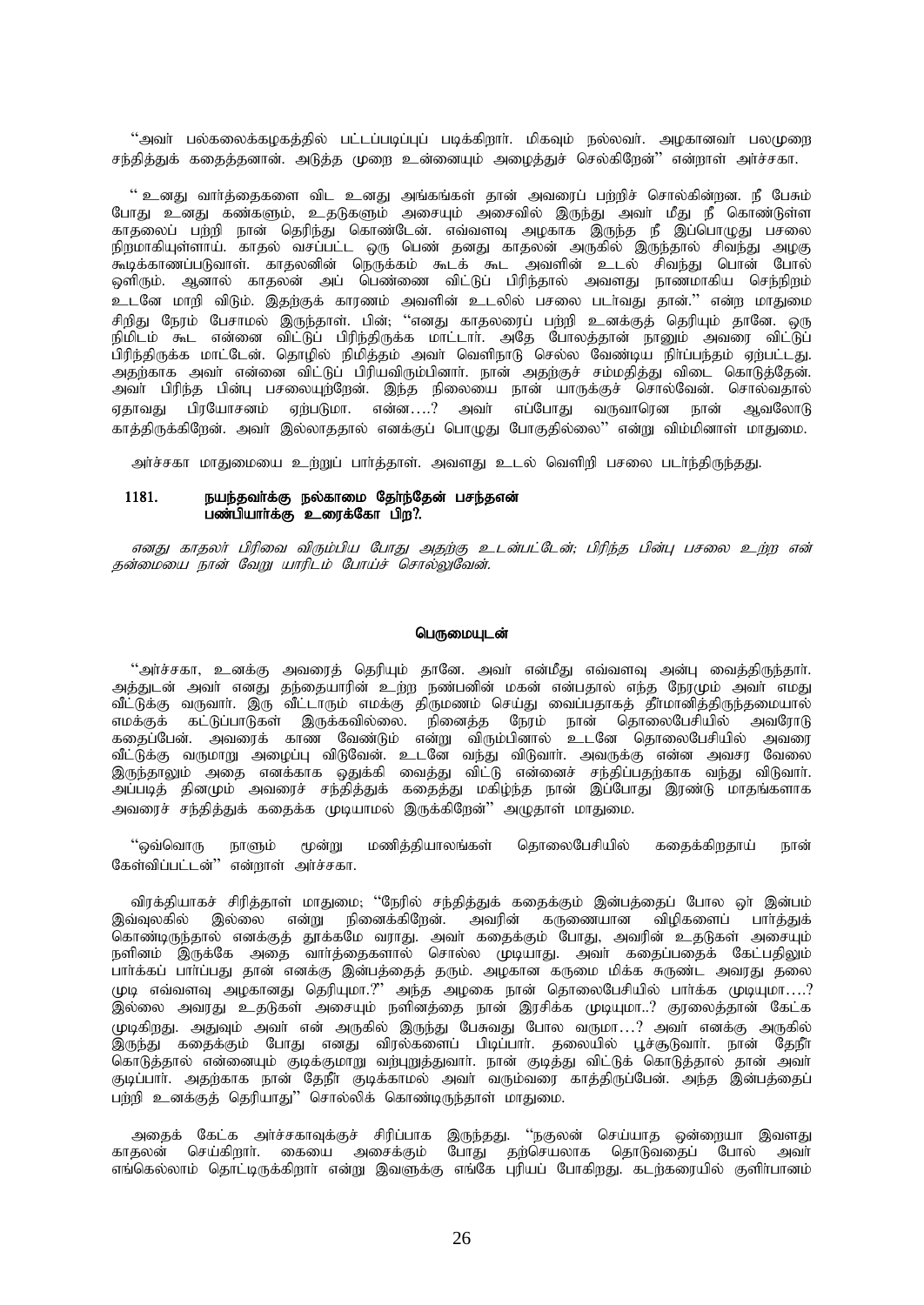வாங்கி எனக்கு அவா் பருக்கியதை இவள் அறிவாளா? இல்லை கடலை வாங்கி நான் அவரது வாயில் வைக்க, அவா் எனது கையையும் சோ்த்துக் கடிப்பதை இவள் அறிவாளா...? தான் பெரும் இன்பத்தை அடைந்ததாக நினைக்கிறாள்'' என்று மனதுக்குள் நினைத்துச் சிரித்தாள் அாச்சகா.

"என்னடி சிரிக்கிறாய்?" என்ற மாதுமையைப் பார்த்துச் சொன்னாள் அர்ச்சகா; ''நீ சொல்வதைப் பற்றி ஒன்றும் எனக்குத் தெரியாது. நீ வீட்டாரின் அனுமதியோடு உனது காதலரோடு கதைத்து இன்புமபைவிக்கிறாய், அனால் நான் எங்கோ இருக்கும் ஹுவருடன் மனதுள் ககைத்துச் சிரிக்கிறேன்''  $\overline{\text{w}}$ ளன் $\overline{\text{w}}$  and  $\overline{\text{w}}$ .

''நான் அதிஷ்டம் செய்தவள். ஆனால் தற்பொழுது பிரிந்திருக்கிறேன்'' என்றாள் மாதுமை.

பிரிந்திருப்பதால் நன்றாக மெலிந்து விட்டாய். அதோடு வெளிறியம் போனாய்'' என்றாள் அர்ச்சகா.

 $\lq\lq$ அவா், என் அருகில் இருக்கும் போது கொழுத்துச் சிவந்திருந்த எனது உடல், அவா் வெளிநாடு சென்றதும் வெளிறி விட்டது. அவா் உண்டாக்கினாா் என்ற பெருமையோடு பசலை உடலெங்கும் பரவி விட்டது. அது தான் வெளிறிப் போனேன்.'' என்றாள் மாதுமை.

# 1182. அவர்தந்தார் என்னும் தகையால் இவர்தந்துஎன்  $\Omega$ மனிமேல் ஊரும் பசப்பு.

அந்தக் காதலர் உண்டாகினார். என்ற பெருமையோடு இந்தப் பசலை நிறம் என்மேனி யெங்கும் ஊர்ந்து பரவி வருகிறது.

# கைம்மாறு

 $\lq\cdot\mathfrak{g}$  முன்பு எவ்வளவு அழகாக இருந்தாய் எம்மோடு கூடப் படித்த மாணவா்கள் பலா் உன் அழகில் மயங்கிப் பித்துப் பிடித்துத் திரிந்தவாகள். மதிவதனன் உனது அழகில் மயங்கிப் பித்துப் ு.<br>பிடித்தவன் போல உனக்குப் பின்னால் அலைந்தவன். அவன் உனக்குக் கடிதம் எமுதிக் கொண்டு வந்து என்னிடம் எத்தனை தடவை தந்தவன். நான் அவன் தந்த கடிதமொன்றை உன்னிடம் கொண்டு வந்து தர அதை நீ வாங்க மறுத்து விட்டாய். அதனால் அதை அவனிடம் திருப்பிக் கொடுத்தேன். அனால் அவன் அதை வாங்கவில்லை. ''அர்ச்சகா, நீயே இக்கடிதத்தை வைத்துக் கொள். இன்றில்லா விட்டாலும் என்றோ ஒரு நாள் அவள் என்னை விரும்புவாள். அப்பொழுது அந்தக் கடிதத்தைக் கொடு'' என்றான். இரண்டு வருட காலமாக நான் உன்னைக் கேட்டும் நீ அந்தக் கடிதத்தை வாங்கவில்லை. அதற்குப்பின் அவன் வெளிநாடு ஒன்றிற்குச் சென்று விட்டான். அதனால் அவன் தந்த கடிதம் என்னிடடே இருக்கு. இரு எடுத்து வருகிறேன்'' என்று கூறி விட்டு மாதுமையின் பதிலை எதிர்பாராது உள்ளே சென்ற அர்ச்சகா சில நிமிடங்களில் திரும்பி வந்தாள்.

இந்தா மதிவதனனின் கடிதம்'' என்று ஒரு கடிதத்தை நீட்டினாள் அர்ச்சகா. மாதுமை அக்கடிதத்தை வாங்கவில்லை.; ''மாதுமை, அவன் வெளிநாட்டிற்குச் சென்று விட்டான். செல்வதற்கு .<br>இரண்டு தினங்களுக்கு முன்பு எங்களது வீட்டுக்கு வந்து அழுதான். நான் ஏற்கனவே உனக்குத்  $\widehat{\vec{B}}$ ருமணம் நிச்சயமாகி விட்டது என்று கூறினேன். கவலைப்பட்டான். அவன் கவலைப்படுவதைப் பார்க்க எனக்குப் பரிதாபமாக இருந்தது. உன்மீது கோபமும் வெறுப்பும் வந்தது. அவன் சொன்னான்; "மாதுமையை விரும்பிய என்னால் அவளை மறக்க முடியவில்லை. எனக்குப் பைத்தியம் பிடித்து விடும் போல் உள்ளது. எனக்கு மூன்று பெண் சகோதரிகள் இருக்கிறார்கள். அப்பா அண்மையில் ஒரு விபத்தில் அகப்பட்டு இறந்து போனாா். அதனால் சகோதரிகளைக் காப்பாற்றுகின்ற பொறுப்பு என்மீது .<br>சுமத்தப்பட்டு விட்டது. இல்லாவிட்டால் நான் செத்திருப்பன்'' என்றான். உன் மீது அளவில்லாத அன்பு வைத்திருக்கும் மதிவதனனின் கடிதத்தை வாசித்துப் பார்'' என்றாள் அர்ச்சகா.

 $\lq\lq$ நான் வாசிக்க மாட்டன் $\lq\rq$  என்றாள் மாதுமை;  $\lq\lq$ நீ வாசிக்க வேண்டாம் நான் வாசிக்கிறேன் கேள் $\lq\rq$ என்ற அர்ச்சகா கடிதத்தை மெதுவாக வாசித்தாள்.

அன்பே! நான் உன்னை விரும்புகிறேன். அதற்குக் காரணம் உனது அழகுதான். பிரமன் தனது கைவண்ணத்தைப் பூவுலகினர்க்குக் காட்ட எண்ணிப் போலும் உன்னைப் படைத்தான் உனது உடலில் கொட்டிக் கிடக்கும் அழகை என்னால் வா்ணிக்க முடியாது. வட்டவடிவமான முகம். அதில் படர்ந்திருக்கும் பசுமை எனது கண்களைப் பறிக்கிறது. சிற்பி ஒருவன் அளவறிந்து செதுக்கிய சிலையைப் போன்ற உனது உடலமைப்பு என் உயிரைக் கொல்கிறது. அழகான நெற்றி, அதை அமகு படுத்தும் ஒட்டுப் பொட்டு, கூர்மையான வளைந்த புருவங்கள், அழகான கண்கள், பளபளக்கும் சிவந்த கன்னங்கள். எடுப்பான மூக்கு, அழகான செந்நிற ரோஜா இதழில் பனித்துளி பட்டுப் பிரகாசிப்பதைப் போன்ற உதடுகள். தொடர்ந்து வாசிக்கட்டா'' என்று கேட்டு விட்டு மாதுமையைப்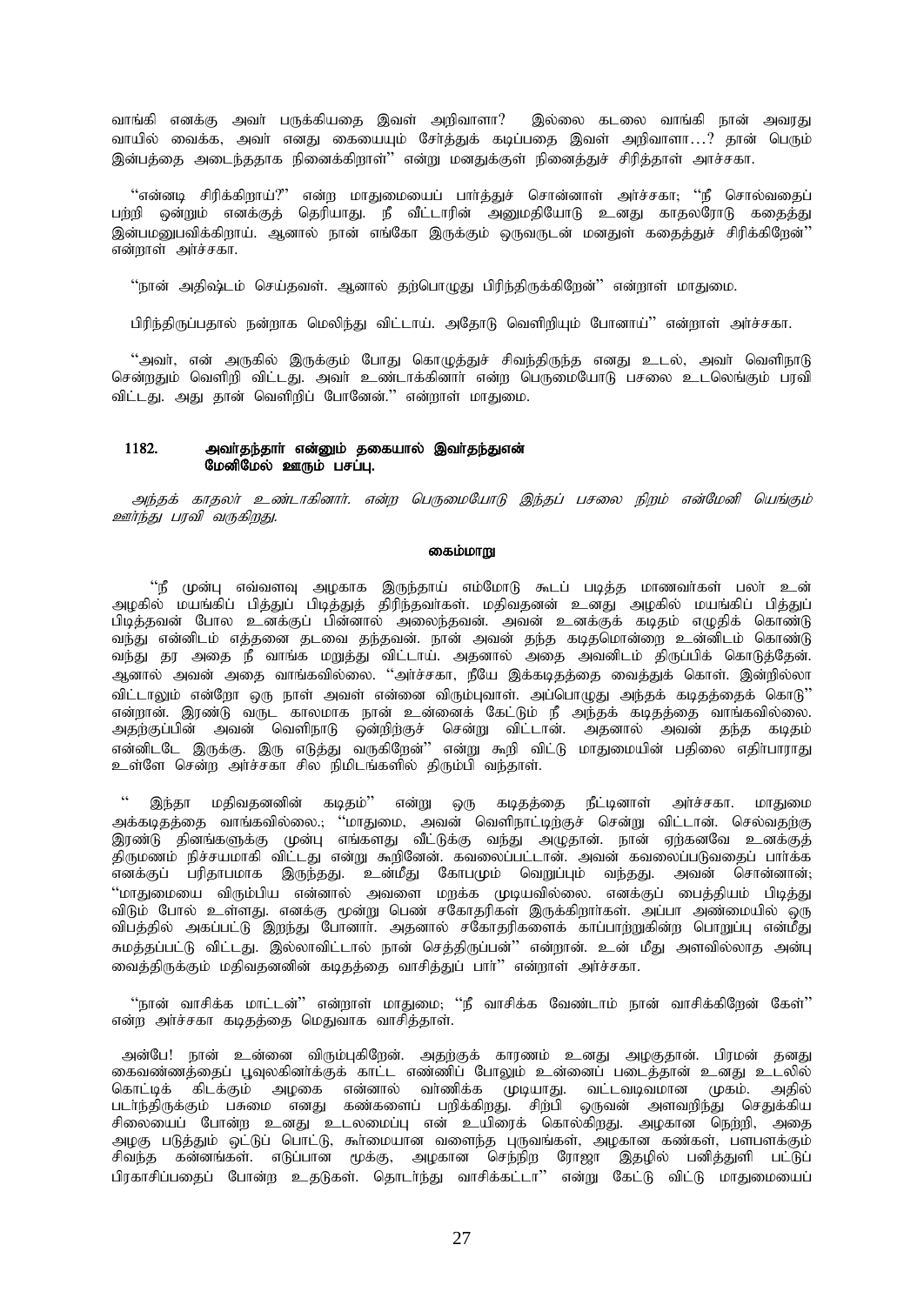பார்த்தாள் அர்ச்சகா. மாதுமை எதுவும் சொல்லாதால் அர்ச்சக சொன்னாள்; ''இப்ப நான் ஏன் இந்தக் கடிதத்தை வாசித்தனான் தெரியுமே..? மதிவதனன் எழுதிய அழகு அப்ப சரி. இப்ப எல்லாம் தலைகீழாக மாரிவிட்டது. சுருக்கம் விழுந்த கன்னங்கள் காய்ந்து வெளிறிய உதடுகள், ''என்று .<br>அர்ச்சகா கூறிக் கொண்டிருக்கும் போது மாதுமை குறுக்கிட்டுச் சொன்னாள். ''உண்மை தான் அவர் காதல் நோயையும் பசலை நிறத்தையும் தந்து விட்டு எனது அமகையும் நாணத்தையும் எடுத்துச் சென்று விட்டார்<sup>?</sup> என்று விம்மினாள் மாகுமை.

# $1183.$  சாயலம் நாணம் அவர்கொண்டார் கைம்மாறா நோயும் பசலையும் கந்து.

காமநோயையும் பசலை நிறத்தையும் எனக்கு அவர் கைம்மாற்றாகத் தந்து விட்டு எனது அமகையும் நாணத்தையும் எடுத்துச் சென்று விட்டார்.

# என்?

அர்ச்சகா வெளியே சென்றதால், மாதுமை கட்டிலில் படுத்திருந்தாள், ''மாது'' யாரோ காதுக்குள் கிசு கிசுப்பதைப் போல் இருந்தது. அது அவளது காதலனான விபுலனது குரல் போல இருந்தது. ''மாது... என்ன நித்திரையா என்னை மறந்து உன்னால் எப்படி நித்திரை கொள்ள முடிகிறது. நீ என் உடல் முழுவதும் வியாபித்திருப்பதனால் என்னால் நித்திரை கொள்ள முடியவில்லை. உனது அழகிய தோற்றம் என் கண்களுக்குள் புகுந்திருப்பதால் கண்கள் மூட மறுக்கின்றன. உனது இனிமையான ஒலி எனது காதுகளை நிரப்பியிருப்பதால் வேறு ஒலிகள் எவையும் எனக்குக் கேட்பதில்லை. உனது பேரழகும் இனிமையான குரலும் என் மனதில் பதிவாகி நிறைந்திருப்பதால் என்னால் செயலாற்ற முடியவில்லை'' ''என்று அவன் மாதுமையின் காதுகளுக்குள் மெதுவாகச் சொல்லிக் கொண்டிருந்தான்.<br>அவனது உஷ்ணமான மூச்சுக் காற்று அவளது கன்னங்களைக் குளிரச் செய்தது. அவனது மூச்சுக் காற்று அவளது கன்னங்களைக் குளிரச் செய்தது. அவனது உதடுகள் அவளது காதில் உரசி உரசி அசைந்தன.

மாதுமை புரித்துப் போனாள், ''வந்து விட்டீர்களா…? எப்படி உங்களால் என்னைப் பிரிந்திருக்க rமுடிந்தது. உங்களுக்கு வெளிநாட்டு உமைப்பு வேண்டாம். இங்கு எனக்கு இருக்கும் சொத்தில் ்வாழ்வோம். இல்லாவிட்டால் என்னையும் உடனே அழைத்துச் செல்லுங்கள். ஒரு கணம் கூட உங்களைப் பிரிந்து என்னால் இருக்க முடியவில்லை. அர்ச்சகா சொல்கிறாள், எனது அழகெல்லாம் ்<br>குறைந்து விட்டதாம். முன்பு பொங்கிப் பூரித்திருந்த எனது கண்கள் வாடிச் சுருங்கி விட்டனவாம். ு;<br>அத்துடன் முக எலும்புகள் தெரிகின்றனவாம். சிவந்த எனது உடல் வெளிறி மெலிந்து விட்டதாகக் கூறுகிறாள். அத்துடன் அம்மா எனக்கேதோ வருத்தமெனப் பயப்படுகிறா. எனவே உடனே வந்து என்னை அமைத்துச் செல்லுங்கள்."

 $\lq$ மாதுமை, அதுக்கிடையில் நித்திரையாகி விட்டியா..? எழும்பு விபுலன் தொலைபேசியில் வெகு நேரமாகக் காத்திருக்கிறாா். நீ வரும்போது எமது வீட்டுத் தொலை பேசி எண்ணைக் கொடுத்து விட்டு வந்திருக்கிறாய். புத்திசாலி'' என்றாள் அர்ச்சகா.

"மாது, யாழ்ப்பாணத்தில் சுகமாக இருக்கிறாயா?. உனக்கு வெய்யில் ஒத்துக் கொள்ளாது யாழ்ப்பாணக்காலநிலை வித்தியாசமானது. கொழும்பு கருங்கற்பூமி. யாழ்ப்பாணம் சுண்ணாம்புக்கற்பூமி. அந்தச் சுவாத்தியம் உனக்கு ஒத்துக் கொள்ளாது. கவனமாக இரு. தற்செயலாக உமக்கு ஏதாவது வருத்தம் வந்தால் நான் வரவேண்டிய சூழ்நிலை உருவாகிவிடும்.'' விபுலன் கதைத்துக் கொண்டிருக்கும் போது மாதுமை குறுக்கிட்டாள்.; ''நீங்கள் இங்கு வாறதாக இருந்தால் எனக்கு வருத்தம் வரவேண்டும்."

"உமக்கு வருத்தம் வந்தால் தான் நான் வர வேண்டுமா…? வருத்தம் வராவிட்டால் நான் வரமாட்டேனா…? இப்பொழுது எனக்கு வேலை கிடைத்து விட்டது. உம்மை இங்கு அழைப்பதற்கான ஏற்பாடுகளைச் செய்து கொண்டிருக்கிறேன். எப்படியும் ஆறு மாத காலத்துக்குள் உம்மை என்னுடன் அழைத்து வந்து விடுவேன்'' என்றான் விபுலன்.

 $``$ ஆறு மாதங்கள் என்னால் பொறுத்துக் கொண்டிருக்க முடியாது.'' சிணுங்கினாள் மாதுமை.

ஒரு மணிநேரம் விபுலனுடன் கதைத்தாள் மாதுமை. அவள் கதைத்து முடிந்த பின்பு அர்ச்சகா அங்கே வந்தாள்; ''ஒரு மணித்தியாலமாக அவருடன் ஏதோ சிரித்துச் சிரித்துக் கதைத்தாய். ஆனாலும் முகம் கறுத்திருக்கு உனக்கு என்ன நடந்தது."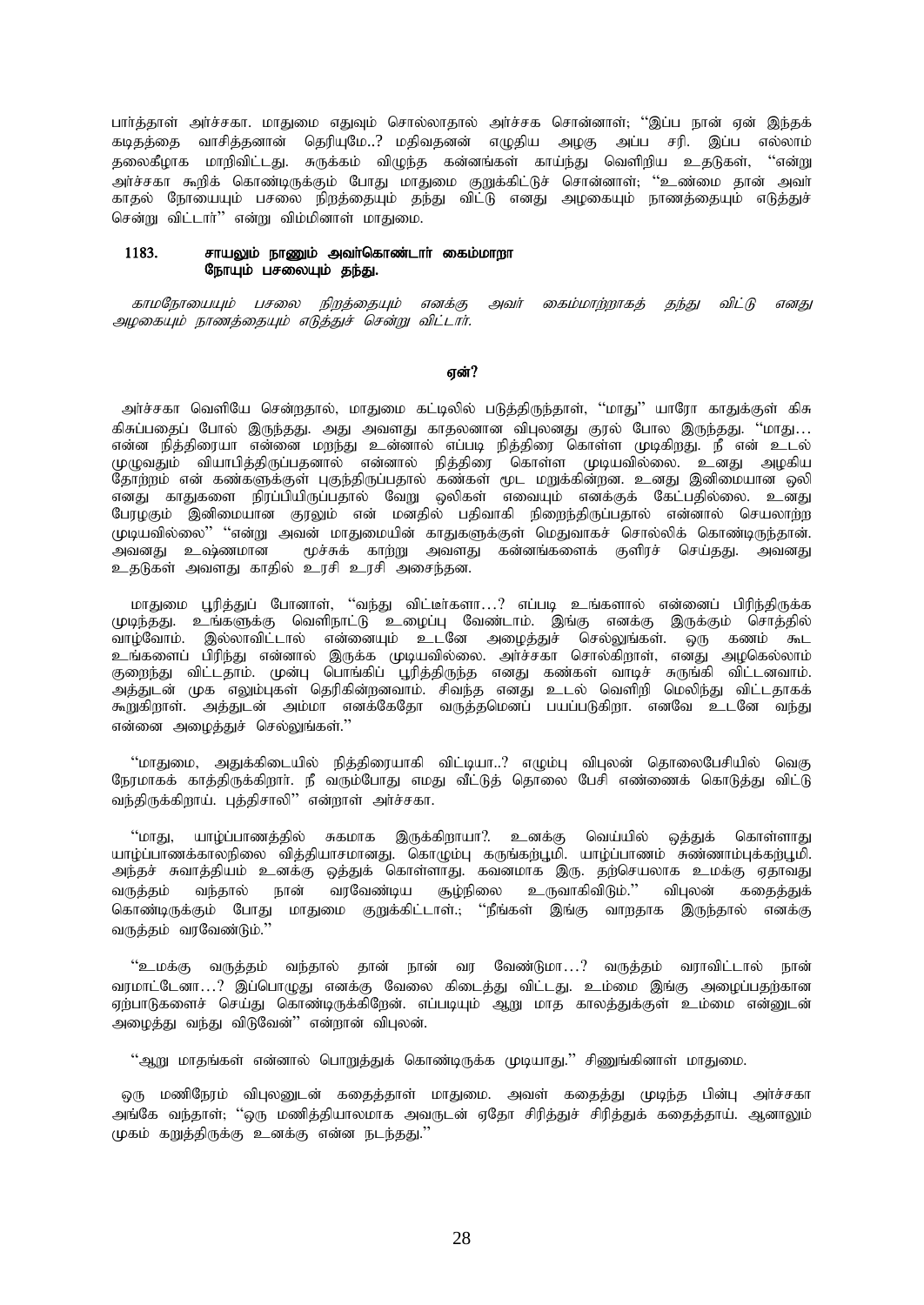்'கண்காணாமல் கதைப்பதில் எந்த விதமான இன்பமும் இல்லை. உப்பில்லாத கறியைச்<br>சாப்பிடுவதைப் போன்றது. அவரோடு தொலைபேசியில் கதைத்த பின்பும் என்னால் உணவை உண்ண நினைத்துக் கொண்டிருக்கிறேன். அவரைப் பற்றி பெற்றாருடனும் இனத்தவாகளுடனும் கதைக்கிறேன். .<br>ஆனால் சந்தோசமாக இருக்க முடியவில்லை. என்னுடைய உடலெல்லாம் வெளிறி இருக்கிறது'' என்றாள் மாதுமை.

#### 1184. உள்ளுவன் மன்யான்; உரைப்பது அவாதிறமால்; கள்ளம் பிறவோ பசப்பு.

நான் அவரின் நல்லியல்புகளை நினைக்கிறேன்; நான் சொல்வதும் அவற்றையே; அவ்வாறிருக்க இந்தப் பசலை என் உடலைப் பற்றிப் படரும் வஞ்சகம் என்னவோ?.

# இதோபாா்

அர்ச்சகா, மாதுமையை அழைத்துக் கொண்டு கடற்கரைக்குச் சென்றாள். அப்பொமுகு மாலை நான்குமணி. கடற்கரையில் சன நடமாட்டம் மிகவும் குறைவாகவே இருந்தது. குளிர்மையான காற்று .<br>வீசிய போதும் சூரியனின் ஆதிக்கம் குறையாததால் வெய்யில் மாதுமையின் உடலைச் சுட்டது.; ''மாலை, நான்கு மணியாகியும் வெப்பம் குறையவில்லை'' என்று கூறியவாறு கடற்கரை மணலில் நடந்தாள் மாதுமை. அவளது கால்கள் மணலுள் புகைந்தன.

''நாங்கள் இன்னும் கொஞ்ச நேரம் செல்ல வந்திருக்கலாம்'' என்றாள் மாதுமை.

தெரியும்தானே. பாடசாலையால் உனக்கு அம்மாவைப் பற்றிக் செல்லச் சிறிது நேரம் காமகிக்காலும். பக்கக்கு வீட்டுக்கார மாமாவைப் பாடசாலைக்கு அனுப்பி விடுவா. நான் இங்கு ஐந்து .<br>மணி வரை இருக்க எனக்கு அனுமதியிருக்கு அது நகுலனுக்குக் தெரியும். அதனால் அவர் வந்திருப்பா். வா அந்தப் பக்கம் செல்வோம்'' என்று மாதுமையை அழைத்துச் சென்றாள் அா்ச்சகா.

வழமையாக அவர்கள் இருக்கும் பழுதடைந்த ஓடத்தின் அருகில் நகுலன் இருந்தான். ''நகுலன் வந்து விட்டார்'' என்றவாறு அர்ச்சகா மகிழ்வுடன் நடந்தாள். அவளுக்குப் பின்னால் மாதுமை ்.<br>சென்றாள்; ''மாது, இவா் தான்...'' வாக்கியத்தை முடிக்காது நாணிணாள் அா்ச்சகா. மாதுமை நிமிா்ந்து<br>நகுலனைப் பாா்த்தாள். அழகான மிடுக்குள்ள இளைஞன் என்று அவளது மனம் சொல்லியது. அவனது .<br>அரும்பு மீசை முகத்திற்கு எடுப்பாக இருந்தது. அழகைப் பொறுத்தவரை அர்ச்சகா மிகவும் கொடுத்து வைத்தவள். என்று நினைத்தாள். ''இவள் எனது கொழும்புத் தோழி மாதுமை. என்னுடன் படித்தாள். இவளைப் பற்றிய விடயங்கள் யாவும் உங்களுக்குச் சொல்லியிருக்கிறன். இப்ப எமது ஊரைப் பார்க்க வந்திருக்கிறாள்'' என்றாள் அர்ச்சகா.

''வணக்கம்! இருங்கோ. உங்களைப் பற்றி எந்த நாளும் வாயோயாமல் அர்ச்சகா சொல்வா. அத்துடன் உங்களது காதல் விஷயங்களைப் பற்றியும் சொல்லியுள்ளா. உங்களுக்கு நல்லதொரு அம்மா வாய்த்திருக்கிறா. உங்களின் அம்மாவுக்கு எதிர்மாறானவர் அர்ச்சகாவின் அம்மா. அர்ச்சகா ஐந்துமணிக்கு ஒரு நிமிடம் பிந்தினாலும் அவளை வீட்டில் இருந்து வெளியேற அனுமதிக்கமாட்டா. பெருந்துன்பம்'' என்று பெருமூச்சு விட்டான் நகுலன்.

என்னைப் பற்றிய விடயங்கள் யாவற்றையும் உங்களுக்குச் சொல்லிய அர்ச்சகா, தன்னுடைய காதலைப் பற்றி எனக்கு எதுவும் சொல்லவில்லை.'' என்றாள் மாதுமை துக்கத்துடன்.

அர்ச்சகா எதுவும் பேசாமல் தலையைக் குனிந்து கொண்டிருந்தாள்; ''இவள் இப்படித் தான். படிக்கும் போது கூட வீட்டில் நடைபெறுபவற்றைச் சொல்ல மாட்டாள். நான் தான் அவளின் வீட்டுக்குச் சென்று ுக்கு கூட கட்டில் தடைக்குத்தைத்த கோலம் காட்டாள். தான் தான் கொள்ள கட்டுக்குச் கொஞ்சு<br>தெரிந்து கொள்ள வேண்டும். அர்ச்சகா மிகவும் நல்லவள். பூப்போன்ற மென்மையான மனமுள்ளவள்.<br>யாழ்ப்பாணத்து இளைஞர் பெண்களைக் காதலிப்பார்கள். பின்பு என்று கேள்விப்பட்டிருக்கிறேன். நீங்கள் அப்படியானவராக இருக்க மாட்டீர்கள் என்று எண்ணுகிறேன். எக்காரணத்திற்காகவும் அவளை ஏமாற்றி விடாதீர்கள் அவள் ஒரு சிறு ஏமாற்றத்தையும் தாங்க மாட்டாள். அவ்வளவு மென்மையானவள்'' என்றாள் மாதுமை.

நீங்கள் கூறுவதைப் போல பல இளைஞர்கள் இருக்கலாம். ஆனால் நான் அப்படியானவன் அல்லன். என்னுடைய உயிர் அர்ச்சகா'' என்று கூறிவிட்டு அர்ச்சகாவைப் பார்த்தான். அவளின் முகம் சிவந்து சுடராகப் பிரகாசித்தது.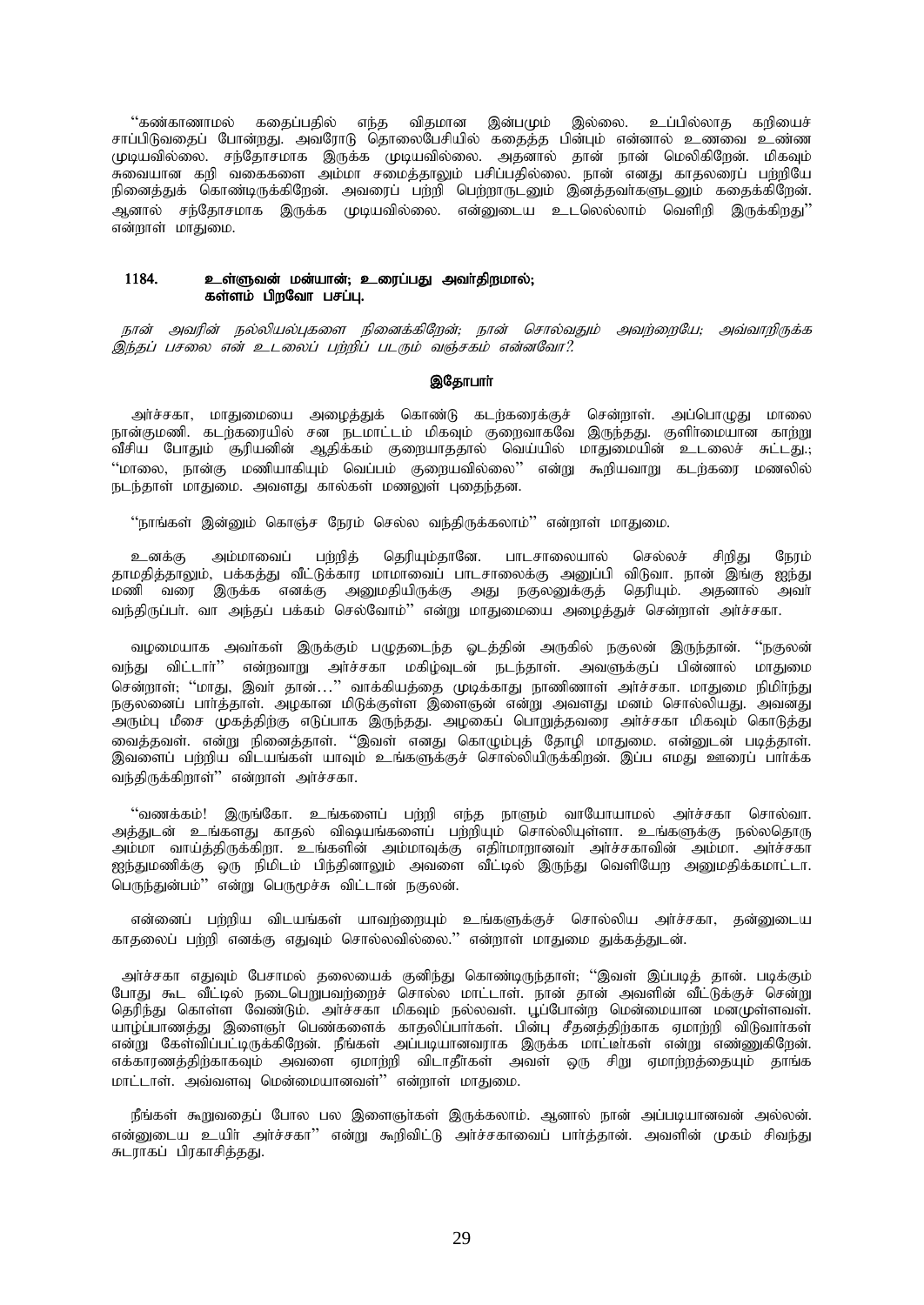அவர்கள் அங்கிருந்து மகிழ்வுடன் ஒரு மணிநேரம் கதைத்துச் சிரித்தனர். அர்ச்சகா ஐந்து மணிக்கு எழுந்து புறப்பட்டாள். நகுலன் அவளுடன் பிரதான வீதிவரை வந்தான். அவன் செல்வதைப் பார்த்துக் கொண்டு நின்றாள் அர்ச்சகா. அவளது மனத்தைப் போல உடலும் சோர்ந்தது. ''நான் அவரைப் பிரிந்து மூன்று மாதங்களாகி விட்டன. நீ நகுலனைப் பிரிந்து ஒரு நிமிடம் கூட ஆகவில்லை. அதுக்கிடையில் கலங்குகிறாய். உடல் சோா்கிறாய்'' நகுலன் உனது கண்களை விட்டு அகலுமுன் உனது முகம் வெளிறி விட்டது'' என்றாள் மாதுமை.

# $1185.$  உவக்காண்எம் காதலா் செல்வாா்; இவக்காண்என் மேனி பசப்பஊர் வகு.

அதோ பார் என்னைப் பிரிந்த காதலர் செல்கிறார்; இதோ பார் என் மேனியில் பசலை நிறம் வந்து படர்கிறது.

# காத்திருப்பு

"உனக்கு நான் இவற்றையெல்லாம் விரிவாகக் கூறவேண்டுமா என்ன? ஒரு பெண்ணுக்கு?. ஆண் தான் அவளது உயிர். உயிர் போனால் உடம்பு எப்படியாகுமோ. அதே போலத்தான் காதலனைப் பிரிந்த காதலியின் நிலையும். நீ மூன்று மாதங்களாக விபுலனைப் பிரிந்து உயிரற்றவளாக உலாவி வருகிறாய். பிரிவு நாட்ச் செல்லச் செல்ல உடலை அரித்து விடும். இதனால் அழகு வனப்பு வசீகரம் யாவும் குறைந்து விடும். பிரிவு ஒரு நாளாக இருந்தாலென்ன ஓரிரு நிமிடங்களாக இருந்தாலென்ன ஓரிரு வருடங்களாக இருந்தாலென்ன பிரிவு பிரிவு தான். அதனால் உண்டாகும் கொடுமை கொடுமை ்தான். இனி அவரை நான் சந்திக்க இரண்டொரு நாளாகலாம். இல்லை இரண்டொரு வாரமாகலாம். .<br>அது வரை உனக்கு உள்ள துன்பத்தளவு தான் எனக்கும் இருக்கும். உன்னைப் பொறுத்தவரை உனது காதலனைத் திருமணம் செய்யலாம் என்ற துணிவு உனக்கு இருக்கு. அதனால் நீ துன்பத்திலும் துணிவுடன் இருக்கலாம். ஆனால் என்னைப் பொறுத்தவரையில் எனது தாயாரைப் பற்றி உனக்குத் தெரியும் தானே. நகுலன் நல்லவா்; படித்தவா்; பண்பானவா்; பணக்காரா் என்று தெரிந்தாலும் அம்மா சில வேளைகளில் தனது கௌரவத்தைப் பாா்ப்பா. பொதுவாக அம்மாவிற்கு தான் நினைப்பது தவறு என்று தெரிந்தாலும் கூடத்தான் நினைத்ததையே செய்ய விரும்புவா. இதனால் அப்பா சில சமயம் குழம்பி விடுவாா். ஒரு முறை அப்பா ஒரு சேலையை அம்மாவுக்காக வாங்கி வந்தாா். அது அம்மாவுக்குப் பிடிக்கவில்லை. அதை வாங்கிய கடையில் திருப்பிக் கொடுத்து விட்டு வேறு சேலை வாங்கப் போவதாக அம்மா கூறினா. அப்பா அதற்குச் சம்மதிக்கவில்லை; ''இந்தச் சேலை மிகவும் அழகாக இருந்ததால் மிகவும் ஆசையோடு வாங்கி வந்தேன். உனக்குப் பிடிக்கா விட்டாலும் எனக்காக லரு தரம் உடுத்துக் கொண்டு வா கோயிலுக்குப் போயிட்டு வருவம்'' என்றார். அம்மா அன்று அச் சேலையை உடுக்கவில்லை. ஆறு மாதங்கள் கழிந்தும் உடுக்கவில்லை. தனக்குப் பிடிக்காத அந்தச் சேலையை உடுக்க மாட்டேன் என்று சொல்லி விட்டா. அது அப்பாவிற்குத் தாங்க முடியாத மனவருத்தத்தைக் கொடுத்தது" பெருமூச்சு விட்டாள் அர்ச்சகா.

"உனது தாயார் சரியான பிடிவாதக்காரி. நான் பலமுறை அவதானிக்கிருக்கிறேன். அதனால் உனது வீட்டுக்கு வர அம்மாவிற்கு விருப்பமில்லை வற்புறுத்தித்தான் அவாவை அழைத்து வந்தேன்'' என்றாள் மாதுமை.

"அப்பாவைப் பார்க்க எனக்கு மனவருத்தமாக இருக்கும்; ''எனக்குக் கொம்மாவைத் திருமணம் செய்ய விருப்பமில்லை. அப்பாதான் வற்புறுத்திக் கலியாணம் செய்து வைத்தார். எனது வாழ்க்கை பாழாகி விட்டது'' என்று ஒரு முறை எனக்குச் சொன்னாா். அப்பா எமது குடும்பத்தை அளவுக்கதிகமாக நேசிப்பவர்; ''அர்ச்சகாம்மா உனக்காகத் தான் நான் வாழ்கிறேன். நீ இல்லாவிட்டால் நரகமான இந்த வாழ்வைத் துறந்திருப்பேன்'' என்று அடிக்கடி சொல்வாா். அதனால் எனக்கு அம்மாவின் .<br>மீது அளவுக்கதிகமான வெறுப்பிருக்கு. அப்பா எனது காதலை கடைசி வரையும் எதிர்க்க மாட்டார். எனக்காக அவர் எதையும் விட்டுக் கொடுப்பார். அம்மா, தான் அப்பாவுக்கு வாங்கி வந்த சேலையை அணியவில்லை என்ற கவலை நெடுநாட்களாக இருந்தது. ஒரு நாள் அப்பாவின் தங்கை வீட்டுக்கு வந்தார். அவருக்கு அப்பா ஏராளமான பரிசுப் பொருட்களைக் கொடுத்தார். அப்பொழுது நான, அப்பா அம்மாவுக்காக வாங்கி வந்த சேலையை எடுத்து வந்து அப்பாவிடம் கொடுத்து அதை மாமியிடம் கொடுக்கும் படி சொன்னேன். எனது சொல்லைத் தட்டாது அப்பா அச்சேலையை மாமிக்குக் கொடுத்தாா். அதை வாங்கிப் பிரித்துப் பாா்த்த மாமி மிகவும் மகிழ்ந்து; ''நல்லசேலை என்று புகழாரம் சூட்டினா. அன்று மாலை நாங்கள் கோயிலுக்குச் சென்றோம். மாமி அச் சேலையை உடுத்தி வந்தா. மிகவும் அழகாக இருந்தது. சரி, பிழை என்று அம்மா ஒரு போதும் பாா்த்ததில்லை. தான் நினைத்ததைத்தான் செய்வா" பெருமூச்சு விட்டாள் அர்ச்சகா.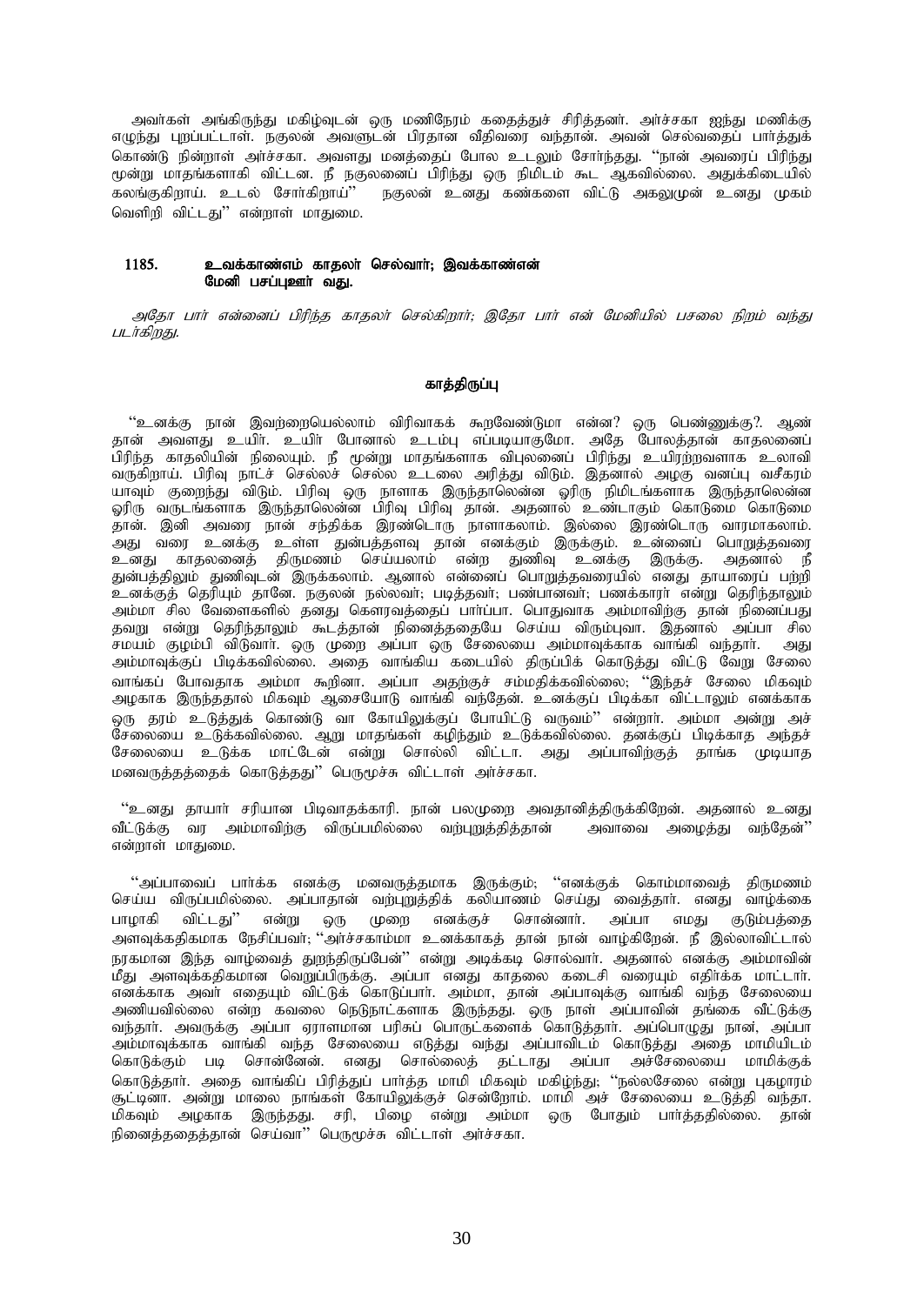''ஏன் நிற்கிறீாகள்'' என்று கேட்டவாறு அவ்விடம் வந்தான் நகுலன். அா்ச்சகாவின் முகம் திடீரெனப் பிரகாசமானது. சில நிமிடங்களுக்கு முன்பிருந்த சோர்வைக் காணவில்லை.'' ''சரி சரி கெதியாய்ப் போங்கோ, அம்மா கேடி வந்தால் இன்னொரு முறை சந்திக்க முடியாது'' என்று கூறி விட்டு நடந்தான் நகுலன்.

நகுலன் செல்வதைப் பார்த்துக் கொண்டு நின்றாள் அர்ச்சகா. அவளது முகம் மெல்ல மெல்ல இருண்டு கொண்டு வந்தது'' விளக்கு வெளிச்சம் எப்போது நீங்கும் என்று காத்திருக்கும் இருளைப் போல, காதலரின் பிரிவு எப்போது நீங்குமெனக் காத்திருந்து சோர்வும் கவலையும் துன்பமும் வந்து .<br>சேர்கிறது'' என்று நினைத்தாள் மாதுமை. அர்ச்சகாவின் கண்கள் லேசாகக் கலங்கின. மெதுவாக நடந்தாள். மாதுமைக்கு விபலனின் நினைவு மெல்ல மனதில் பகுந்தது.

# 1186. விளக்குஅற்றம் பார்க்கும் இருளேபோல் கொண்கண் முயக்குஅற்றம் பார்க்கும் பசப்பு.

விளக்கின் வெளிச்சம் எப்பொழுது நீங்கும் எனக் காத்திருக்கும் இருளைப் போல, எனது காதலரின் அணைப்பு எப்பொழுது நீங்கும் எனக் காத்திருந்து வந்து படாகிறது இந்தப் பசலை.

### கொஞ்சநேரம்

''காதல் அற்புதமானது. விபுலன் எனக்கு அருகில் இருந்தால் சொர்க்கம் தெரியும். காலையில் பெண்ணுக்குப் பரவசம் மிகுதியாக இருக்கும். இது காதலின் மகோன்தை நிலை. இதைப்பற்றி நான் உனக்குச் சொல்லத் தேவையில்லை. எல்லாம் உனக்குத் தெரியும்'' என்றாள் மாதுமை.

.<br>''நகுலனின் அணைப்புத்தான் என்னை உயிருடன் இருக்கச் செய்கிறது. அவருடைய நினைவுகள் ் தான் என்னை வாழ வைக்கின்றன. அப்பாவின் கதைகளில் இருந்து அவர் யாரோ ஒரு பெண்ணைக்<br>காதலித்திருக்கிறார். அதை அறிந்த அவரது பெற்றோர் அவரை வற்புறுத்தித் திருமணம் செய்து கொடுத்திருக்கிறார்கள். அதனால் தான் அம்மா அவரின் மீது பர்றில்லாதவர் போல வாம்கிறார்''

''நீ அப்படி நினைக்கிறாய் ஆனால் நான்....'' என்ற மாதுமை சிறிது நேரம் தாமதித்து விட்டுச் சொன்னாள்; '' வேண்டாம் அதை நான் சொல்ல விரும்பவில்லை''

மாதுமையின் பேச்சு அர்ச்சகாவின் ஆவலைத் தூண்டியது. ''சொல்லடி'' கெஞ்சினான்.

''ம்… மாட்டன் தெரியாத்தனமாக நான் யோசிக்காமல் கதைத்து விட்டேன் அதைத் தயவு செய்து மறந்து விடு..." என்றாள் மாதுமை.

''நீ கட்டாயம் சொல்ல வேண்டும். என்னை நீ நல்ல நண்பியாகக் கருதினால் சொல்லியே ஆக வேண்டும்" கண்டிப்படன் சொன்னாள் அர்ச்சகா.

மாதுமைக்குத் தர்மசங்கடமாக இருந்தது. சிறிது நேரம் தயங்கினாள். அவளது (மகம் கலவரமடைந்து வியா்த்தது.

''சொல்லு, நீ சொல்லாவிட்டால் நான் இனிமேல் காகல் சம்பந்கமான எந்கக் ககையும் உன்னுடன் கதைக்க மாட்டன். நீ எனது உயிர்த் தோழி என்பதால் தான் வீட்டுப்பிரச்சினையை... சொல்லக் கூடாத பிரச்சனையைக் கூடச் சொன்னனான்''. உணர்ச்சிவசப்பட்டாள் அர்ச்சகா.

''இருந்தாலும் சொல்ல ஒரு மாதிரியாக இருக்கு. நான் இப்படி நினைத்ததற்காகக் குறை நினைக்காதே. உனது தந்தையைப் பற்றி உயா்வாகக் கருதும் நீ, காதல் விஷயத்தில் ஏன் நீ தாயாா் குறைவாகக் கருதுகிறாய். உனது இன்னொருவரை விரும்பியதால் பெற்றோர் கட்டாயப்படுத்தியிருக்கலாம் தானே. ஆண்களால் பிரிவுத்துயரை மறைத்து வாழ முடியும். ஆனால் பெண்களால் மறைத்து வாழமுடியாது. அத்துடன் உனது தந்தையார் மீதுள்ள ஏதாவது ஒரு வெறுப்பு அவாவை அப்படி நடக்க வைத்திருக்கலாம்'' என்றாள் மாதுமை.

''நீ சொல்வதும் சரி. அம்மாவோ அல்லது அப்பாவோ காதலித்திருக்கலாம் என்றொரு நினைவு எனது மனதில் எழுந்ததே தவிர அவர்கள் அதனால் தான் பிரிவுற்று வாழ்கிறார்கள் என்று சொல்ல முடியாது.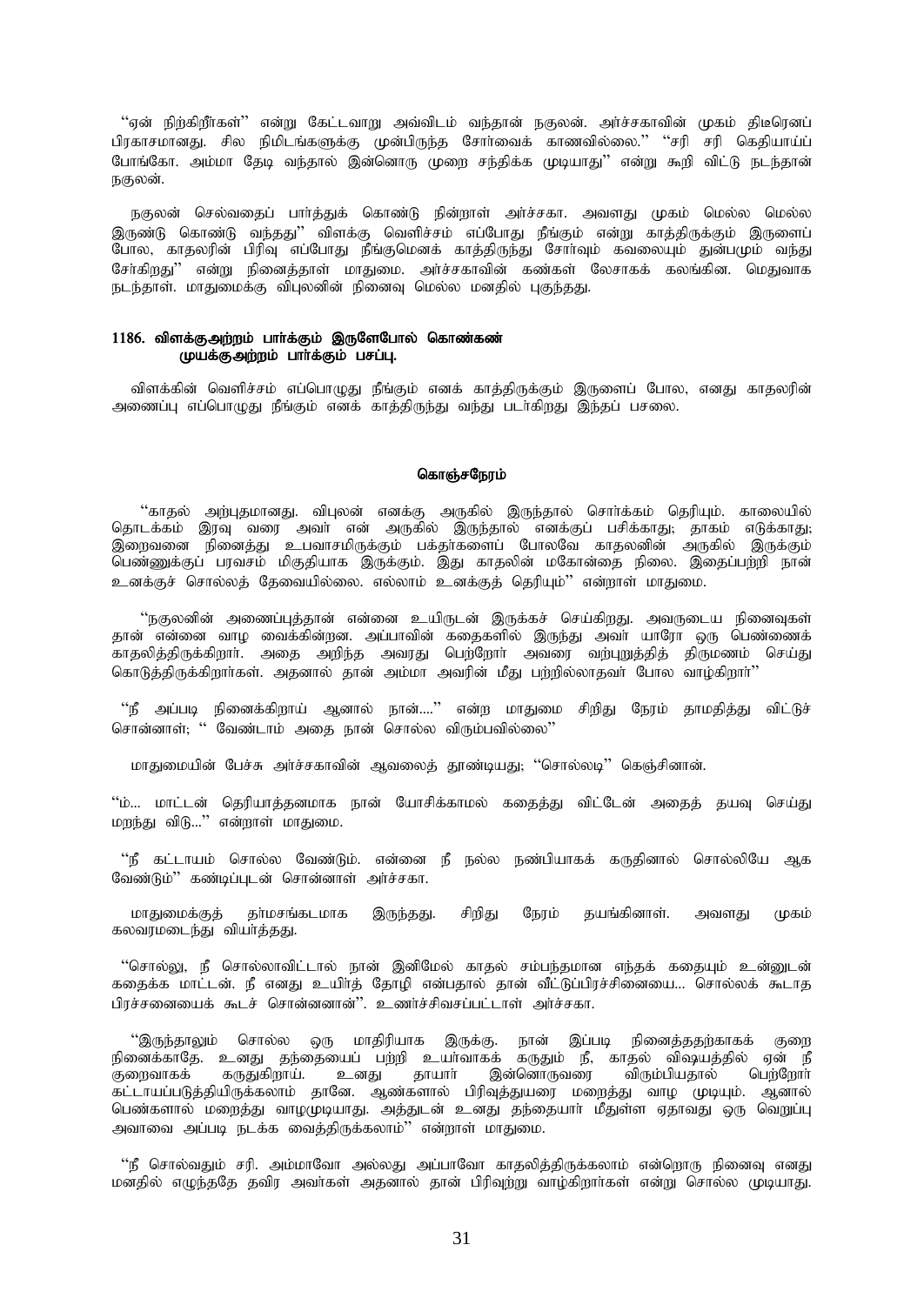ஏனென்றால் இருவரில் ஒருவா் கூட எந்தச் சந்தா்ப்பத்திலும் தம்மைக் காட்டிக் கொள்ளுமளவிற்கு நடந்ததை நான் காணவில்லை" என்றாள் அர்ச்சகா.

''காதலித்தும் கலியாணம் செய்யலாம். கலியாணம் செய்த பின்பும் காதலிக்கலாம். இதை பலா் உணர்ந்து கொள்வதில்லை. உன்னுடைய அப்பா மிகவும் நல்லவர், உயர்ந்த பல பண்புகளைக் கொண்டவர்; உனது காதலுக்குக் குறுக்கே நிற்கமாட்டார் என்று நினைக்கிறேன்'' ஏதாவது பிரச்சினை வந்தால் சொல்லடஙான் உனகு அப்பாவு ன் ககைக்கிறேன்'' என்றாள் மாகுமை.

சந்தர்ப்ப சூழ்நிலைகள் வரும்போது அதற்கேற்றவாறு நடந்து கொள்ள வேண்டுமே ''வேண்டாம். க் கைப்பட்டது. அதிப்பட்ட குழந்தையை கிருக்கப்பது அதற்கைற்றவாறு நடந்து கொள்ள வேண்டுமையை தவிர நாம் சந்தர்ப்பத்தை உண்டுபண்ணக் கூடாது. இப்பொழுது நான் நகுலனுடன் மிகவும்<br>நெருக்கமாகப் பழகுகிறேன். வாரத்தில் ஒரு முறையோ இல்லை இரண்டு .<br>அவரும் இருந்து மகிழ்வுடன் கதைத்துக் கொண்டிருந்தோம். அப்பொழுது அவரது இனத்தவா ஒருவா பிள்ளைகளுடன் கடற்கரைக்கு வந்தார். அவரைக் கண்டு விட்டு நகுலன் என்னை விட்டுச் சிறிது தூரம் சென்று இருந்தார். அதன் பின் என்னால் அவருடன் கதைக்க முடியவில்லை. அவரோடு மிகவும் நெருக்கமாக இருந்து கதைத்து மகிழ்ந்த நான், அவா் சற்றுத் தள்ளிப் போய்விட்டமையால் எனது மனம் சோர்ந்து விட்டது. என்றுமில்லாத களைப்பும் கவலையும் என்னை ஆட்கொண்டன. அவர் எப்பொழுது தள்ளிச் செல்வாா் என்று காத்திருந்த பசலை உடலெங்கும் பரவித் தீயாகச் சுட ஆரம்பித்தது. எனவே அவர்கள் அறியும் போது அறியட்டும்'' என்றாள் அர்ச்சகா.

# 1187. புல்லிக் கிடந்தேன் புடைபெயர்ந்தேன்; அவ்வளவில் அள்ளிக்கொள் வற்றே பசப்பு.

காதலனைத் தழுவிக் கிடந்தேன்; சிறிது நேரம் அவரை விட்டு அகன்றேன்; அந்த நேரம் பசலை நிறம் என்மேனி யெங்கும் வந்து பரவிவிட்டது.

### சொல்கிறார்களா?.

மாதுமையும் அர்ச்சகாவும் வீட்டுக்கு வந்த போது மாதுமையின் தந்தையார் சிவசரவணனின் நண்பரான சேனாதிராஜாவும் அவரது மனைவியான கங்காதேவியும் மகள் சுவாணாவும் வந்திருந்தனா். .<br>சேனாதிராஜா சிவசரவணப்வனுடன் ஒன்றாகப் பல வருடங்கள் கொழும்பில் வேலை செய்தவா். மிகவும் நல்ல மனிதா. அதனால் சிவசரவணபவன் அவரைத் தனது நண்பராகத் தோந்தெடுத்திருந்தாா். இரண்டு வருடங்களுக்கு முன்பு சேனாதிராஜாவுக்கு யாழ்ப்பாணத்திற்கு இடமாற்றம் கிடைத்ததால் அவா யாழ்ப்பாணத்திற்குக் குடும்பத்தோடு வந்து விட்டாா். ஆறு மாதங்களுக்கு முன்பு அவா் தொழில் விடயமாக கொழும்புக்குச் சென்ற பொழுது தனது மனைவியையும் மகளையும் அழைத்துச் சென்றாா். இரண்டு குடும்பங்களும் நட்புரிமையுடன் பழகியமையால் அவர்களது உறவு மிகவும் இறுக்கமாக நாட்கள் இருந்தது. இரண்டு சேனாதிராசா தொலைபேசியில் கொடர்பு கொள்ளாவிட்டால் சிவசரவணபவன் துடிதுடித்துப் போவார். அதற்காக மாதுமை ''இன்று சேனாதிராசா மாமா தொலை பேசியில் தொடா்பு கொண்டு கதைத்தாா்'' என்று சிவசரவணபவனுக்குச் சொல்வாள். அப்படி மாதுமை சொல்வாள் என்றும் தெரிந்து சிவசரவணபவன் தொடர்பு கொள்ளும் போது சேனாதிராசா அவரைச் சமாளித்து விடுவாா்.

''நீ வந்து ஒரு வாரமாகிவிட்டது. என்னை வந்து பார்த்தாயா…? என்று அர்ச்சகாவைப் பார்த்துக் கேட் ஈர் சேனாகிராசா.

''நான் வரும்போது நீங்கள் வீட்டில் இல்லை. அப்பாவைப் போல விடிய முன்பு வீட்டை விட்டுச்<br>சென்று, இரவு பத்துமணிக்கு வந்தால் குடும்பம் என்னாகும்? எல்லா வேலைகளையும் மாமி செய்ய<br>முடியுமே? வேலையைச் செய்ய வேண்டாமென்று நான் சொல்லவில்ல ு<br>வேண்டும். பாவம் மாமி. எல்லா வேலைகளையும் செய்து இளைத்துப் போனா. உங்களை மாதிரித்தான் .<br>உங்களது மகனும் வீட்டு வேலைகள் எதுவும் செய்வதில்லை.'' என்றாள். சிரித்தவாறு கொழும்பில்<br>இருக்கும் போது மாதுமை சேனாதிராசாவின் வீட்டுக்குச் சென்றாலும் சரி, கங்காதேவி ்சரி, சிவசரவணபவனின் வீட்டுக்கு வந்தாலும் சரி, கங்காதேவி இப்படிச் சொல்லிச் சிணுங்குவாள். அதை விகடமாக மாதுமை சொல்ல, கங்காதேவி சற்றுக் கவலையுடன்; ''என்னுடைய கஷ்ரம் உவருக்கு எங்கே விளங்கப்போகிறது…. என்று ஆரம்பிக்க, சேனாதிராசா; ''என்னைப் பமிவாங்க நினைச்சுக்கான் இதைச் சொன்னனீ" என்று சிரித்தார்.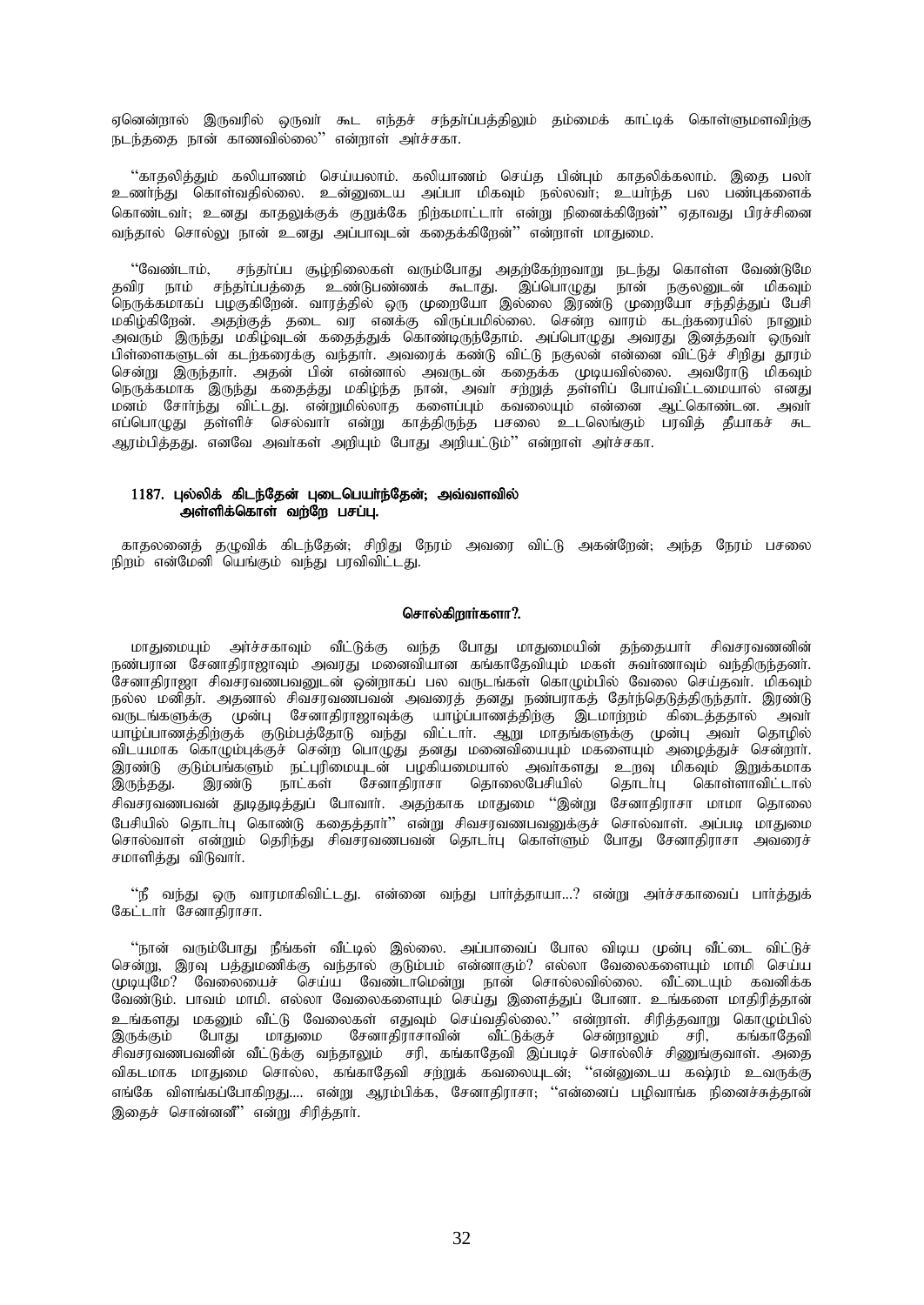''மாதுமை நல்லாய் மெலிந்து போனாய். ஆறு மாதங்களுக்கு முன்பு கொழுகொழுவென்றிருந்த நீ இப்ப துரும்பாய் இளைச்சிட்டாய். முகம் வெளிறிப் போயிருக்கு ஏன் சாப்பிடுவதில்லையா…?" என்று கேட்டாள் கங்காதேவி.

சேனாதிராசா விழுந்து விழுந்து சிரித்தார்; ''விபுலன் போனது தான் மாதுமைக்குக் கவலை. சரவணன் சாப்பாடு கொடாமலே மெலிந்திருக்கிறாள்'' என்று சொன்னார் சேனாதிராசா.

இதற்கு மாதுமை எதுவும் சொல்லவில்லை. மெதுவாகப் பன்னகைக்து விட்டு உள்ளே சென்றாள். அவளைத் தொடர்ந்து சுவர்ணாவும் அரச்சகாவும் சென்றனர்.

''உங்களுக்கு எந்த நேரமும் கேலியும் கிண்டலும் தான். நான் மாதுமையோடு கதைத்தால் மனம் அறுகலடையும். என்று வந்கனான்: அதைக் கெடுக்குப் போட்டியுள்'' என்றாள் கங்காகேவி.

''என்னைக் கேலி செய்தால் நான் விடுவனே'' என்று சிரித்தார் சேனாதிராசா.

''அப்பா சொல்வதைப் போல மாதுமை நன்றாக இளைத்து விட்டாள். கன்ன எலும்புகள் வெளியே தெரிகின்றன. கண்கள் வெளிறிக் குழி விழுந்து விட்டன. விபுலனைப் பிரிந்ததால் தான் இவள் இந்த .<br>நிலையை அடைந்திருக்கிறாள். அவர் அருகில் இருந்தால் சாப்பிடாவிட்டாலும் கொழுத்து விடுவாள்'' .<br>என்றாள் சுவர்ணா.

''மாதுமையால் விபுலனைப் பிரிந்து இருக்க முடியவில்லையாம் அதனால் தான் பல நோய்கள் வந்திருக்காம்'' அர்ச்சகா சொல்லிக் கொண்டிருக்கும் ஆத்திரத்துடன் என்று போது தனக்கு குறுக்கிட்டாள் மாதுமை; ''இவள், தலைவனின் பிரிவால் வாடி வதங்கி மெலிந்துள்ளாள் என்றும், பசலை நோய் அடைந்திருக்கிறாள் என்றும் கூறுகிறார்களே தவிர, அவர் இவளை விட்டுப் பிரிந்தார் என்று யாராவது சொல்கிறார்களா..? இல்லையே. அர்ச்சகா நகுலனைத் தீவிரமாகக் காதலிக்கிறாள். அவர், இவளை விட்டுப் பிரிந்தார் என்று இவளாவது சொல்ல வேண்டாமா?" கோபித்தாள் மாதுமை.

''ஓ… இவாவும் காதலிக்கிறாவோ?…. எனக்குத் தெரியாதே…'' என்று ஆச்சரியப்பட்டாள் சுவா்ணா.

# 1188. பசந்தாள் இவள்என்பது அல்லால் இவளைத் துறந்தார் அவர்என்பார் இல்!

'இவள் தலைவனின் பிரிவால் வருந்திப் பசலை நிறம் அடைந்தாள்' என்று பழி சொல்கிறார்களே அல்லாமல், 'அவா் இவளை விட்டுப் பிரிந்தாா்' என்று யாராவது சொல்கிறாா்களா? இல்லையே.

# பரவட்டும்

''அவா கொழும்பாலை வந்து ஒரு கிழமைக்குள்ளை வாட்ட சாட்டமான ஓா் அழகான இளைஞனை மயக்கிப் போட்டா. கொமும்பிலை இவான்ரை கடைக்கண் பார்வைக்காகப் பலா் அலஞ்சவை. ஆனால் இஞ்சை அவர்ளை கடைக்கண் பார்வைக்காக நல்லூர்க் கந்தசாமி கோயில் வீகியிலை தவமிருந்தவா...'' என்று சிரித்தாள் மாதுமை.

''தவமிருந்தால் பயன் கிடைக்க வேணும். ஆள் மயங்கி விட்டானோ?'' என்று கேட்டாள் சுவாணா.

''இவளின் பேரழகிற்கு யார் தான் மயங்கமாட்டான். இப்ப அவன் இவளின்ரை காலடியிலை தவமிருக்கிறான். இவளை நீ குறைவாக மதிப்பிடாதை. ஆள் பெரிய ஆள். பட்டதாரி, கற்றவன் .<br>என்பதை விடக்கட்டுடல் உள்ளவன். நான் கூட விபுலனைக் காதலித்திருக்கா விட்டால் நகுலனைத் தான் காதலித்திருப்பன்'' கண்சிமிட்டினாள் மாதுமை.

அர்ச்சகாவுக்கு வெட்கமாக இருந்தது. இதழ்கள் பிரிந்து அசைந்து மொழிகள் பேசமறுத்தன. கொழும்பில் வீராப்புப் பேசுவாள் ்உனக்கு ஞாபகம் இருக்கா. ஒரு முறை நீ விபுலனுடன் கடற்கரைக்குச் சென்ற அனுபவத்தைப் பற்றிக் கூறும் போது எப்படியெல்லாம் கதைத்தவள்; ''ஒரு பெண் திருமணமாகுமுன், அவன் தனக்கெனப் பெற்றோரால் தீாமானிக்கப்பட்டவனாக இருந்தாலும் .<br>அவனுடன் தனியாக எங்கும் செல்லக் கூடாது. திருமணம் என்பது யாகத்தைப் போன்றது. புனிதமான மதச்சடங்குகள் யாவும் நிறைவு செய்த பின்பு தான் மனதைத் தொட்ட காதலன் உடலைத் தொட மதச்சடங்குகளை மதிக்காது மனிகா்கள் மிருகங்களைப் போல வேண்டும். இச்சைகளைக் கட்டுப்படுத்தாது நடந்து கொள்வதால் தான் மிருகக் குணங்களையுடைய மனிதர்கள் பிறக்கிறார்கள்'' என்று அன்று உனக்குப் பிரசங்கம் செய்தவா இன்று மதச்சடங்குகள் இல்லாமல் காரியத்தை முடித்து விட்டாவோ? என்று கேட்டாள் சுவர்ணா.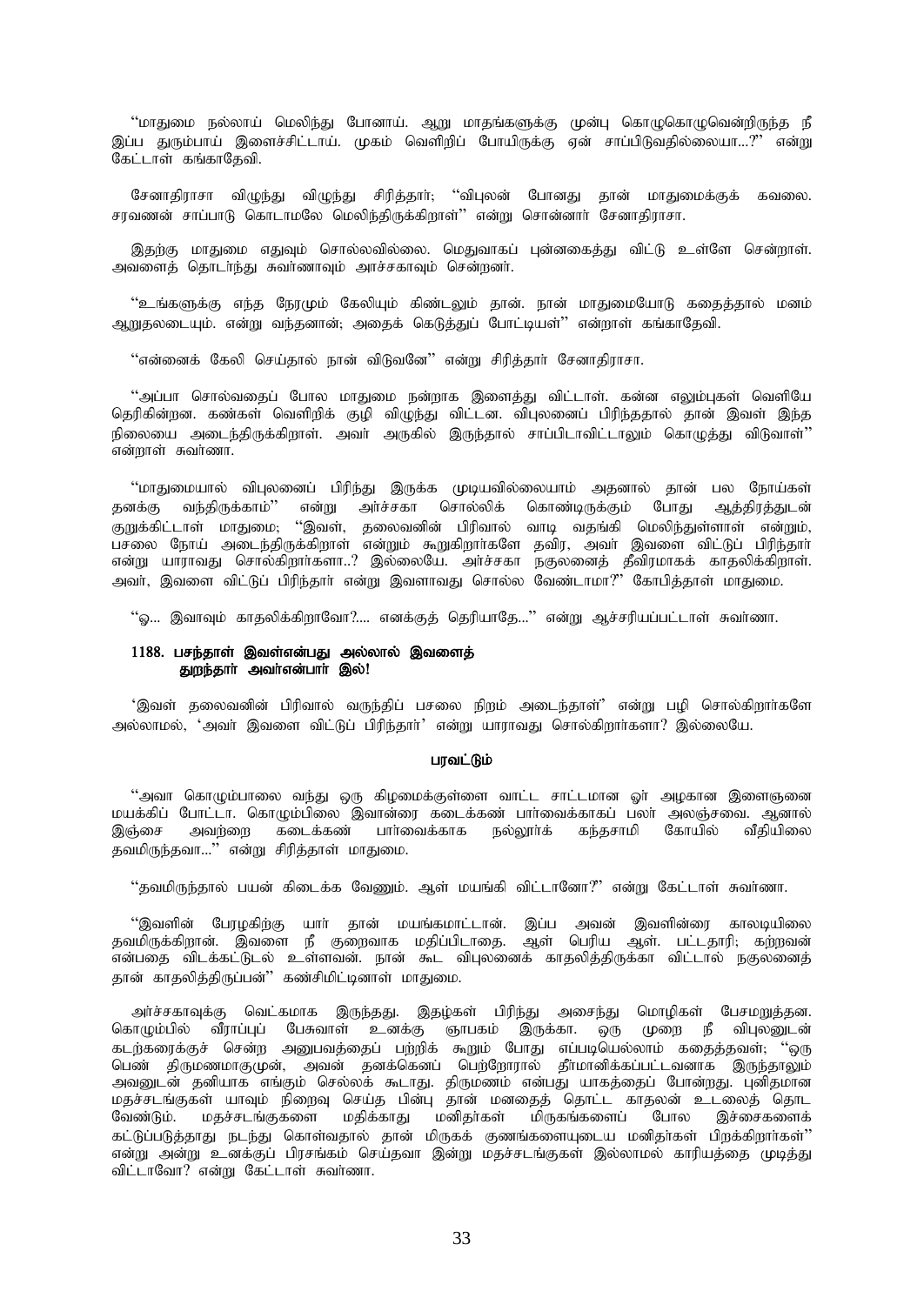''ஊருக்குத் தான் உபதேசம் எனக்கில்லை என்று சொல்பவை தான் உலகில் வாழ்கின்றனர். உலகத்தில் மிகவும் எளிதானது மற்றவாகளுக்கு அறிவுரை கூறுவது. அன்று எனக்கு அறிவுரைகளைக் கதாப்பிரசங்கம் செய்தவா, இன்று நகுலன் கொடுக்கும் இன்பத்தில் மயங்கி, அவனது மடியில் கிடக்கிறா" என்று சிரித்தாள் மாதுமை.

''நீ தான் எல்லாவற்றிற்கும் காரணம். மாதுமை காதலிக்கிறாள் நான் காதலித்தால் என்ன என்று காகலிக்கிருப்பாள். இகைக் கமலேஸ் மாமி அறிய வேணும் ஒரே கொண்டாட்டம் கான்'' என்றாள் சுவாணா

"அவா என்ன அறியாமலா இருக்கப் போகிறா. மாதுமையின் அப்பாவையும் அம்மாவையும் போல எனது அம்மாவம் அப்பாவம் சம்மகிப்பினை. இல்லாவிட்டால் நான் அவரு ன் சென்று விடுவேன்'' என்றாள் அர்ச்சகா.

''வேதம் ஓதிய நீ இந்தளவிற்கு வந்து விட்டாயா…? காதலிக்கும் போது நான் கட்டுப்பாடாக இருந்தேன். அப்படியிருக்க எனது காதலைக் கேவலமாகப் பேசிய நீ, இன்று அதை மறந்து உனது கொள்கைகளுக்கு விரோதமாக நடப்பதை நினைக்க எனக்கு ஆச்சரியமாக இருக்கு. தத்துவம், கொள்கை, சாதிமதமெல்லாம் காதலுக்கு இல்லை ஏன் வயது வித்தியாசம் கூட இல்லை. ஓா ஆணோ இல்லைப் பெண்ணோ காதலிக்கத் தொடங்கினால் உலகத்தையே மறந்து விடுவாாகள். அப்படி மறக்கச் செய்யக் கூடிய மாபெரும் சக்தி காதலுக்கு உண்டு. பிரிவு துன்பம் என்கிறாாகள். உண்மை புதிக்கை அடிப்பின் பாளிரும் சுதி காற்துக்கு உண்டு. பரிவு துண்டம் என்கறாக்கா. உண்மை<br>தான். ஒரு பெண்மீது தீராத அன்பு கொண்ட காதலரைப் பிரிவதால் உண்டாகும் எந்த<br>வேதனையையும் அந்தப் பெண்ணால் தாங்கிக் கொள்ள முடியும். என்னை எடுத்துக எனக்கு எந்தத் துன்பம் ஏற்பட்டாலும் நான் அதைத் தாங்கிக் கொள்வேன்'' என்று மாதுமை சொன்னாள். அவள் சொல்லும் போது அவளின் வாயிலிருந்து உறுதியான வார்த்தைகள் உதிர்ந்தன.

எந்நேரமும் விபுலனின் பிரிவை நினைத்து நினைத்துக் கண்ணீா் விட்டு அழும் மாதுமையா இதைச் சொன்னது?" என்று அதிசயப்பட்டாள் அர்ச்சகா.

''உறுதியான காதல் வலிமை மிக்கது. அது எத்தகைய துன்பங்களையும் தாங்கும் வலிமை கொண்டது" என்று நினைத்தாள் சுவர்ணா.

# 1189. பசக்கமன் பட்டாங்குஎன் மேனி நயப்பித்தார் நல்நிலையா் ஆவா் எனின்.

பிரிவுக்கு என்னை ஆளாக்கி விட்டுச் சென்ற என் காதலா் நலம் பெறுவாராக இருந்தால், என்னுடலெங்கும் பசலை நிறம் பரவட்டும்.

### நல்லது

'' காதலிக்கும் பெண் ஒருத்தி தன்னைக் காதலிக்கும் காதலனின் மீது மிதமிஞ்சிய நம்பிக்கை வைத்திருக்கிறாளோ, அத்தகையவள் வாழ்வின் ஒவ்வொரு கட்டத்திலும் வரும் எந்த விதமான துன்பங்களையும் தாங்கிக் கொள்ளும் வல்லமை உள்ளவளாக இருப்பாள். அதே போலக் காதலிக்கும் ு<br>ஆண் மகன் தனக்குள்ள கௌரவமும் மரியாதையும் அப் பெண்ணால் போய்விடும். என்று நினைக்காமல் அவளை எக்கணத்திலும் ஏற்கச் சித்தமாக இருக்கிறானோ, அத்தகையவன் காதலால் மேன்மையடைவான். பெண்ணிடம் பொன், பொருள், காணி, பூமி போன்றவற்றை எதிா்பாராது எவனொருவன் துணிச்சலுடன் சவால்களை எகிர்நோக்குகின்றானோ அவன் காகலில் வெற்றியடைவது மட்டுமல்லாமல் முயற்சியால் உயா்ந்தவனாகவும் விளங்குவான். இது காதலரின் சரிக்கிரம் எமக்களிக்க பாடமாகும். எனக்கு வித்தியாவைத் தெரியாது. இங்கு வந்த பின்பு தான் நான் அவரைப் பற்றி<br>அறிந்தேன். அவள் கஜேந்திரன் மீது கொண்ட அன்பின் ஆழத்தை உணர்ந்தேன். உறுதியான மனம் படைத்தவர்கள் எதையும் இலகுவில் வென்று விடுவார்கள் கோளைகள் தான் பெண்ணிற்குப் பின்னால் வரும். சீர்வரிசையை எண்ணிப்பார்ப்பார்கள். என்னைப் பொறுத்தவரை விபுலன் கண்ணியமானவர், நல்லவர் என்மீது அதீத அன்பு வைத்துள்ளவர்'' என்றாள் மாதுமை.

''நான் நீ சொல்வதை ஏற்க மாட்டேன். உன்னில் அவர் மட்டற்ற அன்பு கொண்டுள்ளது உண்மையானால் அவா் ஏன் உன்னை விட்டுப் பிரிய வேண்டும். உங்களுக்கு இங்குள்ள சொத்தே போதும். அப்படியிருக்க பொருள் தேடி ஏன் அவர் வெளிநாடு செல்ல வேண்டும்?'' என்றாள் சுவர்ணா.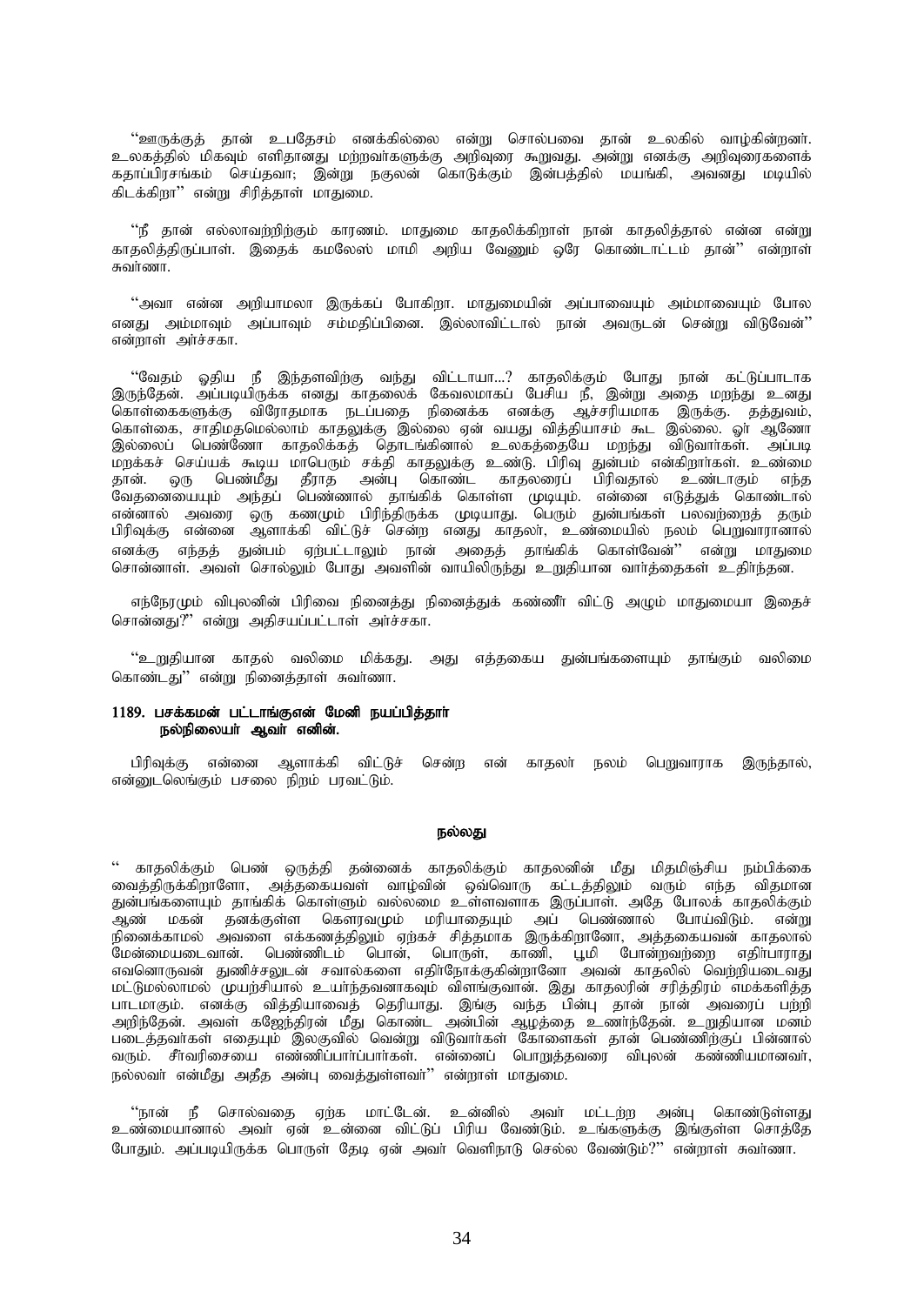்'வாழ்க்கையில் ஒவ்வொருவருக்கும் ஒவ்வொரு பணி உள்ளது. எனது காதலருக்கு இரண்டு<br>சகோதரிகள் இருக்கிறார்கள். அவர்களின் நல்வாழ்விற்காகத் தான் அவர் வெளிநாட்டிற்குச் சென்றவர். எனது சொத்து முழுவதையும் நான் அவரது சகோதரிகளுக்குக் கொடுக்கச் சித்தமாக இருந்தேன். ஆனால் அவர் அதை ஏற்றுக் கொள்ள மறுத்து விட்டார்; ''காதல் கொண்டவர்களுக்குப் பொருள் தேவையில்லை. ஆனால் பொருள் இல்லாமலும் காதல் இல்லை, என் மீது அன்பு கொண்டு, என்னைக் காதலிக்கும் எனது காதலிக்கு என்னாலான பொருட்களை யெல்லாம் வாங்கிக் கொடுத்தல் வேண்டும். .<br>என்னவள் என்னிடம் அது இல்லையே இது இல்லையே என்றுகவலை கொள்ளாதிருத்தல் வேண்டும். அத்துடன் என் அன்புக்குரியவள் எதுவும் இல்லையே என்று கவலைப்படக் கூடாது. மற்றய பெண்கள் சீரும் சிறப்புமாக வாழ என் அன்புக்குரியவள் அவை இல்லாமல் வாழக்கூடாது என்று நான் விரும்புகிறேன்'' என்றார். அத்துடன் அவரது சகோதரிகள் எமது சொத்தைப் பெற மறுத்து விட்டனர். அதனால் தான் பெற்றோர், சகோதரர், இனத்தவர் எல்லோரினதும் விருப்பத்துடனேயே அவர் என்னைப் பிரிந்து சென்றார். என்னிடம் அளவுக்கதிகமான அன்பும், தனது பெற்றோரிடம் அன்போடு கலந்த ் படம் படம் படம் படம் குல்லை.<br>அக்கறை இல்லாத தன்மையும் அவரிடம் இல்லை, ''நான் உனக்கு எந்த அளவிற்குச்<br>சொந்தமானவனோ, அந்த அளவிற்கு எனது பெற்றோருக்கும் சொந்தமானவன். இன்றைய இளைஞா் பலரைப் போல இன்னொருவரின் சொக்கைக் கிருமணம் என்ற பெயரில் அபகரிக்கும் பணக்காசை பிடித்த, முடநம்பிக்கை கொண்ட போலித்தனமுள்ள கோழைகளில் ஒருவனென்று என்னை ஊரார் நினைக்கக் கூடாது. கோழைத்தனத்தை நான் வெறுக்கிறேன். உம்மீது கொண்ட காகலை .<br>தூய்மையானதாக நான் நினைத்து உம்மை நேசிக்கிறேன். அன்பும் பாசமும் அக்கறையும் ஒன்றாகக் .<br>கொண்ட காதல் ஒன்றே உலகில் புனிதமானது, உண்மையானது'' என்று அவா் அடிக்கடி கூறுவாா்.<br>கூறியபடியே நடந்தும் விட்டாா். அதனால் அவரது பெற்றோரும் சகோதரா்களும் உறவினா்களும் நண்பாகளும் ஊரவரும் அவரைப் போற்றுகின்றார்கள். அவரது செயலைப் பாராட்டுகின்றார்கள். .<br>அகனால் நான் மகிம்ச்சியடைகிறேன். இதனால் நான் படும் துன்பங்களை இன்பங்களாகக் கருதுகிறேன். அவரது பிரிவால் நான் பசலையுற்றதாக நீங்கள் கூறுவதும் நல்லதென எனக்குத் தோன்றுகிறது'' என்றாள் மாதுமை. அவளது விழிகளில் புனிதமான ஓா் ஒளி பிரகாசிப்பதைப் போலச் .<br>சுவாணாவுக்கு இருந்தது.

# 1190. பசப்புஎனப் பேர்பெறுதல் நன்றே நயப்பித்தார் நல்காமை தூற்றாா் எனின்.

என்னை விட்டு அவா் பிரிந்து சென்றதை ஊரவா் தூற்றாமல் இருப்பார்களானால், நான் பசலையுற்றதாகப் பெயர் எடுத்தல் நல்லதே.

# விதையில்லாத பழம்

அர்ச்சகா, வித்தியாவின் வீட்டுக்கு வந்த போது வித்தியா மிகவும் மகிழ்ச்சியுடன் இருந்தாள். அவளைப் பார்க்க அர்ச்சகாவுக்கு ஆச்சரியமாக இருந்தது. முதல் நாள் இரவு அவள் வித்தியாவின் வீட்டிலிருந்து செல்லும் போது அவள் மிகவும் சோகமாக இருந்தாள். அாச்சகா வீட்டில் நிற்கும் போது வித்தியாவின் தாயாா் வித்தியாவை மிகவும் மோசமாக ஏசினாள். அத்துடன் அவளுக்கு அடித்தாள், ''படித்தால் அறிவு இருக்க வேண்டும். நீ பல்கலைக்கழகத்தில் படிக்கிறாய். புத்தியுள்ளவளாக இருப்பாயென நினைத்தேன். பெரும் பணக்காரனை நான் உனக்குக் கலியாணம் செய்து வைக்க .<br>நினைத்திருக்க நீ சாப்பாட்டுக்கு வழியில்லாத ஒரு பிச்சைக்காரனைக் கலியாணம் செய்யப்<br>போறதாய்க் கூறுகிறாய். அதோடு அவனைச் செய்து தரா விட்டால் தற்கொலை செய்வதாகவும் கூறுகிறாய். நான் உனக்கு அவனைக் கட்டித்தந்தால், ஒரு விலை மதிப்புள்ள சேலையை உனக்கு வாங்கித்தா அவனால் முடியுமே? சொல்லடி" என்று வித்தியாவின் முதுகில் பல முறை குத்தினாள்.

அர்ச்சகா பகறிப் போனாள்: '' மாமி....மாமி.. விக்கியாவக்கு அடிக்காகைங்கோ..... விடுங்கோ..... விடுங்கோ" என்று தடுத்தாள்.

கண்மணியின் கோபம் அர்ச்சகா மீது திரும்பியது; '' நான் யாரையும் நம்பமாட்டன். நீ எனக்குச் சாதகமாகக் கதைத்துக் கொண்டு வித்தியாவுக்கு உதவியும் செய்வாய்'' என்றாள். அர்ச்சகா<br>திகைத்துப் போனாள். தான் அகப்பட்டு விட்டேனோ எனப்பயந்தாள். அவள் தன்னைச் சுதாகரிக்கு முன் .<br>விக்கியா சொன்னாள், '' அம்மா என்னைப் பற்றி எதையும் சொல்லுங்கோ. ஆனால் வீட்டுக்கு பிடிக்கா விட்டால் நேரே அவளுக்கு இங்கே வரவேண்டாம் என்று சொல்லுங்கோ'' என்றாள் .<br>ஆத்திரத்துடன் சில கணங்கள் அர்ச்சகாவைப் பார்த்த கண்மணி சிறிது நேரத்தின் பின் சொன்னாள்; ''அர்ச்சகா, வித்தியாவில் உள்ள கோபத்தால் உன்னை நான் ஏசிவிட்டேன். அதைக் குறையாக நினைக்காதை வழமை போல இங்கு வந்து போ'' என்று கூறிவிட்டுச் சென்றாள். இரவு நடைபெற்ற .<br>பிரச்சினையால் மனவருத்தமுற்று இருக்கும் வித்தியாவுக்கு ஆறுதல் கூறவந்த அர்ச்சகா, அவள் மகிழ்வுடன் இருப்பதைக் கண்டு எதையும் உணர முடியாதவளாக நின்றாள்.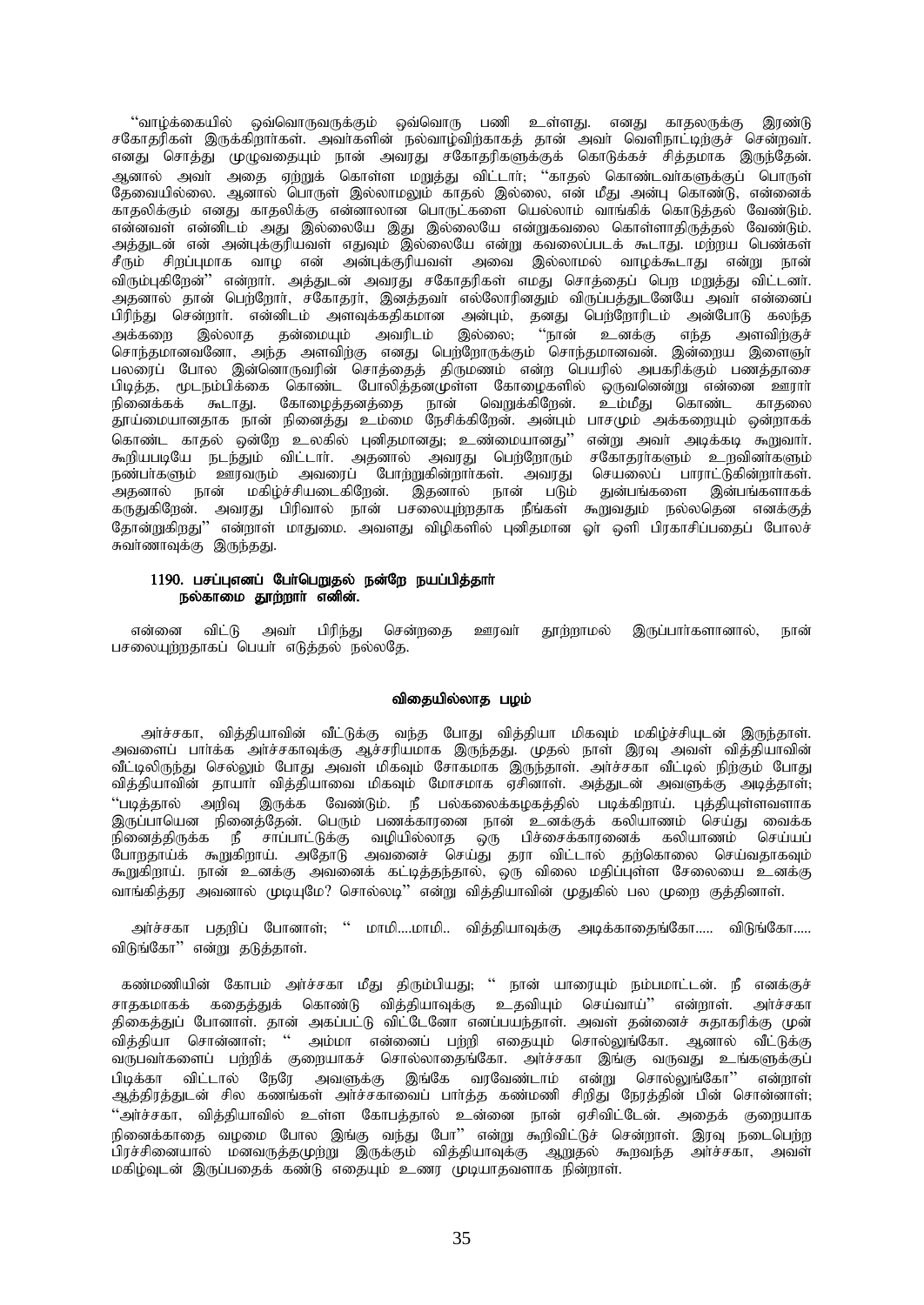"vd;d Mr;rupakhf ,Uf;fpwjh? ehd; ifnaLj;J tzq;Fk; ehtyh; =tpj;jpah kfh ்.<br>கணபதி கடைசி வரையும் என்னைக் கைவிட மாட்டாரடி. அம்மா இரவு நடந்த சம்பவத்தினால் மிகவும் கோபப்பட்டு விட்டா. அதனால் மாமாவின் மகனுடன் தொலைபேசியில் தொடா்பு கொண்டு விரைவாகத் திருமணத்தை முடிக்க வேண்டும் என்று கேட்டா. அவர் தனக்கொரு காதலியிருப்பதாகக் கூறி எனக்கு வேறு இடத்தில் மாப்பிளை பார்க்கச் சொல்லி விட்டார். அதை அம்மாவால் தாங்கிக் கொள்ள முடியவில்லை. இரவு முழுவதும் அழுதா. நான் தான் சமதானப்படுத்தினேன், அவரைப்பற்றி எடுத்துச் சொன்னேன்; வெகுநேரத்திற்குப் பிறகு எனது விருப்பத்திற்குச் சம்மதித்து விட்டா'' என்று சிரித்தாள்.

"நீ பெரும் அதிஸ்டக்காரி. துன்பங்கள் வருவது பெரும் இன்பத்தைக் கொடுப்பதற்காக என்பார்கள். .<br>நீ, ஒரு மாத காலமாகப் பட்ட துன்பங்களுக்குப் பலன் கிடைத்து விட்டது. இந்த நல்ல செய்தியைக் .<br>கஜேந்திரனுக்குச் சொல்ல வேண்டும். பாவம் அவா மிகவும் வேதனையில் இருந்தவா். இதைக் கேள்விப்பட்டால் சந்கோசப்படுவார்<sup>?</sup> என்றாள் அர்ச்சகா.

 $``$ அம்மாவிடம் சொல்லி விட்டுப் பின்நேரம் சென்று அவரைச் சந்திக்கலாம் என்று நினைக்கிறேன். அதற்கு முன்பு உன்னால் சொல்ல முடியுமானால் சொல்லு'' என்றாள் வித்தியா.

''வாழ்க்கையில் ஒருவா் விரும்புவது எது கிடைக்காவிட்டாலும் அந்தக் கிடையாமை ஒரு சில வருடங்களில் நினைவுகளில் இருந்து அற்றுப்போய்விடும். ஆனால் காதலிப்பவன் கிடையாது விட்டால் நாம் எடுக்கும் பிறவிகள் தோறும் அந்நினைவு தொடந்து வரும். அத்துடன், ''தான் விரும்புகின்ற<br>காதலா் தம்மை விரும்புகின்ற பேறு பெற்ற பெண்கள் விதையில்லாத பழங்களைப் விதையில்லாத பெற்றவர்களாவார்கள்'' என்று பெரியவர்கள் கூறக் கேட்டிருக்கிறேன். இன்று உனக்கு விகையில்லாக நல்ல பழம் கிடைத்துள்ளது'' என்றாள் அர்ச்சகா.

# $1191.$  தாம்வீழ்வார் தம்வீழப் பெற்றவர் பெற்றாரே \_<br>காமக்குக் காமில் கனி.

தாம்விரும்புகின்ற காதலா் தம்மை விரும்புகின்ற பேறு பெற்ற பெண்கள், காமநுகா்ச்சி என்னும் விதையற்ற பழத்தைப் பெற்றவராவா்.

#### மமை

கடல் அலைகள் ஆரவாரித்து கரையை நோக்கி ஓடி வந்தன. கஜேந்திரன் ஆரவாரிக்கும் கடலலைகளைப் பார்த்தபடி இருந்தான். ஒரு மாத காலமாக வித்தியாவைக் காணாமையால் ஏங்கித் தவித்த அவனது மனமும் கண்களும் முன்பை விட மோசமாக ஆர்பரித்தன. அன்று காலை பத்துமணி .<br>போல் நகுலன் அவனது வீட்டுக்கு வந்து சொன்னான்; '' கஜேந்திரா உனக்கு நல்ல காலம் பிாந்கட விட்டது. வித்தியாவின் மாமனின் மகன் இன்னொரு பெண்ணைக் காதலிக்கிறானாம். அதனால் அவன் வித்தியாவுக்கு வேறு மாப்பிளை பார்க்குமாறு சொல்லி விட்டானாம். அதனால் வித்தியாவின் தாயார் வித்தியாவுக்கு உன்னைக் கட்டச் சம்மதித்து விட்டாராம்''

கஜேந்திரனால் அதை நம்ப முடியவில்லை. நகுலன், தான் படும் வேதனையைக் கண்டு அதைப் பொறுக்க முடியாததால் அப்படிக் கூறுகிறான் என்று நினைத்துப் பேசாமல் இருந்தான்.

"எவ்வளவு பெரிய தொரு செய்தியைச் சொல்லுறன். நீ அலட்சியமாக இருக்கிறாய். நான் சொல்வது உண்மையடா. இப்ப அர்ச்சகா வந்து சொல்லி விட்டுச் செல்கிறாள்'' கஜேந்திரன் நகுலனின் (மகக்கைப் பார்க்கான். அவனது முகம் என்றுமில்லாகவாறு பிரகாசமடைந்திருந்தது; ''நான் பொய் சொல்லி உன்னை இன்று சமாளிக்கலாம். நாளைக்குச் சமாளிக்க முடியுமா?" என்று கேட்டான் நகுலன்.

கஜேந்திரனால் பேச முடியவில்லை. அவனது இரண்டு கண்களும் ஆறாகப் பெருக்கெடுத்துக் கொண்டிருந்தன. ''நகுலா''....அவனால் பேசமுடியவில்லை. சில கணங்கள் தடுமாறினான். பின்; ''நான் பாக்கியசாலி நல்ல செய்தியை எனக்குச் சொன்ன உனக்கு என்னிடம் தருவகற்கு ஒன்றுமில்லை...

"என்ன வாய்க்குள் புலம்புகிறீர்கள்" என்றவாறு கஜேந்திரனின் அருகில் வந்தமர்ந்தாள் வித்தியா. வழக்கமாகச் சற்றுத் தள்ளி அமரும் அவள் அன்று மிகவும் நெருக்கமாக அமா்ந்து சிரித்தாள். கஜேந்திரன் அவளின் முகத்தைப் பார்த்தான். அது பிரகாசமாக இருந்த போதும் பல நாட்களாக நீருற்றாத செடியைப் போலப் பொலிவிழந்து வாடியிருந்தது. அதைக்கண்டதும் கஜேந்திரனின் கண்கள்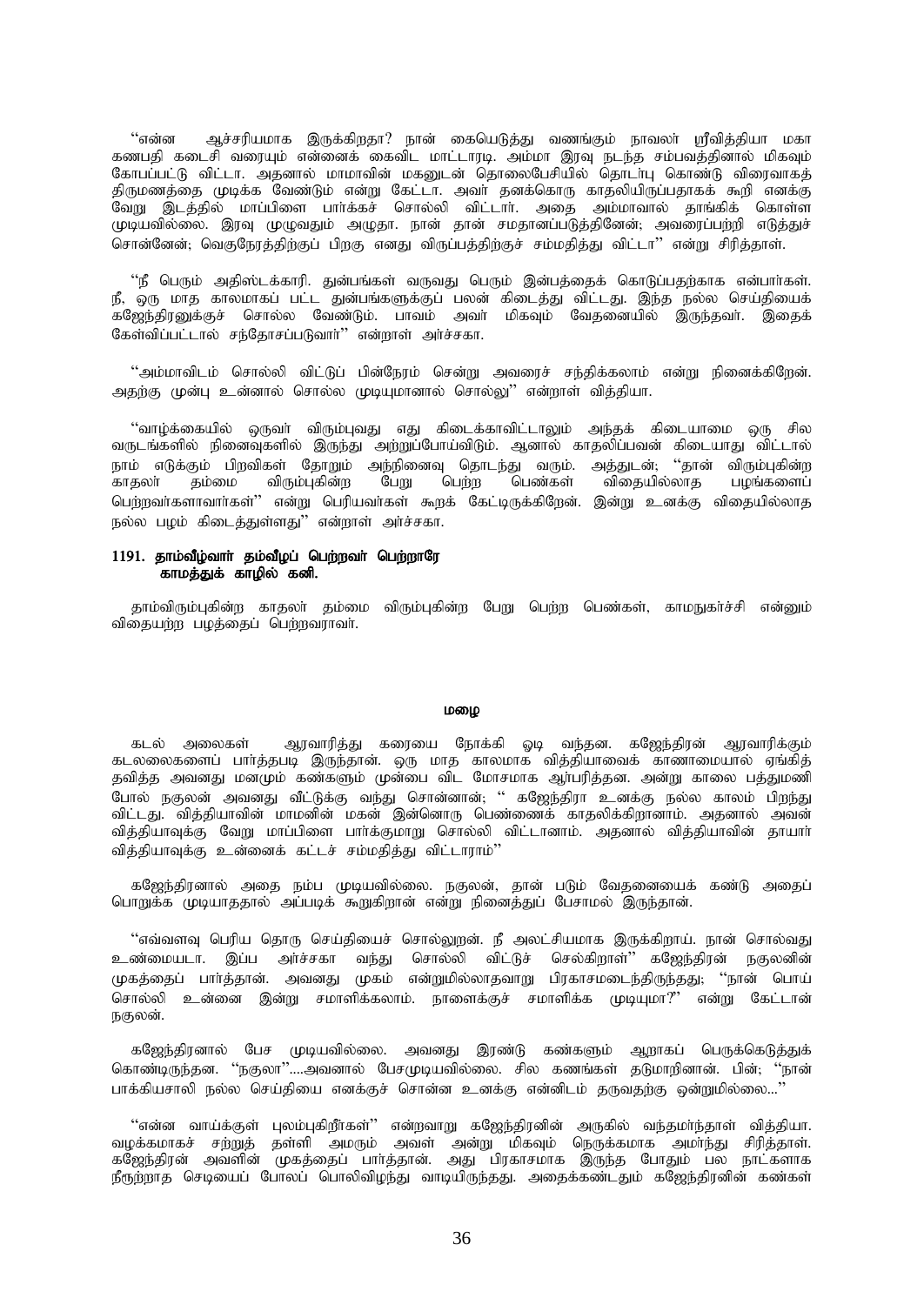கலங்கின; ''என்னால் தான் உமக்கு இவ்வளவு கஷ்டம் சகலவசதிகளையும் கொண்ட மென்மையான kdKila ck;ik ehd; msTf;fjpfkhfj; Jd;GWj;jp tpl;Nld;. ckJ mk;kh> ckf;F அடித்ததை நினைக்க எனது இதயம் வெந்து விட்டது. பூப்போன்ற உமது உடலில் பட்ட காயத்தின் வலி எனது இதயத்தைப் புண்ணாக்கி விட்டது. பெரும் வசதிகளுடன் மகாராணி மாதிரி வாழ வேண்டிய நீா் என்னால் துன்பப்பட்டு விட்டீா்'' என்றான் கஜேந்திரன்.

''ஒரு பெண்ணை உயிருக்குயிராக நேசிக்கும் காதலனின் அன்புக்காக எவ்வளவு தண்டனைகளையும் பொலாம். அம்மா எனக்குக் கந்த கண்டனைகள் யாவம் என்னைக் கொடுமைப்படுக்கும் என்றும். என்னை உங்களை மறக்க வைக்கும் என்றும், அம்மா நினைத்தா. ஆனால் அவை எனது மனதைத் திடப்படுத்தின; காதலின் வலிமையை உறுதிப்படுத்தின; நீங்கள் இல்லாமல் உலகில் என்னால் வாழ .<br>முடியாது என்ற நிலையை உருவாக்கின. அதனால் அவா இன்னும் தண்டனைகள் பல தந்திருந்தாலும் .<br>நான் சந்தோசப்பட்டிருப்பேன்." என்றாள் விக்கியா.

"உம்மைப் பிரிந்திருந்த இந்த ஒரு மாத காலமும் நான் உறங்கவில்லை; சரியாக உணவு உண்ணவில்லை; நான்படும் வேதனையைக் கண்டு எனது அம்மா தானும் உணவு உண்ணாமல் இருந்தாா். நோயாளியான அம்மா உணவு உண்ணாமல் துயரத்துடன் இருந்ததால் அப்பாவும் வேதனைப்பட்டு உணவு உண்ணவில்லை. நான் உம்மீது கொண்ட தூய்மையான அன்பு எனது குடும்பத்தையே பாதித்து விட்டது'' கலங்கினான் கஜேந்திரன்.

''தம்மை விரும்பும் காதலிக்கு அவளை விரும்பும் காதலன் பொழியும் அன்பானது உலக<br>யிர்களைக் காக்க மேகம் தன் நலம் கருதாது பொழியும் மழையைப் போன்றது. அதற்கு <u>உ</u>யிா்களைக் காக்க மேகம் தன் நலம் கருதாது பொழியும் மழையைப் போன்றது. இணையானது உலகில் எதுவும் இல்லை'' என்றாள் விக்கியா.

அதைக் கேட்டுக் கஜேந்திரன் உருகிப் போனான்; ''இதற்கு மேல் அவள் என் மீது வைத்த அன்பைப் பற்றிச் சொல்ல வார்க்கைகள் இல்லை'' என்று நினைக்கான்.

# $1192.$  வாழ்வார்க்கு வானம் பயந்தற்றால் வீழ்வார்க்கு வீழ்வாா் அளிக்கும் அளி. $\overline{\phantom{a}}$

தன்னை விரும்பும் காதலிக்குக் காதலன் அளிக்கும் அன்பு, உலக உயிர்களைக் காப்பதற்காக மேகம் பொழியும் மழையைப் போன்றது.

### செருக்கு

இனி என்னால் ஒரு கணமும் உங்களைப் பிரிந்து இருக்க முடியாது. உங்களைப் பிரிந்திருந்த ருப்பது நாட்களும் நான் பட்ட வேதனையை வார்த்தைகளால் கூற முடியாது. நரக வேதனை என்று பெரியவா்கள் சொல்வது இதைத்தானோ? என்று நினைத்தேன். அம்மாவினுடைய கொடிய வார்த்தைகளும், தண்டனைகளும் எனது மனதைத் துன்பப்படுத்தி விட்டன. அந்தக் கொடிய துன்பந்தீர வேண்டுமானால் நான் உங்களோடு சில நாட்களுக்கு இருக்க வேண்டும். நான் உங்களுடன் வரப்போகிறேன்'' என்று கஜேந்திரனின் நெஞ்சில் முகம் புதைத்துக் கதறினாள் வித்தியா.

கஜேந்திரன் அவளது மென்மையான முதுகை மெதுவாகத் தடவினான். அதனால் ஏற்பட்ட சுகம் அவளை மேலும் அழுகைக்குள்ளாக்கியது; ''உங்களைப் பிரிந்து என்னால் இனிமேல் இருக்க முடியாது. தயவு செய்து என்னைக் கூட்டிச் செல்லுங்கள்'' விம்மினாள்.

வித்தியா வளர்ந்த போதும் பலவிடயங்களில் குழந்தைகளைப் போல அடம்பிடிப்பவள் என்பது ்கஜேந்திரனுக்குத் தெரியும். அதனால் அவன் குழப்பமடையாது அவளை இறுக அணைத்துப் பாசத்துடன் அவளது தலை முடியைக் கோதி விட்டான்; ''நீங்கள் எப்பொழுதும் என்னை ஏமாற்றுவதையே தொழிலாகக் கொண்டிருக்கிறீாகள் என்று எனக்குத் தெரியும் இன்றைக்கு என்னை ஏமாற்ற முடியாது. இன்று நான் உங்களுடன் வருவேன்'' வித்தியாவின் குரல் சற்றுக்காரமாக லிக்கது.

"சரி நான் அழைத்துச் செல்கிறேன்" என்றான் கஜேந்திரன்.

 $\lq\lq$ ்உண்மையாகவா $\lq\lq\lq\lq$ ் வித்தியாவின் விழிகள் பூவாக மலா்ந்தன. கண்களுக்குள் குளமாக நின்ற ்கண்ணீர் திடிரென வற்றியதால் கண்கள் முறுவலித்தன. வித்தியாவின் முகத்தில் திடீரென்று தோன்றிய மலாச்சியைக் கண்டு மகிழ்ந்தான் கஜேந்திரன். அந்த மகிழ்வு நீடிப்பதற்காகவாவது அவளை அழைத்துச் செல்ல வேண்டுமென்று நினைத்தான். கஜேந்திரன். வித்தியாவுக்கு மகிழ்ச்சியைத் தாங்கிக் கொள்ள முடியவில்லை கஜேந்திரனது இறுகிய அணைப்புக்குள் இருந்து விடுபட்டுக் கடற்கரைப்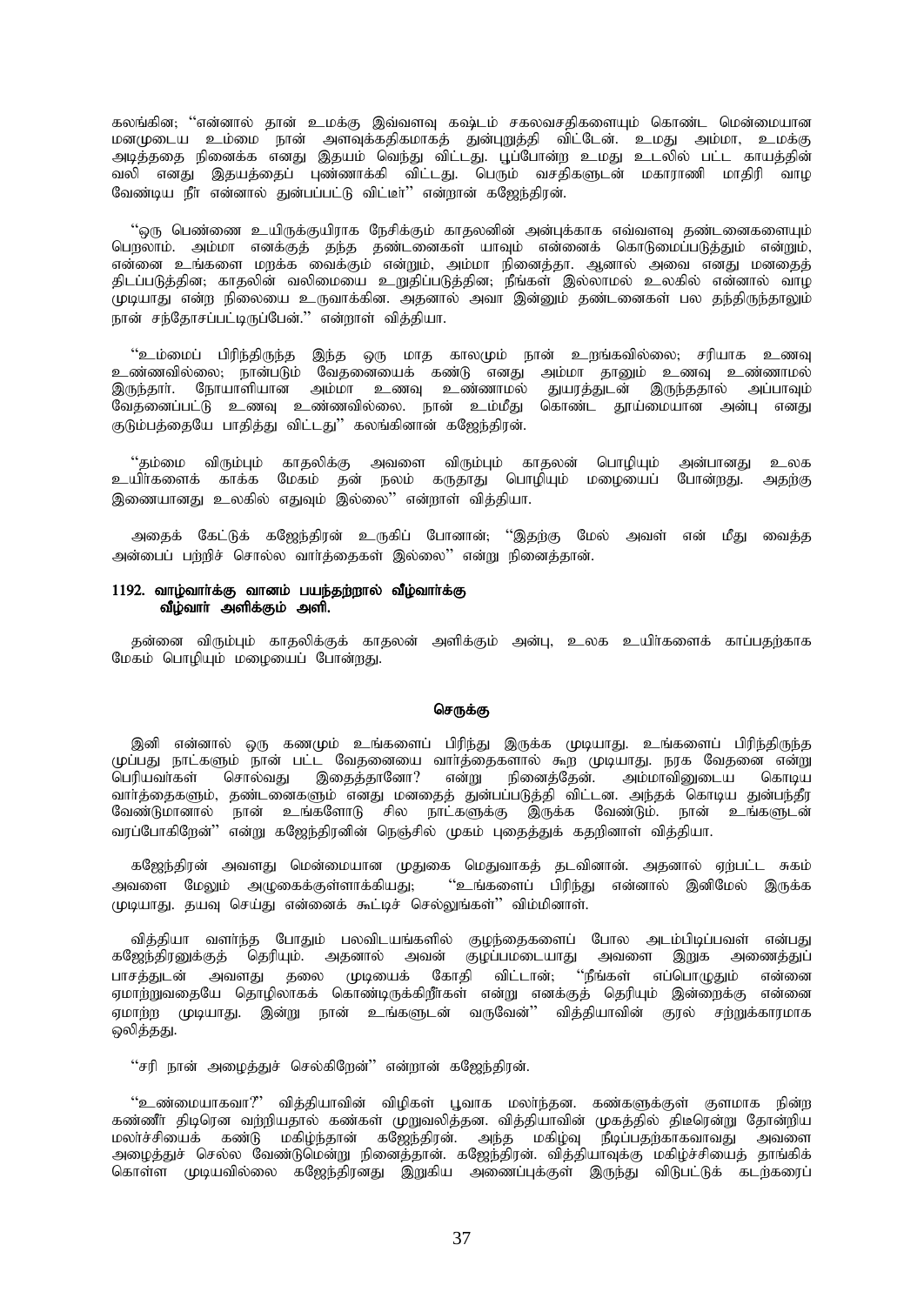பக்கமாக ஓடினாள். அவளது அந்தச் செயலை எதிர்பாராத கஜேந்திரன் ஆச்சரியத்துடன் அவள் ஓடுவதைப் பார்த்துக் கொண்டு நின்றான்.

''அர்ச்சகா என்னை அவர் வீட்டுக்குக் கூட்டிச் செல்லப் போகிறாராம். நான் மகிழ்ச்சியின் எல்லையில் இருக்கிறேன்'' என்று நகுலனுடன் கதைத்துக் கொண்டிருந்த அர்ச்சகாவின் தோள்களைப் பற்றினாள் வித்தியா. திடீரென எதிா்பாராதவாறு யாரோ தன்னைத் தீண்டியதால் திகைத்து எழுந்த …..<br>அர்ச்சகா பைத்தியக்காரி போலச் சிரித்துக் கொண்டு நிற்கும் வித்தியாவை ஆச்சரியத்துடன் பார்த்தாள்; '' என்னடி உனக்கு விசா் பிடித்து விட்டதே. விசரிகள் மாதிரிச் சிரிக்கிறாய்;''

அர்ச்சகா சொல்வதைக் கேளாது மீண்டும் சிரித்தாள். வித்தியா; ''என்னால் அவரை இனியும் பிரிந்து இருக்க முடியாது, நான் அவருடன் செல்லப் போகிறேன்'' என்றாள் விக்கியா, அப்பொமுது அங்கே கஜேந்திரன் வந்தான்.

.<br>''வித்தியா சொல்வதைப் பார்த்தால் நாளைக்கு எங்களெல்லோருக்கும் கலியாணச் சாப்பாடு இருக்கிறது.'' என்றான் நகுலன்.

கஜேந்திரன் எதுவும் பேசவில்லை. அதனால் நகுலன் சொன்னான்; ''முன்பு வித்தியா சொல்லியிருந்தால் நான் ஏற்றிருப்பன். இப்போது பெற்றோர் ஒத்துக் கொண்ட பின்பு சடங்குகள்  $(\text{Lip}_\text{L\text{L}}\text{tr}_\text{L\text{L}}\text{tr}_\text{L\text{L}}\text{tr}_\text{L\text{L}}\text{tr}_\text{L\text{L}}\text{tr}_\text{L\text{L}}\text{tr}_\text{L\text{L}}\text{tr}_\text{L\text{L}}\text{tr}_\text{L\text{L}}\text{tr}_\text{L\text{L}}\text{tr}_\text{L\text{L}}\text{tr}_\text{L\text{L}}\text{tr}_\text{L\text{L}}\text{tr}_\text{L\text{L}}\text{tr}_\text{L\text{L}}\text{tr}_\text{$ 

"அது தானே நேற்று வரை துன்பப்பட்ட வித்தியா; இன்று சந்தோசமாக இருக்கிறாள். இனித் துன்பத்திற்கு இடமில்லை. அப்படியிருக்க பெற்றோருக்குத் தெரியாமல் செல்ல வேண்டுமா.? என்று கேட்டாள் அர்ச்சகா.

''அதுதானே, தன்னை விரும்பும் காதலரைக் கொண்ட பெண்களுக்குப் பிரிவுத் துயா் இருந்தாலும்,<br>வா் என்னை மறக்க மாட்டாா்; என்னைப் பிரிந்து வாழமாட்டாா்; எந்த நெருக்கடி வந்தாலும் அவா் என்னை மறக்க மாட்டாா்; என்னைப் பிரிந்து வாழமாட்டாா்;  $\overline{\phantom{a}}$ அதிலிருந்து என்னைக் காப்பாற்றி நினைத்த இன்பத்தைத் தருவார். என்று செருக்கோடு சொன்ன நீ, இன்று ஏன் அவசரப்பட்டு பெற்றோரின் நன்மதிப்பை இமக்க விரும்புகிறாய்'' என்று கேட்டான் நகுலன்.

வித்தியா பேசாமல் தலையைக் குனிந்தபடி இருந்தாள். அவளது மனதில் முன்பை விடச் செருக்கு அதிகமாக இருந்தது.

## $1193.$  வீழுநா் வீழப் படுவாா்க்கு அமையுமே வாழுநம் என்னும் செருக்கு.

தம்மை விரும்பும் காதலரைக் கொண்ட பெண்களுக்கு பிரிவுத்துயரம் இருந்தாலும், அவா் வந்த பின் கூடி வாழ்வோம் என்ற செருக்கு இருக்கும்.

#### தீவினை உடையவள்

மாதுமையும் அர்ச்சகாவும் வித்தியாவின் வீட்டுக்கு வந்தனர். அவர்களைக் கண்மணி மிகவும் அன்போடு வரவேற்றாள். இவ்வளவு நாளும் கறுத்துச் சுருங்கியிருந்த அவளது முகம் அன்று பிரகாசமாக இருந்தது. அர்ச்சகாவுக்கு மகிழ்ச்சியைக் கொடுத்தது. தனது மகள், தனது சொல்லை மீறீ மிகவும் வறியவனான கஜேந்திரனை விரும்பியதை எந்த வகையிலும் அவளால் ஒத்துக் கொள்ள முடியவில்லை. சிறு வயதில் இருந்தே மட்டற்ற பாசத்துடன் தன்னை நேசித்த சகோதரனைப் பிரிய அவளுக்கு விருப்பமே இல்லை. எந்த வகையிலும் வித்தியாவை மிரட்டியோ அரவணைத்தோ அங்கஜனுக்குத் திருமணம் செய்து வைத்து விட வேண்டும் என்று விரும்பினாள். அவள் தற்செயலாகக்<br>கஜேந்திரபைடன் சென்றால், அன்றே தனது வாம்வை முடித்து விடுவேன் என்று அடிக்கடி கஜேந்திரனுடன் சென்றால், அன்றே தனது வாழ்வை முடித்து விடுவேன் என்று அடிக்கடி அர்சச்காவுக்குச் சொல்லிக் கொண்டிருந்தாள். அதனால் தான் கஜேந்திரனுடன் செல்லும் எண்ணத்தைக் கைவிட்டிருந்தாள் வித்தியா.

"துயரத்தில் மூழ்கி, அதிலிருந்து விடுபட முடியாது குழம்பியிருந்த கண்மணி மாமியா இவ்வளவு மகிழ்வுடன் எம்மை வரவேற்கிறார்'' என்று நினைத்தவாறு உள்ளே சென்றாள் அர்ச்சகா.

"இப்போது எந்தப் பிள்ளைகளையும் நம்ப முடியாமல் இருக்கிறது. அங்கஜன் மிகவும் நல்லவன்; தனது சொல்லைக் கேட்பான் என்று நம்பியிருந்த எனது அண்ணாவின் நம்பிக்கையில் இடி விழுந்து விட்டது. அங்கஜன் தன்னுடன் வேலை செய்யும் ஒரு பெண்ணை விரும்பித் திருமணம் செய்து விட்டானாம். அண்ணா வித்தியாவையே தனது மருமகளாக எண்ணியிருந்தமையால், அவன் அண்ணாவுக்குச் சொல்லாமல் அவளைப் பதிவுத் திருமணம் செய்து கொண்டானாம். இரண்டு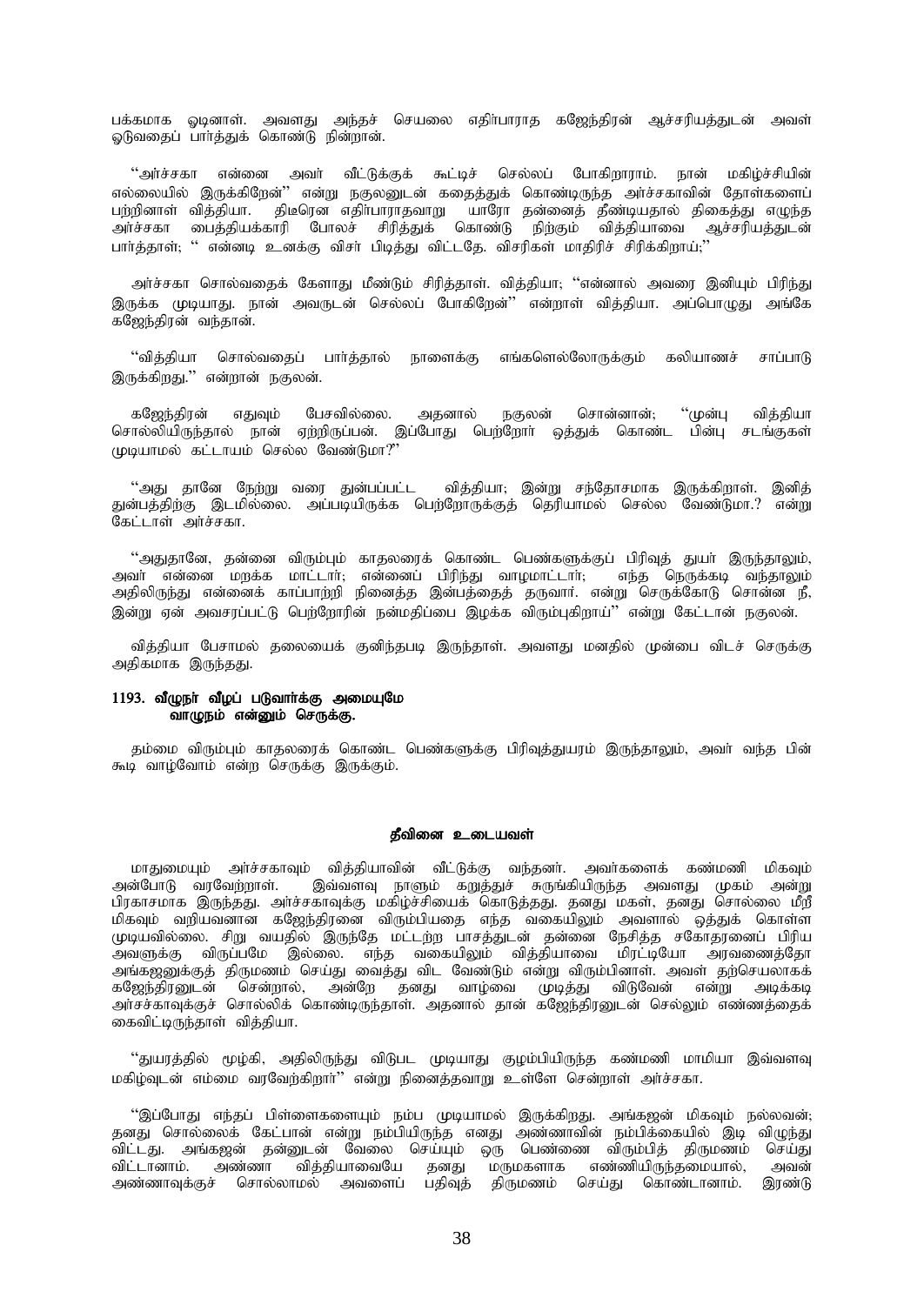தினங்களுக்கு முன்பு அண்ணா வித்தியாவைச் செய்யும் படி சொல்லி, நாளையும் குறித்து விட்டார். அதனால் தான் அவன் உண்மையைச் சொல்லியிருக்கிறான். அண்ணா சொன்னார்; ''நான் காதலுக்கு எதிரியில்லை. பெற்று வளர்த்துக் கல்வியூட்டி இந் நிலைக்கு அவனைக் கொண்டு வந்த எனக்குச் சொல்லாமல், அவளைப் பதிவுத் திருமணம் செய்தது தான் கவலையைக் கொடுக்கிறது'' என்று அழுதார். அதைப் பார்க்க எனக்கு வேதனையாக இருக்கு'' என்று கண்கலங்கினாள் கண்மணி.

அர்ச்சகா நிம்மதியாகப் பெருமூச்சு விட்டாள். சிறிது நேரம் அமைதியாக இருந்த கண்மணி சொன்னாள்: ''அங்கஜன் மீது அண்ணா எவ்வளவு பாசம் வைத்திருந்தார். ஆனால் அவன் அண்ணாவுக்குத் துரோகம் செய்து விட்டு நடித்திருக்கிறான். இப்பொழுது அவன் கருத்தரங்கிற்காக<br>வெளிநாடு செல்லவில்லை. அப் பெண்ணின் பெர்ளோர் வெளிநாட்டில் இருக்கின்றனர். அப் செல்லவில்லை. அப் பெண்ணின் பெற்றோர் வெளிநாட்டில் இருக்கின்றனர். அப் பெண்ணுடன் அவள் அவர்களின் வீட்டிற்குத் தான் சென்றுள்ளான். இதை நினைத்து நினைத்து அண்ணா இரவு முழுவதும் அழுதாா். அவரின் நிலையில் இருந்து பாா்க்கும் போது கஜேந்திரன் மிகவும் நல்லவன். இவ்வளவு பிரச்சினைகள் வந்த போதும் அவன் வித்தியாவை அழைத்துச் செல்ல நினைக்கவில்லை. தற்செயலாக அவன் விக்கியாவை அமைக்குச் சென்றிருந்தால் நான் என் உயிரை .<br>விட்டிருப்பேன். அந்தப் பமி அவனுக்கு ஏழேமு ஜென்மங்களிலும் தொடாந்து செல்லும். ஒரு பெரும் பழி வராமல் காப்பாற்றி விட்டான். ஒரு பெண்ணைப் பொறுத்தவரை, அவள் தனது கணவனால் மதிக்கப்பட வேண்டும். ஊரவா்கள், அயலவா்கள், நண்பா்கள் அவளைப் போற்றிப் புகழ்ந்தாலோ, .<br>இல்லாவிட்டால் உயர்ந்த அந்தஸ்தில் இருந்தாலோ பிரியோசனமில்லை. அவள் தனது காதலனால் .<br>மதிக்கப்பட வேண்டும் அவன் அவளை உயர்ந்த பொக்கிசமாகக் கருதவும் வேண்டும். இல்லாவிட்டால் அவளது வாழ்க்கை நாசமாகி விடும். ஒரு பெண்ணுக்குக் கல்வியால், பணத்தால், உத்தியோகத்தால் வரும் புகழும் பொருளும் கணவனின் அன்பில்லாவிட்டால் நரகத்தைப் போன்றது. அந்தளவில் வித்தியாவின் மீது அங்கஜன் அன்பு வைக்கவில்லை. நாம் அவளை வற்புறுத்திச் செய்து கொடுத்தால் அவளது வாழ்வு நாசமாகிவிடும். உறவு தான் வாழ்க்கை என்றும் நினைத்தேன். பணம் தான் வாழ்க்கை என்று நினைத்தேன்; கஜேந்திரன் மனம் தான் வாழ்க்கை என்று புரிய வைத்துள்ளான்'' என்று பூரிப்புடன் சொன்னாள் கண்மணி.

அர்ச்சகா, கண்மணி இப்படிக் கதைப்பாள் என்று எதிர்பார்க்கவில்லை. எனது அம்மாவிற்கும் இந்த எண்ணம் வந்தால் நல்லது $"$  என்று நினைத்தாள்.

"எல்லாம் நாவலா் ஸ்ரீ வித்தியா மகா கணபதியின் புதுமை" என்றாள் கண்மணி.

### $1194$ . வீழப் படுவாா் கெழீஇயிலா் தாம்வீழ்வாா் வீழப் படாஅா் எனின்.

உலகத்தவரால் மதித்துப் போற்றப்படும் பெண்ணாக இருந்தாலும், அவள் தன் காதலனால் விரும்பப்படாதவள் என்றால், அவள் தீவினை உடையவளாவாள்.

#### என்ன நன்மை

வித்தியாவின் அறைக்கு மாதுமையும் அர்ச்சகாவும் சென்ற பொழுது வானொலியில் புல்லாங்குழல் ஓசை மிகவும் மெதுவாகக் கேட்டுக் கொண்டிருந்தது. வித்தியா புல்லாங்குழல் இசையை மிகவும் .<br>இரசித்துக் கேட்பாள். கஜேந்திரனைக் காதலிப்பதற்கு முன்பு அவள் சினிமாப் பாடல்களைத் தான் விரும்பிக் கேட்பாள். காநாடக சங்கீத இசையையோ சினிமாப் பாடல் தவிாந்த வேறு பாடல்களையோ கேட்கமாட்டாள். கஜேந்திரன் இசைப்பிரியன். புல்லாங்குழலை மிகவும் இனிமையாக வாசிப்பான். உச்சுவில் குளக்கட்டில் இருந்து புல்லாங்குழல் வாசித்தானானால் அக் குளத்தில் வாழும் பறவைகளும் மெய்மறந்து. அவனது இசையைக் கேட்கும் வித்தியா அவன் வாசிக்கும் புல்லாங்குழல் இசையில் பலமுறை மெய்மறந்திருக்கிறாள்.

"பல நாட்களுக்குப் பின்பு உனது அறையில் இனிமையான புல்லாங்குழல் இசை ஒலிக்கிறது. அம்மாவின் முகத்தில் என்றுமில்லாத மகிழ்ச்சி இருக்கிறது. இதை நான் இவ்வளவு விரைவாக எதிா்பாா்க்கவில்லை. உனக்கும் அங்கஜனுக்கும் திருமணம் நடைபெற ஏற்பாடுகள் நடை பெற்றால் .<br>அதை எப்படி முறியடிப்பது என்று மனதைக் குழப்பிக் கொண்டிருந்தேன். நல்ல முறையில் அது முடிவுர்றதால் எத்தனையோ பிரச்சினைகள் தீர்ந்து விட்டன" என்று பெருமூச்சு விட்டாள் அர்ச்சகா.

"உன்னைப் போன்ற நல்லவர்களிடம் தான் நான் நம்பிக்கை வைத்திருக்கிறேன். எனது காதலின் உயா்ந்த நோக்கக்கைப் பரிந்து கொண்டு அதன் வெற்றிக்காகப் பாடுபட்டு அதனால் வந்த பல துயரங்களையும் பொறுத்துக் கொண்டு நீ எனக்காகச் செயற்பட்டதை என்னால் மறக்க முடியாது. நான்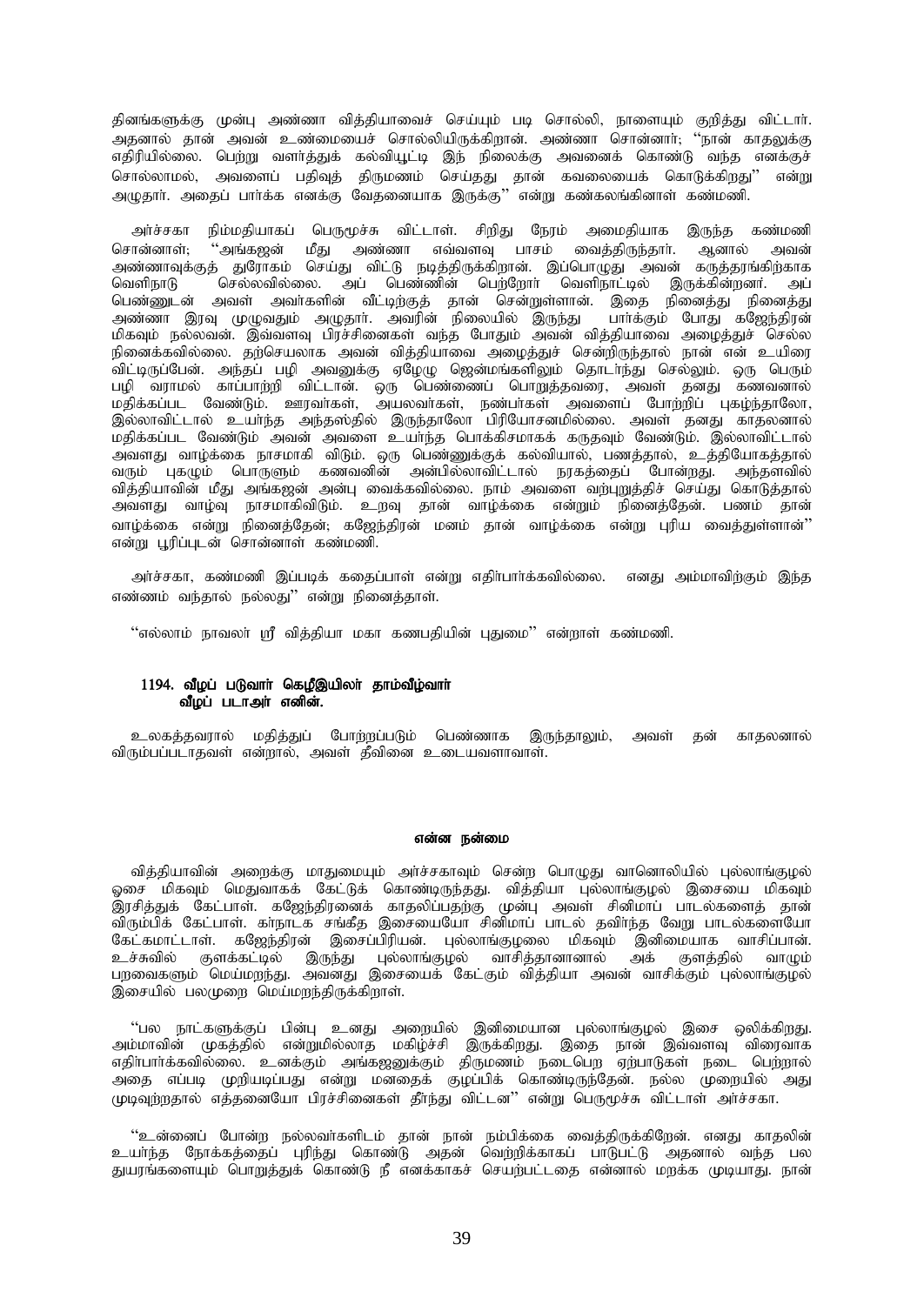துன்பத்தில் கரைந்திருந்த வேளைகளில் தைரியமூட்டி, தேவையான அறிவுரைகளை வழங்கியமையால் தான் நான் இன்று பெரு மகிழ்வுடன் இருக்கிறேன். உனது உதவிகளால் தான் நான் எனது காதலில் வெற்றி பெற முடிந்தது'' என்றாள் வித்தியா.

"எவ்வளவு துன்பங்களைத் தாங்கினாய். ஊரவா் உன்னை இகழ்ந்தனா். உனது தாயாா் உன்னை அளவுக்கதிகமாகத் துன்புறுத்தினாா். அப்படியிருந்த போதும் நீ, உனது காதலனின் நினைவிலிருந்து அணுவளவேனும் பிறழ்ந்து செல்லாமல் கவனமாக இருந்தமையால் தான் வெற்றியடைந்தாய். காதலாகிய கப்பல் துறை முகத்தை அடைய வேண்டுமானால் எத்தனை பெரிய புயல்களையும் அலைகளையும் சமாளித்து வரல் வேண்டும். எவள் ஒருத்தி தன் காதலனை அடைய வேண்டும் என்ற உயா்ந்த நோக்கத்தைக் கொண்டிருக்கிறாளோ, அதற்காக அவள் தனக்கு வரும் எந்தத் தன்பத்தையும் தாங்கி பொறுமையுள்ளவளாக இருத்தல் வேண்டும். அந்தப் பொறுமை தான் உனக்கு வெள்ளியைக் தேடித் தந்தது" என்றாள் அர்ச்சகா.

 $\lq\lq$ நாம் விரும்பும் காதலரிடம் நாம் எதை எதிர்பார்க்கிறோம். $?$  அங்கஜன் மருத்துவனாகாவும் கோடிக்கணக்கில் சொக்குள்ளவனாகவம் இருந்த போதும் கூட விக்கியா அவனை விரும்பவில்லை. ஒரு பரம ஏழையைத் தான் விரும்பினாள். காதல் என்பது பணத்தால், சந்தாப்ப சூழ்நிலைகளால், ِ - அழகால் உண்டாவதில்லை. பூர்வ புண்ணியப் பலனால் உண்டாகிறது. இல்லாவிட்டால் அர்ச்சகாவின் அன்பைப் பெறக் கொழும்பில் எத்தனை ஆண்கள் நாயாக அவளின் பின்னால் அலைந்தார்கள். இவளது சினேகிதி என்ற முறையில் என்னிடம் எத்தனை பேர் உதவி கேட்டு வந்தனர். அவர்களையெல்லாம் நிராகரித்த அர்ச்சகா, நகுலனைக் கண்டதும் காதல் கொண்டாளென்றால் அதற்கு என்ன அர்த்தம். பூர்வ புண்ணியத் தொடாபு தானே. நாம் விரும்புகின்ற காதலா நம்மைக் காதலிக்க வேண்டும். எம் அன்பில் திளைக்க வேண்டும். எம்மை விட்டுப் பிரியாது இருத்தல் வேண்டும். இதை விட்டு விட்டு எம்மீது அவர் அன்பு கொள்ளாவிட்டால், அவர் நமக்கு என்ன செய்யப் போகிறார். பொன்னும் பொருளும் காணி பூமியும் எமக்கு இன்பத்தையா தரும். இந்த வகையில் நானும் வித்தியாவும் கொடுத்து வைத்தவா்கள்'' என்றாள் மாதுமை பூரிப்புடன்.

# 1195. நாம்காதல் கொண்டார் நமக்குஎவன் செய்பவோ தாம்காதல் கொள்ளாக் கடை $\tilde{?}$ .

நாம் காதல் கொண்ட காதலா் தாமும் எம்மீது காதல் கொள்ளாவிட்டால், அவரால் எமக்குக் கிடைக்கும் இன்பம் என்ன $?$ .

## ஒத்திருப்பதுவே நன்று

"வாழ்க்கை என்றால் அன்பும் பண்பும் இருத்தல் வேண்டும். அன்பு தான் காதலின் மூலவேர். காதலிப்பவர்கள் எதிர்ப்பைக் கண்டு அஞ்சாது முன்னேறிக் கொண்டே இருத்தல் வேண்டும். பெற்றோரை எதிர்ப்பது தவறு என்று நினைத்தாலும் அதற்காக வருத்தப்படக் கூடாது. இது போன்ற பல தவறுகளை நம் முன்னோா் செய்திருக்கிறாா்கள். தவறுகளைச் செய்யாமலிருந்தால் காதலில் யாராலும் வெற்றி கொள்ள முடியாது. வித்தியா அன்பாக வளாத்த தாயையும் பாசம் கொண்ட மாமனையும் எதிா்த்தது மிகப் பெரிய தவறென்று கருதியிருந்தால் இன்று இந் நிலையை அடைந்திருக்க முடியாது. எதிா்ப்புக்களும் துன்பங்களும் தான் காதலுக்கு வழிகாட்டும் தெய்வங்கள். துன்பத்தையோ அல்லது எதிா்புக்களை எண்ணிக் கவலைப்பட்டால் இலட்சியத்தில் வெற்றியடைய முடியாது'' இது எனது அனுபவம். இதை அர்ச்சகா கவனத்தில் கொள்ளல் வேண்டும்'' என்று சிரித்தாள் மாதுமை.

"மற்றவர்களுக்குப் புத்திமதிகள் சொல்வது அனுபவத்தின் பாடம். வலிமையும் துணிவும் தான் வெற்றிக்கு வழிவகுப்பவை. பலவீனமும் கோழைத் தனமும் காதலரைப் பிரித்து விடும் ஆப்பையும் கோடாரியையும் போன்றவை. அர்ச்சகாவின் வீட்டில் ஆப்பும் கோடாரியும் உண்டு கவனம்'' என்றாள் வித்தியா.

"காதல் என்பது காதலர் இருவரிடையேயும் இருத்தல் வேண்டும். ஒருவர் மட்டும் காதல் கொள்வதால் எந்தவிதமான நன்மையும் இல்லை. வித்தியா அங்கஜனை விரும்பவில்லை. ஒரு வேளை அவள் தாயின் விருப்பத்திற்காக அவனை விரும்பி ஏற்றிருந்தாலும் மிகவும் துன்பப்பட்டிருப்பாள். வாழ்க்கை என்பது ஆயிரங்காலத்துப் பயிா் என்று பெரியவா்கள் சொல்வாா்கள். விருப்பமில்லாத ஒருவருடன் கூடி வாழ்வதன் மூலம் ஆயிரம் காலத்துப் பயிரை நாசஞ் செய்ய முடியுமே தவிர செழித்து வளரச் செய்ய முடியாது. கஜேந்திரனை அணைத்து மகிழ்ந்த கைகளால் எப்படி வித்தியா அங்கஜனைத் தொடுவாள். அந்த அணைப்பில் குளிர்மையான பேரானந்த சுகம் எப்படி உருவாகும். ் எதல் என்பது காவடியின் பாரத்தைப் போல இரண்டு பக்கமும் ஒத்து இருந்தால் தான் இன்பமாக இருக்கும். ஒரு பக்கத்தில் பாரம் கூட இருந்தால் தாங்க முடியாத துன்பத்தைத் தரும் அத்துடன் வாழ்க்கையும் பாழாகிவிடும்'' என்றாள் வித்தியா.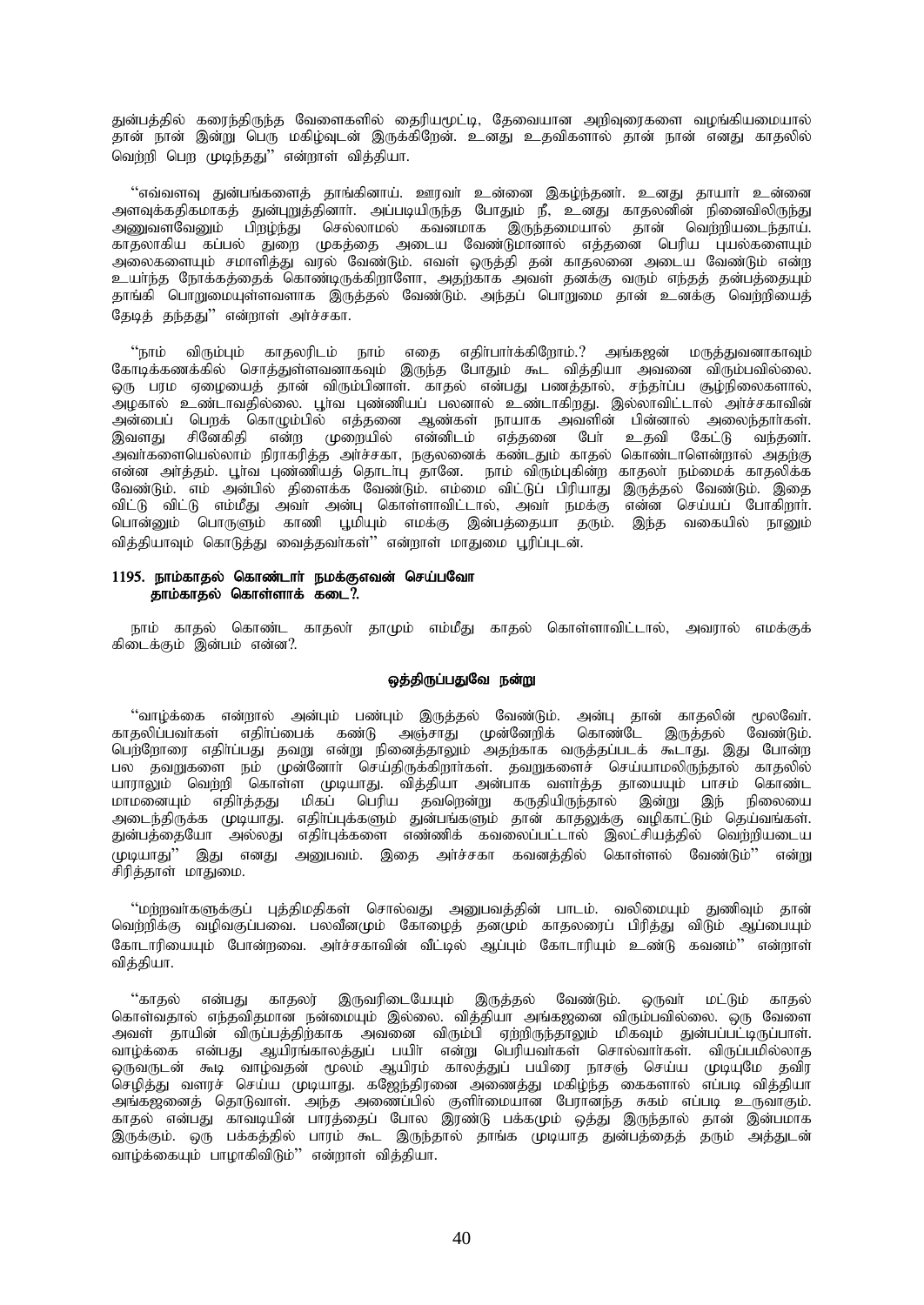"கணவன் மனைவியிடையே அன்பும் பாசமும் இருத்தல் வேண்டும். அப்பா சொல்வதை அம்மா .<br>கேட்பதில்லை. அப்பாவின் சிறிய ஆசைகளைக் கூட அம்மா மிகவும் சிரமப் பட்டுத்தான்<br>நிறைவேற்றுவா. இது ஏன் என்று எனக்குப் புரிவதில்லை. எதையும் அம்மாவிடம் கேட்க முடியாது. .<br>கேட்டால் அவாவுக்கு அளவுக்கதிகமான கோபம் வரும். கண்டபடி ஏசுவா. அதனால் அப்பாவிடம்<br>இதைப்பற்றிக் கேட்பேன். அவா் சிரித்துச் சமாளிப்பாரே தவிர எதையும் கூறுவதில்லை. அப்பா மிகவும் நல்லவா்'' கண்கலங்கினாள் அா்ச்சகா. மாதுமைக்கு அது தெரியும். அதனால் அவள் அதைப்பற்றிக் .<br>கவலை கொள்ளவில்லை. ஆனால் வித்தியா துடித்துப் போனாள், ''நீ பெரிதாக அலட்டிக் கொள்ளாகை. பகிணைந்து வருடங்களாக எனக்கு அர்ச்சகாவின் அம்மாவைக் கெரியம்'' என்றாள் மாதுமை.

்'எனது காதல் விஷயத்தை அப்பா ஏற்றுக் கொண்டாரேயானால் எனக்குத் தோல்வி தான்<br>கிடைக்கும். அப்பா இதுவரை எனது எந்த விருப்பத்தையும் பூர்த்தி செய்யாமல் விட்டதில்லை. ் அகை செய்வா. அப்படித்தான் எனது காதல் விஷயத்திலும் நடந்து கொள்ள வேண்டும். ஆனால் இந்த விஷயத்தில் .<br>அப்பா என்னோடு ஒத்துளைப்பாரோ தெரியவில்லை. எனது அப்பாவின் தங்கையின் மகன் ஒருவன் .<br>கேட்பார். எனவே அவருக்கு எனது காதல் விஷயத்தைச் சொல்ல வேண்டும். காதலன், காதலி அகிய காதல் இருக்க வேண்டும். அப்படியில்லாத வாழ்க்கை இருவரிடமும் எனகு பெர்ளோரின் வாழ்க்கையைப் போலத் துன்படையதாக இருக்கும்'' விம்மினாள் அர்ச்சகா.

# 1196. ஒருதலையான் இன்னாது காமம்காப் போல இருதலை யானும் இனிது.

காதல் ஒருவரிடம் இருந்தால் அது துன்பத்தையே தரும், காவடியின் பாரம் போல இருபக்கமும் சமமாக இருந்தால் தான் இன்பம் உண்டாகும்.

### ஒப்ப இராமை

வித்தியாவின் வீட்டுக்கு வந்த வளர்மதி, வித்தியாவின் முகத்தைப் பார்த்தாள். அது சுடரைப் போலப் பிரகாசித்தது; ''எல்லாம் கஜேந்திரன் சொன்னவர். இப்படி ஓர் அதிஸ்டம் திடீரென்று உனக்கு வந்தது எனக்கு மிகவும் மகிழ்ச்சியாக இருக்கிறது'' என்றாள் வளாமதி. அவளின் குரல் கரகரத்தது முன்னைய சுறுசுறுப்பு இல்லாததைப் போல வித்தியாவுக்குத் தோன்றியது.

''என்னடி, ஆகவன் ஏகாவது கடுமையாகச் சொல்லி விட்டானா…?'' விக்கியா கேட்டாள்.

வளா்மதி விக்கி விசும்பி அழுதாள். அவளால் துக்கத்தைக் கட்டுப்படுத்த முடியவில்லை. அங்கு ்.<br>சிலா இருப்பதையும் மறந்து விக்கி விக்கி அழுதாள். ''காதலில் பிரச்சினை உள்ளவா்களைத்<br>தேற்றுவது கஷ்டம். நன்றாகச் சில நிமிடங்கள் அழுதாா்களானால் அந்தச் சுமை தற்காலிகமாகக் கொஞ்சமாவது குறையும்'' என்று வித்தியா அறுபவபுர்வமாக உணர்ந்தமையால் பேசாமல் அவள் அழுவதைப் பார்த்துக் கொண்டு நின்றாள்.

வளா்மகி சில நாட்கள் பமகிய போதும் அழுவதை அர்ச்சகாவால் தாங்கிக் கொள்ள முடியவில்லை. அதனால் அவளது கண்கள் கலங்கின. அதைக்கண்ட வித்தியா ஆச்சரியப்பட்டாள், ''அர்ச்சகா, வளர்மதியின் துன்பம் என்னவென்று தெரியாமல் நீ, ஏன் அழுகிறாய். நான் முன்பு தாங்க முடியாத சோகத்தில் தத்தளிக்கும் போது தைரியத்துடன் ஆலோசனை சொன்ன நீ, இப்பொழுது காரணமின்றிக் கலங்குகிறாய். என்ன நடந்தது? உனது சோகத்திற்காக அழுகிறாயா..?'' என்று கேட்டாள் விக்கியா.

''எனக்கும் பெரிய பெரிய சோதனைகள் ஏற்படப் போகின்றன'' என்றாள் அர்ச்சகா.

''சோதனை வரும் போது அதைப் பற்றி போசிப்போம். மதி, உனக்கென்ன நடந்ததென்று சொல்லு'' என்றாள் வித்தியா.

மீண்டும் சிலகணங்கள் பேசாதிருந்த வளா்மதி கைக்குட்டையால் முகத்தைத் துடைத்து விட்டுச் சொன்னாள்; ''வித்தி, நேற்று நான் நகரத்தில் உள்ள பூந்தோட்டத்திற்குச் சென்றேன். அவரும் வந்திருந்தாா். அவரைக் கண்டதும் எனக்கு மகிழ்ச்சியைத் தாங்க முடியவில்லை. அதனால் நான்<br>அவருக்கு அருகே சென்றேன். அவா் என்னைக் கண்டதும் பாம்பைக் கண்டது போல மிரண்டாா்.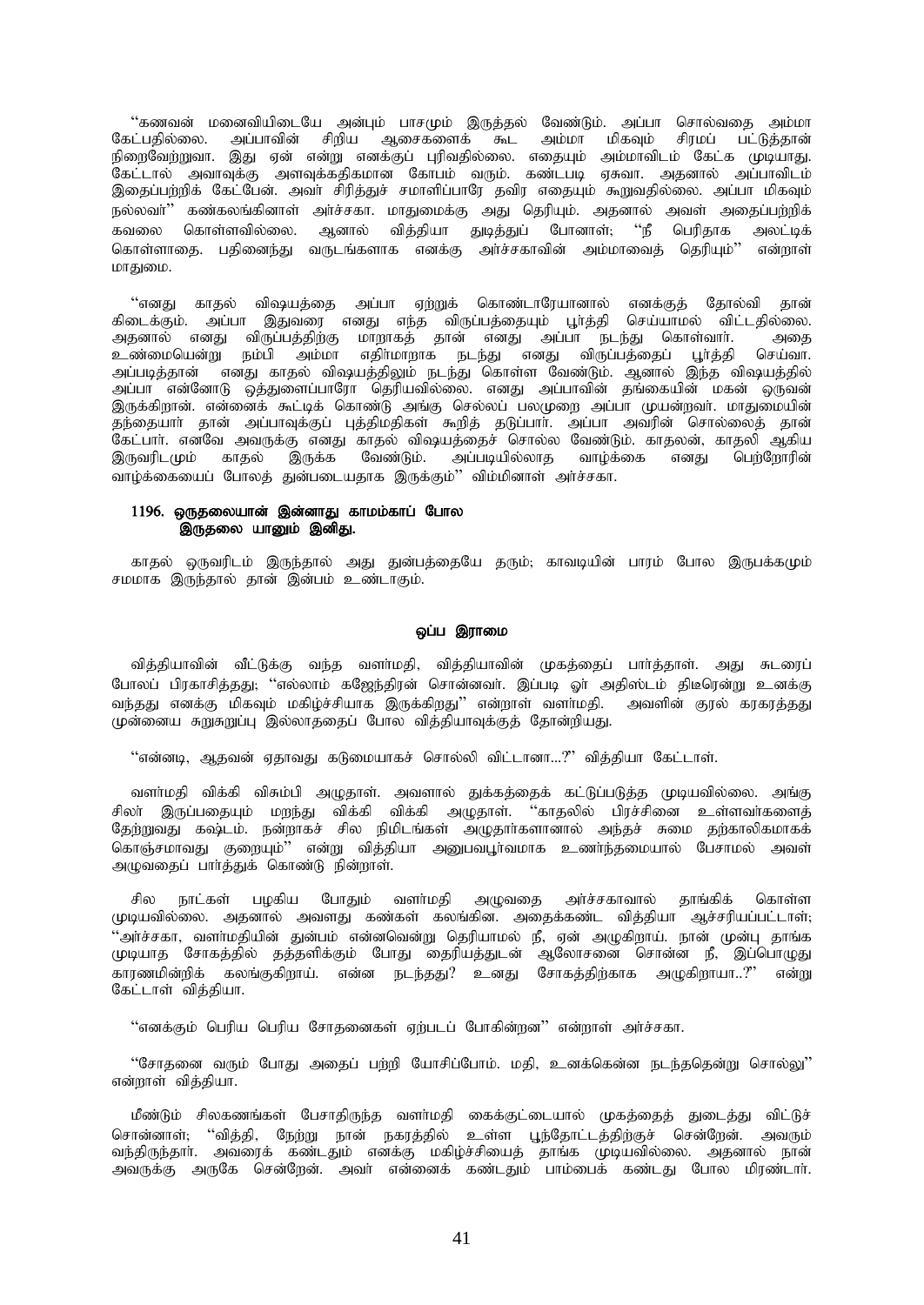அவ்விடத்தை விட்டு வேறு இடத்திற்குச் சென்றார். நான் ஆவல் மிகுதியால் அவருக்குப் பின்னால் சென்றேன். அது அவருக்குப் பிடிக்கவில்லை. எப்படி அவருக்கு அவ்வளவு ஆத்திரம் வந்ததோ தெரியவில்லை. மிகவும் ஆத்திரத்துடன் எனக்கு அருகே வந்து; ''நீ என்ன நினைத்துக் கொண்டு என்பின்னால் திரிகிறாய். என் பின்னால் நீ வருவதை நான் விரும்பவில்லை. ஒரு பெண்ணுக்கு வெட்கம், ரோசம், மானம் ஆகிய மூன்றும் அவசியம் தேவை. இவை இல்லாதவா்கள் விலை மகளிர்கள் தான். இன்னொரு முறை நீ என் பின்னால் வந்தால் அப்படித்தான் நான் நினைப்பேன்'' என்று கோபமாகக் கூறி விட்டுச் சென்று விட்டார். அவர் என்னைப் பேசியதைப் பற்றிப் பரவாயில்லை.<br>அவரை அடையாமல் என்னால் வாம முடியாகு, முன்ப கஜேந்கிரனுக்க அவர் என்னைக் அவரை அடையாமல் என்னால் வாழ முடியாது. முன்பு கஜேந்திரனுக்கு அவர் என்னைக்<br>காதலிப்பதாகக் கூறியமையால் தான் நான் அவரைப் பார்த்துச் சிரித்தேன். அவரின் பின்னால் காதலிப்பதாகக் கூறியமையால் தான் நான் அவரைப் பார்த்துச் சிரித்தேன், சென்றேன்" அமுதாள் வளர்மதி.

"அழாதை, கஜேந்திரனுக்குச் சொல்லி என்ன நடந்ததென்று விசாரிக்கிறேன். காதலில் ஒவ்வொருவருக்கு ஒவ்வொரு பிரச்சினை. ஒவ்வொன்றும் வித்தியாசமானவையாக இருக்கின்றன. ஆதவன் கூச்ச சுபாவம் உள்ளவன். காதலா் இருவரின் பக்கத்திலும் ஒப்ப இராமல், காமன் ஒருவரின் பக்கம் நின்று இயங்குவதால் தான் உன்து துன்பத்தையும் வருத்தத்தையும் ஆதவன் உணரவில்லை. காதலில் வெற்றி பெற்ற ஒவ்வொருவரினதும் பின்னால் அளவற்ற நம்பிக்கையும் உறுதியும் உண்டு. அந்த இரண்டும் தான் வெற்றிக்குப் பக்க பலமானவை. நீ நம்பிக்கையை எந்தச் சந்தா்ப்பத்திலும் ,of;fhJ cWjpAld; ,U. md;W MjtDf;F VNjh xU gpur;rpid ,Ue;jpUf;f Ntz;Lk;. கஜேந்திரன், காதலருக்குத் தன்னாலான உதவிகளைச் செய்பவா். அவா் வந்ததும் இதைச் சொல்லி உடனே கேட்டுச் சொல்கிறேன்'' என்றாள் விக்கியா.

வளர்மதியின் கண்கள் பிரகாசிக்கன. அந்தக் கண்களில் முன்பு கென்பட்ட துயரக்தையோ கலவரத்தையோ காணவில்லை. பற்கள் மகிழ்வுடன் பிரகாசமாக ஒளிாந்தன.

# 1197. பருவரலும் பைதலும் காணான்கொல் காமன் ஒருவாகண் நின்று ஒழுகு வான்?.

காமன், காதலா இருவா் பக்கத்திலும் ஒப்ப இராமல் ஒருவரின் பக்கம் நின்று இயங்குவதால், என்னுள் ஏற்பட்ட துன்பத்தையும் வருத்தத்தையும் தலைவன் அறிந்து கொள்ள மாட்டான்.

# கொடுமையானவா்கள்

"ஆதவன், என்னை விரும்புவதாகச் சொன்னபடியால் தான் நான் அவருடன் கதைக்க முயற்சித்தேன். இல்லாவிட்டால் நான் கதைக்க முயற்சித்திருக்க மாட்டேன். அழகு, விருப்பம் என்பது உள்ளத்தில் ஏற்படும் கிளர்ச்சியைப் பொறுத்தது. பட்டணத்தில் பல பிடைவைக் கடைகள் இருக்கின்றன. அங்கு பிடைவைகள் வாங்கச் செல்வோர் பலவற்றைப் பார்த்து விட்டு ஒன்றையே தெரிவு செய்கிறாாகள். அவாகள் கழித்து விட்டுச் சென்ற சேலைகள் விற்பனையாகாமல் இருப்பதில்லையே. அவற்றையும் யாரோ விரும்பித்தானே வாங்கிச் செல்கிறாா்கள். அதே போல ஒருவருக்குப் பிடித்த உணவு இன்னொருவருக்குப் பிடிப்பதில்லை. ஒருவா் சாப்பிடும் உணவை இன்னொருவர் வாயில்வைக்க மறுக்கிறார். எதையும் நாம் புதிதாக உருவாக்க முடியாது. ஏற்கனவே உள்ளது தான் மறைந்திருந்து பின் வெளியே வருகிறது. காதல் தொடா்பும் அப்படித்தான். ஏற்கனவே ஏற்பட்ட பிணைப்பு மறைந்திருந்து உரிய சமயத்தில் வெளி வருகிறது. எந்த ஒரு தொடா்பும் இல்லாமல் நீ கஜேந்திரனை விரும்பினாயா…? அர்ச்சகா இங்கு வந்து ஒரு மாதம் கூட ஆகவில்லை. அதற்குள் நகுலனைக் கண்டு ஏன் மயங்க வேண்டும். அச்சம், மடம், நாணம் இவையெல்லாம் பெண்களின் அணிகலன்கள் தான். இருந்த போதும் ஏதோ ஒரு சக்தி அவற்றைப் பெண்களில் இருந்து மறைப்பதால் தான் காதல் தோன்றுகிறது. அதை உணராது அவா் அப்படிப் பேசியது என்னை வாட்டுகிறது. அவர் அப்படிப் பேசிய பின்பு நான் உணவு உண்ணவில்லை'' விம்மினாள் வளர்மதி.

ூடுதவன் உன்னை விரும்புவதாகக் கஜேந்திரனுக்குச் சொன்னவராம். கஜேந்திரன் பொய் சொல்ல<br>மாட்டார். அத்துடன் மிகவும் துணிவுள்ளவர். தனது நண்பர்களின் விருப்பத்தைப் பூர்த்தி கனது நண்பாகளின் விருப்பத்தைப் செய்வதற்காகப் பல பெண்களோடு கதைத்து ஏச்சும் வாங்கியிருக்கிறார். ஜனனி ஆரம்பத்தில் செருப்பைக் கழற்றிக் காட்டினவள். இருந்தும் அவா் அதற்குப் பயப்படவில்லை. தனது நண்பனான குமரனுக்காகப் பல் முறை தூது சென்றவா். இப்ப ஜனனி இரண்டு பிள்ளைகளுக்குத் தாய். மிகவும்<br>இன்பமாக வாம்கிறாா்கள். சிலா பொமுது போக்கிற்காகக் காதலிக்கிறாா்கள். அப்படி ஆதவன் இன்பமாக வாழ்கிறார்கள். சிலா் பொழுது போக்கிற்காகக் காதலிக்கிறார்கள். நினைத்தால் உன்னோடு சல்லாபித்திருப்பனே தவிர உன்னை வெறுத்துப் பேசியிருக்க மாட்டான்'' .<br>'என்று சொல்லி விட்டு யோசனையில்' ஆழ்ந்தாள் வித்தியா.

"ஒரு பெண் விரும்பும் காதலா் இனிமையாகப் பேச வேண்டும். கண்டால் மகிழ்ந்து சிரிக்க வேண்டும். இல்லா விட்டால் உன்னில் எனக்கு விருப்பமில்லை என்றாவது கூறுதல் வேண்டும். இவற்றையெல்லாம் விட்டு விட்டு என்னைக் கண்டதும் விலகிச் செல்வதும், நான் பேச முற்பட்டால் எரிந்து விழுவதும்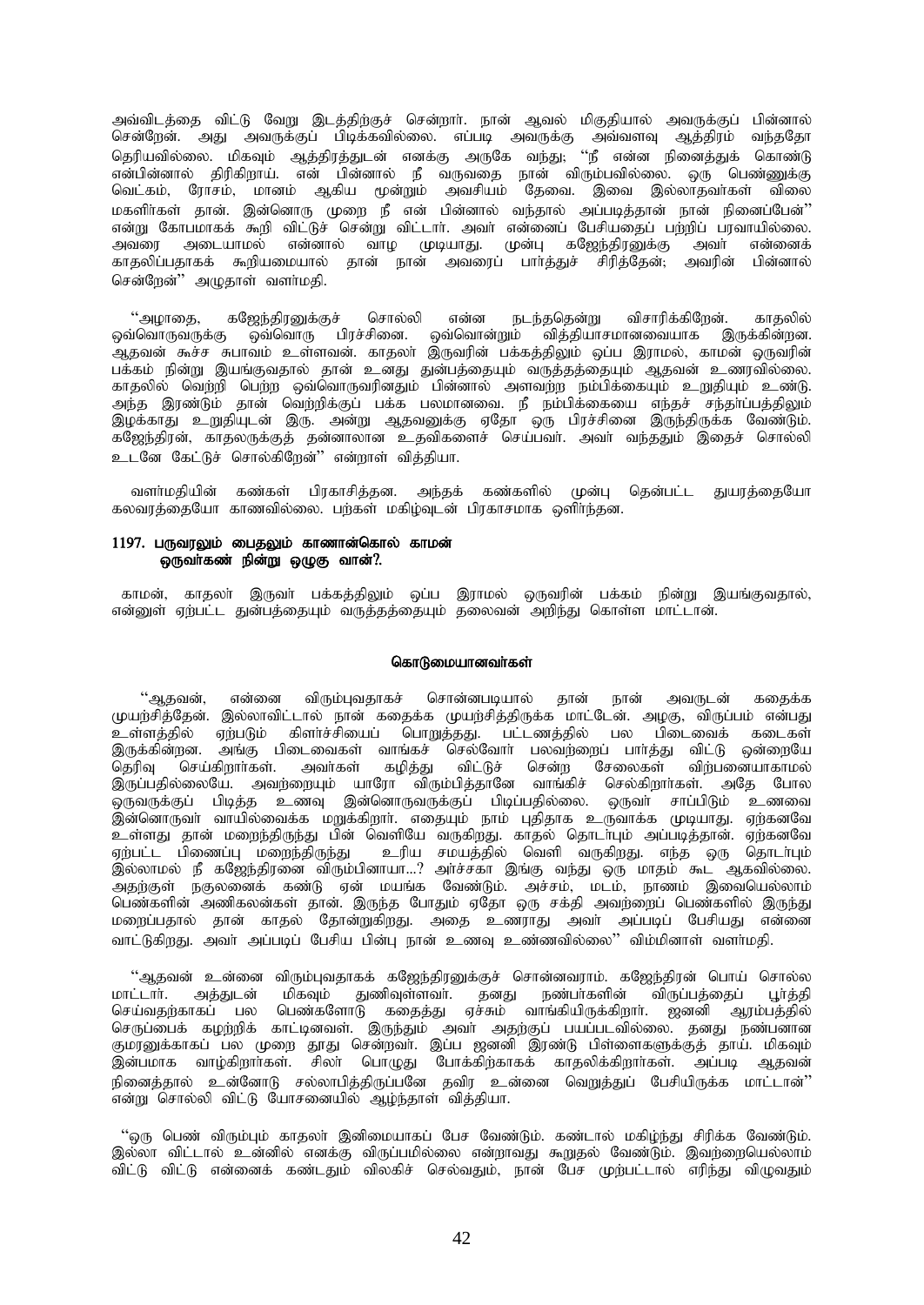எனக்குத் துன்பத்தைத் தருகின்றன. அவா் விரும்பியதால் தான் நான் அவரின் மீது அளவில்லாத அன்பை வைத்தேன். அவரை நினைத்துக் கனவுலகில் மிதந்தேன். ஆனால் தனது நிலையைக் கூறி md;ghf ,uz;L thh;j ;ijfs; NgrpapUf;fyhk;. mth; vd;NdhL md;ghfg; Ngrhjjhy; ehd; எவ்வளவு கவலைப்படுகிறேன் தெரியுமா? உலகில் இந்தத் துன்பத்தைப் போல கொடிய துன்பம் வேறு எதுவும் இல்லை'' என்று அமுதாள் வளர்மதி.

அர்ச்சகாவுக்கு அவளைப் பார்க்கத் துக்கமாக இருந்தது; ''ஆதவனைப் போன்ற முட்டாள் உலகில் இல்லை.'' காதல் கொண்ட ஒவ்வொரு ஆணும் எப்போது தனது காதலியைக் கண்டு இன்பமாக<br>கதைத்து மகிழலாம் என்று எதிர்பார்த்துக் காத்திருப்பான். ஆனால் ஆதவன் தனக்கு வரும் கதைத்து மகிழலாம் என்று எதிர்பார்த்துக் காத்திருப்பான். அனால் ஆதவன் தனக்கு சந்தர்ப்பங்களைத் தட்டிக்கழிக்கிறான். இது ஏன்''? என்று நினைத்தாள் அர்ச்சகா.

''நாம் நினைக்கும் ஒவ்வொரு எண்ணமும், நாம் செய்யும் ஒவ்வொரு செயலும் பயன் தர வேண்டும். காதலின் ஆரம்பத்தில் வெட்கம், பயம் போன்றன ஆக்கிரமித்திருக்கும். சிறிது காலத்திற்குப் பிறகு ு.<br>வெட்கம் மறைந்து ஆவல் ஏற்படும். அதன் பின் காதல் முதிர்ந்து தனக்குரிய பயனைத் தரும். இப்பயன் தான் காதலின் எதிர் காலத்தை நிர்ணயிக்கின்றது. இவ்விதம் காதலா தமது வாழ்க்கையைத் .<br>தாமே உருவாக்கிக் கொள்கிறாாகள். அப்படி உருவாக்கிக் கொள்ளும் வாழ்க்கை இன்பமுடையதாக .<br>இருக்கும். இதற்கு மாறானவராக ஆதவன் இருப்பது எனக்கு வியப்பைத் தருகிறது. தன்னை விரும்பும் காதலியோடு மகிழ்வாகக் கதைக்காத காதலனைக் காதலன் என்று சொல்ல முடியாது. காலன் என்றே சொல்லல் வேண்டும். அவனால் காகலி அனுபவிக்கும் வேகனை மரணவேகனை" என்றாள் விக்கியா.

வளா்மதி விம்மி விம்மி அழுதாள். அவளைத் தேற்ற வித்தியா எடுத்த முயற்சிகள் பயனளிக்கவில்லை.

# 1198. வீழ்வாரின் இன்சொல் பெறாஅது உலகத்து வாழ்வாரின் வன்கணாா் இல்.

தாம் விரும்பும் காதலரின் இனிமையான சொற்களைக் கேளாமல் பிரிவுத் துயரைத் தாங்கிக் கொண்டு உலகத்தில் உயிர்வாமும் பெண்களைப் போலக் கொடுமைக்குரியவர்கள் எவரும் இல்லை.

#### மகிம்ச்சி

"ஆதவன் மிகவும் நல்லவன். நல்ல அறிவாளி, பெரும்பணக்காரரின் மகன். பாடசாலையில் அவன் படிக்கும் போது பல நல்ல செயல்களைச் செய்துள்ளான். அவனது உயிர் நண்பன் பிரதீபன். அவனது தந்தையாா் நாட்டில் ஏற்பட்ட அனா்த்தம் காரணமாக அகால மரணமடைந்து விட்டாா். அதனால்<br>பிரதீபன் கல்வியை விட்டு விட வேண்டிய நிலை எற்பட்டது. அவன் யாருக்கும் சொல்லாது யை விட்டு விட வேண்டிய நிலை ஏற்பட்டது. அவன் யாருக்கும் சொல்லாது<br>- இருந்து நின்று விட்டான். வீட்டு நிலைமை காரணமாக அவன் வர்த்தக பாடசாலையில் இருந்து நின்று விட்டான். வீட்டு நிலைமை காரணமாக அவன் வா்த்தக நிலையமொன்றில் வேலை செய்தான். அதை அறிந்த ஆதவன் அந்த வா்த்தக நிலையத்திற்குச் சென்று பிரதீபனை அழைத்து வந்து அவன் கல்வி கற்க உதவி செய்தான். இப்பொழுது அவன் பல்கலைக்கழகத்தில் பட்டப்படிப்புப் படிக்கிறான். இதை எனக்கு கஜேந்திரன் சொன்னவர். இப்படி நண்பா்கள் மீது அளவற்ற அன்பு வைத்துள்ள ஆதவன், உன்னோடு இப்படி ஏன் கதைத்தான் என்று எனக்குப் புரியவில்லை. இது எனக்கு ஆச்சரியத்தைத் தருகிறது'' என்றாள் வித்தியா.

" இதை விடப் பல நல்ல விடயங்களைக் கேள்விப்பட்டதால் தான் நான் அவரை விரும்பினேன். ளப்பொழுதும் அவர் மற்றவர்களைப் பற்றியே நினைக்குக் கொண்டிருப்பார். ''நாம் எம்மால் இயன்றவரை பிறருக்கு உதவி புரிவதன் மூலம் நமக்கு நாமே நன்மை செய்து கொள்கிறோம். எனப் பெரியவா்கள் கூறியுள்ளனர். அது உண்மை என்பதை நான் எனது நண்பர்களுக்கு உதவி செய்வதன் மூலம் உணர்ந்து கொண்டேன். நான் உதவி செய்த பலர் எனக்கு உதவி செய்யக் காத்திருக்கின்றனர்''. என்று தனது நண்பாகளிடம் சொல்வாராம். அதைக் கவிதா வந்து எனக்குச் சொன்னாள். அவள் கூறும் செய்திகள் தான் என்னை அவர் மீது அன்பு கொள்ள வைத்தது'' அமுதாள் வளர்மதி.

"வீணாக ஏன் கலங்குகிறாய். ஆதவன் உன்னை விரும்புவதாகத் தனக்குக் கூறியதாக கஜேந்திரன் கூறினாா். சிலருக்குப் பொது இடங்களில் பெண்களுடன் கதைப்பதற்கு பயம். தான் கதைக்கும் செய்தி வீட்டாருக்குத் தெரிந்து விட்டால் தொல்லைகள் வருமென்று அஞ்சுவார்கள். ஆதவனைப் பற்றிக் கேள்விப்பட்டளவில் அவா் தான் நோ்மையுள்ளவராகவும் பிறருக்கு உதவி செய்பவராகவும் இருக்க விரும்புகிறார். அந்த நிலை உன்னுடன் கதைத்தால் மாறுபட்டு விடும் என்று நினைக்கிறாரென நான் .<br>நினைக்கிறேன். சிலா பெண்களுடன் கதைப்பதைப் பெருமையாக நினைக்கிறாாகள். சிலா அதை .<br>அவமானமாகவும், சிலா வீண் தொந்தரவுகள் வரும் என்றும் நினைக்கிறாாகள். எல்லோரும் ஒருவரைப் போல இருக்க முடியாது" என்றாள் மாதுமை.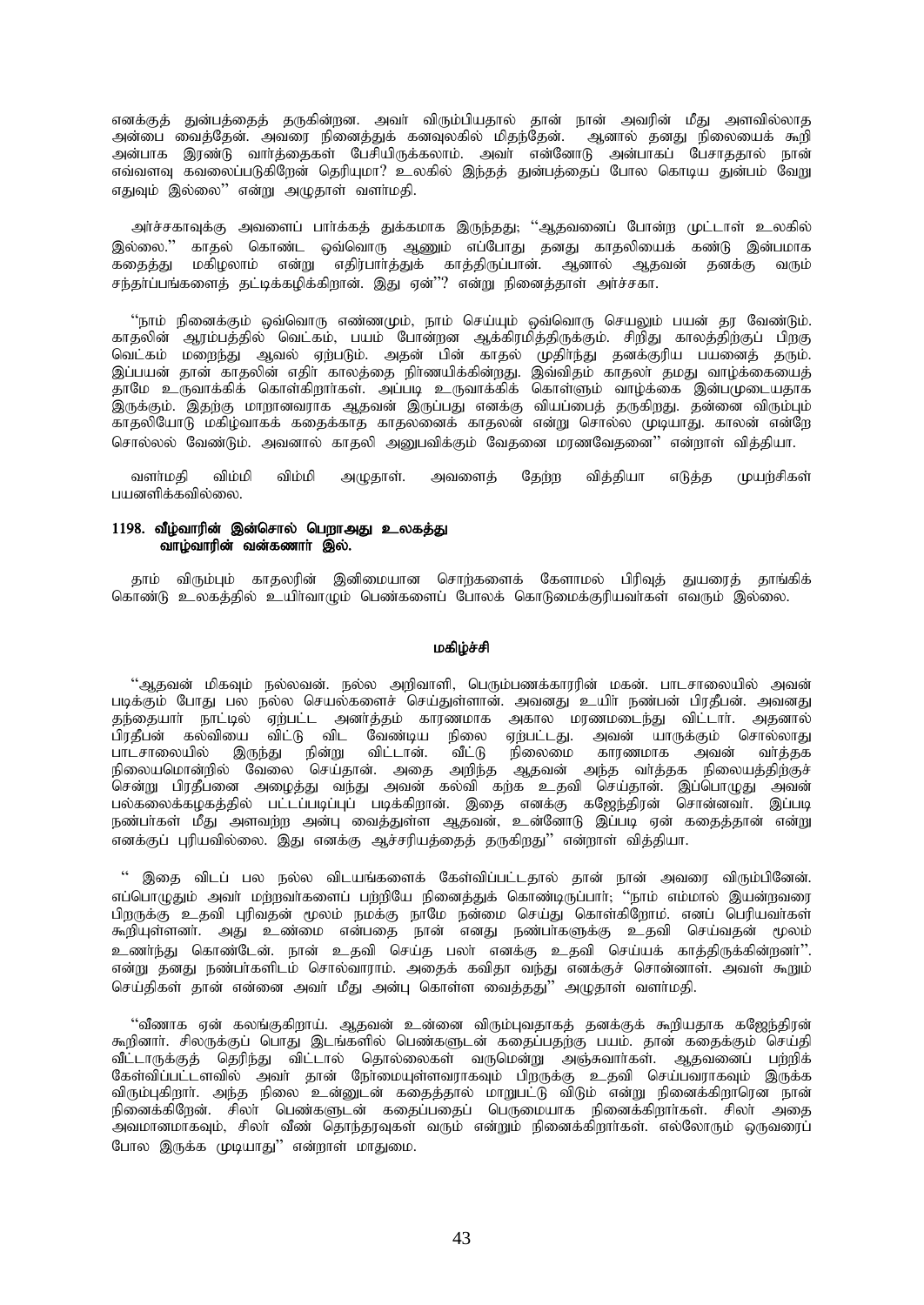"நீ உற்சாகத்துடன் இருந்தால் தான் காதலில் வெற்றி பெறலாம். துன்பம் பிரிவால் ஏற்படும். தவறான எண்ணங்களை மனதில் நினைப்பதன் மூலம் விபரீதமான விளைவுகளை எதிா் நோக்க வேண்டிய நிலை உண்டாகும். நீ கவலைப்படாமல் இரு. நாளைக்கு நான் கஜேந்திரனைச் சந்தித்து உனது நிலையைப் பற்றிக் கூறி, அதை ஆதவனுக்குச் சொல்லச் சொல்கிறேன். உனது காதலுக்காக நான் எதையும் செய்யச் சித்தமாக இருக்கிறேன். காதலால் உண்டாகும் எல்லா வகையான துன்பங்களையும் நான் நன்றாக அனுபவித்திருக்கிறேன். அந்தத் துன்பத்தின் கொடுமையைப் பற்றி எனக்குத் தெரியும். அந்த நிலை உனக்கு ஏற்பட நான் விடமாட்டேன்'' என்றாள் வித்தியா.

"நீ எனக்கு சிநேகிதியாகக் கிடைத்ததையிட்டுப் பெருமைப்படுகிறேன். நான் விரும்பும் காதலா் நான் விரும்பிய படி அன்பு செலுத்த மாட்டாா் என்பது எனக்குத் தெரியும். அவா் என் மீது அன்பு<br>செலுத்துபவராக இருந்தால் நான் அவரைக் கண்டதும் அடையும் பரவசத்தை அவரும் ்.<br>அடையும் பரவசக்கை அடைந்திருப்பாா். இருந்த போதும் அவரைப் பற்றிப் புகழ்ச்சியாகப் பிறா் ஒரு சொல் சொன்னாலும் அச் சொல் எனது காதுகளுக்கு மட்டர்மு மகிம்ச்சியைக் கொடுக்கிறது'' என்றாள் வளர்மதி.

### 1199. நசைஇயார் நல்கார் எனினும் அவர்மாட்டு இசையும் இனிய செவிக்கு.

நான் விரும்பும் காதலா் என்னில் அன்பு கொள்ளாத வேளையிலும், அவரைப் பற்றி மற்றவா்கள் புகழ்வகைக் கேட்டு என் செவிகள் இன்பம் அடைகின்றன.

#### இலகு

நான் என்ன பாவம் செய்தேனோ தெரியவில்லை. எனது மனமும் கண்களும் சதா அவரோடு உறவாட வேண்டு மென்று துடிக்கின்றன. அவற்றிற்கு நான் படும் வேதனையில் நூறில் ஒரு பகுதி கூடத் தெரிவதில்லை. மனம் எந்நேரமும் அவரின் உருவ அமைப்பை நினைத்து மயங்குகிறது. அந்த அழகான உருவத்தைக் கண்டு களிக்க வேண்டு மென்று கண்கள் அவாவுற்று ஏற்கனவே அல்லற்படும் ு.<br>மனதைத் தூண்டுகின்றன. அதனால் தான் நான் அவரைக் காண வேண்டு மென்ற ஆவால் எனது கணத்த தூண்டுகளதன. அதனாட் தான் பிருப்பட்டது.<br>முக்கியமான வேலைகளையும் ஒதுக்கி விட்டு அவரைக் காணச் செல்கிறேன். அவரைக் கண்டவுடன் இந்த உலகை மறந்து விடுகிறேன். முன்பு அவா என் மீது அன்பு கொள்ளாது அவமதித்ததால் அவருடன் கதைக்கக் கூடாது, அவரைப் பின் தொடர்ந்து செல்லக் கூடாது என்று நான் நினைத்திருந்தன<sup>்</sup> வெல்லாம் அவனைக் கண்டதும் மறந்து விடுகிறேன். அதனால் கண்களும் மன $\overline{\mathfrak{u}}$ ம் .<br>சொல்வதை எந்த விதமான யோசனையும் இன்றித் துணிவுடன் செய்கிறேன். பெண்களுக்குரிய அச்சம், மடம், நாணம், பயிாப்பு எல்லாம் எங்கோ ஓடி மறைந்து விடுகின்றன. அதனால் அவரை நாடிச் சென்று கதைக்க முற்படுகிறேன். அதனால் தான் எனக்கு அவமானம் ஏற்படுகிறது. ஒரு பெண் வலியச் சென்று ஓர் ஆணோடு கதைத்தால் அவமானம் தான்'' என்றாள் வளர்மதி.

வித்தியாவுக்கு அவள் கூறுவதைக் கேட்கத் துக்கமாக இருந்தது. கஜேந்திரனது செயல்களை நினைத்துப் பார்த்தாள். அவள், அவனை உதாசீனம் செய்த காலங்களிலும் அவனது செயல்களை அவளால் வெறுத்து ஒதுக்க முடியவில்லை. அன்றைய அவனது செயல்களை வீட்டில் வந்து நினைத்துப் பாா்ப்பாள். அவை அவளுக்கு எல்லையில்லாத பேரின்பத்தைக் கொடுக்கும். முதல் முறை அவனோடு கதைத்ததை நினைத்துப்பார்த்தாள். அவனுடைய அன்புத் தொல்லையையும், தீவிரமான காதலையும் உணர்ந்து வீதியால் செல்லும் போது மெல்ல அவனைப் பார்த்துச் சிரித்தாள். கஜேந்திரன் அதிா்ந்து போனான். அவனால் நம்ப முடியவில்லை. அவளின் பின்னால் வந்து; ''வித்தி என்னைப் பார்த்துச் சிரித்தீரா? என்னால் நம்ப முடியவில்லை. அந்தச் சிரிப்பு ஏளனச் சிரிப்பா? இல்லை காதல் சிரிப்பா...? சொல்லும். எனது தலை வெடித்து விடும் போல இருக்கிறது. ஏளனமென்றாலும் என்னைப் பார்த்து முதன் முதலாகச் சிரித்ததற்கு ஒரு பரிசு தரல் வேண்டும்''. மெல்லக் கிசுகிசுத்தான்.

வித்தியா முன்பை விட விரைவாகச் சென்று கடற்கரைப் பக்கமாகத் திரும்பினாள். அவன் உறைந்து போனான். மரத்தால் செய்யப்பட்ட பொம்மையைக் கயிறு கொண்டு இயக்குவதைப் போல் இருந்தது. அவனது இயக்கம். கடற்கரைக்குச் சென்ற வித்தியா பழுதடைந்த அந்த ஓடத்தின் மறைவில் அமா்ந்தான். அவளுக்குச் சற்றுத் தூரத்தில் நின்ற கஜேந்திரன் அவளைப் பாா்த்தான். பேரலைகள் மனதுள் ஆர்ப்பரித்தன. வித்தியா நளினமாகச் சிரித்தாள். மறுநிமிடம் கஜேந்திரன் அவளின் அருகில் இருந்தான்; ''அன்பே எனது தவம் பலித்து விட்டது. நீா் வாய் திறந்து ஓா் இனிய சொல் சொல்லா விட்டாலும் உமது செயல் எனது எண்ணத்தைப் பூர்த்தி செய்து விட்டது'' மெய் மறந்து புலம்பியவாறு அவளது கையைப் பற்றினான்.

"என்னடி புலம்புகிறாய். கஜேந்திரன் தொல்லை தருகிறானா…? நீ கொடுத்து வைத்தவள். அவா் ஒரு நிமிடம் உன்னைச் சந்தித்தாலும் அதைப் பயனுள்ளதாகக் கழித்து விடுவாா். காதலின் நுட்பங்களை அறிந்த மாமனிதா் அவா். எனது நெஞ்சு எந் நாளும் அவரை நினைத்து வருந்த வேண்டியது தான். அன்பே இல்லாத காதலரைப் பர்றி எந்நேரமும் மற்றவாகளுக்குச் சொல்லிப் புலம்ப வேண்டியது தான்.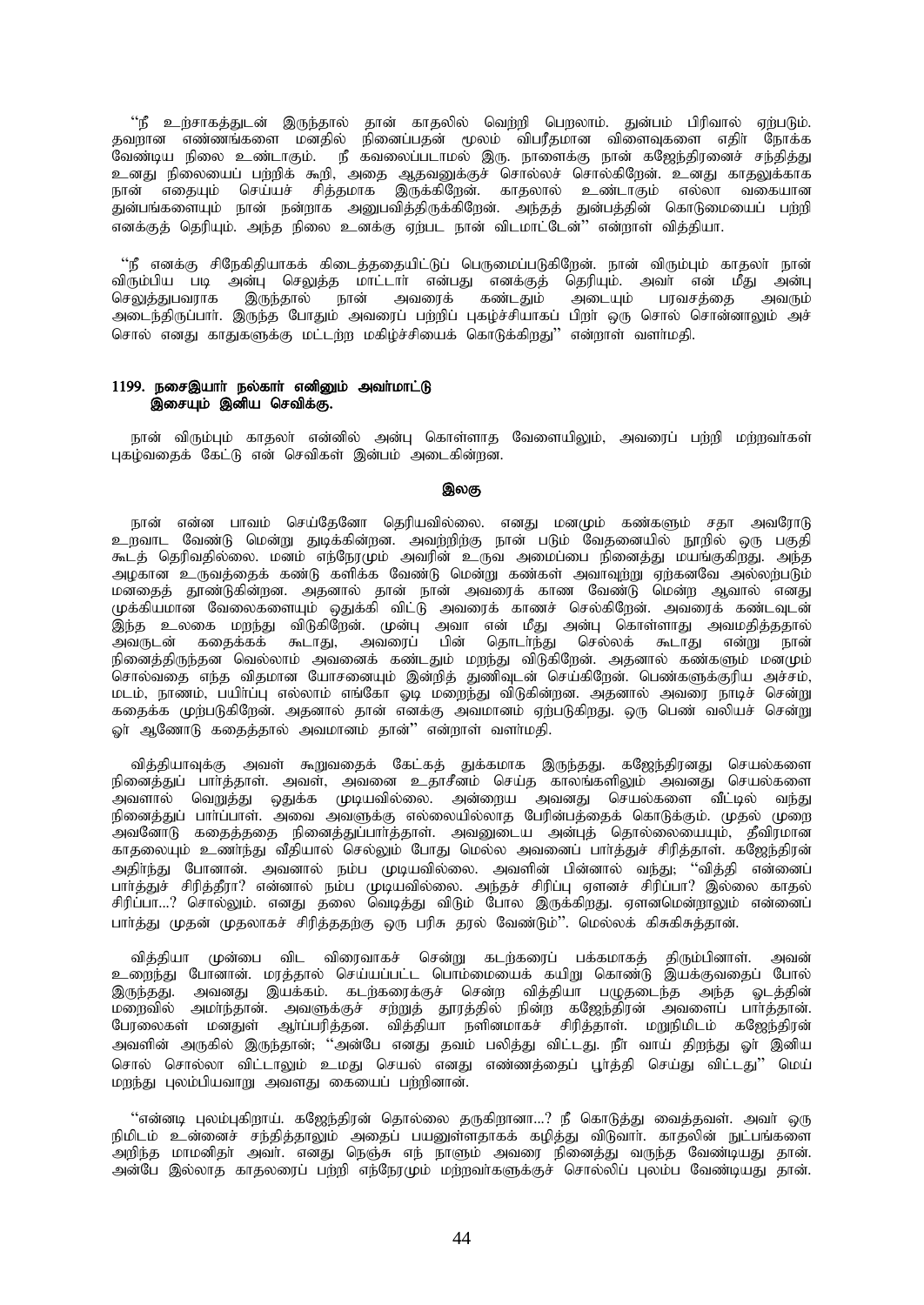இப்படி சதா அவரை நினைத்துப் புலம்புவதை விட எளிதாகக் கடலைத் தூா்து விடலாம்'' விம்மினாள் வளர்மகி.

"கவலைப்படாதை. துன்பத்திற்குப் பின் வரும் மகிழ்வில் தான் இன்பம் இருக்கிறது. விரைவில் நீ அதவனோடு கதைப்பாய்'' என்றாள் வித்தியா. வளர்மதி அவளது முகத்தை ஏக்கத்துடன் பார்த்துக் கொண்டிருந்தாள்.

# 1200. உறாஅர்க்கு உறுநோய் உரைப்பாய் கடலைச் சொரு அடிப் வாமிய நெஞ்சு.

நெஞ்சமே நீ வாழ்வாயாக,! அன்பு இல்லாதவரிடம் உனது துன்பங்களைச் சொல்கிறாய்! அதை விட எளிது நீ கடலைக் தூர்ப்பது.

### இனிமையானது

வித்தியாவின் முகத்தில் தோன்றிய பரவசம், அவளது உடலெங்கும் சிலிர்த்துப் பரவியது. மெல்லச் ் சிரிக்காள். அவளது உதடுகள் பிரிந்ததா இல்லை அசைந்ததா என்று புரியாத வளர்மதி அவளைப் பார்த்துக் கொண்டிருந்தாள். மெல்ல வித்தியாவினது கண்கள் முடின. அதற்குள் கடற்கரை தெரிந்தது. அன்று பௌர்ணமி கினமானதால் கடலுள் அமிம்ந்து குளித்த சந்திரன் இரத்தச் சிவப்பாக கடலின் அலைகளுள்ளால் வெளிப்பட்டு வானில் உருண்டையாகப் பிரகாசிக்கான். நிலவொளி பகலைப் போலக் கடற்கரையை ஒளிரச் செய்தது.

கஜேந்திரன் வித்தியாவின் அருகில் நெருங்கி வந்து அவளது கையைப் பிடித்தான். மற்றய நாட்களில் முரண்டு பிடித்து பொய்யாகக் கோபம் கொண்டு ஏசும் வித்தியா அன்று எதுவும் பேசாமல் நெருங்கி வந்தாள். அது கஜேந்திரனுக்குச் சற்று வியப்பைக் கொடுத்தது; ''நீா், நான் உமது கையைப் பிடிக்கும் போது சினந்து பேசி, எனது கைகளைத் தட்டி விட்டுச் சற்றுத் தள்ளியிருக்க, நான் மோகத்துடன் புலம்பியபடி உமக்கு அருகே வர நீர்; ''இதுக்காகத் தான் நீங்கள் என்னைச் சுற்றிச் சுற்றி வருகிறீர்கள். காதலர்கள் காதலிக்கும் போது தொட்டுப் பழகினால் காதலின் சுவை கெட்டு விடும். அதன் மகிமையும் களங்கப்பட்டு விடும். இன்று கையைத் தொடும் நீங்கள் நாளை என்னென்ன செய்வீா்களோ தெரியாது. பின் என்னைக் கைவிட்டு விட்டால் எனது வாழ்வு நாசமாகி விடும்'' என்று கூறி மறுத்து எனது ஆவலைத் தூண்டிச் சித்திரவதை செய்த பின் மெல்ல அருகில் வந்து ஒரிரு ்கணங்கள் நெருங்கி இருக்கும் போது வரும் இன்பம் அலாதியானது. அது வார்த்தைகளால் வாணிக்க முடியாதது. அப்படியான ஓர் இன்பத்தைத் தான் நான் விரும்புகிறேன்''. என்று சொல்லிய படி .<br>அணைத்தான். கடற்காற்று அவாகளுடாக நுழைந்து செல்ல முயற்சித்துக் கொண்டிருந்தது.

"அப்படியா?" எனக் கோபத்துடன் கூறிய வித்தியா அவனது கைகளைப் பலவந்தமாக விலக்கி .<br>விட்டு சற்றுத் தூரச் சென்றமைந்தாள். கஜேந்திரன் அவனை மோக மிகுதியோடு பார்த்தான். அன்று வழமையை விட வித்தியாவின் முகம் சிவந்து துடிதுடித்தது. மெல்ல அருகில் வந்து ஓடத்துடன் சாய்ந்து அமாந்திருந்த வித்தியாவின் அருகே இருந்தான். அவனது வலது கை கடந்கரை மணலில் ,<br>இருந்த அவளது வண்ணச் சேலையின் மீது இருந்தது. வித்தியா அவசரமாகச் சேலையை இழுத்து<br>எடுத்து தோள்களைப் போர்த்திக் கொண்டாள். வழமையாக அவள் அப்படிச் செய்தால் ் கொண்டாள். வழமையாக அவள் அப்படிச் செய்தால்<br>களையும் அவனது பாா்வையில் இருந்து விலக்கி வைக்க சேலைக்குள்ளால் தெரியும் அங்கங்களையும் அவனது பார்வையில் இருந்து ு ……<br>வேண்டுமென்ற கடுங்கோபம் காரணமாக இருக்கும்.

 $\degree$ வித்தியா $\degree$  முழுப்பெயா் சொல்லிக் குழையுடன் அழைத்தான் கஜேந்திரன். அவன் அவளோடு பழகிய காலத்தில் "வித்தியா" என்று அழைப்பதில்லை. செல்லமாக "வித்தி" என்பான். சிலசமயம் 'வித்' என்பான்; ''விகுட்டி'' என்பான்; 'விகுஞ்சு'என்பான். அன்று வித்தியா என்று அழைத்ததால் நிமிர்ந்து பார்த்தாள் வித்தியா. அவன் சிரித்தான்; ''உமக்கு வித்தியா என்ற பெயரை விட வித்தகா .<br>என்று பெயா வைத்திருக்கலாம். உமது கண்களும், உதடுகளும், கன்னங்களும் எனக்கு எத்தனை ்வித்தைகளைக் காண்பிக்கின்றன வென்று தெரியுமா..? அதை விடச் செயல்கள் வித்தைகள் பலவற்றைப் புரிகின்றன'' சிரித்தான் கஜேந்திரன்.

 $\lq\lq$ பனிக்கட்டி மழை பெய்வதைப் போல இருந்தது வித்தியாவுக்கு அந்தச் சூடான குளிர்மை அவளது உடலெங்கும் சிலிர்த்தோட மெல்ல அவனின் அருகில் வந்தாள்.

"உங்களுக்கு எனது பலவீனம் தெரியும்" குசுகுசுத்தாள் வித்தியா. அவன் மெல்ல அணைக்க அவனது முக முடிகள் கன்னத்தை உரசின.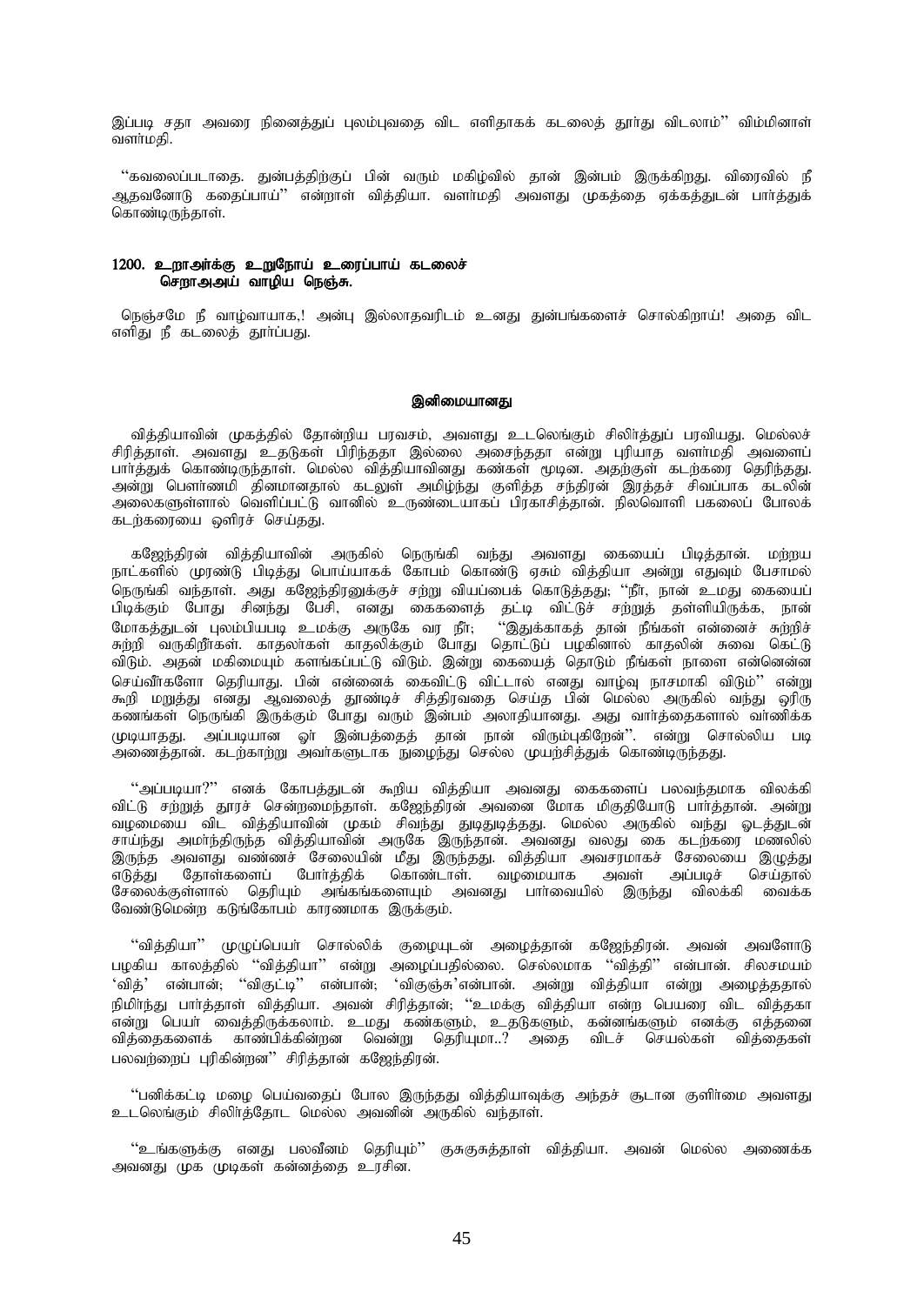''என்னடி நான் ஒருத்தி உனக்கு முன்னால் இருக்கிறன் என்பதையும் எனது துன்பத்தையும் உணராமல் விசரி போலச் சிரிக்கிறாய்'' என்றாள் வளர்மதி.

''உனக்குக் காதலைப் பற்றித் தெரியாததால் கதைக்கிறாய். உண்கின்ற பொமுது மட்டும் தான் கள் மகிழ்ச்சியைத் தரும். ஆனால் எண்ணுகின்ற போதெல்லாம் தீராத மயக்கத்தைத் தந்து மகிழ்வைத் .<br>தருவது காதலரின் அன்பான சந்திப்புக்களும் வார்த்தைகளும் தான்'' என்றாள் வித்தியா. அவளது முகத்தில் பரவிப் பூரித்திருந்த மகிழ்வைக் காண வளாமதிக்குப் பொறாமையாக இருந்தது.

# 1201. உள்ளினும் தீராப் பெருமகிழ் செய்தலால் கள்ளிமை காமம் இனிகு.

உண்கின்ற பொழுது மட்டும் இன்பத்தைத் தரும் கள்ளை விட, நினைக்கின்ற பொமுது பெருமகிழ்ச்சியைக் கரும் காமம் இன்பமானது.

### எப்போகும் இன்பம்

''நம்பிக்கை, காதலரின் மீது கொண்ட நம்பிக்கை, இதுவே காதல் வெற்றி பெறவும், காதல் வாழ்வு இனிமை பெறவும் காரணமாகும். உன்னிடத்தில் நீ நம்பிக்கை வை. உனது காதலரின் மீது நம்பிக்கை .<br>வை. உனது காதல் கட்டாயம் வெற்றியளிக்கும். கஜேந்திரனது நம்பிக்கை தான் என்னைக் கசிய வைத்தது. பலமுறை அவரை நான் அவமானப்படுத்தியதை நினைத்துத் தனது காதல் கைகூடாதென்று நினைத்து என்னை விட்டு விலகிச் சென்றிருந்தால் அவரது காதல் கைகூடியிருக்குமா..? மலையையும் .<br>தகா்ப்பேன் என்று நம்பினால் தான் செயலில் ஈடுபட முடியும் செயலில் பல தோல்விகள் வரும்;<br>ஏமாற்றம் வரும்; அவமானம் வரும். இவற்றைக் கண்டு கலங்கித் தொழிலை விட்டால் எப்படி வாழ முடியும். நீ முதலில் உன்னை நம்பு. பின் ஆதவனின் அன்பை என்னால் பெற்றுக் கொள்ள முடியும் என்று நம்பு. வெற்றியடைவாய். சாதிக்க முடியாத காரியங்கள் எவையும் இருப்பதாக நீ நம்பாதே. அப்படி நினைப்பதன் மூலம் நீ உனது காதலை இழப்பாயே தவிர பெற்றுக் கொள்ள முடியாது. ு கூடாது என்று கருதுவதன் மூலம் காதலுக்கு நீ தகுதியில்லாதவளாகிறாய். இயலாமை என்று<br>ஒன்று உண்டென்றால், அது நான் பலவீனமானவள், கைகாலாகாதவள் என்று நமக்கு நாமே சொல்லிக் கொள்வதைப் போன்றது. நீ எதை நினைக்கிறாயோ அதுவாவாய் என்று உபநிடதம் ஒன்று கூறுகிறது. உன்னை நீ உயர்வாக நினைத்தால் உயர்வடைவாய். தாழ்வாக நினைத்தால் தாழ்ந்து விடுவாய். நம்பிக்கையான எண்ணங்கள் தான் நல்வாழ்வுக்கு வழிவகுக்கும். இது கஜேந்திரன் எனக்குக் கற்றுத் கந்த பாடம்'' என்றாள் விக்கியா. அவளது குரலில் உள்ள உறுகியைக் கண்டு கிகைக்குப் போனாள் வளா்மகி.

''ஆதவன் என்னை விரும்புவதாகக் கஜேந்திரனுக்குச் சொன்னவா். அது உனக்கும் தெரியும். பின்பு ஏன் அவர் என்னை வெறுக்கிறார்'' அழுவதைப் போலக் கேட்டாள் வளர்மதி.

''மனிதா்கள் ஒருவரைப் போல உருவத்தாலோ, குணத்தாலோ இன்னொருவா் இருப்பதில்லை.<br>கஜேந்திரனைப் போலவும் நகுலனைப் போலவும் ஆதவன் இல்லையே என்று நீ நினைக்கிறாய். க்குத்திரணை - கோண்டி - நகுணைப் - கோண்டி - சூதுகள் - துணைக்கு - என்து - நினைக்குநாள்.<br>ஒவ்வொருவனும் ஒவ்வொரு விதமானவனாக இருக்கிறான். முதலில் அதை நாம் புரிந்து கொள்ளல்<br>வேண்டும். ஒருவன் ரோஜாவை விரும்புவான் இன்னொருவன் மல்லிகையை கனகாம்பரத்தை விரும்புவான். இது பூக்களைப் பற்றிய ஒரு சிறு உதாரணம். உடை உணவு பழக்க க்கைப்படத்ததை கூரும்புகான். இது ஆக்கண்டு புதநடை ஒரு எது உதாரணம். உடை உண்டி புழக்கம்<br>வழக்கம் போன்றவற்றில் ஒவ்வொருவரிடமும் நிறைந்த வேறுபாடு இருக்கு. அவற்றை நாம் தெரிந்து<br>கொண்டால் அதற்கேற்ப நாம் மாறலாம். இல்லாவிட்டால் எமக்கே எனக்காக எதையும் விட்டுக் கொடுப்பார். நான் தனக்காக எதையும் விட்டுக் கொடுக்க விரும்பமாட்டார். ஆனால் ஆதவன் அப்படியானவன் அல்ல. நீ தான் அவனுக்கு ஏற்ற முறையில் மாற வேண்டும். இது மிகவும் இலகுவான விசயம். நீ இனிமேல் அவனைக் கண்டால் சோகத்துடன் பாா். அழுவதைப் போல பாசாங்கு செய்து கைக் குட்டையால் கண்ணீரைத் துடை. பின் தொடாந்து செல்லாதே, முக்கியமாகக் கதைக்காதே. நான் கஜேந்திரனிடம் சொல்லி உன்னோடு ஆதவனைக் கதைக்கச் செய்கிறேன். இதில் அவர் கைதேர்ந்தவர், வல்லவர்''என்றாள் வித்தியா. வளர்மதி எதுவும் சொல்லவில்லை. தலையைக் குனிந்து கொண்டிருந்தாள்.

''அழுகிறியா…?'' பாசம் பொங்கக் கேட்டாள் வித்தியா; ''நீ துன்பப்படுவது எனக்கு வேதனையைத் தரும். நான் அவரைப் பிரிந்திருக்கும் வேளைகளில் அவரை நினைத்து இன்பமடைவேன். நீயும் அவரின் செயல்களையும் உருவஅமைப்பையும் நினைத்து இப்போதைக்கு ஆறுதலடை'' என்றாள் வித்தியா. வளாமதியின் கண்கள் கங்கையைப் பேலப் பெருகிப் பாய்ந்தன.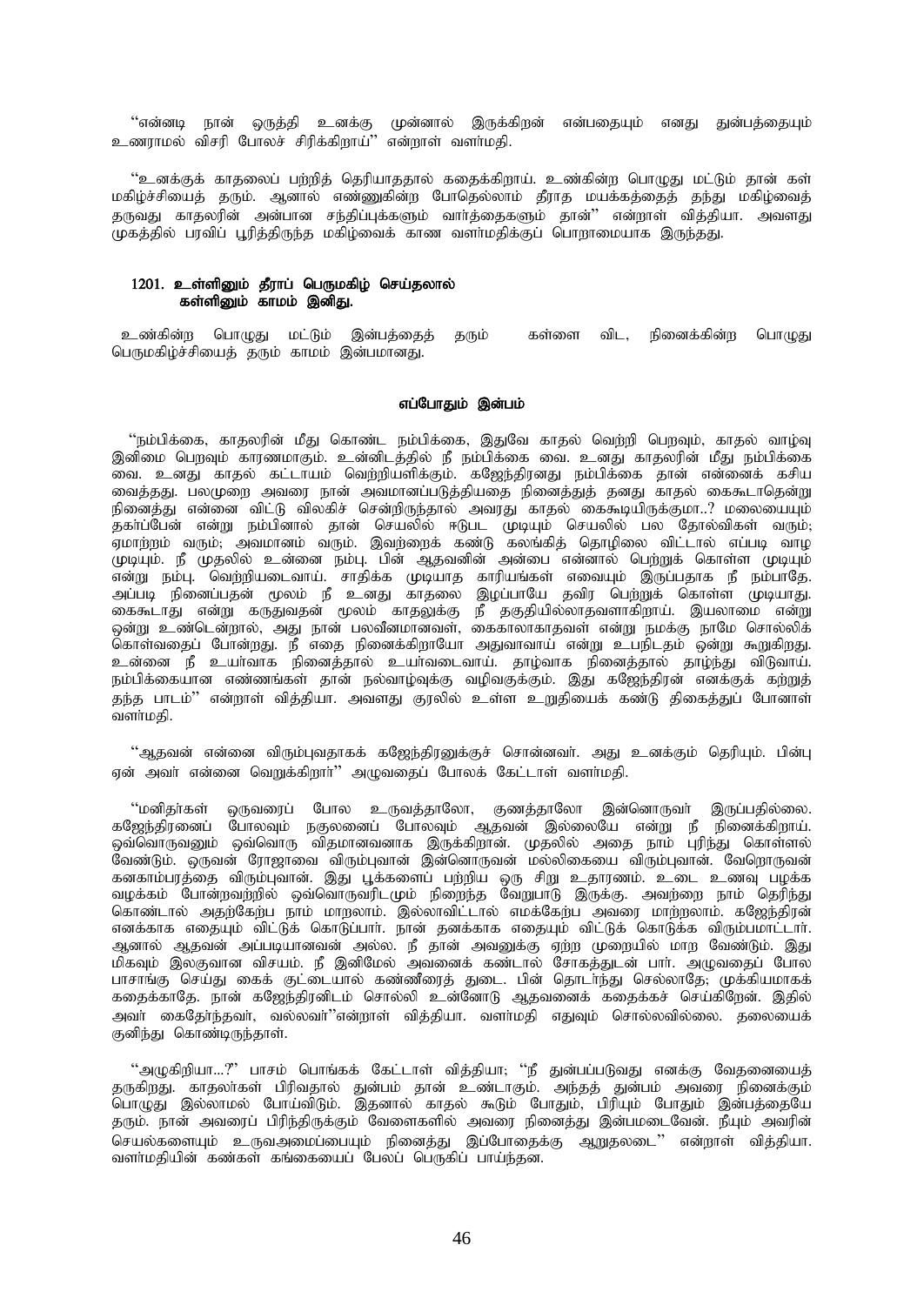# 1202. எனைத்துஒன்று இனிதேகாண் காமம்தாம் வீழ்வாா் நினைப்ப வருவதுஒன்று இல்.

காதலா் பிரிவதால் துன்பம் நோ்ந்தாலும், ஒருவரை ஒருவா் நினைக்கும் போது அத் துன்பம் இல்லாமல் போய் விடும். அதனால் காமம் எந்நிலையிலும் இன்பமானது.

### நினைத்தும் நினைக்காது

அழுது கொண்டிருக்கும் வளா்மதியை வித்தியாவால் தேற்ற முடியவில்லை. நேரஞ்செல்லச் செல்ல அவள் பலமாக அழுதாள். அது வித்தியாவக்குக் கவலையைக் கொடுத்தது. எதுவும் செய்யத் தோன்றாது சில கணங்கள் யோசித்த வித்தியா, அழுது கொண்டிருக்கும் வளாமதியின் தோள்களைப்  $L$ ற்றி வருடினாள்.

 $\lq\lq$ மதி, நீ அழுவதை என்னால் சகித்துக் கொள்ள முடியவில்லை. இந்த அழுகை தேவைதானா என்று எண்ணத் தோன்றுகிறது. நீ அனுபவிக்கும் துன்பம் உன்னால் உருவாக்கப்பட்டது. ஏன் வலிந்து தீய எண்ணங்களை மனதில் உருவாக்குகிறாய். அன்று நடந்த ஒரு சம்பவத்திற்காக இவ்வளவு துயரம் கொள்ளத் தேவையில்லை. பிறரால் எமது துன்பத்தை போக்க முடியாது. நாமே நமது துன்பத்தைப் போக்குதல் வேண்டும். எனவே துயரத்தை விட்டு விட்டு தைரியத்தை வரவழைத்துக் கொள். நான் எனது செயலை முடித்தே தீருவேன் என்று திடசங்காப்பமெடு. உனது நல்வாழ்வை உருவாக்குபவள் நீயே என்பதைப் புரிந்து கொள். உனது செயலை முடிக்க வேண்டிய வலிமையும் திறமையும் உனக்குள்ளேயே இருக்கின்றன" என்றாள் வித்தியா.

வளா்மதியின் கண்களில் தோன்றிய பரவசம் அவளது முகத்தில் தெரிந்தது. கண்களால் வழிந்த கண்ணீர் நின்றது. ''எனது எதிர்காலக்கை நானே உருவாக்க வேண்டும். காகல் விசபுக்கில் உகவியை எதிா பார்க்கக் கூடாது என்பதையும் நடந்து முடிந்த சம்பவங்களைப் பற்றி ஓயாமல் சிந்திப்பதால் ளந்தப் பயனும் இல்லை என்பதையும் எனக்கு உணர்த்தினாய். அதைப் புரிந்து கொண்ட பின்பு நான் தைரிய சாலியாகி விட்டேன். என் இதயத்துள் ஒரு வலிமை புகுந்து விட்டது. இனி நான் .<br>சுலங்கமாட்டேன்'' என்று கூறிக் கொண்டிருந்த வளர்மதி தும்மினாள். அவளது மூக்கு உமைந்தது.  $\mathfrak l$ ண்டும் மீண்டும் தும்மினாள்.

வித்தியா பலமாகச் சிரித்தாள்; '' உன்மீது ஆதவன் பற்றில்லை என்றும், அவமதிக்கிறான் என்றும் கூறினாய். இப்பொழுது ஓயாமல் தும்முகிறாய். அவா் நினைக்காமல் உனக்குத் தும்மல் வந்ததா? உள்ளே தீவிரமாக யோசித்துக் கொண்டு வெளியே பகைவா்களைப் போல நடந்து கொள்பவா்களுமுண்டு. நான் கஜேந்திரனை நல்லூா்க் கந்த சுவாமி கோயில் தோ்த்திருவிழா வன்று ்கண்டு காதல் கொண்டேன். அதன் பின் பல மாதங்களாக அவரைக் காணாது தேடித்திரிந்தேன். பின் அவரைச் சந்தித்தேன். அவா் என் பின் நாயாய் அலைந்த போது நான் அவருக்குப் பயம் காரணமாகப்<br>பல கொடுமையான செயல்களைச் செய்தேன். இருந்த போதும் அவா் அதையெல்லாம் செயல்களைச் செய்தேன். இருந்த போதும் அவா் அதையெல்லாம் பொருட்படுத்தாது எனக்குப் பின்னால் திரிந்தார். நான் செய்ததை விடக் கொடுமையான செயல்கள் எவர்ளையும் உனக்கு ஆதவன் செய்யவில்லை'' என்றாள் வித்தியா.

அப்போது வளா்மதி தும்மினாள். மீண்டும் மீண்டும் தும்மினாள். வித்தியா சிரித்துக் கொண்டு சொன்னாள்; முன்பு நான் கஜேந்திரனைக் காணாத காலங்களில் அவருக்கு ஓயாத தும்மலாம். அதனால் பலமுறை மருந்தெடுத்தும் குணமாகவில்லையாம். கடைசியாக வைத்தியா சொன்னாராம், "உமது காதலி தான் ஓயாமல் நினைக்கிறா. அவாவுக்கு கண்ட படி நினைக்க வேண்டாம் என்று சொல்லும் என்றாராம். இவா தனக்குக் காதலி இல்லை யென்று சத்தியம் பண்ணிணராம். எனினும் வைத்தியா் நம்பவில்லையாம்'' என்று சொல்லிக் கொண்டிருக்கும் போது வளா்மதி தும்மினாள்<del>,</del> "ஆதவனுக்கு உன்மீது அளவற்ற பாசம் இருக்கிறது என்பதை உனது தும்மல் காட்டுகிறது. என்ற வித்தியா தனது மூக்கைப் பிடித்தாள். ''மூக்கு உழைகிறது தும்மல் வருவது போல இருக்கிறது. ஆனால் தும்மல் வருவதில்லை. காலையில் இருந்து இந்த நிலை தான். என்னால் தாங்க முடியவில்லை. அவா் பொல்லாதவா். நேரிலும் சரி, கனவிலும் சரி விகடமான தொல்லைகளைத் தருவார். அது அவரின் இயல்பு. இன்று காலையில் இருந்து எனக்குத் தும்மல் வருவது போலத் தோன்றுகிறது. ஆனால் வரவில்லை. இதற்குக் காரணம் அவரது குறும்பான செயல்தான். எனது காதலா என்னை நினைப்பவா் போல இருந்து நினைக்காமல் இருக்கிறாா். இதன் கருத்து உடனே ்.<br>துர்து என்னைச் சந்திக்கவும் என்பது தான் சரியான கள்ளன்'' என்று சிரித்தாள் வித்தியா. அவளது முகம் செந்நிற ரோஜா பூவைப் போல இருந்தது.

# 1203. நினைப்பவா் போன்று நினையாா்கொல் தும்மல் சினைப்பது போன்று கெடும்.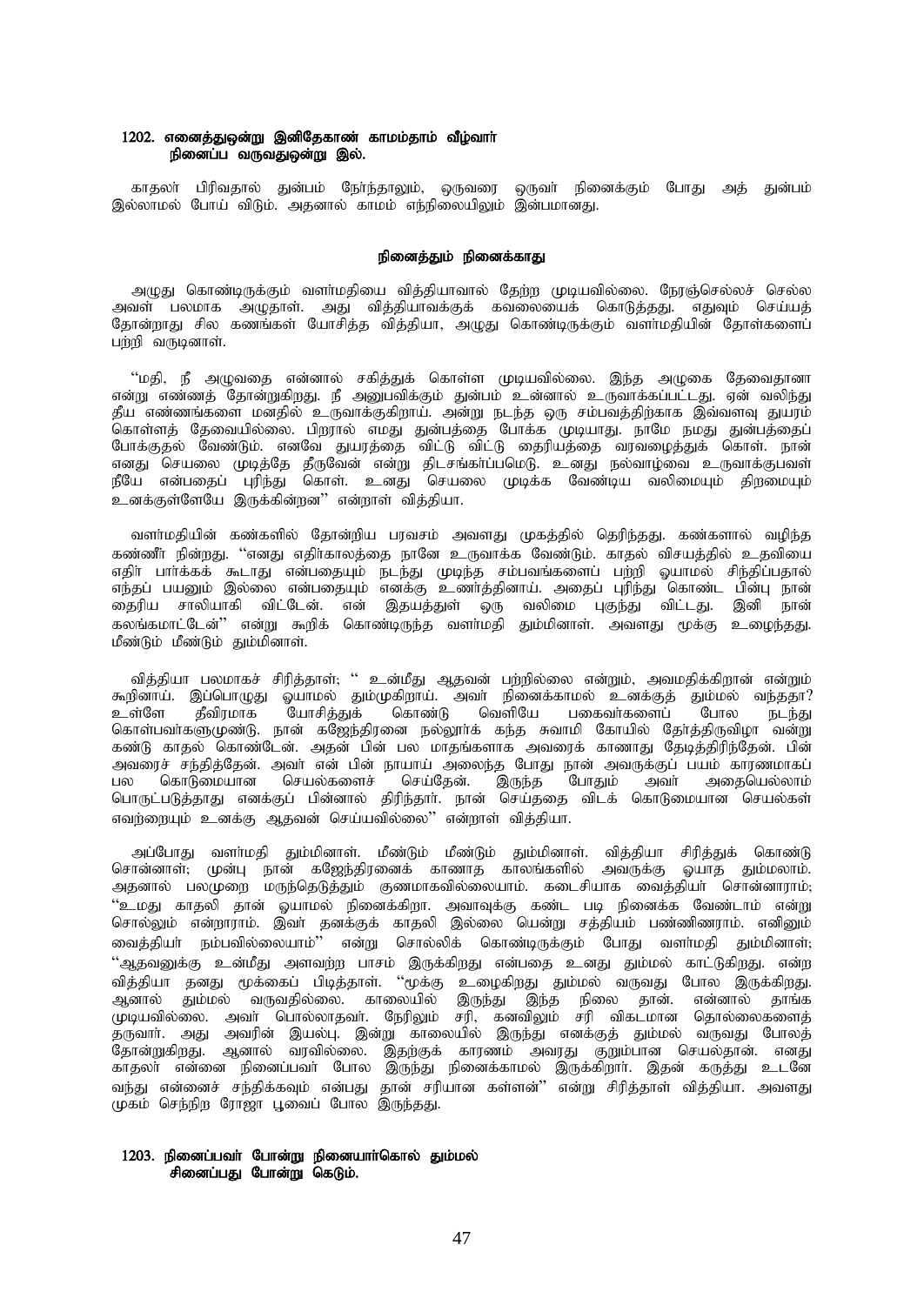எனக்கு தும்மல் வருவது போல இருந்து வராமல் அடங்குகிறது; என்காதலா என்னை நினைப்பவா் போல் இருந்து நினைக்காமல் விடுகிறாரோ.

### நிறைந்திருப்பேனா?

''எண்ணங்களைப் போல விசித்திரமானவை எவையும் இல்லை. அவற்றுள் காதலரின் எண்ணங்கள் மிகமிக விசித்திரமானவை. அணுகுண்டைப் போல துன்பத்தை விளைவிப்பனவும் உண்டு.<br>அமிர்தத்தைப் போல சுவையானவையும் உண்டு. நம்ப முடியாத கற்பனைகளுக்கு அப்பாற் பட்ட எண்ணங்கள் தான். காதலாகளின் உள்ளங்களில் எழும் இந்த எண்ணம் எப்படியெல்லாம் எழுகிறது என்று புரிந்து கொள்ள முடியவில்லை. ஒரு நாள் நானும் கஜேந்திரனும் கடற்கரையில் இருந்தோம். அங்கு இரண்டு வளாப்பு நாய்கள் ஓடி விளையாடிக் காதல் கொண்டன. கடற்கரைக்கு வரும் ஒருவா எப்பொழுதும் ஒரு பெரிய சாதி கடுவன் நாயை அழைத்து வருவார். அதைப் பார்க்க எனக்குப் பயமாக இருக்கும். இன்னொருவா அழகான ஒரு பெண் நாயை அழைத்து வருவாா். அவை இரண்டும் காலப் போக்கில் நண்பாகளாகி விட்டன. அவை சூழலை மறந்து ஓடி விளையாடுவதைப் பாா்த்தால் நாமும் அந்த நாய்களாகப் பிறந்தாலென்ன என்ற எண்ணம் மனதில் எழும். அதே போலக் கடற்கரையில் இருக்கும் காகங்கள் பலவற்றைப் பார்த்திருக்கிறேன். ஒரு நாள் கடற்கரையில் வீசிய உணவுத் .<br>அருகில் வந்தவுடன் அந்தக் காகம் அந்த உணவுத் துண்டுகளைப் பார்த்து கரைந்து கரைந்து செயலால் அதை எடுத்துத் தனக்கு ஊட்டும் படி கூறியது. ஆண் காகம் உணவுத் துண்டுகளை ஒவ்வொன்றாக எடுத்து அதன் அலகுக்குள் வைத்தது. பின் பெண் காகம் உணவுத் துண்டுகளைத் தனது அலகால் எடுத்து ஆண்காகத்தின் அலகிற்குள் வைத்தது. சந்தா்ப்பம் சூழ்நிலையாவற்றையும் மறந்து அவை அன்படன் கலந்துரையாடியது என்னை அளவுக்கதிகமாகக் கவாந்தது. அதைப் பார்த்த .<br>கஜேந்திரன் '' கொடுத்து வைத்த உயிர்கள் இப்படி மனிதர்களில் எத்தனை பேர் நடந்து கொள்கிறார்கள். நான் இதை விடக் கூடுதலாகச் செய்வேன்'' என்றார். அக்கணமே நாங்கள் .<br>காகங்களாக மாறமாட்டோமா'' என நினைத்தேன். காதல் உயிர்களை யெல்லாம் எப்படி எண்ண<br>வைக்கிறது என்று பார்த்தாயா..? கண்களை மூடினாள் வித்தியா.

பரவசத்துடன் கண்களை மூடிய வித்தியாவின் முகத்தைப் பார்த்துக் கொண்டிருந்தாள் வளா்மதி. வித்தியாவின் உதடுகள் குறுநகையுடன் பிரிந்தன. ''காதலுக்கு பலம் இருக்கும் அதே சமயம் பலவீனமும் இருக்கிறது. பலமுள்ள போது எனது காதலா எனக்குரியவா என்ற உரிமையான செருக்கு பணைஞ்சு இருக்கந்து. பல்முன்ன கொது எனது கூறன. எனக்குருங்கு, எனது பரண்களான எனருக்கு<br>மனதில் தோன்றும். பலவீனமான வேளைகளில் நாம் தாம் அவரை நினைத்திருக்கிறோம். அவர்<br>என்னை நினைத்திருக்கிறாரோ என்று நினைத்துக் கலங்குவேன். எனது எண்ண நடந்து கொள்ள மாட்டார். இருப்பினும் எனது மனம் சில வேளைகளில் அவர் எனது விருப்பத்திற்கு . அட்சப்பான் குண்டிகள் இது — கைக்கப்பட்ட கூறத்தொடை தொன்கும் இடை கண்ணிக்கள் தேட்டோல் அவரின்<br>சிறப்படையும். என்னுடைய நெஞ்சத்தில் எனது காதலா நிறைந்திருக்கிறாா். இது போல அவரின்<br>நெஞ்சத்தில் நான் நிறைந்திருக்கிறேனா? என்ற சந்தேகம போன்ற தொரு எண்ணம் தான் உனக்கும் ஏற்பட்டிருக்கிறது. என்று நினைக்கிறேன்'' என்றாள் வித்தியா.

வனா்மதி நினைத்துப் பாா்த்தாள். அன்று ஆதவனுடைய முகம் மாறுபட்டிருந்தது. அளவுக்கதிகமான சினம் அதில் குடி கொண்டிருந்தது; ''இல்லை, நீ சொல்வதை நான் நம்ப மாட்டன். எனது இதயத்தைக் காதலரின் நினைவுகள் நிரப்பியுள்ளன. ஆனால் அவரது இதயத்தில் எனது நினைவுகள் நிறைந்திருக்குமோ தெரியவில்லை'' என்றாள் வளர்மதி. அவள் தைரியமாக இருக்கிறேன் என்ற போதும் அவளது குரல் பிசிறி இருந்ததை வித்தியா உணர்ந்து கொண்டாள்.

# 1204. யாமும்உளேம்கொல் அவர்நெஞ்சத்து எம்நெஞ்சத்து ஓஓ உளரே அவர்.

என்னுடைய நெஞ்சில் என் காதலா் இருக்கிறாா். அது போல அவருடைய நெஞ்சில் நான் நீங்காமல் இருக்கிறேனோ.?

### வெட்கமில்லாகவா்

''துரதிஸ்டவசமாக எனது இன்பமான வாழ்க்கையில் இவா் குறுக்கிட்டதால் எனது இன்பங்களெல்லாம் சீா குலைந்து நாசமாகி விட்டன. அதனால் எனது சகோதராகள் வெளிநாடுகளில் இருந்து அனுப்பும் பொருட்களையும் பணத்தையும் நான் ஒரு பொருட்டாக எண்ணி அனுபவிப்பதில்லை. சென்ற வாரம் எனது அண்ணா விலை உயாந்த ஆபரணம் ஒன்றை எனக்கு அனுப்பியிருந்தாா். அதை அம்மா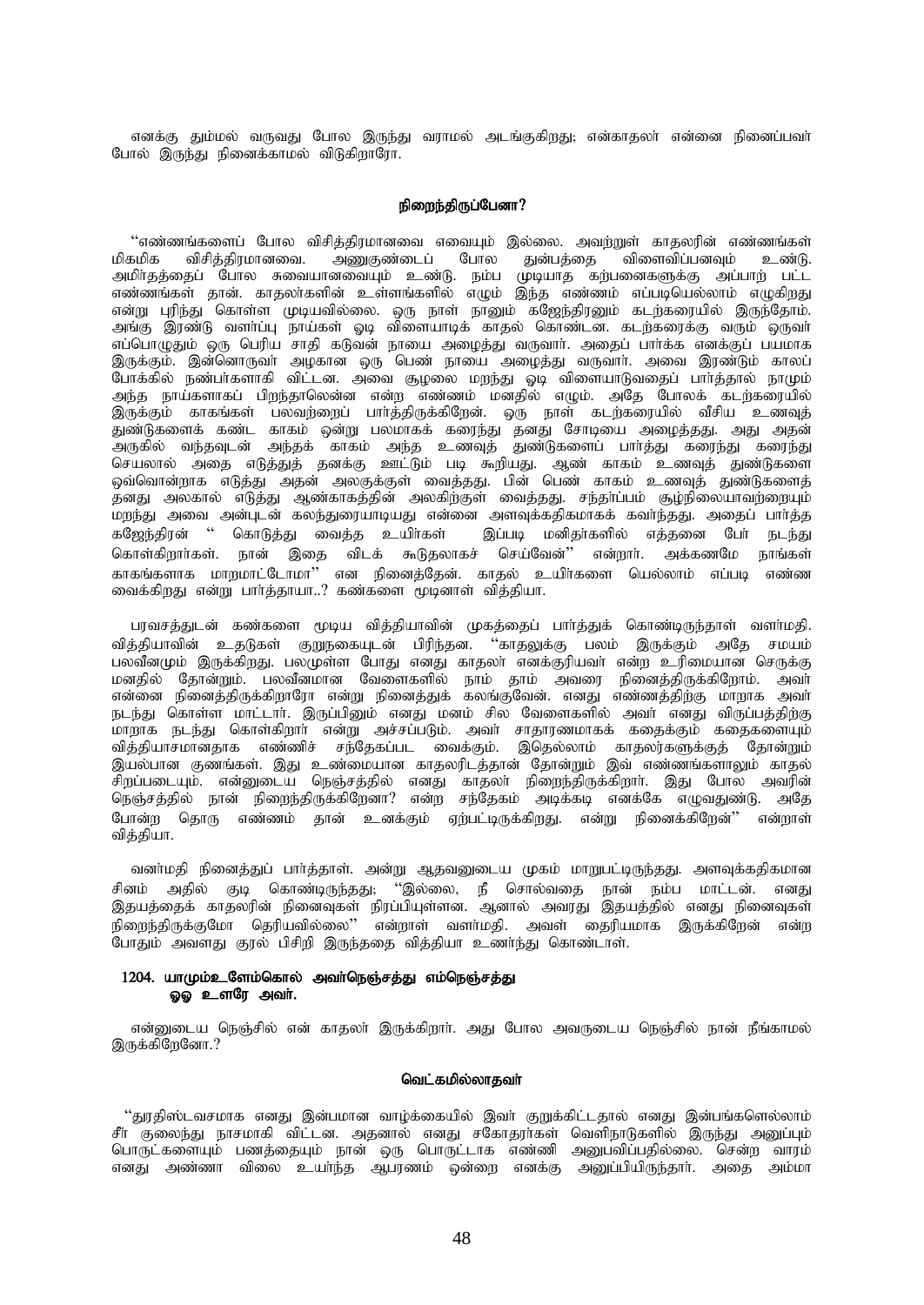கொண்டு வந்து என்னிடம் தந்த போது, நான் மகிழ்ச்சியடையவில்லை. அதனால் அவர்; ''இப்போது உன்னுடைய போக்கே மாறிவிட்டது. சரியாகச் சாப்பிடுகிறாய் இல்லை; நல்ல உடைகளை அணிகிறாய் இல்லை. முன்பென்றால் கண்ணாடிக்கு முன் நின்று பலமணி நேரம் அலங்காரம் செய்வாய். இப்ப உன்னைக் கண்ணாடிக்கு முன்னால் நான் காண்பதில்லை. ஆபரணங்களை அணிவதிலும் ஆர்வம் இல்லை. முன்பு அண்ணன்மார் உடைகளையோ ஆபரணங்களையோ அனுப்பினால் அதை அணிந்து கொண்டு நண்பிகளுக்குக் காட்டப் புறப்பட்டு விடுவாய். பலருக்கு அதைக் காட்டாவிட்டால் உனக்குத் திருப்தி இராது. இப்போது வீட்டை விட்டு வெளியே செல்கிறாய் இல்லை. ஆபரணங்களை அணிகிறாய் இல்லை. இந்த அட்டியலின் பெறுமதி இரண்டு இலட்சம் ரூபா. அதை நீ சரியாகப் பார்க்கவில்லை. இது ஏன் என்று எனக்குப் புரியவில்லை. கவிதாவை ஒரு முறை வரச் சொல் அவளைக் கேட்டால் தான் தெரியும்'' என்று சொன்னா'' பெருமூச்சு விட்டாள் வளர்மதி.

வித்தியாவின் நெஞ்சில் கஜேந்திரன் புகுந்தமையால் வித்தியா வளர்மதி இருப்பதை மறந்து விட்டாள். அன்று வித்தியா புதியதொரு சேலை அணிந்திருந்தாள். கஜேந்திரன் அவளை கண்வெட்டாமல் பார்த்துக் கொண்டே இருந்தான். அவனது பார்வையைத் தாங்க முடியாத வித்தியா தலையைக் கவிழ்த்தாள்; '' தேவதை மாதிரி இன்றிருக்கிறீா். நீா் என்னைச் சந்திக்க வரும் வேளைகளில் உடுத்தி வரும் ஒவ்வொரு சேலையையும் பார்த்து அச்சேலை தான் உமக்கு அழகு என்று நினைப்பேன். மறு முறை சந்திக்கும் போது முன்னையை விட அழகாக இருப்பீா். இன்று உம்மை என்னால் வாணிக்க முடியவில்லை. கேவகை என்று சொல்வதா? தெய்வப் பெண் என்பதா?"

"வித்தியா என்று அப்பா நல்லதொரு பெயரை எனக்கு வைத்திருக்கிறார். வித்தியா என்று அழைத்தாலே போதும்'' என்றாள் வித்தியா.

"தேவதையை எப்படி அழைத்தாலென்ன. இறைக்க இறைக்க ஊறும் கிணறு போல நான் பார்க்கப் பார்க்க உமது அழகு அதிகரிக்கிறது; வனப்புக் கூடுகிறது; எழில் ஏற்றமடைகிறது. என்றவாறு அவளது சேலையை உற்றுப்பார்த்தான்; ''இன்று உமது அழகைப் பற்றி அழகான தொரு கவிதை பாட வேண்டு மென்று அசையாக இருக்கிறது. அனால் கமுகையாகி விடுமோ எனப்பயமாக இருக்கிறது."

"என்னடீ என்னோடு கதைத்துக் கொண்டிருந்தாய். அதற்குள் கஜேந்திரன் கண்களுக்குள் வந்து விட்டானோ...? புலம்புகிறாய் சிரிக்கிறாய்'' வளர்மதி வித்தியாவின் தோளைப் பற்றி உலுப்பினாள்.

திடுக்கிட்டு சுயநினைவடைந்த வித்தியா சொன்னாள்; ''இயற்கையைப் பார்த்தால் அவரின் நினைவு வந்து விடுகிறது. யாராவது தமது காதலைப் பற்றிச் சொன்னால் அவரின் நினைவு என்னைக் கொல்கிறது. இப்பொழுது நீ ஆபரணங்களைப் பற்றியும் உடுபிடைவைகளைப் பற்றியும் சொன்னாய். அந்த நினைவு வந்து விட்டது'' என்றாள் வித்தியா.

் ஆதவன் சரியான சுயநலம் படைத்தவர். தன்னுடைய நெஞ்சில் என்னை நுழைய விடாமல்<br>பார்த்துக் கொள்ளும் அவர், என்னுடைய நெஞ்சினுள் வெட்கப்படாமல் நுழைந்து என்னை என்னுடைய நெஞ்சினுள் கொடுமையான இன்பத்துக் குள்ளாக்குகிறார். இது நியாயமானதா என்று அவரிடம் கேட்டுச் சொல்'' என்றாள் வளர்மகி.

# $1205$ . தம்நெஞ்சத்து எம்மைக் கடிகொண்டார் நாணார்கொல் எம்நெஞ்சத்து ஓவா வரல்.

தன்னுடைய நெஞ்சில் என்னை வர விடாமல் பார்த்துக் கொள்ளும் என் காதலர், என்னுடை நெஞ்சுக்கு தான் ஒயாமல் வருவதைப் பற்றி வெட்கப்பட மாட்டாரோ..?

## நினைப்ப

"இந்த வாழ்க்கையில் மக்களில் மிகப் பெரும்பான்மையானோா் எந்தவிதமான இலட்சியமும் இன்றியே வாழ்ந்து மடிகிறாா்கள். பலா் காதலைப் பொழுது போக்கு என நினைக்கிறாா்கள். ஆனால் நான் கஜேந்திரனை அடைவதையே இலட்சியமாகக் கொண்டிருந்தேன். அதற்காக நான் நெருப்பாற்றைக் கூடத் துணிச்சலாகக் கடக்கலாம் என்று நினைத்திருந்தேன். ஓா் இலட்சியத்திற்காக வாழ்வதே<br>வாழ்க்கை இது தான் மக்களுக்கும் விலங்குகளுக்கும் உள்ள மாபெரும் வேறுபாடாகும். விலங்குகளுக்கும் உள்ள மாபெரும் விலங்குகளைப் போலத் தான் பெரும்பாலான மக்கள் இலட்சியமில்லாமல் வாழ்ந்து மடிகிறார்கள்.<br>உண்பதற்குச் சுவையான உணவு வகைகளும், உடுப்பதற்கு நல்ல அணிகலன்களும் அணிகலன்களும் அனுபவிப்பதற்குப் பொருள்களும் இருந்தால் போது மென்று நினைக்கும் மனிதா்களே உலகில் அதிக<br>எண்ணிக்கையானவா்கள். வாழ்க்கையில் தொண்ணூறு சதவீத மக்களால் தாம் கொண்ட எண்ணிக்கையானவா்கள். வாழ்க்கையில் தொண்ணூறு சதவீத மக்களால் தாம் கொண்ட இலட்சியத்தை அடைய முடிவதில்லை. வாலிப வயதில் இளமை மிடுக்கால் காதலிப்பவா்கள், பொன்னுக்கும் பொருளுக்கும் ஆசைப்படுவதும் பெற்றோரின் வக்கிரமான ஆசைகளுக்குப் பலியாவதும்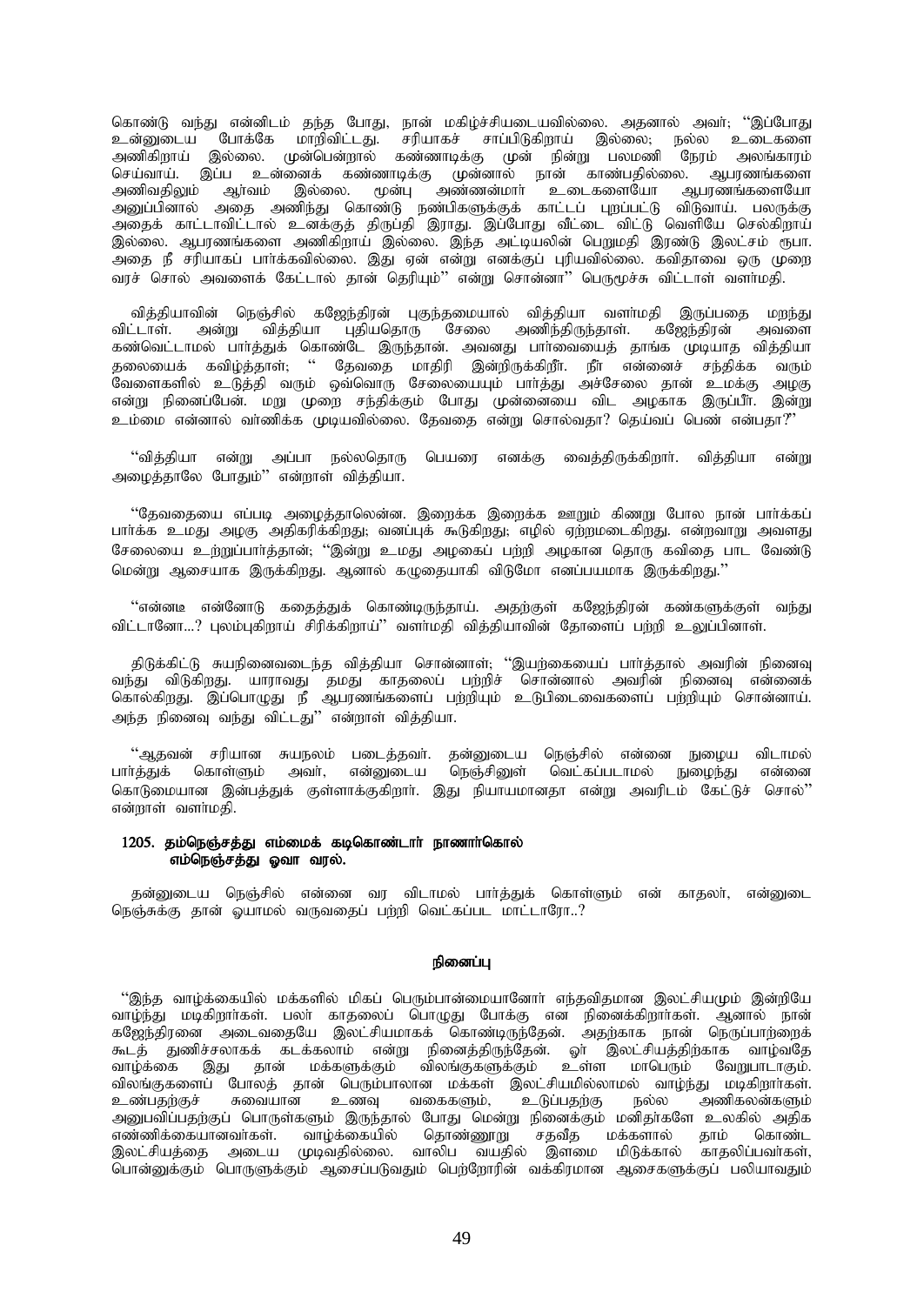எமது நாட்டில் நடை பெற்றுக் கொண்டிருக்கின்ற பாவமாகும். இதைச் சாபக் கேடென்றும் சொல்லலாம்.<br>வாம்க்கையின் பணம். பொருள் வசகிகளை அடைவகற்காகக் கான் கொண்ட உயர்ந்த வாழ்க்கையின் பணம், பொருள் வசதிகளை அடைவதற்காகத் தான் இலட்சியங்களைக் கைவிடுபவனும் மிருகமும் ஒன்றென்று தான் நான் சொல்வேன். இது காதலுக்கு மட்டுமல்ல உயா்ந்த பெரும் செயல்களைச் செய்து சாதனைகள் புரிவதற்கும் ஏற்றது. அற்பமான இருதயமுள்ளவாகள் தான் இலட்சியங்களை உயிராக மதிப்பதில்லை. நான் உறுதியான இதயம் படைத்ததனால் தான் எனது காதலில் வெற்றியடைந்தேன். ஆரம்பத்தில் எனது காதலை வெறுத்த எனது தாயார் இப்பொழுது எனது காதலரைப் போற்றுகிறார். நான் துன்பப்பட்ட வேளையில் எனது காதலரோடு சோ்ந்திருந்த நாட்களை நினைத்து இன்புற்றதால் தான் இன்னும் நான் உயிருடன் இருக்கிறேன். இல்லாவிட்டால் என்றோ உயிா நீத்திருப்பேன். அல்லது பெற்றோரின் விருப்பத்திற்கு இணங்கியிருப்பேன்'' என்றாள் வித்தியா. அவளது வார்த்தைகளில் என்றும் காணாத உறுதியிருந்தது.

"நான் எதை நினைப்பது நான் எப்பொழுது என் காதலரோடு சேர்ந்திருந்தேன். அவரோடு சேரத் துடிப்பதால் தான் நான் இன்னும் உயிரோடு இருக்கிறேன். நான் கிட்டச் செல்லச் செல்ல அவா ்விலகிச் செல்கிறாா். ஒரு நாள் ஒருகணமென்றாலும் அவரோடு சோந்து இன்புற்றிருந்திருந்தால் அதை நினைத்து என் வாழ் நாளைக் கழிக்க முடியும். ஒரு கணம் கூடப் பெறாத அந்த இன்பத்திற்காக .<br>'ஏங்கி உயிா வாழ்கிறேன். எனது சகோதராகள், குபேராகள் உலகில் உள்ள எந்தப் பொருளையும் அவாகளால் எனக்கு வாங்கித் தரமுடியும். ஆனால் நான் என்னுயிரைப் போல நேசிக்கின்ற ஆதவனை பொன் பொருள் கொடுத்து வாங்க முடியுமா? பொன் பொருளுக் கெல்லாம் அப்பாற்பட்டு விலைமகிக்க முடியாத பொக்கிசமாகத் திகழும் அவரது அன்பை என்னால் விலை கொடுத்து வாங்க , முடியவில்லையே இது நான் அடைந்த தோல்வியா..? இல்லை ஊழ்வினைப் பயனா? என் மனங்கவாந்த<br>காகலாோடு சோ்ந்து மனங்குளிாச் சோ்ந்திருந்த நாட்களை என்னால் நினைக்குப் பாா்க்க ்.<br>காதலரோடு சோந்து மனங்குளிரச் சோந்திருந்த நாட்களை என்னால்  $\mu$ ம்பு வில்லைபே $\mu$ ் கலங்கினாள் விக்கியா.

" கலங்கித் தவிக்கும் தலைவிக்குக் காதலரோடு சேர்ந்திருந்த நாட்கள் தான் வாழ்ந்த நாட்கள்; இன்பமான நாட்கள் நான் உயிரோடு இருக்கிறேன் என்றால், நான் காதலரோடு சோந்திருந்து இன்புற்ற நாட்களை நினைத்துக் கொண்டிருப்பது தான் காரணம்'' வித்தியா உணர்ச்சிபூர்வமாகச் சொல்லிக் கொண்டிருந்தாள்.

# $1206$ . மற்றுயான் என்உளேன் மன்னோ அவரொடுயான் உற்றநாள் உள்ள உளேன்.

என் காதலரோடு சோ்ந்து மகிம்ந்திருந்த நாட்களை நினைத்துக் கொண்டிருப்பதால் தான் நான் உயிர்வாழ்கிறேன். இல்லையென்றால் வேறு எதனால் உயிர்வாழ்வேன்.

## சுடும் இன்பம்

''காதலுக்கு அற்புதமான பல சக்திகள் இருக்கின்றன. அவற்றையெல்லாம் வார்த்தைகளால் கூற<br>டியாது. எமுக்கில் எமுக முடியாது. வெ்வொருவனது குணம், எண்ணம், கொள்கை முடியாது. எழுத்தில் எழுத முடியாது. ஒவ்வொருவனது குணம், எண்ணம், கொள்கை மாறுபட்டிருப்பதைப் போன்று அவன் கொள்ளும் காதலும் வேறுபட்டிருக்கும். எனது காதல் அனுபவம் வேறு. அர்ச்சகாவின் காதல் அனுபவம் வேறு. அதைப் போல உனது காதல் அனுபவங்களும் வேறுஒருவருக் கொருவா் உருவ அமைப்பு மாறுபடுவதைப் போலக் காதலின் தன்மையும் மாறுபடுகிறது. cWjpahd ,Ujakpy;yhjth;fshy; ,yl;rpaj;ij ntw;wp nfhs;s KbahJ. fhjyh;fs; சேர்ந்திருப்பது தான் இன்பமானது அவரோடு இன்பமாகச் சிரித்துப் பேசிக் கொண்டிருக்கும் போது எனது உயிா் பிரிந்து விட வேண்டு மென்று நான் கடவுளைப் பிராா்த்தித்த காலம் ஒன்று உண்டு. அம்மா எனது காதலை அறிந்த பின்பு என்னைக் கொடுமைப்படுத்தினா. தான் கொடுமைப்படுத்தினால் நான் எனது காதலரை மறந்து விடுவேன் என்று நினைத்தா. அம்மா எனக்குச் செய்த கொடுமைகளால் எனது காதல் வளர்ந்தது'' கண்களை மூடிய வித்தியா ஏதோ முணுமுணுத்துச் சிரித்தாள்.

வளா்மதி, ஆதவனை நினைத்துப் பாா்த்தாள். அவளைக் கண்டதும் கருங்கல்லால் செய்யப்பட்ட சிலை போல அவனது முகம் இறுகிக் கறுத்து விடும். வாய் திறந்து தான் மகிழ்வாகக் கதைக்க முடியாவிட்டாலும் முகம் மலாந்தாவது தனது காதலை வெளிப்படுத்தலாம் தானே. காதலாகள் வாய் திறந்து ஆயிரம் வார்த்தைகள் கதைப்பதை விட மெல்லியதான ஒரு புன்னகை ஆயிரம் கதைகள் .<br>பேசுமே. பல்லாயிரம் மக்கள் கூடியிருக்கும் சபையில் கூட ஒரு காதலன் தனது காதலியுடன் தனது எண்ணத்தைக் கண்களால் பகிாந்து கொள்ள முடியுமென்ப் பழந்தமிழ் நூல்கள் கூறுகின்றன. காதலியின் மனதில் உள்ள குறிப்புக்களைக் காதலனும், காதலரின் மனதில் உள்ள குறிப்புக்களைக் காதலியும் கண்கள் மூலமும் சைகைகள் மூலமும் பரிமாறிக் கொள்ள முடியும். அச் செயலில் வாய் திறந்து ஆயிரமாயிரம் வாா்த்தைகள் கூறுவதிலும் பாா்க்க உன்னதமான தென்று அனுபவஸ்தா்கள் கூறுகிறாாகள். கல்லுப்பிள்ளையாா் மாதிரி என்னைக் கண்ட பின்பும் உணா்ச்சியில்லாமல் இருக்க அவரால் எப்படி முடிகிறது?". என்று எண்ணினாள் வளர்மதி.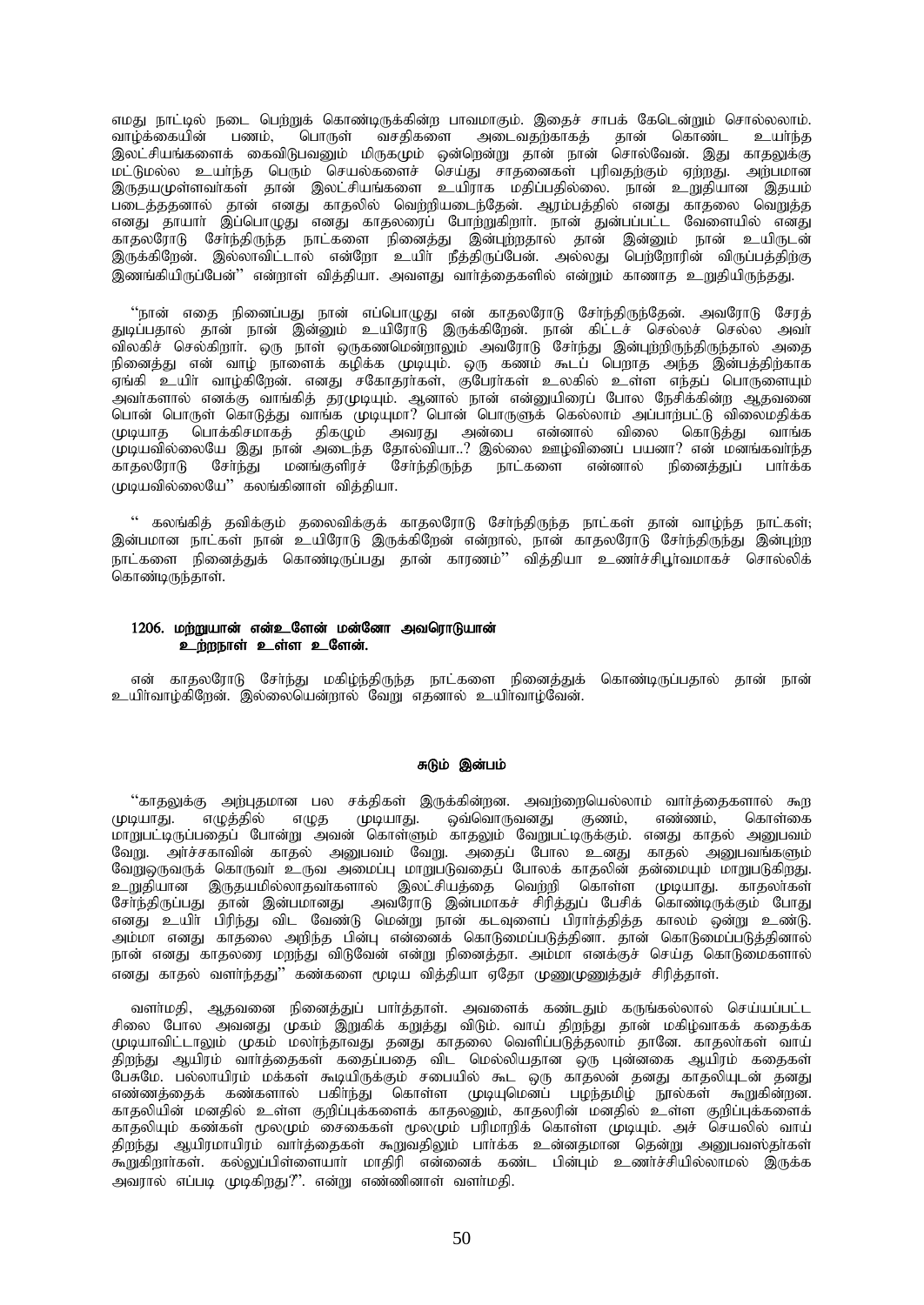''பிரிந்திருக்கும் வேளையில் காதலனோடு கழித்த இன்பமான நாட்கள் தான் காதலியை உயிா் வாழச் செய்கின்றன. கஜேந்திரனை நான் சந்திக்கும் ஒவ்வொரு வேளையிலும் வேறுபட்ட இன்பத்தை அனுபவிப்பேன். ஒவ்வொரு முறையும் அவர் ஒவ்வொரு விதமாக நடந்து என்னை அதிசயிக்க வைப்பாா். அந்த அதிசயமான இன்ப நிகழ்வுகள் தான் நான் அவரைப் பிரிந்திருந்து துன்பத்தை அனுபவிக்கும் போது நினைவில் தோன்றி என்னைச் சமாதானப் படுத்தி தைரிய மூட்டின. அந்த நினைவுகள் அப்போது இன்ப மூட்டிய போது இப்போது அம்மா சம்மதித்த பின் அவரைப் பிரிந்த துயரம் என்னைச் சுட்டெரிக்கிறது. அந்த வெம்மையைத் தாங்க முடியாது. எனது மனமும் உடலும் துன்பப்படுகின்றன. அவரை நினைத்துக் கொண்டிருக்கும் போதே எனக்கு இந்த நிலைமை என்றால் அவரை நினைக்காவிட்டால் என்ன நடக்கும்? என்னால் நினைத்துப் பார்க்க முடியவில்லை'' என்றாள் வித்தியா.

விரத்தியாகச் சிரித்தாள் வளர்மதி; ''என்னோடு மனம் விட்டு அன்பாக ஒரு நிமிசங் கதைக்காத எனது காதலரை நினைத்துக் கொண்டிருக்கும் போதே அந் நினைவு என்னைச் சுட்டெரிக்கிறது. .<br>நினைக்காமல் மறந்தால் என்ன ஆகுமோ தெரியவில்லை. கட்டாயம் எனக்குப் பித்துப் பிடிக்கும். நான் அவரை மட்டுமல்ல உலகத்தையும் மறந்து விடுவேன்'' என்றாள் வளா்மதி.

# $1207$ . மறப்பின் எவன்ஆவன் மற்கொல்? மறப்புஅறியேன்  $e$  of  $\sinh \omega$  and  $\sinh \omega$ .

காதலரை மறக்காமல் நினைத்துக் கொண்டிருக்கும் போது பிரிவுத் துன்பம் சுடுகிறது; நினைக்காமல் மருந்து விட்டால் நான் என்ன ஆவேனோ..?.

## கோபம் கொள்ளார்

வித்தியா பேசுவதைக் கேட்டுக் கொண்டு அழுவாரைப் போலிருந்த வளர்மதி திடீரென்று பலமாகச் .<br>சிரித்தாள். அதை அதிசயத்துடன் பார்த்துக் கொண்டிருந்தாள் வித்தியா; ''இவ்வளவு நேரமும் ஆதவன் ்தன்னுடன் கதைப்பதில்லை கடைசி அன்பாக ஒரு முறை பார்த்து கனிவுடன் சிரித்ததில்லை. என்று நினைத்துப் புலம்பிய வளர்மதி திடீரென்று ஏன் சிரிக்கிறாள். அதுவும் இரண்டு மூன்று நிமிடங்களாகப் பலமாகச் சிரிக்கிறாளே ஏன்...? அவள் அளவுக்கதிகமாக ஆதவனை விரும்புகிறாள். அவனோடு இனிமையாகக் கதைக்க எவ்வளவோ முயற்சிகள் செய்திருக்கிறாள். இருந்தும் ஆதவன் அவளைப் பார்த்துச் சிரித்ததில்லை. மகிழ்வுடன் கதைத்ததில்லை. கஜேந்திரன் கேட்டதற்கு மட்டும் தான் வளா்மதியை விரும்புவதாகக் கூறியிருக்கிறானே தவிர அன்புடன் ஏதாவது ஒரு செய்தியைக்கூடச் சொல்லி அனுப்பியதில்லை. அத்துடன் அவளுக்கு ஒரு கடிதம் எழுதித் தரும்படி ஆதவனைக் கஜேந்திரன் வற்புறுத்தியும் ஆதவன் இதுவரை கடிதம் எழுதிக் கொடுத்ததில்லை. வளாமதி பெரும் பணக்காரி, சகோதராகள் வெளிநாட்டில் இருப்பதால் அவளின் வீட்டில் பணம் தாராளமாகப் புழங்குகிறது. அதனால் அவள் தனது தேவைகள் அனைத்தையும் உடனுக்குடன் பூர்த்தி செய்து வருபவள். அடிக்கடி அவள் சொல்வாள்; ''ஆதவன் ஒரு விற்பனைப் பொருளாக இருந்தால் நான் எவ்வளவு பணம் கொடுத்தும் வாங்கியிருப்பேன். அவா் உயிா் உள்ள பொருளாயிற்றே. நான் பணத்துடன் அவரை வாங்கச் செல்ல அவா் என்னைப் பணத்திமிா் பிடித்தவா் என்று ஒதுக்கி விட்டால் பின் எதுவும் செய்ய முடியாது. அது தான் யோசிக்கிறேன் என்பாள்'' ஒரு வேளை ஆதவன் ்கிடைக்காத துயரத்தால் யோசித்து யோசித்து மூளை பிசகி விட்டதோ" என்று நினைத்தவாறு வளாமதியைப் பார்த்தாள். அவள் பலமாக விமுந்து விமுந்து சிரித்துக் கொண்டிருந்தாள். மெல்ல அவளின் அருகே சென்று குனிந்து வளர்மதியின் முகத்தைப் பார்த்தாள்.

சிரிப்பதை விட்டு விட்டு வித்தியாவைப் பார்த்த வளர்மதி; " நீ எனக்கு விசர் பிடித்து விட்டது என்று நினைத்து விட்டாயா? உனது போக்கும் பார்வையும் எனக்கு அதைத்தான் உணர்த்துகின்றன" என்று கூறிவிட்டு மீண்டும் பலமாகச் சிரித்தாள் வளா்மதி.

வித்தியாவுக்கு அவளது சிரிப்பைப் பார்க்கக் கோபம் கோபமாக வந்தது; ''இப்படி நீ ஏறுக்கு மாறாக நடந்து கொள்வதால் தான் ஆதவன் வெறுக்கிறார்." என்றாள்.

மீண்டும் சிலகணங்கள் வளா்மதி சிரித்தாள் பின்பு; நான் அவரை நேரில் கண்டு சிரித்தால் தலையைக் குனிகிறார். அன்புடன் கதைக்கலாமென்று அருகே சென்றால். ஓடி மறைகிறார். தொடர்ந்து கிட்டச் சென்றால் முறாய்க்கிறார். கண்டபடி ஏசுகிறார். நான் என்ன செய்வது? அவர் மீதுள்ள காதல் என்னை அப்படி செய்ய வைக்கிறது எனது மனதைக் கட்டுப்படுத்த முடியவில்லை. அதனால் கனவு காண்கிறேன். கற்பனை செய்கிறேன். இப்பொழுது நானும் அவரும் கடலில் படகொன்றில் உல்லாசப் பிரயாணம் சென்றோம். அவரின் மடியில் நான் படுத்திருக்க, அவா் எனது தலை முடியைத் தனது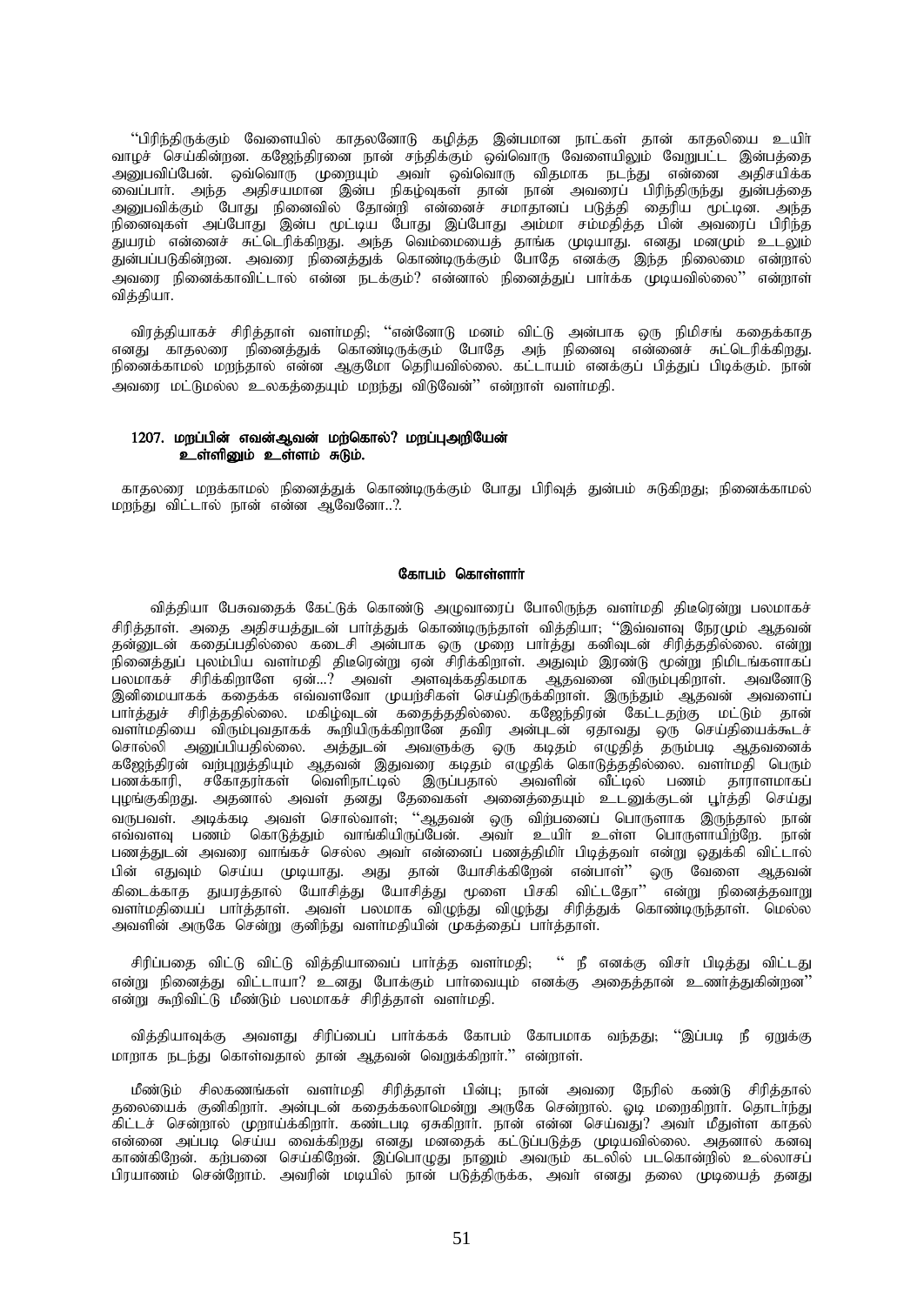கைகளால் கோதிவிட்டவர். அது எவ்வளவு சுகமாக இருந்தது தெரியுமா..? அந்த இன்ப சுகத்தில் .<br>மிதந்த நான் மெல்ல எழுந்து அவரது கன்னத்தை வருடினேன். அவர் எதுவும் சொல்லவில்லை. ்பிகவும் சந்தோசமாக இருந்தாா். அதைப் பாா்க்க எனக்கு என்றுமில்லாத மகிழ்ச்சியாக இருந்தது.<br>எனது கைகளைப் பிடித்துத் தூக்கினாா். நான் அவரைக் கட்டித்தமுவி மிச்சம் உனக்குத் கைகளைப் பிடித்துத் தூக்கினார். நான் அவரைக் கட்டித்தழுவி மிச்சம் உனக்குத் தெரியும்தானே'' என்று சிரித்த வளர்மதியின் கண்களால் கண்ணீர் வடிந்தது. '' நான் அவரை எவ்வளவு மிகுதியாய் எவ்வாறு நினைத்தாலும் என் மீது கோபம் கொள்ள மாட்டாா். இது அவா் எனக்குச் செய்யும் பேருதவி" என்றாள் வளர்மதி.

## 1208. எனைத்து நினைப்பினும் காயார் அனைத்துஅன்றோ காதலா் செய்யும் சிறப்பு!.

காதலனை, நான் எவ்வளவு அதிகமாக நினைத்தாலும் அவா் என்மீது கோபம் கொள்ளமாட்டாா்; அவா் எனக்குச் செய்யும் பெரிய உதவி இது.

# உயிா் அழிகிறது

வாரம் ஒன்று கழிந்தது. வித்தியாவின் தாயாரின் அழைப்பின் பேரில் கஜேந்திரன் வித்தியாவின் வீட்டுக்கு வந்தான். வீட்டுக்கு வந்த கஜேந்திரனை அன்புடன் வரவேற்ற கண்மணி கஜேந்திரனது முகத்தைப் பார்த்தாள். அழகான அவனது முகத்தில் ஒரு தெய்வீக ஒளி வீசியது. நெற்றியில் ு<br>அணியப்பட்டிருந்த வீபூதிப் பூச்சும், சந்தணப் பொட்டும் அவனை வசீகரித்தன. ''வித்தியா தனக்குப் ொருத்தமானவனைத் தான் தோந்தெடுத்திருக்கிறாள்<sup>?</sup>' என்பதை நினைக்க அவளுக்கு மகிழ்ச்சியாக இருந்தது. நாவலா ஸ்ரீ வித்தியா மகா கணபதியின் மாபெருங் கருணையால் தான் கஜேந்திரன் தனக்கு மருமகனாகக் கிடைத்தான் என்று மகிழ்ந்தாள்.

வெளியே இருந்த கஜேந்திரனுக்கு உரிமையுடன் தேநீர் தயாரித்துக் கொண்டு வந்தாள் வித்தியா. அவளுடன் அர்ச்சகாவும் வந்தாள். ஏனோ தெரியவில்லை. அர்ச்சகாவின் முகம் வாடிச் சோர்ந்திருந்தது.

தேநீர் கொடுத்த வித்தியாவை நிமிர்ந்து பார்த்தான் கஜேந்திரன். இயல்பாகவே அமைதியும் சாந்தியும் குடி கொண்டிருக்கும் அவளது முகத்தில் அன்று ஓா தெய்வீக ஒளி சுடா விட்டுப் பிரகாசித்தது. மிகவும் மகிழ்ச்சியாக இருக்கிறாள் என்பதை அவளது முகம் எடுத்துக் காட்டியது. மெல்லச் சிரித்தாள்; '' எவ்வளவு தான் பழகிய போதும் பெற்றோருக்கு முன்னால் பெண்களுக்கு நாணம் வந்து விடுகிறது'' பல நாட்களாகத் தொடர்ந்து வந்த துன்பத்தின் பின் எல்லையில்லாத மகிழ்ச்சி கிடைத்தால் கஜேந்திரனது உள்ளம் ஆரவாரம் செய்தது.

''கண்மணி உள்ளே சென்று விட்டாள். கஜேந்திரன் மெல்ல நிமிர்ந்து வித்தியாவைப் பார்த்தான்.<br>அவளின் தலை குனிந்திருந்தது. திரும்பி அர்ச்சகாவைப் பார்த்தான். அவளின் கண்கள் அர்ச்சகாவைப் கலங்கியிருந்தன. அதை மறைக்க முடியாமல் அல்லற்பட்டாள்; ''நாம் இருவரும் வேறல்லவா் என்று அடிக்கடி சொன்ன நகுலன் இப்போது என்னைச் சந்திக்காது இருந்து வருத்துகிறார். அதனால் உண்டாகும் துன்பத்தால் எனது உயிர் அமிகிறது'' என்று அர்ச்சகாவினது கண்கள் சொல்லி அழுவதைப் போலக் கஜேந்திரனுக்கு இருந்தது.

''நகுலனுக்குப் பல்கலைக்கழகத்தில் பரீட்சை அடுத்தவாரம் ஆரம்பமாக இருக்கிறது. அதனால் சில நாட்களுக்கு அாச்சகாவைச் சந்திக்க முடியாது. அவள் நான் சந்திக்காவிட்டால் துன்பப்படுவாள். அவளது உயிா் அதனால் அழிந்து விடும். எனவே நீ சந்தித்து எனது நிலைமையைச் சொல்லு'' என்று நகுலன் சொன்னவன். கவலைப்படாதைங்கோ கடிதம் ஏதாவது தந்தால் கொண்டு வந்து தருகிறேன்<sup>?</sup>' என்று கஜேந்திரன் அவளைச் சமாளிப்பதற்காகச் சொன்னான்.

''நீங்கள் முறைப்படி இன்று வித்தியாவின் வீட்டுக்கு வந்திருக்கிறீாகள். மகிழ்வுடன் அவளுடன் கதையுங்கள். நாம் இருவரும் வேறல்லா என்று சொன்ன அவா் பல நாட்களாக என்னைச் சந்திக்காமல் இருந்து எனது உயிரை வருத்துகிறார். தயவு செய்து நாளைக்குக் கடற்கரைக்கு வரச் சொல்லுங்கள்<sup>?</sup>' என்று கூறிவிட்டுச் சென்றாள் அர்ச்சகா.

கஜேந்திரன் சிரித்தான்; ''இந்தப் பெண்களைப் புரிந்து கொள்ளவே முடிவதில்லை. அவன் பரீட்சைக்குப் படிக்கிறான். அர்ச்சகா தன்னை வந்து சந்திக்கவில்லை என்று கவலைப்படுகிறாள். அவனின் மேல் உண்மையான காதல் இருந்தால் அவன் படிக்க வேண்டும் என்ற அக்கறை அல்லவா இருத்தல் வேண்டும்".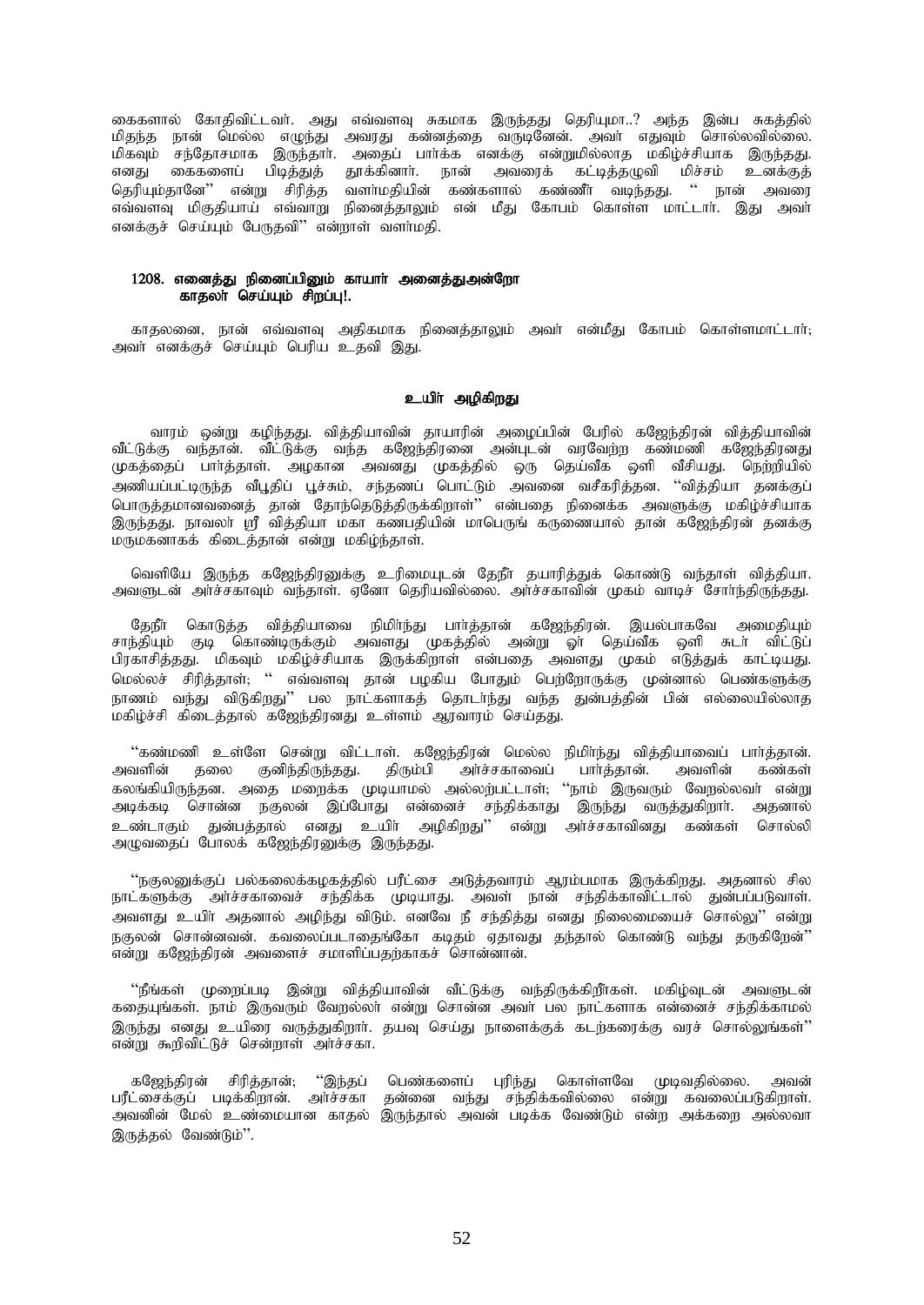''என்ன படிப்பு? ஒருவாரத்தில் ஓரிரு நிமிடங்கள் அவளைச் சந்திப்பதால் அவரது படிப்புக் கெட்டு .<br>பொல்லாத படிப்பு நான் பரீட்சை எழுதும் போது கூட நீஙகள் விடும். வந்து என்னைச் சந்திக்கவில்லையா...?" என்று கேட்டாள் வித்தியா.

என்று பெருமூச்சு விட்டான் கஜேந்திரன்; ''என்னவோ தெரியவில்லை இங்கு என்னால்  $\omega^{\prime}$ உம்முடன் கதைக்க முடியவில்லை. நாளைக்கு அர்ச்சகாவைக் கூட்டிக் கொண்டு கடற்கரைக்கு .<br>நகுலணையும் அழைத்துக் கொண்டு வருகிறேன். அங்கு தான் உரிமையுடன் வாரும். நான் சுதந்திரமாகக் கதைக்க முடியும்'' என்று சிரித்தான் கஜேந்திரன்.

# 1209. விளியம்என் இன்றையிர் வேரல்லம் என்பார் அளிஇன்மை ஆர்ற நினைந்து.

நாம் இருவரும் வேறல்லா் என்று அடிக்கடி கூறும் அவா். இப்பொமுது என்னிடம் அன்பில்லாமல் இருப்பதை எண்ணி என் உயிர் அழிகிறது.

# நிலவே மறையாகே

அன்று, பிறைச்சந்திரன் அர்ச்சகாவின் அழகான நெற்றியைப் போலக் கடற்கரை வானத்தில் ெளி .<br>வீசிக் கொண்டிருந்தான். வழமை போல வித்தியாவுடன் கடற்கரைக்கு வந்த அர்ச்சகா தான் .<br>வழமையாக நகுலனைச் சந்திக்குமிடத்தில், நகுலனின் வரவுக்காகக் காத்திருந்தாள். கடற்கரையில் .<br>இருந்து ஏதோ கதைத்துக் கொண்டிருந்தனா. அவாகளுக்கு அாச்சகா தம்முடன் வந்தது நினைவில் அதனால் ஐந்து மணி கடந்தும் அர்ச்சகா வீட்டுக்குச் செல்வதைப் பற்றி நினைக்கவில்லை.

இரண்டு வாரங்களாக நகுலனைச் சந்திக்காததால் மிகுந்த ஆவலுடன் வந்திருந்தாள். நகுலன் .<br>அருகில் வந்தமாந்து கதைத்தானேயானால் அவளது மனம் பொங்கிப் பூரிப்படைவதை விட அவளது உடல் பொங்கிப் பூரிக்கும். அவனது இனிமையான வார்த்தைகள் அவளது மனதையும் உடலையும் உரசிக் கிழுகிழுக்கச் செய்யும். அந்த நிலை கடந்த இரண்டு வாரங்களாக இல்லாமையால் அவளது மனம் புண்ணாக வலித்தது. மெல்லிய நிலவொளியில் கடற்கரை மணலில் அவனது தோள்களில் மெல்லச் சரிந்திருந்தது. கதைத்து இன்புற்ற அர்ச்சகாவுக்குத் தனிமை பெருந்துன்பத்தைக் கொடுத்தது.

பௌா்ணமி நிலவை விட, பௌர்ணமிக்கு இரண்டு மூன்று தினங்களுக்கு முன்பு வரும் நிலவைத்தான் அர்ச்சகாவிற்குப் பிடிக்கும். மென்மையான அந்த குளிர்மை மிக்க ஒளியில் விடியும் வரையும் நகுலனின் அணைப்பில் இருந்தாலென்ன என்று அவள் நினைப்பாள். பௌாணமி வருவதற்கு இன்னும் மூன்று தினங்கள் இருந்தன. சந்திரன் அர்ச்சகாவைப் பார்த்து மெல்லச் சிரித்தான்; ''தனிமை உனக்கு எவ்வளவு வேதனையைத் தருகிறது என்று எனக்குத் தெரியும். பாவம் நீ, நான் என்ன செய்வது நான் செல்லக் கூடிய இடங்களெல்லாம் சென்று பார்த்து விட்டேன். நகுலனைக் காணவில்லை. அவன் எங்காவது நான் காணமுடியாத இடத்தில் இருக்கிறான் போலத் தெரிகிறது. இன்னும் ஒரு முறை தேடிப் பார்க்கிறேன்'' என்று சொல்வதைப் போல இருந்தது.

''நிலவே எத்தனை முறை நீ, நான் அவருடன் கதைப்பதைப் பார்த்திருக்கிறாய். அவரது செயல்களைக் கண்டு நீயே வெட்கப்பட்டு முகில்களுக்குள் மறைந்து விடுவதை நான் பலமுறை கண்டு நாணப்பட்டுள்ளேன். அந்தளவிற்கு இன்பமளித்த அவரின் பிரிவு என்னை வாட்டுகிறது. எனது<br>உள்ளத்தை விட்டுப் பிரியாமல் என்னை விட்டுப் பிரிந்து சென்ற எனது காதலரை நான் எனது அதுவரை முகில்களுக்குள் கூட மறைந்து விடாதே'' என்று இரந்தாள் அர்ச்சகா.

ஏழுமணிக்கு கஜேந்திரனும் வித்தியாவும் அர்ச்சகா இருந்த இடத்திற்கு வந்தனர். அவர்களைக் கண்டதும் அர்ச்சகாவுக்கு அழுகை வந்தது; ''நீங்கள் பிரிவினால் வருந்தும் என்னைப் பற்றிச் சொன்ன போதும் அவர் வரவில்லை. அதனால் எனக்குத் துக்கமாக இருக்கிறது. எனது உள்ளத்தில் காதல் தீயை உண்டாக்கி விட்டுப் பிரிந்து சென்ற அவரை இந்நிலவு மறைவதற்குள் தேடிக் கண்டு பிடிக்க நினைக்கிறேன்'' என்றாள் அர்ச்சகா.

வித்தியா அவளைப் பார்த்துச் சிரித்தாள். நகுலனுக்கு ஏதோ அவசர வேலை இருக்கிறது போலத் தெரிகிறது. இல்லாவிட்டால் உன்னைச் சந்திக்க வந்திருப்பா்'' என்று வித்தியா கூறிக் கொண்டிருக்கும்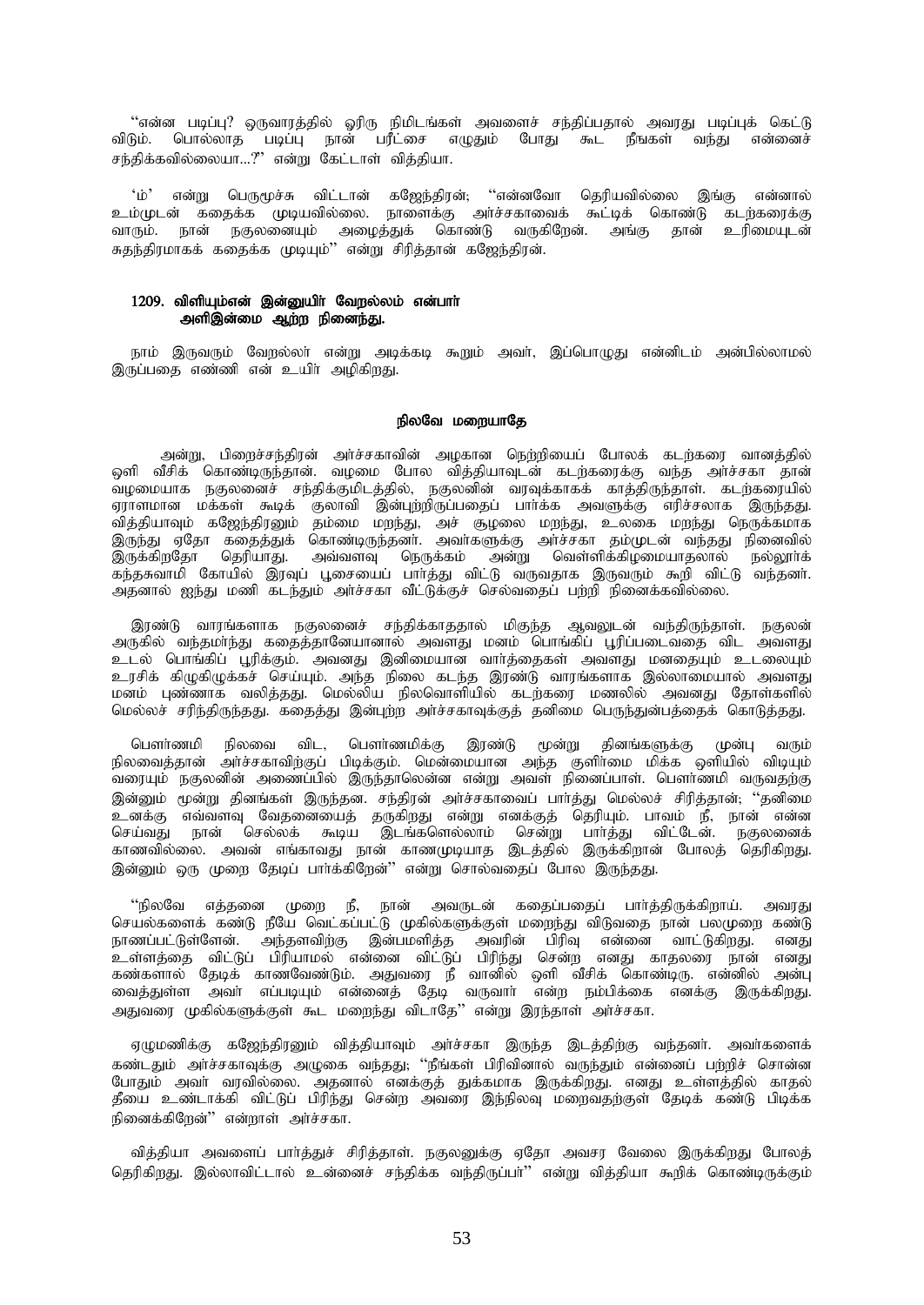போது கஜேந்திரன் அவளது காதுள் கிசுகிசுத்தான்; ''உம்மையே நினைத்துக் கொண்டிருந்ததால் நான் அர்ச்சகா வரும் செய்தியைச் சொல்ல மறந்து விடடேன்'' மகிழ்ச்சிப்பூரிப்பு இருந்த வித்தியாவின் முகம் மாறிக் கொண்டு வருவதை உணர்ந்து மெல்ல விலகினான் கஜேந்திரன்.

# $1210.$  விடாஅது சென்றாரைக் கண்ணினால் காணப் படாஅதி வாழி மதி;.

என் உள்ளத்தை விட்டுப் பிரியாமல், என்னைவிட்டுப் பிரிந்து சென்ற காதலரை நான்தேடிக் கண்டுபிடிக்கும் வரை நிலவே; நீ மறைந்து விடாமல் ஒளி வீசிக் கொண்டிரு.;

### விருந்து

அழகான அந்த அறையில் இருந்த மேசையில் ஒரு பொம்மை இருந்து கையை அசைத்துக் கொண்டிருந்தது. மெல்லிய நீல நிறத்தில் அணிந்திருந்த அதன் சட்டையில் பொன்நிறமான சருகையால் பூக்கள் போடப்பட்டிருந்தன. அந்தக் குழந்தைப் பொம்மையை எடுத்து அதன் கன்னத்தில் முத்தமிட்டாள் மாதுமை. அந்த அறையில் இருந்த முருகனின் படத்திற்கு அருகில் புகைந்து ொண்டிருந்த சந்தணக் குச்சு ஒன்று அவ் அறை முழுவதையும் சந்தண மணம் கமழச் செய்து கொண்டிருந்தது.

மாதுமையை இறுக அணைத்தான் விபுலன்; ''உமக்குக் குழந்தைகளின் மீது கொள்ளை ஆசை என்பது எனக்குத் தெரியும். அதற்காகக் குழந்தைப் பொம்மையையா முத்தமிட வேண்டும். நான் .<br>நான்கு மணித்தியாலமாக உமக்கு அருகிலேயே இருக்கிறேன். எனக்கு அந்தப் பாக்கியம் கிடைக்கவில்லை'' விபுலனின் குரல் தாழ்ந்து ஒலித்தது.

மாதுமை நாணமிகுதியுடன் விபுலனைப் பார்த்தாள். மெல்லிய மஞ்சள் மின் ஒளி விபுலனின் முகத்தில் படா்ந்திருந்த போதும். அவளது எண்ணம் முமுவதும் செங்கோடுகளாக முகத்தில் பாவி இருந்தன. ''மாது'' மெல்ல அழைத்தவாறு அவளது கைகளைப் பிடித்தான். அவளுக்கு அவனை அணைக்க வேண்டும் என்ற நினைவு பல மணிநேரமாக மனதில் புகுந்து வருத்திய போதும் அவளால் அவனுக்கு அருகே செல்ல வெட்கமாக இருந்தது. எப்போது அவன் தன்னை அணைப்பான் என்று எங்கிய அவள் மெல்லச் சிணுங்கியவாறு அவனது கைகளை விலக்கினாள்.

விபுலன் அவளை விமுங்குவகைப் போலப் பார்க்கான். அவனுக்கு ஏமாற்றமாக இருந்கது. "பலநாட்களுக்குப் பின் வெளிநாட்டில் இருந்து வந்திருக்கிறேன். பிரிந்த காதலா் இப்படியா சந்திப்பது. என்னைக் கண்டவுடன் கட்டித் தழுவியிருக்க வேண்டும். பலமணி நேரமாகக் காத்திருந்து பொறுமை இமந்து தான் கையைப் பிடித்தேன். அதையும் விலக்கினால். '' விபுலன் மனதுள் பொருமினான்''. அச் செயல் அவனுக்கு ஏமாற்றத்தை உண்டாக்கியது.

மாதுமை அவன் விலகியிருந்ததை நினைத்துத் துக்கப்பட்டாள்.'' எப்பொழுதும் ஒரு பெண் ் காதலரின் இறுக்கமான அணைப்பையே விரும்புவாள். அதை அவள் வெளிக்காட்டாது தனக்கு அது .<br>விருப்பமில்லை. என்பதைப் போல நடிப்பாள். அதை இவர் உணராதவராக இருக்கிறாரே...'' என்று நினைத்தபடி மெல்லத் தனது தோளால் அவனது தோளை உரசினாள்.

மீண்டும் விபுலன் மாதுமையின் கைகளைப் பிடித்தான். தனக்கு அது விருப்பமில்லை. எனக் காட்டிக் கொள்ள மாதுமை விரும்பவில்லை மெதுவாக அவனது தோளின் மீது சாய்ந்தாள்.

''வெளிநாட்டில் நான் எவ்வளவு துன்பப்பட்டேன் தெரியுமா.? இந்த ஒரு சுகத்திற்கு இணையாக cyfpy; vd;d ,Uf;fpwJ. md;ghd fhjypd; mizg;gpy; ngWk ; ,d;gk; NjtUyfpy; mKjk; குடித்தாலும் கிடைக்காது. என்றபடி மாதுமையை அணைத்தான். அவனது மூச்சுக் காற்று அவளது  $\sigma$ ;  $\widetilde{G}$  ,  $\widetilde{G}$  and  $\widetilde{G}$  and  $\widetilde{G}$  and  $\widetilde{G}$  and  $\widetilde{G}$  and  $\widetilde{G}$  and  $\widetilde{G}$  and  $\widetilde{G}$  and  $\widetilde{G}$  and  $\widetilde{G}$  and  $\widetilde{G}$  and  $\widetilde{G}$  and  $\widetilde{G}$  and  $\widetilde{G}$  and  $\widetilde{$ 

"அன்பே இனி நான் உம்மைப் பிரிந்து எங்கும் செல்ல மாட்டேன். நாம் கூடியிருக்கும் நேரத்தில் பெறும் இன்பம், நான் பிரிந்திருக்கும் வேளைகளில் என்னைக் கொல்கிரது'' முனகினான் விபுலன்.

உடலெங்கும் சிலிர்த்துப் பரவிய உணர்வுகள் கொடுத்த இன்பத்தால் முனகினாள் மாதுமை. அவளது கைகளும் கால்களும் நான்கு பக்கமும் வேகமாக அசைந்தன. அதனால் அவளின் அருகில் நகுலனின் பிரிவால் நித்திரையில்லாது துன்பப்பட்டுக் கொண்டிருந்த அர்ச்சகா எழுந்து வந்தாள். ''விபுலன் வந்து தொல்லை தருகிறாரோ'' என்றவாறு மாதுமையைத் தட்டினாள் அர்ச்சகா.

" விடுங்கோ…. விடுங்கோ….. நான் மாட்டன்" என்றவாறு எழுந்த மாதுமை அர்ச்சகாவைக் கண்டு மிாண்டாள்.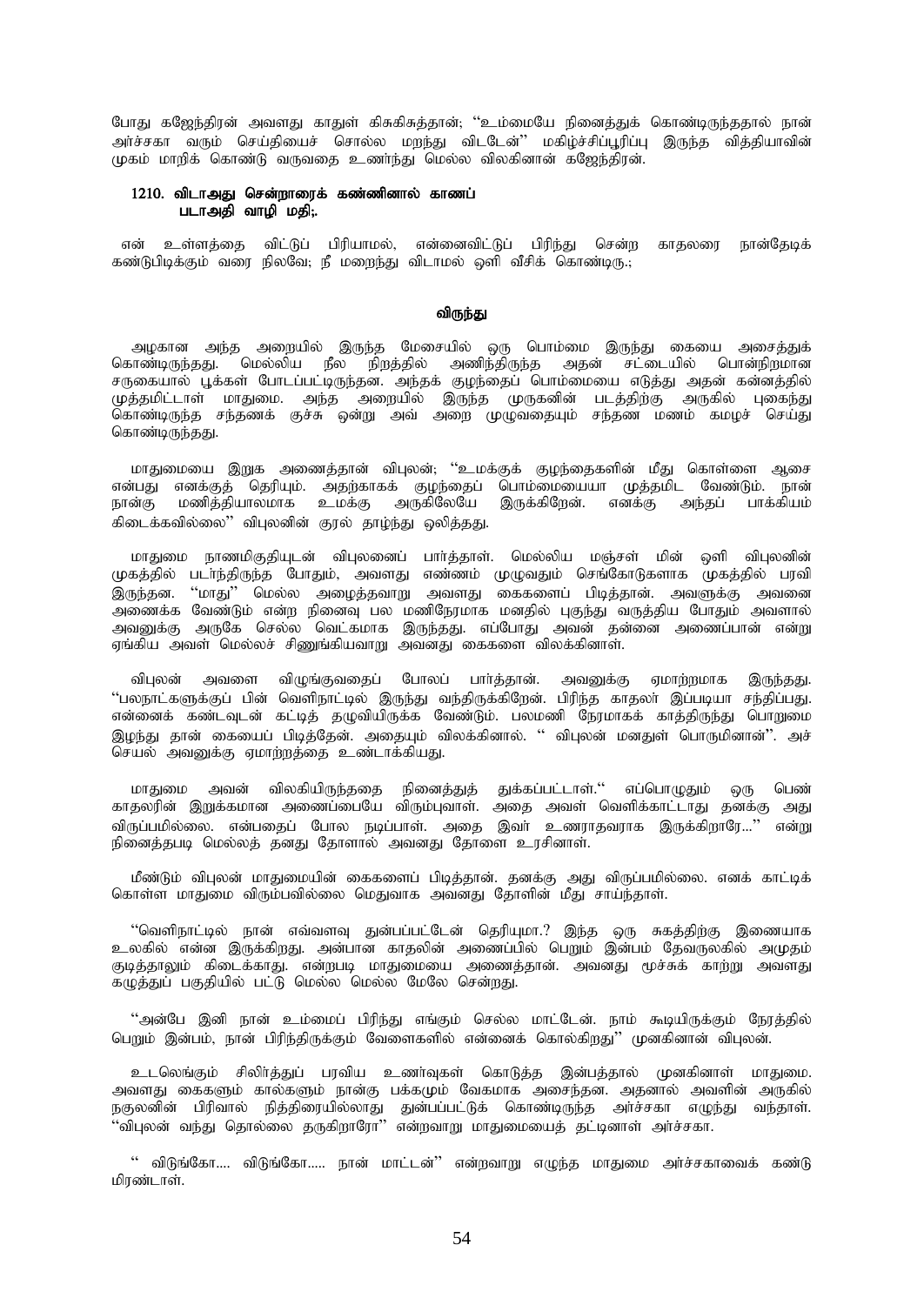''கனவில் வந்து விபுலன் தொல்லை தந்தார். அவர் பிரிந்து விட்டாரே என்று எண்ணியபடி உறங்கிய போது அவருடைய தூதுவராக வந்த கனவிற்கு நான் என்ன விருந்து வைப்பது. எது செய்தாலும் அதற்கு ஈடாகாது'' என்று சிரித்தாள் மாதுமை.

### 1211. காதலா் தூதொடு வந்த கனவினுக்கு யாதுசெய் வேன்கொல் விருந்து?.

காதலா் பிரிந்து சென்று விட்டாரே என்று எண்ணியபடி நான் உறங்கிய போது, அவருடைய தூதாய் வந்த கனவிற்கு நான் என்ன விருந்து வைப்பேன்?

### சொல்ல

''நீ கொடுக்கு」 வைக்கவள். காகலா உன்னைப் பிரிந்து சென்று மாகங்கள் பல கடந்த போகும் ் நில்வாருத்து வைத்துவள். வாதனா உலகைப் பராந்து என்று மாதங்கள் பல கடந்த வோதும்<br>நிம்மதியாக உறங்குகிறாய். என்னால் கண்களை மூடமுடியவில்லை. கள்ளத்தனமுள்ள எனது<br>காதலரின் நினைவுகள் எனது மனதை வாட்டுவதால் எனக்கு உறக்கம் வருவதில்லை. ்பிருக்கு இருந்தும் என்னை கந்து பிராம்கள் இருந்து கிருத்துகிறார். அத்துடன் தன்னைப் பெற்றுவே<br>எண்ண வைத்து என்னை உறங்கவும் விடுகிறார் இல்லை. உன்னைப் போல நான் உறங்கினால்<br>இப்பொழுது நீ அனுபவித்த இன்பங்களை யெல்லாம் நானும் அனுபவி ு அருகில் இருந்து கதைத்து விட்டு வந்தால் தான் கனவு வரும். கடர்கரையில் அவருடன் சல்லாபித்துச் ு.<br>சொல்ல மறந்தவற்றை யெல்லாம் நான் கனவில் செய்து விடுவேன். அவர் காதலிக்கத் தொடங்கிய .<br>சில நாட்களுக்குள்ளேயே என்னை அணைத்து விட்டார். எனக்குத் தான் வெட்கம் அத்துடன் நகுலன் மிகவும் கெஞ்சிக் கேட்டதால் தான் கஜேந்திரனுக்காக நான் உதவி செய்கிறேன். நகுலன் நல்லவன். என்றாலும் தனிமையில் ஒரு பெண்ணைச் சந்திக்கும் போது காதல் மயக்கத்தில் நடக்கக் கூடாதனவெல்லாம் நடந்து விடும். மிகவும் எச்சரிக்கையாக இரு. நகுலனை உனது கையில் கூடத் தொட விடாதே. தற்செயலாக விபரீதமாக ஏதாவது நடந்தால் நான் கமலேஸ்வரி மாமியிடம் கப்ப முடியாது. நான் தான் உன்னைக் கெடுத்ததாக நினைப்பா. நினைத்தால் மட்டும் பரவாயில்லை வாற போற எல்லோருக்கும் வித்தியா தான் தன்னுடைய மகளைக் கெடுத்தவள். அவள் தன்னை மாதிரி ஒழுக்க முள்ள எனது மகளையும் கெடுக்கு விட்டார் என்று ஏசுவா. அகனால் பிரச்சினைக்குள்ளாகியிருக்கும் எனக்கு அம்மாவால் மேலும் பல பிரச்சினைகள் வரும். ஆரம்பத்தில் கஜேந்திரன் நகுலனுக்கு உதவி செய்ய மறுத்து விட்டார். அவர் தனது நண்பர் ஒருவருக்கு உதவி செய்தவராம். ஆனால் அவன் காதலித்து விட்டு ஏமாற்றி விட்டானாம். அப் பெண் தினமும் வந்து தனது துயரத்தைச் சொல்லி அழுவாளாம். அதனால் தான் இனிமேல் யாருக்கும் உதவி .<br>செய்வதில்லை என்று நினைத்திருந்தவராம். எனது வற்புறுத்தலுக்காகத் தான் உதவி செய்வதாக<br>ஒப்புக் கொண்டாா். எனவே தயவு செய்து கவனமாக இரு. கஜேந்திரன் பண்பானவா். நான் பல முறை தனிமையில், இரவில் கூடச் சந்தித்திருக்கிறேன். தற்செயலாகத் தொடுவது போலக் கூட என்னைத் .<br>தொடமாட்டார். அவர் என்னைத் தொட வேண்டு மென்று நான் எத்தனையோ தரம் ஆசைப்பட்டனான். தொடவில்லை. தற்செயலாக தனது அங்கங்கள் எனது உடலில் பட்டால் துடிதுடித்து அவர் .<br>மன்னிப்புக் கேட்பார்'' என்று சொன்ன பின்பு எனக்கு ஆசை இருந்தாலும் அதைக் கட்டுப்படுத்திக் கொள்வேன். அதனால் கனவில் தான் நான் அவரைக் கட்டித் தழுவி முத்தமிட்டு மகிழ்வது. அந்த இன்பத்தைப் பெறவும் இப்போது முடிவதில்லை" பெருமூச்சு விட்டாள் அர்ச்சகா.

காதலருக்கு நிஜமான சந்திப்புக்களை விட கனவில் சந்திப்பது தான் அதிக இன்பத்தை அளிக்கும். எனது காதலா என்னைக் கண்டால் வெட்கப்படுவாா். தலையைக் குனிந்து கொண்டிருப்பாா். அதிகம் பேசமாட்டார். ஆனால் கனவில் வந்தால் என்னையே பார்த்துக் கொண்டிருப்பார். ககைக்கக் கூடாதவற்றை யெல்லாம் கதைப்பார். கனவில் வந்து அவர் எனது அங்கங்களின் பொலிவை கமிமில் வாணிப்பதை என்னால் கேட்க முடிவதில்லை. இருக்கின்றனவா. என்று ஆச்சரியப்படுவேன்'' என்றாள் அர்ச்சகா.

''அதற்காகத் தான் நான் எனது கண்களை தூங்கும்படி மிகவும் கெஞ்சிக் கேட்கிறேன். கண்கள் தூங்கினால் அப்போது கனவில் வரும் எனது காதலருக்கு என் உயிர் போகாமல் இருந்து நினைவுகளால் துன்பப்படும் எனது நிலையை விளக்குவேன்'' என்று அமுதாள் அர்ச்சகா.

# 1212. கயல்உண்கண் யான்இரப்பத் துஞ்சின் கலந்தார்க்கு உயல்உண்மை சார்றுவேன் மன்.

கண்கள் நான் கேட்டவுடன் தூங்குமானால், அந்நேரம் கனவில் வரும் காதலருக்கு நான் தப்பிப் பிமைத்திருக்கும் நிலையைச் சொல்வேன்.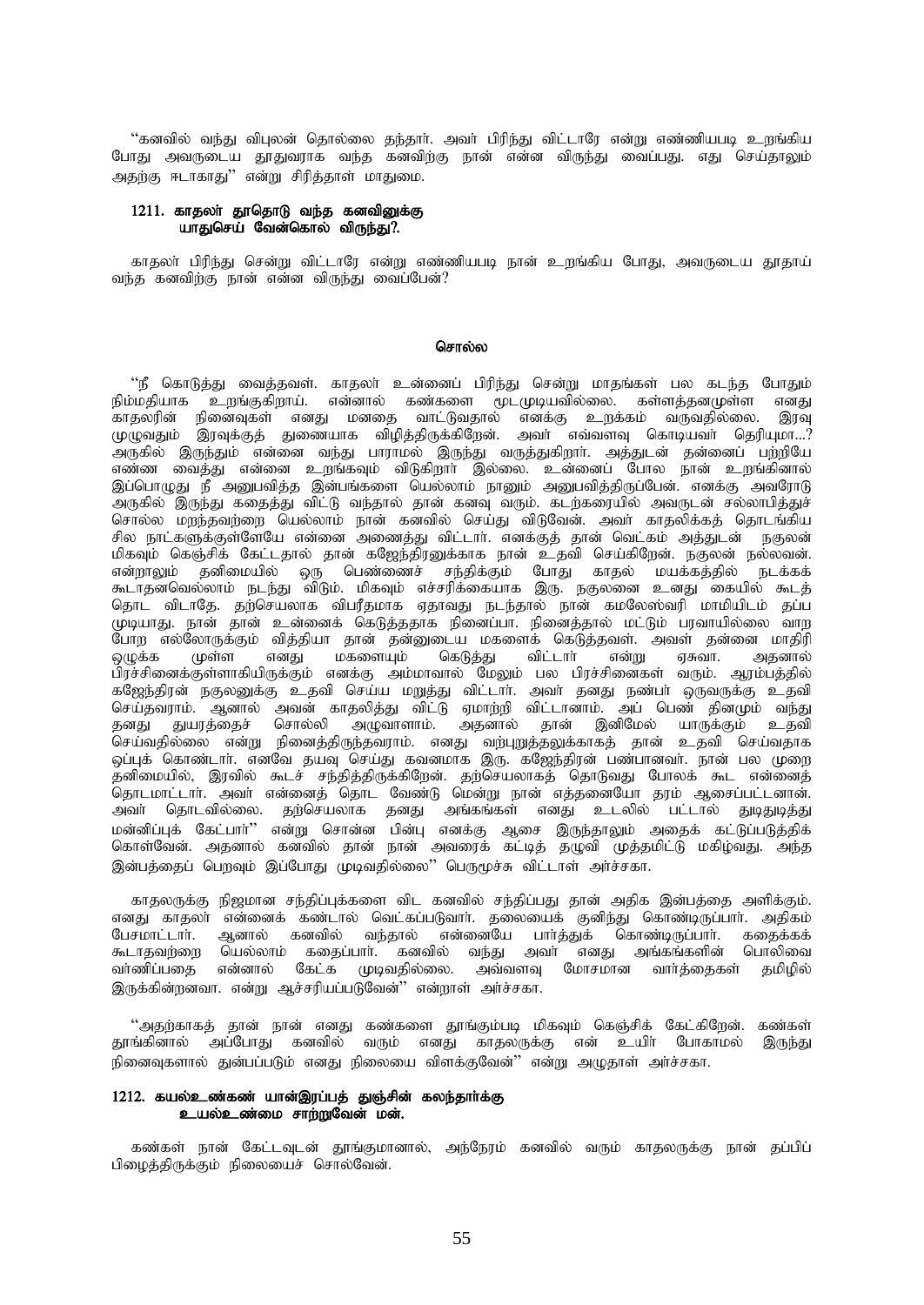#### கனவு

" நான் நகுலனைச் சந்திக்கும் வேளைகளில் வித்தியா கூறிய எச்சரிக்கையான வார்த்தைகள் காதில் பயங்கரமாக ஒலிக்கும். நகுலன் என்னைத் தொடும் வேளைகளில் வித்தியா சொன்ன வார்த்தைகள் என்னை எச்சரிப்பதால் நான் அவதானமாக இருக்க வேண்டுமென நினைத்து விலகி இருப்பேன். ஆரம்பத்தில் என்னைத் தொட்டுத் தழுவ முற்பட்ட நகுலன் பின்பு எனது நிலை அறிந்து சற்று நிதானமாக நடக்க முற்பட்டார். எனினும் இரவு நேர நெருக்கம் என்னையும் சில சமயம் உணர்விழக்கச் செய்யும். இப்பொழுது இரண்டு வாரகாலமாக அவர் பரீட்சைக்குப் படிப்பதற்காக என்னை வந்து பார்க்கவில்லை. அப்படி என்ன பெரிய படிப்பு. கணிதத்துறையில் கற்கும் கஜேந்திரன் பரீட்சை நடைபெறும் காலங்களில் தான் தீவிரமாக காதலில் ஈடுபட்டதாக வித்தியா சொல்வாள். அவள் பரீட்சைக்கு நேரத்திற்குச் சென்று படியுங்கள் என்றால் அவர் கூறுவாராம்; ''அன்பே உம்மில் உள்ள மோகம், நீா இல்லாத போது தான் அதிகரிக்கிறது. கடவுளை ஒரு கணம் தரிசித்து எமது குறைகளைச் சொல்லி விட்டால் மனப் பாரம் குறைவதைப் போல், மனதுள் வீற்றிருக்கும் உம்மை நேரில் தரிசித்து எனது மனதைத் திருப்திப்படுத்திக் கொண்டால் படிப்பதை நிம்மதியாகப் படிக்கலாம். .<br>இல்லாவிட்டால் நீா நினைவில் வந்து என்னைச் சிந்திக்க விடாது தொல்லை கொடுப்பீா. எனது மனம், முளை, இருதயம் யாவும் உம்மிடமே உள்ளது. அதை வாங்கிச் சென்று படிக்கத் தான் நான் .<br>உம்மிடம் வருகிறேன். எனக்குத் தெரியாமல் எனது மனத்தையும் மூளையையும் இருதயத்தையும் தினமும் திருடி விடுகிறீா. உம்மிடம் எனது மூளை இருக்க எப்படி என்னால் படிக்க முடியும். .<br>புத்தகத்தைத் திறக்கு முன்பே வந்து மூளையைத் திருடிவிடுகிறீா. எனக்குத் தெரியாமல் என்னுள் .<br>நுழைந்து எனது மூளையைத் திருட உம்மால் எப்படி முடிகிறது'' என்று கேட்பாளாம். அதனால் ்.<br>தித்தியா மற்றய நாட்களை விடப் பரீட்சை நடைபெறும் நாட்களில் தான் அவசர அவசரமாக ு.<br>அவரைச் சந்திக்கச் செல்வாள். ஆனால் என்னவருக்கு என்னைக் காணாவிட்டால் தானாம் படிக்க முடியும். இது எவ்வளவு கொடுமை தெரியுமா? இதை அறியாமல் என்னைத் தினமும் சித்திரவதைப் படுத்துகிறார். சொல்லி அமைப்பியம் வருகிறார் இல்லை. எனது துயரை எப்படி நான் போக்குவது'' விம்மினாள் அர்ச்சகா.

"உண்மையில் வித்தியா கொடுத்து வைத்தவள். அவளின் மனமறிந்து நிஜத்திலும் கனவிலும் செயற்படும் கஜேந்திரன் உன்மையில் பெரும் மனிதன் தான். இவ்வளவு பற்று வைத்திருக்கும் காதலனை அடைந்த வித்தியா பாக்கியசாலி. எனது காதலா தனது குடும்பத்திற்காக என்னைப் பிரிந்து சென்றுள்ளார். உனது காதலர் பரீட்சைக்காக உன்னைப் பிரிந்திருக்கிறார். பிரிவு என்பது அவர்களுக்கு வேதனையைக் கொடுக்கவில்லை என்று தான் நான் நினைக்கின்றேன். ஆயிரக்கணக்கான மைல் தொலைவில் இருக்கும் எனது காதலா் விரைவில் வருவாா். என்ற எண்ணச் செருக்கு எனக்கு இருக்கு. அருகில் இருக்கும் உனது காதலா் வருவாா் என்ற எண்ணச் செருக்கு உனக்கு இல்லையே. அவருக்கு <u>உ</u>ன்னைக் காண வேண்டும் என்ற ஆவல் இருந்தால் நேற்று உன்னைச் சந்தித்திருப்பார்'' என்று .<br>மாதுமை கூறிக் கொண்டிருக்கும் போது அர்ச்சகா குறுக்கிட்டாள்; '' தயவு செய்து அப்படிச் சொல்லாதே ஒருவா இன்னொருவரைப் போல இருப்பதில்லை. தினமும் வந்து சந்தித்துக் கதைத்து மகிழ்ந்தால் தான் காதலர் அன்புள்ளவா் என்றில்லை. அவருடைய கொள்கையை அவரை விரும்பும் நான் மதிக்க வேண்டும். கஜேந்திரன் வித்தியாவைக் கட்டியணைத்தபடியும் படிக்கக்கூடியவர். அந்தத் .<br>தன்மை அவருக்கு இருக்கு. ஆனால் என்னவா் என்னைக் கண்டதும் உருகி விடுவாா். எனது நினைவில் .<br>இருந்து மீள அவருக்கு அதிக்நேரம் தேவை. ஆனால் படிக்க அமா்ந்தால் கஜேந்திரன் வித்தியாவை மறந்து விடுவார். என்று சொல்லிக் கொண்டிருந்தாள் அர்ச்சகா. மாதுமைக்கு; ''கஜேந்திரன் படிக்கவென உட்கார்ந்தால் தான் வித்தியாவை மறப்பார். ஆனால் நகுலன் படிக்க வென உட்காராமலே உன்னை .<br>மறந்து விட்டார். ''என்று குறுக்கிட்டுச் சொல்ல வேண்டும் போல இருந்தது. ஆனால் அவள் ்ப்;த்தப்படுவாள் என்பதற்காக அப்படிச் சொல்லாதிருந்தாள்.

 $\lq\lq$  என்னடி யோசிக்கிறாய்? விபுலனின் நினைவு வந்து விட்டதோ..? என்று கேட்டாள் அர்ச்சகா.

"அவரின் நினைவுகளை மறந்தால் தானே நான் திரும்பவும் நினைப்பதற்கு ''உனது காதலா் நேரில் வந்து அன்பு காட்டவில்லை. நீ இவ்வளவு நேரமும் உறங்கவில்லை. கண்களுக்குச் சமாதானம் சொல்லி அவற்றை உறங்கவை கனவில் வந்து உனக்கு ஆறுதலளிப்பாா். அவா் கனவில் அடிக்கடி தோன்றி என்னைக் கட்டியணைத்து முத்தமிட்டு என்னென்னவோ எல்லாம் செய்வதால் தான் எனது உயிர் உடலில் தரித்து நிற்கின்றது. இல்லாவிட்டால் என்றோ எனது உடலை விட்டுச் சென்றிருக்கும். போ.... போய்ப் படு" என்றாள் மாதுமை.

"பொறுத்த நேரத்தில் குழப்பி விட்டேன் என்று கோபப்படுகிறாய். நீ படுக்க முன் உனது விழிகள் அவனைக் காணும் ஆவலில் உறங்கி விடுகின்றன. ஆனால் எனது விழிகளை எனது மனம் உறங்க விடுவதில்லை'' எனறாள் அர்ச்சகா.

## $1213.$  நனவினால் நல்கா தவரைக் கனவினால்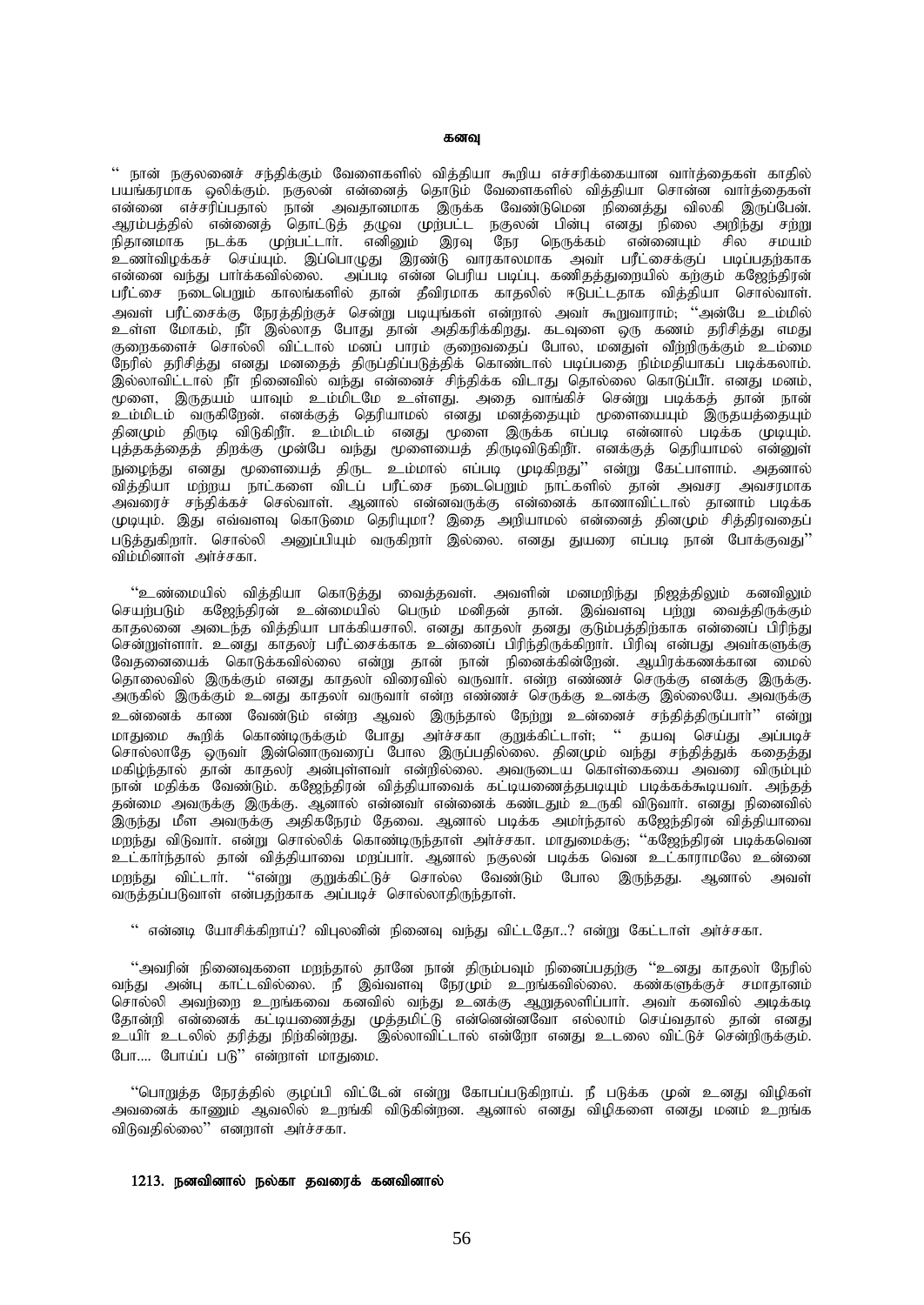# காண்டலின் உண்டுஎன் உயிர்.

நேரில்கண்டு அன்பு கொள்ளாத காதலரை, நான் கனவில் காண்பதால் தான் எனது உயிா் உடலை விட்டு நீங்காமல் இருக்கிரது.

#### கனவில் இன்பம்

கனவு காதலருக்கு மனஅமைதியைத் தருகிறது. நிஜத்தில் நாம் கிடைக்க வேண்டு மென்று<br>நினைத்து ஏங்கும் எண்ணங்களெல்லாம் உறக்கத்தில் கனவுகளாக வந்து எமக்கு இன்பமளிப்பதால் .<br>தான் நாம் வாழ்க்கையில் பற்றுள்ளவாகளாக வாழ்கிறோம். பிரிவையும் அதனால் வரும் துன்பத்தையும் .<br>நினைத்துக் கொண்டு வாழும் அறிவில்லாத எம் போன்றவாகளுக்கு கனவு தான் இன்பமளிக்கிறது. .<br>ஒருவா் உடனே இன்பம் பெற வேண்டு மென்று நினைத்தால் கனவு காணவேண்டும். அது பகற்களவாகவோ, கற்பனையாகவோ இருக்கலாம். இது பாமராகளுக்கு மட்டுமல்ல படித்தவாகளுக்கும் பொருந்தும். நேரில் கண்டு கதைத்து மகிழ முடியாதவற்றை யெல்லாம் நாம் கனவில் செய்ய முடிகிறது. நேரில் என்னைத் தொடப் பயப்படும் அவர் கனவில் வந்து செய்யும் தொல்லைகளை வெளியே செல்ல முடியாது. சொன்னால் அவை உண்மையென நம்பி ஊரவா நான் கற்பிழந்தவள் என்று சொல்வார்கள்" என்றாள் மாதுமை.

அர்ச்சகா சிரித்தாள். நள்ளிரவில் அவள் மெதுவாகச் சிரித்த அந்தச் சிரிப்பு பெரிதாகக் கேட்டது. '' நான் சிரிக்கும் சத்தம் கேட்டு அம்மா எழும்பினாலும் எழும்பி விடுவா. நீ சொல்வகைப் போலப் பல .<br>நாட்களாகக் காணாதிருக்கும் அவரை அடிக்கடி கனவு அழைத்து வந்து எனக்குக் காட்டுகிறது.<br>வந்தோம்; பாா்த்தோம்; கதைத்தோம் என்றில்லாமல் வெட்கத்தை மறந்து அவா் புரியும் சேட்டைகளைச் சில சமயங்களில் என்னால் தாங்கிக் கொள்ள முடிவதில்லை. நானும் பெண்ணென்பதை மறந்து மிகவும் கேவலமான முறையில் நடந்து கொள்கிறேன். மறுநாள் அவரை நேரில் காணும் போது அவரைப் பார்க்க முடியாதபடி கனவில் நடந்த செயல்கள் மனதில் எழுந்து விடுகின்றன. அத்துடன் கனவு கண்டு இன்பமடைந்த மனம், தினமும் கனவு காண விரும்புகிறது. சிலவேளைகளில் கனவில் நடந்ததை நனவிலும் செயற்படுத்த முனைகிறது. இன்பமான கனவுகள் நல்லவை தான். ஆனால் அவை கரும் குன்பம் மிகவம் மோசமானவை'' என்றாள் அர்ச்சகா.

''கனவுகள் மிகவும் விசித்திரமானவை. ஒரு நாள் நான் அவருடன் பிரச்சினைப்பட்டுக் கொண்டு கதைக்காமல் இருந்தேன். என்னோடு கதைக்காது விட்டால் விசா பிடித்தவாகளைப் போல இருக்கும். அவா் அன்று என்ன நினைத்தாரோ தெரியவில்லை. பிடிவாதத்துடன் சென்று விட்டாா். மன்ஸ்தாபம் வந்த அத்தனை வேளைகளிலும் அவா் தான் வலிய வந்து கதைப்பாா். நான் பிடிவாதமாக இருந்தால் அந்தச் சந்தாப்பத்தை தனக்கு வாய்ப்பாகப் பயன்படுத்தி என்னைத் தொட்டுத் தொட்டுக் கதைப்பாா். தொட்டுத் தொட்டு மன்னிப்புக் கேட்பார். அதற்காக நான் அவருடன் அடிக்கடி பிரச்சினைப்படுவேன். ஆனால் அன்று என்ன நினைத்தாரோ தெரியவில்லை என்னுடன் அவர் கதைக்கவில்லை. அதன் பின் இரண்டு கினங்கள் அவர் வீட்டுக்கும் வரவில்லை. அகனால் அம்மா அவர் ஏன் வரவில்லை என்று என்னைக் கேட்டா. நான் அவருக்கு அவசியமான வேலை இருக்கென்று கூறினேன்.

அடுத்த மூன்று தினங்களும் அவா் வரவில்லை. அன்று இரவு அவா் கனவில் வந்து தொட்டுக் கதைத்தார்; கட்டியணைத்தார்; முத்தமிட்டார். நான் கிறங்கிப் போனேன் கனவை நிஜம் என்று நம்பி விட்டேன். மறு நாள் காலை மிகவும் உற்சாகமாக இருந்தேன். அவா் வந்தாா். அவரைக் கண்டதும் அவா் முதல் நாள் நடந்து கொண்ட விதம் எனக்கு ஆனந்த பரவசத்தைக் கொடுத்தது. ஓடிச் சென்று அவரை அணைத்தேன். பல நாட்களாகப் பலமுறை கேட்டதை அன்று நான் அவா் கேட்காமலே கொடுத்து விட்டேன். அவர் அதிர்ந்து போனார். அவர் சுயநினைவடைய சில நிமிடங்கள் சென்றன.; '' இப்படியான இன்பம் கிடைக்குமென்றால் நான் ஒரு வாரமல்ல ஒரு மாதம் கூட உம்மோடு கதைக்காமல் இருப்பேன்" என்றார்.

ீநேற்று வந்து கதைத்துச் சிரித்துத் தொட்டு அணைத்து விட்டுச் சென்றது. உங்களுக்கு<br>நினைவில்லையா....? இந்த நிலை நீடித்தால் நானொருத்தி இருப்பதும் நினைவில் இல்லாது போய்விடும்'' என்றேன்.

"நான் யாழ்ப்பாணத்திற்குப் போவதாக உம்மிடம் அவர் என்னை அதிசயமாகப் பார்த்தார்; சொன்னதைக் கோபத்தில் மறந்து விட்டீரா'' என்று கேட்டார். அதன் பின் பலமாக யோசித்துப் பார்த்தேன். நான் கனவில் தான் அவற்றைக் கண்டேன் என்பதை அறிய முடிந்தது. காதலரிடம் வரும் பெரும்பாலான பிரச்சினைகளை கனவுகளும் தீர்த்து வைக்கும். அன்று நனவில் வந்து என்னைச் சமாதானப் படுத்தாத காதலரை கனவு கொண்டு வந்து காட்டி என்னைச் சமாதானப் படுத்தி இன்பத்தைத் தந்து விட்டது" என்றாள் மாதுமை.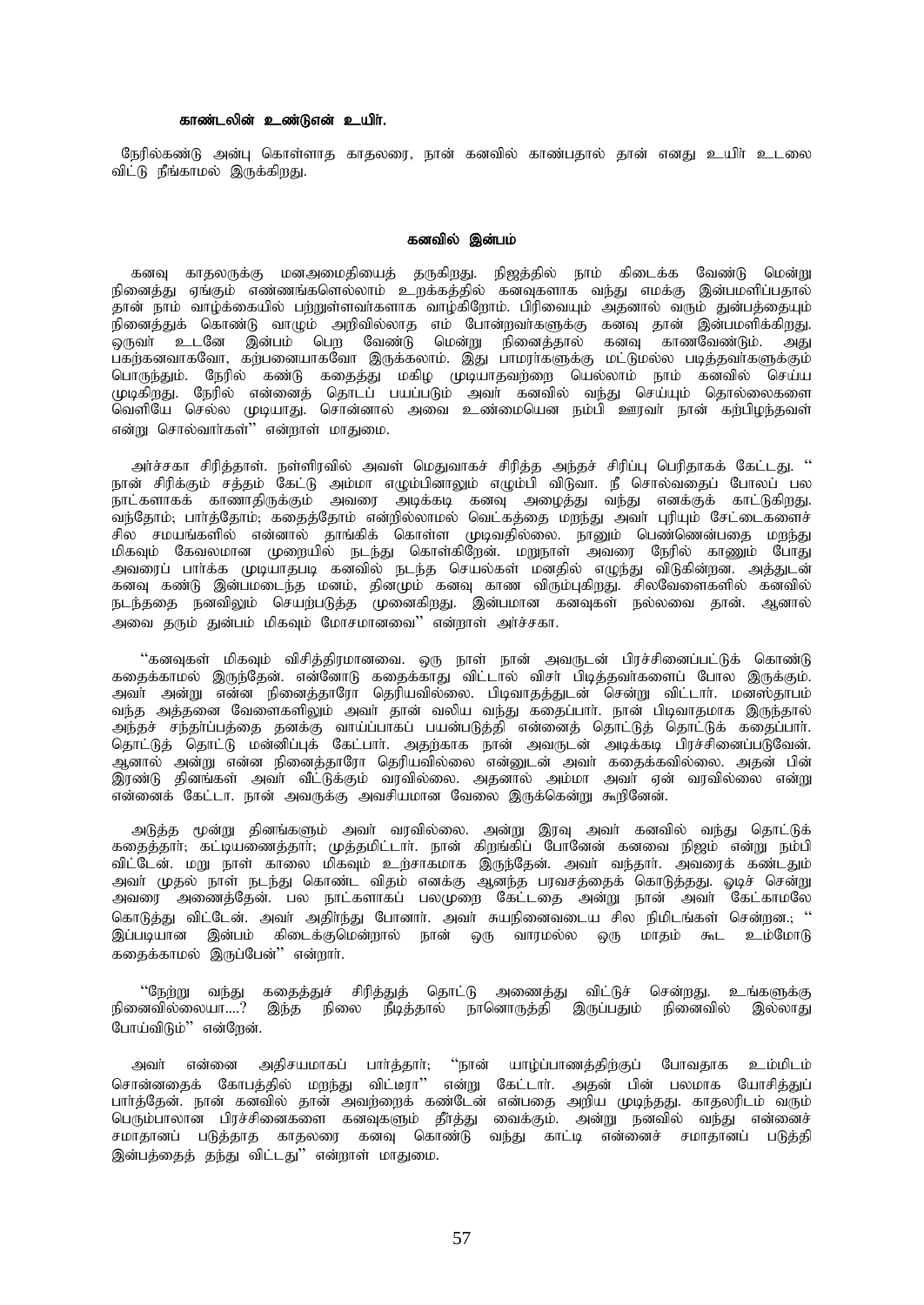# $1214.$  கனவினான் உண்டாகும் காமம் நனவினான் நல்காரை நாடித் தரற்கு.

நனவில் வந்து அன்ப செய்யாக காகலரைக் கனவ கொண்டு வந்து எனக்குக் காட்டுவதால், அக் .<br>கனவுகளால் எனக்கு இன்பம் உண்டாகிறது.

#### காணம் இன்பம்

''நான் காதலிக்க ஆரம்பிக்கும் போது அவரை அடிக்கடி காண வேண்டும் என்று விரும்புவேன். .<br>நான் காதலித்தவரை வீட்டாரும் தீாமானித்திருந்தமையால் நேரில் அவரைக் கண்டு கதைத்து மகிழும் சந்தாப்பங்கள் அதிகமாகக் கிடைத்தன. அதனால் நான் அவரைச் சந்திக்கும் போது எத்தனையோ கற்பனைகளுடன் சந்திப்பேன். ஆனால் அவரைச் சந்தித்ததும் அவற்றையெல்லாம் நான் மறந்து விடுவேன். அவரைக் கண்டால் எனக்குச் சுயநினைவே இராது. அவரோடு என்னென்ன பேச வேண்டும். என்னென்ன கேட்க வேண்டும் எப்படியெல்லாம் நடந்து கொள்ள வேண்டும் என்பதெல்லாவற்றையும் மறந்து விடுகிறேன். அவரது பிறந்ததினத்தன்று அவருக்கு ஒரு மோதிரம் பரிசளிக்க வேண்டுமென நினைத்திருந்தேன். மோதிரம் வாங்கி விட்டேன். பிறந்ததினத்திலன்று அவரை நான் பூங்கா ஒன்றில் .<br>சந்தித்தேன். அவரது பிறந்ததினத்திலன்று அவரைத் தனிமையாகச் சந்தித்து அவரது அழகான நீண்ட விரலை எனது கையில் பிடித்து அதில் மோதிரத்தை அணிய வேண்டுமென நினைத்தேன். அதற்காகப் பலமுறை எனது கையில் அணிந்திருந்து ஒத்திகை பார்த்தேன். ஆனால் அவரைக் கண்டதும் எனக்குப்<br>பயமாக இருந்தது. மோதிரத்தை எடுத்தேன். உடல் வியாத்தது. ''உங்களுக்கு, எனது பயமாக இருந்தது. மோதிரத்தை எடுத்தேன். உடல் வியா்த்தது. ''உங்களுக்கு, எனது வாழ்த்துக்களைத் தெரிவித்துக் கொள்கிறேன்'' என்றேன் எனது குரல் நடுங்கியது மோதிரத்தை நீட்டினேன். அவா் கையை நீட்டினாா். அவரது கை நடுங்கிக் கொண்டிருந்தது. நான் கட்டியிருந்த ்கற்பனைக் கோட்டை திடீரென்று சரிவதைப் போல இருந்தது. மோதிரத்தை அவரிடம் கொடுத்தேன். .<br>அதை அவா் வாங்கிப் பாா்த்து விட்டு தனது பைக்குள் வைத்தாா். எனக்கு ஏமாற்றமாக இருந்தது. நல்லதொரு சந்கர்ப்பக்கைக் கவா விட்டு விட்டேனே எனக்கவலைப்பட்டேன்.

"அன்று இரவு அவர் கனவில் வந்தார். நேரில் பார்ப்பதை விட மிகமிக அழகாக இருந்தார். "உங்களுக்கு எனது வாழ்த்துக்களைத் தெரிவித்துக் கொள்கிறேன்'' என்று கூறியபடி மோதிரத்தை எடுத்தேன். அவா புன்முறுவலுடன் தனது வலது கரத்தை நீட்டினாா். அந்த உறுதியான கரத்தில் பொலிவுடன் இருந்த மோதிர விரலைப் பிடித்து நான் கொண்டு சென்ற மோதிரத்தை அவருக்கு அணிவித்தேன். அவர் மிகவும் சந்தோசமாக இருந்தார்; ''ஒரு காதலி தனது காதலனுக்கு கடையில் ்.<br>வாங்கியா பரிசு கொடுக்க வேண்டும். அன்பான காதலி காதலனைச் சந்திக்க வரும்போதெல்லாம் மனம் நிறையப் பரிசுப் பொருட்களைக் கொண்டு வருகிறாள். தான் கொண்டு வந்த பரிசைத் தருவதைத் தான் காதலன் விரும்புவான்'' என்றார். அவரது வார்த்தைகள் இன்பத்தை அளித்தாலும் நாணம் என்னைத் தொற்றிக் கொண்டது. மெல்லத் தலையைக் குனிந்தேன்; ''மாதுமை அவா் உன் காதலா். அத்துடன் வீட்டாரால் உனக்கு நிச்சயிக்கப்பட்டவா். அவா் கேட்பதைக் கொடுத்து அவரையும் என்னையும் திருப்திப்படுத்து'' என்று எனது மனம் கூறியது. நான் மெல்ல அருகில் சென்றேன். அவா் என்னை இறுக அணைத்தார். மெல்ல தலையை நிமிர்த்தி அவரைப் பார்த்தேன். அவரது கை எனது நாடியைப் பிடித்து உயா்த்தியது. அப்பப்பா அப்படியான ஓா் இன்பத்தை நிஜத்தில் அனுபவிக்கவில்லை. அவரை நேரில் கண்டால் தோன்றும் வெட்கம் நாணமெல்லாம் கனவில் எங்கோ ஓடி மறைந்து விடுகின்றன. அதனால் துணிச்சல் வந்து விடுகிறது. அத்துடன் அவா் எதைச் செய்தாலும் அதைத் தடுக்க மனமில்லாமல் இருக்கிறது. முன்பு நான் காதலரை நேரில் சந்திக்கும் போது அப்போது மட்டும் தான் இன்பமாக இருந்தது. கனவில் காண்பது எப்போதும் இன்பமாக இருக்கிறது'' என்றாள் மாதுமை.

காதலையும் கனவையும் படைத்த கடவுளை நாம் வாழ்த்த வேண்டும். காதலைப் படைத்து விட்டுக் ்கனவைப் படைக்காதிருந்தால் காதலரில் அனேகமானோர் பைத்தியக் காராகளாகத் தான் உலகில் வாழ்வாா்கள். கனவு இல்லாவிட்டால் எனக்குப் பைத்தியம் பிடித்து விடும். கனவு தான் எனது காதலரை நான் மறக்காமல் வைத்திருக்க உதவுகிறது'' என்றாள் அர்ச்சகா.

# 1215. நனவினால் கண்டதூஉம் ஆங்கே கனவும்தான் கண்ட பொழுதே இனிது.

எனது காதலரை நேரில் கண்ட போது உண்டான இன்பம் அப்பொழுது மட்டும் இனிதாக இருந்தது. இப்பொழுது காணும் கனவும் கண்டபொழுது மட்டுமே இன்பமாக உள்ளது.

### பிரியாமல் இருப்பா்

"காதலை விட்டு விட்டு வாழ்க்கையை எடுத்துக் கொண்டாலும் மனிதன் துன்பங்களில் இருந்து விடுபடக் கனவே உதவி செய்கிறது. ஒருவன் செயல்களின் மூலம் பெருந்தொழில்களையோ,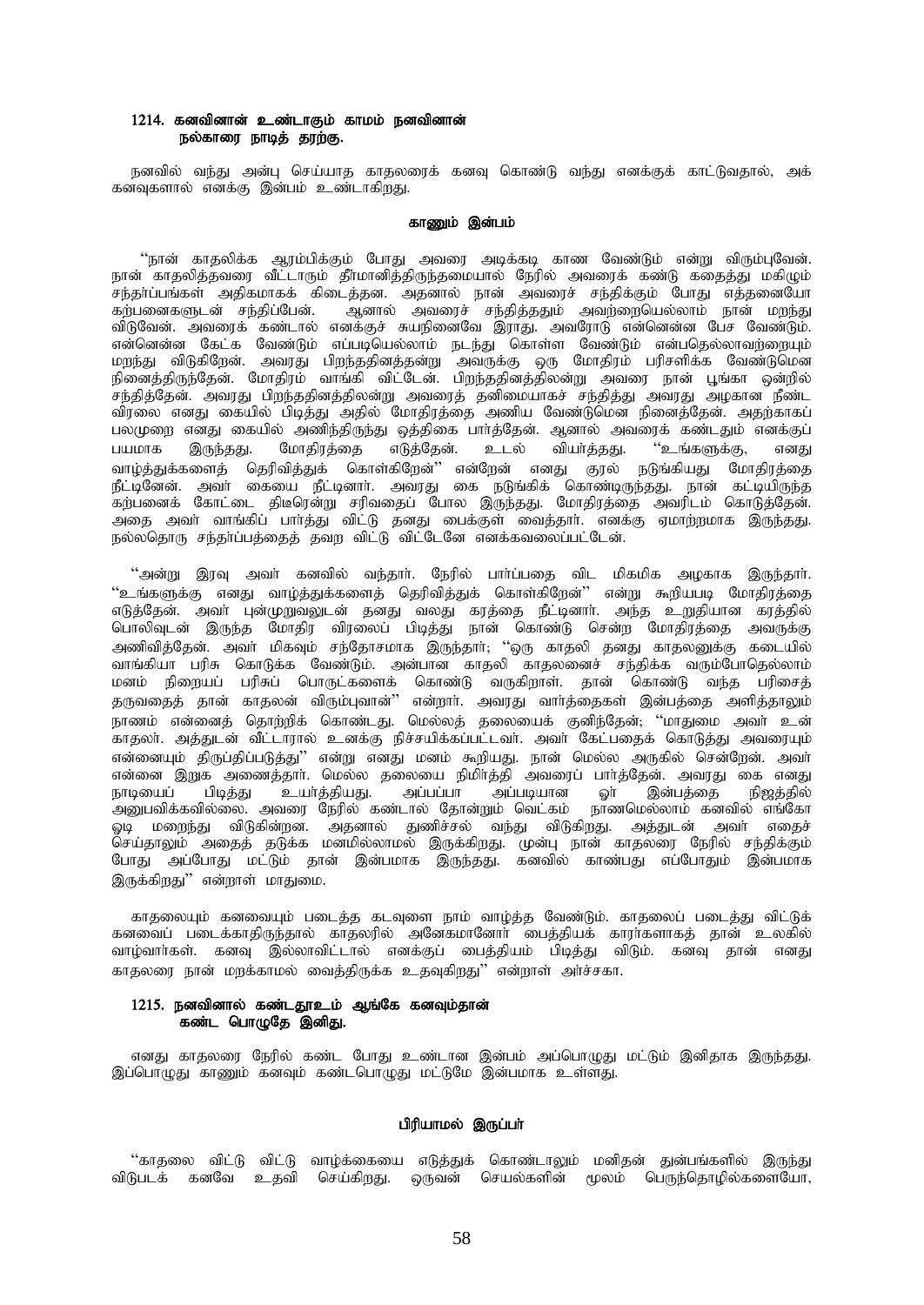கல்வியையோ மேற்கொள்ளும் போது தனது அவதானக் குறைவாலேயோ, வேறெந்தக்<br>காரணங்களினாலேயோ தோல்வியடைகிறான். என்று வைத்துக் கொண்டால் அவனை காாணங்களினாலேயோ தோல்வியடைகிறான். அத்தோல்வியிலிருந்து மீட்பது கனவுகள் தான். ஒரு செயலைப் பற்றிக் கனவுகள் கான்பதால் தான் அச்செயலில் வெற்றியடைய முடியும். கனவுகள் காதலாகளுக்கு மட்டுமல்ல மற்றவாகளுக்கும் பெரும் .<br>இன்பத்தைக் கொடுக்கின்றன<sup>?</sup> என்றாள் அர்ச்சகா.

"கனவுகள் அழிந்து விட்டால் உலகில் உள்ள எல்லாம் அழிந்து விடும். இல்லாவிட்டால் அவை தன் நிலையை இழந்து விடும். மதமும், நாணமும், கல்வியும், ஒழுக்கமும் இருந்த இடத்தில் வன்முறையும் காமமும் வந்தமாந்து விடும். அன்புவற்றி, அந்த இடத்தில் பணம் ஆட்சி புரியும். போட்டி <u>ொ</u>றாமை வஞ்சகம் சூது போன்றவை தான் நீதியான மார்க்க மென்ற நிலை உண்டாகும். இகை உணர்ந்து தான் கடவுள் கனவைப் படைத்தார். கனவு துன்பத்தை இன்பமாக்கும் வல்லமை கொண்டது. ஏழையைக் குபேரனாக்கும் ஆற்றல் மிக்கது. பாமரனைப் பண்டிதனாக்கும் வல்லமை உள்ளது. அப்படியான கனவு காதலரை என்ன பாடு படுத்தும் தெரியுமா? கண்களை மூடினாள் மாதுமை. அவளது மனத்திரையில் விபுலன் தோன்றி நளினமாகச் சிரித்தான். வழமையாக அவன் அவளைப் பாா்த்துச் சிரிக்கும் போது எந்தவிதமான உணா்வுகளும் இராது. அன்று அவளது கண்களுக்குள் தோன்றி அவன் சிரித்த சிரிப்பில் மோகம் நிறைந்திருந்தது. அழகிய ஒரு சிவந்த ரோஜா முழுமையாக மலாந்திருக்கும் நிலையில் உள்ள ஒரு சிலிாப்பு அதில் பொதிந்திருந்தது. மாது உனது இதழ்களிலா போதை இருக்கு..? என்று கேட்பதைப் போல இருந்தது. ...<br>"அன்பானவரே இன்னும் சிறிது நேரம் சிரியுங்கள் வெண்மையாகப் பளீச்சிடும் முத்தை விட உங்களது பற்கள் ஒளி வீசுகின்றன. என் அருகே வாருங்கள்...'' என்று அவளது உதடுகள் பிரிந்து மூடின.

"கனவு காணத் தொடங்கி விட்டால் இனி நான் பேசுவதொன்றும் உனக்குக் கேட்காது. நீ சொல்வதைத் தான் நான் கேட்க வேண்டும். இப்போது அவருடன் பூங்காவில் இருக்கிறாயா? இல்லை கடற்கரையில் இருக்கிறாயா? உனது முகமலர்ச்சியைப் பார்த்தால் கடற்கரையில் இருப்பதைப் போலத் தான் இருக்கிறது. கடற்கரையில் தென்னை மரத்திற்குப் பின்னால் அவர் சரிந்து அமாந்திருக்கிறார். நீ அவரின் மடியில் படுத்திருக்கிறாய். அருகில் கடலை விற்கும் பையன் ஒருவன் பலமாக கத்திக் கொண்டிருக்கிறான். உங்களுக்கு அது கேட்கவில்லை. கேட்கும் நிலையில் நீங்கள் இல்லை. என்னடி சிரிக்கிறாய். நீ சிரிக்கிறத்தைப் பார்த்தால் ஏதோ ஒரு அறுதை அறுத்திருக்கிறார் போலத் தெரிகிறது'' சிரித்தாள் அர்ச்சகா.

" போடீ, உனக்கு எதற்கெடுத்தாலும் சிரிப்புத்தான். எனக்கு மஞ்சள் ரோஜா என்றால் உயிர். அவர் பூந்தோட்டத்திற்கு வாரத்திற்கு இரண்டு தடவைகள் சென்று மஞ்சள் ரோஜாப்பூக்கள் வாங்கி வந்து எனக்குத் தருவாா். ஒரு நாளென்றாலும் அவா் எனது பின்னலில் அதைச் சூடியதில்லை. அதை அவா் சூடி விடுவாா் என்று பல நாட்களாக ஆசைப்பட்டேன். அதை நசுக்காகச் சொல்லியும் பாா்த்தேன். எனினும் அவர் அதைத் தனது கவனத்தில் எடுத்ததில்லை. இப்பொழுது சற்றுக் கண்அயர்ந்து விட்டேன். ஓரிரு கணங்கள் தான் அதற்கிடையில் அவர் பூந்தோட்டத்திற்குச் சென்று மஞ்சள் ரோஜாப் பூக்களை வாங்கி வந்து விட்டாா்; ''பிறகு ... பிறகு..'' அவசரப்படுத்தினாள் அா்ச்சகா. பிறகென்ன எனது நீண்ட கூந்தலை கையால் அழகாகப் பின்னினாா். பின்பு பெரியதொரு ரோஜாப்பூவை கூந்தலில் செருகினார். எஞ்சியிருந்த பூக்களை எனது பின்னலில் செருகினார். நான் மெய்மறந்து போனேன். உடல் சிலிர்த்து விட்டது. அதனால் அதற்கு மேல் அவர் செய்ததொன்றும் எனக்குத் தெரியவில்லை. நனவு என்று ஒன்று மட்டும் இல்லை பென்றால், கனவிலே வந்து கூடி மகிழ்ந்து எல்லையில்லாப் பேரின்பத்தைத் தரும் எனது காதலா் என்னை விட்டுப் பிரியாமல் என்னுடன் சோ்ந்திருப்பா்'' என்றாள் மாதுமை, அவளது முகம் பொங்கிப் பூரித்தது.

## $1216.$  நனவுஎன ஒன்றில்லை ஆயின் கனவினால்  $f$ காதலா நீங்கலா மன்.

நனவு என்று ஒன்று இல்லாமல் இருக்குமானால், கனவில் வந்த காதலா் என்னை விட்டுப் பிரியாமலே இருப்பா.

### கொடியவா்

மாதுமையின் சிவந்த முகம் மேலும் சிவந்து பொலிந்து பளபளத்தது. உயா்ந்த பண்பு, ஒழுக்கம், ஆண்மை, தயவு தாட்சணியம் மிக்கவன் விபுலன். அப்படிப்பட்ட விபுலன் பிரிந்திருப்பது<br>அர்ச்சகாவுக்குக் கவலையைக் கொடுத்தது. கடமை உணர்வும், காதலின் பெருமையை அர்ச்சகாவுக்குக் கவலையைக் கொடுத்தது. கடமை உணர்வும், காதலின் பெருமையை உணர்ந்தவனுமான விபுலன் தனது சகோதரர்களின் நல்வாழ்வுக்காகச் சில காலம் பிரிந்திருக்க விரும்பினான். ஆனால் எனது காதலா எனக்கு அருகில் இருந்தும் என்னை வந்து பாராதிருந்து எனக்குத் தாங்க முடியாத வேதனையைத் தருகிறாா். காதலிக்கும் போது என்னை மயக்க எத்தனை வார்த்தைகளைச் சொன்னார். அவரின் அந்த வார்த்தைகளை நம்பித்தானே நான் அவரை என்மனதில்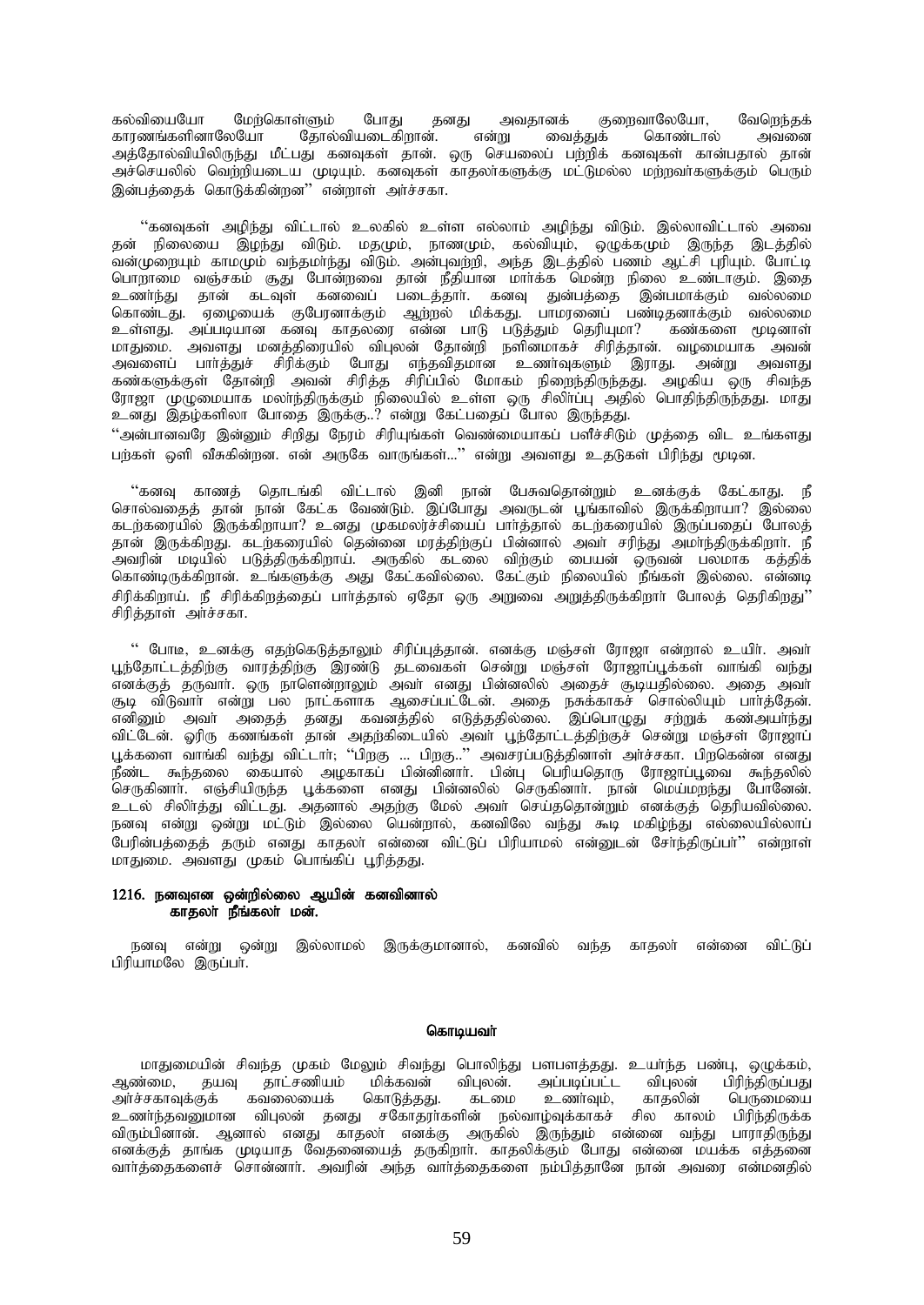இருத்தி அர்ச்சித்தேன். எனது துயரைப் புரிந்து கொள்ள முடியாதவராக இருக்கும் கொடியவரான எனது காதலா கனவில் வந்து என்னை வாட்டுவதேன்...? விம்மினாள் அர்ச்சகா.

கனவுலகில் விபுலனுடன் உறவாடிக் கொண்டிருந்த மாதுமை திடுக்கிட்டுத் திரும்பி அர்ச்சகாவைப் பார்த்தாள். இரவின் கருமையிலும் அவளது கண்களில் தேங்கி நின்ற கண்ணீரின் பளபளப்பு அவளுக்குத் தெரிந்தது; ''நான் அவரைப் பிரிந்து ஆறுமாதங்களாகத் துன்பமில்லாமல் இருக்கிறேன். ஆறு நாள் பிரிவை உம்மால் தாங்க முடியாதோ..?" அதட்டினாள் மாதுமை.

"நேரில் வந்து என்னை மகிழ்விக்காத அவர், ஏன் எனது கனவில் வரவேண்டும். உனக்கு அவர் ்கனவில் வந்து தொல்லைகள் தருவது இன்பமாக இருக்கலாம். ஆனால் எனக்குத் துன்பமாக இருக்கிறது, உள்ளங்கையில் இருக்கும் பொருளைப் பார்க்கக் கண்ணாடு கேவையில்லை''.

அதற்கு மாதுமையால் பதில் கூறமுடியவில்லை. ''படு விடிந்த பின்பு முதல் வேலையாக நான் கஜேந்திரனின் வீட்டுக்குச் சென்று, நகுலனின் காலில் விழுந்தாவது அவனைக் கூட்டிவாருங்கள். அவன் ்வராவிட்டால் அர்ச்சகாவுக்குச் சித்தப்பிரமை பிடித்து விடும். பின்பு வந்தால் அவள் அணைக்கமாட்டாள் கடிப்பள்'' என்று சொல்கிரேன் என்றாள்.

அர்ச்சகா தன்னை மறந்து ஒரு கணம் சிரித்தாள். வெளியே பறவைகள் கலகலக்கும் சத்தம் கேட்கிறது. இன்னும் சிலமணி நேரத்தில் விடிந்து விடும். இவ்வளவு நேரமும் நான் தூங்கவில்லை. துன்பத்தில் உழன்றேன். எந்த வேளையிலும் எந்தத் துன்பமும் உன்னை நெருங்க விடாது காப்பேன் என்ற அவர், இப்பொழுது தானே பெருந்துன்பத்தை உண்டாக்கி விட்டு அதைப் போக்க முடியாமல் இருக்கிறாரே… ஓரிரு நிமிடங்கள்… இல்லை இல்லை ஓரிரு கணங்கள் வந்து என்னைச் சந்திக்க ,<br>புடியாத அவரா என்னை வைத்துக் காப்பாற்றப் போகிறார்'' விம்மினாள் அர்ச்சகா.

" விசா் முற்றிவிட்டது. இனி உனக்கு நகுலன் தான் மருந்து தரவேணும். எனக்குக் கண்கள் எரிகின்றன. அத்துடன் அவரைக் காண வேண்டும். படுத்துறங்கு என்று கண்கள் எனக்குக் கட்டளையிடுகின்றன. நீ கொஞ்சநேரம் அழு அப்பத்தான் உனது துயரம் தீரும்...'' என்று கதைத்துக் கொண்டிருந்த மாதுமை குறட்டை விட்டாள். அவளது குறட்டை ஒலி அவ் அறையில் பெரிதாகக் கேட்டது.

 $``$ அறிவுள்ள மனிதர்களையும் மனம் ஆட்டிப் படைக்கும் வல்லமையைப் பெற்றது. பொம்பாலானவர்களின் வெற்றிக்கும் தோல்விக்கும் மனம் தான் காரணம் என்று அர்ச்சகா ஒரு நூலில் படித்தது அப்போது அவளின் ஞாபகத்திற்கு வந்தது. அறிவுள்ளவாகளையே ஆட்டிப்படைக்கும் மனம் காதலரை எப்படியெல்லாம் ஆட்டி அசைக்கும் அவரைக் கண்டு மகிழ்வதும் மனம் தான் காணாமல் துன்பப்படுவதும் மனம் தான். இந்த மனத்தின் ஆற்றலை ஞானிகளால் கூட அளந்தறிய முடியாது''  $\overline{\text{a}}$ ண்று நினைத்தாள் அர்ச்சகா.

அர்ச்சகாவின் தாயாரான கமலேஸ்வரி நித்திரை விட்டு எழுந்தால் அதிகாலை ஐந்துமணி என்று அர்த்தம். கமலேஸ்வரி எழுந்து அடுப்படி மின் விளக்கை ஏற்றிய போது சுவா மணிக்கூடு ஐந்துதரம் அடித்து ஓய்ந்தது. அர்ச்சகா மாதுமையைப் பார்த்தாள். அவ்வறையில் எரியும் இரவு வெளிச்சத்தில் அவளது முகம் தெரிந்தது. அவள் அழகாகச் சிரித்தாள்; ''ஏதோ இனிய கனவு'' என்று அர்ச்சகா நினைத்தாள்.

### 1217. நனவினால் நல்காக் கொடியார் கனவினால் என்எம்மைப் பீழிப் பது $?$ .

நனவில் வந்து எனக்கு அன்பு செய்யாத கொடுமையை உடைய அவர், கனவில் மட்டும் வந்து வருத்துவது என்ன காரணத்துக்காக.

#### தூங்கும் விழிக்கும் வேளைகள்

மாதுமையின் நெஞ்சில் அவள் தலைக்கு வைத்துப் படுத்திருந்த தலையணை இருந்தது. அதை இறுகக் கட்டியணைத்த மாதுமை; ''உங்களை நான் விடமாட்டன்... விடமாட்டன்'' என்னை விட்டுப் போகவிட மாட்டன்'' என்று சொல்லிக் கொண்டிருந்தாள்.

மாதுமையைத் தட்டி எழுப்பச் சென்ற சென்ற அர்ச்சகாவின் கை தானாகப் பின் வாங்கியது; "பலமாதங்களாக விபுலனைப் பிரிந்த துயரத்தில் வாடும் மாதுமை பாவம் கனவிலாவது பேசி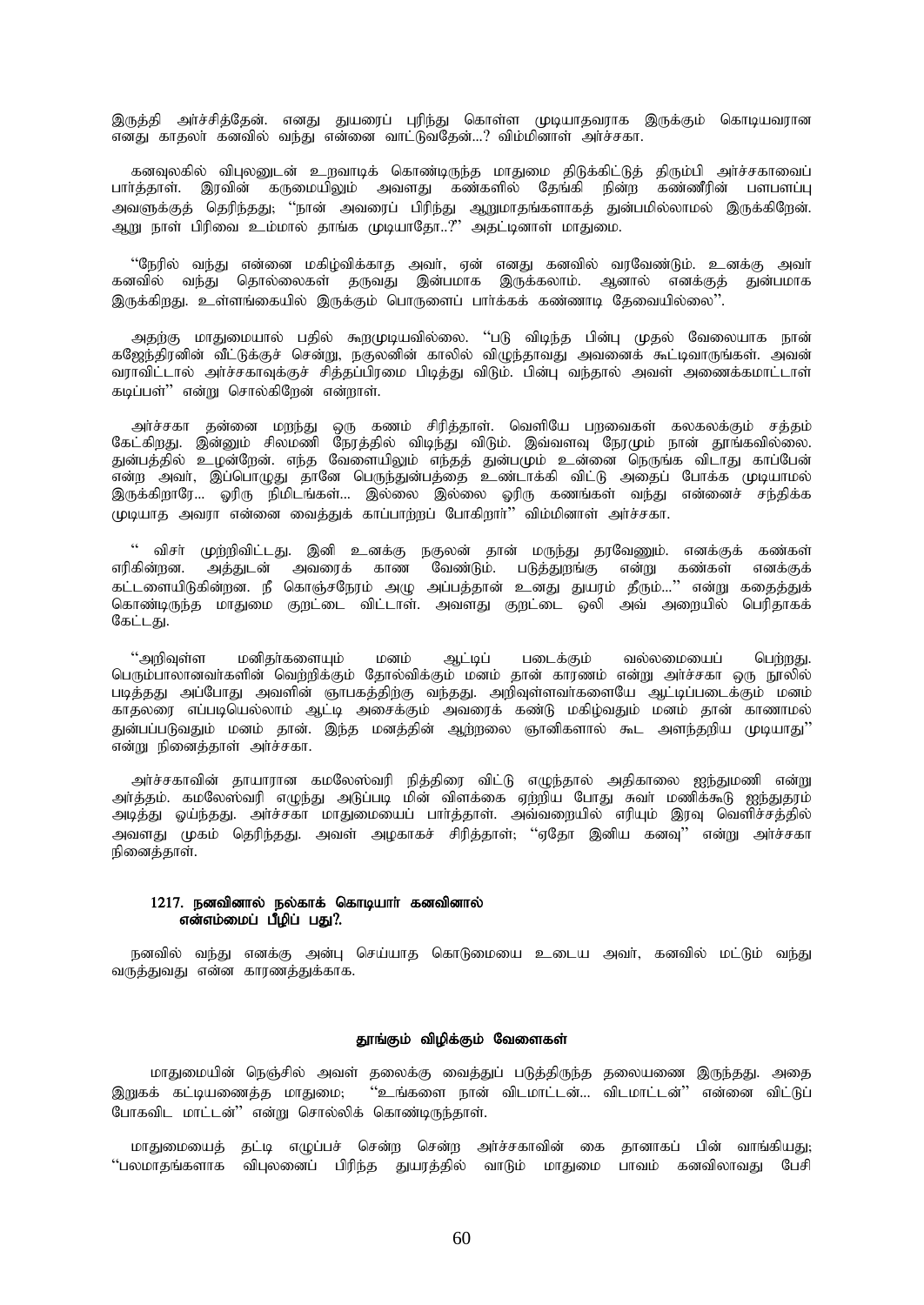மகிழட்டும்'' என்று நினைத்தவாறு மாதுமையின் முகத்தைப் பார்த்தாள். இரவிற்காக ஏற்பட்டிருந்த மெல்லிய வெளிச்சத்தில் மாதுமையின் முகம் பரவசமடைந்தது நவரசக் கோலங்களைக் காட்டியது.

மாதுமையின் தோள்களை இறுக அணைத்தவாறு விபுலன் இருந்தான்; ''அன்பே உம்மைப் பிரிந்து என்னால் வாழமுடியாததால் இரண்டு தினங்கள் ஓய்வெடுப்பதாகக் கூறிவிட்டு உம்மைப் பார்க்க வந்தேன். நான் உம்மோடு இல்லாததால் நீா மெலிந்து விட்டீா். உமது கன்ன எலும்புகள் வெளியே தள்ளப்பட்டிருப்பதால் உமது அழகு சீர்குலைந்து விட்டது. ஏன் சாப்பிடவில்லையா...? நன்றாகச் சாப்பிட்டுக் கொழுத்திருந்தால் தான் எனது மனம் குளிரும். என்று சொல்லிவிட்டுச் சென்றேன் அதை மறந்து விடடீரா? துயரத்துடன் கேட்டான் விபுலன்.

 $\lq\lq$ மகிழ்வுடன் எந்தச் செயலையும் செய்தால் தான் வெற்றியளிக்கும். நான் உணவருந்த ஆயத்தமாகு , முன்பே உங்களது நினைவுகள் மனதில் கிளாந்தெழுந்து மனதையும் வயிற்றையும் நிரப்பி விடும். ு<br>அதன் பின் என்னால் எப்படி உணவை உண்ண முடியும். நீங்கள் அருகில் இருந்தால் அடிக்கடி சாப்பிட்டு விட்டாயா'' என்று கேட்பீர்கள். நீங்கள் சென்ற பின்பு யார் என்னைச் சாப்பிடுமாறு கேட்டார்கள். நான் சாப்பிடாவிட்டால் பதறுவீாகள். வைத்தியரிடம் அழைத்துச் செல்வீாகள், ஊட்டி ் விடுவீர்கள். நீங்கள் ஊட்டி விட்டால் நான் வழமையாக உண்பதை விட சற்று அதிகமாக உண்பேன். இப்போ ஊட்ட எனக்கு யார் இருக்கிறார்கள் $?$ "

 $"$ அதற்குத் தானே நான் வந்திருக்கிறேன். சாப்பிடும் வாயைத் திறவும். $"$ 

அர்ச்சகா மாதுமையைப் பார்த்தாள். மாதுமை சிணுங்கியவாறு வாயைச் சிறிது திறந்தாள். " இது போதாதா... இன்னும் வாயைத் திறக்க வேண்டுமா...? மூக்குக்கை உணவை வைக்கிறீர்கள். கொஞ்சநாட்களுக்கு என்னை விட்டுப் பிரிந்தால் எல்லாவற்றையும் மறந்து விடுகிறீர்கள்'' கோபமாக மாதுமை சொன்னது அர்ச்சகாவுக்குக் கேட்டது; ''கொடுத்து வைத்தவள் நகுலன் எனது கனவுகளில் வருகிறாரில்லையே... நான் அவரது எண்ணங்களை விட்டு விட்டுத் தூங்கினால் தானே அவா் வருவாா் $"$ என்று நினைத்தவாறு கட்டிலில் படுத்தாள் அர்ச்சகா. ''விடிவதற்குள் உறுங்கினால் அவர் எனது கண்களுக்குள் வந்து விடுவார்'' என்று நினைத்தவாறு கட்டிலில் படுத்துப் போர்வையால் தனது உடலை மூடினாள்.

நகுலன் அவளது போர்வையை மெல்ல விலக்கினான். போர்வையை விலக்கும் நகுலனைப் பார்த்தபடி செயற்றுப் போயிருந்தாள் அர்ச்சகா. அவன் போர்வையை நீக்குவதைத் தடுக்க வேண்டும் என்ற எண்ணம் அவளுக்கு வரவில்லை; '' நான் வருவேன் என்று நீர் எதிர்பார்க்கவில்லையா...?'' என்று கேட்டான் நகுலன். அவனது கைகள் அர்ச்சகாவின் தோளைப்பற்றி தன்னுடன் இறுக அணைத்தான்.

 $\cdot$ "அம்மா வீட்டில் இருக்கும் போது என்னைச் சந்திக்கின்ற துணிவு உங்களுக்கு எப்படி வந்தது?"

''உம்மை அணைத்து மகிழவேண்டு மென்று நினைத்தவுடன் துணிவு வந்து விட்டது'' என்று சொல்லும் போது தாயின் குரல் கேட்டது; ''அம்மா வாறா போங்கோ போங்கோ'' என்று எழுந்தாள் அர்ச்சகா. எதிரில் மாதுமை குளித்து விட்டு வந்து நின்றாள்.

 $"$  என்னடி கனவு கண்டாயா.. $"$  என்று கேட்டாள் மாதுமை.

பெருமூச்சு விட்டாள் அர்ச்சகா. ''தூங்கும் போது கனவில் வந்து எனது தோளைப் பற்றினார். நான் அம்மா கண்டு விடுவா எனப்பயந்து எழ அவா் எனது நெஞ்சுக்குள் புகுந்து விட்டாா்'' என்று தனது நெஞ்சைக் கைகளால் பொத்தினாள் அரச்சகா.

# 1218. துஞ்சும்கால் தோள்மேலா் ஆகி விழிக்கும்கால் நெஞ்சத்தா ஆவா் விரைந்து.

தூங்கும் போது கனவில் வந்து என் தோள்களைத் தழுவும் எனது காதலா், நான் விழித்ததும் விரைந்து சென்று எனது நெஞ்சுள் புகுந்து விடுகிறாா்.

# அறியாதவா்கள்

அர்ச்சகா நெஞ்சைத் தனது கைகளால் பிடித்தபடி நின்றாள்; ''பாவமடி நகுலன். நீ, நெஞ்சில் நுழைந்த அவர் வெளியே சென்று விடாமல் உள்ளேயே இருக்கட்டும் என்ற நல்எண்ணத்தில்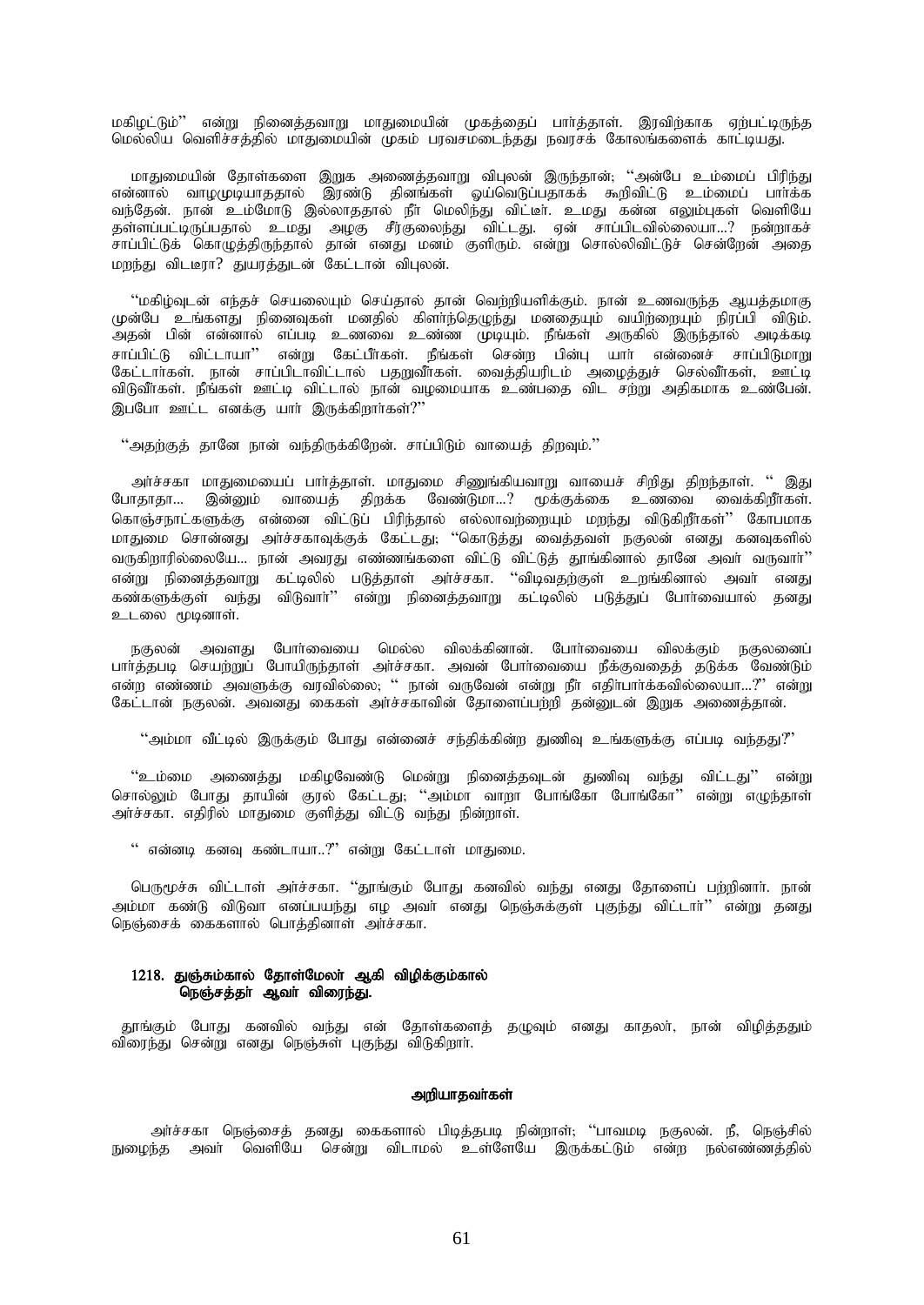நெஞ்சைப் பொத்துகிறாய். உள்ளே இருக்கின்ற அவர், உனது உடும்புப் பிடியைத் தாங்கமுடியாது அவதிப்படப் போகிறார். கையை எடு'' என்றாள் மாதுமை.

அர்ச்சகா எதுவும் பேசவில்லை. உதடுகள் பிரியாது சிரித்தாள். அப்பொழுது தொலைபேசி மணி அடித்தது. அர்ச்சகா சென்று தொலைபேசியை எடுத்தாள், ''நான் மாதுமையின் மைத்துனி பேசுகிறேன். மாதுமையை கதைக்கச் சொல்லுங்கள்'' என்று ஒரு பெண்குரல் சொன்னது.

உனகு உன்னோடு பேசவேண்டுமாம்'' ''மாகுணம மைக்குனி என்றாள் அர்ச்சகா. மாகுமை பேசினாள். கொலைபேசியில் உரையாமய பின்ப கொலைபேசியில் பகிணைந்து நிமிடங்கள் மாதுமையின் முகம் சோகத்தால் கறுத்திருந்தது.

"என்னடி... ஒரு மாதிரி இருக்கிறாய்?" அர்ச்சகா கேட்டாள்.

மாதுமையின் கண்கள் கலங்கின; '' விபுலனது தாயாருக்கு இரத்த அழுத்தம் கூடிவிட்டதாம். நான் உடனே கொழும்புக்குச் செல்ல வேண்டும். அவா் தான் ஒரே ஒரு மகன் தாயினுடைய சகோதரனின் மகளைத்தான் விபுலனுக்குத் திருமணம் செய்ய அவாகள் விரும்பினாாகள். ஆனால் விபுலன் என்னை இருவரும் விரும்பியது மருமகளாக அவருக்கு மிகுந்த அவர்கள் எமக்குத் தொல்லை தந்தபடியே சந்தோசத்தைக் கொடுத்தது. இதை விரும்பாத அவர்கள் எமக்குத் தொல்லை தந்தபடியே<br>இருக்கிறார்கள். மாமிக்குச் சுகவீனமென்றால் மாமா தொலைபேசியில் சொல்லியிருப்பார். நேற்று இரவும் சந்தோசக்கைக் கதைத்தவா். மாமியின் சுகத்தைப் பலமுறை நான் விசாரித்தனான். ''மாமியை காதலித்துக் கலியாணம் செய்த நான் அக்கறையுடன் பராமரிப்பேன். மாமியைக் கொஞ்ச நாட்களுக்கு மறந்து ஊரைச் சுற்றிப்பார்'' என்றவர். ஆனால் எனது மைத்துனி முறையான ஒரு பெண்தான் இப்பொழுது பேசியது; ''மனிசிசாகக் கிடக்குது நீ உங்கை என்ன செய்கிறாய். என்றாள். அதைவிட விபுலன் உன்னை அன்பாகக் காதலிக்கவில்லை. ககப்பனின் விருப்பக்கிர்காகக் கான் உன்னைக் கட்டச் சம்மதிக்கவன். உன்னில் அன்பிருந்தால் உன்னை விட்டுப் பிரிந்து போவானா..? என்று கேட்டாள். விபலனின் உறவினர்கள் எல்லோரும் என்னை ஏசுகிறார்களாம். இருந்துபார் கடைசிவரையும் வெளிநாட்டில் இருந்து விபலன் திரும்பி வரமாட்டான். அவன் அங்கு யாராவது ஒரு பெண்ணைத் திருமணம் செய்து விடுவான். உன்னில் மோகமிருந்தால் ஏன் அவன் உன்னை விட்டு விட்டுப் போகிறான்'' என்றாள். அதுதான் எனக்குக் கவலையாக இருக்கிறது'' அழுதாள் மாதுமை.

''காதல் என்றால் எதிர்புக்கள்வரத்தான் செய்யும். வித்தியாவுக்கு எத்தனை துன்பங்கள் வந்தன என்று உனக்குத் தெரியும் தானே. அதை விடக் கூடுதலாகவா உனக்கு வரப்போகிறது. வித்தியாவின் காதலைத் தாயும் மாமனும் எதிர்த்தனர். உனது காதலை இரு வீட்டாரும் ஒத்துக் கொண்டுள்ளனர். பிறகேன் கவலைப்படுகிறாய்" என்று கேட்டாள் அர்ச்சகா.

''அவரையோ, அவரது குடும்பத்தினரைப் பற்றியோ யாராவது குறை சொன்னால் எனக்குக் கோபம் வரும். என்னைப் பற்றியாரும் எதுவும் சொல்லலாம். என்னில் விருப்பமில்லாமல் தான் அவா் பிரிந்து சென்றாா் என்றும் சொல்லட்டும். தினமும் அவா் எனது கனவில் வந்து என்னுடன் உறவாடி விட்டுத்தானே செல்கிறார். நேற்று இரவு ஒன்பது மணிக்கு வந்தார். விடிய ஆறுமணிக்குத் தானே எனது அணைப்பை விட்டு நீங்கிச் செல்கிறாா். இது தெரியாத எனது உறவினர்கள் அவரைக் குறைகூறுகிறார்கள்'' என்று மாதுமை கூறும் போது அவளது தந்தை அங்கே வந்தார்; ''யாரம்மா .<br>கொலைபேசியில் உன்னை அழைத்தது'' என்று கேட்டார்.

மாதுமை தொலைபேசியில் தான் உரையாடியவற்றைச் சொன்னாள். சிவசரவணபவன் சிரித்தார்; ''அவர்களுடைய கதையை நீ ஏன் கேட்கிறாய் மாமிக்கு வருத்தமென்றால் மாமா சொல்வார் தானே. இதற்காக ஏன் கவலைப்படுகிறாய்?'' விடிய எழுந்தவுடன் அழுவதா? கண்களைத் துடை'' என்றவர் .<br>அர்ச்சகாவின் பக்கம் திரும்பி, ''அவர்களைப் பற்றி உனக்குத் தெரியும் தானே அர்ச்சகா. இவளுக்கு<br>அவர்களைப் பற்றிச் சொல்லு'' என்றவர் மாதுமையின் பக்கம் திரும்பி, ''குழந்தைப்பிள்ளை மாதிரி அழாதை. தொலைபேசியில் மாமாவைக் கேள்'' என்று கூறிவிட்டுச் சென்றார்.

# 1219. நனவினால் நல்காரை நோவா் கனவினால் காதலாக் காணா தவா்.

எனது காதலா் கனவில் வந்து இன்பம் தருவதை அறியாதவா்கள், அவா் நனவில் சந்தித்து இன்பம் தரவில்லை என்று பழிக்கின்றனர்.

# ஊரவரின் கனவில்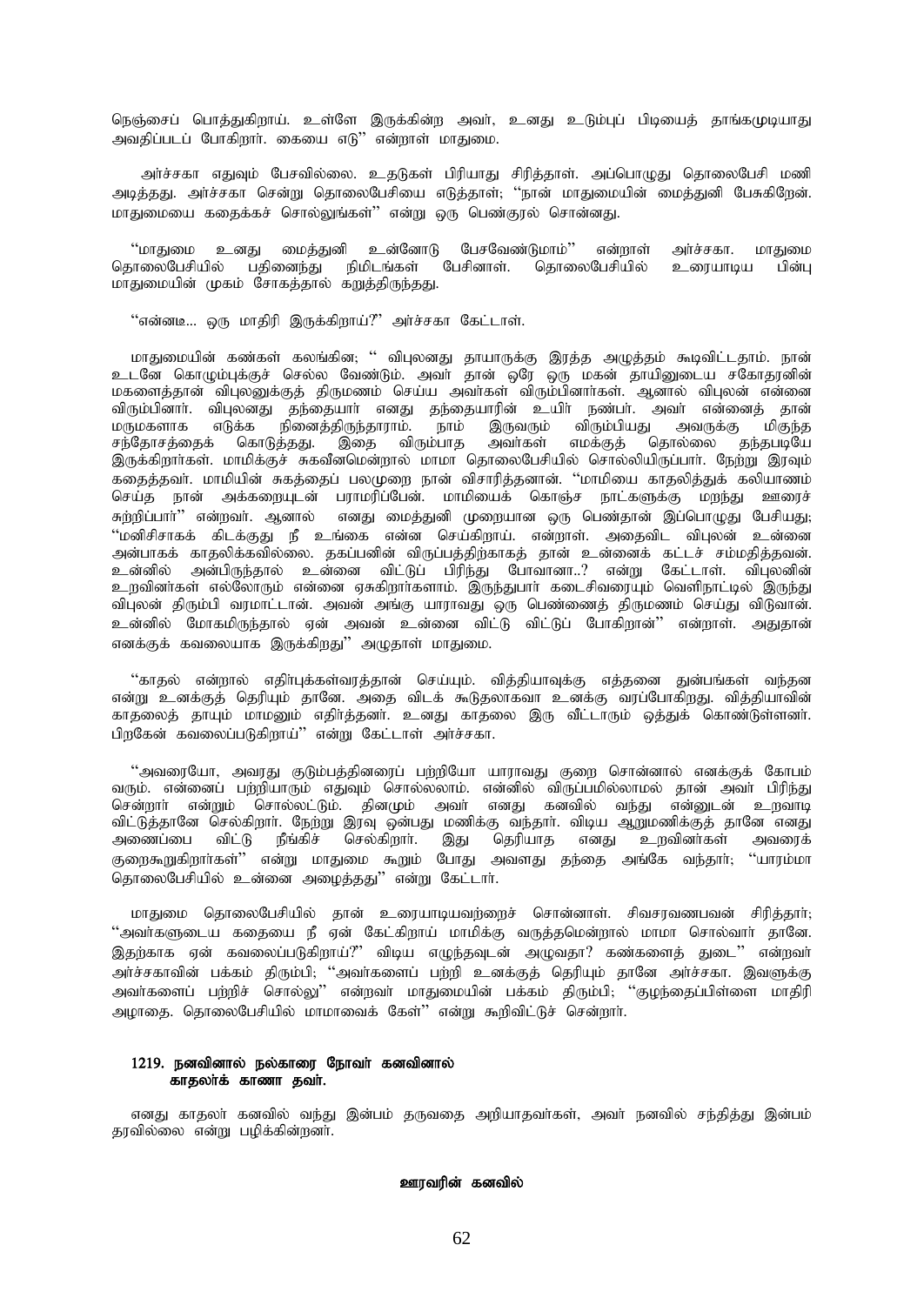"அப்பா எதையும் சாகாரணமாகக் தான் எடுத்துக் கொள்வார். எனது பெர்ரோரும் உறவினர்களும், அவரது பெற்றோரும் எமது காதலை ஏற்றுக் கொண்டனர். சில உறவினர்கள் தான் பொறாமை காரணமாக ஏற்றுக் கொள்ளவில்லை. ஊரில் உள்ள அனைவரையும் ஒரு விடயத்தில் திருப்திப்படுத்த முடியுமா? என்று நான் யோசிப்பதுண்டு'' என்றாள் மாதுமை.

''பிறகேன் கவலைப்படுகிறாய்?' உனது தந்தையார் தான் செய்தது நியாயமான செயலென நினைக்கிறார். தூய மனத்துடன் செய்யும் செயல்களும் தூயலையானவைதான். திருமண விஷயத்தில் .<br>இருவீட்டுப் பெற்றோர்களின் சம்மதம் தான் முக்கியம். மூன்றாவது மனிதரைப் பற்றி ஏன் சிந்திக்க லேண்டும்? நீ உனது மனதை வருத்திக் கொண்டிருப்பது, உனது சொந்தச் செயல்களாலே உருவாக்கப்பட்டது. அதை உன்னால் மட்டும் தான் நீக்க முடியும். தேவையில்லாத எண்ணங்களை மனதில் உருவாக்கிக் கவலைப்படுவதால் ஆரோக்கியம் கெட்டு விடுகிறது. கற்பனைகள் செய்யயாதே. தைரியமாக இரு, பெற்றோரின் விருப்பத்திற்கு மாறாக நடந்தால் தான் துன்பப்படல் வேண்டும். பெற்றோரால் தீாமானிக்கப்பட்டதை ஏன் நீ உனது தோளின் மீது தூக்கிப்போட்டிருக்கிறாய். உனது மகிழ்வுக்குக் காரணமானவள் நீதான் என்பதை உரிமையுடன் உணர்ந்து கொள். ஏற்கனவே நடந்து முடிந்தவற்றை எண்ணி ஏன் கவலைப்படுகிறாய். நடந்து முடிந்த அந்த விஷயத்தை இனி .<br>மறுபரிசீலனை செய்ய முடியுமா இல்லை விட்டு விட முடியுமா? உனது வீணான சிந்தனைகள் அதற்கேற்ற பயனைத் தந்தே தீரும் என்பதை நீ உன்மனதில் இருத்த வேண்டும்'' என்றாள் அர்ச்சகா.

''நீ சொல்வதெல்லாம் எனக்குப் புரிகிறது. அந்த நேரம் திடமாக இருக்கும் நான் யாராவது ஒருவா் அவரைப்பர்றிக் குறையாகச் சொன்னதும் பலவீனமடைந்து விடுகிறேன். அவர் என்னை விட்டுப் பிரிந்தது அன்பில்லாமலா..? இல்லை என்னில் கொண்ட வெறுப்பக் காரணமாகவா..? அல்லது பெர்ரோரின் வர்புறுத்தல் காரணமாகவா..? அப்படியொன்றும் இல்லையே என்மீது அவர் அளவில்லாத அன்பை வைத்திருக்கிறார். தினமும் தொலைபேசியில் தொடர்பு கொள்கிறார். அதைவிட நான் ு.<br>கண்ணயரும் வேளைகளிலெல்லாம் என் கண்களுக்குள் வந்து விடுகிறார். இதையெல்லாம் என்னைப் பற்றிப் பழித்துப் பேசும் ஊரவா்கள் அறிவாா்களா...? அவா் என்னைப் பிரிந்து சென்றன்றே பலரும் பலவிதமாகப் பேச ஆரம்பித்து விட்டனர். அவர்கள் எனக்குக் கேட்காதளவில் பேசினால் பரவாயில்லை. என்முன்னாலே பேசுகிறார்கள். இரண்டு வாரங்களுக்கு முன்பு ஒரு திருமணத்திற்குச் சென்றேன். அங்கு ் துடியிருந்தோர் பலவிதமாக என் முன்னாலேயே பேசிச் சிரித்தனர், ''ஒரு பெண் காதலரைப்<br>பிரிந்திருப்பது மிகக் கொடுமையானது. நீ ஏன் அவரை வெளிநாட்டுக்கு அனுப்பினாய். பணத்தை எப்போது வேண்டுமானாலும் சம்பாதித்துக் கொள்ளலாம். இளமையைச் சம்பாதிக்க முடியுமா..?" .<br>என்றாள் ஒருத்தி. ''இளவயதில் காதலரை பணம்தேட அனுப்பி விட்டுக் கிழவரான பின்பு என்ன செய்யப் போகிறாய்'' என்றாள் இன்னொருத்தி இப்படி அவர்கள் கதைக்கும் கதைகளை நினைக்க எனக்கு நெஞ்சு வெடித்து விடும் போலுள்ளது. சிறிது நேரத்திற்கு முன்பு மைத்துனி முறையான ஒருத்தி என்னைக் கேவலமாகப் பேசினாள்''

''ஊர்வாயை மூட உலைமூடி இல்லை என்பார்கள். ஊரவர் நாம் வாழ்ந்தாலும் ஏசுவார்கள், தாழ்ந்தாலும் ஏசுவாா்கள் நாம் செய்யும் ஒவ்வொரு செயல்களையும் அவதானித்து அதில் உள்ள குறை நிறைகளைக் கதைப்பது அவர்களது பொழுது போக்கு. நனவில் உன்னை விட்டு நீங்கினார். என்று உனது காதலரைப் பழித்துப் பேசும் இந்த ஊரவரின் கனவில் உனது காதலரைச் சென்று பேசச் சொல்'' சிரித்தாள் அர்ச்சகா.

்இனி எனது கனவில் வந்தாரேயானால் அப்படித்தான் சொல்ல நினைத்திருக்கிறேன். நீங்கள்<br>என்னை விட்டுப் பிரிந்து சென்று விட்டதாகக் கதைப்போரின் கனவில் சென்று நாம் நனவில்<br>பிரிந்தாலும் கனவில் சோ்ந்திருந்து மகிழ்ந்து கூடிக்கூலாவுகிறோம். சொல்லப்போகிறேன்'' என்றாள் மாதுமை. அப்படிச் சொன்ன போதும் அவளது முகம் சோகத்தால் கறுத்திருந்தது.

## 1220. நனவினால் நம்நீத்தார் என்பர் கனவினால் காணாாகொல் இவ்ஊாவா.

நனவில் காதலா் என்னை விட்டுப் பிரித்து விட்டாா் என்று இகழ்வாகப் பேசும் இந்த ஊரவா், அவா் என்து கனவில் வந்து என்னை மகிழ்விப்பதை அரிய மாட்டார்கள்.

#### முடிவு காலம்

மாதுமையும் அர்ச்சகாவும் கடற்கரையில் இருந்தனர். மெல்லிய செம்மை நிறங் கொண்ட பளபளப்பற்ற பட்டுத்துணி போல மங்கிய ஒளி கடற்கரையெங்கும் சூழ்ந்திருந்தது. கடலுள் புதைந்து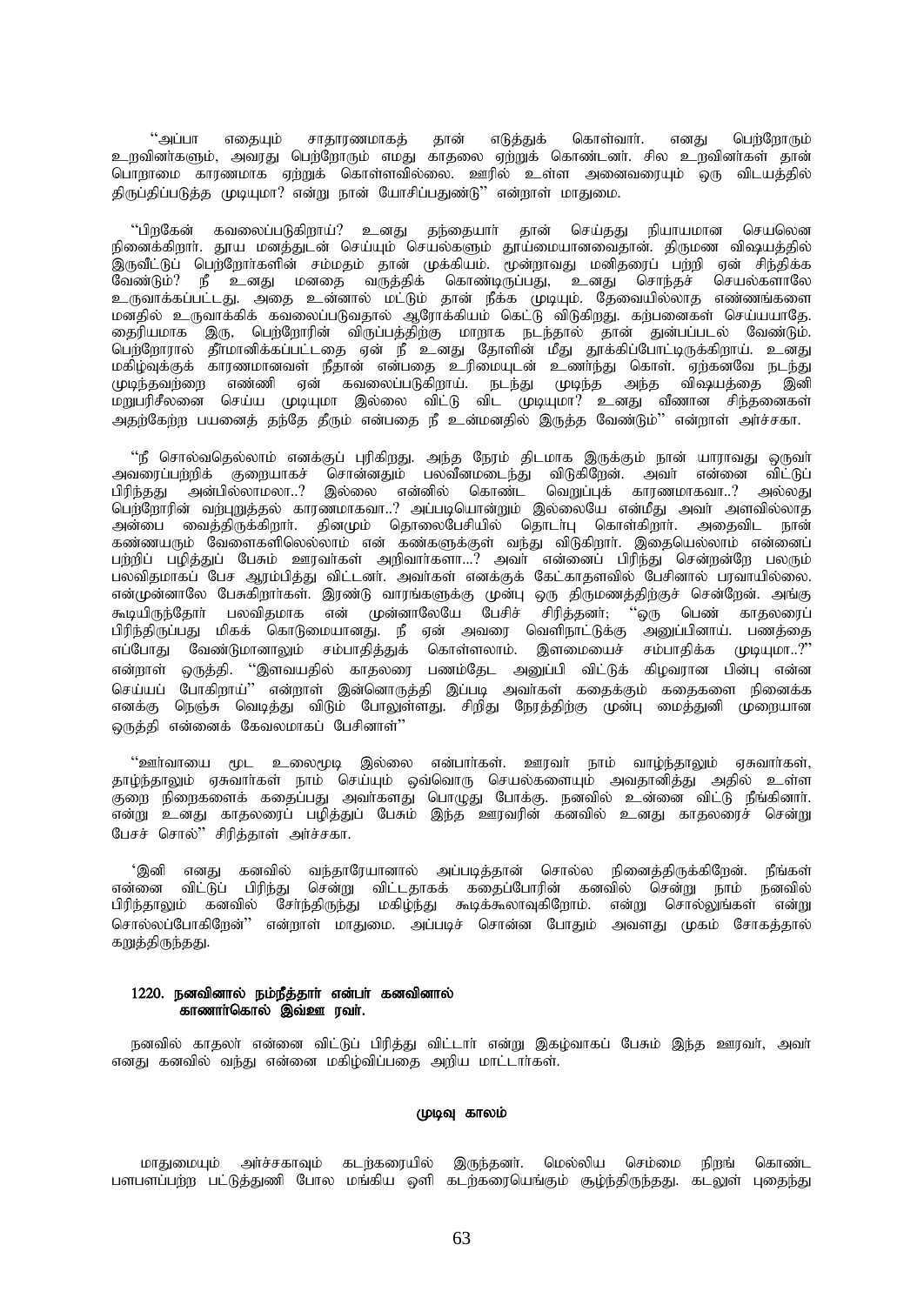கொண்டிருந்த சூரியனைப் பார்த்துக் கொண்டிருந்தாள் மாதுமை. சூரியனுக்கு மிக அருகே சூரியனைத் தொட்டுவிடும் நோக்கில் ஒரு சிறிய படகு சென்று கொண்டிருந்தது. மிகவும் அழகாக இருந்தது. விபுலனோடு இருந்தால் அந்தப் படகைப் பற்றி ஒரு கவிதை சொல்வான். கவிதைக்குரிய பண்புகள் இல்லாமல் அடுக்கு வசனங்களாக இருந்தாலும் அர்த்தமுள்ளதாக அது இருக்கும்.

மங்கிய அந்த மாலைப் பொழுது காதலா்களின் உள்ளங்களை எவ்வளவு மகிழ்ச்சிக்குள்ளாக்கும் என்பகை அவள் அபைவபர்வமாக உணர்ந்திருக்கிறாள். இன்று அவனில்லாக அந்த மாலைப் பொமுது அவளுக்குக் கசந்தது.

"அன்பானவரே, ஏட்டில் சுரைக்காயை எழுதி வைத்துப் பாாப்பது போல் என் மனதில் உன்னை எண்ணத்தால் எழுதி எத்தனை நாள்ப் பாா்ப்பது. மாலைவேளையில் மலையையும் தகா்க்கும் மன்மதன் என் மலா் போன்ற மனதில் நுழைந்து என்னவெல்லாம் செய்கின்றான் என்னவரே, என்னால் முடியவில்லை. எண்ணங்கள் கசந்து பாலும் கசக்கும் நாட்களை என்னுள்ளே எண்ணுகிறேன். ு.<br>கணங்கள் நகராமல் நின்று மனத்தை வருத்துகிறது. மாலைப் பொழுதில் நாம் கூடியிருந்த அந்தப் பொன்னாலான காலத்தை எப்பொழுது காண்பேன் என ஏங்கித் தவிக்கிறேன். அந்தப் பொன்னான வேளைகளில் என்மீது நீங்கள் சாய்ந்து கதைபேசி மகிழ்ந்திருந்த வேளைகளில் கடற்காற்று எம்மூடாகச் செல்ல முயன்று தேற்றதை நான் அன்று கேலிசெய்தேன். இப்போது அது நேரில் வந்து என்னைக் குமுற வைக்கிறது; குசலம் விசாரிக்கிறது. இது எனக்கு மிகுந்த அவமானத்தைக் கொடுக்கிறது. மாலை நேரம் மங்கிய ஒளியில் தனிமையில் அமா்ந்திருந்த வேளை நெருக்கமாய் அமா்ந்திருந்து நீங்கள் சொன்னவற்றை, குறும்பு செய்தவற்றை நினைக்க வேதனையால் உடல் வலிக்கிறது. காதலாகளுக்கு இனிமை தருகின்ற இனிமையான மாலைப்பொழுதைக் காண எனக்கு அழுகை அழுகையாக வருகிறது. அவா் இல்லாத வேளையில் ஏன் என்னை வந்தடைந்து துன்புறுத்துகிறாய் என்று திட்டுவேன். மாலையில் சந்தித்து மனம் மகிழ்ந்து பிரிந்தோம். மலையளவு இன்பம் மனதில் இருந்தது மங்கிய ஒளி நீங்கள் அருகிலிருக்க மயக்கத்தைக் கொடுத்தது. ஆனால் இப்பொழுது அந்நேர நினைவுகள் நெருப்பாக மாறி என்னை சுடுகிறது. நினைவுகள் இன்பத்தை அள்ளித்தருமென்பார்கள். ஆனால் இப்போது நினைவுகள் நெருப்பை வாரி இறைக்கின்றன'' நினைவுகள் சுட அவளது கண்கள் கசிந்தன.

திரும்பி அருகில் இருந்த அர்ச்சகாவைப் பார்த்தாள். கடலை வெறித்து நோக்கிக் கொண்டிருந்த அவளது கண்களால் கண்ணீா வழிந்து கொண்டிருந்தது; ''கண்ணைத்துடையடி யாராவது தெரிந்தவர்கள் அறிந்தவர்கள் வந்தால் தவறாக நினைப்பார்கள்'' என்றாள் மாதுமை.

அர்ச்சகா திரும்பி மாதுமையைப் பார்த்தாள்; ''எத்தனை நாட்கள் நான் அவரைக் கண்டு, அவர் எனக்கு அருகில் இருக்கும் போது நான் தான் இந்த உலகில் பாக்கியசாலி என்று நினைப்பேன். மனதுள் கடலைப் போல எண்ண அலைகள் மகிழ்வுடன் ஆரவாரித்து மோதும். என்னுள்ளம் கவாந்தவா தான்; என்னை மறக்க முடியாதவா் தான்; எனது பெரு வாழ்வுக்காகத் தன் மனதில் எழும் எனது எண்ணங்களைக் கட்டுப்படுத்தி முனிவரைப் போல இருந்து உழைக்கிறார் என்பதும் எனக்குத் தெரியும். ஆனால் இந்த மாலைப் பொழுதிற்கு அவையெல்லாம் தெரிவதில்லையே. நாங்கள் பேசி மகிழ்வதைக் கேட்கவும், நாம் அணைத்து மகிழ்வதைப் பார்க்கவும் முடியவில்லையே என்று நினைத்து இந்த மாலைப் பொழுது என்னைப் பழிவாங்குகிறது. அதன் கொடுமையை என்னால் தாங்கிக் கொள்ள —.<br>முடியவில்லை. அவா் அருகில் இருக்கும் போது அளவில்லாத இன்பத்தையும், அவா் இல்லாதபோது கொடுந்துன்பத்தையுமல்லவா கொடுக்கிறது. மாலைப் பொழுது மகிழ்ச்சியான பொழுதல்ல காதலரைப் ்பிரிந்து வாழும் பெண்களுக்கு முடிவுகாலமாகவே மாலைப்பொழுது வருகிறது'' அழுதாள் மாதுமை அர்ச்சகாவக்கும் இதயம் பொங்கியது. கண்கள் கலங்கி உடைப்பெடுக்க ஆயத்தமாயின.

# $1221.$  மாலையோ அல்லை மணந்தார் உயிர்உண்ணும் வேலைநீ வாழி பொழுது.

பொழுதே! நீ மாலைக் காலம் அல்ல; காதலரோடு கூடி மகிழ்ந்திருந்து பின் பிரிந்து வாழும் பெண்களின் உயிரை உண்ணும் இறுதிக் காலமாக இருக்கிறாய்.

## இரக்கமில்லாதவரோ?

"எமக்கு வந்துள்ள தாங்க முடியாத துன்பத்திற்காக நாம் பிறரைக் குற்றம் சொல்ல முடியாது. காதலாகள் மாலைப் பொழுதைக் குற்றம் சொல்கிறாாகள். அது எவ்வளவு பாவமானது தெரியுமா? மாலைப் பொழுதைப் பார், அது தனது காதலனான் சூரியனின் பிரிவால் கவலையுற்று சோகத்தால் புலம்புகிறது. அதனால் அது மெல்ல மெல்ல தன் அழகைக் குறைக்கிறது. முடிவில் அது சோகத்தால் துன்புற்று இருளடைந்து விடும். அதற்கு எம்மை விடத் துயரம்அதிகம்'' என்றாள் அர்ச்சகா.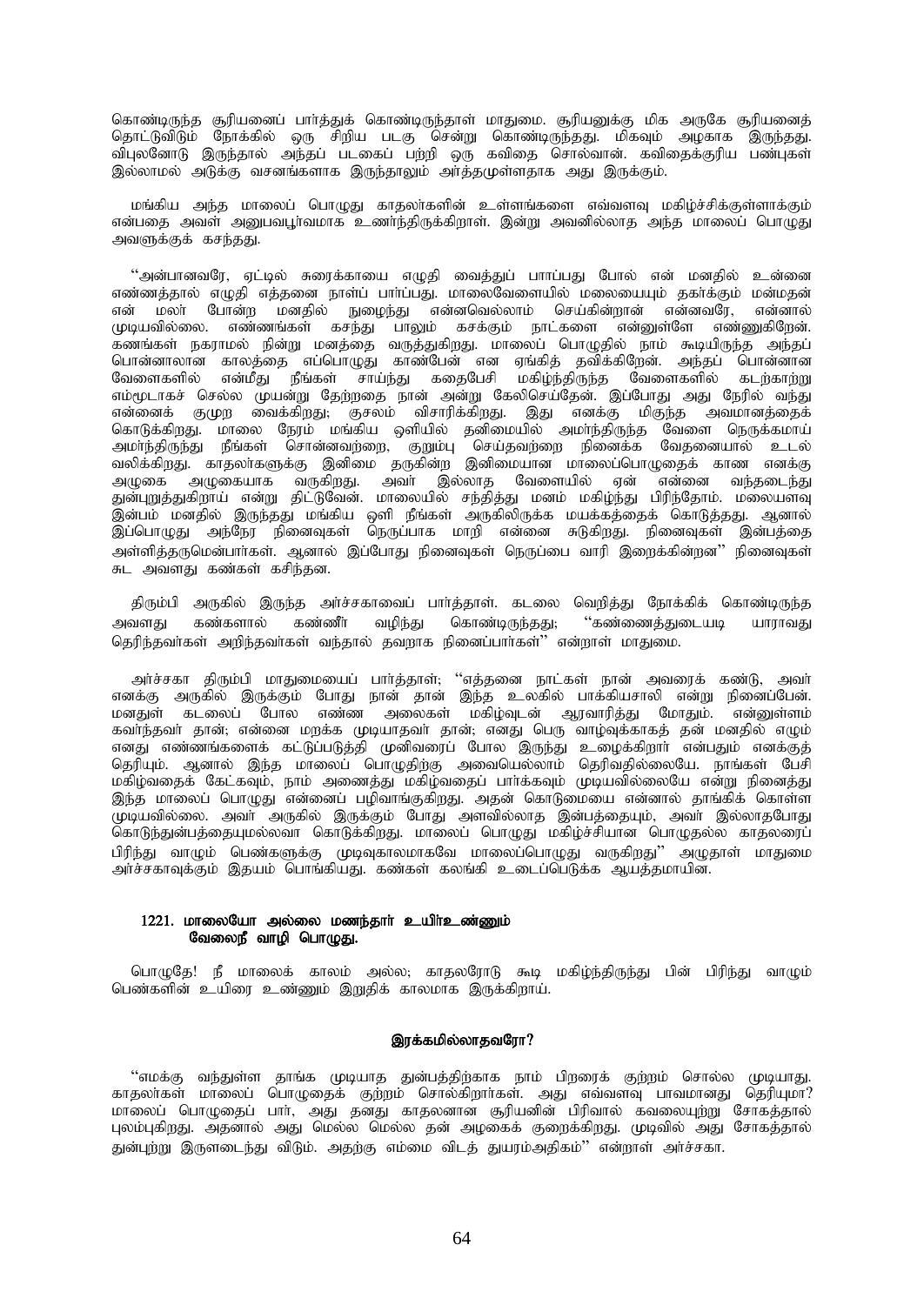உண்மை தான். மாலைப் பொழுது தனக்குத் துன்பம் வந்ததற்காகப் பிரிந்திருக்கும் எத்தனையாயிரம் காதலர்களை வாட்டுகிறது தெரியுமா..? என்றாள் மாதுமை.

"நாம் எல்லாவிடயங்களிலும் சுயநலத்தையே பார்க்கிறோம். எமக்குத் துன்பம் வந்தால், அது எல்லோருக்கும் வரவேண்டு மென்று நினைக்கிறோம். பிரிந்த காதலருக்குத் துன்பத்தைத் தரும். மாலைப்பொழுது, சேர்ந்திருக்கும் காதலர்களுக்கு எவ்வளவு இன்பத்தைத் தருகிறது தெரியுமா..? நான் நகுலனைச் சந்திக்க நினைத்தபோது உண்டான துன்பம் ஒரு நாள் மாலைப் பொழுதில் தான் தீர்ந்தது. அந்த முதல் நாள் அனுபவம் இன்னும் எனது கண்களுக்குள்ளே இருந்து இனித்துக் கொண்டிருக்கிறது. அதன் பின் எத்தனையோ அனுபவங்கள் எனக்குக் கிடைத்தன. ஆனால் அவையெல்லாம் அந்த அனுபவத்திற்கு ஈடாகவில்லை அதற்காக நான் அந்த மாலைப் பொழுதிற்குக் ்கடமைப்பட்டுள்ளேன். அது எனக்குச் சொல்லொணாத் துன்பங்கள் பலவற்றைத் தந்த போதும் அதைக்<br>குற்றம் சொல்ல முடியவில்லை. அன்று நான் கடற்கரைக்குச் செல்வேனெனக் கனவிலம் குற்றம் சொல்ல முடியவில்லை. அன்று நான் கடற்கரைக்குச் செல்வேனெனக்<br>நினைக்கவில்லை. வித்தியாவுடன் கதைதுக் கொண்டிருந்த போது அவள் விஎ கதைதுக் கொண்டிருந்த போது அவள் விளையாட்டாக<del>,</del> "கடற்கரைக்கு வந்தால் நகுலனைச் சந்திக்கலாம். வா போய் வருவோம்'' என்றாள். என்னால் எனது காதுகளை நம்ப முடியவில்லை. ஒருகணம் உடல் செயலற்று விட்டது. மனதின் குரல், ''போய்ப்பாா்<br>போய்ப்பாா்'' என்று அலறியது. இதுவரை நாளும் சிந்திக்காத ஒன்றைப்பற்றி என்னால் எப்படிக் போய்ப்பார்'' என்று அலறியது. இதுவரை நாளும் சிந்திக்காத ஒன்றைப்பற்றி என்னால் எப்படித்<br>தீர்மானிக்க முடிந்தது என்று இப்போது நினைத்தாலும் எனக்கு ஆச்சரியமாக இருக்கிறது. முடிந்தது என்று இப்போது நினைத்தாலும் எனக்கு ஆச்சரியமாக .<br>மரப்பாவையைக் கயிற்றில் கட்டி இயக்குவதைப் போல யாரோ என்னை இயக்கினார்கள். நான் வித்தியாவுடன் கடற்கரைக்குச் சென்றேன். கடல் நீா எனது காலைத் தொட்டு விளையாடியது. அப்பொழுது செட்டை முளைத்து முகில்களுக்கு ஊடாகப் பறப்பதைப் போன்ற ஓா் இனிய அனுபவம் ஏற்பட்டது. அன்று திடீரென என்னைக் கண்ட நகுலனது முகத்தை என்னால் நிமிர்ந்து பார்க்க முடியவில்லை. மெதுவாகப் பாா்த்தேன். அவா்படும் அவதி அவரது முகத்தில் தெரிந்தது. வெகுநேரமாக ு ,<br>எதுவும் பேசாமல் கடற்கரை மணலில் அமாந்திருந்தேன். பேசாவிட்டாலும் எனக்குரியவரின் அருகில்<br>அமாந்திருக்கிறேன் என்பதை நினைக்கப் பரவசமாக இருந்தது. வாழ்க்கையில் ஒவ்வொரு ் பரவசமாக இரு<u>ந்தது</u>. வாழ்க்கையில் விஷயத்திலும் நடைபெறும் முதல் நிகழ்வு, அது சிறப்பானதாக இல்லாத போதும், அதை மறக்க  $(\text{p}$ டியாது" என்றாள் அர்ச்சகா.

 $\lq\lq$ ஆரம்பத்தில் தான் காதலர்களுக்குச் சந்திப்பதும், அதை நினைத்து இன்பமடைவதும், கனவு காண்பதும் இன்பத்தைக் கொடுக்கும். காதல் வளர வளர காதலரின் நெருக்கம் கூடினால் தான் இன்பமாக இருக்கும். இந்த மங்கிய மாலைப் பொழுதில் அவா் எனக்கு வேண்டும். மயங்கிய இம் மாலைப் பொழுது, தனது காதலனான சூரியனை இழந்து தவித்து ஒளியிழந்திருப்பதைப் போல நானும் இருக்கிறேன். சூரியனைப் போல எனது காதலரும் இரக்கமில்லாதவர்'' என்றாள் மாதுமை.

"இன்பமான இந்த மாலைப் பொழுது, அவரில்லாததால் தான் எனக்குத் துன்பத்தைத் தருகிறது. பாவம் மாலைப் பொழுது நாம் திட்டினாலென்ன வாழ்த்தினாலென்ன, புகழ்ந்தாலென்ன அவற்றை பெல்லாம் கருத்திற் கொள்ளாது மறுபடியும் வந்து காதலரை இன்பத்திலாழ்த்துகிறது. இனிமையான மாலைப்பொழுதே நீ வாழ்க! ஆயிரமாயிரம் தன்பங்களிருந்தாலும் உன்னைக் கண்டதும் காதலர் மகிமும் மகிம்வின் கன்மைக்கு உலகிலுள்ள எவர்ளையம் ஈடாகக் கொடுக்க முடியாகுட்" என்றாள் அர்ச்சகா.

# 1222. புன்கண்ணை வாழி மருள்மாலை எம்கேள்போல் வன்கண்ண தோநின் துணை?.

மாலைப் பொழுதே! நீயும் என்னைப் போல் ஒளி இழந்து காணப்படுகிறாய்; உனது காதலரும் எனது காதலரைப் போல இரக்கமில்லாதவரோ?.

# மேலும் வரும் துன்பம்

"கொழும்பில் என்னால் மாலை வேளைகளில் நிம்மதியாக இருக்க முடியாமையால் தான் இங்கு வந்தேன். பழகிய உயிா தோழியும், பழகாத புதிய ஊரும் எனக்கிருக்கும் துன்பத்தைக் குறைக்கு மென்று நினைத்தேன். அது பொய்யாகி விட்டது. மாலைப் பொழுதில் சொர்க்கத்தில் தான் இருந்தாலும் காதலர் அருகில் இல்லாவிட்டால் அது நரகத்தை விட மிக மோசமான துன்பத்தைத் தரும் என்று புரிந்து கொண்டேன். நேற்று மாலை கண்மணி மாமி மிகவும் சுவையான . சிற்றுண்டிவகைகளைச் செய்திருந்தாா். நான் பல இடங்களில் உணவு உண்டிருக்கிறேன். ஆனால் கண்மணி மாமியின் உணவில் உள்ள சுவையைப் போல ஒரு சுவையை நான் இதுவரை அனுபவித்ததில்லை. அவரும் பலமுறை சொல்லியிருக்கிறாா். அப்பா புறப்படும் போது மாமியின் சமையலைப் பற்றித்தான் சொன்னவா். ''யாழ்ப்பாணத்திற்குச் சென்று விதம் விதமான உணவு வகைகளைச் செய்து உண்ண வேண்டும். எனக்கு ஊரைப் பார்க்க வேண்டுமென்ற ஆசை பெரிதாக இல்லை. கண்மணீன்ரை சமையலைச் சுவைக்க வேண்டுமென்ற ஆசையால் தான் வருகிறேன்'' என்றார்.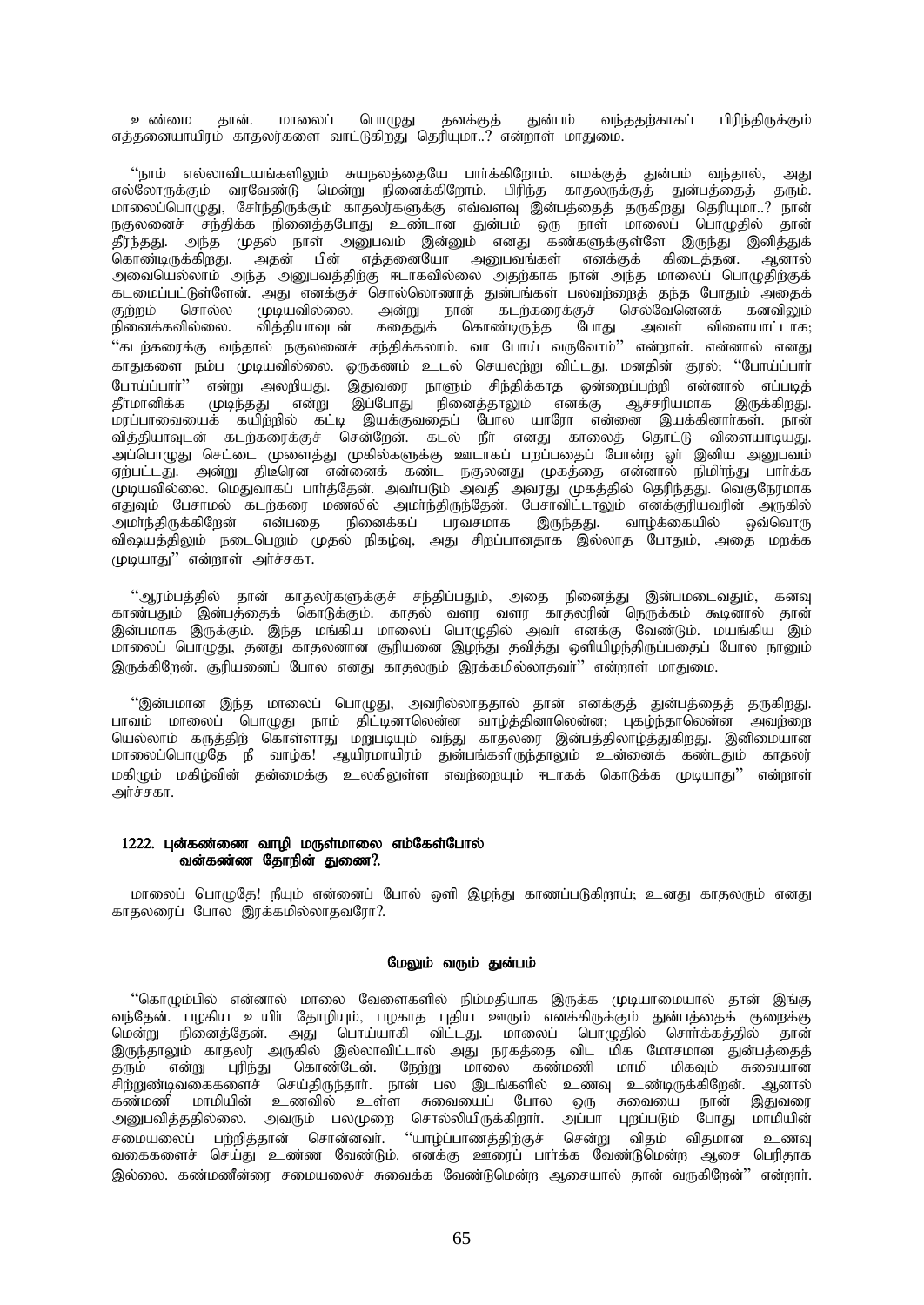எனக்கு இட்டலியும் சாம்பாரும் சட்டினியும் உருளைக்கிழங்குப் பிரட்டலும் தான் விருப்பம். எனது சுவைக்கேற்ற மாதிரித்தான் கண்மணி மாமி சமைப்பா என்று நான் சொல்வேன். அப்பா தன்னுடைய சுவைக்கேற்றபடி தான் மாமி சமைக்கிறா என்பாா். ஆனால் மாமி எல்லோரினதும் நாவின் சுவையையும் அறிந்தவர்'' சிலகணங்கள் நிறுத்தினாள் மாதுமை.

அர்ச்சகா எதுவும் பேசாமல் கடலில் மூழ்கிக் கொண்டிருக்கும் சூரியனை இரக்கமில்லாமல் பார்த்துக் கொண்டிருந்தாள்; ''என்மீது இரக்கமில்லாத நீ கடலிலே புதைந்து விடு'' என்று சொல்வதைப் போல இருந்தது அப்பார்வை.

கண்மணி மாமியின் இட்டலியையும் சட்டினியையும் உருளைக் கிழங்குப் பிரட்டலையும் எல்லோரும் சுவைத்துச் சுவைத்துச் சாப்பிட்டனர். அப்பா மகிழ்வுடன் சாப்பிட்டுக் கொண்டிருந்தார். அம்மா; ''கூடச் சாப்பிடாதைங்கோ உங்களுக்கு இரத்த அழுத்தம் இருக்கு நீரிழிவு இருக்கு பிறகு பல நாட்களுக்குக் கஷ்டப்படுவீாகள்'' என்று சொல்லிக் கொண்டிருந்தா. அதைப்பற்றி அப்பா கவலைப்படவில்லை.  $\lq\cdot$ சுவையான உணவுகளைச் சாப்பிடாமல் பத்து வருடங்கள் வாழ்வதை விடச் சுவையான உணவுவகைகளைச் சாப்பிட்டுப் பத்து நாட்கள் வாழ்வது இன்பமானது'' என்றார். நான் அந்தச் சுவையான உணவைச் சுவைக்குச் சாப்பிடவில்லை. கண்கள் அவரைக் காணாமல் உறங்க மறுக்கின்றன. மனம் அமைதி கொள்ளாது தவிக்கிறது அத்துடன் இப்பொழுது நாவும் என்னுடன் முரன்படுகிறது; ''அவரைக் கூட்டி வந்து ஊட்டினால் தான் நான் உணவை ஏற்பேன'' என்கிறது. ஒரு முறை நாம் கதிாகாமத்திற்குச் சென்றோம். சுவாமியை வணங்கிப் பூசைகளைப் பாாத்துவிட்டு உணவருந்த ஒரு கடைக்குச் சென்றோம். கடைக்காரன் தந்த உணவு மிகவும் மோசமாக இருந்தது.<br>அம்மாவும் அப்பாவும் சாப்பிடவில்லை. தேநீாமட்டும் குடித்தனர். எனக்குப் பசிக்காததால் அம்மாவும் அப்பாவும் சாப்பிடவில்லை. தேநீாமட்டும் குடித்தனர். எனக்குப் பசிக்காததால் உணவுப்பொட்டல மொன்று கட்டிவந்தேன். மரநிழலில் இருந்து உணவை உண்டோம். அவா் எனக்கு ஊட்ட நான் அவருக்கு ஊட்ட முழுஉணவும் முடிந்துவிட்டது. அன்று உணவு சுவைத்ததைப் போல எனக்கு ஒருபோதும் சுவைத்ததில்லை. அதைச் சொல்ல அம்மாவும் அப்பாவும்; ''உனக்கு மரநாக்கு ஒழுங்காக நாக்கு வழிப்பதில்லை'' என்று ஏசினாா். மாமி சமைக்கும் போது வந்த வாசம் மூக்கைத்<br>குளைக்ககு, அந்த நோமே எனக்குப் பசிக்கது, அந்தநோம் கந்திருந்தால் வயிறு நிறைய துளைத்தது. அந்த நேரமே எனக்குப் பசித்தது. அந்தநேரம் தந்திருந்தால் வயிறு உண்டிருப்பேன். மாலை வந்ததும் அவரின் நினைவுகளும் சோந்து வந்து விட்டன. அவரின் நினைவுகள் சிலசமயம் எனக்கு உர்சாகக்கை அளிக்கின்றன. சிலசமயம் சோம்பலை அளிக்கின்றன. மாலையில் எமும் உணர்வுகள் என்னை உலகக்கை வெறுக்கப்பண்ணுகின்றன. அதனால் என்னால் இயங்க (முடியவில்லை. அவரில்லாததால் பசலைநிறமடைந்த என்மேனியைப் பனிபடாந்து பசலைநிறங் கொண்ட மாலைப் பொமுது என்னைப் பரிகசிக்கிறது'' விம்மினாள் மாதுமை.

# $1223$ , பனிஅரும்பிப் பைகல்கொள் மாலை குனிஅரும்பிக் துன்பம் வளர வரும்.

பனிபடா்ந்து பசந்த நிறங்கொண்ட மாலைப்பொழுது, எனக்கு மேலும் மேலும் துன்பம் செய்யவே வருகிறது.

### கொலைக்களம்

"எமது பாடசாலைக் கட்டிட நிதிக்காகக் கண்ணகி என்ற சினிமாப் படத்தைப் படமாளிகையில் நான் க.பொ.த.உயர்தர வகுப்புப் படிக்கும் போது காட்டினார்கள்; ''விபுலன் நான் பிறக்கு முன்பிருந்தே தனது பெற்றோருடன் எமது வீட்டுக்கு வாறவராம். சிறுவயதில் நான் அவருடன் கட்டிப் பிடித்து விளையாடியிருக்கிறேன். அத்துடன் ஆசிரியா வகுப்பில் கற்பிப்பதைப் போல அவா கையில் ஒரு கம்பு வைத்துக் கொண்டு எமது வீட்டில் கற்பிப்பார். நானும் எனது அயல்வீட்டுச் சினேகிதிகளும் தான் அவரது மாணவா்கள். கற்பிக்கும் போது பலமாகத் தடியை ஓங்கிஅடிப்பதைப் போல அடிப்பாா். ஆனால் அந்தத்தடி கையில் படாது. ஒரு நாள் தவறி எனது கையில் பலமாகப்பட்டு விட்டது. நான் துடிதுடித்துப் போனேன். நான் அப்பொழுது இரண்டாம் வகுப்பில் படித்துக் கொண்டிருந்தேன். எனது அழுகைச் சத்தம் கேட்டு ஓடிவந்த மாமா அவருக்கு அடித்து விட்டார். எனினும் மூன்று வயது கூடிய அவா் அழுதாா். அவா் அழ ஆரம்பிக்க எனது அழுகை நின்று விட்டது. அவரதுகண்ணீரைத் ு.<br>துடைத்தேன். அப்பொழுதிருந்தே எனக்குத் துன்பஞ் செய்தவரையும் தண்டித்தால் எனக்குத் துக்கமாக இருக்கும். அவ்வளவு இழகிய மனம் எனக்கு'' நான் உயர்தரவகுப்புப் படிக்கும் போது ஒரு நாள் அவர் வீட்டுக்கு வந்தார். அவர் வந்தநேரம் அப்பா வேலையால் வரவில்லை. அம்மா இனத்தவர் ஒருவரை வருத்தம் பார்க்கச் சென்று விட்டார். வீட்டுக்கு வந்த அவரை இருத்தித் தேநீர் கொடுத்தேன், ''மாதுமை, உமக்கு சுவையாகத் தேநீா தயாரிக்கவும் தெரியுமா? மிகவும் சுவையாக இருக்கிறது''<br>என்றார். ''பகிழவிடுகிறீர்களா? அம்மா இல்லாககால் சுடுநீரபோக்கலில் இருந்த சுடுநீருக்குள் என்றார். ''பகிடிவிடுகிறீர்களா? அம்மா இல்லாததால் சுடுநீர்போத்தலில் இருந்த சுடுநீருக்குள் கேயிலையைப் போட்டு வடித்து விட்டு பாலும் சீனியும் கலந்தேன். சுவையில்லாவிட்டால் குடிக்காமல் விடுவதை விட்டுவிட்டு நக்கலா?'' என்றுகேட்டேன்; ''சத்தியமாக நன்றாக இருக்கு இன்று தான் மிகவும்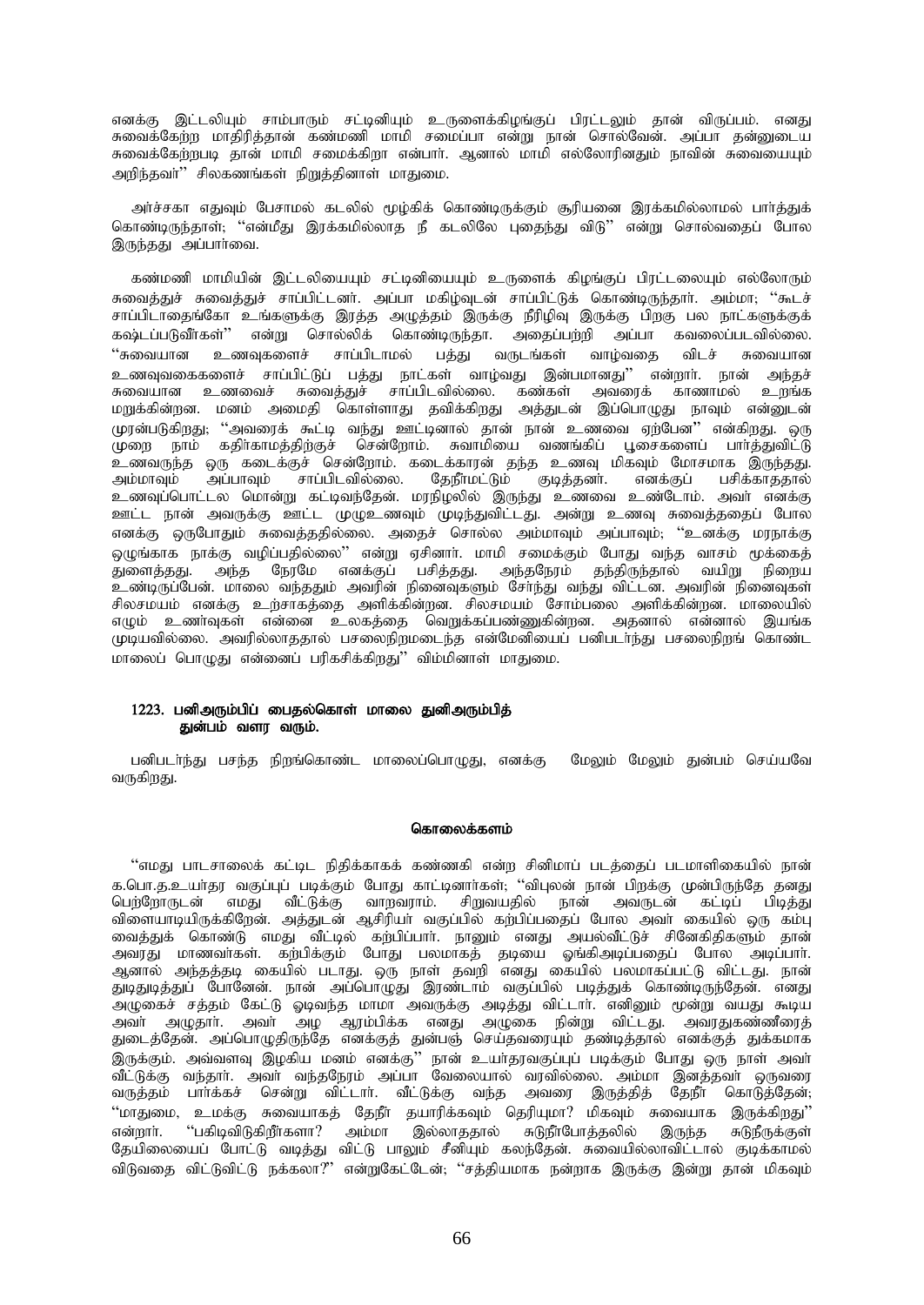சுவையான தேநீரைக் குடித்தேன்? என்றாா். நான் அவசரமாக அவரின் அருகில் சென்று அவா்<br>குடித்துக் கொண்டிருந்த தேநீரைப் பலாத்காரமாகப் பறித்துக் குடித்தேன். அவா் அதை .<br>தேநீரைப் பலாத்காரமாகப் எதிாபார்க்கவில்லை. சற்றுக் குழம்பிவிட்டார். உண்மையில் தேநீர் சுவையாகத்தான் இருந்தது.

''அதன்பின் அவர் கதைக்க வெட்கப்பட்டார்; ''ஓர் ஆணின் எச்சிலை பிறத்தியார் குடிக்கக் கூடாது'' என்றார். எனக்கு அது புரியவில்லை. ''நான் பிறத்தியாளா…?'' கலங்கினேன், ''வளர்ந்து உயர்தர ்வகுப்பில் படித்தாலும் முளையில்லை. எச்சில் இலையில் சாப்பிடுவதும் எச்சில் படுத்திய கேநீரை யார்குடிப்பதென்றும் நீர் தமிழ்ப்படங்களில் பார்க்கவில்லையா? என்று கேட்டார். எனக்கு வெட்கத்தைத் தாங்க முடியவில்லை. அவரைப் பார்க்கவே முடியவில்லை. அவர்; ''மாது நான் உன்னை விரும்புகிறேன்'' என்றார். அப்பொழுது அம்மா வந்து விட்டா. அதனால் எதுவும் என்னால் பேசமுடியவில்லை. இரவு முழுவதும் பிரமை பிடித்தவளைப்போல இருந்தேன். மறுநாள் கண்ணகி படம் பார்க்கச் சென்றேன்.

கோவலனைக் கள்வன் என்று கூறி அவனைச் சபைக்கு அமைக்குவாப் பொற்கொல்லன் அறுமதிகேட்கப் பாண்டிய மன்னன்; ''அவனைக் கொன்று விடுங்கள். என்று சொல்கிறான். படைவீரா் மாலை மயங்கும் நேரம் கொலைக்களத்திற்குக் கோவலனை இழுத்து வருகின்றனர். அவனை வெட்டிக் கொலை செய்த அந்த மாலைப் பொழுதை நான் அன்று வெறுத்தேன். அதன்பின் மாலைப் பொழுதின் மீது வெறுப்பேற்பட்டது. விபுலன் தான் மாலைப் பொழுதை இனிமையாக்கினாா். அவா் என்னை விட்டுப் பிரிந்தபின்பு மாலைப் பொழுது கொலைக்களம் போல எனக்குத் தெரிகிறது. என்னை மாலை நேரங்களில் கொலை செய்வது போன்ற உணர்வு தான் எங்கிருந்தாலும் ஏற்படுகிறது<sup>?</sup>' என்றாள் மாதுமை.

மாதுமை சொன்னது எதுவும் விளங்காததால் அர்ச்சகா திருதிருவென்று விழித்தாள் மாதுமை தனக்காகக் கவலைப்படுகிறாள் என்று நினைத்தாள்.

### 1224. காதலா் இல்வழி மாலை கொலைக்களத்து ஏதிலா போல வரும்.

காதலா் இல்லாத வேளையில் வரும் மாலைப் பொழுது, கொலைக்களத்திற்கு பகைவா்கள் வருவது போல வந்து என்னுயிரைக் கொல்கிறது.

### நன்மை தீமை

"என்னை முதன்முதலாகக் கண்ணகி படம் பார்த்த அந்த மாலைப் பொமுது தான் கொடுமைப்படுத்தியது. பலநாட்கள் சென்றும் கோவலனைக் கொன்ற அந்த மாலைப் பொழுதை என்னால் மறக்க முடியவில்லை. அந்த மாலைப் பொழுது என்னை இரவுபகலாகத் துன்புறுத்தியது. எனது பெற்றோர் நான் ஏதோ பெரும் வருத்தத்துக்குள்ளாகி விட்டேனெனப் பயந்தனர். செல்லமாக வளர்த்த ஒரே ஒரு பிள்ளை என்ற காரணத்தால் அப்பா பித்துப் பிடித்தவர் போல இருந்தார். என்னை வைத்தியரிடம் பல முறை காட்டினாா். வைத்தியா் எனக்கு எந்தவொரு வருத்தமும் இல்லை என்று அடித்துக் கூறினாா். அழகான பஞ்சவா்ணக் கிளியைப் போலப் பறந்து திரிந்த நான் அறைக்குள் முடங்கியது விபுலனுக்குத் துன்பத்தைக் கொடுத்தது. அவரைக் காணும்போதெல்லாம்; ''வளா்ந்து உயாதரவகுப்புப் படித்தாலும் முளையில்லை. எச்சில் இலையில் சாப்பிடுவதும், எச்சில் படுத்திய தேநீரை யாா்குடிப்பதென்றும் நீா தமிழ்ப் படங்களில் பாா்க்கவில்லையா'' என்று அவா் சொன்ன வார்த்தைகளே எனது காதில் ஒலித்தன. அதனால் அவரைக் காண்பதைத் தவிர்த்து வந்தேன். அப்பாவின் நண்பரின் மகன் என்ற உரிமையில் தினமும் அவா் வீட்டுக்கு வரும்போதெல்லாம் நான் அவருடன் கலகலப்பாகப் பேசுவேன். எந்த ஒரு நாளென்றாலும் வித்தியாசமான ஒா உணாவு எனது மனதில் எழவில்லை. அவா் குடித்த தேநீரைக் குடித்தால் எனக்கு ஏதாவது வந்து விடுமா?. முன்பு நான் அப்படி நினைத்துப் பார்த்ததில்லை. அவரும் அப்படிச் சொன்னதில்லை. சிறுவயதில் அவர் .<br>இனிப்புக் கொண்டு வந்தால் கடித்து விட்டுப் பாதியைத் தருவார். நானும் அப்படித்தான் செய்வேன். அதே போல் வீட்டில் எல்லோருமாகச் சாப்பிடும்போது அவா் வந்தால் எம்முடன் இருந்து சாப்பிடுவாா். மாதத்தில் ஓரிரு முறை அவா்கள் எல்லோரும் எமது வீட்டுக்கு வந்து சாப்பிடுவாா்கள். நாங்களும் mth;fspd; tPl;Lf;Fr; nrd;W rhg;gpLNthk;. mk;kh mbf;fb ghtw;fha;f;fwp rikg;gh. mJ எனக்குப் பிடிக்காது. அவருக்கும் பிடிக்காது. சாப்பிடும் போது கறிகளில் விரும்பாதவற்றை விலக்கி ் வைக்க அம்மா விடமாட்டா. விலக்கி வைத்திருப்பதைக் கண்டால் அதைச் சோற்றுடன் குழைத்து விடுவா. அதனால் நான் விருப்பமில்லாத கறிகளை நாக்கில் படாதவாறு விழுங்கி விடுவேன். விபுலனது பெற்றாா எமது வீட்டில் சாப்பிட வரும் நாட்களில் நான் விபுலனுக்கு அருகிலேயே இருப்பேன். எனக்கு விருப்பமில்லாத கறிவகை ஏதாவது இருந்தால் அதை விபுலனின் தட்டில் எடுத்து வைத்து விடுவேன். நாளடைவில் அவரே எனது தட்டில் கைவைத்து எனக்கு விருப்பமில்லாத கறியை எடுத்து விடுவாா். அப்போது தோன்றாத எண்ணம் அன்று ஏன் தோன்றியதோ தெரியவில்லை. பல நாட்கள் என்னைக்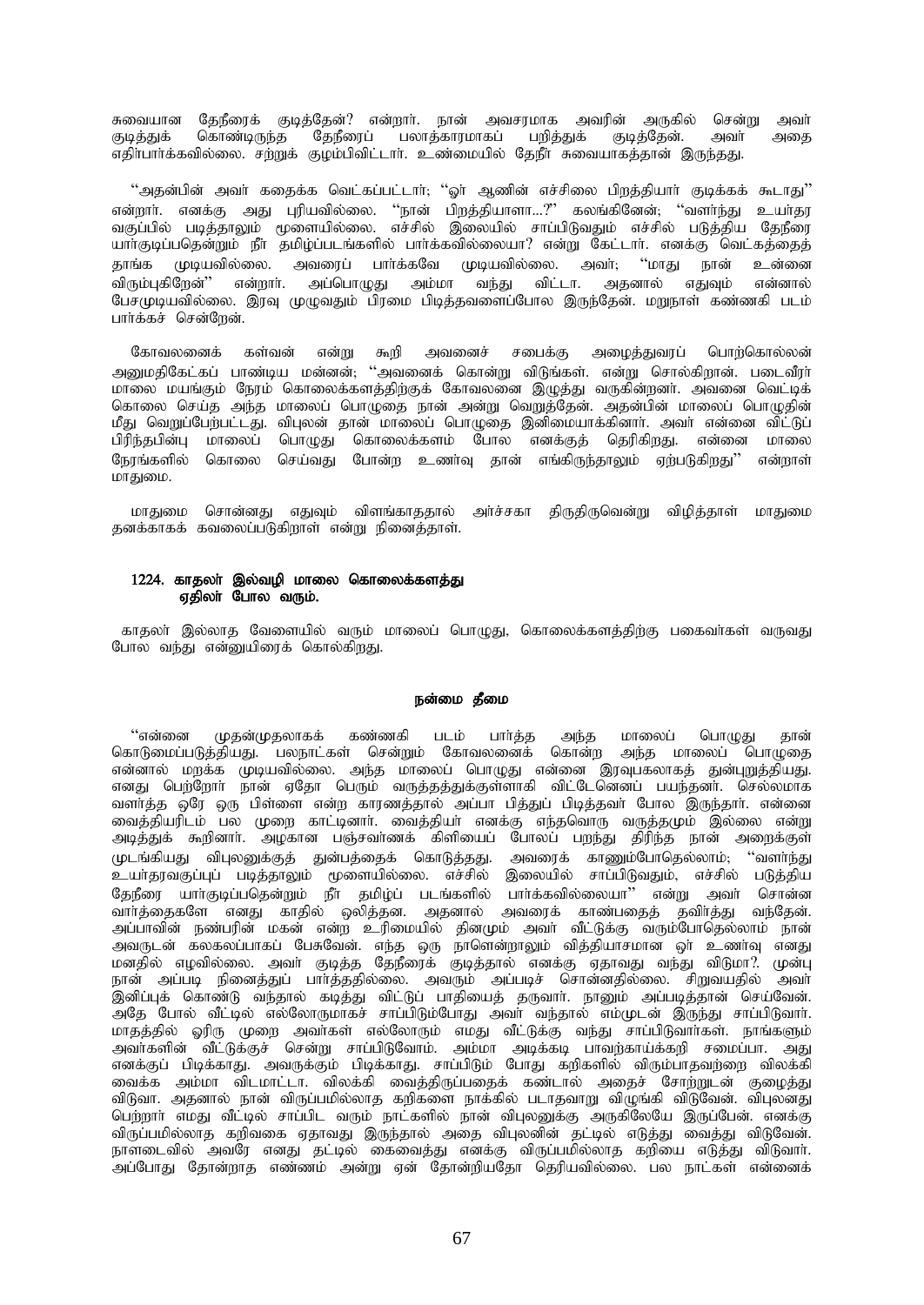காணாததால் ஒரு நாள் எனது அறைக்குள் வந்து விட்டார்; ''மாதுமை நான் அன்று சொன்னது தவறென்றால் என்னை மன்னித்து விடு. நான் கதைப்பதற்கு முதல் நாள் உனது அப்பாவும் எனது .<br>அப்பாவும் எமக்குத் திருமணம் செய்து வைக்கவேண்டும் என்று பேசியதைக் கேட்டுவிட்டேன்.<br>பிழையென்றால் மன்னித்துக் கொள். இனி நான் அப்படிக்கதைக்க மாட்டேன்'' என்றாா். அவா் பிழையென்றால் மன்னித்துக் கொள். இனி நான் அப்படிக்கதைக்க மாட்டேன்'' கேட்டதும் மாலைப்பொழுதில் தான் பின் எனது அறைக்கு வந்ததும் மாலைப்பொழுதில் தான். என் வாழ்நாளில் மூன்று மாலைப் பொழுதுகள் துன்பத்தை ஏற்படுத்தின. அந்த மாலைப் பொழுதுகள் இல்லாவிட்டால் எனக்கு இந்தக் கொடிய துன்பம் ஏற்பட்டிருக்க மாட்டாது. இந்த மாலைப் பொழுதிற்கு நான் என்ன துன்பம் செய்தேன்; துரோகம் செய்தேன். என்னை ஏன் சித்திரவதை செய்கிறது. மாலைப்பொழுது வந்தால் எனக்குப் பயமாக இருக்கிறது. எப்பொழுது விடியும் என்று விடியும் வரை விழித்திருந்து கடவுளைப் பிராத்திக்கிறேன். விடிந்தால் தான் எனக்கு மகிழ்ச்சி ஏற்படும். மகிழ்ச்சியைத் தரும் காலைப் பொழுதுக்கு நான் ஏதாவது நன்மை செய்தேனா.. இல்லை இலஞ்சம் கொடுத்தேனா.. இல்லையே...'' என்று சொல்லிக் கொண்டிருந்தாள் மாதுமை.

# 1225. காலைக்குச் செய்தநன்று என்கொல்? எவன்கொல்யான் மாலைக்குச் செய்க பகை $?$ .

நான் காலைப்பொழுகிற்குச் செய்த நன்மை என்ன? என்னைத் துன்புறுத்துகின்ற மாலைப் பொழுதிற்குச் செய்த தீமை என்ன?.

#### துன்பமான மாலை

 $\lq\lq$ ிண்டாயிரக்து மூன்றாம் ஆண்டு மாசிமாகம் ஏமாம்கிககி புகன்கிமமை. அப்பாவும் அம்மாவும் கோயிலுக்குச் சென்று விட்டனர். அம்மாவும் அப்பாவும் கிருமணம் செய்து பகினெட்டு வருடங்கள் கழிந்து விட்டன. அன்று அவர்களது திருமணநாள். மாலைநேரம் எனது அறையில் படுத்திருந்தேன். வானொலியில் சீர்காழி கோவிந்தராஜன் பாடிய பக்திப் பாடலொன்று ஒலிபரப்பாகிக் கொண்டிருந்தது. சீர்காழி கோவிந்த ராஜனின் குரல் ஒலிக்கவில்லை. தாளவாத்தியம் ஒலித்துக் கொண்டிருந்தது. கண்களை முடி அத்தாள ஆராதனையை இரசித்துக் கொண்டிருக்கும் போது விபுலனின் ஞாபகம் வந்தது. இது நாள்வரையிலும் அவரைப் பற்றி எண்ணி இரை மீட்காத எனது மனம் சிலநாட்களாக …….<br>எண்ணி இரை மீட்கத் தொடங்கியிருந்தது. அம்மாவும் அப்பாவும் கதைத்துக் கொண்டிருக்கும் போது .<br>நான் அதைக் கவனிப்பதில்லை. அதன் பின் கவனிக்க ஆரம்பித்தேன். மாதவன் எனது நல்ல நண்பன். .<br>சகோதராகளை விட என்னில் அதிக பாசம் வைத்திருக்கிறான். எனக்கு அவனைச் சம்பந்தியாக்கிக் கொள்ள வேண்டு மென்ற ஆசைவெகுநாளாக இருக்கிறது'' என்று அப்பா சொல்ல, ''நாம் விரும்பி என்ன செய்வது அவர்களும் விரும்ப வேண்டும்'' என்றா அம்மா. மாதவனுக்கு நல்ல விருப்பம். படிக்கிறவர்களைக் குழப்பக் கூடாது. அவர்களுக்கு இப்ப தெரிய வேண்டாம்'' என்று அப்பா கூறினார். அதன் பின் இனம்புரியாத ஓர் உணர்வு அவரைப் பார்க்கும் போது உண்டாகும். அன்று திடீரென்று எனது அறை வாசலில் வந்து நின்ற விபுலனைக் கண்டதும் நான் திகைத்து விட்டேன். மெதுவாக அறையை விட்டு வெளியே வந்தேன்.

"மாது, நாம் சிறுவயதிலிருந்தே ஒன்றாகப் பழகி வருகிறோம். அறியாத வயதில் சோறு கறி காய்ச்சி விளையாடியதில் இருந்து இன்று வரை மிகவும் அன்பாகப் பழகிவருகிறோம் நீா என்னை விரும்பாமலிருக்கலாம் ஏனென்றால் அன்று நான் கதைத்த பின்பு, நீா என்னைப் பாா்ப்பதைத் தவிா்த்து வருகிறீா. சில சமயம் நீா என்னைச் சகோதரனாகவோ இல்லை நண்பனாகவோ, இல்லைக் குடும்ப<br>உறுப்பினனாகவோ நினைத்திருக்கலாம். அப்படி நீா நினைக்க நான் உம்மைக் காதலியாக உறுப்பினனாகவோ நினைத்திருக்கலாம். அப்படி .<br>நினைத்தது பிமை தான். அத்துடன் உமது மனத்தை அறியாமல் உம்மோடு நான் அப்படிக் கதைத்தது பெரும் பிமை. மனம் விசித்திரமானது. தவறு செய்யு முன் அது தவறென்றாலும் தனக்கு ்விரும்பியதைச் செய்யச் சொல்லி வர்புறுத்தும் முன்பே தவறென்று உணர்ந்தாலும் தவறு நேர்ந்த பின்பு தான் தனக்குத் தெரியாதது போல வருந்தி மன்னிப்புக் கேட்கும். அப்படி மன்னிப்புக் கேட்கும் சராசரி மனிதன் தான் நான். தவறு செய்து விட்டேன். அதுவும் தெரிந்து செய்து விட்டேன். என்னை மன்னிப்பதும் தண்டிப்பதும் உமது விருப்பம். என்று கலங்கினாா். அவா் கலங்கியதும் ஒரு மாலைப் பொழுதில் தான் நான் அவரை மன்னித்து ஏற்று விட்டேன். எனது மனம் முன்பை விட மகிழ்வால் ஆரவாரித்தது. மீண்டும் ஒரு நாள் மாலை அவா் வந்தாா். முன்பு மாசில்லாது இரு மனங்களும் இருந்தபோது அவருக்கு நான் அடிப்பேன், தள்ளுவேன். அவர் எனது பின்னலைப் பிடித்திழுப்பார். அவற்றையெல்லாம் நான் ஒரு பொருட்டாக நினைக்கவில்லை. அன்று தேநீா கொடுக்கும் போது எனது கையைப் பிடித்தாா். தேநீா் கோப்பை நிலத்தில் விழுந்து சிதறியது. அவா் என்னை இழுத்துத் ்தன்னுடன் அணைத்தாா். முதன்முதலாக ஓா் இனிய பரவசம் எனது உடலில் சிலிா்த்தோடியது. அதன் பின் மாலைநேரங்களில் அம்மாவும் அப்பாவும் வெளியே எங்காவது செல்லவேண்டு மென்று நினைப்பேன். அம்மாவும் அப்பாவும் இல்லாத வேளைகளில் அவா் வரவேண்டு மென்று நினைப்பேன். .<br>அப்பா மேலதிக வேலை செய்வதால் அலுவலகத்திலிருந்து பெரும்பாலும் இரவு எட்டுமணிக்குப் பின்பே வருவார். அம்மா கோயிலுக்கும் இனத்தவாகளினதும் நண்பாகளினதும் வீடுகளுக்கும் சென்று விடுவா. அது எனக்குக் கொண்டாட்டம் தான். மாலைவேளைகளில் அவருடன் மகிழ்வடன் இருந்த நான்.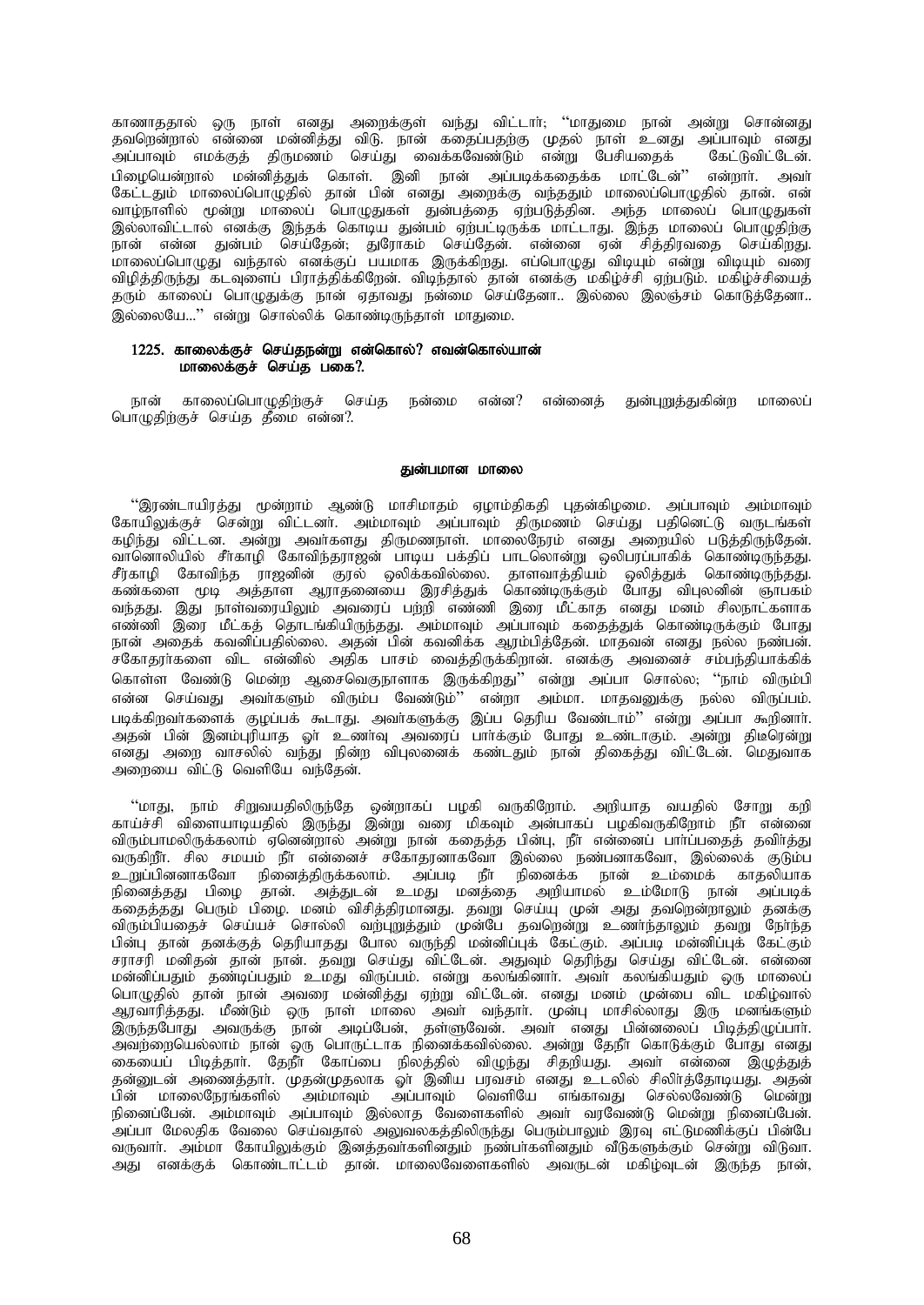இப்பொழுது அவரைப் பிரிந்திருக்கும் போது தான் மாலைப்பொழுது தரும் துன்பத்தை உணர்கிறேன்'' என்றாள் மாதுமை.

### 1226. மாலைநோய் செய்தல் மணந்தார் அகலாத காலை அறிந்தது இலேன்.

மாலைப்பொழுது இவ்வளவு பெருந்துன்பம் செய்ய வல்லது என்பதை எனது காதலா் என்னை விட்டு அகலாமல் அருகினில் இருந்த காலத்தில் நான் அறியவில்லை.

## மாலையில் மலரும் அரும்பு

நான் மார்கழி மாதம் இருபத்தொம்பதாம் திகதி பிறந்தனான். பிள்ளையார் கதை தொடங்கிய பின்பு நான் பிறந்தேன். என்று அம்மா இப்போதும் கவலைப்படுவா. தனக்கு நினைவு தெரிந்த நாளில் இருந்து அந்த ஒருவருடம் தான் பிள்ளையார் கதைக் காலத்தில் விரதம் பிடிக்கவில்லையாம். சென்ற வருடம்பிறந்த நாளன்றும் கவலையுடன் சொன்னவா.

சென்ற வருடம் மார்கழிமாதம் இருபத்தொன்பதாம் திகதி எனது பிறந்ததினத்தை வழமை போலக் கோயிலுக்குச் சென்று சுவாமிக்கு அபிசேகம் செய்து கொண்டாடவே நான் விரும்பினேன். அவரும் அவரது வீட்டாரும் பெருவிழாவாகக் கொண்டாட வேண்டுமென விரும்பி அப்பாவிடம் அனுமதி பெற்று விட்டனர். அன்று இந்திரலோகம் போல எமது வீடு அலங்கரிக்கப்பட்டது. அன்று அப்பா எமது திருமணவிடயத்தைப் பற்றி வந்திருந்த எல்லோருக்கும் சொன்னாா். மாமா எனக்கு ஒரு விலையுயா்ந்த .<br>வைர அட்டியல் பரிசாகத் தந்தார். மாமி விலையுயாந்த பட்டுச் சேலை ஒன்றை எனக்குப் பரிசளித்தார். பூரணகும்பம் வைத்து கோயில் குருக்கள் ஆசீாவதித்து மந்திரங்களைக் கூற நானும் அவரும் குத்து விளக்கேற்றினோம். பிள்ளையாா் கோயிலில் சுவாமிக்கு நிவேதிக்கப்பட்ட பிரசாதம் மேசையில் இருந்தது. அதை எடுத்து அப்பா எனது கையில் தந்தார். நான் அதை அவருக்கு ஊட்டினேன். அவர் விபுலனுக்கு ஊட்டச் சொன்னார். பலா்மத்தியில் ஓர் ஆடவனுக்கு உணவூட்ட எனக்குப் பெரும் வெட்கமாக இருந்தது. வந்தவா்கள் எல்லோரும் வற்புறுத்தியமையால் தலையைக் குனிந்து கொண்டு பிரசாதத்தை எடுத்து அவரது வாய்க்கு அருகில் கொண்டு செல்ல நினைத்தேன். தலைகுனிந்தமையால் rw;Wj; jLkhwpNdd;. mg;nghOJ mth; vdJ ifiag; gpbj;J jdJ thaUNf nfhz;L சென்றார். நான் நிமிர்ந்து மெதுவாகப் பார்த்தபடி பிரசாதத்தை அவரது வாயில் வைத்தேன். அவர் எனது விரல்களை மெல்லக் கடித்தார்.

"அன்று மிகவும் மகிழ்ச்சியாக இருந்தேன். வீட்டிற்கு வந்தவா்கள் எல்லோரும் சென்று விட்டனா். அவா் மட்டும் இருந்தாா். இருவரும் தனித்திருந்து இரவு உணவை உண்டோம். மிகமிக மகிழ்வான ஒரு பொன்மாலைப் பொழுது அது. உணவு உண்ணும்போது மெல்ல எனது காலில் தட்டினார்."

 $\%$ இரவு பத்துமணிவரையும் இருவரும் தனிமையில் இருந்தோம். அவர் எனது இடது கையை எல்லோருக்கும் முன்னால் பிடித்து மோதிரவிரலில் மோதிரத்தை அணிந்தாா். அதைத் தொட்டுப் பார்த்தேன்; '' இன்று நீர் மணப் பெண்னைப் போல இருக்கிறீர். திருமணநாளன்று நான் எவ்வளவு சந்தோசப்படுவேனோ அந்தளவு சந்தோசம் இன்று எனது மனதில் எழுகிறது'' என்றவாறு எனக்கு அருகில் வந்தார். இரவு பதினொருமணிவரை கதைத்தோம். அவர் சென்ற பின்பு நினைத்துப் பார்த்தேன். அவருடன் என்ன கதைத்தேன் என்பது எனக்குத் தெரியவில்லை. அவர் கதைத்ததும் என்னவென்று எனக்குத் தெரியாது. அந்த நாள்த் தந்த இன்பப்பரவசத்தில் நான் உறங்கி விட்டேன். காலை ஏழுமணிக்கு அப்பா வந்து என்னை எழுப்பிய போது தான் எழுந்தேன். எழுந்தவுடன் இரவு அவா் என்னை அணைத்து விடைபெற்ற காட்சி நினைவில் வந்தது. பின் முதல் நாள் அவருடன் நான் நடந்து கொண்ட விதம் நினைவுக்கு வந்தது. அந்த நினைவு காலையில் சிறு அரும்பாக எனது .<br>மனதில் துளிாத்தது. நேரஞ் செல்லச் செல்ல அந்நினைவு கிடுகிடுவென வளாந்து கொண்டே இருந்தது. அவரை ஒரு முறை பார்க்க வேண்டும் என்ற நினைவை என்னால் அடக்க முடியவில்லை. அரும்பாகத் தோன்றிய நினைவு பகலெல்லாம் வளர்ந்து மாலைப்பொழுதானதும் மலாந்து விட்டது. என்னால் அவரைப் பாராமல் இருக்க முடியவில்லை. தொலைபேசியில் அவருடன் தொடா்பு கொண்டேன். அவா் இரவு ஏழுமணிக்கு வருவதாகச் சொன்னார். எனது மனம் பூரணமாக மலர்ந்து அவரை எதிர் து, பு. <sub>255</sub><br>பார்த்திருந்தது. சூரியன் செல்லும் திசைக்கேற்பத் திரும்பித்திரும்பித் தன் முகத்தைக் காட்டும் சூரியகாந்திப் பூவைப் போல எனது மனம் என்ற மலா அவா வரும் திசையை நோக்கி அடிக்கடி திரும்பிக் கொண்டே இருந்தது. ஆனால் அன்று அவா் வரவில்லை. எனதுமனம் விடியும் வரை வாடாது மலாந்தபடியே அவரின் வருகைக்காகக் காத்திருந்தது.

# 1227. காலை அரும்பிப் பகல்எல்லாம் போதுஆகி மாலை மலரும்இந் நோய்.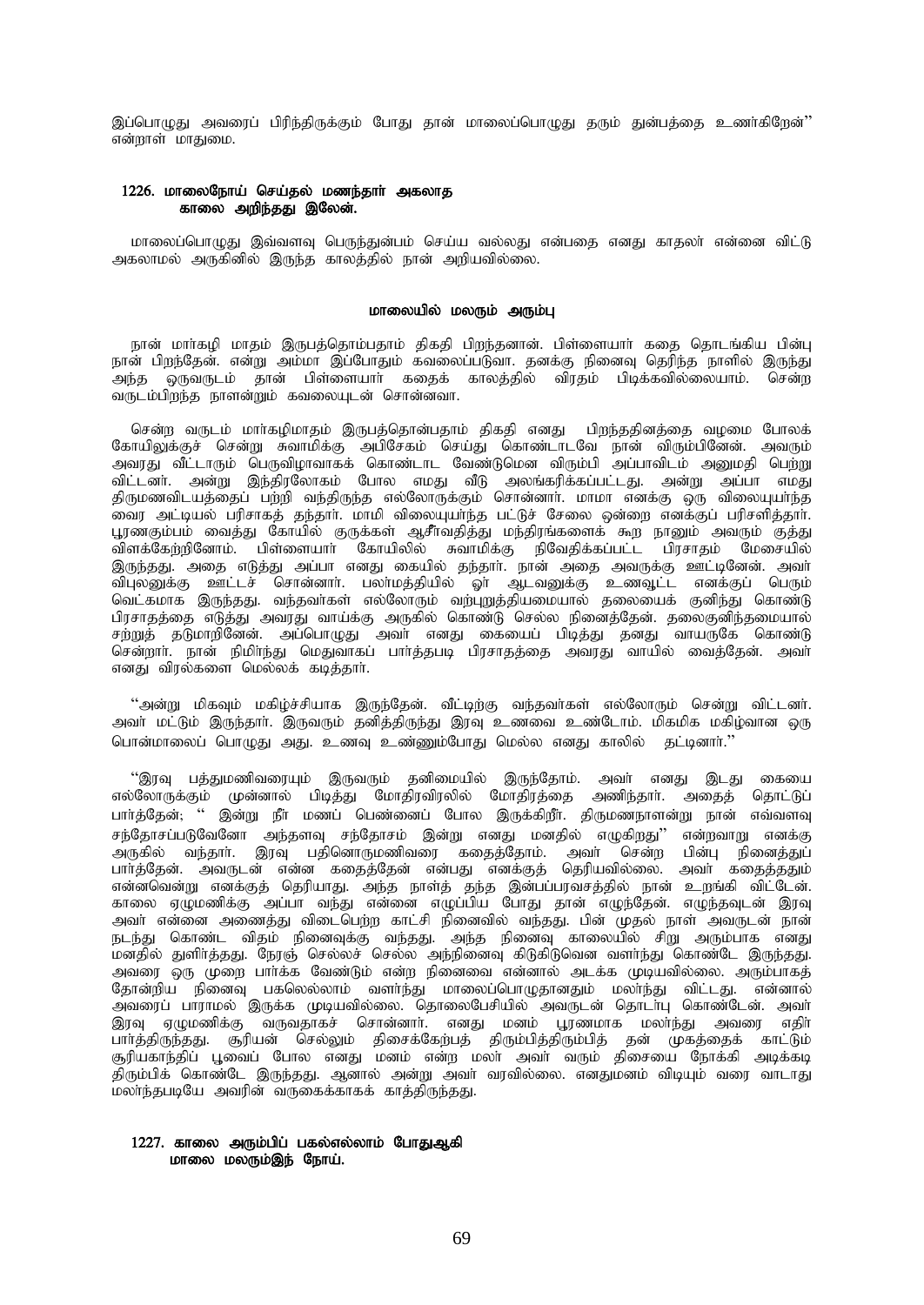இந்தக் காம நோய் காலைப் பொழுதில் அரும்பாய்த் துளிர்த்து பகற்பொழுதெல்லாம் மெல்ல மெல்ல பேரரும்பாய் வளா்ந்து மாலைப் பொழுதில் மலாாகிறது.

### சுடும் குழல் இசை

வித்தியாவின் வீட்டுக்கு அர்ச்சகாவும் மாதுமையும் வந்தனர். வித்தியா தோய்ந்து விட்டுத் ்தலையை விரித்து விட்டிருந்தாள். அவளின் முழங்கால் வரை விரிந்து படர்ந்திருந்த கருமை நிறங் கொண்ட தலை முடியைப் பார்க்க மாதுமைக்கு ஆசையாக இருந்தது. மாதுமையின் தலைமுடி அவ்வளவு நீளமானது அல்ல வித்தியாவின் தலை முடியின் நீளத்தை விட நான்கில் ஒரு பகுதி கூட இல்லை கதவையேற்படும்போது செயற்கைத் தலைமுடியை வைத்துப் பின்னுவாள். விபுலன் சென்ற ்<br>பின் அவள் தனது அழகில் அதிககவனம் செலுத்தாத்தால் தலைமுடி சற்று உதிாந்திருந்தது.

தலையை விரித்து விட்டு நெற்றியில் நீறணிந்திருந்த அவளின் தோற்றம் தேவமகளிரைப் போல இருந்தது; ''இந்த நேரம் கஜேந்திரன் வந்தால் எவ்வளவு சந்தோசப்படுவார். பெண்ணான எனக்கே உனது தோற்றத்தைப் பார்க்க ஆசையாக இருக்கு'' என்ற படி மேசையில் இருந்த ஒலிப்பதிவு செய்யப்பட்ட பாடல்களைப் பாடும் வானொலிப் பெட்டியை இயக்கினாள் மாதுமை. அதற்குள் எப்பொழுதும் புல்லாங்குழல் இசை பதிவுசெய்யப்பட்ட ஒலி நாடா இருக்கும்.

இனிமையான புல்லாங்குழல் இசை காற்றில் மிதந்து வந்தது. மங்கிய அந்த மாலைப் பொழுதின் இனிமையை மேலும் அதிகரிப்பதைப் போல அவ் இசை இருந்தது. முன்பு அவள் புல்லாங்குழல் என்றொரு கருவியைப் படிக்கும் பாடத்தில் அறிந்திருந்தாளே தவிர அதன் இசையைக் கேட்டதில்லை. வித்தியாவின் வீட்டுக்கு வந்தபோது தான் அதைக் கேட்டு அதன் இனிமையில் தன்மனதைப் பறிகொடுத்தாள். புல்லாங்குழல் இசையைப் பற்றி வித்தியா சொல்வாள்; ''காதலா் சோ்ந்திருக்கும் போது புல்லாங்குழல் இசை அவர்களை மயக்கி விடும். தேனுண்ட வண்டிற்கு ஏற்படும் மயக்கம் அவர்களுக்குண்டாகும். புல்லாங்குழல் இசை காதலருக்கு மோகத்தை அதிகரிக்கும். மனதை ஒன்றிணைத்து தேவருலகத்திற்கு அழைத்துச் செல்லும் நான் அவரின் நெஞ்சில் சாய்ந்திருக்கும் வேளைகளில் புல்லாங்குழல் இசையைக் கேட்பேன். திருமாலின் மார்பில் திருமகள் உறங்குவதைப் போன்ற வர் உணர்வ என்னுள் எமும். நேரம் போவது தெரியாது கதைப்பது என்னவென்று விளங்காத லரு மோகன நிலை உண்டாகும்.

"அவ்வளவு சக்தி புல்லாங்குழல் இசைக்கு இருக்கா…? என்று எண்ணியபடி மாதுமை கண்களை மூடுவாள். அப்போது விபுலனின் நெஞ்சில் உருங்குவதைப் போன்றதொரு உணர்வு உண்டாகும். .<br>அந்தமென்மையான இனிய இசை மனதை வருடி விடும். அதன் பின் வித்தியாவின் வீட்டுக்கு வரும்போதெல்லாம் புல்லாங்குழல் இசையை இரசித்துக் கேட்பாள்.

"இசைத்துக் கொண்டிருந்த வானொலியின் கழுத்தை திருகி நிறுத்தினாள் வித்தியா. மாதுமை அவளை ஆச்சரியத்துடன் பார்த்தாள்; ''உனக்கென்ன விசர் பிடித்து விட்டதே. அவள் ஆசையாகக் கேட்கிறாாள். அவளின் முகக்கைப் பார் வாடிச் சோர்ந்து விட்டது'' என்றாள் அர்ச்சகா.

"உனக்குப் புல்லாங்குழல் இசையின் மகிமையைப் பற்றித் தெரியாது காதலர் சேர்ந்திருக்கும் போது தான் புல்லாங்குழல் இசையைக் கேட்க வேண்டும். அது சோந்திருக்கும். காதலருக்கு அமுதத்தைப் போன்றது; தன்நிலை இழக்கச் செய்து இனம்புரியாத இன்பத்தைக் கொடுக்கவல்லது; அந்த இசை காதலர்களுக்கு மோகத்தை அதிகரிக்கச் செய்யும். அதே போல் தனித்திருக்கும் வேளைகளில் காதலர்கள் கேட்டதால் காதலரின் அணைப்பில் உள்ள சுகக்கை நினைவுபடுக்கும். அதனால் அச்சுகம் வேண்டுமென்று மனமும் உடலும் அடம்பிடிக்கும். அவர் கன்து இனக்கவரின் வீட்டுக்குச் சென்று விட்டார். திரும்பிவர இரண்டு நாளாகும். அது வரை பொறுமையாக இருக்க இவ் இசைவிடாது.<br>காதலரோடு இக்கும்போது எனக்கு இன்பமூட்டி வந்த இந்த இசை காதலர் இல்லாத காதலரோடு இக்கும்போது எனக்கு இ<br>மாலைப்பொழுதில் நெருப்பாகச் சுடுகிறது. ்அது மாலைப் பொமுதில் என்னைக் கொல்ல வந்த படையாகவே எனக்குத் தோன்றுகிறது'' என்றாள் வித்தியா.

மாதுமைக்கு அது புரியவில்லை; ''அவா் வந்த பின் புல்லாங்குழல் இசையில் கூடி மகிழவேண்டும் என்று நினைத்துக் கொண்டாள்; ''குறை நினைக்காதே புல்லாங்குழல் பதிவு செய்யப்பட்ட ஒலி நாடாவை உனது வீட்டுக்குக் கொண்டு சென்று கேள்'' என்று கெஞ்சினாள் வித்தியா.

# 1228. அழல்போலும் மாலைக்குத் தூதுஆகி ஆயன் குழல்போலும் கொல்லும் படை.

முன்பு இனிமையாக இருந்த ஆயனுடைய புல்லாங்குழல் இசை, நெருப்புப்போல வருத்தும் மாலைப் பொழுதிற்கு தூதுவனாகி என்னைக் கொல்லும் படையாக வருகிறது.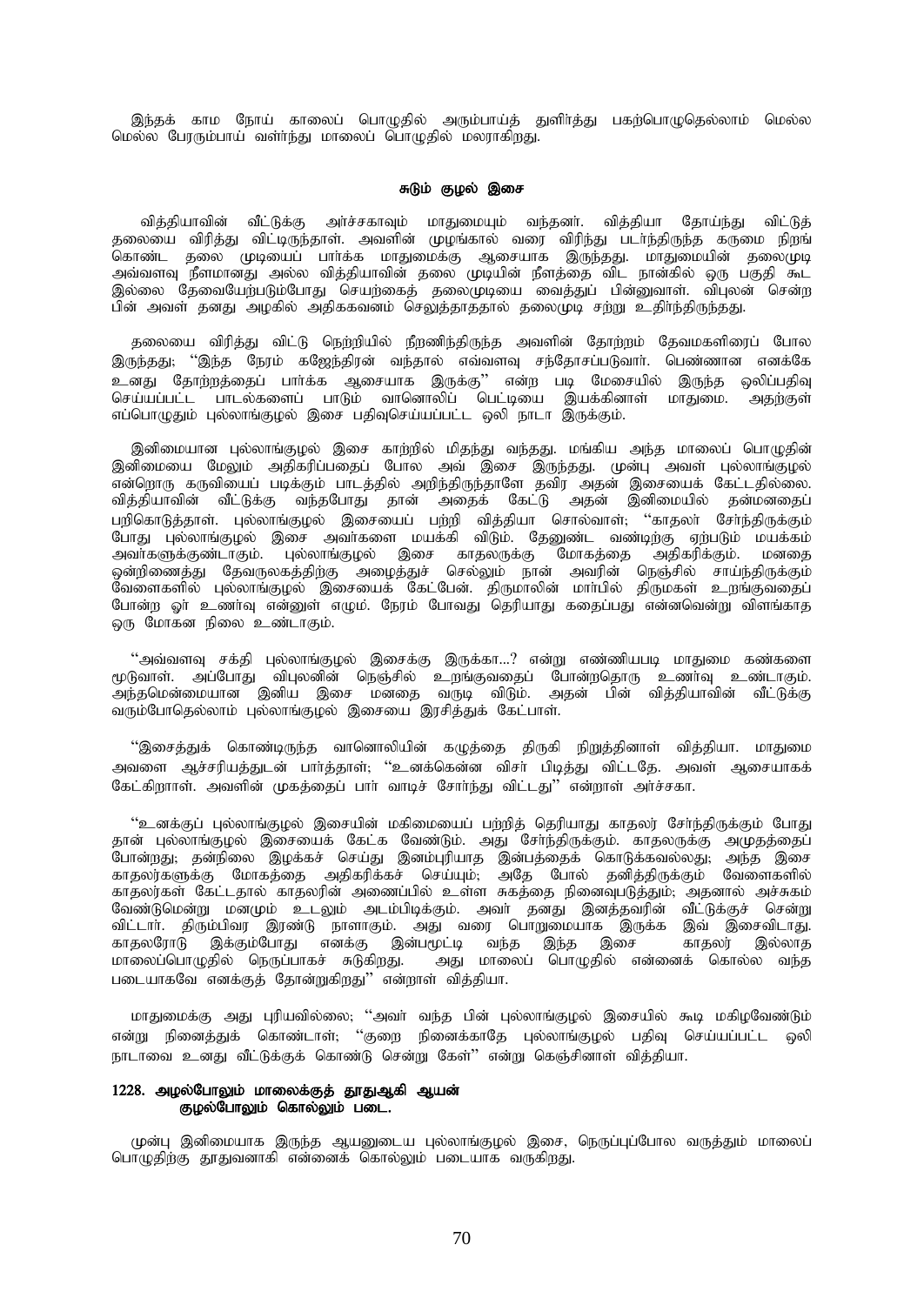#### கொல்லும் படை

"எனக்கு வாழ்க்கை வெறுத்து விட்டது. எத்தனை நாட்களுக்குத் தான் காதலரைக் கனவில் கண்டு கட்டித் தழுவி மகிழ்வது. அவா் கனவில் வந்ததும் நிஜமென நினைத்து நான் உறக்கத்திலிருந்து ்விழித்து விடுகிறேன். விழித்தபின் அவரின் நினைவால் எனக்கு உறக்கம் வருவதில்லை. அர்ச்சகா நகுல்லை அடிக்கடி சந்தித்துக் கதைத்து மகிழ்வதால் அவள் உறங்கி விடுவாள். அவளைப் பாா்க்கப் .<br>பார்க்க எனக்கு எரிச்சல் தான் வரும். அவள் நகுலனைச் சந்திக்காவிட்டால் இரவில் என்னோடு துணையாக விழித்திருப்பாள். அதனால் எனக்கு அவாகள் கூடியிருப்பது எரிச்சலைத் தருகிறது. அவன் நித்திரையானால் எனக்கு அவளின் மீது வெறுப்பேற்படுகிறது. நேற்று இரவு பத்துமணிக்கு உறக்கத்திலிருந்து விடுபட்டு விட்டேன். விடியும் வரை என்னால் தூங்க முடியவில்லை. அதனால் இரவு என்னைக் கொடுமை செய்தது. தனிமையான இரவு விபரீதமான எண்ணங்களுக்கு என்னை உட்படுத்துகிறது; ''ஊரவா் சொல்வதைப் போல அவா் வரவிட்டால்'' என்ற நினைவு தான் எனது மனதைப் பேயைப் போல பற்றி நின்று ஆட்டுகிறது. பகலில் வராத கொடிய ° எண்ணங்கள் மயக்கத்தைத் தரும் மாலைப் பொழுதில் எனது மனதில் முளைத்துப் பெரு விருட்சமாகின்றது. அதனால் நான் தவித்துப் போவேன். துக்கத்தைத் தாங்க முடியாது. விம்மி விம்மி அழுவேன். எனக்கு ஆறுதல் சொல்ல யாா் இருக்கிறாா்கள். ஊரே அடங்கி மயான அமைதியில் வீடு இருக்கும் போது என்னால் என்ன செய்ய முடியும். காதலரின் பிரிவு மயானத்தில் இருப்பதைப் போன்ற ஒர் உணர்வைத்தான் எனக்குத் தருகிறது. நாய்கள் ஓயாமல் ஊளையிடுகின்றன. கோட்டான் கத்துகிறது. தொலைவில் நரி ஊழையிடும் சத்தம் கேட்கிறது. சில்லென்ற காற்றுக் கூடபேய் இரைவது போல இருக்கிறது. நித்திரை வராமையால் சாளரத்தினூடாக வெளியே பார்த்தால் காருளில் மரங்கள் பெரும் பூதங்கள் குத்தி இருப்பதைப் போலத் தெரிகின்றன. எனக்குப் பயமாக இருக்கு'' என்றாள் மாதுமை. ு.<br>அவளின் குரல் தளர்ந்து கரகரத்தது.

"பிரிவு என்பது கொடுமையானது பிரிந்த காதலருக்கு மாலைப் பொழுது யமனாகவே வருகிறது. பரிவாரங்களுடன் யமன் வந்து வாசலில் நின்று சித்திரவதை செய்வானே தவிர உயிரைக் கவர ் மாட்டான். இந்தச் சித்திரவதையைத் தாங்க முடியாது தான். என்ன செய்ய முடியும். தாங்கத்தானே வேண்டும் என்றாள் வித்தியா.

"இரவில் விபரீதமான எண்ணங்கள் மட்டும் தோன்றி என்னைப் பயமுறுத்தவில்லை. மாலைப் பொழுதில் என்னைப் போல ஊரும் மயங்கி விடுகிறது. அதனால் ஊரும் என்னை வருத்துகிறது. முன்பு நான் அவருடன் கழித்த இன்பமான நாட்கள் மனதில் தோன்றி வருத்துகின்றன. அப்படியான ஒரு நாள் எப்போது வருமென ஏங்குகிறேன். ஊரைவிட்டு, என்னைப் பிரிந்து சென்ற அவா திரும்பிவர எவ்வளவு காலம் எடுக்கும். அது வரை என்னால் எப்படித் துன்பங்களை அனுபவிக்க முடியும்.'' மாதுமை அழுதாள்.

"பிரிந்தவாகளுக்கும், சோந்திருப்பவாகளுக்கும் உள்ள வேறுபாடு, அவாகள் தமது மனதைக் கட்டுப்படுத்திக் கொள்வதில் தான் தங்கியுள்ளது. இன்பமும் துன்பமும் மனத்தின் பலவீனத்தால் தான் வருகின்றன. மனதைக் கட்டுப்டுத்தும் ஆற்றலில் உள்ள வேற்றுமையே, சேர்ந்திருப்பவர்களுக்கும் பிரிந்திருப்பவாகளுக்கும் உள்ள வேறுபாடாகும். சோந்திருக்கும் காதலரைப் பிரிந்திருக்கும் காதலா ஒப்பிட்டுப் பார்க்கக் கூடாது. ஒப்பிட்டுப் பார்த்தால் நீ சொல்லும் செயல்கள் தான் நடைபெறும். பிரிவைத்தாங்கும் சக்தி காதலருக்கு இருத்தல் வேண்டும். பிரிந்திருக்கும் நேரங்களில் தைரியமும் நம்பிக்கையும் வேண்டும். உலகத்தில் எல்லோரும் சோந்திருப்பதில்லை. ஒவ்வொரு காதலரும் பிரிவை எதிர்நோக்கியே இருத்தல் வேண்டும். கவலைப்படாதே; விரைவில் உனது காதலர் வருவார்'' என்றாள் அர்ச்சகா. அவள் சொல்லிய பின்பும் மாதுமையின் மனதில் மாற்ற மேற்படவில்லை என்பதை அவளது .<br>முகம் காட்டியது.

## 1229. பதிமருண்டு பைதல் உழக்கும் மதிமருண்டு மாலை படர்தரும் போழ்து.

எனது அறிவு மயங்கும்படியாக மாலைப் பொழுது வந்து படரும் பொழுது, இந்த ஊரும் என்னைப் போலத் துன்பத்தால் வருந்தும்.

# அமிகிரகு

"ஆலோசனை சொல்லலாம்; அறிவுரை வழங்கலாம்; உபதேசம் செய்யலாம். இதெல்லாம் கானல் நீரைப் போன்றது. ஆலோசனை, அறிவுரை, உபதேசம் யாவும் கூறும் நேரத்திற்கு மட்டும் பொருந்தும் .<br>என்று கூடச் சொல்ல முடியாது. துன்பத்தில் உழல்பவனுக்கு, வாழ்க்கையில் துன்பம் சகசமானது. அது மானிடா் எல்லோருக்கும் வரும். அதைத் தவிா்க்க முடியாது. துன்பங்களால் தான் மனிதன்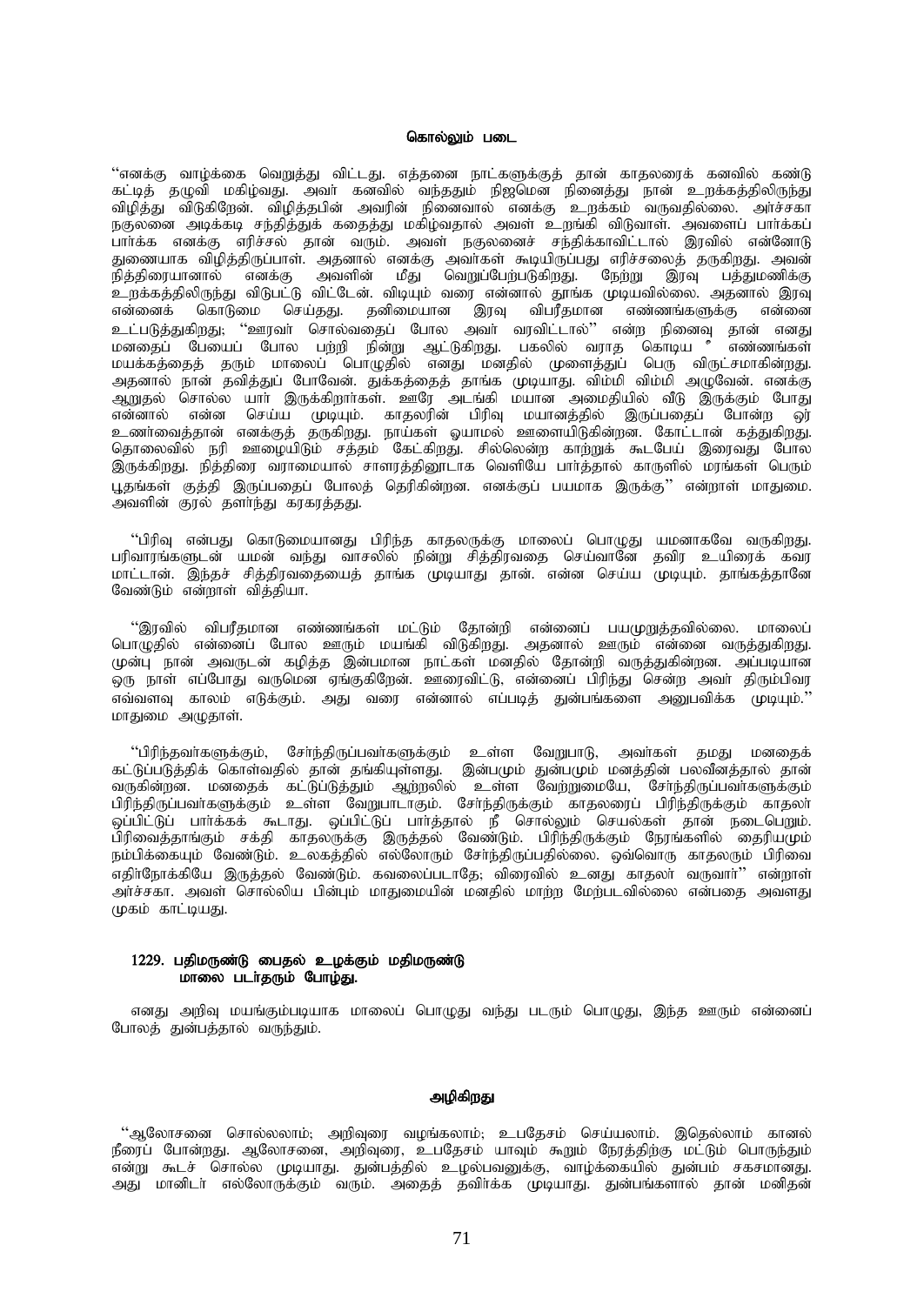பரிபூரணமடைகிறான். துன்பம் இன்பத்தின் திறவு கோல். துன்பத்தை வென்று வாழ்பவன் தான் ்வலிமையுள்ளவன், புத்திசாலி. இப்படியெல்லாம் ஆலோசனை சொல்லலாம், அறிவுரைவழங்கலாம், உபதேசம் செய்யலாம். இது துன்பப்படுபவர்களுக்கு மேலும் துன்பத்தைத் தான் கொடுக்கும். துன்பப்படும் வேளையில் துன்பம் அவர்களை விழுங்கி விடுவதால் மற்றவர்கள் சொல்லும் எதையும் ுவாகள் ஏற்கமாட்டாாகள் காதற் பிரிவைப் பொறுத்தவரை இது நூற்றுக்கு நூறு வீதம் பொருந்தும். பண்டைக்காலத்தில் வாழ்ந்த பெண்கள் கணவன் இறந்தால் கனவனோடு உடன்கட்டை ஏறுவதாகப் பழந்தமிழ் நூல்கள் கூறுகின்றன. காதலரைப் பிரிந்த துயரம் தான் அவர்களை அந்த நிலைக்குக் படித்ததை துணை வதுப்பத்தை படித்ததை படத்தத்தை படத்தத்தினர்.<br>கொண்டு வருகிற தென்று நான்படும் வேதனை எனக்குச் சொல்கிறது. அவரில்லாமல் என்னால் கோயில்களுக்குக் கூடச் செல்ல முடியவில்லை. முன்பு நாம் இருவரும் சேர்ந்து கோயிலுக்குச்<br>சென்ளோம். சுவாமியைச் சேர்ந்து கரிசிக்கோம். சேர்ந்து அர்ச்சனை செய்கோம். இப்பொமுது சென்றோம். சுவாமியைச் சோ்ந்து தரிசித்தோம். சோ்ந்து அா்ச்சனை செய்தோம். இப்பொழுது<br>கோயிலுக்குச் சென்றால் மனத்துள் தனிமையும் வெறுமையும் தெரிகிறது. மனஅமைதிக்காகச் சென்றால் மனத்துள் தனிமையும் வெறுமையும் தெரிகிறது. மனஅமைதிக்காகச் சென்றால் உள்ள அமைதியும் குலைகிறது. அதைவிடக் கோயிலுக்கு வருவோர் என்னை ஒரு நூதன்மான பொருளைப் பார்ப்பது போலப் பார்க்கிறார்கள் அதை விட அவர்கள் கேட்கும் கேள்விகள் இருக்கே... அவையெல்லாம் விஷ ஊசிகளைப் போல எனது மனதைத் தாக்குகின்றன. அவர்கள் ,ay;ghfr; rhjhuz tp\aq;fisf; Nfl;lhy; \$l mJ ngupanjhU Fz;ilg; Nghy vdJ ஆலோசனைகளாலும் உபதேசங்களாலும் தீர்க்க முடியுமா?" என்று கேட்டாள் மாதுமை.

வித்தியாவால் அதற்குப் பதில் கூற முடியவில்லை. பிரிந்திருக்கும் காதலா் கூடிக் குலாவினால் தான் இன்பமடைவார்களே தவிர கடவுள் வந்து ஆறுதல் சொன்னாலும் கேட்க மாட்டார்கள் என்பது .<br>அவள் தன்னில் இருந்து கற்றுக் கொண்ட பாடம். யோசிக்கக் கூட முடியாதளவிற்கு அவளின் மூளை மரத்து விட்டது.

"என்னுடைய நிலையைப் பார்க்க உனக்கு வேடிக்கையாக இருக்கா? இல்லை இவளுக்கு விசர் பிடித்து விட்டது. என்று நினைக்கிறாயா? உலகத்தில் உள்ள புதுமை என்னவென்றால் காதலித்துக் கலியாணம் செய்தவாகள் தான் காதலை எதிர்க்கிறார்கள்; காதலரைப் பரிகசிக்கிறார்கள்; காதலுக்கு எதிரியாக மாறுகிறாாகள். காதலரைக் கேவலப்படுத்துகிறாாகள். இனி நீ அந்த இடத்திற்குத் தான் வருவாய் $"$  என்றாள் மாகுமை.

வித்தியாவுக்கு அச்சொற்கள் இடியாகக் காதில் புகுந்தன. ''நீ என்னடி சொல்கிறாய். உனது துன்பத்தைப் போக்குவதனால் விபுலன் இங்கு வரவேண்டும். இல்லாவிட்டால் நீ அங்கு செல்ல வேண்டும். இதை விட்டு விட்டு என்னைக் குறை சொல்கிறாயே'' கலங்கினாள் வித்தியா.

 $\lq\lq$  எக்கு விசா பிடித்து விட்டது. கதைக்கிறது என்னவென்று தெரியாமல் கண்டபடி கதைக்கிறாய் $\lq\rq$ அர்ச்சகா ஏசிக் கொண்டிருக்கும் போது மாதுமை குறுக்கிட்டுச் சொன்னாள்; ''அவர் பிரிந்தன்றே நான்<br>உயிரை விடடிருக்க வேண்டும். பிரிவுக் துன்பத்தால் போகாமல் இருந்த என்னுயிர் பொருள் உயிரை விடடிருக்க வேண்டும். பிரிவுத் துன்பத்தால் போகாமல் தேடுவதற்காகப் பிரிந்து சென்ற காதலரை எண்ணி, மயக்கம் தருகின்ற மாலைப் பொழுதுகளில் அழிகிறது; முற்றாக அழிந்தால் நல்லது''.

''விசா்க் கதை கதையாகை நீ கான் பிரிந்து இருப்பதாக நினைக்கிறாய். உலகில் கோடிக்கணக்கானோர் பொருள் தேடுவதற்காகப் பிரிந்திருக்கிறார்கள்'' என்றாள் அர்ச்சகா.

## $1230.$  பொருள்மாலை யாளரை உள்ளி மருள்மாலை  $L$ *orrugiossi* Lorrum  $\epsilon$  with.

காதலரின் பிரிவுத் துன்பத்தால் அழியாமல் இருக்கும் என் உயிர், பொருள் தேடும் காரணமாகப் பிரிந்து சென்ற காதலரை நினைத்து மயக்கத்தைத் தருகின்ற இம் மாலைப் பொமுதில் மாய்கின்றது.

#### நாணும் கண்கள்

அர்ச்சகா, கண்களால் கண்ணீர் வழிந்தும் அதைத் துடையாது விம்மிக் கொண்டிருந்த<br>மாதுமையைப் பார்த்தாள். அவளது கண்கள் சிவந்திருந்தன. அளவுக்கதிகமாக அழுததாலும் கண்கள் சிவந்திருந்தன. அளவுக்கதிகமாக அழுததாலும் கண்களைக் கைகளால் கசக்கியதாலும் அவளது கண்களும் புருவங்களும் கன்னங்களும் வீங்கி இருந்தன.; ''அர்ச்சகா, நல்லூர்க் கந்தசுவாமி கோயிலில் நான் மெய் மறந்து முருகனை வணங்கிக் ொண்டிருந்த போது உமது பட்டுச் சேலை என்மீது பட்டது. ஒரு பெண் தனது முந்தானைச் சேலை முழுவதும் ஓா் ஆடவனின் முகத்தில் படுமாறு நடந்து சென்றால் அவளைப்பற்றி எப்படி நினைப்பது. பக்தனான என்னைக் குழப்புகிறாளே'' என்ற ஆத்திரத்துடன் திரும்பினேன். எனது கண்கள் கவர்ச்சி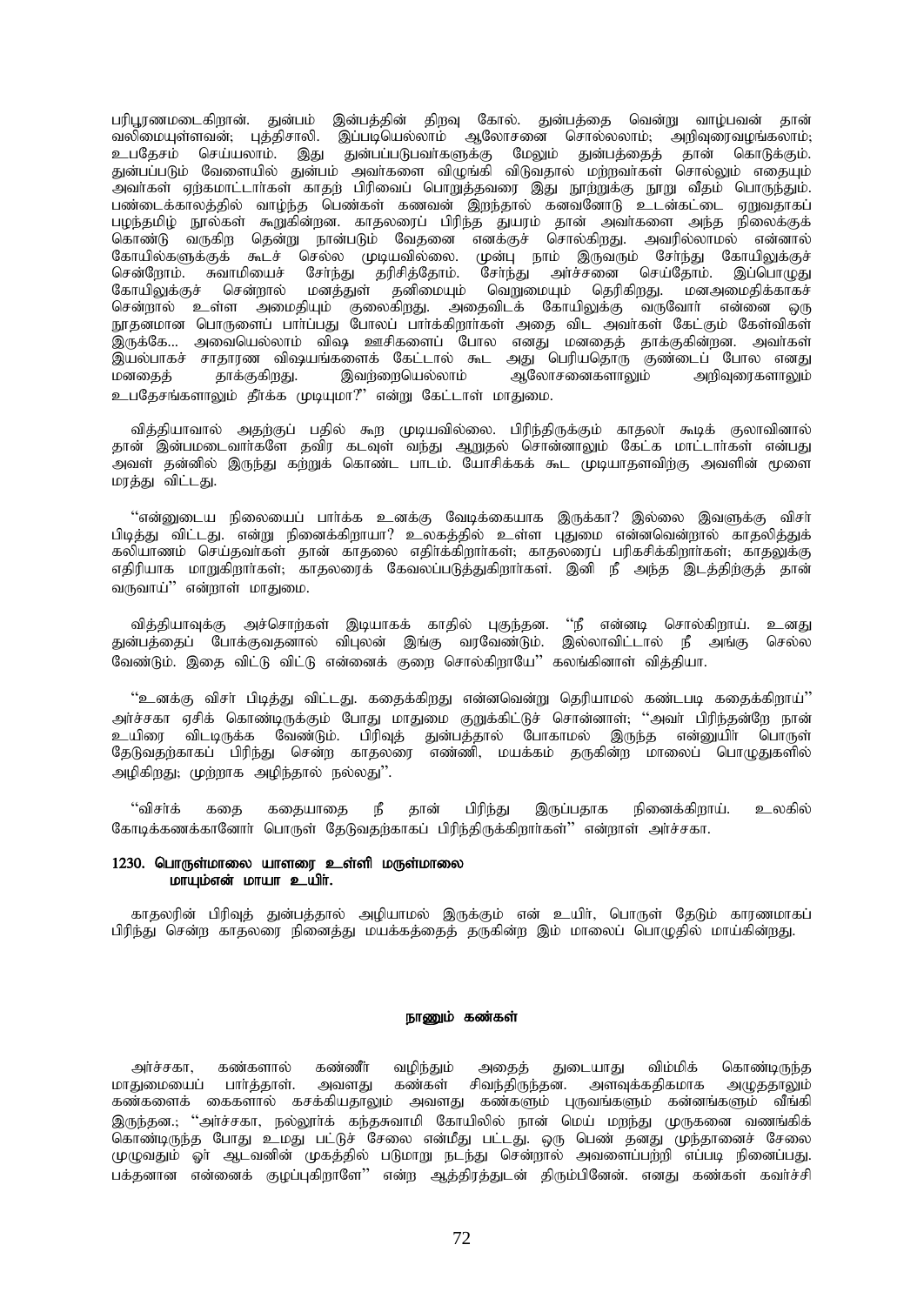மிகுந்த உமது விழிகளை ஒரு கணம் தான் சந்தித்தன. அந்த ஒரு கணத்துள் உமது விழிகளில் இருந்த வசீகரம் அனைத்தையும் விழுங்கி விட்டது. வீட்டுக்குச் சென்று நினைத்துப் பார்த்தேன் விழிகளா அவை? என்னைக் கொல்ல வென வந்த வேல்கள் கண்களைத் தாக்கிய அந்த கூர்மையான இருவேல்களும் எப்படி என்நெஞ்சைப் பிளந்து உள்ளே சென்றன. என்று ஆச்சரியப்பட்டேன். எனது கண்களுக்கும் மனதிற்கும் உமது முகத்தையோ அல்லது உடலின் செழுமையான பகுதிகளையோ ் கையில் பின்றும் உயறு முக்குதையோ அல்லது உடல்கள் குழுகையான பகுதிக்கையான<br>பார்க்க வேண்டுமென்ற ஆசை எப்பொழுதும் தோன்றியதில்ல. கவர்ச்சியான கருநிற விழிகளைப்<br>பார்க்க வேண்டுமென்று தான் அடிக்கடி என்னுடன் மோதலில் ஈடுபடும் உமது விழி பார்த்தால் ஆவணி மாத வெப்பம் தாக்குகிறது. ஒருபக்கம் கருணையும், மறுபக்கம் கருண்ணியமும் அடுத்த பக்கம் அன்பும் இன்னோர் பக்கம் பண்பும் நேரே நின்று பார்த்தால் அளவில்லாத மோகமும் தோன்றுகிறது. உமது விழிகளைப் பார்த்துக் கொண்டிருந்தால் எனக்குப் பசி எடுக்காது; தாகம் எடுக்காது; உலக நினைவே இராது. பிரம்மன் சகல சௌபாக்கியங்களையும் உமது விழிக்குள் புதைத்து வைத்திருக்கிறான். காதல்மோகம் ,அன்பு, வசீகரம் ஆகிய அனைத்தையும் சோத்துத் தான் புவத்தது வழைத்திருக்கதான். உர்தல் கோக்கி நர்ளு, கேச்தை திரையை வெளுத்தும் கோத்துத் தான்.<br>உமது விழிகளைப் படைத்துள்ளான். அவற்றில் தோன்றும் தெய்வீக ஒளி என்னை வசீகரித்து<br>மோகத்துக்குள்ளாக்குகிறது. பிரம்மனால் படைக்கப்பட்ட பொருட் யாராவது கேட்டால் நான் உமது விழிகளைத் தான் கூறுவேன்.."

''விசர்...விசர் தட்டிப்போட்டுது'' அர்ச்சகா ஏசினாள்.

"நீா சொல்வது உண்மை. முருகபக்கனாக இருந்த எனது பக்கியைச் சிதைத்து மோகத்தைக் கொடுத்து விசா பிடிக்கச் செய்தது உமது கண்கள் தான். எந்நேரமும் அதையே நினைத்திருப்பதால் தட்டி விட்டது. நான் சொல்வதில் சந்தேகமாக இருந்தால் உமக்கு நம்பிக்கையானவரிடம் கேட்டுப் .<br>பாரும். மலாகள் தான் அழகானவை என்கிறாா்கள். அவா்கள் எல்லோரும் உமது கண்களைப் பார்த்தால் அப்படிச் சொல்ல மாட்டார்கள்'' ''என்னடி தேநீா் ஆறிப்போய் ஈ மொய்க்கிறது அதற்கிடையில் கண்களுக்குள் கள்வர் புகுந்து விட்டாரோ" வித்தியா கேட்டாள்.

அர்ச்சகா பதில் எதுவும் சொல்லாமல் மாதுமையின் கண்களைப் பார்த்தாள். மாதுமையின் அழகான விமிகள் வாமச் சோர்ந்து கறுத்திருந்தன. பிரிவுத்துயரத்தை அவளுக்கு உண்டாக்கி விட்டுத் தொலைவில் உள்ள நாட்டிற்குப் பொருள் தேடச் சென்ற காதலரை எண்ணி எண்ணி அழுது அழுது ஒளி இழந்ததால் அவளது கண்கள் பொலிவு இழந்து விட்டன. முன்பு மலரை விட அழகும் பொலிவும் உள்ள அவளது கண்கள் இன்று நறுமலருக்கு நாணிவிட்டன. எல்லாம் மாலைப் பொழுதும், பிரிவும் செய்த அனர்த்தம்'' என்று நினைத்தாள் அர்ச்சகா. நகுலன் வர்ணிக்கும் அழகைவிடச் சிறந்த அழகான மாதுமையின் கண்களுக்கு நடந்த கொடுமையை நினைத்துக் கலங்கினாள் அர்ச்சகா.

### 1231. சிறுமை நமக்குஒழியச் சேண்சென்றார் உள்ளி நறுமலா் நாணின் கண்.

பிரிவுத் துன்பத்தை எனக்கு உண்டாக்கி விட்டு தொலை தூரத்தில் உள்ள நாடடிற்குச் சென்ற காதலரை நினைத்து அழுதமையால் நறுமணத்தை உடைய மலாகளைப் போல் அழகுடைய எனது கண்கள் பொலிவ இமந்து விட்டன.

#### விளம்பரம்

''மாலைப் பொழுது, பசலை நிறம் படிந்த பனியைப் பூமாதேவியின் மீது போர்த்தியிருப்பதால் பசலை நிறம்படிந்த என்னுடல் வேதனையால் துடிக்கிறது. கண்கள் ஒளியிழந்து வாடிச்<br>சோர்ந்திருப்பதால் வீட்டுக்கு வரும் உறவினர்களும் நண்பர்களும் அயலவர்களும் என்னை ஒரு மாதிரியாகப் பார்க்கிறார்கள்; ''என்னுடன் அகல்யா என்றொரு பெண்படித்தாள். அவள் எனது உயிர்த் தோழி. திருமணம் செய்யமுன் அவளது முக எலும்புகள் வெளியே தள்ளிக் கொண்டிருந்தன. கழுத்தில் பெரியதொரு பள்ளம் விழுந்திருந்தது. அவளது கண்கள் எந்த நேரமும் வாடிச் சோர்ந்திருக்கும். பலா அவளைப் பெண் பார்த்து விட்டுப் படிக்கவில்லை என்று கூறிவிட்டுச் சென்றனா். அதனால் அவளது பெற்றோர் கவலைப்பட்டனர். என்னுடன் படித்த உருத்திரன் நெடுநாளாக அவள் .<br>மீது காதல் கொண்டு அவளது அன்புக்காக ஏங்கித்தவித்தான். ஆனால் அகல்யா ஏனோ<br>தெரியவில்லை அவனை ஏறெடுத்தும் பார்க்கவில்லை. திருமணம் தடைப்பட்டதால் அகல்யாவின் பெர்ரோர், அவனைச் சந்தித்து அகல்யாவைத் திருமணம் செய்து கொள்ளும் படி வேண்டினர் அவன் பெருமகிழ்வுடன் அவளைத் திருமணம் செய்து கண்டிக்கு அழைத்துச் சென்றான். கண்டி தான் அவனது சொந்த ஊர். அங்கே அவன் வாத்தக நிலையமொன்றை நடத்தி வந்தான். அண்மையில் அகல்யாவும் ுவற்ற ஊர். அங்கை அங்கு வாத்தக நிலையையானதை நடத்து வந்தான். அண்மையில் அக்கையாவும்<br>உருத்திரனும் அவர்களது கைக்குழந்தையும் எனது வீட்டுக்கு வந்தனர். அகல்யாவை என்னால்<br>அடையாளம் காணமுடியவில்லை. அவள் நன்றாகக் கொழுத்துப் பேரழகியாகிய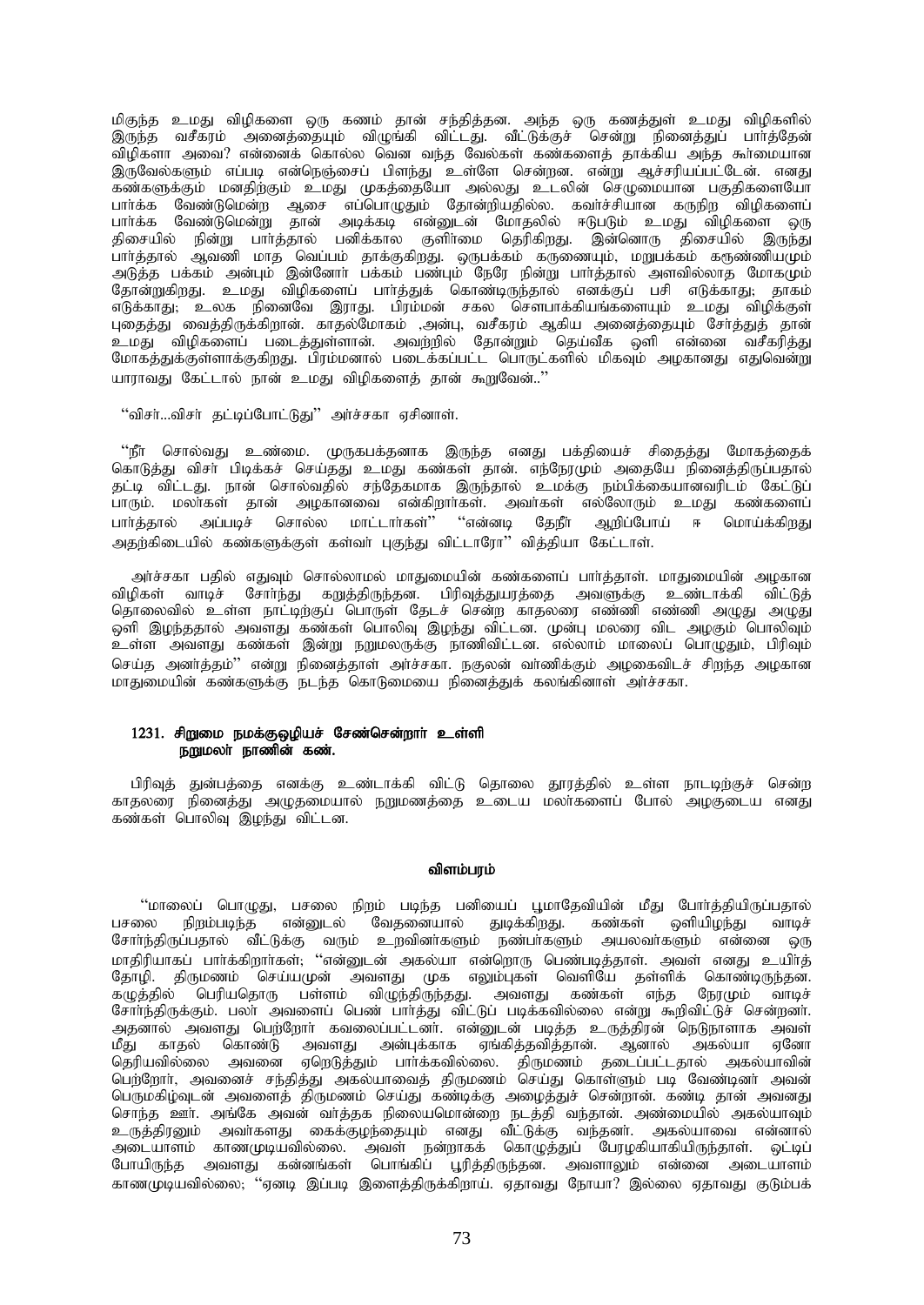கவலையா? நான் முன்பு இருந்ததை விடக் கேவலமாக இருக்கிறாய். கண்கள் தாண்டு கன்னங்கள் குழிவிழுந்து விட்டன..? உனக்கு என்ன நடந்தது'' என்று கேட்டாள், ''நான் எதைச் சொல்வது எனது மனநிலையை எனது உதடுகள் சொல்லு முன்பு எனது கண்கள் சொல்லி விடுகின்றனவே'' நான் .<br>பேசாமல் இருந்ததால் அகல்யா சொன்னாள், ''மனம் தான் உடல் நிலைக்குக் காரணம். மகிழ்வாக .<br>மனமிருந்தால் எமது உடலும் பூரிப்புடன் இருக்கும். உனது காதலா் உன்னை விட்டுப் பிரிந்ததால் தான் உனக்கு இந்த நிலை ஏற்பட்டிருக்குமென்று நினைக்கிறேன். காதலாகள் ஒரு போதும் பிரிந்திருக்கல் அகாது'' என்று சொல்லி விட்டுச் சென்றாள்.

ீஇரண்டு தினங்களுக்கு முன்பு அர்ச்சகாவின் வீட்டுக்கு வந்த சுவர்ணா சொன்னாள்; ''அவரைக்<br>கண்டபடி நினைக்காதே. நீ எந்நேரமும் அவரையே நினைத்துக் கொண்டிருக்கிறாய். என்பதைப் பசலை .<br>சொல்வாா்கள். நீ குழம்பிப் போயிருக்கிறாய். அவருடன் ஏதாவது பிரச்சினையா'' என்று கேட்டாள்.<br>அவரின் நினைவுகள் தரும் வேதனையை விட நண்பா்கள் இனத்தவா்கள் கூறும் வாா்த்தைகள் தான் எனக்கு அதிக வேதனையைத் தருகின்றன. எப்படித்தான் மனதை நான் கட்டுப்படுத்தினாலும் அது என்னையும் மீறித் தனது போக்கில் என்னை ஆட்டிப் படைக்கிறது'' என்றாள் மாதுமை.

''ஞானிகளால் கூடக் கட்டுப்படுத்த முடியாத மனத்தை நீ கட்டுப்படுத்தப் போகிறாயா? அது சரிப்பட்டு வராது. விரைவாக நீ அவரிருக்கும் ஊருக்குச் செல்லப்பார். இல்லாவிட்டால், நீ அவருடன் பிரச்சினைப்பட்டு பிரிந்திருக்கிறாய் என உனது கண்கள் ஊராருக்குச் சொல்லி விடும்'' என்று சிரித்தாள் அர்ச்சகா.

''நடக்கக் கூடியவர்ளைக் ககை. நான் கலை கீழாக நின்றாலும் அவர் வாமும் ஊருக்குச் செல்ல முடியாது அத்துடன் அவரும் இங்கு வரமாட்டார்'' என்று விம்மினாள் மாதுமை. அவள் சொல்வதைக் கேட்க வித்தியாவுக்குத் துக்கமாக இருந்தது.

### 1232. நயந்தவர் நல்காமை சொல்லுவ போலும் பசந்து பனிவாரும் கண்.

பசலை நிறுமடைந்து நீா சொரியும் எனது கண்கள், விரும்பிய காதலா் என்னிடம் அன்பு செலுத்தாத தன்மையைப் பிறருக்குச் சொல்வன் போல் உள்ளன.

#### மெலிந்த தோள்கள்

தனது பிறந்ததினத்திற்குப் பிடிக்கப்பட்ட புகைப் படத்தை எடுத்துப் பார்த்தாள் மாதுமை. மிகுந்த அழகுடன் காணப்படும். அப்புகைப்படம் தன்னுடையது தானா என்ற ஐயம் அவளது மனதில் எழுந்தது.

சென்ற வருடம் மாா்கழி மாதம் இருபத்தொன்பதாம் திகதி இரவு நடந்த சம்பவம் அவளது மனதில் நிழலாடியது. அவளுக்கு மஞ்சள் நிறமென்றால் உயிர். அனேகமாக அவள் மஞ்சள் சட்டைகளைக் .<br>தான் விரும்பி அணிவாள். மஞ்சள் பாவாடை தான் கட்டுவாள் உடுக்காவிட்டாலும் மஞ்சள் நிறத்தில் தான் சேலை எடுப்பாள். அன்று அவள் மஞ்சள் நிறக் காஞ்சிபுரப் பட்டு சேலையணிந்திருந்தாள். அதற்கு ஏற்ற மஞ்சள் சட்டை அணிந்திருந்தாள். அவளது அறையில் மஞ்சள் நிற மின் குமிழ் ஒன்று சட்டையும் அணிந்திருந்த அவள் மஞ்சள் மயிலாகத் தோன்றினாள். சட்டைக்குக் கீழ் இருந்த கைகளும் முகமும் மஞ்சள் ஒளிபட்டுப் பளபளத்ததால் அவள் சேலை அணியாத மஞ்சள் ஓவியம் போல அவனுக்குத் தோன்றினாள். அதை நினைத்து அவன் சிரித்தான்.

''ஏன் சிரிக்கிறீர்கள் அவன் பதில் சொல்லாமல் மீண்டும் சிரித்தான்; ''ஏன் சிரிக்கிறீர்கள்'' அவனால் சிரிப்பை அடக்க முடியவில்லை பலமாக வாய் விட்டுச் சிரித்தான். ''ஏன் சிரிக்கிறீர்கள்'' மீண்டும் மாதுமை கேட்டாள். அவன் பதில் சொல்லவில்லை. அதனால் அவள் சென்று கட்டிலில் முகம் குப்புறப் படுத்தாள். விபுலன் அவளின் அருகே சென்று அமா்ந்தான்; ''நீங்கள் என்னோடு கதைக்க வேண்டாம்'' என்றாள் மாதுமை.

''கதைக்காவிட்டால் நான் சிரிக்ககை எப்படிச் சொல்வது..?' அப்போ நான் சென்று வருகிறேன்'' எழுந்தான் விபுலன்.

மாதுமை எழுந்தாள், ''நல்ல நாட்களில் என்னை அழப்பண்ணுவதில் உங்களுக்கு அலாதியான பிரியம்'' கண்களைத் துடைத்தாள் மாதுமை.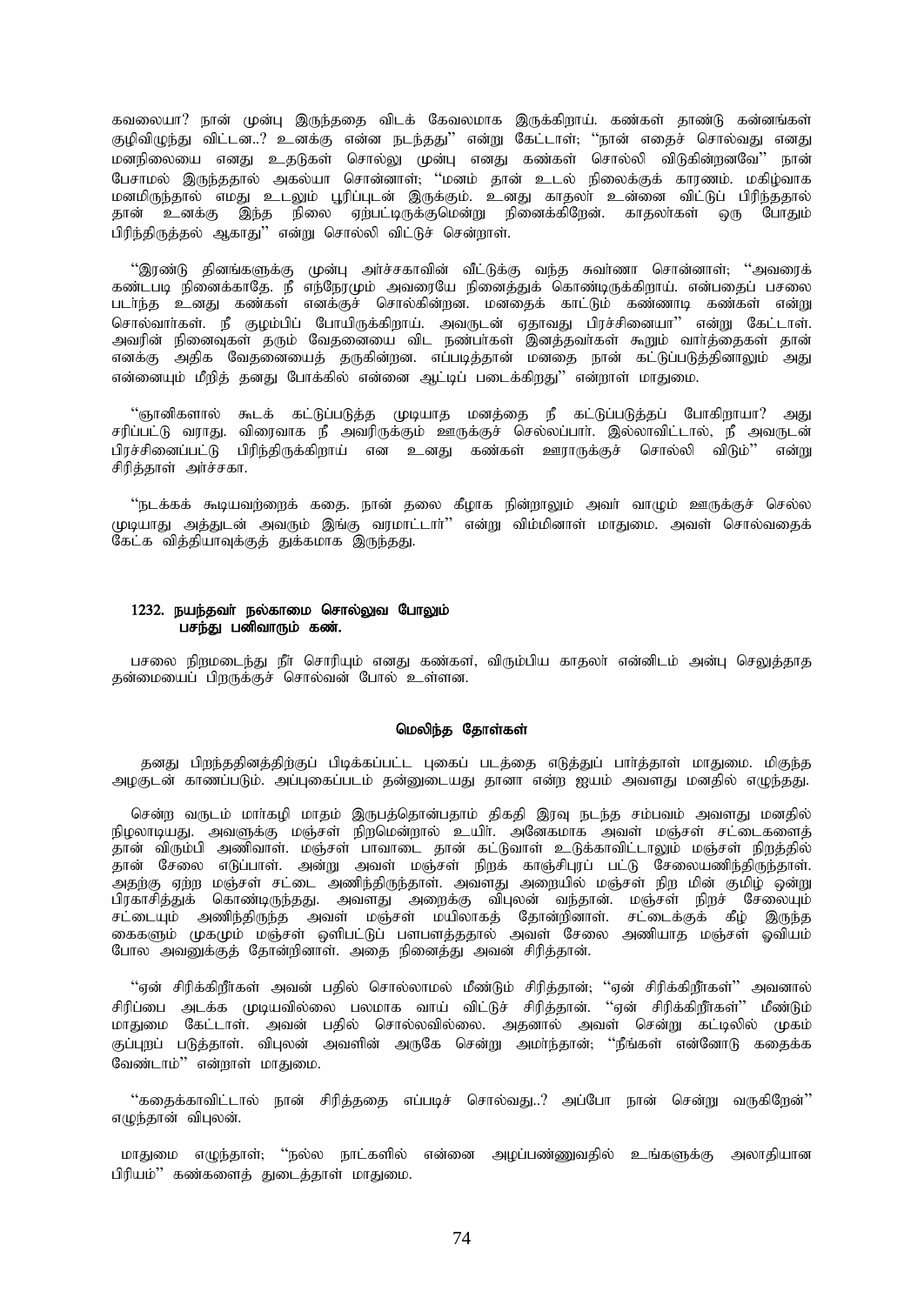"எனது கற்பனையைச் சொல்ல முடியாதம்மா.." அசடுவழிந்தான் விபுலன்.

"எனக்குச் சொல்ல முடியாத பல விஷயங்களை மனதில் மறைத்து வைத்திருக்கிறீாகள். அப்படியான உங்களை நான் எப்படி நம்புவது?" சிணுங்கினாள்.

"பல விஷயமில்லை. ஒரே ஒரு விஷயம் தான். நீர் வற்புறுத்தும் போது சொல்லா விட்டால் .<br>சண்டைக்கு வருவீர், சொன்னாலும் சண்டைக்கு வருவீர்"சக்கியமாக "நான் சண்டைக்கு வாமாட்டன்".

"சத்தியமாய்" அவனது கையைப் பிடித்துச் சத்தியம் செய்தாள் மாதுமை. அவன் அவளது கையைப் பிடித்து இறுக அணைத்தவாறு காதுக்குள் சொன்னான்.

"போங்கோ.." அவளது முகம் சிவக்க, அவள் அவனது நெஞ்சுள் புதைந்தாள்; ''மஞ்சள் சேலையும் சட்டையும் மஞ்சள் நிற மின் வெளிச்சமும் என்னை ஏதேதோ செய்கிறது. கைதோந்த ஓவியன் நான் காதில் சொன்ன மாதிரி ஓவியம் வரைந்தால் எப்படி இருக்கும். உமது பொலிந்த தோள்களின் வனப்பு மஞ்சள் சட்டையையும் பிரித்துக் கொண்டு தனது பொலிவை எனக்குக் காட்டுகிறது. அகன்ற அளவான<br>தோள்களின் பொலிவிற்கேற்ப உமது நீண்ட கைகள் திரண்டு பளபளக்கின்றன. அழகான பொலிவிற்கேற்ப உமது நீண்ட கைகள் திரண்டு பளபளக்கின்றன. அழகான மென்மையான வசீகரம் மிக்க இந்த நீண்டவிரல்கள் மனதில் கிளர்ச்சியை உண்டு பண்ணுகின்றன". அவளது மோதிர விரலைப் பிடித்து அதில் இருந்த மோதிரத்தை உருட்டினான். இப்படி உமது தோள்களும் கைகளும் பொலிவுடன் எந்த நாளும் இருக்க வேண்டும். மஞ்சள் ஒளியில் இறுக்கமாகக் கையில் அணிந்துள்ள பொற்காப்புகள் கையின் நிறம் அதுவென நினைக்கவைக்கிறது. பொலிவான தசைப்பற்று மிக்க உமது கையை இக் காப்புக்கள் வெட்டி விடும் போல் இருக்கு. புதிதாகப் பெரிய காப்புகள் செய்ய வேண்டும். அது போலச் சட்டையும் புதிதாகக் கைக்க வேண்டும்'' என்றான் விபுலன்.

''எனக்கு வெட்கமாக இருக்கு அவற்றையெல்லாம் பாராதைங்கோ..''வாய்க்குள் மு<u>ண</u>ைமுணுக்காள் மாதுமை "யாருடைய படத்தைப் பார்க்கிறாய்" என்று கேட்டாள் அர்ச்சகா.

மாதுமை விம்மினாள்; ''இந்தப் படத்தையும் பார்த்து என்னையும் பார். ஒருவருடத்துக்குள் எனது கோவம் மாறி விட்டது. காதலரோடு கூடியிருந்த காலத்தில் பூரித்திருந்த எனது தோள்கள் இப்பொழுது மெலிந்து, காதலா் பிரிந்ததை எல்லோருக்கும் அறிவிக்கின்றன'' என்று விம்மினாள் மாதுமை.

### 1233. தணந்தமை சால அறிவிப்ப போலும் மணந்தநாள் வீங்கிய தோள்.

காதலருடன் கூடியிருந்த காலத்தில் மகிழ்ந்து பூரித்திருந்த எனது தோள்கள், இப்பொழுது மெலிந்து காதலரின் பிரிவைத் தெரிவிப்பன போல உள்ளன.

### பெருமை இழப்பு

 $\lq\lq$ காதலரை இரண்டு தினங்கள் பிரிந்திருந்தாலும் அழகு கெட்டுத் தோள்கள் இளைத்துத் தன்வனப்பை இழந்து விடும். அதனால் வளையல்கள் கழன்று விழத்தான் செய்யும். ஆனால் .<br>காதலனைக் கண்ட மறுநிமிடமே காதலரை மகிழ்விக்க, காதலியின் தோள்கள் பொங்கிப் பூரித்துத் தனது எழிலைப் பன்மடங்கு கூட்டிக் கொள்ளும். காதலியின் எந்த அவயமும் காதலனைக் காணாத வேளையில் தன் பொலிவு முழுவதையும் இழந்து தான் இருக்கும். ''நான் பல நாட்களாக அவரைக் காணவில்லை. அம்மா கினமும் செய்த சிக்கிரவகைகள் யாவும் உனக்குக் கெரியும். விகி வசக்கால் அம்மா மனம் மாறி எனது காதலை ஏற்றுக் கொண்டா. அம்மாவிடம் அனுமதி பெற்று நானும் அர்ச்சகாவும் அவரைச் சந்திக்கக் கடற்கரைக்குப் போனோம். என்னால் நடக்க முடியவில்லை. கடற்கரை மணலில் புகுந்த கால்களை வெளியே எடுக்கச் சிரமப்பட்டேன். பல நாட்கள் சரியாகச் சாப்பிடாமையால் எனது உடல் மிகவும் பலவீனமடைந்திருந்தது. கடற்கரையில் அவா் இருந்தாா்.<br>அவரை என்னால் பாா்க்க முடியவில்லை. நன்றாக மெலிந்து கறுத்திருந்தாா். கண்கள் மெலிந்து கறுத்திருந்தார். கண்கள் குழிவிழுந்திருந்தன. மிகவும் எடுப்பாகத் தோன்றும் அவரது குறுந்தாடியை என்னால் பாா்த்துச் சகிக்க ் முடியவில்லை. பலநாட்களாகப் பெருந்துன்பப்பட்ட நான் அவருக்கு அருகே சென்றமாந்தேன். அவா் .<br>வெகு நேரமாக என்னைப் பார்த்துக் கொண்டிருந்தார். வழமையாக எமக்குக் குளிர்பானம் தருபவனும்<br>கடலை தருபவனும் எமக்கருகில் வந்தனர். அவர் குளிர்பானப் போத்தலொன்றையும் ்கடலை தருபவனும் எமக்கருகில் வந்தனர். அவர் குளிர்பானப் போத்தலொன்றையும்<br>கடலைச்சரையையும் வாங்கினார். குளிர்பானத்தை என்னை அணைத்து எனக்குப் பருக்கினார். அணைத்து எனக்குப் பருக்கினார். எங்கிருந்து தான் புத்துணாச்சி வந்ததோ தெரியவில்லை. நான் உற்சாகமடைந்தேன்; ''உமது பிரிவால்<br>நான் துரும்பாகி விட்டேன். ஆனால் உம்மில் பிரிவுத்துயரம் தெரியவில்லை. பனிபடா்ந்த துரும்பாகி விட்டேன். ஆனால் உம்மில் ரோஜாப்பூவைப் போல முகம் ஜொலிக்கிறது. தோள்கள் வனப்பு மிகுந்து காணப்படுகின்றன. கைகளில் முன்பு ஓடியாடி விளையாடிய வளையல்கள் அசைய முடியாது திணறுகின்றன. எப்படி இந்தப்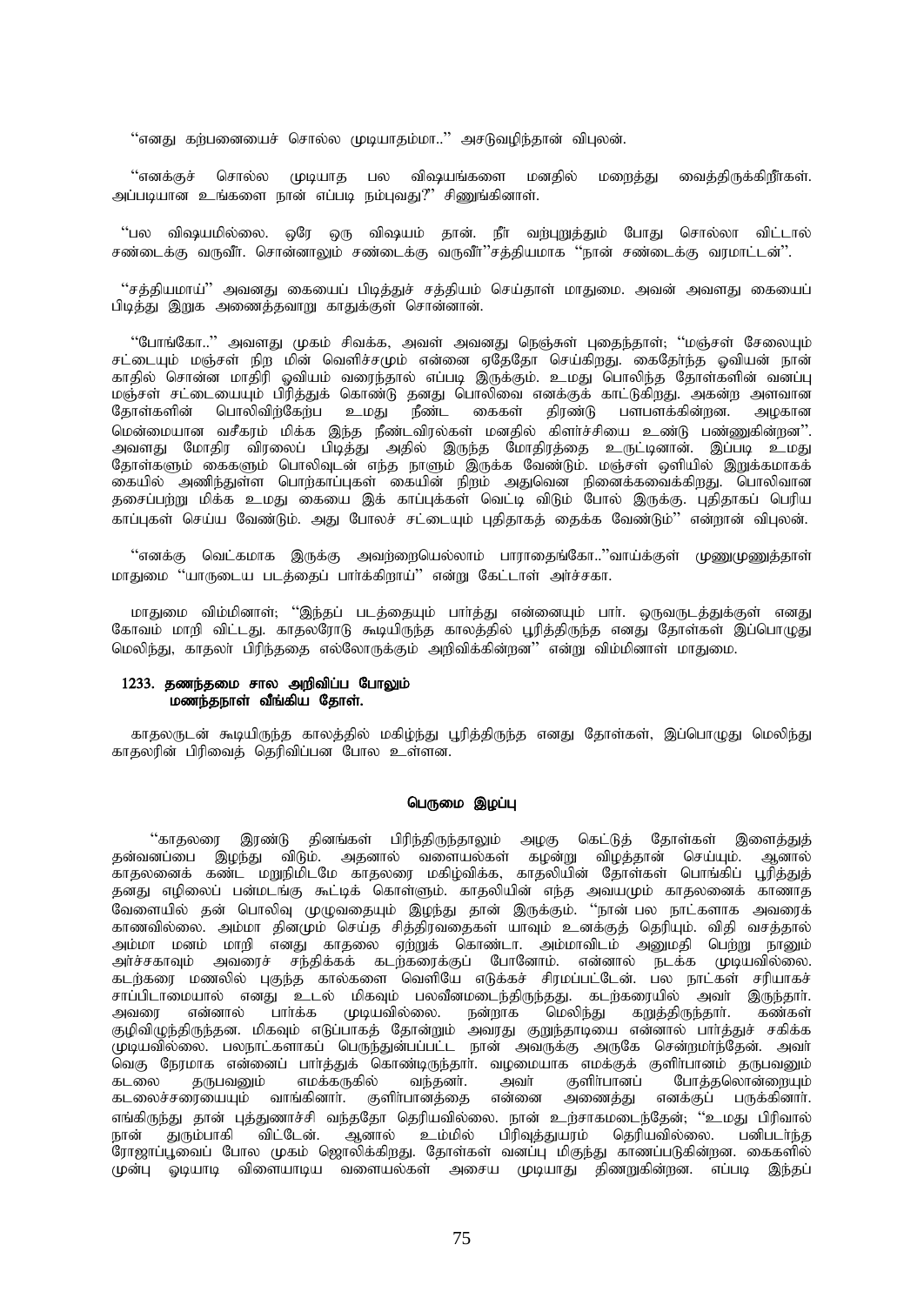புதுப்பொலிவு உமக்கு வந்தது; ''என்றவாறு எனது கைவிரலைத் தொட்டாா் மலா்களை விட<br>மென்மையாக உமது விரல்கள் இருக்கின்றன. உண்மையைச் சொல்லும் உமக்கு என்மீது<br>அன்பில்லையா? அன்பிருந்தால் என்னைப் போல வாடிவதங்கியிருப்பீா். நான் இன்று வரு மெலிந்து கண்கள் உள்ளே சென்று, குச்சுப் போன்ற உருவம் ஒன்றுதான் என்னைச் சந்திக்கவரும். என்று எதிா்பாா்த்தேன். நீா் கொழுத்துப் பளபளப்பாக வந்திருக்கிறீா்'' என்றாா்; ''நான் வீட்டில் இருந்து புறப்படும் போது எனது வளையல்கள் கையை விட்டுக் கழன்று கொண்டிருந்தன. விரல்கள் மெலிந்தால், விரல்களை விட்டுக் கழன்று விழுந்த மோதிரங்களை வீட்டில் வைத்து விட்டுத் தான் சென்றேன்; ''இந்த மோதிரத்தை நீர் எந்தக் காரணங் கொண்டும் கழற்றக் கூடாது. நீர் உயிரோடு இல்லாத காலத்திலும் இம்மோதிரம் எனது நினைவாக மயானத்தில் கிடக்கட்டும்'' என்று கூறி அவா் ஒரு நாள் எனது கையில் அணிந்த மோதிரத்தை மிகவும் அவதானமாகக் கையைப் பொத்தி ு<br>வைக்கிருந்கேன். அவர் சொல்வது உண்மை கானா என அறியக் கையை விரிக்குப் பார்க்கேன். நான் புறப்படும் போது விரலை விட்டுக்கழன்ற மோதிரம் அப்போது விரலை இறுக்கியது. எனவே உனது தோள்களும் கைகளும் மெலிந்து பொலிவு இழந்து விட்டதாகக் கருதாதே. அவை அவரைக் கண்டதும் இறைத்தபின் ஊறும் கிணறு போலத் தன்னுடைய நிலைக்கு வந்து விடும். அந்த மாயச் சக்தி .<br>அவரின் பார்வைக்கு உண்டு'' சிரிக்காள் விக்கியா.

மாதுமை வித்தியாவை நிமிர்ந்து பார்த்தாள். அவள் சொன்னது அத்தனையும் உண்மையென அவளது தோளும் முகமும் கைகளும் சொல்லின. இரண்டு மூன்று தினங்களுக்கு முன்பு<br>பொலிவிழந்திருந்த வித்தியாவின் முகத்தில் ஓா் அசாதாரண அழகு படிந்து பளபளத்தது. அதைக் கண்வெட்டாது பார்த்துக் கொண்டிருந்தாள் மாதுமை. நேரஞ்செல்லச் செல்ல அந்த அழகு அதிகரித்துப் பளபளத்தது.

### 1234. பணைநீங்கிப் பைந்தொடி சோரும் துணைநீங்கித் கொல்கவின் வாடிய தோள்.

துணைவா் என்னை விட்டு நீங்கியதால் எனது அழகான தோள்கள் மெலிந்து வாடிவிட்டன.; பருத்த தன்மை கெட்டு உடல்மெலிந்ததால் வளையல்களும் கழல்கின்றன.

#### கொடியவரின் கொடுமை

முதல் நாள் வந்த கடிதம் மேசையில் இருந்தது. அதை விபுலன் எழுதியிருந்தான். பிரிக்காத அக்கடிதத்தை உற்று நோக்கிய படி இருந்தாள் மாதுமை. அவளது கண்கள் கலங்கின. வந்த நேரம் முதல் அக்கடிதத்தைப் பல முறை எடுத்துப் பாா்த்து விட்டாள் மாதுமை. எனினும் அதைப் பிரித்து வாசிக்க வேண்டு மென்ற எண்ணம் அவளது மனதில் தோன்றவில்லை. என்ன பெரிதாக எழுதியிருக்கப் போகிறாா். வழமையாகப் பாடும் புராணத்தைத் தான் பாடியிருப்பாா்'' அதை வாசித்து விட்டுப் பல நாட்களுக்குத் துன்பப்பட அவள் விரும்பவில்லை.

அப்பொழுது அங்கு வந்த அர்ச்சகா, முதல் நாள் வந்த கடிதத்தைப் பிரித்துப் படிக்காமல், அதையே உற்று நோக்கிக் கொண்டிருக்கும் மாதுமையின் தோள்களைப் பற்றினாள். அவளது தோள்களில் முன்னைய மெதுமை இருக்கவில்லை. கரடு முரடான கல்லொன்றைக் கையால் பிடிப்பதைப் போல இருந்தது.

''நேற்று வந்த கடிதத்தை இன்னும் நீ பிரித்துப் பார்க்கவில்லையா..? ஏன்? என்று கேட்டாள் அர்ச்சகா. மாதுமை பதில் சொல்லவில்லை. சில்கணங்கள் அவள் கதைப்பாள் என்று எதிாபாாக்குக் காத்திருந்த அர்ச்சகா, மாதுமை கதைக்காததால் கவலையோடு சொன்னாள், அவா வெளியூருக்குச் செல்லும் போது நீ சம்மதம் தெரிவித்தனி. மகிழ்வுடன் தான் விடை கொடுத்தனீ. உனக்குள்ள துக்கமும் துயரமும் அவருக்கு இல்லை யென்றா நீ நினைக்கிறாய்? இப்படிப் பிரிந்த பின் துயரப்பட வேண்டிய நிலையேற்படும் என்று உனக்குத் தெரியும் தெரிந்து தான் விட்டனி. அத்துடன் இங்கு வரும்போது எனது வீட்டு விலாசத்தையும் தொலைபேசி இலக்கத்தையும் கொடுத்து விட்டுத்தான்<br>வந்தனி. அவா் கடிதம் போடுவது உனக்கு விருப்பமில்லையென்றால் எனது வீட்டுக்குச் செல்கிறேன் என்று கூறி விட்டு வந்திருக்கலாம். விலாசத்தையோ தொலைபேசி இலக்கத்தையோ ஏன் கொடுத்தாய். அந்த நேரம் உனக்குத் தேவையானவை இப்பொழுது தேவையில்லாதன வாகிவிட்டனவா? பிரிவால் ்.<br>வரும் துன்பத்தைப் பற்றி எனக்குத் தெரியும். அவரது பிரிவு தேவை கருதி ஏற்பட்டதொன்று<br>துரோகமிழைத்துப் பிரிவதும், உன்னைத் துன்புறுத்தி விட்டுப் பிரிவதும், பணம் பொருளுக்காகப் பிரிவதும் தான் குற்றமானவை. தண்டிக்கப்பட வேண்டியவை. தேவைகருதிப் பிரிந்து உனக்காக உயிா் வாழும் விபுலனை நீ இப்படித் தண்டிக்கக் கூடாது'' என்ற அர்ச்சகா மேசையில் இருந்த கடிதத்தை எடுத்துப் பிரித்து, அதனுள் விபுலன் எழுதிய தாள்களை எடுத்து நீட்டினாள்; ''இப்படிச் செய்யும் அவ்வளவிற்கும் எனக்கு உரிமை எனக்கு இருக்கிறது. வாசிக்கத்தான் இல்லை'' என்றாள்.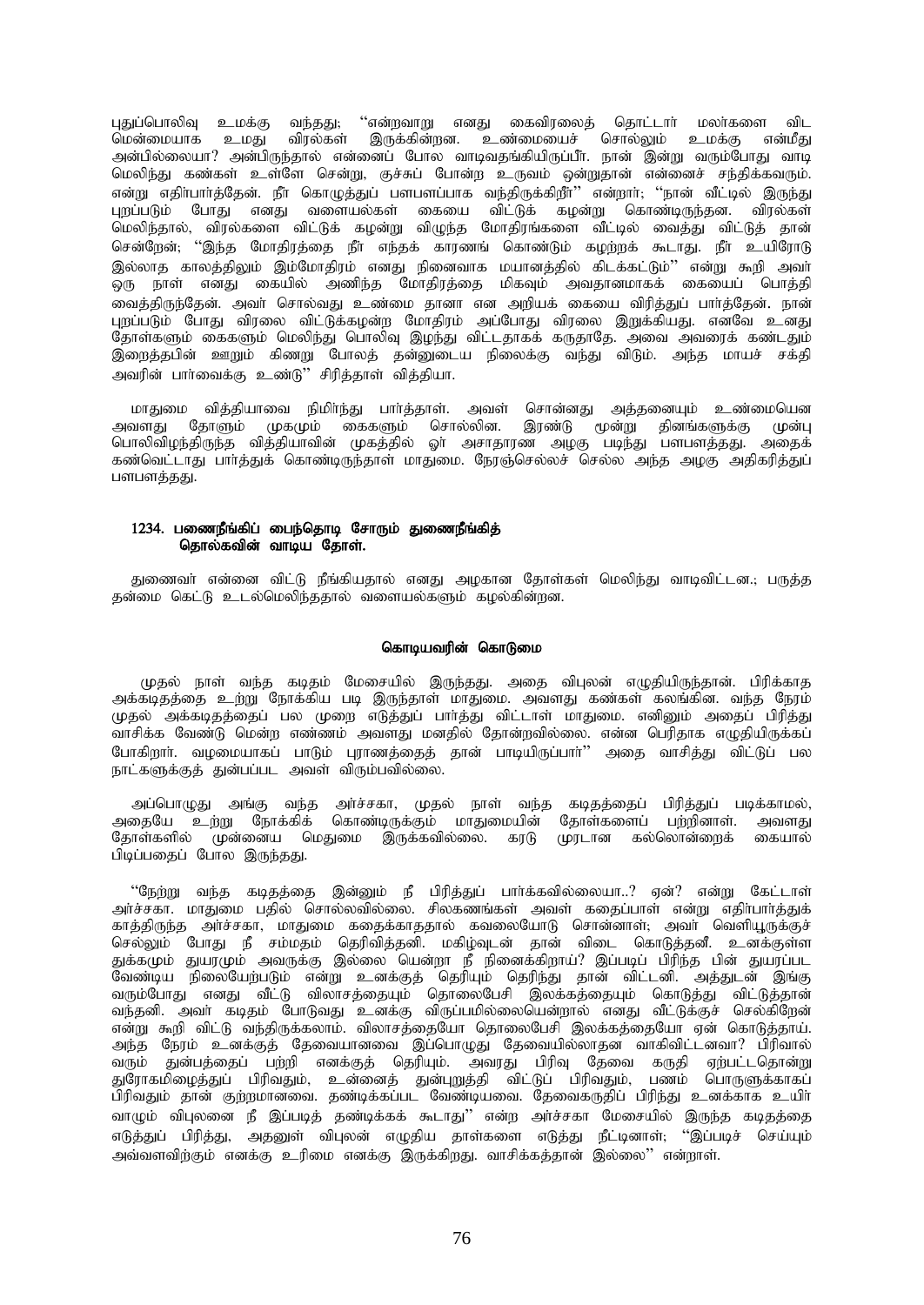மாதுமை முகம் மலரச் சிரித்தபடி கடிதத்தை வாங்கினாள்; ''நீ செய்த உபதேசம் எதுவும் எனக்குத் தெரியாதவை என்னால் பிரிவைத் தாங்க முடியவில்லை'' என்றவள் கடிதத்தைப் பார்த்தாள். விபலனது எழுத்து அவ்வளவு அழகானதல்ல. எனினும் சிரமப்படாமல் வாசிக்கலாம்.

''என்மீது அழியாத அன்புகொண்டவளே'' அந்த வரி அவளைக் கண்கலங்க வைத்தது.; ''அவா் எப்படி நினைக்கிறார். நான் தான் அவரைப் புரிந்து கொள்ளாமல், நேற்று வந்த கடிதத்தை வாசிக்காது விட்டு விட்டேன்'' விம்மினாள்; ''முழுக்கடிதத்தையும் வாசித்து விட்டு அழு; இன்று முழுவதும் அழு; ிருந்த மாகம் முழுவகும் அம<sup>்,</sup> என்று கூறி விட்டுச் சென்றாள் அர்ச்சகா.

"என் மீது அழியாத அன்புகொண்டவளே, உனது அழகான முகம் அதில் சுழன்றாடும் கருமை மிக்கவிழிகள், ஓவியனால் மெருகூட்டப்பட்டதைப் போன்ற புருவங்கள், சதைப்பிடிப்பான மென்மையான கன்னங்கள், பளபளப்பான கழுத்து, திரண்டு பளபளக்கும் தோள்கள், வசீகரமான மோகனப் புன்னகை, மன்மத பானங்களை என் மீது பாய்ச்சும் சுந்தரத் தோள்கள். இவை தான் என் கண்களுக்குள்<br>மினுங்கும். வைகாசி விசாகத் திருநாளன்று நாம் கதிர்காமத்திற்குச் சென்றோம். நீர் மினுங்கும். வைகாசி விசாகத் திருநாளன்று நாம் கதிர்காமத்திற்குச் சென்றோம். நீர் மாணிக்ககங்கையில் நீராடி விட்டு எழுந்து வெளியே வந்தீர். தோளுக்கு கீழிருந்தபகுதி முழுவதையும் ஆடை மறைத்திருந்தது. அன்று தான் உமது பொலிந்த தோள்களையும் நீண்ட கரங்களையும் அந்நிலையிற் கண்டேன். என்னை அதிசயித்துப் பிரமிக்க வைத்த அந்தத் தோள்களில் இருந்து வெளியெறிய மன்மத பாணங்கள் என்னை மூர்ச்சிக்க வைத்தன. அந்தத் தோற்றம் நடமாடும் படமாக என்மனத் திரையில் என்றும் தெரிந்து கொண்டிருக்கிறது. நினைக்கும் போதெல்லாம் மயக்கத்தையும் போதையையும் தரும் உமது தோளின் பொலிவு நான் எடுக்கும் பிறவிகள் தோறும் எனது நினைவில் இருக்கும்.

"நேற்று இரவு ஒரு கனவுகண்டேன். அதில் நீர் மெலிந்து உடல் ஒட்டி இருந்தீர். வசீகரமான உமது கன்ன எலும்புகள் வெளியே தெரிந்தன. பொலிவான தோள்கள் வாடிச் சோர்ந்திருந்தன. நீண்ட கைகளில் இருந்த வளையல்கள் கைகளில் தரிக்காமல் கீழே விழுந்த வண்ணம் இருந்தன. அதை நீா எடுத்து கைகளில் அணிய அணிய அவை கீழே விழுந்த வண்ணம் இருந்தன. வளையல்கள் கழன்று ்பை பையை படமான படமான படமான படமான படமான படமான படமான குறித்து.<br>விடுமளவிற்கு தன் அழகை இழந்து விட்ட தோள்கள், கொடியவனான நான் உமக்குச் செய்த துன்பத்தைப் பிறா் அறியும் படி செய்கின்றன. இது நான் உமக்குச் செய்த கொடுமை'' விம்மினாள் மாதுமை: ''அர்ச்சகா, என்னுடைய மெலிந்த கோற்றத்தை அவர் கனவில் கண்டாராம். அந்தளவில் அவரது உணர்வுகள் என்னைச் சுற்றியே வட்டமிடுகின்றன. நான் தான் அதை அறியாமல் அல்லற்படுகிறேன். நான் இரண்டு நாட்களாகத் தனது கடிதத்தை வாசிக்காததை அவர் கனவு மூலம் அறிந்தால் எவ்வளவு துன்பப்படுவாா். எனது அந்த நிலையைக் கட்டாயம் கனவு உணா்த்தி என்னபை புமிவாங்கும் $^{\prime\prime}$  விம்மி விம்மி அமுகாள் மாகுமை.

''இதற்காகத் தான் நான் உன்னைக் கடிதத்தை வாசிக்கும்படி வற்புறுத்தினேன்'' என்றாள் அர்ச்சகா.

### 1235. கொடியாா் கொடுமை உரைக்கும் தொடியொடு தொல்கவின் வாடிய தோள்.

வளையல்கள் கழன்று விழுமாறு தம் பழைய அழகை இழந்து விட்ட எனது தோள்கள், எனது துன்பத்தை உணராது பிரிந்து சென்ற கொடியவரின் கொடுமையைப் பிறா் அறியச் செய்கின்றன.

#### அன்பற்றவா்

மாதுமை கடிதத்தை வாசித்து விட்டுச் சிரித்தாள்; ''அவருடைய மனநிலையை என்னால் புரிந்து கொள்ள முடியவில்லை. நீ வற்புறுத்தாவிட்டால் நான் கடிதத்தை இப்பொழுதும் வாசித்திருக்க மாட்டேன். அதனால் அவருக்குப் பதில் கடிதமும் எழுதியிருக்க மாட்டேன். கனவில் நான் துன்பப்படுவதைக் கண்டு பொறுக்க மாட்டாது கலங்கித் தவிக்கும் அவர், நான் கடிதம் எழுதாவிட்டால் எனக்கேதோ பெரும் துன்பம் நேர்ந்து விட்டதாக நினைத்துக் கவலைப்படுவார். உனக்கு நன்றி<sup>?</sup>' என்றாள் மாதுமை.

"இதில் நன்றி சொல்வதற்கு என்ன இருக்கிறது. நான் அவரை ஒரு நாளைக்குக் காணாவிட்டாலும் துடிதுடிக்துப் போவேன். படிப்பதற்காக அவா் ஒரு வாரம் என்னைச் சந்திக்காமல் இருந்ததால் நான் து; பாட்டதுள்பம் உனக்குத் தெரியும் தானே. பிரிவின் போது காதலா் மீது கோபப்படுவது உன்மையான கோபத்தினால் அல்ல. அவா் வந்து அன்பு தரவேண்டும் என்ற ஆசையால் தான். அவரைக் குளிர்மைப்படுத்த நல்லதொரு கடிதம் எழுது. கடிதம் எழுதினால் உனது மனமும் குளிர்ந்து விடும்<sup>?</sup>  $\sigma$ ன்றாள் அர்ச்சகா.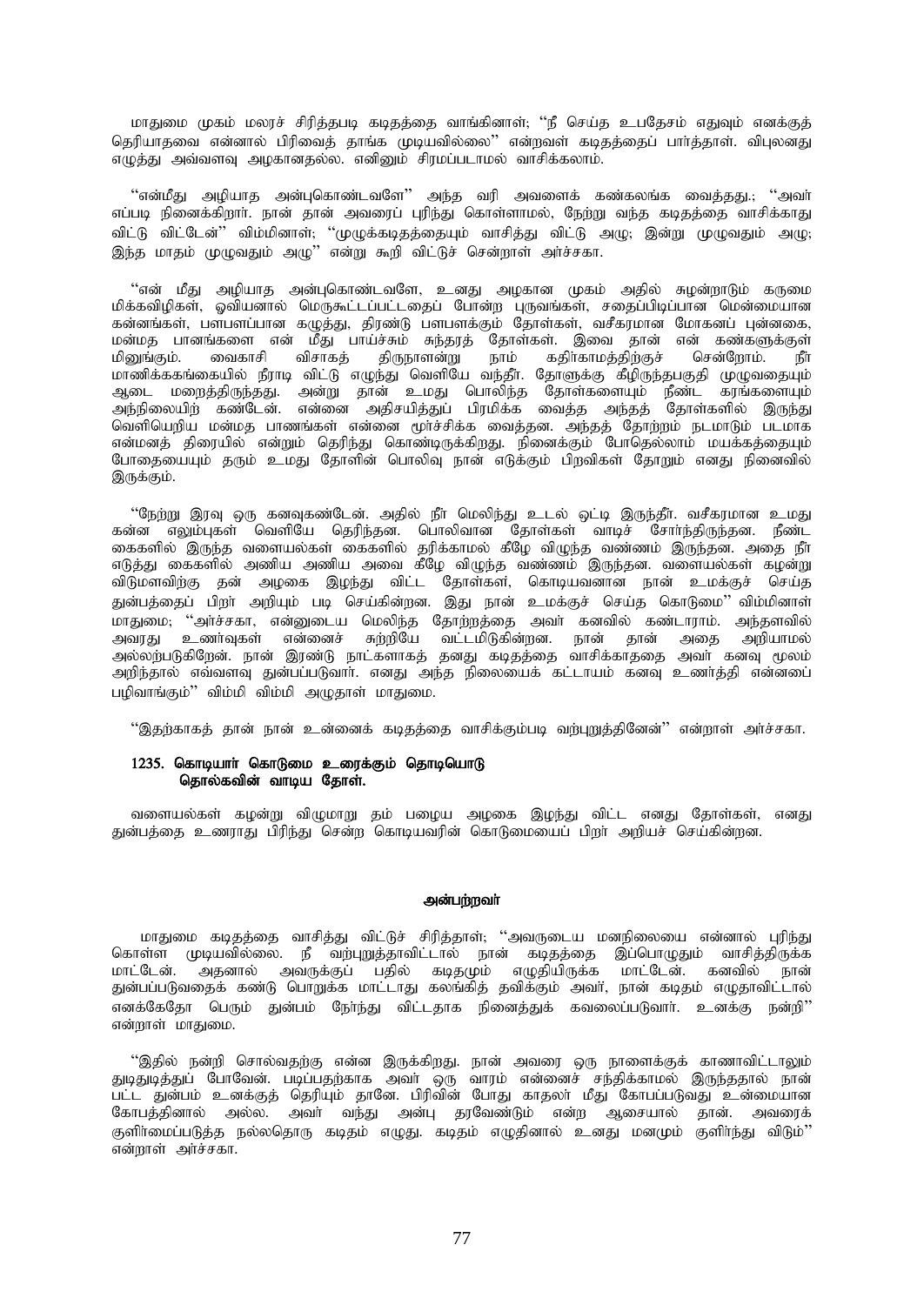அப்பொழுது அவளது தோழியான சுவாணாவும் அவளது தாயாரும் வந்தனா். சுவாணா எப்பொழுதும் ் விகடமாகக் கதைப்பாள். மகிழ்வான நேரங்களில் அவளது கதையை மாதுமையும் அர்ச்சகாவும் கேட்டு .<br>விமுந்து விமுந்து சிரிப்பார்கள். ''சுவர்ணா வந்து விட்டாள் இனிக்கல கலப்புத் தான்'' என்று எண்ணி மகிழ்ந்தாள் அர்ச்சகா.

"ஓ, அத்தான்ரை கடிதமோ…?கடிதத்தில் என்னென்ன பரிசுப் பொருட்கள் அனுப்பியுள்ளார். ஏராளமான முத்தங்கள் அனுப்பியிருப்பாரே. கடிதத்தைப் படித்துப் பாா். அத்தானின் உதட்டைக் கடிப்பதைப் .<br>போன்ற இனிமை தோன்றும்''.என்றுசொல்லிக் கொண்டிருந்தாள் சுவர்ணா அர்ச்சகா பெரிதாகச் சிரித்தாள். மாதுமைக்கு வெட்கமாக இருந்தது. நேரில் தருவதை விட பொதியாக அனுப்பினால் கூடுதலானவற்றை அனுப்பலாம். முழுவதையும் இன்றைக்கே முடித்து விடாதே. அடுத்த கடிதம் வரும் ்பரை வைத்திருந்தால் தான் கவலை வராது'' என்று சுவாணா சொல்ல, ''பல நாட்களாகத்<br>துடிதுடித்தவள். இன்றைக்கே முடித்து விடுவாள். அவா் இப்பொழுது தினமும் அனுப்பத் ் இன்றைக்கே **முடி**த்து தொடங்கியுள்ளார். அதனால் இன்றைக்கே முடிக்கட்டும்" என்றாள் அர்ச்சகா.

 $\cdot$ "அவா் அமைபம் பரிசுப் பொருட்களென்றால் நாமும் பகிா்ந்து கொள்ளலாம். இகை எப்படி பங்கிர்றது $"$  என்றாள் சுவர்ணா.

"அதெல்லாம் இருக்கு கொஞ்சம் பொறு" என்றாள் அர்ச்சகா.

"பொருட்களை விட வேறேதுவோ ஒன்று கூடுதலாக அனுப்புவதால் தான் இவள் வரவர மெலிந்து கொண்டு போறாள். மெலிந்து கொண்டு போவதைப் பார்த்தால் அவர் அன்பாக அனுப்பவில்லைப் .<br>போலத் தெரிகிறது. அன்புடன் அனுப்பினால் கொமுத்திருப்பாள்'' என்றாள் சுவர்ணா.

"கூடினாலும் கொழுப்பைக் கரைத்து விடும்." என்று அர்ச்சகா சொல்ல; ''இல்லை இது குறைவால் தான் வந்த மெலிவு. காதலிக்கும் போது விபுலன் ஏமாத்துக் கதைகள் சொல்லியிருப்பாா். இவளும் .<br>அதை நம்பியிருப்பாள். வெளியூருக்குச் சென்றவருக்கு உவளின் நினைப்பு எங்கே இருக்கப் போகிறது. அவா் பொருள் தேடும் ஆசையில் இருப்பாா். அருகில் இருக்கும் போது தான் பெரும்பான்மையான<br>ஆண்கள் அன்பு வைத்திருப்பாா்கள. பின் மறந்து விடுவாா்கள். கண்டவுடன் தான் காதல் ் பின் மறந்து விடுவாா்கள். கண்டவுடன் பொங்கும்"அவரின் தேவைக்காக கண்சிமிட்டிச் சிரித்தாள் சுவாணா.

"போடி அவா் அப்படியானவா் அல்லா். என்மீது உயிரையே வைக்கிருக்கிறாா். அவா் அப்படிச் செய்ய மாட்டார். ஒரு வேளை நீ உன்னுடைய அனுபவத்தைச் சொல்லுறியோ தெரியாது. அப்படி ஏதாவது இருந்தால் சொல்லு" என்றாள் மாதுமை.

"அப்படி ஒன்றுமில்லைத் தாயே அப்படி இருந்தால் உன்னைப் போல வெளிநாட்டிற்கு அவரை அனுப்பிப் போட்டு அழுது மெலிய மாட்டன். உன்மீது அன்பில்லாதவரைப் போல என்னவர் இருக்க நான் அனுமதிக்க மாட்டன்'' என்று கூறிவிட்டு; ''மாமியைச் சந்தித்து விட்டு வருகிறேன்'' என்று .<br>கூறிவிட்டு உள்ளே சென்றாள் சுவாணா.

மாதுமையின் கண்கள் கலங்கின. விம்மினாள்; ''அர்ச்சகா பார்த்தாயா இவளும் ஊரவர்களைப் போல அவர் என்னில் அன்பில்லாதவர். என்று சொல்கிறாள்'' அழுதாள் மாதுமை.

"உனக்கு சரியான விசா் அவள் எப்பவும் விகடமாகத் தான் கதைப்பாள். மனதில் ஒன்றை .<br>வைத்துக் கொண்டு கதைக்க மாட்டாள் உனக்கு எல்லாவற்றிற்கும் அழுகை தான். கண்களைத் துடையடி" என்று கோபமாகச் சொன்னாள் அர்ச்சகா.

## $1236$ . தொடியொடு தோள்நெகிழ நோவல் அவரைக் கொடியா எனக்கூறல் நொந்து.

வளையல்கள் கழன்று விழுமாறு எனது தோள்கள் மெலிவடைந்ததால், என்னைக் காண்போர் எனது காதலா கொடியவா என்று கூறுவதைக் கேட்கத் துன்பமாக உள்ளது.

### பெருமைப் படுவாயோ?

சுவர்ணா, அர்ச்சகாவின் தாயாரைச் சந்திக்கச் சென்றாள். சுவர்ணா சிறுவயதில் இருந்து அர்ச்சகாவின் வீட்டுக்கு வந்து சென்றமையால் கமலேஸ்வரி மீது அளவற்ற பாசம் வைத்திருந்தாள். அவள் கமலேஸ்வரியைச் சந்தித்து உரையாடிவிட்டு அர்ச்சகாவின் அறைக்கு வந்த போது முன்பு சிரித்துக் கதைத்த மாதுமை அழுது கொண்டிருப்பதைக் கண்டு வியப்படைந்தாள்; ''இவளுக்குச்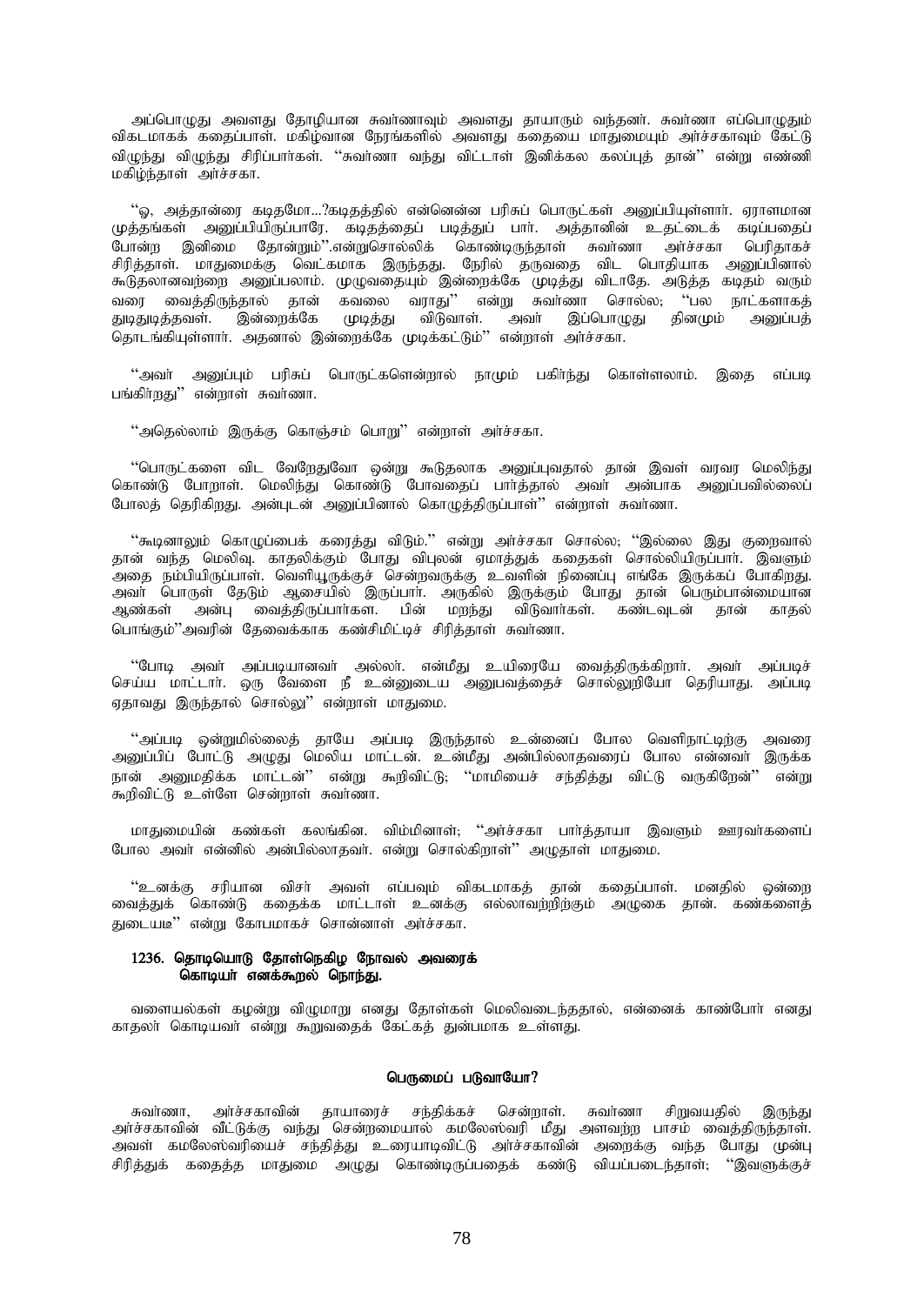சிலநிமிடங்களில் என்ன நேர்ந்தது'' என்று சிந்திக்கு முன் அர்ச்சகா ஏசினாள்; ''அவர் தன்னை நேரில் வந்து சந்தித்துக் கதைக்கவில்லையென்று பல நாட்களாக அழுதவள். அவரின் கடிதம் வந்து இரண்டு நாட்களாகின்றன. அவரின் மீதுள்ள கோபத்தால் அக்கடிதத்தைப் பிரித்து வாசியாது அக்கடிதத்தோடு கோபித்துக் கொண்டு ஒரு கரையில் வைத்து விட்டாள். நான் தான் அதை எடுத்துப் பிரித்துக் கொடுத்தனான். கடிதத்தை வாசித்த பின் சிரித்துக் கதைத்தவள். உன்ரை விசாக்கதையாலை மீண்டும் சோக கீதம் இசைக்கத் தொடங்கி விட்டாள்".

"அப்படியே கதை. விசர் பிடித்தவர்களுக்கு மருந்து கொடுத்து மாற்றலாம். காதலால் விசர் பிடித்தவைக்கு மருந்து மாத்திரை எதுவும் செய்யாது மருந்து சாப்பிடச் சாப்பிட விசா் அதிகரிக்கும். நீ அவளுக்கு அருகில் எந்த நேரமும் இருக்கிறனி. கவனமாக இரு. இல்லா விட்டால் கடித்து விடுவாள்'' என்றாள் சுவர்ணா.

''நான் என்ன விபுலனே என்னைக் கடிக்க. அதோடை தான் நகுலன் இருக்க இவள் என்னைக் ்கடித்தால் அவா் இவளைச் சும்மா விடுவாரா...? உனக்குக் கதைக்கப் பேசத் தெரியாது. அவளது மனமும் உடலும் அவரை நினைக்க நினைக்க கரைந்து போய் விடுகிறது. அதை நீ கேலி செய்தால் அவா் தன்னில் அன்பில்லாதவா் என்று நீயும் ஊரவா்களைப் போல நினைக்கிறாய் என்று கற்பனை பண்ணுறாள். அந்தக் கற்பனை சிலநேரம் தட்டியும் போடும்'' என்றாள் அர்ச்சகா.

 $\lq$ அப்ப இன்னும் தட்டடேல்லையே? நான் நினைச்சன் தட்டீற்றுது என்று" என்ற சுவாணா குனிந்து கிழவி ஒருத்தி பேசுவதைப் போலச் சொன்னாள்; ''பிள்ளை மாதுமை, உனக்குக் காதல் புதிசு. நான் mDgtg ;gl;ldhd;. gyiuf; fhjypr;rdhd;. eP epidf;fpw khjpup ve;j xh; MizAk; ehd; ்காணவில்லை. சும்மாய் கற்பனை பண்ணி மனதைக் கெடுக்காதை பிள்ளை. மூன்று தரத்திற்கு<br>நாலுதரம் சாப்பிடு. அப்பதான் பிரிந்திருக்கிற உன்னவா் வந்தால் சமாளிப்பாய். காஞ்சு அப்பதான் பிரிந்திருக்கிற உன்னவா் வந்தால் சமாளிப்பாய். வறண்டியெண்டால் அவருக்குக் கசந்து போவாய்...'' சுவர்ணா சொல்ல அர்ச்சகா பெரிதாகச் சிரித்தாள். khJikf;F Jf ;fk; kiwe;J rpupg;G te;jJ Rth;zh nrhd;dhs;@ "rpy Mz;fisg; gw;wp உனக்குத் தெரியாது பிள்ளை. அவை சிலநேரம் நினைப்பினை தானில்லாத நாட்களிலை நல்லாய்த் திண்டு குடித்துக் கொழுத்து விட்டாய் என்று. இப்படிக் கொழுத்து அழகு தாண்டவமாடுகிற இவள் .<br>என்னை நினைத்திருந்தால் இப்படி இருப்பாளே. நான் வெளியூருக்குப் போனது இவளுக்கு வாய்ப்பாய்ப் போய்ச்சு எண்றும் நினைப்பினை. எனக்கு விபுலனைப் பற்றியும் தெரியும். உன்னை பற்றியும் தெரியும். இப்ப நீ விபுலன்ரை நினைவாலை காய்ந்து கறுத்து மெலிஞ்சு போயிருக்கிறாய். பொங்கிப் புடைத்திருந்த உனது தோள்கள் மெலிந்து போனதால் வளையல்கள் கையை விட்டுக் கழன்று விழுகின்றன. உனது இந்தத் தோற்றத்தைப் பார்த்தால் அவர் பொங்கிப் பூரித்துப் போவார். தான் ்பிருவனந்து, உதை கைத்த அதிரையில்லாது கன்னைப்பற்றி நினைத்துக் கனவு கண்டு<br>விரும்புகின்ற காதலி ஊன் உறக்கமில்லாது தன்னைப்பற்றி நினைத்துக் கனவு கண்டு கொண்டிருப்பதால் வாடிவதங்கிப் போனாள் என்று உருகிப் போவார். நீ அழாதை, நெடுக அழுதாயானால் இன்னும் மெலிந்து விடுவாய். பிறகு அவர் உனக்கு ஏதோ பாரதூரமான நோய் இருக்கெண்டு நினைப்பா். பிள்ளை வா போய்ச் சாப்பிடுவம். மாமி சமைக்கும் வாசம் மூக்கைத் துளைக்கிறது $"$  என்றாள் சுவர்ணா.

 $\lq\lq$ பார் செத்துக் கிடந்தாலென்ன உனக்குச் சாப்பாடு வேண்டும். எனக்குப் பசிக்கவில்லை. நீ போய்ச் சாப்பிடு'' என்றாள் மாதுமை; ''நெஞ்சே, சுவா்ணா சொல்வதைப் போல என்னை விட்டுப் பிரிந்து சென்ற எனது காதலருக்கு எனது அழகிய தோள்கள் மெலிந்து போனதால் உண்டான பழியை எடுத்துச் சொல்லி நீ வைத்த அன்பின் அளவைக் கூறிப் பெருமைப்படப் போகிறாயோ...? என்று நினைத்தாள் மாதுமை.

### 1237. பாடு பெறுதியோ நெஞ்சே கொடியார்க்குஎன் வாடுதோள் பூசல் உரைத்து?.

நெஞ்சமே; என்னை விட்டுப் பிரிந்து போன கொடியவரான எனது காதலருக்கு, எனது மெலிந்த தோள்களின் தன்மையை எடுத்துச் சொல்லி அதனால் நீ பெருமை அடைவாயோ?

# தளா்வும் தாங்காது

"வா, வா சாப்பிடுவம். எனக்குப் பசிக்கிறது. வீட்டில் ஒருவா் பசியோடு இருக்க என்னால் சாப்பிட (முடியாது. வா, சாப்பிடா விட்டால் வந்து பக்கத்தில் இரு. இல்லாவிட்டால் மாமி ஏசுவா'' என்றாள் சுவர்ணா.

மாதுமை நிமிர்ந்து அவளைப் பார்த்தாள். அப்பார்வை; ''இது உனது வீடோ?'' என்று கேட்பதைப் போலிருந்தது; ''நான் செல்லும் வீடெல்லாம் என்னுடைய வீடு போலத்தான். அர்ச்சகா எனது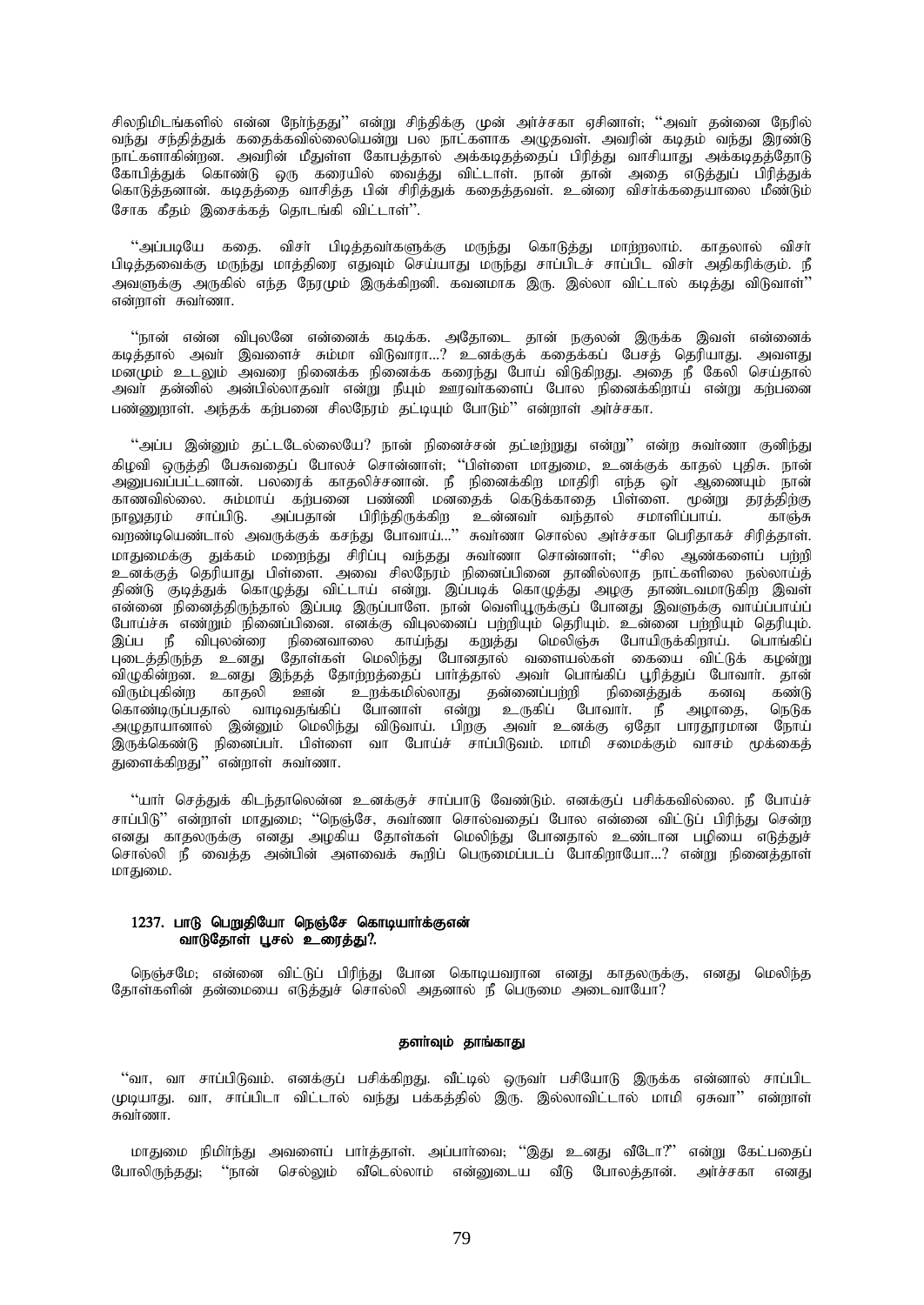உயிர்த்தோழி. அதை விட மாமி என்னில் பற்று வைத்திருக்கிறா..'' என்று அவள் சொல்லும் போது கமலேஸ்வரி அடுப்படியில் இருந்து சொன்னாள்; "சுவாணா வந்து சாப்பிடு. அாசசகாவையும் மாகுறையையும் கூட்டிக் கொண்டு வா".

சுவர்ணா சிரிக்காள் பின்; "இப்ப யாருடைய வீடு என்று நினைக்கிறாய். என்னடைய .<br>வீடில்லாவிட்டால் மாமி என் என்னைக் கூப்பிட்டுச் சொல்கிறா'' என்றாள் சுவாணா பெருமையாக.

"நீ சாப்பாட்டு இராமி என்று அவாவுக்குத் தெரியும்" என்றாள் மாதுமை.

''அவள் காதலித்ததால் காதலைப் பற்றியும் அதன் புனிதத்தன்மையைப் பற்றியும், காதலரின் பிரிவால் காகலி படும் குன்பக்கைப் பற்றியும் தெரியும். சுவாணாவைக் கேட்ப்பகனால் சாப்பாட்டைப் பற்றித்தான் கேட்க வேண்டும். யானை மாதிரிச் சாப்பிடுபவாகளுக்கு மந்த குணம் தான் ஏற்படும். . . . . . .<br>காகல் உணர்வு ஏற்படாது'' என்றாள் அர்ச்சகா.

''உனக்கு எனது காதலரைப் பற்றி என்ன தெரியும். காதலிப்பவர்கள் எல்லாம் பலருக்கும் சொல்லித் .<br>திரிய வேண்டுமென்று நீ நினைக்கிறாயா..? நீங்கள் இருவரும் காதலைப் பற்றி அப்படி என்ன .<br>புதுமையாக நினைத்து வைத்திருக்கிறீாகள். அவரை நினைத்து கற்பனை செய்வதும், ''அவரின் பிரிவால் அழுது குழறி சாப்பாடில்லாமல் உடல் மெலிவதுமா காதல். அவரை நினைத்துச் சாப்பிட வேண்டும். அவா் பிரிந்து சென்று வரும் போது ஆரோக்கியமாகவும் அழகாகவும் இருந்து அவருக்குப் வேண்டும். அவர் படுந்து லைவது வரும் போது ஆரோக்கியமாகவும் அழகாகவும் துருந்து அவருக்குப்<br>பணிவிடை செய்ய வேண்டும். அழகாக இருந்தால் தான் அவர் என்னை விரும்புவார். என்னுடைய<br>அழகின் தன்மை கூடக் கூட என்னை அவர் ஆராதிப்பார். அதற்காகத் எனக்கு ஊட்டுவார்'' சுவர்ணா பேசிக் கொண்டிருக்கும் போது மாதுமை குறுக்கிட்டாள்; ''உனக்கு ஊட்ட முடியுமே. அவர் களைத்து விடுவாரே".

''இவள் இராத்திரி முற்றத்தில் படுத்திருக்கிறாள் போலத் தெரிகிறது. தலையில் மண்ணிருக்கு'' என்றாள் அர்ச்சகா.

சுவாணா தலையைத் தட்டினாள்; ''நான் சொன்னது சரிதானே. இரவு சரியான பனி பெய்தது. அது<br>தான் மாறாட்டமாகக் கதைக்கிறாள்'' என்றாள் அா்ச்சகா. மாதுமை அவளைக் கூா்ந்து பாா்த்தாள்; .<br>''உனக்குக் காதலிக்கக் தெரியுமோ…? நேற்று வந்தவா் என்று சொன்னாய். என்ன சொன்னவா்'' என்று கேட்டாள் மாதுமை.

"போடீ.. உங்களைப் போல வெட்கமில்லாதவளே நான். பெண்களுக்கு அச்சம், மடம், நாணம், பயிா்ப்பு என்ற நான்கு குணங்களும் இருக்க வேண்டும். அவை உங்களிடம் இல்லை. என்னிடமும் இல்லையே" என்றாள் சுவர்ணா.

''உன்னுடைய காதலனுடய பெயரைச் சொல்லு'' என்றாள் மாதுமை.

''பெற்ற தகப்பனின் பெயரையும், மனதில் குடிகொண்ட தலைவனின் பெயரையும் ஒரு தமிழ்ப் பெண் வாய்திறந்து சொல்லக் கூடாது. சிவபெருமானின் திருவிளையாடல் ஒன்றில் புலவராக வந்த ஒரு .<br>பெரும்புலவரின் பெயா் முதல் இரண்டெழுத்து. மாணிக்கம் வைடூரியம்.. சுவாணா சொல்லிக் கொண்டிருக்கும் போது அர்ச்சகா குறுக்கிட்டாள், சரியாய்த் தட்டிப் போட்டுது. குறுக்கெழுத்துப் போட்டி கேட்டது. பதறிய அவா் அணைத்த கையைச் சற்றுத்தளா்த்தினாா். அப்பொழுது எங்கிருந்தோ தெரியவில்லை பசலை நிறம் வந்து எனது நெற்றியில் படர்ந்து விட்டது... ஐயையோ சிறிய தளர்வைக் கூட என் நெற்றியால் தாங்கிக் கொள்ள முடியாது'' வாயைக் குவித்து நாணிக் கோணுவதைப் போலச் அனுபவம் நிறைய இருக்கு'' என்று சிரித்தாள் சுவாணா.

### 1238. முயங்கி கைகளை ஊக்கப் பசந்தது பைந்தொடிப் பேதை நுதல்.

குமுவிய கைகளைக் களர்க்கியவுடன் வளையல்களை அணிந்த காகலியின் நெற்றி, அநகச் சிறிய தளர்வைக் கூடப் பொறுக்க முடியாது பசலை நிறம் அடைந்தது.

# விழிகளின் மாற்றம்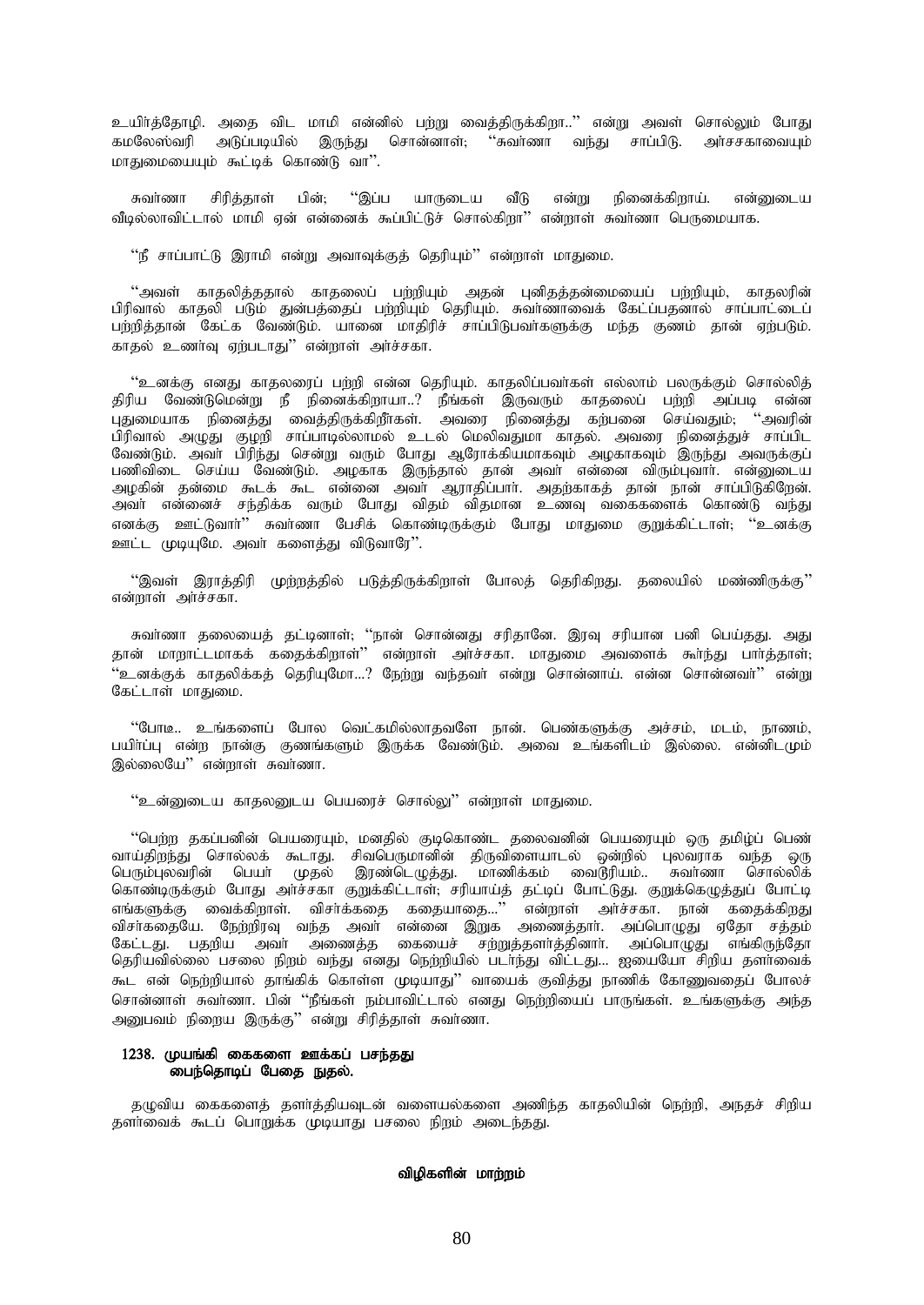அர்ச்சகா சுவர்ணாவின் அருகில் சென்று அவளது நெற்றியைப் பார்த்தாள்; "வடிவாய்ப் பார் உனது கண்களுக்கு பசலை நிறம் தெரிந்தாலும் சிலசமயம் இல்லை யென்று சொல்வாய். மாதுமையையும் பார்க்கச் சொல்லு" என்றாள் சுவர்ணா.

 $\cdot$  ஓமடி, ஓமடி, நீ சொல்வது உண்மை தான். உனது நெற்றியில் பசலை நிறம் படரவில்லை. பச்சை நிறம் தான் படாந்திருக்கு. நெற்றியில் எப்படிப் பச்சை வந்தது. உனது முகம் துடைக்கும் துவாய் பச்சை நிறும் தானே. அதன் சாயம் தான் பட்டிருக்கு'' என்று சிரித்தாள் அர்ச்சகா.

"இந்தக் குண்டுக்கும் காதல் வந்திருக்கு'' என்று மாதுமை சொல்ல; ''பூச்சிபுழுக்களுக்கெல்லாம் காதல் வரும் போது இந்தக் கருங்கல்லுக்குக் காதல் வராதா என்ன? என்று குறுக்கிட்டாள் அர்ச்சகா. "காதலால் இந்தக் குண்டுபடும் கஷ்டம், இந்தக் குண்டுக்கு மட்டும் தான் தெரியும். அவா் மெலிந்தவா். அவரால் என்னை இறுகக் கட்டித் தழுவ முடிவதில்லை. அது அவருக்குப் பெரிய மனவருத்தம். சாப்பாட்டைக் குறையென்று சொன்னார். நான் அவரைச் சந்திப்பதைக் குறைப்பேனே தவிரச் சாப்பாட்டைக் குறைக்க மாட்டன் உங்களை மாதிரி நான் என்ன மொக்கே அவரைக் கண்டாலும் சாப்பிட முடிவதில்லை. அவரை நினைத்தாலும் சாப்பிடமுடிவதில்லை, அவரைப் பிரிந்தாலும் சாப்பிடுவதில்லை என்கிறீர்கள். இது மடைத்தனமல்லவா. நான் அவரின் மீது அளவுக்கதிகமான அன்பு ் வைத்திருக்கிறேன். அவர் என்னைச் சந்திக்க வரும் போது விதம் விதமான சுவையான உணவு வகைகளைக் கொடு அவா் மனம் மகிழ்ந்து உண்ணும் போது அதைப் பாா்க்க ஆயிரம் கண்கள் வேண்டும். அப்பொழுது எனது மனதில் மட்டற்ற மகிழ்ச்சி தோன்றி ஆரவாரிக்கும். உண்ட களிப்பில் அவா் என்னைக் கட்டித் தழுவுவாா். அந்த நேர்ம் குளிா்மையான காற்று எமக்கிடையே புகுந்து விடும். அந்த சிறிய இடைவெளியைக் கூடத் தாங்க முடியாது துயரப்பட்டு எனது பெரிய கண்கள் .<br>பசலைநிறமடைந்து விடும்'' நானிக் கோணினாள் சுவாணா.

மாதுமை புன்சிரிப்புடன் அவளது முக பாவனையை இரசித்துக் கொண்டிருந்தாள். அவளின் முக மாறுதல்கள் மாதுமைக்குச் சந்தேகத்தைக் கொடுத்தது.

 $"$ குண்டு உண்மையாகக் காதலிக்கிறாளோ..?" என்று அர்ச்சகாவைக் கேட்டாள் மாதுமை.

 $\lq$ ்உனக்கென்ன விசரே. அவள் எம்மைக் கேலி செய்கிறாள் $\lqq$  என்ற அர்ச்சகா $;$  "வாருங்கோ சாப்பிடுவம். எனக்கும் பசிக்குது'' என்றாள்.

"எனக்குக் காதலரின் நினைவு வந்ததால் பசிக்கவில்லை. எனது காதலர் நெஞ்சில் இருப்பதால் உணவு உள்ளே செல்ல மாட்டாது. உங்கள் காதலர் நெஞ்சில் இல்லாததால் உங்களுக்குப் பசிக்கும். போய்ச் சாப்பிடுங்கோ'' என்றாள் சுவர்ணா.

"அர்ச்சகா, சுவர்ணா வந்தவுடன் சாப்பிட என்ன இருக்கு மாமி என்று கேட்டவள். உங்களுக்கு நேர காலக்கிற்குப் பசிக்காது சாப்பிடுபவளை ஏன் குமப்புகிறீர்கள்'' என்றவாறு அங்கே வந்தாள்  $BID$ லேஸ்வரி.

"நாங்கள் ஆயத்தம்..சுவர்ணா தான்.." என்று மாதுமை சொல்ல. ''இல்லை மாமி மாதுமைக்கு விபுலனின் கடிதம் வந்தது. அது தான் வாசிக்கிறாள்" என்றாள் சுவர்ணா.

"அது நேற்றெல்லோ வந்தது" என்றாள் கமலேஸ்வரி.

சுவர்ணா பதில் எதுவும் சொல்ல முடியாமல் சில கணங்கள் தடுமாறிய பின்; ''நீங்கள் எதையும் செய்யுங்கோ நான் சாப்பிடப் போறேன்'' என்று புறப்பட்டாள் சுவர்ணா.

சுவாணாவும் கமலேஸ்வரியும் சென்ற பின் மாதுமை சொன்னாள்; ''இன்றைக்கு குண்டின் கதையில் வித்தியாசமிருக்கு நீ என்ன நினைக்கிறாய்?''

"எவ்வளவு காலம் பழகுகிறாய் உனக்கு அவளைப் பற்றித் தெரியாதே. அழுத உன்னைச் சிரிக்க வைக்கச் சொல்லியிருப்பள் வா, அம்மா மீண்டும் அமைக்கு முன் செல்வோம் என்றாள் அாச்சகா.

"எனக் கெண்டால் அவளின் கதையில் சந்தேகமேற்படுகிறது. பசலை அது இது என்று சொல்கிறாள்" என்றாள் மாதுமை.

81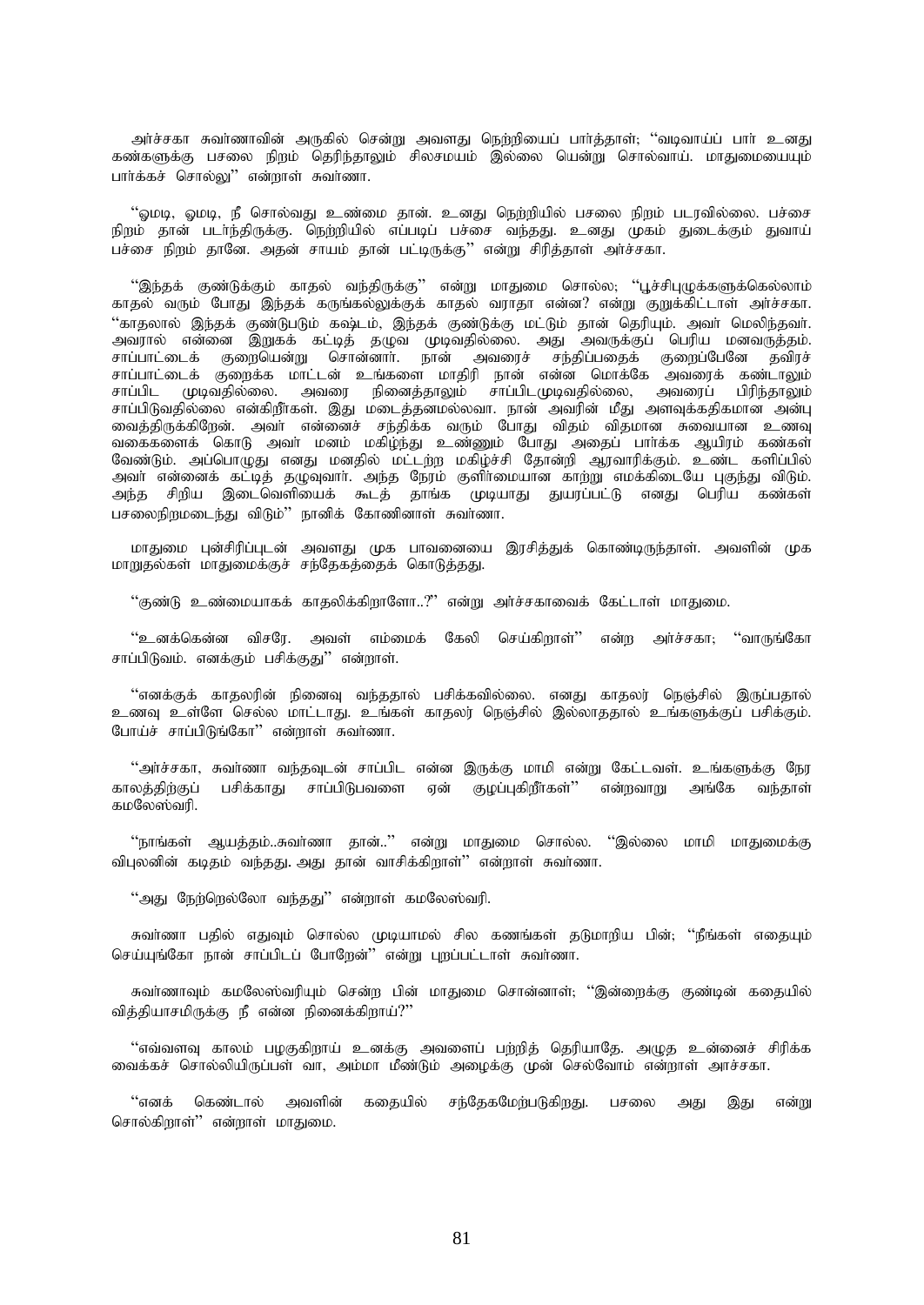''காதலிக்கிறது நல்லது தானே அவள் காதலிக்கட்டும். நீ வா சாப்பிடுவம்'' என்று கூறி விட்டுச் சாப்பாட்டு மேசையில் வந்தமா்ந்தாள் அா்ச்சகா. அப்பொமுது சுவாணா அவளைப் பாா்த்துக் கண்சிமிட்டி .<br>விட்டுச் சாப்பிடத் தொடங்கினாள்.

### 1239. முயக்குஇடைத் தண்வளி போழப் பசப்புஉற்ற .<br>பேதை பெருமழைக் கண்.

இறுக்கமாகத் தழுவி இருந்த போது இருவருக்குமிடையே குளிர்மையான காற்றுப் புகுந்து விட்டது; அந்தத் தளாவு ஏற்பட்ட கணமே காதலியின் பெரிய விழிகள் பசலை படாந்து நிறம் மாறி விட்டன.

#### வருத்தம்

''வயிறு நிறையச் சாப்பிடுங்கோ பிள்ளைகள். நான் கடைக்குச் சென்று வருகிறேன்'' என்று கூறி விட்டுச் சென்றாள் கமலேஸ்வரி.

''இன்ளைக்கு மாமியின் சமையல் அட்டகாசமாக இருக்கு. ஒரு பிடி பிடிக்கலாம்'' என்றாள் சுவர்ணா.

'' உனது காதலா் நெஞ்சில் இருந்து வயிற்றை நிரப்பியிருக்கும் போது நீ எப்படி ஒரு பிடிபிடிக்கப் போகிறாய்'' என்று கேட்டாள் மாதுமை.

"எனகு காதலர் மிகவும் இரக்க சுபாவம் உடையவர். என்னில் மலையளவு அன்பு வைத்திருக்கிறார். தனது காதலி சாப்பாட்டுப் பிரியை என்று அவருக்குத் தெரியும். அதனால் அவா நெஞ்சில் இருந்து இடம் மாறிக் கண்களுக்குள் வந்து விடுவாா் ஓா் அன்பான காதலன். தனது பாசம் மிகுந்த காதலிக்காக உயிரையும் விட்டு விடுவான் என்று கூறக் கேட்டிருக்கிறேன். எனது அன்பான காதலா எனக்காக இடம் மாறி இருக்க மாட்டாரா. என்ன? அத்துடன் எனது அங்கங்கள் தமக்குள் போட்டி போடுகின்றன. ஒவ்வொரு அங்கமும் தான் தான் அவரை முதல் பார்க்க வேண்டும், தீண்ட வேண்டுமென்று நினைக்கின்றன.''

மாதுமை பெரிதாகச் சிரித்தாள். அவளுக்குப் புரையேறியது. அருகில் இருந்த சுவர்ணா பாதுவம் பெருநாகச் குடித்தான். அவனுக்கும் புதையதாயது. அருக்க இருந்த என்னா<br>மாதுமையின் தலையில் தனது இடது கையால் தட்டினாள், ''பார்த்தாயா எனது காதலருக்கும் உனது<br>உணவைச் சுவைத்து ரசித்துச் சாப்பிடுகிறாள்; அவளைத் தொந்தரவு செய்யக் விட வேண்டும் என்று நினைக்கிறார். நான் நன்றாகச் சாப்பிட்டால் தான் எனது வனப்புக் குலையாது .<br>ஆரோக்கியமாக இருப்பேனென்றும் நினைக்கிறார்'' என்று சுவர்ணா கதைத்துக் கொண்டிருக்கும் போது அர்ச்சகாவுக்கு உணவு புரையேறியது. அவள் தனது இடது கையால் தனது தலையைத் தட்டினாள் .<br>சுவாணா. தண்ணீாச் செம்பை எடுத்துக் கொடுத்தாள், ''எனக்கு நகுலனைப் பற்றியும் தெரியும். அவரும் ுவாணா: தண்ணாச செய்வுப் எடுத்தும் வொடுத்தாள், என்க்கு நகுகளைப் பந்நாடிம் எத்தாடிக் அன்கும்<br>உன்னை எதற்கும் விடார். எந்த நேரமும் தனது நினைவாகவே இருக்க வேண்டும் என்று<br>நினைக்கிறார். அதனால் தான் இரண்டு பேருக்கும் உணவு புரையேறிய வைத்துள்ள நீங்கள் மூளையில்லாத முட்டாள்கள்" என்றாள் சுவர்ணா.

மாதுமையும் அர்ச்சகாவும் எதுவும் பேசவில்லை. கதைத்தால் மீண்டும் உணவு புரையேறி விடும் என்று இருவரும் நினைத்தனர். ''நான் சொல்வது சரியென்று நீங்கள் இருவரும் ஒத்துக் கொண்டது எனக்கு மகிழ்ச்சியைத் தருகிறது. நான் சரியாகத் தான் சொல்வேன். பிழையானவற்றைக் கூறமாட்டேன். எனது காதலரைப் போல எனது அங்கங்களும் ஒன்றில் ஒன்று பாசம் வைத்துள்ளன. அவா்<br>அணைக்கும் போது காற்றுப் புகக் கூடிய ஒருசிறு இடைவெளி ஏற்பட்டதால் எனது நெற்றியில் பசலை நிறம் படர்ந்ததைக் கண்டு ஏற்கனவே பசலை நிறம் படர்ந்து துன்பத்தால் துவண்ட கண்கள் பாவம் சுவாணாவின் நெற்றி, என்னைப் போலத்தானே ஒளி பொருந்திய சுவா்ணாவின் நெற்றி துன்பப்படும் என்று நினைத்துக் கண்ணீர் விட்டுக் கொண்டிருந்தது'' என்றாள் சுவர்ணா.

"விசா் விட்டதென்று மாமாவுக்குச் சொல்ல வேண்டும்'' முர்றி என்று மாதுமை கூறிக் கொண்டிருக்கையில் கடைக்குச் சென்ற கமலேஸ்வரி பொருட்களுடன் வந்தாள்; ''சுவா்ணா உழுந்து நனைய விட்டிருக்கிறன் வடை சுட்டுக்காறன் வீட்டுக்குக் கொண்டு போ'' என்றவள் சாப்பாட்டைப் .<br>பார்த்து விட்டு, ''ஏன் சாப்பிடவில்லை? நான் வைத்தது அப்படியே இருக்கு'' கறி சுவையில்லையா?'' என்று கேட்டாள்.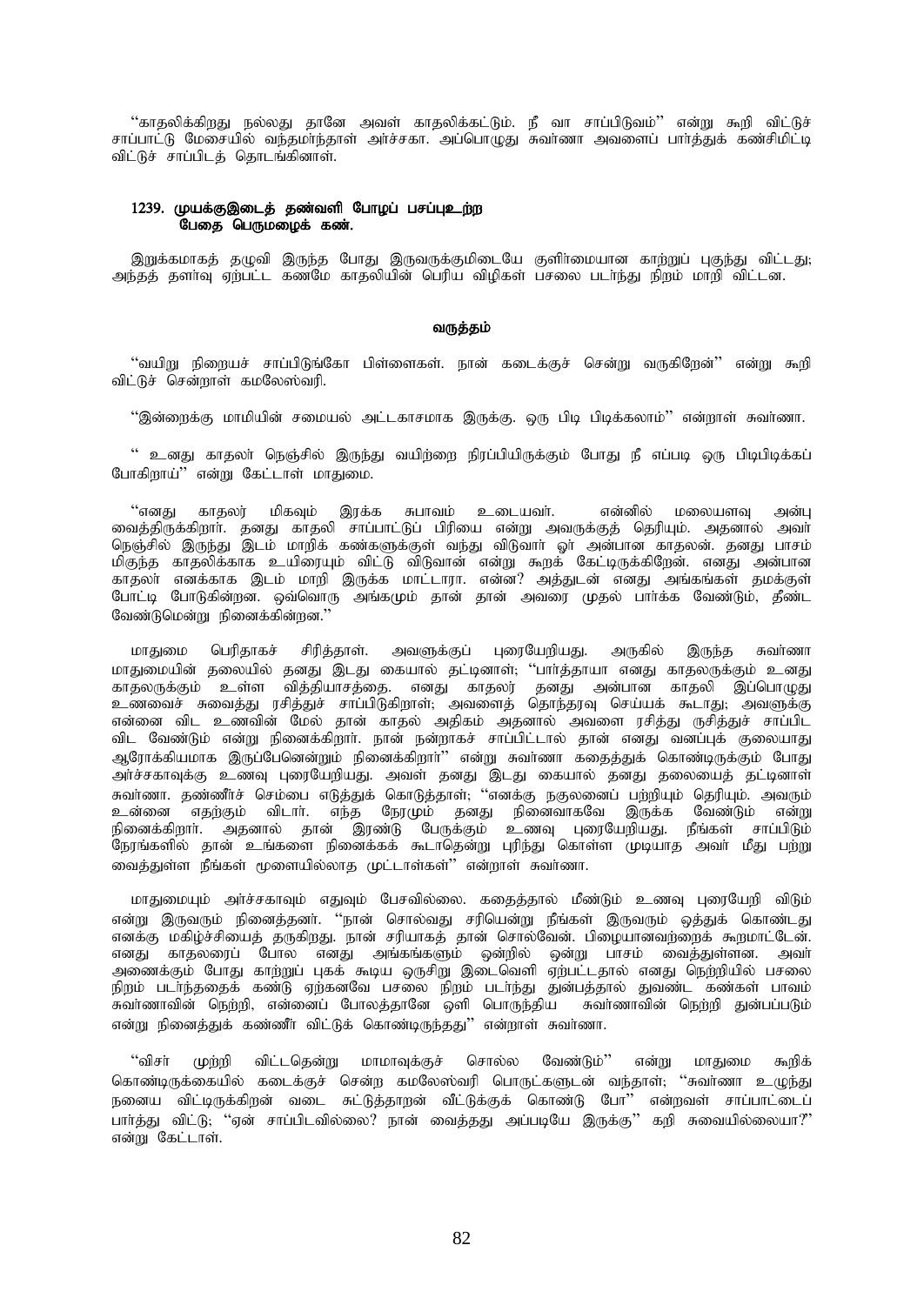''நான் மூக்கு முட்டப் பிடித்து விட்டேன். அர்ச்சகாவும் மாதுமையும் தான்...'' என்று சொல்ல, கமலேஸ்வரி சொன்னாள்; ''இரண்டு பேரும் இப்ப சாப்பிடுவது குறைவு'' அர்ச்சகா அவளை முறாய்த்துப் பார்த்தாள். சுவாணா முகத்தைச் சுழித்தாள்.

## 1240. கண்ணின் பசப்போ பருவரல் எய்தின்றே ஒண்ணுதல் செய்தது கண்டு.

காதலியின் ஒளி பொருந்திய நெற்றி, பசலை நிறம் அடைந்ததைக் கண்டு அவளின் கண்களில் படாந்திருந்த பசலையும் துன்பமடைந்தது.

#### மருந்து சொல்

மாதுமையும் தாயும் தகப்பனும் கமலேஸ்வரியும் சுவாணாவின் வீட்டுக்குச் சென்றனா். அன்றைய மதிய உணவை அவாகளுக்காகச் சுவாணா ஏற்பாடு செய்திருந்தாள். காலையில் எழுந்தவுடன் .<br>இரண்டு கூலியாட்கள் வந்திருந்தனா். அதனால் அவா்கள் வீட்டைக் கழுவிய பின்பு அா்ச்சகாவை வரச் சொல்லி விட்டு அவாகள் புறப்பட்டு விட்டனா். சுவாணாவின் வீடு அா்ச்சகாவின் வீட்டிலிருந்து இரண்டு .<br>மைல் தொலைவில் இருந்தது. மாதுமை அர்ச்சகாவுடன் வருவதாகக் கூறினாள். ஆனால் கமலேஸ்வரி .<br>விடவில்லை, ''மாதுமை அர்ச்சகா இப்போது தான் துவிச்சக்கர வண்டி ஓட்டப் பழகுகிறாள். இரண்டு பேரும் விமுந்து காயப்பட்டு விடுவீர்கள். நாம் செல்லும் மோட்டார் வண்டியில் இடமிருக்கிறது. நீவா அவள் ஒரு மணிநேரத்துள் வந்துவிடுவாள்'' என்றாள். அதை மாதுமையின் தந்தையும் ஒப்புக் கொண்டார்.

வீடுகழுவிய கூலியாட்கள் சென்றதும் அர்ச்சகா குளியல் அறைக்குச் சென்று குளித்து விட்டு வந்து<br>நிலைக்கண்ணாடியின் முன் நின்றாள். வெற்றுடலாக இருந்த மார்புப் பகுதியிலும் கைகளிலும் நீர் திலைக்கணையைப் படுவின் தினநாள். என்றதுடனாக இருந்த மார்புப் படுதியினும் வைகளிலும் நா<br>முத்துக்கள் பரவிக் கிடந்தது. நிலைக்கண்ணாடியில் தெரிந்தது. முன்பென்றால் அவள் நிலைக்<br>கண்ணாடியின் முன் நின்று அலங்காரப் பொருட்களால் தன்னை அலங அங்கங்களான வால்லைய ஒரு கணம் வடச் சுந்துத்துப் பார்த்ததால்லை. நகுல்லளாடு உந்வு வோண்ட்<br>பின் அவன், அவளது அங்க எழிலை வாணிப்பான். தமிழை விஷேட பாடமாகக் கற்ற அவனது<br>மனதில் சங்க இலக்கிய அகத்திணை நூல்களில் வரும் பேசும் சுவற் சித்தி -<br>அர்சச்காவின் உருவில் கண்டான். ''அன்பே வெண்கலச் லியங்களை அவன் கர்பனை சிலையொன்றிற்கு செவ்விளநீரால் அபிஷேகம் செய்தால் அதன் நெற்றியிலும் முகத்திலும் முக்துக்கள் ் கையோனந்நகு செவ்விவந்தால் அபிக்ஷ்கம் செய்தால் அதன் நெந்நியிலும் முதைதிலும் முதலுகளை<br>முளைத்திருப்பதைப் போல இளநீர்த்துளிகள் பளபளத்திருக்கும். அது போலவே வியர்த்திருக்கும்<br>உமது நெற்றியும் முகமும் இருக்கின்றன. பல்லவர்கால் வெண மாாபிலும் முகத்திலும் நெற்றியிலும் மணிமணியாக நீாத்துளிகள் இருந்தன. அதில் அவ்வறையில் ் பட்டுப் பளபளத்தது<del>,</del> ''நகுலன் சொன்ன வார்த்தைகள் மின்குமிளின் பட்டொளி விொ்க்க உண்மையானதென அவள் நினைத்தாள். திடீரென்று கண்ணாடிக்குள் வெண்கலச் சிலை ஒன்று தோன்றிக் கண்சிமிட்டியது. உற்றுப் பார்த்தாள். அது நகுலன்; ''சீ நீங்களா?'' என்றவாறு தனது மார்புப் பகுதியை இரண்டு கைகளாலும் மறைத்தாள். நகுலனைக் காணவில்லை; ''சீ நினைக்க முன் வந்து விடுவாா்'' என்றவாறு சிரித்தாள். நகுலனது நினைவு அவளது இதயத்துள் துளிா்த்து வளர ஆரம்பித்தது. ''இப்போது நகுலன் வந்தால் எப்படி இருக்கும்''. நினைக்க அந்த நினைவு தேனானது. ''நகுலன் இப்போது வந்து என்னைப் பார்த்தால் என்ன நினைப்பார். உடலில் ஒரு புதிய உணர்வு ு<br>சில்லிட்டுப் பரவியது. அவள் தனது நிலையையும், தான் செல்ல வேண்டிய இடத்தையும் மறந்து அவ் பார்க்க வேண்டு மென்ற எண்ணம் மனதில் எழுந்து. உடலை வருத்தியது நெஞ்சே! என் அன்பான நெஞ்சே! காதலரை அடிக்கடி நினைவுபடுத்தி என்னை வாட்டி வதைக்கும் அரக்கத் தனம் மிகுந்த என் அன்பான நெஞ்சே நீயும் துன்பப்படுகிறாயே. தயவு செய்து இந் நோயைத் தீாக்க வல்ல மருந்து ஒன்றை எண்ணிப் பார்த்து எனக்குச் சொல்லமாட்டாயா...?"

அர்ச்சகாவின் உதடுகள் அசைந்தன.

### 1241. நினைத்துஒன்று சொல்லாயோ நெஞ்சே எனைத்துஒன்றும் எவ்வநோய் தீர்க்கும் மருந்து.

நெஞ்சே! காதலால் வளா்ந்த துன்பந் தரும் இக் கொடிய நோயை நீக்குவதற்குரிய மருந்தை எண்ணிப் பார்த்து நீ எனக்குச் சொல்ல மாட்டாயா?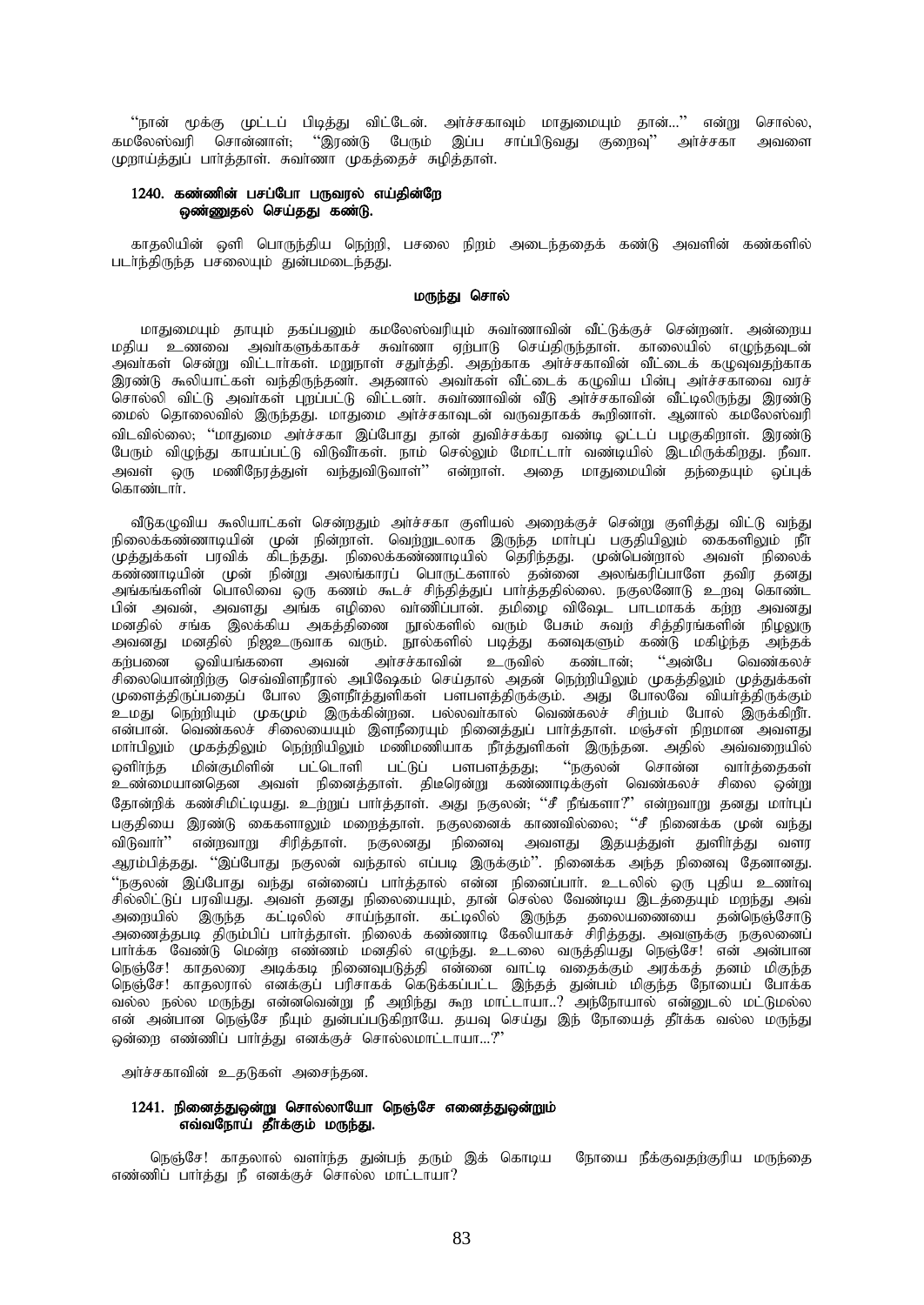#### அறியாமை

கண்ணாடியில் தெரிந்த பொங்கிப் பூரித்துப் பளபளத்த தனது அங்கங்களை மெய்மறந்து இரசித்தாள் அர்ச்சகா. அவளுக்கு நேரம் போவது தெரியவில்லை. திடீரென்று அவளது நெஞ்சுள் நுழைந்து கிளாச்சி செய்த நகுலனது உணாவுகளை அவளால் கட்டுப்படுத்த முடியவில்லை. கடல் அலைகளைப் போல அது நெஞ்சுள் ஆர்ப்பரித்துக் குமுறியது; ''அன்பானவரே இவ்வளவு சக்தி உங்களது நினைவுகளுக்கு உண்டென்றால் உங்களுக்கு எவ்வளவு இருக்கும். நீங்கள் ஓா் அரிய பொக்கிசம். அது எனக்குக் கிடைத்ததுபெரும் பாக்கியம். நாவலா் ஸ்ரீவித்தியா மகா கணபதியே நானுன்னை வணங்கித் துதிக்கும் போதெல்லாம் எனக்கு வேண்டிய எல்லாவற்றையும். எனக்கு அவ்வப் போதே தந்தருள்வாய். அதைப் போல நான் அவரைத் திருமணஞ் செய்து இன்பமாக வாழ எனக்கு அருள் புரிய வேண்டும்'' கண்களை மூடினாள் அர்ச்சகா. அவளது விழிக்குள் நாவலர் ஸ்ரீவித்தியா<br>கணபதி நகுலனுடன் தோன்றினார். உன்னவனை அழைத்து வந்துள்ளோம். நீ அவரது கரத்தைப் நகுலனுடன் தோன்றினார். உன்னவனை அழைத்து வந்துள்ளோம். நீ அவரது கரத்தைப் பற்றிக் கொள்'' என்றொரு அசரீரி கேட்பதைப் போல இருந்தது. ''இறைவா உனக்குத் திருமணமாகாவிட்டாலும் காதலருக்குள்ள பிரச்சினைகள் யாவும் தெரியும். தயவு செய்து எனக்கு உதவி செய்யப்பா'' அவளது வாய் முணுமுணுத்தது.

அப்போது தொலைபேசி மணி இசை பாடியாது அர்ச்சகா எடுத்தாள்; ''என்னடி செய்கிறாய்? நகுலனை அழைத்து வந்து சல்லாபிக்கிறாயா?.. எனக்கு நீ வராமல் நிற்கும் போது சந்தேகம் வந்தது. .<br>கவனம் செழுமையான உனது முகத்தைப் பார்த்தாலே நகுலனுக்கு வரக்கூடாத ஆசைகள் எல்லாம் வந்து விடும். வீடு கழுவி விட்டு, குளித்து விட்டு அரை குறையாகத் துண்டையும் கட்டிக் கொண்டிருப்பாய். அவா் அந்த நேரம் வந்து . இப்ப நான் தடையாக இருக்கிறேனா? சரி நீ வாறியா இல்லாவிட்டால் இருவருக்கும் சாப்பாடு கொண்டு வரட்டா..?" சுவர்ணா கேட்டாள்.

"ஏதாவது துரும்பு கிடைத்தால் தூணாக்கி விடுவாய். அவர் இந்த நேரம் கஜேந்திரனுடன் உச்சுவில் குளத்தில் இருந்து மலர்களோடும் மூங்கில்களோடும், பறவைகளோடும் பேசிக் கொண்டிருப்பார். "அழகான கொக்கே அர்ச்சகாவைப் பார்த்தாயா.. அவளும் உன்னைப் போலத் தான் ஒற்றைக் காலில் நின்று கவம் செய்கிறாள்..'' அவர்க்கு உள்ள விசர் உனக்கும் கொற்றி விட்டது. கெகியாய் வா மாதுமை உனக்காகக் காத்திருக்கிறாள். எனக்குப் பசிக்கிறது'' என்று குறுக்கிட்டுச் சொன்னாள் சுவர்ணா.

மாதுமையும், அர்ச்சகாவும், சுவர்ணாவும் சாப்பாட்டு மேசையில் அமா்ந்திருந்து சாப்பிட்டுக் கொண்டிருந்தனர்; ''எனது வீடு இங்கு உங்களைச் சாப்பிட அழைத்திருக்கிறேன். நீங்கள் இருவரும் உங்கள் காதலரோடு கனவில் மட்டுமல்ல சாப்பிடும் போதும் கதைத்துச் சிரிப்பீர்கள். எனது காதலா் வந்தாலும் நான் சாப்பிட்டு விட்டுத்தான் வருவேன். என்னடீ.. இரண்டு பேரும் சோற்றைப் பிசைகிறீர்களே தவிரச் சாப்பிடவில்லை. நான் இரண்டு கோப்பை சாப்பிட்டு விட்டேன்.. என்னடி மாதுமை கையைக் கழுவுகிறாய்... பாகாசம் குடிக்கிறியா...? என்னடி ஒருவாய் கூடச் சாப்பிடவில்லை. போட்ட சோறு தட்டிலே இருக்கிறது'' பதறினாள் சுவர்ணா.

 $\lq\lq$ அவளுக்கு அவருடைய நினைவுகள் வயிற்றை நிரப்பியிருக்கும். உன்னைப் போல உணர்வில்லாத மரக்கட்டையா அவள்" என்றாள் அர்ச்சகா.

"அறியாமை மிகுந்த என் நெஞ்சே நீ நீடூழி வாழ்க. எனது காதலர் என் மீது அன்பில்லாத போதும், நீ காதலின் புனிதத் தன்மையைப் பேணுகிறாய். அதனால் எப்போதும் அவரை எண்ணி எண்ணி ்வருத்துகிறாய். இது மடமை என்று தெரிந்தும் திருந்துகிறாய் இல்லை. உன்னால் எனக்கு நிம்மதி இல்லை, அதனால் என்னால் உண்ண முடியவில்லை, உறங்க முடியவில்லை. நீ ஏன் என்னை இப்படி வருத்துகிறாய்'' எனப்புலம்பு உனது பிரிவுத் துயரம் மாமிக்குத் தெரிந்தால் அவாவும் சாப்பிட மாட்டாா். மாமாவுக்கு தெரிந்தால் இரத்தஅழுத்தம் கூடிய அவரது இதயம் வெடித்து விடும். நீயும் வருந்தி உனது பெற்றோரையும் வருத்துகிறாய். இது உனக்குத் தேவைதானா..?" என்று கேட்டாள் சுவா்ணா. அது மாதுமைக்குக் கேட்கவில்லை. அவளது நினைவுகள் சாப்பிடுவதற்கு முன் விபுலனைத் தேடிச் சென்று விட்டன.

### 1242. காதல் அவா்இலா் ஆகநீ நோவது பேதைமை வாழி என் நெஞ்சு.

நெஞ்சே, நீ வாழ்க! காதலா் என்னிடம் அன்பில்லாதவராக இருக்க, நீ மட்டும் அறியாமையால் அவரை நினைத்து வருந்துகிறாய்.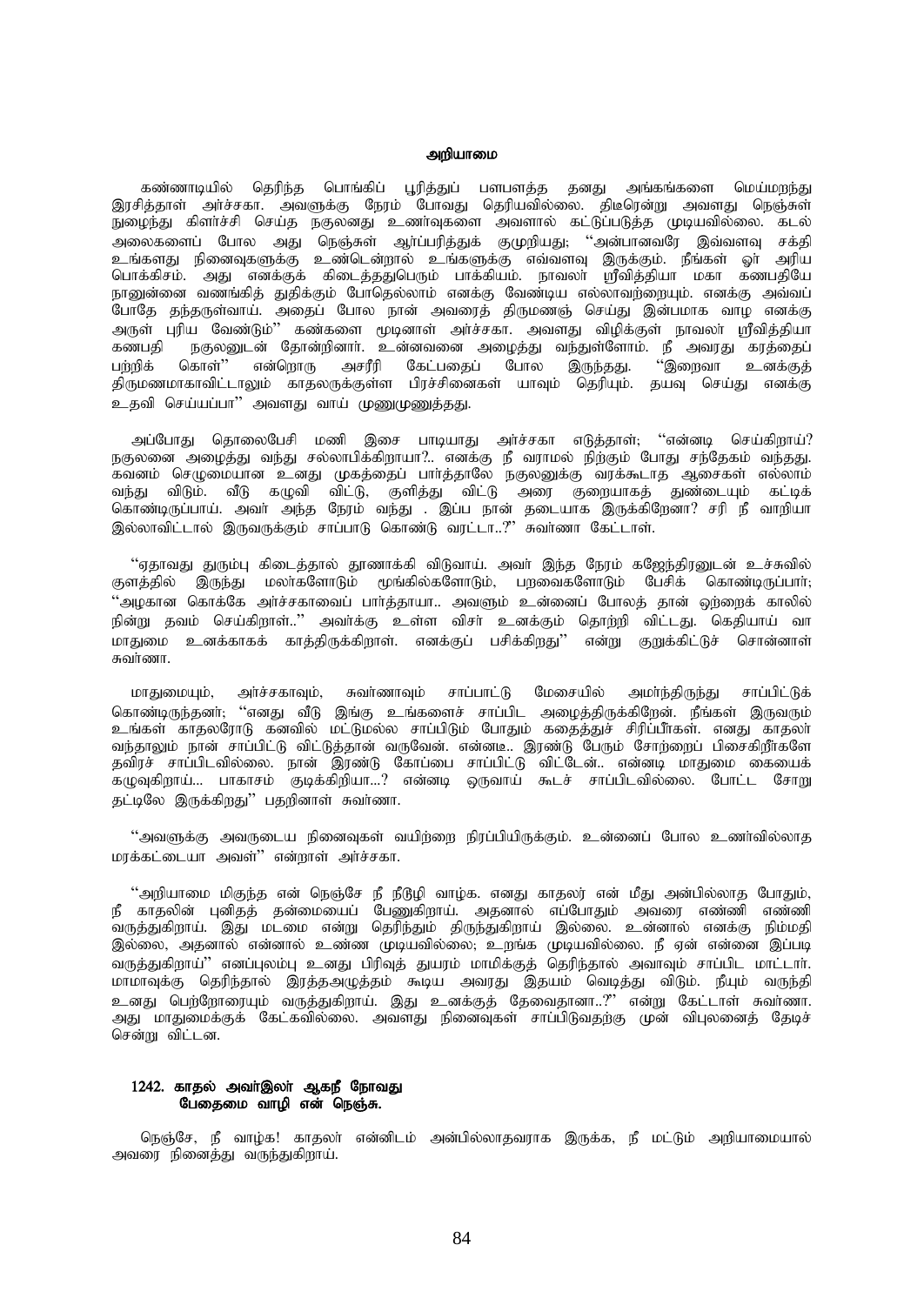#### அன்பு இல்லை

"என் அன்புருவே! என்னை நினைத்துருகும் நெஞ்சே என்னுடன் அன்பாகவிருந்து ஆறுதலளித்து விட்டுத் தனது தேவைக்காக என்னை விட்டுச் சென்ற அவரை நினைத்தேன். வருந்துகிறாய். நான் .<br>நினைந்துருகுவதைப் போல் அவா் நினைந்துருகுகிறாரில்லையே. அப்படி அவா் என்னை .<br>நினைந்துருகியிருந்தால் தானிருக்கும் ஊரில் இருந்து செட்டை கட்டியாவது வந்து இறங்கி என்னைத் தழுவி இன்பமளித்து என்னைக் குளிரப்பண்ணியிருப்பார். நெஞ்சமே! என் ஆசை நெஞ்சமே! இனியாவது ஆறுதலடை. என்மீது அன்பில்லாத அவரை ஏன் உனக்கு அவரை நினைத்தேங்குவதால் உனக்கென்ன பயன் ஏற்படப் போகிறது. உனது செயலால் உனக்குத் துன்பமே தவிர எந்த விதமான இன்பமும் கிடைக்காது. என் ஆசை நெஞ்சே இதை எப்போது நீ உணரப் போகிறாய்?" மாதுமையின் ு ருகே சென்று நவரச பாவனையுடன் சொன்னாள் சுவாணா. அாச்சகா விழுந்து சிரித்தாள். மாதுமையின் முகம் படிப்படியாக இருள கண்கள் கலங்க ஆரம்பித்தன.

"அவள் இப்போது முற்றாக மாறி விட்டாள். பிரிந்து சென்ற தனது காதலனைத் தவிா்ந்த எந்த எண்ணமும் அவளிடம் இல்லை. பெற்றோர், இனத்தவர்கள் நண்பர்களை மட்டுமல்ல உணவையும் மறந்து விட்டாள். எந்த நேரமும் அவரை நினைத்துப் புலம்பிக் கொண்டிருக்கிறாளே தவிர வேளெகையும் எண்ணுறாலில்லை." கவலைப்பட்டாள் அர்ச்சகா.

"அதனால் அவளை மகிழ்விக்கத் தான் நான் இல்லாத காதலன் ஒருவனை உருவாக்கி உங்களுடன் ககைத்தேன். விளையாட்டாக அவளை மகிம்விக்க ஏதேகோ செய்தேன். ஆனால் அவள் எதையும் கவனிக்காது காதலில் முழ்கி அந்தத் துயரமான நினைவுகளிலேயே இருக்கிறாள். இதனால் தான் நான் காதலிக்கவில்லை. இனியும் காதலிக்க மாட்டன். என்னால் இப்படித் துன்பப்பட முடியாது'' கலங்கினாள் சுவர்ணா.

'சிரித்தாள் அர்ச்சகா; ''வாழ்க்கை என்பது தனித்து இன்பமுடையதோ இல்லை தனித்துத் துன்பமுடையதோ இல்லை இரண்டும் கலந்தது தான் வாழ்க்கை. உப்பும் புளியும் அளவுக்கேற்பக் கலந்து இருந்தால் தான் கறி சுவைக்கும். எது ஒன்று கூடினாலும் அது விலக்கி வைக்கப்பட வேண்டியது தான். இன்பத்திற்குப் பிறகு துன்பமும், துன்பத்திற்குப் பிறகு இன்பமும் வருவது தான் வாழ்க்கை. இன்பமான வாழ்வு சலிப்பைத் தருவது போலத் துன்பமான வாழ்வு வெறுப்பைத் தரும். அதனால் தான் இன்பமும் துன்பமும் கலந்து வருகின்றன. பிரிவால் உண்டாகும் பிரிவுத் துன்பம் சேர்வதன் மூலம் பேரின்பத்தைத் தரும். இது உனக்குப் புரியாது. புரிய வேண்டுமானால் காதலித்துப் பார். அதைவிட்டு விட்டு அனுபவமில்லாமல் கதைக்காகே?' என்றாள் அர்ச்சகா.

"மனம் பிரிந்து சென்ற காதலரை நினைத்து வேதனைப்பட்டு அழும். பின் அவரை இரக்கமில்லாதவா் என்று ஏசும். நெஞ்சமே, என்னுடன் முன்பு இருந்த அவரை எண்ணி ஏன் வருந்துகிறாய் இந்த நோயை எனக்கு உண்டாக்கிய அவருக்கு உன்னை நினைத்துப் பார்க்க வேண்டும் எனற எண்ணம் இல்லையே என்று அழும். மறுகணம் என் அன்பான நெஞ்சே உனது நன்மைக்காகத் தானே அவா் வேற்றூருக்கு உன்னைப் பிரிந்து சென்றாா். அவா் பிரிந்து செல்லும் போது மகிழ்வுடன் விடை கொடுத்த நீ இப்பொழுது ஏன் புலம்புகிறாய் என்று என்னை ஏசும். இதெல்லாம் மனதின் இயல்பு. இதைக் கண்டு நீ அச்சப்படாதே; கலங்காதே முடியுமானால் நீ ஒருவரைக் காதலித்து அதனால் வரும் இன்ப துன்பங்களைப் பெறு'' மாதுமை கூறிக் கொண்டிருக்கையில் அர்ச்சகா குறுக்கிட அவளைப் பேசவிடாது சொன்னாள்; ''மாதுமை நீ காதலால் தான் துன்பம் உண்டாகும் என்று நினைக்கிறாய். இதை விட எத்தனையோ துன்பமான விஷயங்கள் இருக்கின்றன. உலகம் துன்பமயமானது. துன்பங்களை வென்று அவற்றை இன்பங்களாக மாற்றும் வல்லமை உள்ளவர்களாக நாம் மாற வேண்டும் $^{\prime\prime}$  என்றாள்.

 $"$ காதல் உனக்கு மோகத்தை மட்டுமல்ல தத்துவத்தையும் கற்பித்திருக்கு $"$  என்றாள் சுவாணா.

# 1243. இருந்துஉள்ளி என்பரிதல் நெஞ்சே! பரிந்துள்ளல் பைதல்நோய் செய்தாா்கண் இல்.

நெஞ்சே நீ என்னுடன் இருந்து கொண்டு அவரை எண்ணி ஏன் கலங்குகிறாய்? இத் துன்ப நோயை உனக்கு உண்டாக்கியவரிடம் இவ்வாறு அன்பு கொண்டு நினைக்கும் தன்மை இல்லையே.

#### அமைத்துச் செல்

"எதையும் செய்தால் தான் அதன் தன்மை தெரியும் என்று நீங்கள் நினைக்கிறீாகள். பலபிரச்சினைகள் அப்படி இருக்கலாம். ஒரு தொழிலைச் செய்வதற்கு அனுபவம் வேண்டும் என்பார்கள். முன் அனுபவம் உள்ளவர்களின் தொடர்பு வேண்டு மென்று சொல்வார்கள். ஒருவன் மதிநுட்பத்தோடு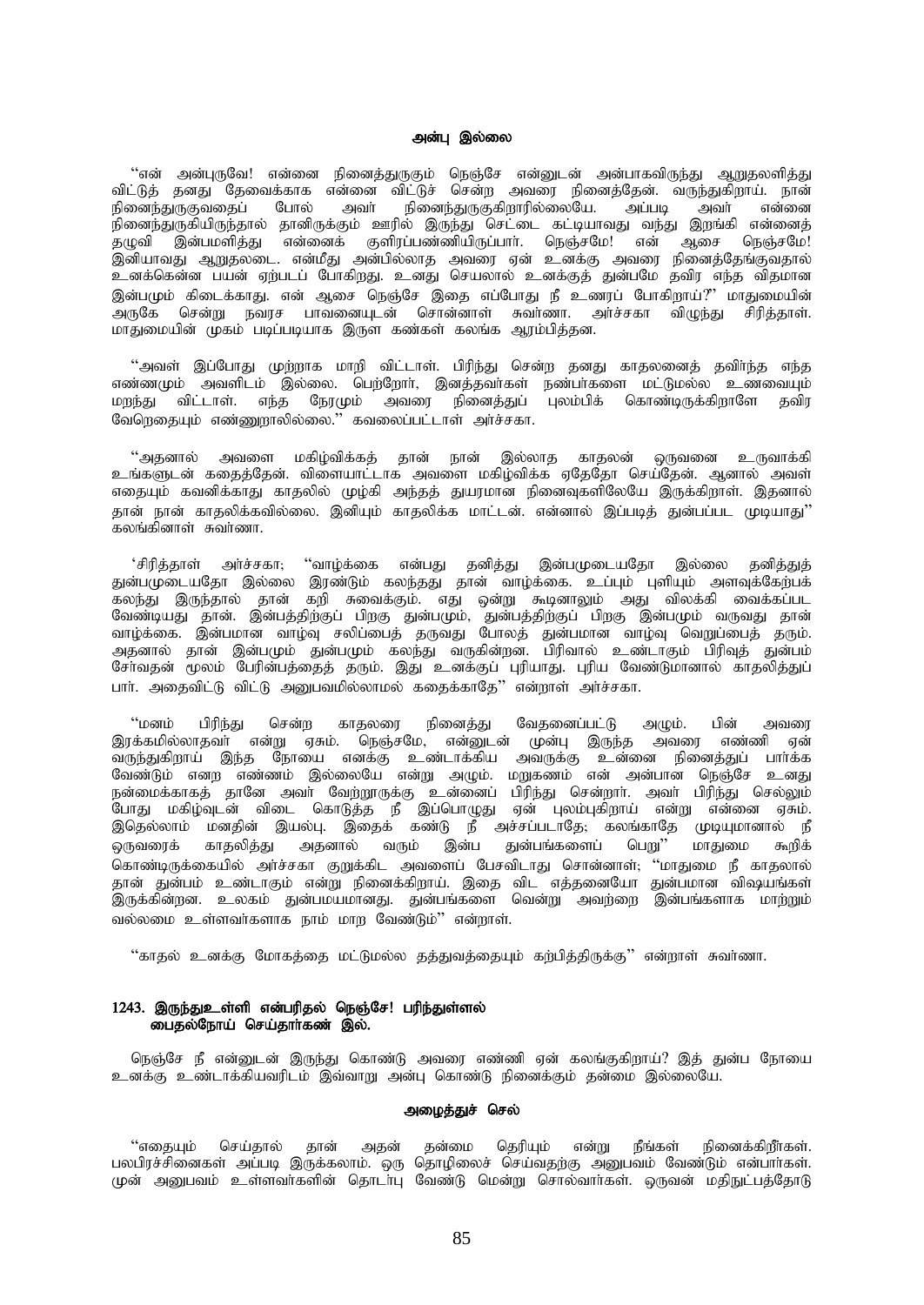செய்யும் முறைகளை அவனோடு கூட இருந்து பழக வேண்டும் என்பார்கள். மொத்தத்தில் எதற்கும் குரு வேண்டும் என்று கூறுகிறாாகள். அது உண்மை. அது தொழிலைப் பற்றிய கோட்பாடு காதல் என்பது வாழ்க்கை பற்றிய கோட்பாடு. இந்த அனுபவத்திற்குக் குரு இல்லை. அனுபவமில்லை; பின்பற்றல் இல்லை வேண்டுமானால் பழந்தமிழ் இலக்கியங்களை எடுத்துப் படித்துப் பார்க்கலாமே தவிர வேறொன்றும் செய்யமுடியாது. நீ காதலித்திருந்தால் தான் உனக்கு யாவும் புரியும் என்றும் .<br>என்னைக் காதலிக்கும் படியும் கூறுகிறீாகள். உலகத்தைச் சமம்படுத்தவும் கற்காமலே பாண்டித்தியம் பொவம் கடவளால் உயிர்களுக்கள் அங்கங்களைப் போலப் படைக்கப்படுவது கான் காகல். நீங்கள் கூறும் அனுபவம் கற்றல் குருவெல்லாம் காதலுக்கு ஒத்து வருமா? மனிதனை விட மற்றய<br>உயிரினங்கள் தங்கள் துணைகளை எவ்வாறு நேசிக்கின்றன. என்று அனுபவஸ்தா்களும், உயிரினங்கள் தங்கள் துணைகளை எவ்வாறு நேசிக்கின்றன. என்று அனுபவஸ்தா்களும், பெரியவா்களும் எமக்குக் கூறியுள்ளனா். இதையெல்லாம் விட்டு விட்டு நீங்கள் என்னைப் பாா்த்து ஒன்றும் தெரியாதவள் என்பதை நினைக்க எனக்கு வேதனையாக உள்ளது. காதலித்துக் கலியாணம் செய்வதைப் பற்றித்தான் உங்களுக்குத் தெரியும். கலியாணம் செய்து விட்டுக் காதலிப்பவா்களைப் பற்றி உங்களுக்குத் தெரியுமா?" சிலகணங்கள் பேசாமல் இருந்தாள் சுவா்ணா. அா்ச்சகாவும் khJikAk; mtisg; ghh;j;Jf; nfhz;L ,Ue;jdh;.

"அன்றைய காவியங்கள் முதல் இன்றைய கதைகள் வரை இளங் காதலா்களைப் பற்றிக் கூறுகிறதே தவிர கலியாணம் செய்து விட்டுக் காதலிப்பவாகளைப் பற்றிக் கூறவில்லை. உங்களின் நோக்கம் அவர்கள் தமது இச்சையைத் தீர்ப்பதாக கதைக்கிறார்கள், சிரிக்கிறார்கள், குழந்தைகளைப் பெறுகிறார்கள். அப்படியானது அல்ல வாழ்க்கை எனது அம்மாவின் தகப்பனார் வாழ்கிறார் வந்து பாருங்கள். அவருக்கு எழுபது வயது. பாட்டிக்கு அறுபத்தைந்து வயது. இப்பொழுது பார்த்தாலும் அவர்கள் முப்பதுவயது இளைஞர்களைப் போல மிகமிக ஆரோக்கியமாக இருக்கிறார்கள். ஆறு பிள்ளைகள். பதினைந்திற்கும் மேற்பட்ட பேரப்பிள்ளைகள்; மூன்று பீட்டப் பிள்ளைகள். இப்பொழுதும் அவர்களுக்குள்ளே உள்ள பிணைப்பைப் பார்த்து நான் ஆச்சரியப்படுவேன். எனது பாட்டனார் வெளியூருக்குச் சென்று விட்டால் பாட்டி படும் அவஸ்தையைச் சொல்லி முடிக்க மடியாது. நேரத்திற்குச் சாப்பிட்டாரோ?; ஒழுங்காகக் குளித்தாரோ; சீராக உடை அணிந்தாரோ.? இங்கு எல்லாவற்றையும் நான் செய்து பழக்கிவிட்டேன். அவர் குழந்தை மாதிரி; எதற்கும் நான் வேண்டும்'' என்று துடிப்பாா். எமக்குச் சிரிப்புத் தான் வரும். அம்மா சொல்வா எந்த ஒரு பெண் தனது கணவனை நேசிக்கிறாளோ அவளால் கான் அந்கக் குடும்பக்கை நேசிக்க முடியும். அதே போல எந்த வர் ஆண் ்கனது மனைவியை நேசிக்கிறாளோ அவனால் கான் கன் குடும்பக்கை உயர்க்க முடியும். அவர்கள் அப்படி வாழ்ந்தமையால் தான் அவாகளது பிள்ளைகளான நாங்கள் மகிழ்வுடன் வாழ்கிறோம். நாங்கள் மகிழ்வுடன் வாழ்ந்தால் அதைப் பார்த்து நீங்களும் வாழ்வீர்கள். உங்களது மகிழ்ச்சியில் தான் உங்களது எதிர்காலம் தங்கியுள்ளது. இப்பொழுது மாதுமை நினைப்பாள்; ''என் அன்பான நெஞ்சமே நீ அவா் செல்லுமிடமெல்லாம் சென்று வருகிறாய். தயவு செய்து எனது கண்களையும் அழைத்துச் செல். எனது கண்கள் அவரைப் பார்க்க வேண்டு மென்ற ஆசையால் என்னைப் பிடுங்கிக் தின்கின்றன $"$ இதைப் பாட்டி எப்படி நினைப்பா தெரியுமா? ''அன்பான எனது கால்களே மனம் இன்று அவரைச் சந்தித்துக் கதைத்து மகிழ்ந்துவிட்டது. எனவே தயவு செய்து என்னை அவரிடம் அழைத்துச் செல் குழந்தையைப் போல் வளர்த்த அவரை நான் பராமரிக்க வேண்டும்'' சுவர்ணா சொல்லிக் கொண்டிருக்கும் போது அர்ச்சகா சொன்னாள்; ''நீ தத்துவம் பேசினாலும் காதலைப் பற்றிப்பேசினாலும் விகடமாகத் தான் இருக்கும்'' என்று சிரித்தாள்.

# 1244. கண்ணும் கொளச்சேறி நெஞ்சே! இவைஎன்னைத் கின்னும் அவர்க்காணல் உற்று.

நெஞ்சே! நீ அவரிடம் செல்லும்போது எனது கண்களையும் அழைத்துச் செல், அவரைக் காண வேண்டும் என்று என்னை அவை பிடுங்கித் தின்கின்றன.

# கைவிடமுடியாது

"காதல் என்றால் நீ என்ன வென்று நினைக்கிறாய். அளவற்ற அன்பு தான் காதல். அளவற்ற அன்பு தான் பாசம். இது ஒவ்வொரு இடத்திலும் வேறுபடுகிறது. ஒரு பெண் தனது காதலரின் மேல் வைக்கும் அளவற்ற அன்பு தான் காதல். ஒரு தாய் தனது பிள்ளைகளின் மீதும், பிள்ளைகள் தாயின் மீதும், சகோதரா்கள் தமக்கிடையேயும் வைக்கும் அன்பு பாசமாகும். இரு நண்பா்களுக்கிடையே உண்டாகும் அன்பு நட்பாகும். இதெல்லாவற்றையும் சேர்த்துத்தான் நாம் கடவுளின் மீது வைக்கிறோம். அதனால் தான் பெரியவாகள் அன்பே சிவம் என்பாாகள். நீங்கள் ஓா இளைஞனைக் காதலித்து விட்டு எனக்குக் காதலைப்பற்றித் தெரியாது என்கிறீர்கள். எனக்குத் தெரிந்ததில் ஆயிரத்தில் ஒரு பகுதி கூட உங்களுக்குத் தெரியாது. எனது தாத்தாவும் பாட்டியும், அம்மாவும் அப்பாவும் வாழ்ந்த வாழ்க்கையைப் பற்றி உங்களுக்குத் தெரியுமா…? கேட்டு விட்டு நிறுத்தினாள் சுவர்ணா.

"சொல்லு...சொல்லு" அவசரப்பட்டாள் அர்ச்சகா.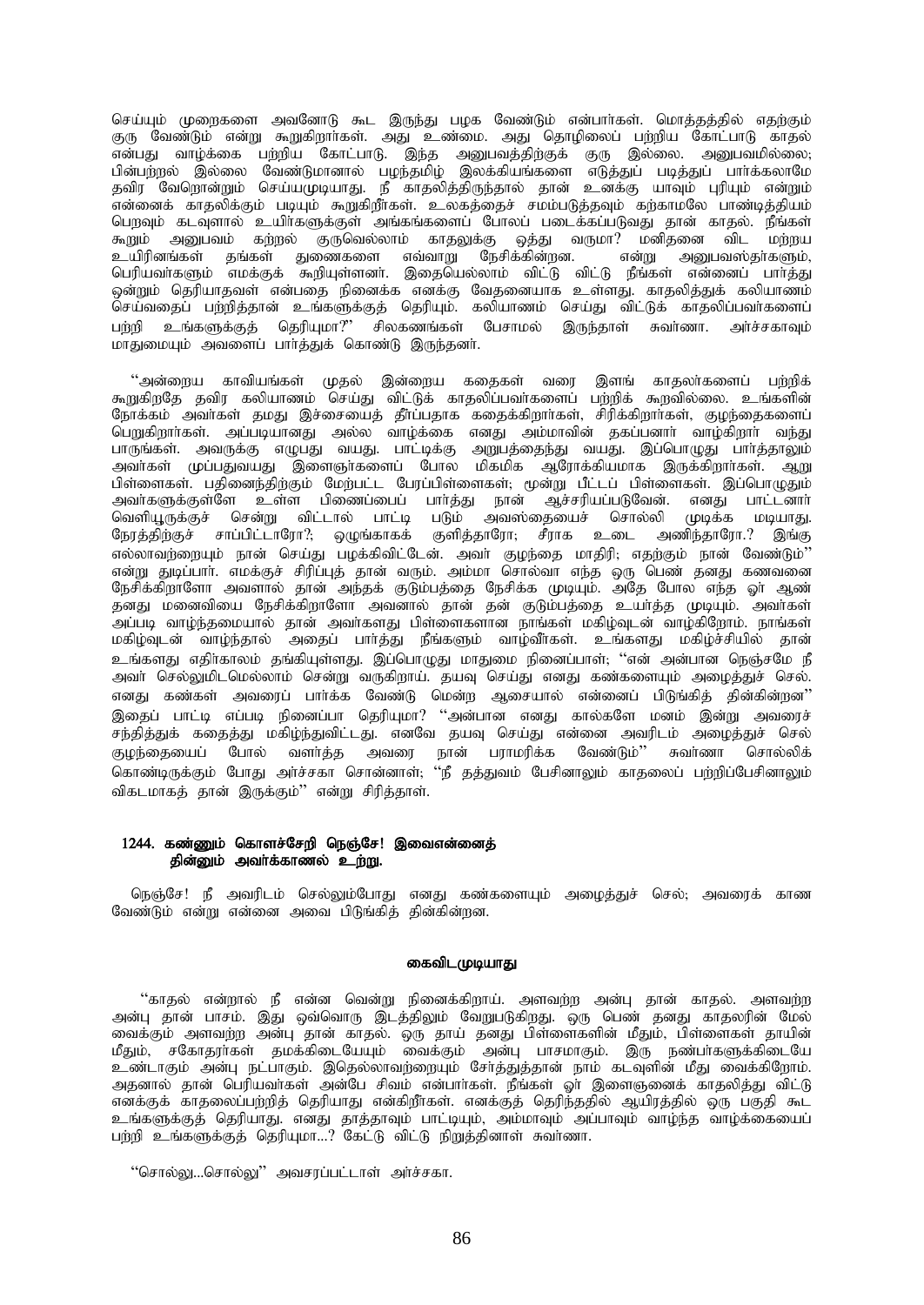"பலவருடங்களுக்கு முன்பு நடந்தது. அம்மா சொல்லித் தான் எனக்குத் தெரியும். தாத்தா இளமையாக இருந்த காலத்தில் நடந்த சம்பவம் இது. தாத்தாவைப் பாட்டி விரும்பித்தானா திருமணம் .<br>செய்தவா. தாத்தாவின் தந்தை பாட்டியைத் தனது மருமகளாக்க மறுத்து விட்டார். இதனால் பாட்டி தாத்தாவுடன் சென்று விட்டாா. அதனால் வாழ்க்கையில் மிகவும் கஷ்டமேற்பட்டது. ஏதோ பிரச்சினை. பாட்டியை வேண்டா மென்று சொல்லி பிரிந்து சென்று விட்டாா. பாட்டியின் தந்தை மிகவும் வசதியானவா். போனவள் வரட்டும். கொழுப்பு அதிகரித்துத் தான் போனவள் கொழுப்பு அடங்க வருவாள் என்று கூறி விட்டு இருந்து விட்டார். அன்று மாலை பாட்டி மாலை நாவலர் ஸ்ரீ வித்தியா மகாகணபதி ஆலயத்திற்குச் சென்றார். அவர் தினமும் கோயிலுக்கு வருவார் என்று பாட்டிக்குத் தெரியும். கோயிலுக்குச் சென்ற பாட்டி கோயிலில் மகா கணபதியை மெய்மறந்து வணங்கிக் .<br>கொண்டிருந்த தாத்தாவின் அருகில் சென்று; ''குடும்பம் தான் கோயில் அன்பாக வாழும் குடும்பத்தவா் மகா கணபதியை அழைத்தால் அவா் வீட்டுக்கு வருவாா். வாருங்கள்'' என்று கூறி அவரது கையைப் பிடிக்கு இமுக்குக் கொண்டு வீட்டுக்கு வந்து விட்டார்."

 $"$ பொல்லாத கிழவியாய்க் கிடக்கடீ... பிறகு...பிறகு... $"$  அவசரப்பட்டாள் அர்ச்சகா;  $"$ பிறகென்ன அதன் பின் எந்தச் சண்டை வந்தாலும் தாத்தா வீட்டை விட்டுப் போகமாட்டாா். அப்படிப் பிரச்சினைப் பட்டுப் போனால் பாட்டி அங்கு சென்று விடுவாா் என்ற பயம். இதனால் பாட்டியின் தந்தையாா் பாட்டியைக் கோபித்து ஏசியிருக்கிறாா். அதையெல்லாம் பாட்டி பொருட்படுத்த வில்லை; ''பாட்டி தனது தந்தைக்குச் சொன்னாவாம்; ''நான் விரும்பினாலும் என்னை விரும்பாத என் காதலரை, அவர் என்னை வெறுத்தாள் என்பதற்காக நான் அவரைக் கைவிட்டு விட முடியுமா? எனது நெஞ்சு அவரின் பிரிவைத் தாங்க முடியாது அல்லற்பட்டுத் தவிக்கிறது. உனக்கு விருப்பமில்லா விட்டால் அவரைக் கைவிடு, ஆனால் அவரை எனக்கு வேண்டும் என்று என் நெஞ்சு அடம்பிடித்து அழுகிறது. அதனால் தான் அப்படிச் செய்தேன்" என்றாவாம். இது தான் காதல் காதலன் பிரச்சினைகள் காரணமாகக் கோபப்பட்டிருக்கும் போது காதலி அவரைத் தேற்றிச் சமாதானப் படுத்த வேண்டும். காதலி மனம் குழம்பியிருக்கும் போது காதலன் அவளைத் தேற்றி மகிழ்விக்க வேண்டும். ஒன்று சேர முடியாத பிரிவு என்பது காதலரிடையே இல்லை. தொழிலால் பிரிவு ஏற்படும், சிறு சிறு பிரச்சினைகளால் பிரிவு ஏற்படும். இதெல்லாம்<br>பிரிவல்ல, காதலரிடையே பிரிவு ஏற்படுவது பின்னால் வரப்போகும் பெரும் இன்பத்தை பிரிவல்ல; காதலரிடையே பிரிவு ஏற்படுவது பின்னால் வரப்போகும் பெரும் இன்பத்தை உணர்த்துவதற்கான குறியென்பதைக் காதலர்கள் கூட அறிந்து கொள்ளத் தவறி விடுகிறார்கள். இதை அறிந்தால் நீங்கள் இருவரும் அமுது குழறி சாப்பாடு போடுவீா்களா'' என்று கேட்டாள் சுவா்ணா.

"நீ பூனை மாதிரி இருக்கிறாய் ஆனால் பொல்லாத புலி" என்றாள் மாதுமை.

### 1245. செற்றார் எனக்கை விடல்உண்டோ நெஞ்சேயாம் உற்றால் உறாஅ தவர்?.

நெஞ்சே! நான் விரும்பி நாட்டம் கொண்டு சென்றாலும் என்னில் நாட்டம் கொள்ளாத அவா், என்னை வெறுத்து விட்டார் என்று எண்ணி நான் அவரைக் கைவிட முடியுமா $?$ 

# பொய்க்கோபம்

முன்பு நடைபெற்ற சம்பவமொன்றை நினைத்துப் பார்த்தாள் மாதுமை. அன்று விபுலன் அவளைச் சினிமாப் படத்திற்கு அழைத்துச் செல்வதாகக் கூறியிருந்தான். முதல் முறையாக அவள் அவனுடன் தனியே படம் பார்க்கச் செல்கிறாள். அவள் இதற்கு முன் பல தடவை கோயிலுக்கு அவனுடன் சென்றுள்ளாள். சோடியாக இருவரும் கோயிலுக்கு முதன் முதல் சென்றபோது அயல்வீட்டுக்கார மாமி அவர்களைத் தெருவில் கண்டாள்; ''கோயிலுக்கு போகிறீர்களா...? சென்று வாருங்கள். உனது நல்ல குணத்திற்கும், உனது அம்மாவின் நல்ல குணத்திற்கும் ஏற்பக் கடவுள் நல்லதொரு வரனை ்உனக்குத் தந்துள்ளாா். விபுலன் மிகவும் நல்லவா். திருமணம் செய்த பின்பு தான் தங்கத்தைப் புட<br>மிடுவதைப் போலவும் வைரத்தைப் பட்டை தீட்டுவதைப் போலவும் ஆண்கள் பெண்களால் .<br>டோலவும் வைரத்தைப் பட்டை தீட்டுவதைப் மாற்றப்படுகின்றனர். கெட்டவனை நல்லவனாக்குவதும், நல்லவனைக் கெட்டவனாக்குவதும் பெண்களில் தான் தங்கியுள்ளது. விபுலன் ஏற்கனவே மிகவும் நல்லவன். அவனை நல்லபடி காத்துக் கொள்ளம்மா<sup></sup>'' என்றாள்.

மாதுமைக்கு மகிழ்ச்சியாக இருந்தது. வெட்கத்துடன் விபுலனைப் பார்த்தாள். அவன் கண்ணைச் சிமிட்டினான். கடவுள் தனக்கு நல்லதொரு கணவனைத் தந்துள்ளார் என நினைத்தாள் மாதுமை.<br>கோயிலுக்கு அவர்கள் சென்ற போது அவளது பள்ளித் தோழிகள் அவளை வரவேற்றனர்; அவா்கள் சென்ற போது அவளது பள்ளித் தோழிகள் அவளை "உனக்கென்ன படிப்பு முடிந்ததும் நல்ல மாப்பிளை கிடைத்து விட்டார். அதற்காகத் தினமும் அர்ச்சனை செய் என்றாள் ஒருத்தி. அவர்கள் செல்லுமிடமெல்லாம் இதே கதையையே அவளது  $E$ ண்பாகளும் இனத்தவாகளும் அயலவாகளும் சொன்னாாகள்.

இன்று அவள் முதன் முதலாகப் படம் பார்ப்பதற்காகச் செல்கிறாள். கோயிலில் ஏராளமான மக்கள் கூட நிற்பாா்கள். இரவுத் திருவிழாவானாலும் பகல் போல வெளிச்சமிருக்கும் ஆனால் இன்று இருட்டில்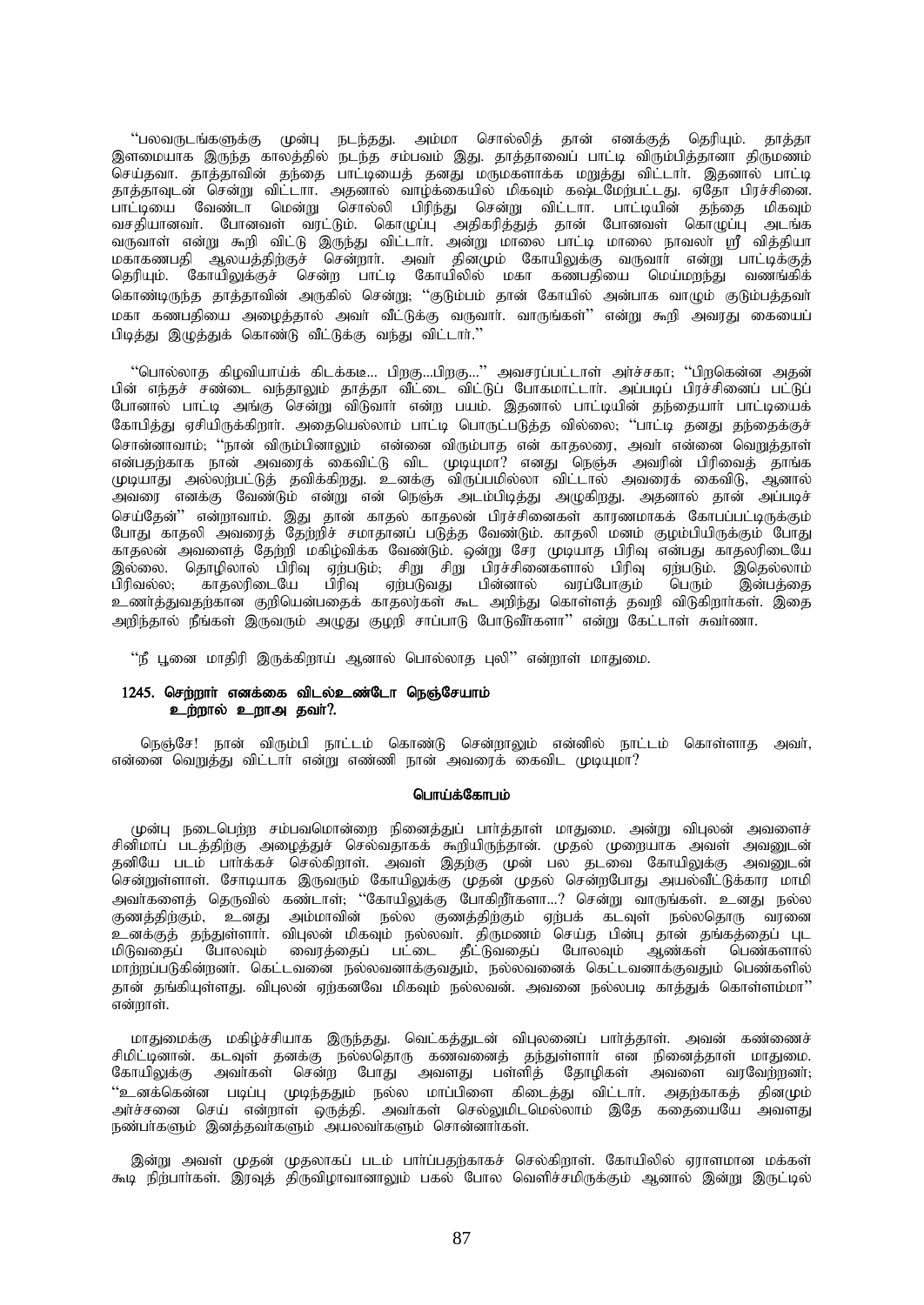தனியே இருவரும் இருக்கப் போகிறார்கள். அன்று இரவுக் காட்சிக்கு மக்கள் மிகவும் குறைவாகவே .<br>வந்திருந்தனர். பின் வரிசையில் இருவரும் இருந்தனர். முதலாவது மணி அடித்ததும் மின்குமிழ்கள் பல அணைந்தன. மாதுமையின் நெஞ்சு லேசாகப் படபடக்க ஆரம்பித்தது. சில நிமிடங்களில் மணி அடிக்காமலே மின் குமிழ்கள் மங்கிக் கொண்டிருந்தன. அவற்றின் ஒளி குறைந்து குறைந்து செல்லப் படம் ஆரம்பமானது.

விபுலன் அவளது கையைப் பிடித்தான். அவனது கரடு முரடான விரல்கள் அவளது விரல்கள் மீகு பட்டு மெல்ல மணிக்கட்டையும் காண்டிச் சென்று வளையல்களை உருட்டின. குளிரூட்டப்பட்ட அந்தப் படமாளிகையில் அவளுக்கு வியா்த்துக் கொட்டியது. உடல் நடுங்க விபுலனைப் பாா்த்தாள்.

''என்னம்மா ஆறு மணிக்கு எங்கோ விபுலனுடன் போகப் போறதாகச் சொன்னாய் போகவில்லையா?'' அப்பா கேட்டார்.

கற்பனையில் மிதந்து கொண்டிருந்த மாதுமை திடுக்கிட்டு மிரள மிரள விழித்தாள்; ''விபுலன் வாவில்லையா? எகாவகு அவசா வேலையாக இருப்பார். வந்து வருவார்'' என்றார் அப்பா.

மாதுமை அவனை எதிா்பாா்த்தாள் மனதுள் இனம் புரியாத ஓா் ஏக்கம் உருவாகி அவளைத் தவிக்கச் செய்தது. இரவு ஒன்பது மணிக்கு வந்த விபுலன்; ''காத்திருக்க வைத்து விட்டேன். அலுவலகத்தில் இருந்து வரமுடியவில்லை. சில முக்கியமான வேலைகள் இருந்தன. நாளைக்குச் செல்வோம் $"$  என்றான்.

மாதுமை எதுவும் பேசவில்லை. அவன் கெஞ்சினான். தனக்கு நேர்ந்த பிரச்சினையைச் சொன்னான். அவள் கேட்காது எழுந்து சென்று விட்டாள். இரண்டு தினங்கள் அவள் அவனுடன் கதைக்கவில்லை. அந்த இரண்டு தினமும் பொய்க் கோபம் கொண்டிருந்த மனம் இப்பொழுது தடுமாறியது.

"நெஞ்சமே சேர்ந்து ஊடலைத் தீர்க்கும் காதலரைக் காணும்போது முதலில் ஊடல் கொண்டு, பிறகு தெளிவடைந்து சேரமாட்டாய். அந்த நேரத்தில் பொய்க்கோபம் காட்டுவாய். அவரது வேதனை இரசிப்பதில் உனக்கு அலாதியான பிரியம் இருக்கும். இப்பொழுது அவா் பிரிந்திருக்கும் போது அவரைக் காணவேண்டு மென்று என்னைச் சித்திரைவதை செய்கிறாய். உனது புத்தி இப்படி ஏன்போனது?" என்று மனதுள் நினைத்தாள் மாதுமை.

### 1246. கலந்துஉணர்த்தும் காதலர்க் கண்டால் புலந்துஉணராய் பொய்க்காய்வு காய்திஎன் நெஞ்சு.

என்நெஞ்சே! ஊடல் உற்ற போது கூடி ஊடலைத் தீர்க்கும் காதலரைக் காணும் வேளையில் முதலில் ஊடல் கொண்டு பிணங்கிப் பின் தெளிவடைந்து சேரமாட்டாய். இப்பொழுது பொய்க் கோபம் ்.<br>கொண்டு துன்பப்படுகிறாய்.

### ஒன்றை விடு

மெல்லச் சிரித்தாள் அர்ச்சகா. மெதுவாகப் பிரிந்து அவளது உதடுகள் அசைந்த போது, அவளது முகத்தில் பரவிச் சிவந்திருந்த உணர்வுகளைச் சுவர்ணா பார்த்து விட்டு மாதுமையை மெல்ல அழைத்தாள். மாதுமை மெதுவாகச் சத்தம் கேளாதவாறு நடந்து வந்து சுவாணாவின் அருகில் .<br>நின்றாள்; ''பார் அர்ச்சகாவை. நேற்றுப் மாலைநேரம் கடற்கரைக்குப் போனவள். இவ்வளவு நாளும் இல்லாதவாறு நகுலன் சற்று உரிமையுடன் நடக்க முற்பட்டதாகவும், அதற்குத் தான் இடங்கொடுக்கவில்லை என்றும் சொன்னவள். அவள் தலையைக் குனிந்து கொண்டு சிரிக்கும் சிரிப்பைப் பார். நகுலன் சொல்லக் கூடாத எதையோ சொல்லி விட்டான் போலத் தெரிகி<u>றது</u>."

 $"$ இல்லை அவளது கையைப் பிடித்து...'' மாதுமை சொல்லும் போது சுவா்ணா குறுக்கிட்டாள்;  $\lq$ ிபுலனைக் காதலித்ததாகவும் கோயில்களுக்கும் சினிமாவுக்கும் கடர்கரைக்கும் அவரோடு சென்றதாகவும் கூறும் நீ அவா் கையைப் பிடித்தால் இப்படியாச் சிரிப்பாய்'' என்றாள் மாதுமை வெக்கப்பட்டாள்; "நிமிர்ந்து பார். நான் உன்னை விபுலனையா பார்க்கச் சொல்கிறேன். அர்ச்சகா கீழுதட்டைப் பற்களால் கடித்துக் கொண்டு வெட்கப்பட்டு நெளிகிறாள். அவள் சொன்னதை நான் கேட்டனான்; ''நகுலன் இப்போது சற்று வித்தியாசமாகக் கதைக்கிறார். அதைக்கேட்க ஒரு மாதிரியாக இருக்கிறது.; ''ஒரு பெண்ணோடு இப்படிக் கதைக்கலாமா என்று நான் ஏச; அவர்; ''நான் வேறு பெண்ணுடனா கதைக்கிறேன். என்று காதலியுடன் தானே கதைக்கிறேன்'' என்றார். என்னால் இப்பொழுது அவரின் முகத்தைப் பார்க்க முடியவில்லை. என்றவள்'' என்றாள் சுவர்ணா.

"எனக்கும் சொன்னவள்; ''விபுலன், உன்னுடன் கதைக்கும் போது நகுலனைப் போல இரட்டை அர்க்குக்கில் ககைப்பாரா. வெட்கமில்லாமல் பச்சையாகக் ககைப்பாரா?'' என்று கேட்டவள்; காகலர்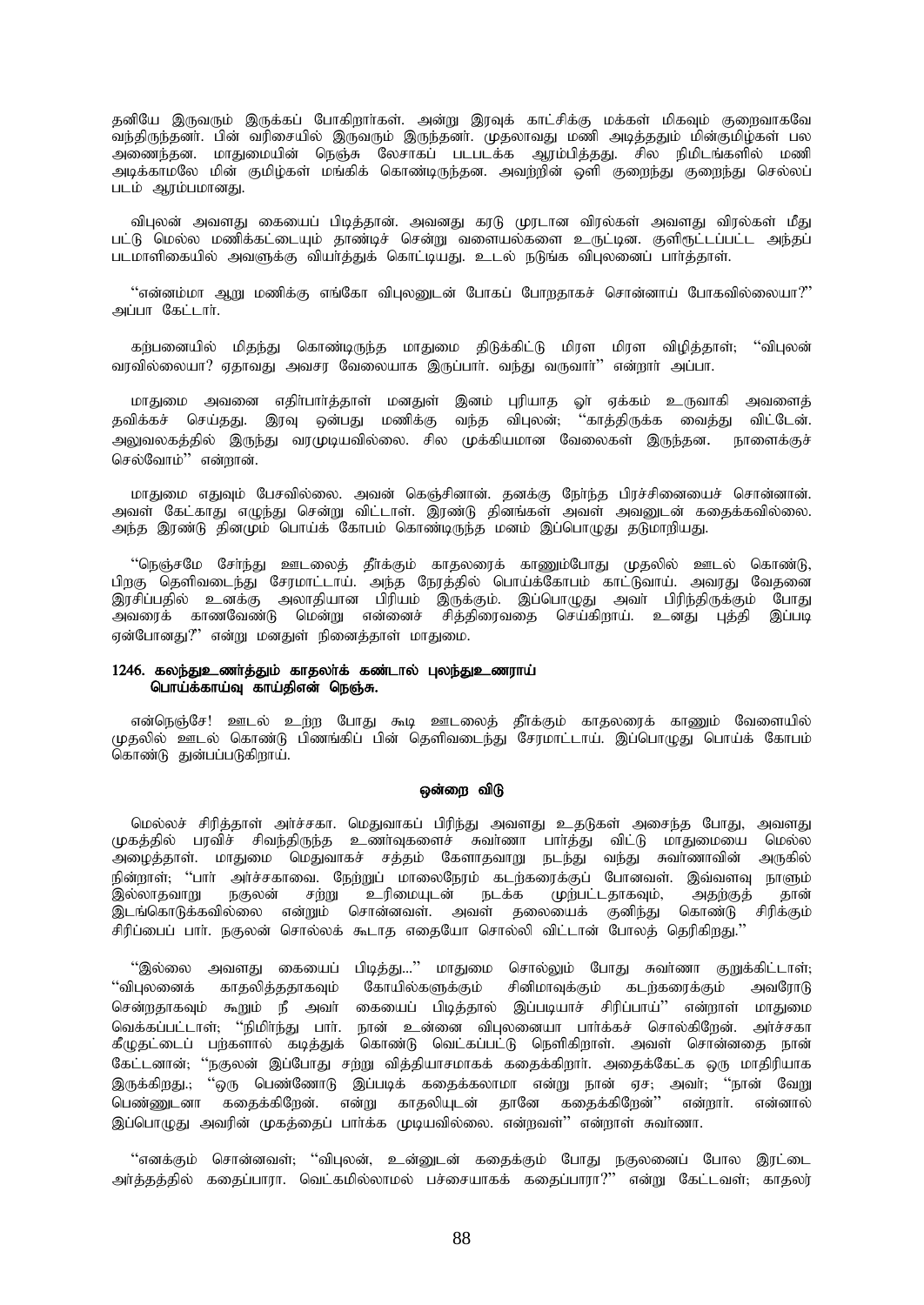என்ற உரிமையோடு அவா் அப்படி இப்படிக் கதைப்பாா். அதைப் பொருட்படுத்தாதே. கொஞ்ச நாள்ச் செல்ல பழகி விடும் என்றேன்.'' சிரித்தாள் மாதுமை.

அர்ச்சகாவுக்கு மிக அருகில் வந்த சுகுணா, ''அன்பே! எத்தனை நாட்களுக்குத் தான் நான் உனது அழகைப்பற்றிப் பிதற்றிக் கொண்டிருப்பது. சேலைக்கு வெளியே தெரியும் உனது அழகான<br>கால்களையும் சட்டைக்கு வெளியே தெரியும் அழகான கைகளையும் கள்ளத்தனமாகப் பாா்ப்பது. இனியும் என்னால் பொறுமையாக இருக்க முடியாது கண்ணே. சிவந்த உனது கன்னங்களைப் பார்க்க முடியவில்லை'' என்று அர்ச்சகாவின் காதுக்குள் சொல்லியவாறு மெதுவாக அவளது காதைக் .<br>கடித்தாள். சுவர்ணா.

நினைவுகளில் இருந்து விடுபட்ட அர்ச்சகா சுகுணாவைப் பார்த்தாள்; ''என்ன அவர் கரைச்சல் கொடுக்கிறாரா? காகலிக்கால் இப்படிக்கான். அரம்பக்கில் கண்ணே எனக்கு உன் அமகின் மீகு மோகமில்லை. பாவ பண்ணியத் தொடாபு தான் எம்மை இணைத்தது. என்று வெட்கப்பட்டு நடுங்கியபடி தூர நின்று சொல்வார்கள். இரண்டு நாட்கள் கழிந்தால் பூர்வ புண்ணியத் தொடர்பு இறுக்கமாகி விடும். பின் கிட்ட வந்து தொடர உரச அரம்பிப்பார்கள். பின் இப்படித்தான் கதைப்பார்கள். இனித்தான் பிரச்சினை. கவனமாக இரு. என் நல்ல நெஞ்சே! காதல் என்பது கதைத்துச் சிரிப்பது மட்டுமல்ல. மேலும் இருக்கு. காதலிப்பவாகள் காமத்தை விட்டு விட வேண்டும். இல்லாவிடால் அதற்கு வெட்கத்தை விட்டு விட வேண்டும். இரண்டில் ஒன்றை விடா விட்டால் காதலிக்க முடியாது கண்ணே'' என்றாள் சுவர்ணா.

அர்ச்சகா நிமிர்ந்து சுவர்ணாவைப் பார். அவளின் கண்கள் சுழன்று நடனமாடி அர்ச்சகாவைக் கேலி செய்தன; ''இவளுக்கு அவா் புலம்பியது எப்படித் தெரிகிறது. என்று யோசிக்கிறாயா. காதலைப் பற்றித் தெரிந்து கொள்ள உன்னைப் போல அனுபவம் தேவையில்லை. நான்கு பழம் தமிழ் நூல்களைப் படித்தால் போதும்'' அர்ச்சகாவுக்கு அவள் சொல்வது உண்மையாகத் தோன்றியது. கனகு .<br>அவகிப்படும் நெஞ்சிற்குச் அர்ச்சகா சொன்னாள். ''நல்ல நெஞ்சமே! ஒன்றில் காமத்தை விட்டு விடு. அல்லது வெட்கத்தை விட்டு விடு. இரண்டையும் ரேத்து வைத்துக் கொள்ள என்னால் முடியாது.

# 1247. காமம் விடுஒன்றோ நாண்விடு நல்நெஞ்சே யானோ பொறேன்இவ் இரண்டு.

நல்ல நெஞ்சே! ஒன்றில் நீ காமத்தை விட்டு விடு; இல்லாவிட்டால் வெட்கத்தை விட்டு விடு; இந்த இரண்டையும் பொறுத்துக் கொண்டிருக்க என்னால் முடியாது.

### நீ பேகை

மாதுயைின் நெஞ்சை அவளால் கட்டுப்படுத்த முடியவில்லை. அது அவளது கட்டுப்பாட்டை<br>அடிக்கடி மீறி விபுலனின் பின்னால் சென்றதால் அவளுக்கு தாங்க முடியாத துன்பம் உண்டானது; .<br>''நெஞ்சே உனக்கு அறிவில்லையா..? எனது கட்டுப்பாட்டை மீறி ஏன் என்னை விட்டுப் பிரிந்து<br>சென்றவரின் பின்னால் செல்கிறாய். அவரின் செயல்கள் உனக்கு இன்பமாக இருக்கலாம் ஆனால் எனக்குத் தாங்க முடியாத துன்பத்தை அவை கொடுக்கின்றன."

''மாதுமை மெல்ல அழைத்தது அவளது நெஞ்சு; ''யோசித்துப் பாா் நானா அவரை விரும்பச் சொன்னேன். இது எல்லாம் எனக்குத் தெரியும். உன்னால் ஒரு சிறு இழப்பையும் தாங்க முடியாது. விபுலன் உனது தந்தையின் நண்பனின் மகன் தான். எனினும் அவனது தாய் மாமனின் மகள் மகளுக்குச் செய்து வைக்க வேண்டும் என்று விரும்பினவா. அதைப்பற்றிய விபரமெல்லாவற்றையும் நான் உனக்குச் சொன்னான். அப்போது நீ என்ன சொன்னனீ.. ஏன் பேசாமலிருக்கிறாய். குற்றஞ் செய்தது நானல்ல நீதான் என்று உனக்குத் தெரிகிறது. என்ன? அவளது நெஞ்சு சற்று நேரம் பேசாமல் இருந்தது.

மாதுமை எதுவும் பேசாமல் இருந்தால் அவளது நெஞ்சு மீண்டும் சொல்ல ஆரம்பித்தது, ''உன்னால் உண்மையை ஒத்துக் கொள்ள முடியாது. உன்னைப் போன்றவாகளெல்லோரும் தம்மைக் குற்றம் சொல்லாது தாம் செய்த குற்றங்களை எம்மீது போடுகிறாா்கள். விபுலன் முதன் முதலாக உன்னிடம் வந்து தனது காதலைப் பற்றிச் சொன்ன போது நீ அவனை விரும்பவில்லை. அளவுக்கதிகமாகக் குழம்பினாய், தடுமாறினாய், உன்னால் இரண்டு மூன்று தினங்கள் தீாமானம் எடுக்க முடியவில்லை, ''அப்பாவின் நண்பரின் மகன், தினமும் அவர் வந்த போதும் இதுவரை நான் அவரைக் காதலன் என்ற நிலையில் வைத்துப் பார்க்கவில்லை'' என்று நீ கூறிய போது நான் சொன்னேன் அவனை நீ மறந்து விடும்படி பொறுத்த வேளைகளில் தடுமாறும். உன்னை நான் வழிப்படுத்திக் கொண்டு தான் வந்தேன்.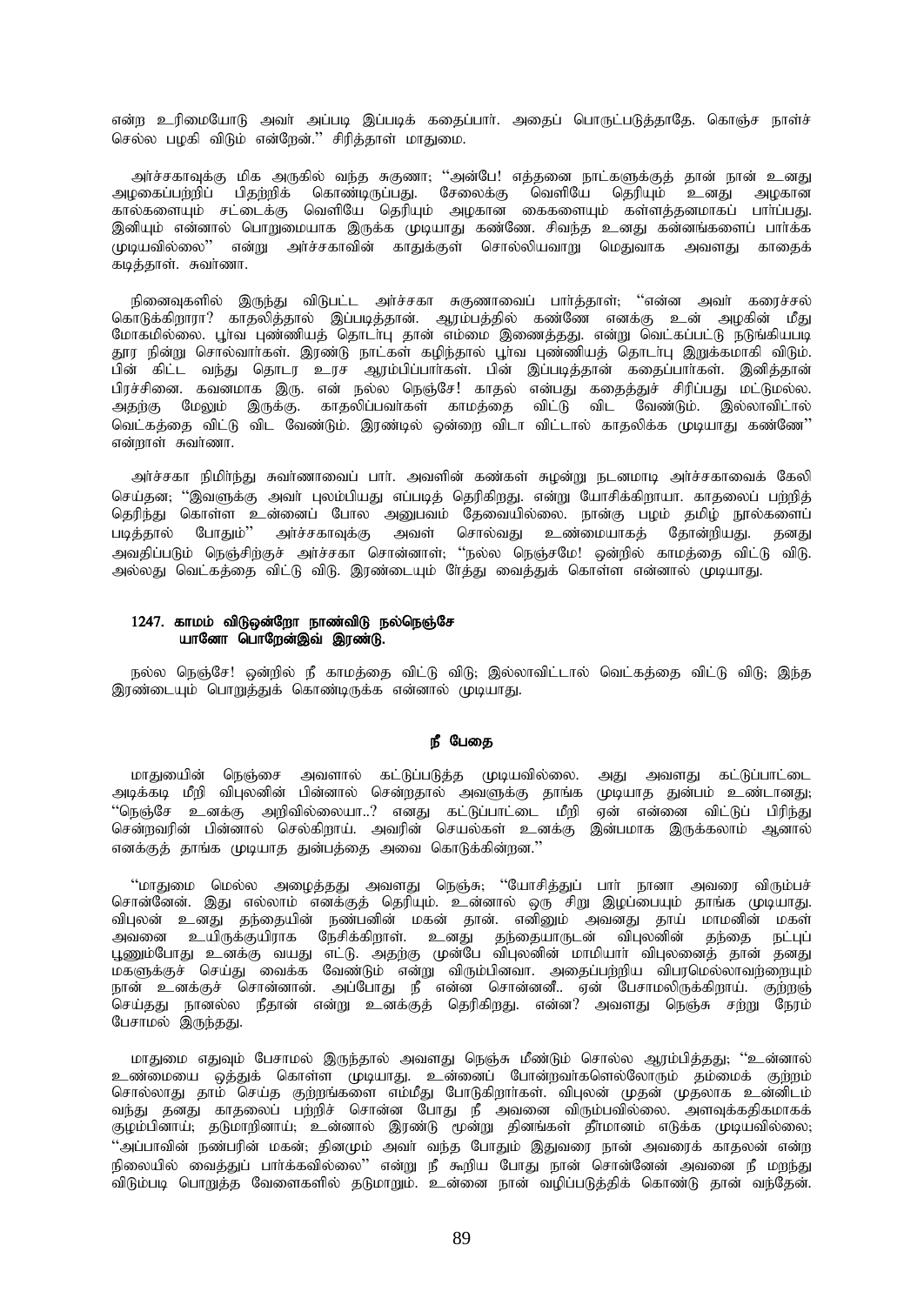நீ அவரை விரும்பிய பின் அவர் தனது சகோதரர்களின் நன்மைக்காக வெளிநாடு செல்ல விரும்பினார். .<br>அப்போது நான் உனக்கு என்ன சொன்னேன்; ''அர்ச்சகா அவர் சென்று வந்த பின்பு உனது காதலை அவருக்கு எடுத்துச் சொல். அதற்கு முன் முன்பு போலவே பமகு என்றேன். நீ கேட்கவில்லை. உனது ் என்களுக்கு அவரது தரிசனம் தேவைப்பட்டது. அதுவும் அடிக்கடி தேவைப்பட்டது. அவரில்லாவிட்டால் அவரது நிழற்படத்தைப் பார் என்று உனது கண்கள் உன்னை வற்புறுத்தின. அதனால் நீ எனது வார்த்தைகளையும் மீறி கண்களின் வழி நடத்தலில் வாழ்ந்தாய். அதை விட அவரது பேச்சுத் தேவை. என உனது காதுகள் அடம்பிடித்தன. அதனால் அவரைத் தேடிச் சென்றாய். அவர் பைத்தியக் காரனைப் போலப் புலம்பியவற்றையெல்லாம் அமுத மொழியாக அறிவுரையாகக் கேட்டாய். நாட்ச் செல்லச் செல்ல காதிற்கு அந்த அமுத மொழி எந்நேரமும் தேவைப்பட்டது. இதுமட்டுமல்ல உனது பிறந்ததினவிழாவன்று உனது விரலைத் தொட்டு மோதிரமணியும் போது நான் எச்சரித்தேன். பின்பு cdJ miwf;F te;j mth; cd;idf; fl;bj; jOtpdhh;. mth; miwf;Fs; EioAk; NghJ நான் உன்னை எச்சரித்தேன். நீ அதை அலட்சியம் செய்தாய். உனது உடலுக்கு அன்று அது தேவைப்பட்டது. உனது கண்களையும் காதுகளையும் போல உடலும் அடம்பிடிக்கத் தொடங்கியது. அதனால் அடிக்கடி எனது கட்டுப்பாடுகளையும் மீறிச் சென்று அவருடன் இன்பம் அனுபவித்தாய். அவ்வேளைகளில் என்னைப் புறக்கணித்த நீ இப்பொழுது என்னைக் குறை சொல்கிறாய்; ''அன்பான<br>நெஞ்சமே! பிரிவக்கயாக்கால் வருந்தும் எனக்க அவர் வந்து அன்ப செலுக்கி என்னை நெஞ்சமே! பிரிவுத்துயரத்தால் வருந்தும் எனக்கு அவா் வந்து அன்பு செலுத்தி மகிழ்விக்கவில்லை. என்று தெரிந்ததும் நீ பிரிந்தவா் பின் தானே செல்கிறாய். அவரின் செயலை நியாயப் படுத்துகிறாய். உனக்கு அறிவில்லையா'' என்று கேட்கிறாய். சிந்தித்துப் பாா். யாருக்கு அறிவில்லை என்று புலம்பினாள் உள் மனம் கூறியவற்றை மாதுமையால் தாங்கிக் கொள்ள  $\mu$ டியவில்லை.

# 1248. பரிந்துஅவா் நல்காா்என்று ஏங்கிப் பிரிந்தவா்  $\overline{\mathsf{u}}$ ன்செல்வாய் பேதைஎன் நெஞ்சு.

என்நெஞ்சே! பிரிவுத் துயரால் நான் வருந்த, காதலா் வந்து என்மீது அன்பு செலுத்தவில்லையே என்று ஏங்கி, நீ பிரிந்தவரின் பின் செல்கிறாய்; நீ பேதை.

## யாரிடம் செல்கிறாய்

"நான் சொன்னவை அனைத்தும் உண்மையானவை என்பதால் உனக்கு என்மீது வெறுப்பாக இருக்கிறதா?. முன்பும் நான் உண்மையான பல தகவல்களைச் சொன்ன போது நீ ஏற்றுக் .<br>கொள்ளவில்லை. விபுலனை அவனது மாமியாா் தனது மகளைச் செய்யுமாறு வற்புறுத்தினாா். அதனால் அவா்களுக்கிடையே பெரும் பனிப்போா் ஏற்பட்டது. பின் அது பெரும் சண்டையாகி இப்பொழுது குடும்பப் பிரிவை ஏற்படுத்தி விட்டது. விபுலனது தந்தை அப்பெண்ணின் தாயின் சகோதரன். அப்பெண்ணின் தந்தை இறக்கும் போது விபுலனுக்கு அவளைத் திருமணம் செய்து கொடுக்கும்படி உனது தந்தைக்குக் கூறியிருந்தாா். அதை உனது தந்தையாா் நிறைவேற்றாததால் உனது தந்தைக்கு அங்கு நடைபெறும் நல்ல கெட்ட நிகழ்வுகளுக்குக் கூடச் சொல்வதில்லை. சென்றமாதம் நடைபெற்ற தனது மகளின் திருமணத்திற்கு உங்களுக்குச் சொல்லவில்லை. பலா் வற்புறுத்தியும் அவா்கள் உங்களுக்குச் சொல்லவில்லை. எனினும் உனது தாயாரை விட்டு விட்டு உனது தந்தை திருமணமண்டபத்திற்குச் சென்றார். அவரை அங்கு யாரும் வரவேற்கவில்லை. சபை நடைபெறும் போது .<br>கூட அவரை யாரும் வந்து அழைக்கவில்லை. அதனால் அவா் உணவு உண்ணாமல் வந்து விட்டாா். இதெல்லாம் உனக்குத் தெரியும். நான் சொன்னபடி நடந்திருந்தால் இவ்வளவு பிரச்சினைகளும் வந்திருக்க மாட்டாது. இப்பொழுது நீ இப்படிக் கவலைப்பட்டிருக்கவும் தேவையில்லை. என்னைக் குறை சொல்லும் நிலையும் உனக்கு வந்திருக்க மாட்டாது'' என்றது அவளது நெஞ்சு.

"உண்மைதான். என்னில் தான் பிழை ஆனால் எல்லாம் ஊழ் தலை விதி என்பார்கள். அதை மாற்ற இறைவனால் கூட முடியாது. என்கிறாா்கள். அப்படியிருக்க நான் எம்மாத்திரம் எல்லாம் அவன் செயல்" என்றாள் மாதுமை.

அவளின் நெஞ்சுக்குள்ளிருந்து யாரோ பலமாகச் சிரிக்கும் ஓசை கேட்டது. மாது என்னைத் தெரியவில்லையா. நான் தான் உனது நெஞ்சு. பொதுவாக மனிதர்கள் தாம்விடும் தவறுகளை இன்னொருவா் மீதோ அல்லது இன்னொன்றின் மீதோ இலகுவாகச் சுமத்தி விட்டுத் தாம் எதுவும் செய்யாத குழந்தைப் பிள்ளைகளென நினைத்து விடுகிறார்கள். இது மனிதனின் மிகப் பெரிய பலவீனம். ஊழ், விதி, எல்லாம் அவரவராலே அவரவருக்கு ஏற்படுவது ஒவ்வொருவரும் நினைப்பது தான் விதி. அதனால் செய்யும் செயல்கள் தான் ஊழ். இதைப்பற்றி நானுனக்குப் பலமுறை .<br>கூறியிருக்கிறேன். விபுலனைத் திருமணம் செய்ய நீ விரும்பியிரா விட்டால் துன்பமான நிகழ்வுகள் நடைபெற்றிராது. நாம் விதைத்ததைத் தான் அறுவடை செய்யமுடியும். நெல்லை விதைத்து விட்டுப் பயறை அறுவடை செய்ய முடியாது. விதைத்த பின் செயல்களைப் பொறுத்தே விளைச்சல் ஏற்படுகிறது. நல்லமுறையில் பராமரித்து வந்தால் நல்ல பயனும், நல்ல முறையில் கவனிக்காது விட்டால் பயன் இல்லாமலும் போவது இயல்பானது. இதில் விதிக்கு இடமில்லை. எதையும் எமக்குச் சாதகமாகப் பயன்படுத்தாது பொது விதிக்கேற்ப நடந்து கொண்டால் எல்லாம் நல்லதாகவே இருக்கும்.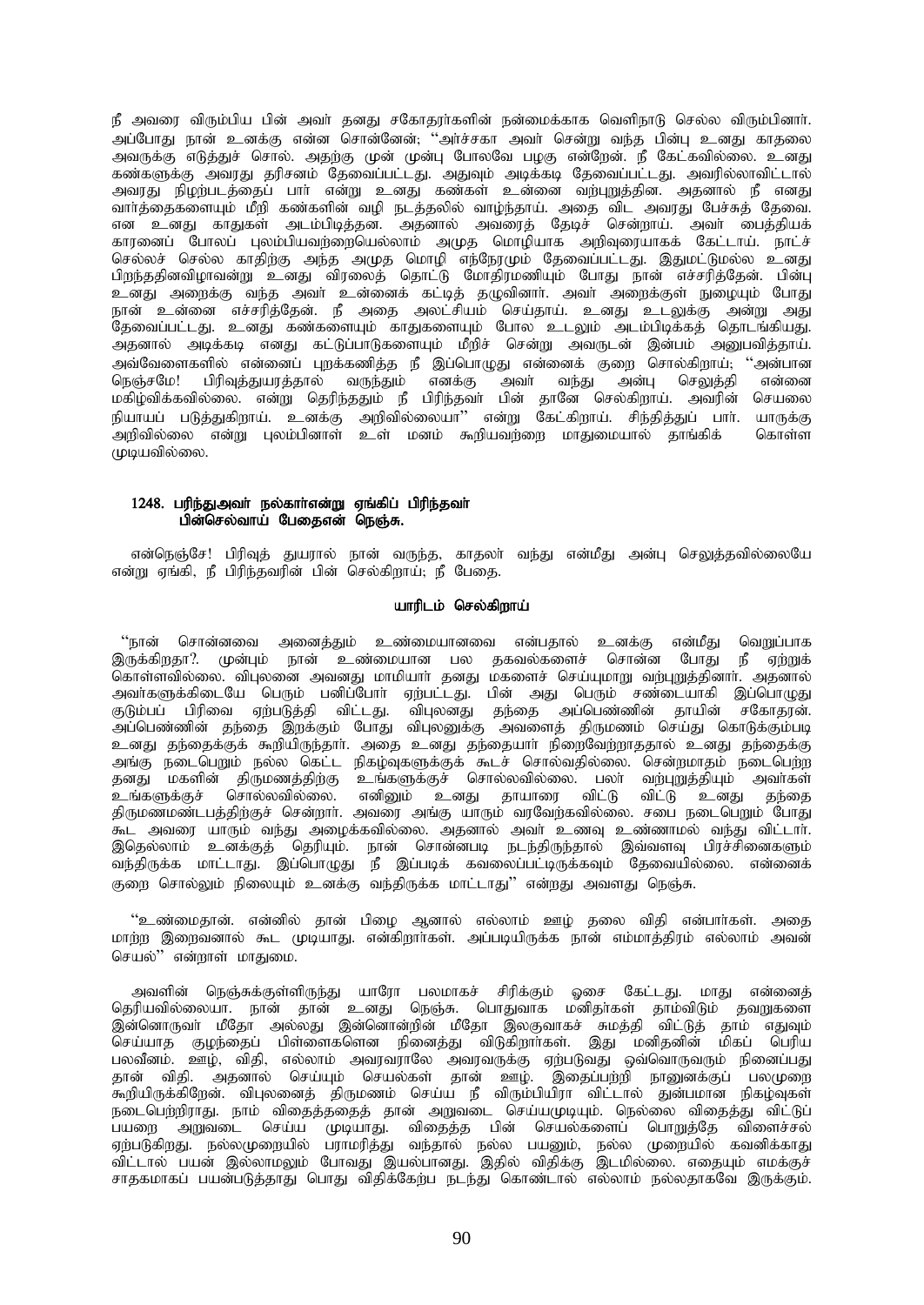நீ அனுபவிக்கும் துன்பங்களெல்லாம் உனது செயல்களாலேயே உருவானது. அதை நீ முன்பே .<br>நீக்கியிருக்கலாம். அதை விட்டு விட்டு இப்பொழுது நீ என்னைக் குற்றவாளியாக்குகிறாய். இது நியாயமா...?" என்று கேட்டது நெஞ்சு.

்'என் நெஞ்சே! நியாயம், அநியாயத்தைப் பற்றிக் கதைத்து என்னால் உன்னை வெல்ல முடியாது.<br>நீ என்னை விட அறிவாளி காதலர் உன் உள்ளத்திலே இருக்கும் போது நீ அவரை நினைத்துக் கொண்டு யாரிடம் செல்கிறாய். உள்ளத்தில் உள்ள காதலரை உள்ளத்தில் வைத்தே பூசிக்க ்கொண்டு கார்க்க கைகளும். உள்ளதுகை உள்ள காதல்வர உள்ளதுகை வைத்தை பூசிக்க<br>இரக்கமில்லாதவர்; என்மீது அன்பில்லாதவர். என்பது உனக்குத் தெரியும். தெரிந்திருந்தும் உன்<br>உள்ளத்தில் உள்ளவரை மறந்து நீ ஏன் தறி கெட்டு அலைகிறாய், சொல்லு.. சொல்ல முடியாது. ஏனென்றால் உனக்கும் அவரது நிஜமான உருவமும் செயல்களும் வேண்டும்'' முணுமுணுத்தாள் மாதுமை.

# 1249. உள்ளத்தாா் காத லவா் ஆக உள்ளிநீ யாருமைச் சேறிஎன் நெஞ்சு.?

என்நெஞ்சே! எனது காதலா என் உள்ளத்திலே இருக்கும் போது, நீ அவரை நினைத்து எங்கே செல்கிறாய்?

# மெலிவகு என்?

அர்ச்சகா எனது வீட்டுக்குச் சாப்பிட வரும்படி அழைத்தபோது மிகவும் சந்தோசப்பட்டாள். அவளது அந்த நிலை என்னையும் மகிழ்ச்சிக்குள்ளாக்கியது. நல்ல முறையில் சமைத்துக் கொடுக்க வேண்டு மென்று இரண்டு நாட்களாகத் திட்டமிட்டு நல்ல முறையில் சமைத்தேன். அவள் சாப்பிடும் நேரம் கழிந்த பின்பு தான் வந்தாள். அவள் மகிழ்ந்தது வீட்டார் இங்கு வந்து விட்டால் தான் தனது காதலரோடு கூடிமகிழலாம். என்று என்பதை நான் இப்பொழுது தான் புரிந்து கொண்டேன். வீட்டை இங்கு வந்து விட்டுச் சென்று கமுவலாம். தானே. அப்படிச் செய்தால் நகுலணை அமைக்க முடியாது. இவள் முதல் நாள் வீடு கமுவுபவர்களுக்குக் காலையில் வரும்படி கூறி விட்டாள்: ''என்று சுவர்ணா வழமையாக மாலையில் தான் கழுவுவது என்று அர்ச்சகா கூறும் போது சுவர்ணா அவசரமாகக் .<br>குறுக்கிட்டாள். ''நான் இரண்டு மணிக்குப் பிறகு தான் வீட்டைக் கழுவ வருமாறு சொன்னான்.<br>அவர்கள் காலையில் வந்து விட்டார்கள். அவர்கள் கழுவும் போது ஒரு வேலையும் செய்யாத அர்ச்சகாவை மாதுமையுடன் போகச் சொன்னனான் அவள் மறுத்துவிட்டாள். அதனால் அவளை விட்டு விட்டு வந்தேன். கூலியாட்களுக்கு சரியான மேற்பார்வையில்லா விட்டால் ஒழுங்காக வேலைகளைச் .<br>செய்ய மாட்டார்கள். வீடு திரும்பவும் கழுவவேண்டுமோ தெரியாது'' என்று அடிக்கடி மாமி சொல்லிக் கொண்டிருந்தவா. அவாவுக்கு இன்று நிம்மதியே இல்லை. நீ நகுலனைச் சந்திப்பதற்காகத் தான் அன்று அளவுக்கதிகமாகச் சந்தோசப்பட்டனீ.'' என்றாள் சுவர்ணா.

அர்ச்சகா வெட்கத்துடன் சிரித்தாள். அவளது முகமெங்கும் சிவக்கத் தொடங்கியது;. ''காதலிப்போர் ் அடிப்படை படம்பட்டது.<br>தமது காதலரைச் சந்திப்பதற்காகப் பல திட்டங்களைத் தீட்டுவார்கள். பல்லாயிரம் மக்கள்<br>கூடியிருக்கும் சபையிலும் ஒரு காதலன் தனது காதலியுடன் தனது மனதில் இருப்பதைப் பகிர்ந்து கொள்வான். அதே போல காதலியும் தனது மனதில் உள்ளவர்ளைச் சொல்லிவிடுவாள். காதலா பேச எந்த மொழியும் தேவையில்லை. மனிதாகளைத் தவிர மற்றைய உயிாகள் எந்த மொழியில் காதல் மொழி பேசுகின்றன. காதலர்கள் தூரஇருந்து கண்களாலும் கைகளாலும் செயல்களாலும் பேசுவதை எந்த அனுபவஸ்தனாலும் கண்டு கொள்ள முடியாது. காதலன் தலையைத் தடவுவான். காதலி தனது பிள்ளையைத் தூக்கி முன்னால் போட்டு அதை வருடுவாள், குலைத்துப் பின்னுவாள், கைகளால் தடவுவாள். இப்படி எத்தனையோ சைகை மொழிகளைப் பற்றி அகத்திணை நூல்களில் நான் .<br>படிக்கிருக்கிறேன். காதல் கொண்ட சிநேகிதிகள் இல்குவில் பெண்ணை அவளது பரிந்து கொள்வார்கள். அவர்கள் நண்பர்களுடன் சேராது விலகியிருப்பதும் காரணங்கள் எதுவுமின்றிக் கதைப்பதும், சிரிப்பதும் அவர்களது இயல்பு. இதைக் கண்டு கொள்ள அனுபவம் தேவையில்லை'' என்றாள் சுவர்ணா.

அர்ச்சகாவும் மாதுமையும் எதுவும் பேசவில்லை. மெதுவாகச் சிரித்தனர். அதனால் சுவர்ணா சொன்னாள்; ''மாதுமையோடு சேர்ந்திராமல் அவளைக் விட்டு விட்டுச் சென்று வேறு ஓர் ஊரில் எப்படி ுள்ளைன், மாதுகைகள்டு காந்தநாகை அண்மை கூட்டு கூட்டும் கைநு கையுடையாகும் பட்டி<br>அவளது காதலன் வசிக்கிறான் என்று சொல்ல முடியும். அவரை அவள் நெஞ்சில் வைத்துப்பூட்டி<br>முடியும். அதை விடப் பிரிந்தவரின் நினைவால்தான் மாதுமை தான் மெலிந அப்படித்தான். சொல்கிறாய். அவா அருகில் இருந்தால் தான் அழகும் மெருகும் வனப்பும் அதிகரிக்கும் என்கிறார்கள். உள்ளம் அவரை விட்டு வெகுதொலைவிலா இருக்கிறது. அவளுக்குள்ளே இருக்கும்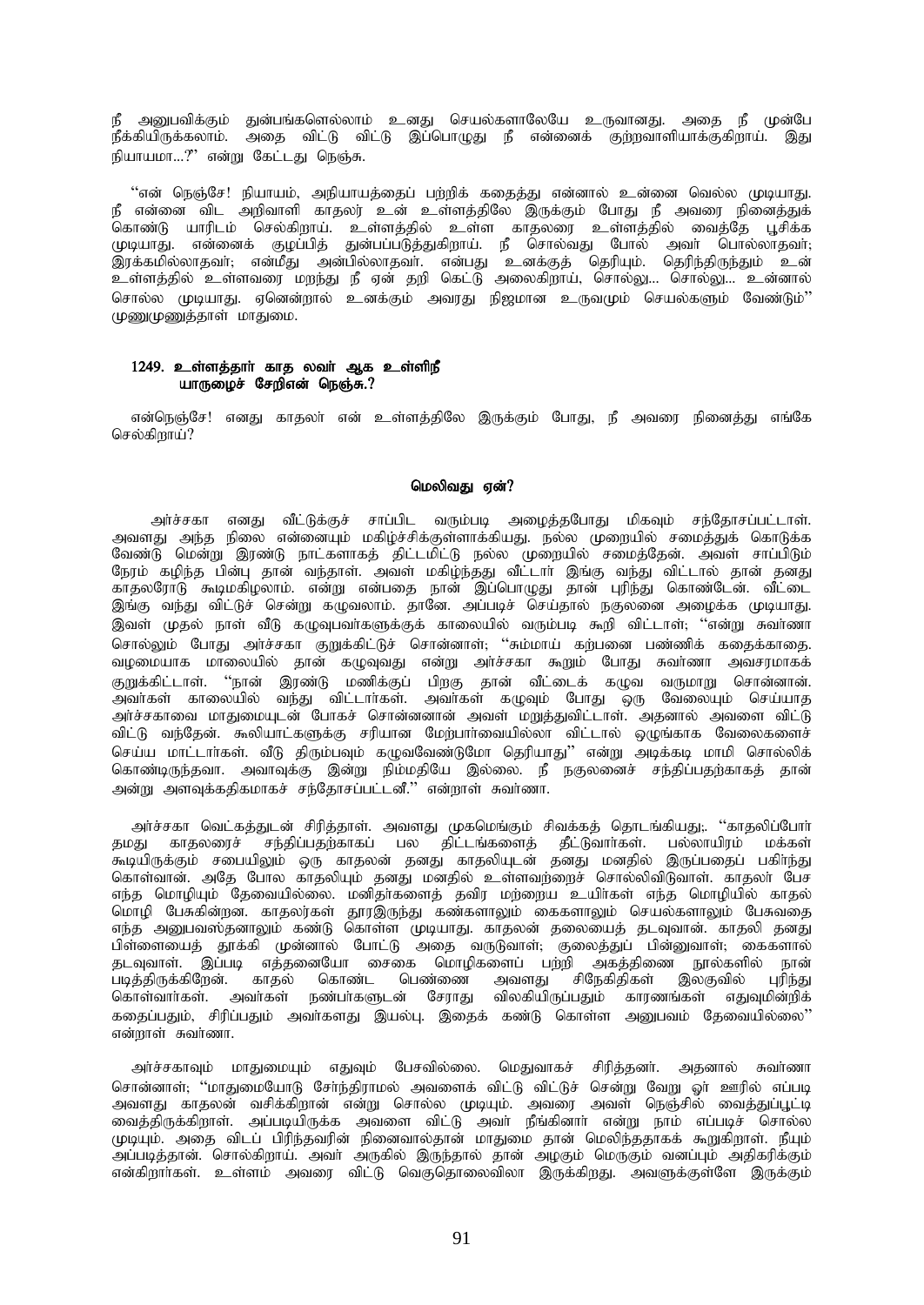உள்ளத்தில் வாழும் அவரால் இவளுக்கு எப்படிப் பிரிவு ஏற்பட்டது. அழகு ஏன் குலைந்தது; செழிப்பான உடல் ஏன் வாட்டமுற்றது'' என்று கேட்டாள் சுவாணா.

அதைப் பற்றி எமக்கென்ன தெரியும். முற்றும் உணர்ந்த முழுஞானியே! அதைப்பற்றி எமக்கு விரிவுரை நிகழ்த்துங்கள் தாயே'' என்று கரங்குவித்தாள் மாதுமை. அர்ச்சகா பலமாகச் சிரித்தாள்.

# 1250. துன்னாத் துறந்தாரை நெஞ்சத்து உடையேமா இன்னும் இழத்தும் கவின்.

என்னோடு சேர்ந்திராமை என்னைக் கைவிட்டுச் சென்ற காதலரை நான் நெஞ்சில் வைத்திருக்கும் போது, நான் ஏன் மெலிந்து அழகை இழந்து வருகிறேன்.